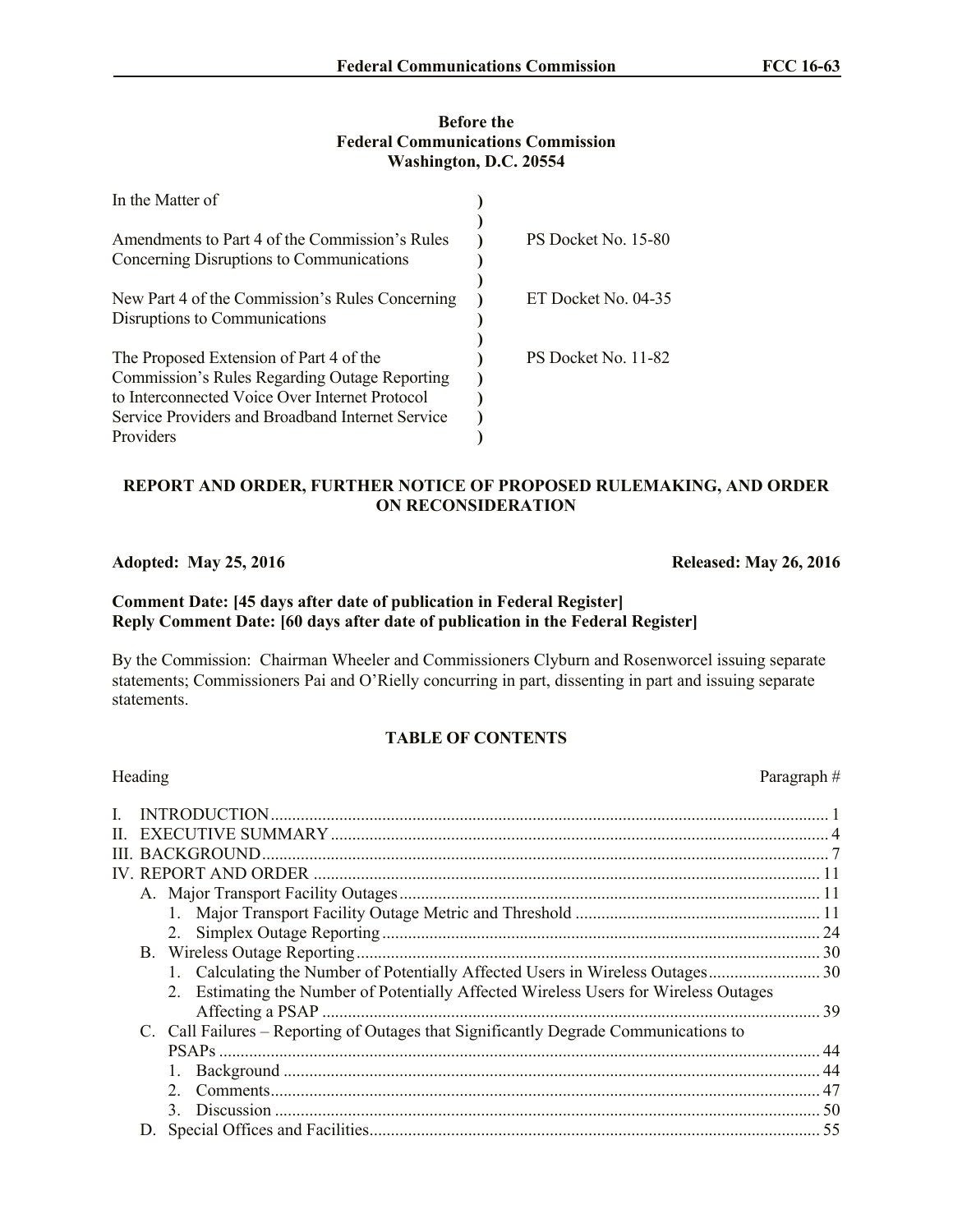|             |    | 1.                                                                                        |  |
|-------------|----|-------------------------------------------------------------------------------------------|--|
|             |    | 2.                                                                                        |  |
|             |    | 3.                                                                                        |  |
|             |    | Reporting Obligations of Satellite and Terrestrial Wireless Service Providers as to<br>4. |  |
|             |    |                                                                                           |  |
|             | Е. |                                                                                           |  |
|             |    |                                                                                           |  |
|             |    | 2.                                                                                        |  |
|             |    | 3.                                                                                        |  |
|             | F. |                                                                                           |  |
| $V_{\cdot}$ |    |                                                                                           |  |
|             |    |                                                                                           |  |
|             |    |                                                                                           |  |
|             |    | The Need for Updated Broadband Network Disruption and Outage Reporting  102<br>1.         |  |
|             |    | 2.                                                                                        |  |
|             |    | 3.                                                                                        |  |
|             |    | Proposed Metrics and Thresholds for Broadband Network Outage Reporting 129<br>4.          |  |
|             |    | Broadband Reporting Confidentiality and Part 4 Information Sharing 145<br>5.              |  |
|             |    | 6.                                                                                        |  |
|             | C. |                                                                                           |  |
|             |    |                                                                                           |  |
|             |    |                                                                                           |  |
|             |    |                                                                                           |  |
|             |    | 1.                                                                                        |  |
|             |    | 2.                                                                                        |  |
|             |    | 3.                                                                                        |  |
|             | Е. |                                                                                           |  |
|             |    | 1.                                                                                        |  |
|             |    | 2.                                                                                        |  |
|             |    | 3.                                                                                        |  |
|             | F. |                                                                                           |  |
|             |    |                                                                                           |  |
|             |    |                                                                                           |  |
|             |    | 2.                                                                                        |  |
|             |    | 3.                                                                                        |  |
|             |    |                                                                                           |  |
|             |    | 5.                                                                                        |  |
|             |    |                                                                                           |  |
|             |    |                                                                                           |  |
|             |    | B. Reporting Obligations of Satellite and Terrestrial Wireless Service Providers 215      |  |
|             |    |                                                                                           |  |
|             |    |                                                                                           |  |
|             |    |                                                                                           |  |

Appendix A: List of Parties Filing Comments or *Ex Parte* Notices Appendix B: Final Rules Appendix C: Proposed Rules Appendix D: Final Regulatory Flexibility Analysis

Appendix E: Initial Regulatory Flexibility Analysis

# **I. INTRODUCTION**

1. For over a decade, communications providers have kept the Federal Communications Commission (Commission) abreast of major communications disruptions in their networks. These outage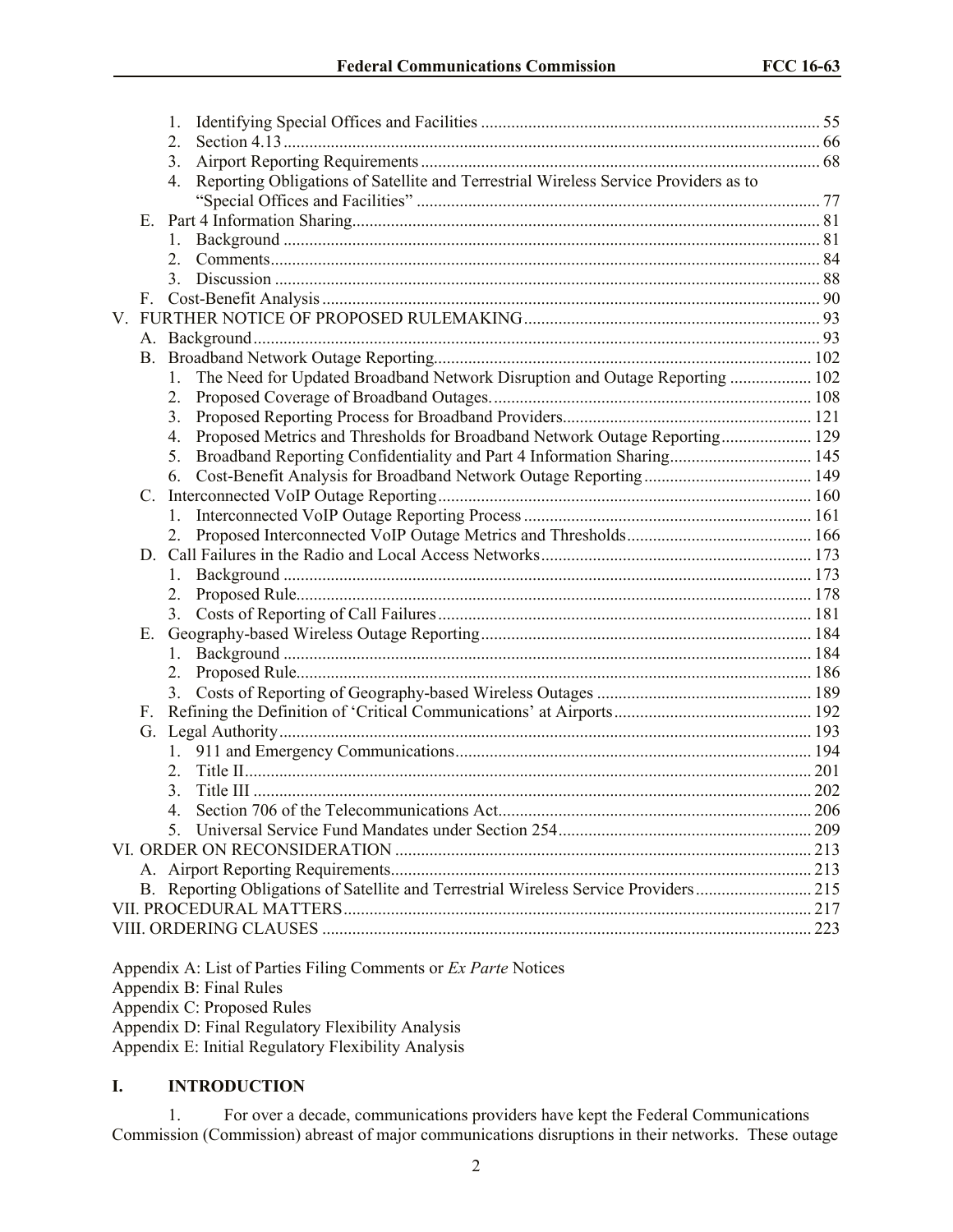reports, governed by part 4 of our rules<sup>1</sup> and submitted through our web-based, Network Outage Reporting System (NORS), have aided the Commission in accomplishing one of its foundational aims: the protection of life and property through robust, functioning, reliable, resilient, and secure communications networks. Data gleaned from these reports have allowed us to detect adverse outage trends, monitor and assist carriers' service restoration in times of crisis, communicate with affected third parties (e.g., public safety officials, other regulators) and, post-restoration, facilitate discussions and efforts that lead to industry-wide network improvements and standard-setting. The reports also provide an integral role in the discharge of our statutory responsibilities to ensure reliable 911 service to all Americans.

2. Since part 4's outage reporting rules were established, $\alpha$ <sup>2</sup> communications technology and infrastructure have rapidly changed. Indeed, the past ten years have seen as much evolution in communications technology as perhaps any previous decade in U.S. history, both with respect to the nature and pace of the changes seen. These changes are transforming communications networks generally, and in particular are driving 911 service to a much more data-rich "NG911" capability. It stands to reason, then, that rules designed to ensure protection of life and property across the United States – and other critical national security and economic security aims – through the assurance of resilient and reliable communications networks must similarly evolve.

3. We take such action now. In the Report and Order, we take specific steps to improve our current part 4 rules by adopting various proposals made in a Notice of Proposed Rulemaking (*Notice*) adopted in 2015.<sup>3</sup> These specific amendments stem from our experience with outage reporting over the past twelve years, and will enhance the information we receive on outages relating to legacy communications networks. In the Further Notice of Proposed Rulemaking, we seek comment on whether and how to update our part 4 outage reporting requirements to address more comprehensively the increasingly essential element in our nation's communications networks: broadband. We also seek comment on other aspects of the part 4 rules that should be reformed or streamlined in light of developments since their adoption. In doing so, we seek to ensure that the Commission's outage reporting system keeps pace with technological change and the impact of evolving consumer preferences. By taking these actions, the Commission will be better equipped to continue promoting "the safety of life and property through the use of wire and radio communication" well into the future.<sup>4</sup>

### **II. EXECUTIVE SUMMARY**

4. In the Report and Order, we adopt the following changes to our part 4 outage reporting rules:

- update the reporting metric and threshold for communication disruptions impacting major transport facilities from a DS3-based to an OC3-based standard, and reduce the reporting window for simplex events (transmission line disruptions) from five days to four days;
- update the reporting of wireless outages by adopting a standardized method to calculate the number of users "potentially affected" in an outage, and clarify that, when an outage affects only some 911 calling centers, or public safety answering points (PSAPs), served by a mobile switching center, wireless providers may utilize their own identifiable scheme to allocate the

 $447$  U.S.C. § 151.

 1 *See* 47 CFR pt. 4.

<sup>&</sup>lt;sup>2</sup> Although current Part 4 was established in 2004, outage reporting's roots go back to the early 1990s under then Part 63, *see Amendment of Part 63 of the Commission's Rules to Provide for Notification by Common Carriers of Service Disruptions*, Report and Order, 7 FCC Rcd 2010 (1992).

<sup>3</sup> *Amendments to Part 4 of the Commission's Rules Concerning Disruptions to Communications; New Part 4 of the Commission's Rules Concerning Disruptions to Communications*, Notice of Proposed Rulemaking, Second Report and Order, and Order on Reconsideration, 30 FCC Rcd 3206 (2015) (*Notice*).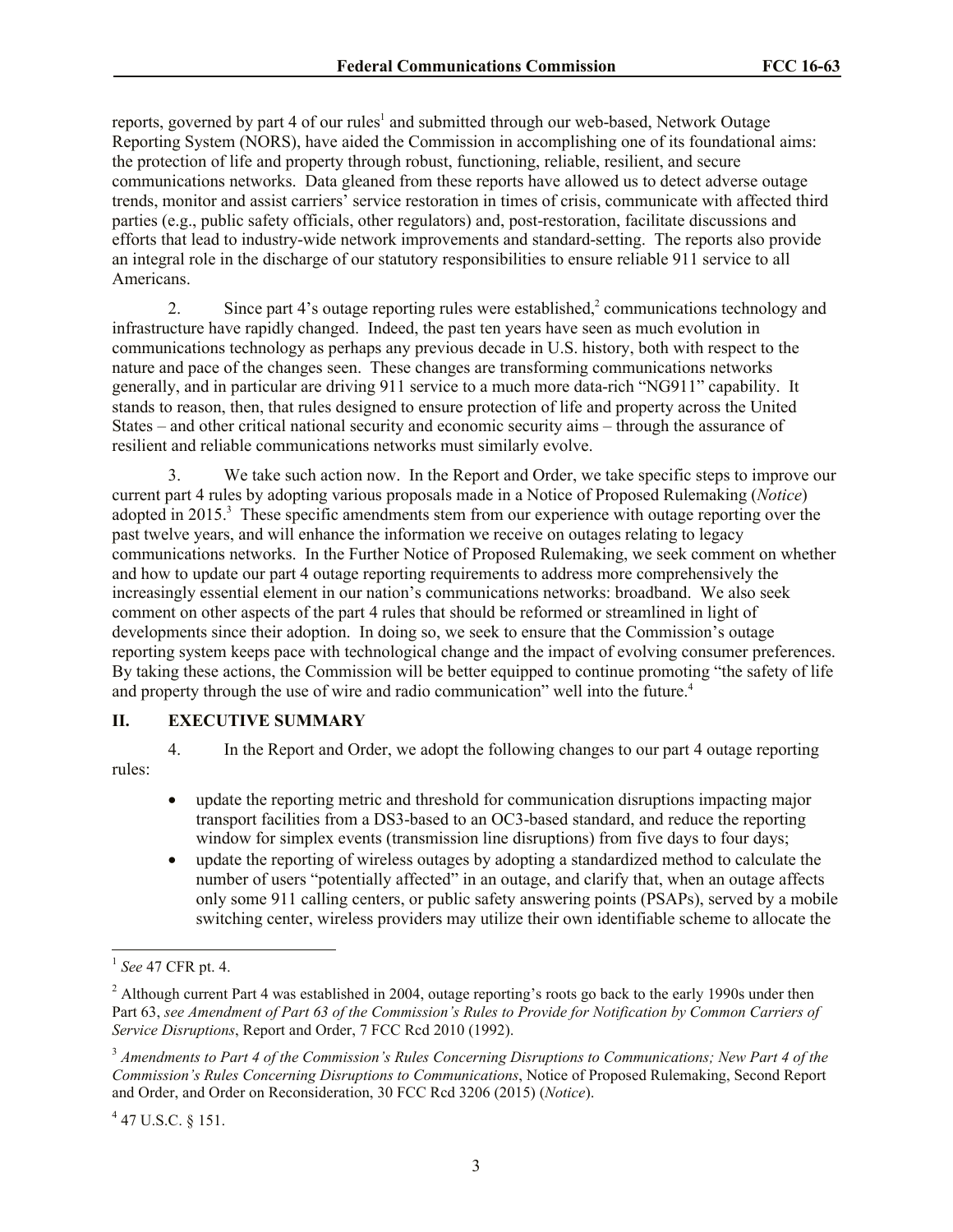number of potentially affected users so long as the allocation reflects the relative size of the affected PSAP(s);

- find that a "loss of communications" to a PSAP occurs when there is a network malfunction or higher-level issue that significantly degrades or prevents 911 calls from being completed to PSAPs, including when 80 percent or more of a provider's trunks serving a PSAP become disabled;
- update the rules regarding reporting of outages affecting "special offices and facilities" by (i) extending the reporting obligation to high-level enrollees in the Telecommunications Service Priority program, (ii) eliminating outdated and non-applicable rules, (iii) narrowing the types of airports that are considered "special offices and facilities," and (iv) limiting outage reporting from airports to critical communications only; and
- conclude that direct access to NORS by our state and federal partners is in the public interest, but determine that further consideration is warranted to ensure that the process includes adequate safeguards to maintain the security and confidentiality of sensitive information, and accordingly direct the Public Safety and Homeland Security Bureau (Bureau) to study these issues and develop recommendations for the successful implementation of our informationsharing proposals.
- 5. In the Further Notice of Proposed Rulemaking (Further Notice), we seek comment on:
- a proposal to update part 4 to address broadband network disruptions, including packet-based disruptions based on network performance degradation;
- proposed changes to the rules governing interconnected Voice over Internet Protocol (VoIP) outage reporting to (i) include disruptions based on network performance degradation, (ii) update our outage definition to address incidents involving specified network components; and (iii) modify the VoIP outage reporting process to make it consistent with other services;
- reporting of call failures in the radio access network and local access network, and on geography-based reporting of wireless outages in rural areas;
- refining the covered critical communications at airports subject to part 4 reporting;

6. The Order on Reconsideration limits outage reporting for events affecting airports to outages that impact airport critical communications, and exempts satellite and terrestrial wireless carriers from reporting outages affecting all "special offices and facilities," extending the exemption previously limited to airports.

# **III. BACKGROUND**

7. The Communications Act of 1934, as amended (the Act), charges the Commission with promoting "the safety of life and property through the use of wire and radio communication."<sup>5</sup> Consequently, public safety is one of the "enduring values" that has always guided the Commission's policymaking.<sup>6</sup> This core mission underlies our efforts to promote resilient, reliable and secure communications across the nation. Networks have evolved and expanded significantly since the Commission's establishment, and the Commission has adapted its rules accordingly to continue to exercise its fundamental duties effectively. Our outage reporting rules provide an example of this evolving dynamic.

8. Codified in part 4 of our rules, outage reporting requirements support our public safety goals by directing providers to report network outages that exceed specified magnitude and duration

 $\overline{\phantom{a}}$ 

 $5$  47 U.S.C. § 151.

<sup>6</sup> *See Technology Transitions*, *et al*., GN Docket No. 13-5 *et al*., Order *et al*., 29 FCC Rcd 1433, 1441, para. 23 (*Technology Transitions Order*).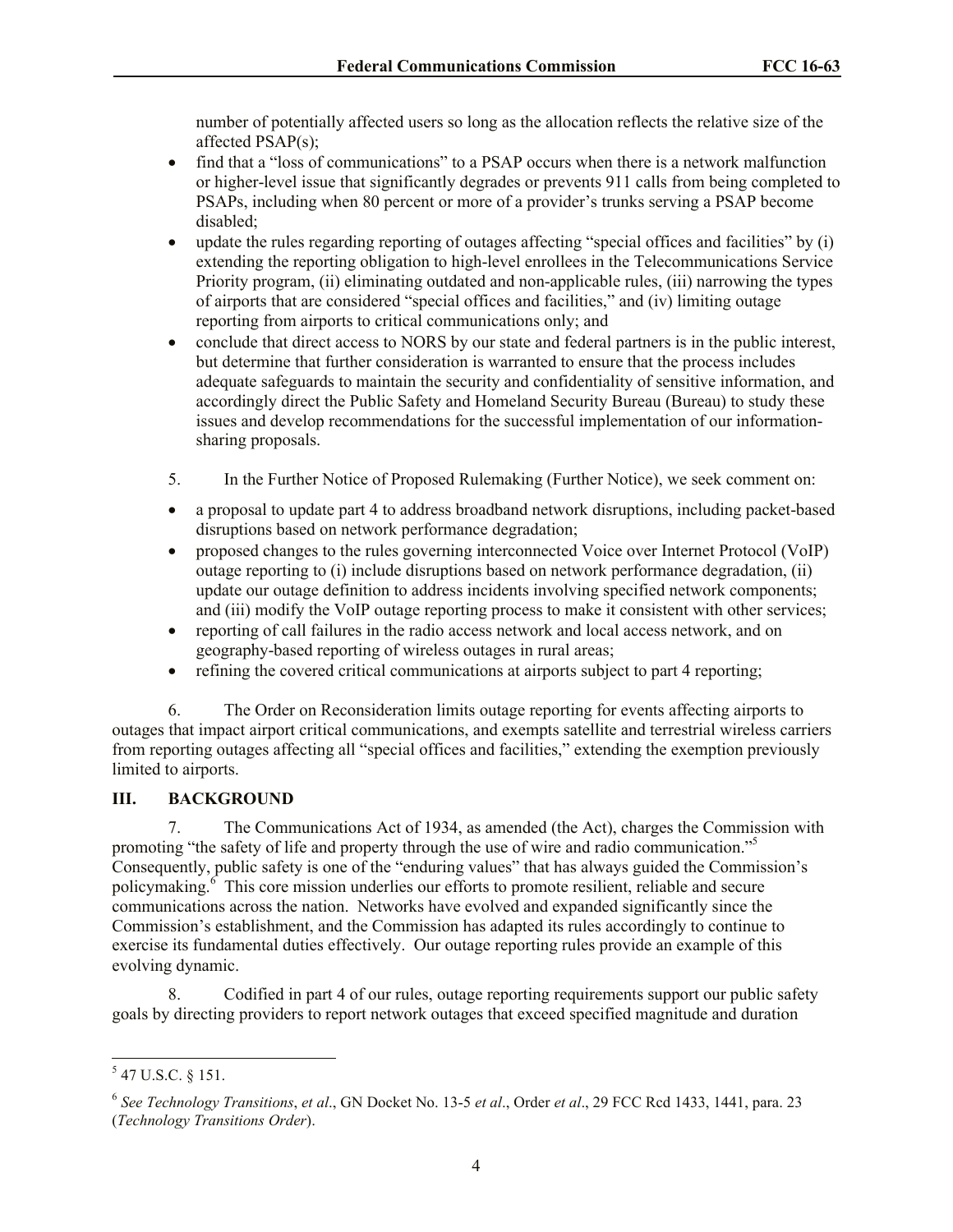thresholds.<sup>7</sup> Outage data give the Commission an overall picture of communications network reliability that enables it to identify adverse trends. In turn, the data enable Commission staff, working closely with providers and industry working groups, to understand and address systemic vulnerabilities. Such collaborative efforts have led to measurable improvements in network reliability and resiliency,<sup>8</sup> and to the formulation of policies to promote more reliable and secure communications. Moreover, outage reports, particularly in the early stages of a communications disruption, provide critical situational awareness that enables the Commission to be an effective participant in emergency response and service restoration efforts.

9. The Commission first implemented a communications-disruption reporting scheme for wireline carriers in 1992 in the wake of "several widespread telephone service outages during the [previous] two years."<sup>9</sup> The requirements adopted then provided "a systematic means by which to monitor major telephone service outages throughout the nation."<sup>10</sup> Twelve years later, the Commission established part 4, which articulated a consistent set of reporting obligations, and was intended to extend that regime beyond "the traditional wireline common carrier context" to include wireless, cable, and satellite providers.<sup>11</sup> This extension of part 4 enhanced the Commission's oversight of the "newly emerging forms of communication" upon which the nation had become "vitally dependent."<sup>12</sup> The new rules were intended to cover a wide range of "communications providers," including those "affiliated and non-affiliated entities that maintain or provide communications networks or services used by the provider in offering telephony."<sup>13</sup> However, the Commission determined at that time not to include "public data networks," which it defined to "include[e] dial-up telephone, wireless, and cable modem access to the internet."<sup>14</sup>

10. In this Report and Order, we adopt measures to refine the focus of part 4 with respect to wireline and wireless outage reporting to reflect advancements since the Commission last adopted rules in part 4 in 2012. Additionally, in the Further Notice of Proposed Rulemaking below, we examine a newer set of services – broadband services – on which Americans are equally, if not more dependent, and explore how outage reporting can be most effectively applied to broadband services.

<sup>10</sup> *Id.*

 $\overline{\phantom{a}}$ 

<sup>11</sup> *See New Part 4 of the Commission's Rules Concerning Disruptions to Communications*, Report and Order and Further Notice of Proposed Rulemaking, 19 FCC Rcd 16830, para. 1 (2004) (*2004 Part 4 Order*).

<sup>12</sup> *Id.* at 16840, para. 17.

<sup>13</sup> *Id. at* 16922. *See* 47 C.F.R. §§ 4.3.

<sup>&</sup>lt;sup>7</sup> See 47 CFR pt. 4. Reports are filed electronically and with a presumption of confidentiality in the Commission's NORS database. Each report must describe the nature and cause(s) of the outage, time and date of occurrence, affected geographic area, and other "pertinent information." 47 CFR § 4.11.

<sup>&</sup>lt;sup>8</sup> Impact of the June 2012 Derecho on Communications Networks and Services, Report and Recommendations (PSHSB 2013), http://www.fcc.gov/document/derecho-report-and-recommendations (*Derecho Report*).

<sup>9</sup> *Amendment of Part 63 of the Commission's Rules to Provide for Notification by Common Carriers of Service Disruptions*, Report and Order, 7 FCC Rcd 2010, para. 5 (1992).

<sup>&</sup>lt;sup>14</sup> *New Part 4 of the Commission's Rules Concerning Disruptions to Communications.* Notice of Proposed Rule Making, 19 FCC Rcd 3373, para. 2 & n.4 (2004) (*2004 Part 4 NPRM*); *2004 Part 4 Order*, 19 FCC Rcd 16830, para. 1 & n.2.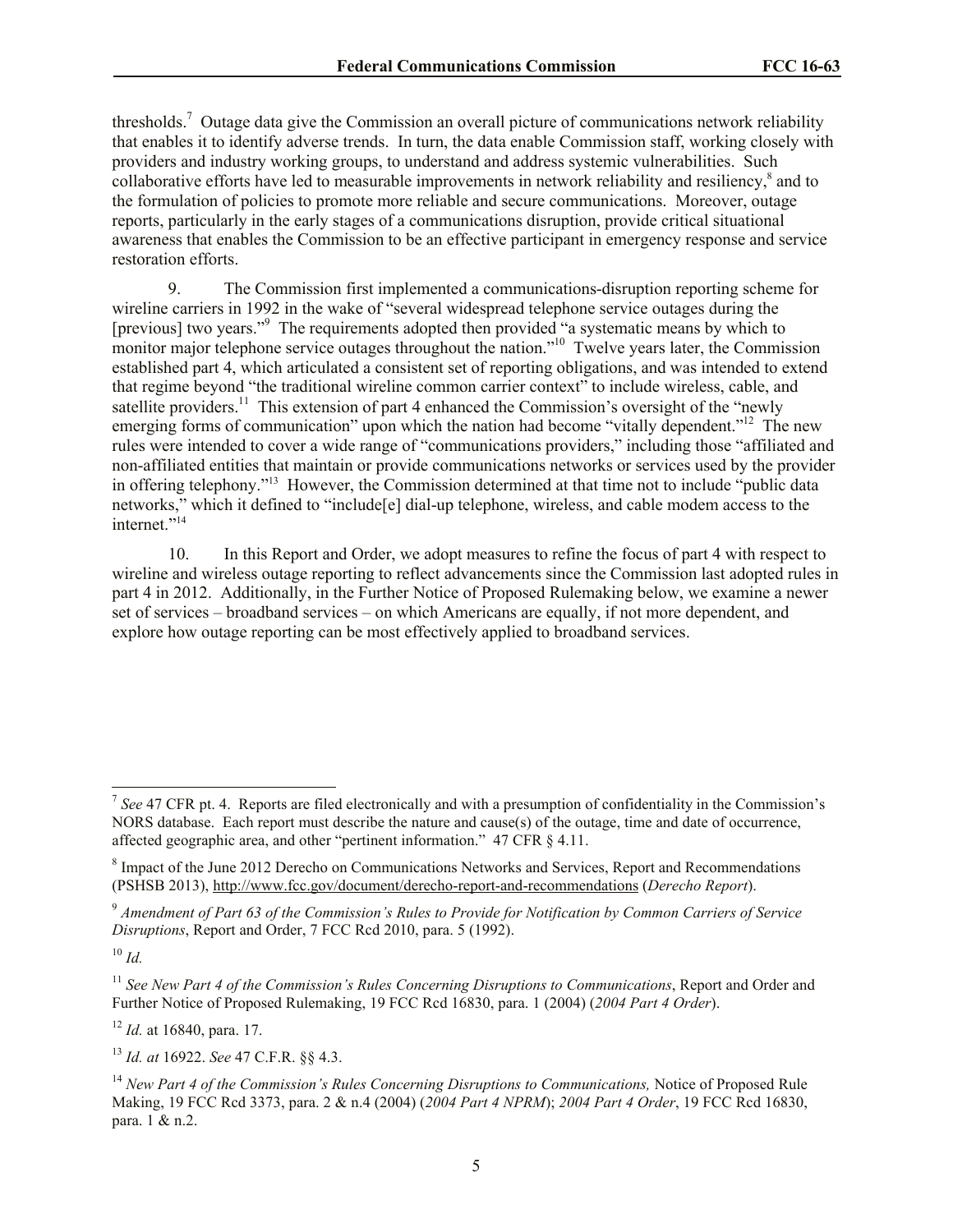#### **IV. REPORT AND ORDER**

### **A. Major Transport Facility Outages**

# **1. Major Transport Facility Outage Metric and Threshold**

#### **a. Background**

11. In 2004, the Commission required outage reporting for communication disruptions impacting major transport facilities, specifically those with significant traffic-carrying capacity, such as DS3 circuits.<sup>15</sup> The Commission created a metric and threshold for this outage reporting in standards defined in impacts to DS3 circuits; specifically, the Commission adopted DS3 as the base metric and 1,350 DS3 minutes as the reporting threshold.<sup>16</sup> Since then, our part 4 rules require a covered provider to file reports with the Commission in the NORS online database when a DS3 circuit (or its equivalent) that it owns, operates, leases, or otherwise utilizes,<sup>17</sup> experiences a communication disruption that lasts for at least 30 minutes and meets the 1,350 DS3 minute threshold.<sup>18</sup> When the Commission originally adopted the part 4 rules, DS3 circuits were the "common denominator," that is, the standard facility used in networks for major traffic transport.<sup>19</sup> Today, however, providers use larger, fiber facilities for major traffic transport, and thus have decreased their use of DS3 circuits.<sup>20</sup> This shift has rendered the DS3based reporting metric and the corresponding 1,350 DS3 minute threshold obsolete and unhelpful for outage analysis. This is borne out by the past ten years' NORS data, which show a marked increase in reported DS3 standard-based incidents that involve only minor disruptions that are unlikely to have any significant communications impact or jeopardize public safety.<sup>21</sup> In the same period, the industry has broadly adopted OC3 as the predominate architecture for major transport facilities.

12. Accordingly, in the *Notice*, we proposed to change the base major transport facility outage reporting metric from DS3 to  $OC3$ <sup>22</sup>, to preserve our near-and medium-term ability to obtain critical information to analyze communications network reliability.<sup>23</sup> We also proposed a corresponding reporting threshold shift from DS3 minutes to OC3 minutes. Finally, we proposed language to ensure inclusion of other transport facilities beyond OC3, i.e., "other circuits or aggregations of circuits that provide equal or greater capacity."<sup>24</sup> To effectuate that technologically neutral objective,<sup>25</sup> we proposed

<sup>17</sup> 47 CFR § 4.9.

 $\overline{a}$ 

<sup>18</sup> *See* 47 CFR § 4.7(d) (defining DS3 minutes); *see also* 47 CFR §§ 4.5; 4.9; 4.11 (outage definitions and reporting requirements).

<sup>19</sup> *2004 Part 4 Order*, 19 FCC Rcd at 16895-96 paras. 128; *Notice*, 30 FCC Rcd at 3212-13, para. 19.

<sup>20</sup> COMPTEL Comments at 1-2; Verizon Comments at 10 (stating "evolution of wireline networks toward highercapacity facilities and services"); Comcast Comments at 5; ITTA Reply at 3.

<sup>21</sup> *Notice*, 30 FCC Rcd at 3213, para. 19.

<sup>15</sup> 47 CFR § 4.7(d); *2004 Part 4 Order*, 19 FCC Rcd at 16895-96, 16898, paras. 128, 132; *Notice*, 30 FCC Rcd at 3212-13, para. 19.

<sup>16</sup> 47 CFR § 4.7(d); *2004 Part 4 Order*, 19 FCC Rcd at 16895-96, 16898, paras. 128, 132. In the face of a communication disruption, networks employing circuits with a higher capacity than the DS3-level circuit convert the traffic carrying capacity impact into DS3 minutes. As explained in the *2004 Part 4 Report and Order*, if a single DS3 circuit was out of service for 1,350 minutes, or, two DS3 circuits were out of service for 675 minutes, both events would constitute reportable outages. *2004 Part 4 Order,* 19 FCC Rcd at 16898, para. 132.

<sup>&</sup>lt;sup>22</sup> *Notice*, 30 FCC Rcd at 3213, para. 20. An OC3 circuit is a much larger facility than a DS3 circuit. A single DS3 circuit may carry up to 45Mbps (megabits per second) of traffic, using coaxial cable or a fiber optic cable. An OC3 circuit, on the other hand, can handle over three times as much traffic as a DS3 (up to 156Mbps).

<sup>23</sup> *Notice*, 30 FCC Rcd at 3213, para. 21.

<sup>24</sup> *Id*.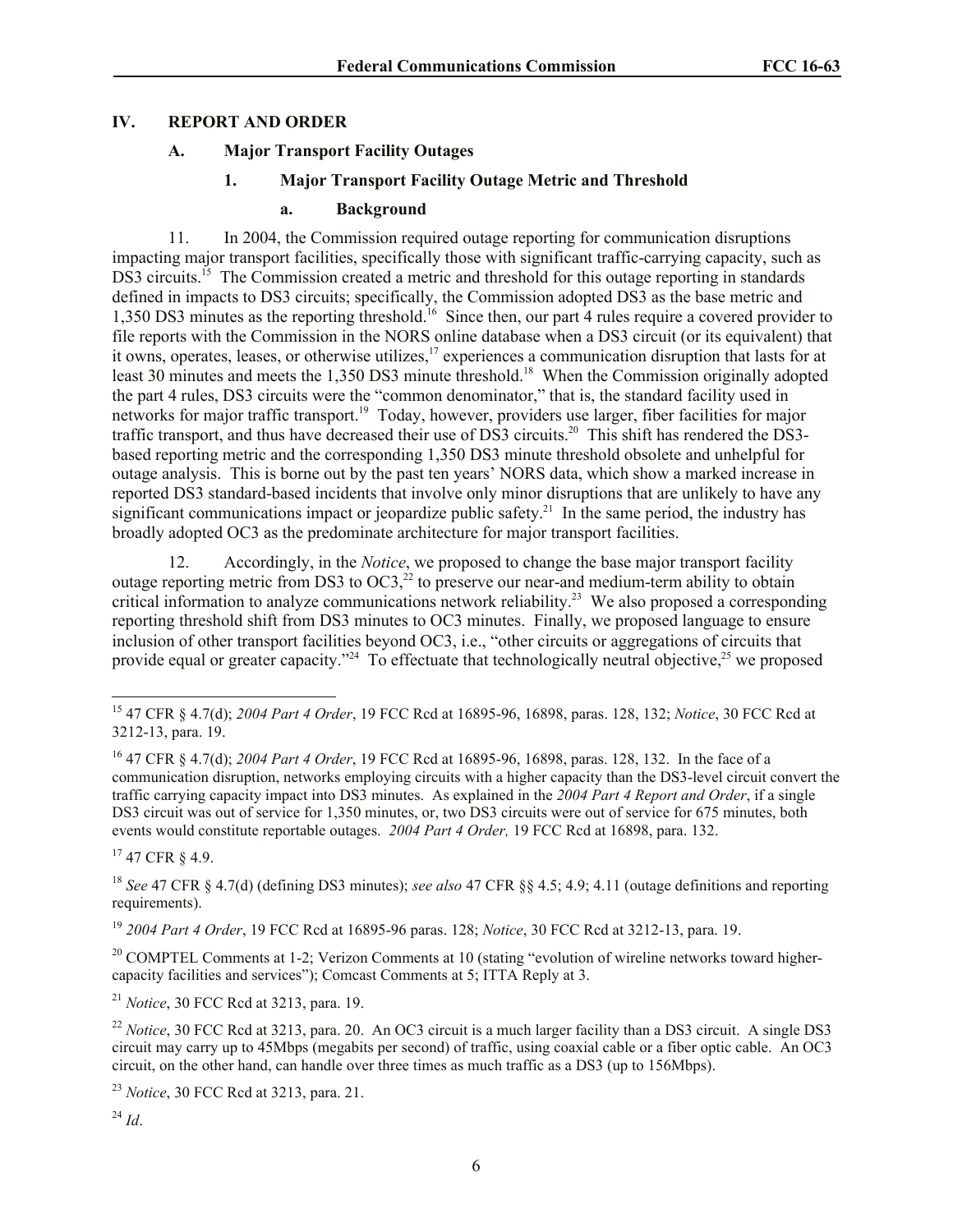to adjust the number of OC3 minutes based on some measure of equivalency to the current 900,000 userminute threshold for voice-grade users,<sup>26</sup> which we posited as 667 OC3 minutes.<sup>27</sup> Despite suggestions to move our metric to OC12 or higher, we find that OC3 gives us the right amount of visibility into customer access circuits that may not be captured by a metric above OC3.

#### **b. Comments**

13. The record reflects strong support for adjusting the major transport facility outage metric and threshold as we proposed in the *Notice*. Several commenters agree that major transport traffic now takes place more on fiber than on DS3 circuits.<sup>28</sup> Many commenters also acknowledge that changing the standard as proposed will give the Commission information on significant outages that are more likely to have a material impact on users.<sup>29</sup> Indeed, commenters predict that the change from DS3 to OC (whether at OC3 or above) will enhance outage reporting efficiency<sup>30</sup> and reduce reporting burdens<sup>31</sup> while also ensuring that the rules continue to target high-capacity facilities<sup>32</sup> and track major outage events that have a material impact on users.<sup>33</sup> Commenters also agree that changing the standard from a DS3 basis to a higher capacity level basis will reduce the number of outage reports required for relatively minor incidents.<sup>34</sup>

14. Despite broad support that the major transport facility outage reporting metric should change from a DS3 to a higher capacity, those supporting the change do not agree on what that specific capacity level should be. Several commenters share our view that the new metric should be based on  $OC3<sup>35</sup>$ —where the threshold would be 667 OC3 minutes.<sup>36</sup> ATIS agrees with the proposed shift to an

<sup>25</sup> *Proposed Extension of Part 4 of the Commission's Rules Regarding Outage Reporting to Interconnected Voice Over Internet Protocol Service Providers and Broadband Internet Service Providers*, Report and Order, 27 FCC Rcd 2650, 2656, 2677 paras. 9, 65 (2012) (*2012 Part 4 Order*) (explaining technological neutrality); *2004 Part 4 Order*, 19 FCC Rcd at 16860-61, para. 54.

<sup>26</sup> *2004 Part 4 Order*, 19 FCC Rcd at 16895, para. 128.

<sup>27</sup> *Notice*, 30 FCC Rcd at 3214, para*.* 22, notes 32-33*.* Each DS3 can support up to 667 voice grade users. To retain the equivalency with our voice-based 900,000 user minute threshold, we divided 900,000 by 667, which resulted in 1350 DS3 minute. This means that a DS3 circuit experiencing an outage is reportable when the circuit is down for at least 1,350 DS3 minutes. In the VoIP environment, a DS3 can support 450 VoIP users; thus, to retain our voicebased threshold equivalence, we divide 900,000 by 450, resulting in 2,000 DS3 minutes. With the change in the base metric, from DS3 to OC3, and given that an OC3 circuit is equivalent to 3 DS3 circuits, we divide 2,000 DS3 minutes by 3, which results in the new 667 OC3 minutes threshold. For example, a single OC3 circuit would need to be down for over eleven hours to meet the reporting threshold.

<sup>28</sup> COMPTEL Comments at 1-2; Verizon Comments at 10; ITTA Reply at 3; Comcast Comments at 5.

<sup>29</sup> CenturyLink Comments at 9-10; CenturyLink Reply at 3-4; Sprint Comments at 6.

 $30$  CenturyLink Comments at 9-10; XO Communications Comments at 4.

 $31$  COMPTEL Comments at 2; Verizon Comments at ii, 10 (stating "reduce service providers' ... administrative burdens"); XO Communications Comments at 4; CenturyLink Comments at 9-10.

<sup>32</sup> Verizon Comments at 10; ITTA Reply at 3-4.

<sup>33</sup> CenturyLink Comments at 9-10; XO Communications Comments at 4.

<sup>34</sup> COMPTEL Comments at 2; CenturyLink Comments at 3-4; Verizon Comments at 10; Sprint Comments at 6; XO Communications Comments at 4.

<sup>35</sup> COMPTEL Comments at 1-2; CenturyLink Comments at 3-4; CenturyLink Reply at 1-2; XO Communications Comments at 4-5. Some commenters support a shift to an OC3-based metric, but only for a limited time. *See* Comcast Comments at 5-6 (cautioning that OC3, and any standard based on it, may become obsolete after only a few years).

<sup>36</sup> ATIS Comments at 7.

<sup>(</sup>Continued from previous page)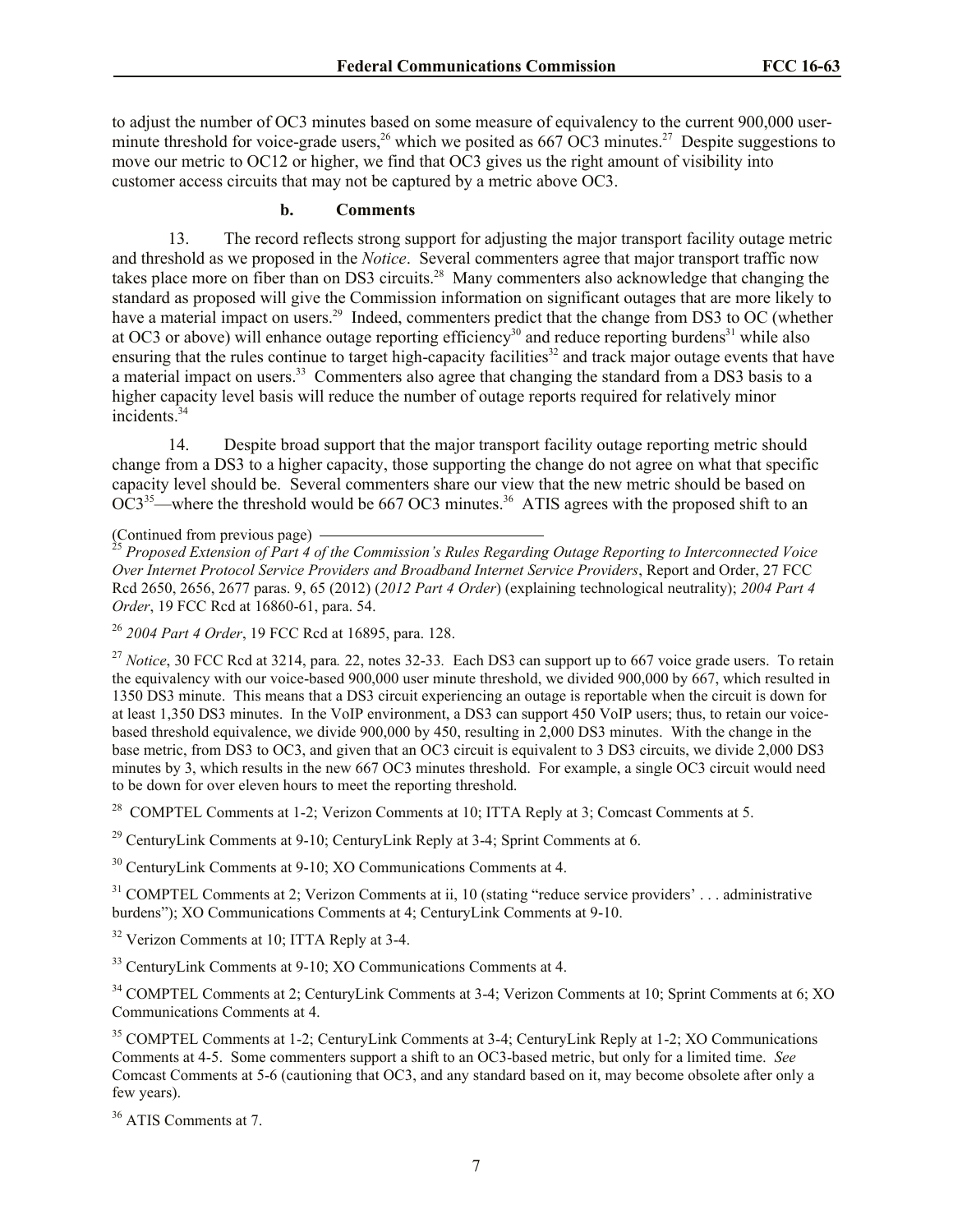OC3-based metric, but argues that a single DS3 is equivalent to 28, not 450 voice-grade users.<sup>37</sup> ATIS did not provide any rationale for its disagreement with the Commission's position that a single DS3 is equivalent to 450 voice-grade users.<sup>38</sup> Others, however, propose alternative metrics and thresholds. For example, some commenters suggest OC12 (or similarly high capacity level) as the appropriate standard because, in their view, it more properly reflects the past decade's network technology advancements than OC3.<sup>39</sup> Others, like CenturyLink, push for an even higher metric, e.g., OC48 or OC192, arguing that OC3s are "not generally used for interoffice services, and therefore, are not truly 'major transport facilit[ies]' with 'significant traffic-carrying capacity.'"<sup>40</sup>

15. AT&T, on the other hand, recommends an OC12-based metric, and further proposes to measure the transport facility's "working" capacity, as opposed to our current measure of "failed" capacity, as the appropriate standard for reporting.<sup>41</sup> In support of its working capacity proposal, AT&T explains that OC3 circuits are usually on its network edge (e.g., enterprise local loop and access services), and thus it argues that an OC3 metric would provide little insight on outages affecting the core of the network.<sup>42</sup> Ultimately, AT&T proposes the elimination of major transport facility outage reporting altogether, and advocates instead that the Commission focus on events that impact customer service, such as "end office isolations, SS7 isolations, call blockages, and E911 failures."<sup>43</sup> AT&T further argues that major transport facility outage reports would be "duplicative," because "[OC3] facilit[ies] [are] predominantly used for access circuits" and therefore, OC3-level outages will be "captured" by our existing 900,000 user minute metric used for other reporting requirements.<sup>44</sup> AT&T maintains that in proposing a new metric and threshold, we miss an opportunity to conduct a comprehensive review of the

 $\overline{a}$ 

<sup>39</sup> ITTA Reply at 3 (an OC12-based metric takes into account the "continued evolution of communications" networks"). *See also* CenturyLink Comments at 9; CenturyLink Reply at 1-4 (suggesting an even higher standard and threshold, OC48); NCTA Reply at 3. Verizon supported the Commission's proposal to adjust the metric from the DS3-based to an OC3-based; however, in reply comments Verizon states that a "higher OC12 level threshold would be more reflective of modern networks—and would help keep the rule relevant longer." Verizon Comments at ii, 2, 10; Verizon Reply at 3.

<sup>40</sup> CenturyLink Reply at 3-4 (footnotes omitted).

<sup>41</sup> Underlying AT&T's working capacity proposal is its view that when a circuit is affected but no voice grade users are impacted, there should be nothing to report. This proposal appears to be unnecessary, though, as our current rules only require events to be reported when they potentially impact voice-grade users for 1,350 DS3 minutes. Events of lesser impact to voice-grade users are not reportable outages. *See also* ITTA Reply at 4-5 (discussing AT&T proposal); NCTA Reply at 3 (discussing AT&T's alternative proposal). As later discussed, AT&T ultimately maintains that independent outage reporting requirements for major transport facilities should be eliminated. *See*  AT&T Comments at 10-12.

<sup>42</sup> Letter from Jamie M. Tan, Federal Regulatory Director, AT&T, to Marlene H. Dortch, Secretary, FCC, PS Docket No. 15-80, ET Docket No. 04-35, at 1 (filed Aug. 26, 2015) (AT&T *Ex Parte*).

<sup>43</sup> AT&T Comments at 3-4, 10-12.

<sup>44</sup> *Id*. at 12.

<sup>&</sup>lt;sup>37</sup> ATIS Comments at 7.

<sup>38</sup> *Notice*, 30 FCC Rcd at 3213-14, para. 22. We estimate that 450 voice-grade equivalent users can be carried per DS3 in the current VoIP environment. *See generally,* Randy Conrod, *The Convergence of Networking and Broadcasting* at 780 Figure 4 (1995). A single DS3 has a bandwidth of 44.736 Mbps. *See generally, Inquiry Concerning the Deployment of Advanced Telecommunications Capability to All Americans in a Reasonable and Timely Fashion, and Possible Steps to Accelerate Such Deployment Pursuant to Section 706 of the Telecommunications Act of 1996, as Amended by the Broadband Data Improvement Act*, GN Docket No. 14-126, Tenth Broadband Progress Notice of Inquiry, 29 FCC Rcd 9747, 9754, Table 2 (the Commission estimates that one user making a single VoIP call requires 0.100 Mbps (or 100 Kbps) of bandwidth). Thus, if a DS3 is~45 Mbps (44.736 Mbps) and if we divide 45 Mbps / 0.100 Mbps, that comes out to 450 VoIP users per DS3 (450  $\approx$ 44.736/.100).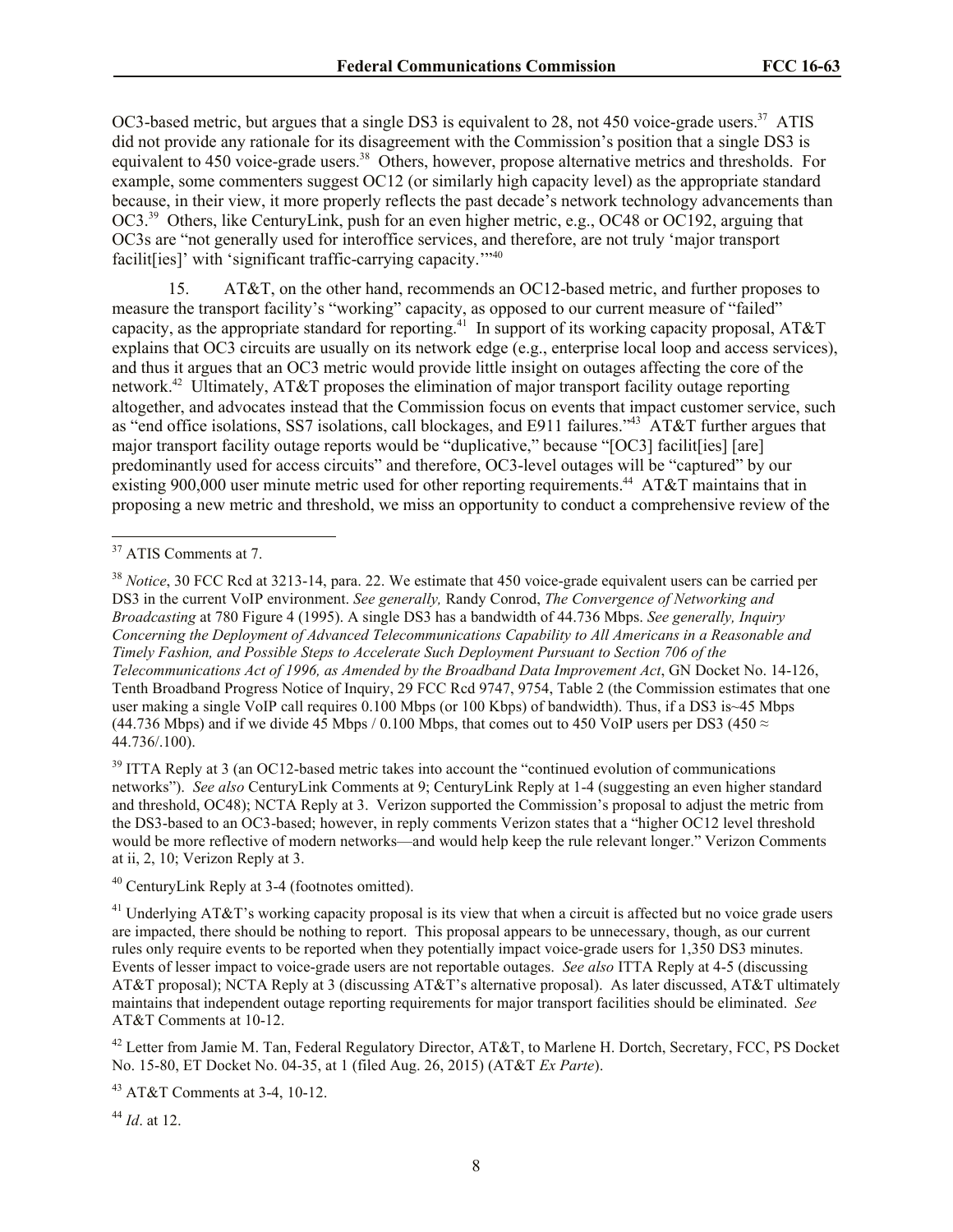information that will "best apprise [the Commission] of the overall health of the nation's networks,"<sup>45</sup> and, that failed transport capacity is an inadequate metric because it does not necessarily reveal the effect on customers' service or provide an accurate portrayal of network health.<sup>46</sup> In the Further Notice below, we seek to study and propose metrics and thresholds to update the part 4 reporting requirements in the context of an ever increasing IP-based broadband network environment, especially in light of evolving emergency communications and converged services.<sup>47</sup>

16. Comcast proposes to abandon a time-division multiplexing (TDM)-based metric and advocates using a bandwidth-based metric instead.<sup>48</sup> Citing the steady migration throughout the communications industry from TDM to Internet Protocol (IP), and the fact that data traffic is the "primary driver of increased bandwidth needs for transport services,"<sup>49</sup> Comcast argues that the Commission should align its metrics accordingly. Instead, Comcast advocates for the adoption of a "bandwidth-based standard, such as 1GB outage that lasts for at least 30 minutes."<sup>50</sup> Comcast further suggests that its approach can accommodate future changes more readily than a TDM-based standard.<sup>51</sup> Verizon disagrees, arguing that more study is needed to ensure Comcast's platform-shift approach would capture a "genuine outage or significant degradation of service," and "apply on a cross-platform basis."<sup>52</sup>

# **c. Discussion**

17. We adopt our proposals to (i) change the metric and threshold for major facility outages from a DS3-based to an OC3-based metric, and (ii) adjust the threshold to 667 OC3 user minutes accordingly. There is substantial record support for moving our metric to a standard based on higher capacity levels (e.g*.,* to OC3 or higher). These changes update our major transport facility reporting to reflect prevalent technological changes in networks, and do so in a logical and technologically neutral manner. Compliance with this revised metric shall begin no later than 6 months after the Effective Date of the rules.

18. Moreover, multiple commenters agree that providers have been moving a majority of their traffic onto larger fiber facilities, a trend that is likely to continue.<sup>53</sup> Thus, although a DS3-based metric may have been the right standard for 2004's predominant technology for major transport, it is no longer appropriate.<sup>54</sup> At this time, adjusting the metric to OC3 will streamline the reporting in general, a

<sup>48</sup> Comcast Comments at 2, 5-7; Letter from Mary McManus, Executive Director, Regulatory Affairs, Comcast, to Marlene H. Dortch, Secretary, FCC, PS Docket No. 15-80, ET Docket No. 04-35, at 1 (filed Aug. 28, 2015) (Comcast *Ex Parte*).

<sup>49</sup> Comcast Comments at 5-6; Comcast *Ex Parte* at 1.

<sup>50</sup> Comcast suggests that, although in the short term, "OC3 circuits or other circuits or aggregations of circuits that provide equal or greater capacity", coupled with the increased reporting threshold to 667 OC3 minutes, may "prove to be reasonable adjustments," however, are "likely to become obsolete after only a few years." *See* Comcast Comments at 6.

 $<sup>51</sup>$  Comcast Comments at 6-7 (explaining that voice traffic's shrinking portion of total bandwidth renders a voice-</sup> based standard or its equivalence obsolete).

<sup>52</sup> Verizon Reply at 3.

<sup>53</sup> COMPTEL Comments at 1-2; Verizon Comments at 10 (stating "the evolution of wireline networks today toward higher-capacity facilities and services"); ITTA Reply at 3; Comcast Comments at 5 (stating "ever-increasing bandwidth requirements for major transport facilities have shifted such traffic from TDM-based DS3 to highercapacity IP-based circuits").

<sup>54</sup> *2004 Part 4 Order* at 16895, para. 128.

 $\overline{a}$ <sup>45</sup> *Id*. at 11.

<sup>46</sup> *Id*. at 10-11.

<sup>47</sup> *See infra.* Section V.B.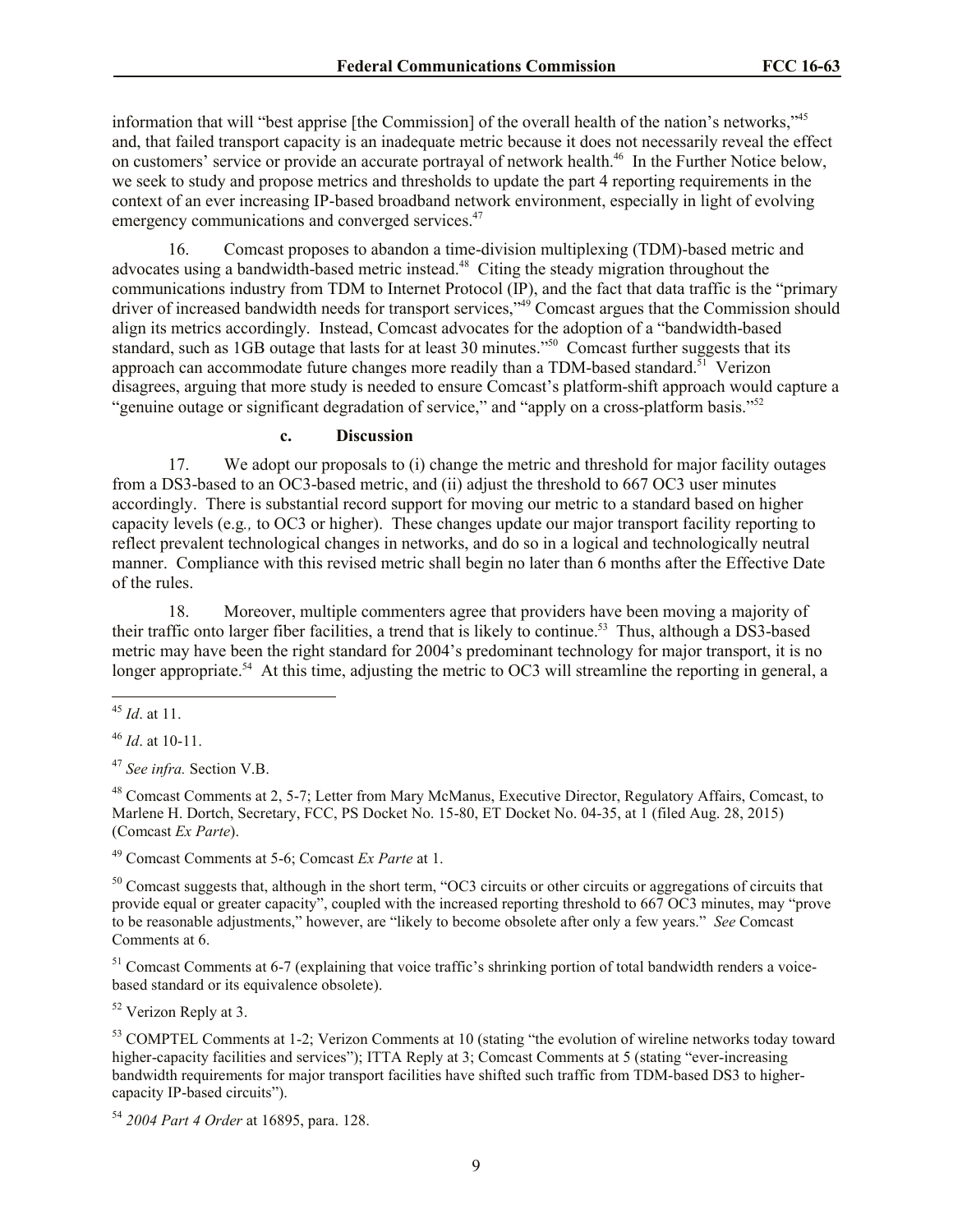benefit both to providers and the Commission alike through reduced reporting of minor incidents, allowing time and resources for an increased focus on meaningful outage reporting that is more likely to have a user material impact.<sup>55</sup>

19. At this time, we are not persuaded by those commenters who advocate for a higher OC level.<sup>56</sup> An OC3-based metric will generate the visibility into the network components that an OC12based metric may not, as it would capture access circuit outages for business customers. Setting a metric at OC12 would provide the Commission with limited, inadequate visibility into major transport facility infrastructure and related outages, i.e., those beyond the network core.<sup>57</sup> Further, we recognize that some networks may utilize OC3 circuits as access circuits and others may utilize them for interoffice facility traffic, and so an OC3-based metric may not provide the same degree of visibility into operational health for all providers' networks.<sup>58</sup> Nevertheless, we believe that basing our outage reporting requirements at the OC3 level "or their equivalents" as proposed in the *Notice* captures the important communication disruptions in networks large and small, regardless of providers' OC3 circuit usage.<sup>59</sup> Moreover, an OC3 metric allows the Commission to better focus on outage trends that may uniquely affect small and medium-sized businesses, whose traffic is often transported over OC3 facilities. Therefore, we adopt an OC3 metric for major facility outages.<sup>60</sup>

20. In doing so, we affirm the importance of an independent outage reporting requirement for major transport facility failures. Through the collected information on the "potential impact on all communications services of major infrastructure failures," specifically information about "infrastructure components having significant traffic-carrying capacity,"<sup>61</sup> as the part 4 rules were intended to capture, our work has led to increased collaborative efforts with providers and a more efficient mitigation of outage trends. AT&T's proposal to eliminate major transport facility reporting requirements assumes that (1) our 900,000 user-minute threshold captures the same visibility of major transport facilities as our current DS3 metric and threshold, and that (2) providers only use OC3 circuits as access circuits to conclude that the adoption of our proposal would lead to duplicative reporting.<sup>62</sup> While a few communication disruptions may be reportable outages because they meet both thresholds (900,000 user

<sup>58</sup> AT&T Comments at 12.

 $\overline{a}$ 

<sup>59</sup> *Notice*, 30 FCC Rcd at 3213, para. 21 (stating the proposal as "based on impact on OC3 circuits or *other circuits or aggregations of circuits that provide equal or greater capacity*") (emphasis added); *Notice*, 30 FCC Rcd at 3236 Appendix C, Proposed Rules ("OC3 circuits or their equivalents"). For example, an OC48 is a larger facility than an OC3, however, in the event of an outage, the service affected on an OC48 can be converted into our OC3-based metric, and thus be reported to the Commission using OC3-based unit of measurement.

<sup>60</sup> *See* Appendix B, Final Rules.

<sup>62</sup> AT&T Comments at 3-4, 11-12.

<sup>55</sup> Sprint Comments at 6; XO Communications Comments at 4-5; COMPTEL Comments at 1-2.

<sup>56</sup> A few commenters suggest an OC12 metric or higher. *See* NCTA Reply Comments at 3; CenturyLink Reply Comments at 3-4 (footnotes omitted); AT&T Comments at 3, 11-12 (in conjunction with a working capacity threshold); ITTA Reply at 4-5 (supporting AT&T working capacity threshold of OC12); Verizon Comments at 10; Verizon Reply at 3. For the discussion of possible future adjustments, refer to the Further Notice. *See* Section V.B.4 *infra*.

<sup>&</sup>lt;sup>57</sup> In 2004, the Commission observed that a DS3 was a communications highway put in place to carry traffic, in digital format, ranging from simple alarm and control circuits to voice circuits, radio and television programs, ATM or credit card transaction-carrying circuits, FAA flight control circuits, Department of Defense circuits, Federal Reserve Bank circuits involving multi-billion dollar transfers, and to circuits critical to the operation of the stock and bond markets. We will remain vigilant in ensuring visibility into the availability of such "significant portions of the communications highway." *2004 Part 4 Order* 19 FCC Rcd at 16836, para. 8.

<sup>61</sup> *2004 Part 4 Order* 19 FCC Rcd at 16895-96, 16899, paras.127-28, 135-36 (discussing goals and intent for major transport facility outages and the DS3 metric).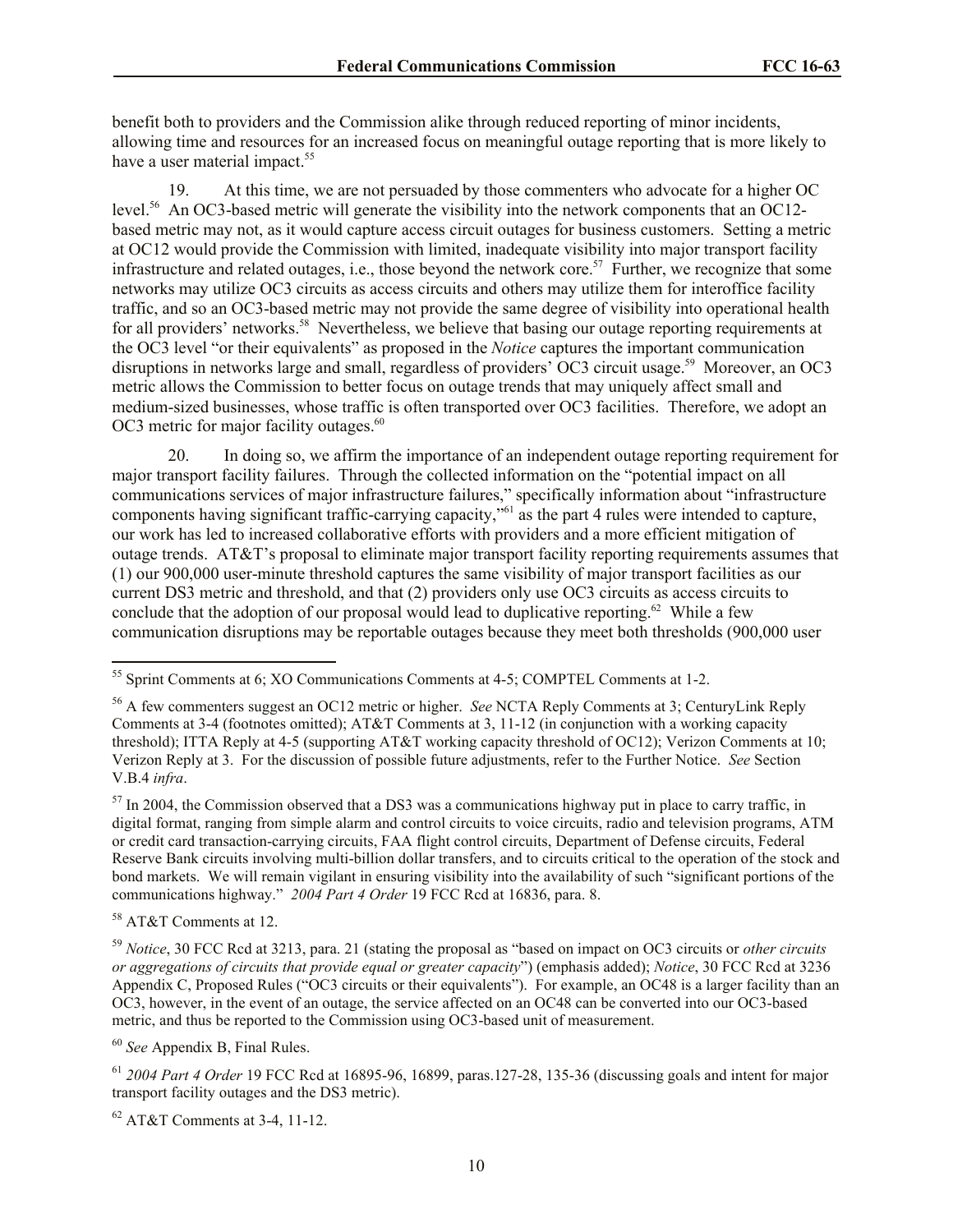minutes; 1,350 DS3 minutes), by having the two metrics and thresholds we capture outages caused by switch failures or major transport equipment failures. Therefore, if we eliminated the major transport outage reporting, we would likely miss communication disruptions experienced in interoffice transport facilities. Moreover, while some providers, such as AT&T, may use OC3 circuits as access circuits, other providers may design their networks differently and some customers, like small and medium-sized businesses may be uniquely impacted at the OC3 level. To address networks designed like AT&T's, the rules adopted today capture communication disruptions experienced in higher capacity levels than OC3, by defining OC3 minutes using OC3 "or their equivalents."

21. The adoption of the OC3 metric ensures an appropriate level of Commission visibility into the resiliency and reliability of critical infrastructure presently—and for at least the near-to-medium term—in use in communications networks for major traffic transport. Such visibility, adjusted to the OC3 level, is an essential component of the Commission's network reliability and public safety duties. Thus, we decline proposals to eliminate major transport facility outage reporting.<sup>63</sup>

22. Finally, two commenters suggest alternative proposals, neither of which provides the needed visibility into the nation's networks for the Commission to ensure communications are reliable and resilient.<sup>64</sup> AT&T's "working capacity" proposal would use a measure such as "the percentage of the circuit dedicated to voice channels."<sup>65</sup> It would thus require providers to assess whether and when to give the Commission the major transport facility outage reports it needs. Our current requirements give clear direction: once a DS3 circuit experiences a communication disruption for at least 1,350 DS3 minutes and lasts for at least 30 minutes, the provider must report the outage accordingly.<sup>66</sup> As announced in 2004, we continue to believe that "our concern is the failure of working DS3s regardless of the services being carried or the fill at the time of the failure."<sup>67</sup> Significantly, AT&T's "working capacity" proposal would generate burdens on providers by imposing measurement mechanisms based on a working capacity metric that, as an initial step, would require the provider to identify the percentage of the circuit dedicated to voice channels.<sup>68</sup> It remains unclear whether other providers can measure working capacity on their facilities at this time, or the costs involved with such monitoring. It is also unclear how AT&T's proposal applies in the legacy or the transition network contexts. Further, AT&T's proposal would constitute a shift that does not comport with the logic of outage reporting, which necessarily focuses on what does not work, instead of what does work. Accordingly, we reject AT&T's "working capacity" proposal.

23. Comcast proposes a bandwidth-based standard for major transport facility outages, as described above.<sup>69</sup> The proposal requires further study and therefore cannot be the basis to change our metric and threshold for major transport facility outage reporting at this time. We agree with Comcast that data traffic makes up an increasingly large part of bandwidth needs for transport services. We also note that we are in a state of transition from TDM to IP. This state of transition requires reporting requirements that are sufficient to capture outages in both TDM and IP networks, including specifically those outages impacting physical facilities and network components (e.g., copper and fiber cables,

<sup>67</sup> *2004 Part 4 Order* 19 FCC Rcd at 16901-02, para. 143.

 $\overline{a}$  $63$  Comcast Comments at 2, 5-7; AT&T Comments at 3-4, 11-12.

<sup>64</sup> AT&T Comments at 3-4, 11-12; AT&T Reply at 3; AT&T *Ex Parte*; Comcast Comments at 2, 5-7; Comcast *Ex Parte*.

<sup>&</sup>lt;sup>65</sup> AT&T Ex Parte at 1.

<sup>66</sup> 47 CFR § 4.7(d) (defining DS3 minutes); *see also* 47 CFR §§ 4.5; 4.9; 4.11 (outage definitions and reporting requirements).

<sup>&</sup>lt;sup>68</sup> For over ten years, our requirements have built in voice-based user impacting metrics by aligning our 1,350 DS3 minutes for major transport facility outage reporting to our 900,000 user-minutes metric. *Notice*, 30 FCC Rcd at 3213-14, para. 22. Providers are not required to report events on DS3 circuits carrying only data.

<sup>69</sup> *See* Comcast Comments at 5-6; Comcast *Ex Parte* at 1; *but see* Verizon Reply at 3.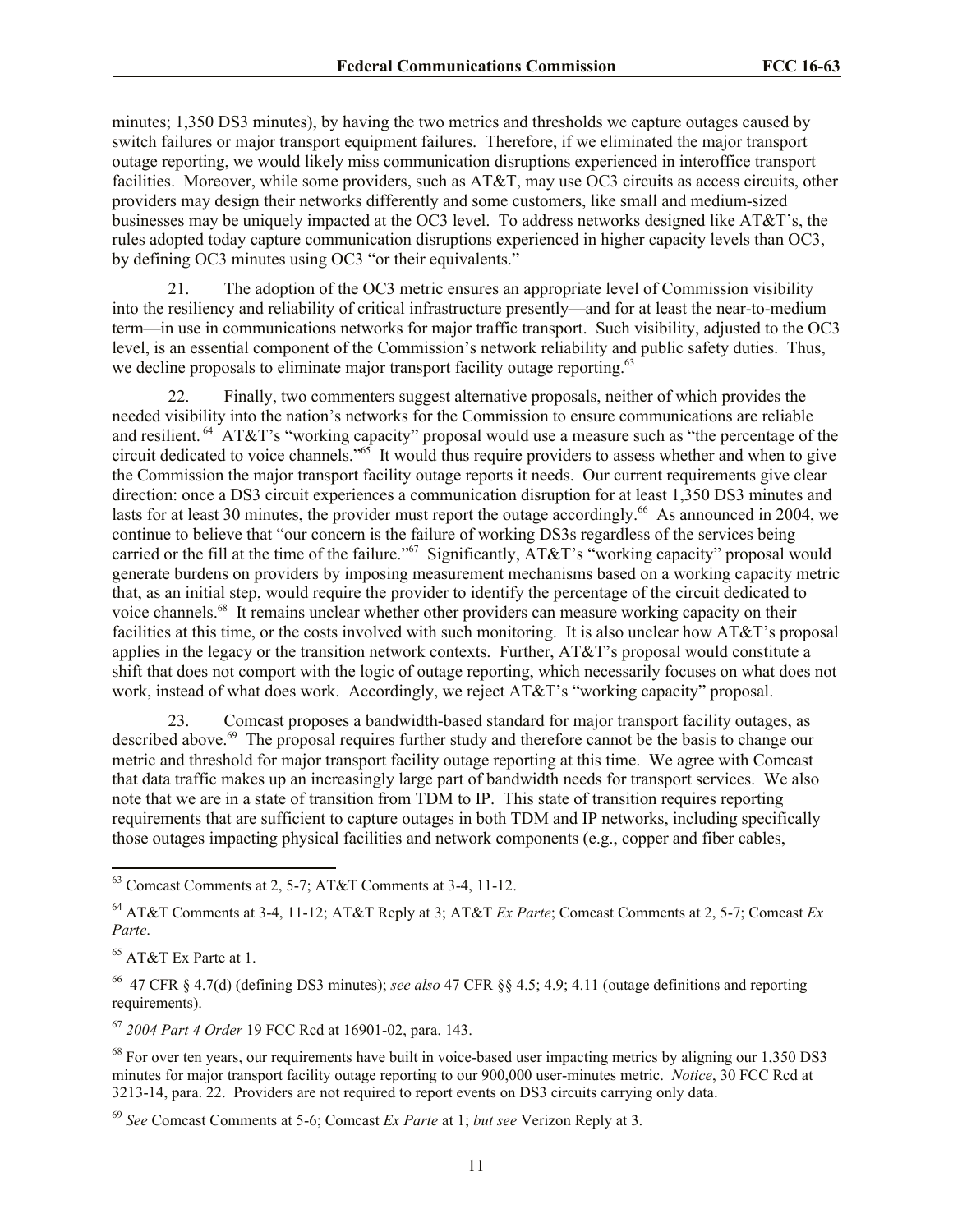networking switches and routers). We also believe that the successful and reliable delivery of IP-based services and applications (e.g., email) is important. The OC3 metric and 667 OC3 minute threshold adopted today address outages in major transport facilities carried through TDM-based and SONET facilities. We nevertheless find that Comcast's proposal has merit and seek further input on broadband reporting thresholds in the Further Notice below.<sup>70</sup> Therefore, we decline to adopt Comcast's proposal for a bandwidth-based standard for reporting at this time.

## **2. Simplex Outage Reporting**

#### **a. Background**

24. Under our current rules, providers must file reports for simplex event outages lasting five days or more.<sup>71</sup> A simplex event occurs when a DS3 circuit, designed with multiple paths to provide circuit resiliency, experiences a failure on one working path.<sup>72</sup> In the *Notice*, we proposed to shorten the reporting window for simplex events to 48 hours.<sup>73</sup> As we explained, in recent years the Commission has noticed an uptick in simplex outage reports, which suggests that our expectations that providers would implement best practices for resolving such events when we established the five-day reporting window were not met.<sup>74</sup> Thus, in the *Notice*, we concluded that our proposed 48-hour window would ensure that providers properly prioritize service maintenance and restoration in the event of simplex outages.<sup>75</sup>

#### **b. Comments**

25. Most commenters oppose our proposal to reduce the reporting window from five days to 48 hours. Several commenters argue that factors such as weather, other hazardous conditions, or the complexity of repair tasks could render a 48-hour target unattainable in many cases.<sup>76</sup> Indeed, COMPTEL argues that bad weather may make a "simplex repair . . . completed within 60 hours . . . 'expeditious' under the circumstances," and a shorter reporting window cannot "speed up" repairs that "hazardous conditions prevent."<sup>77</sup> Other commenters claim that a 48-hour window would unnecessarily increase reporting burdens as well as compliance costs without corresponding benefits.<sup>78</sup> Some

 $\overline{a}$ 

<sup>72</sup> *2004 Order Granting Partial Stay*, 19 FCC Rcd at 25039-40, paras. 1-2.

<sup>70</sup> *See infra*. Section V.B.

<sup>71</sup> 47 CFR §§ 4.7(d) and 4.9. *See 2004 Part 4 Order*, 19 FCC Rcd at 16898-99, para. 134; *2004 Order Granting Partial Stay*, 19 FCC Rcd 25039, 25040-41, para. 3; *Notice*, 30 FCC Rcd at 3214-15, paras. 24-25. Initially, we required that outages lasting for 30 minutes or more and meeting the required 1,350 DS3 minutes—including those involving DS3 circuits designed with a built-in path—be reported to the Commission. *2004 Part 4 Order*, 19 FCC Rcd at 16898-99, para. 134. However, the Commission, on its own motion, granted a partial stay of this requirement for a limited type of event—DS3 circuits with built-in paths where one of those paths is not available, termed "simplex events"—up to the extent these outages were not "restored to full service within five days of their discovery." *2004 Order Granting Partial Stay*, 19 FCC Rcd at 25040-41, para. 3. *See Notice*, 30 FCC Rcd at 3215, paras. 26-27, notes 41-45.

<sup>73</sup> *Notice*, 30 FCC Rcd at 3215-16, paras. 28-30.

<sup>74</sup> *Notice*, 30 FCC Rcd at 3215-16, para. 28.

<sup>75</sup> *Notice*, 30 FCC Rcd at 3216, para. 29.

<sup>76</sup> *See generally* AT&T Comments at 4, 12-15; AT&T Reply at 4-5; ATIS Comments at iii, 7-8; CenturyLink Comments at 2, 6-8; CenturyLink Reply at 6-7; COMPTEL Comments at 3-4; Verizon Comments at ii-iii, 10; Sprint Comments at 6; XO Communications Comments at 5-6; NCTA Reply at 5; Intrado Reply at 33-34; ITTA Reply Comments at 2, 9-10; NTCA Reply at 5.

<sup>77</sup> COMPTEL Comments at 4.

<sup>&</sup>lt;sup>78</sup> XO Communications Comments 6; COMPTEL Comments at 3; ITTA Reply at 10; Sprint Comments at 6. Some commenters disagree with our estimates that our proposal will result in an overall reduction of reports. *See* AT&T Comments at 14-15 (takes 12 hours to prepare and file a report, not 2 hours as stated . . . costs "clearly outweigh any (continued….)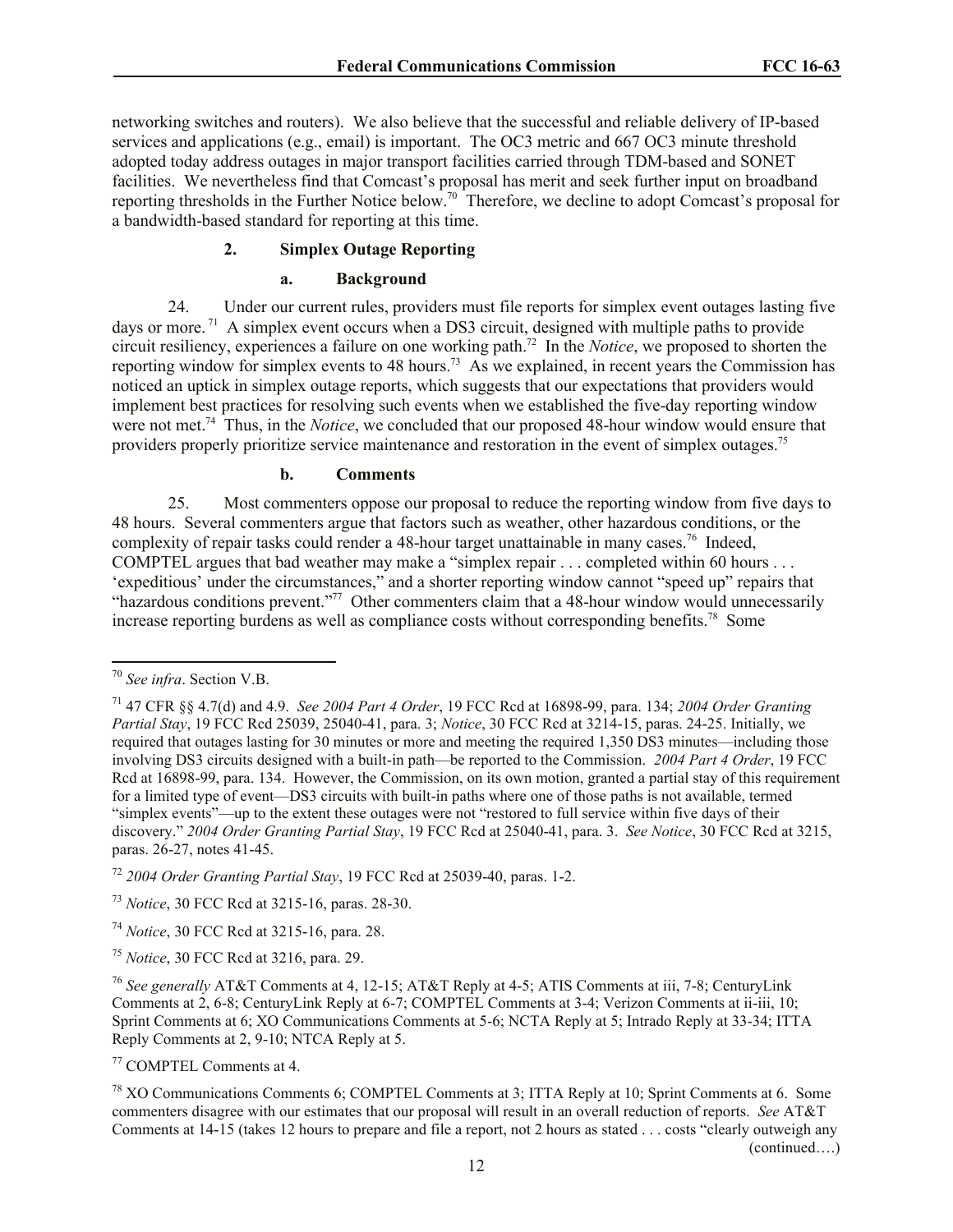commenters maintain that, rather than tighten the window, the Commission should eliminate outage reporting for simplex events entirety.<sup>79</sup> CenturyLink, for example, argues that simplex events do not directly impact consumers and, thus, should not be viewed as "outages" at all.<sup>80</sup> And, although Verizon supports the status quo, it argues that a three-day threshold would be preferable to a 48-hour threshold.<sup>81</sup> Verizon argues that a three-day threshold would better accommodate service providers' practices and technician maintenance and work schedules. 82

#### **c. Discussion**

26. We conclude that simplex outage reporting remains an important part of the situational awareness matrix that NORS provides. The Commission has a responsibility to ensure network reliability and resiliency, including in major transport facilities designed with a built-in path protection. Over the years, we have observed a rise in simplex event outage reports as the rule stands now with the five-day reporting window, which appears to indicate that providers filing these reports are not able to repair the simplex events in a period less than five days.

27. We are persuaded by the record, however, that moving the reporting window from five days to 48 hours may not strike the proper balance between providers' best practice-driven repair and maintenance capabilities<sup>83</sup> and incentives, and the Commission's situational awareness needs and network reliability-assurance goals through simplex event outage reports. We acknowledge, as some commenters argue, that factors such as weather or hazardous conditions impact service repair.<sup>84</sup> We cannot, however, ignore that extended simplex events jeopardize service reliability.

28. Accordingly, we adopt a four-day interval for simplex outage reports. Further, compliance with this revised interval shall begin no later than 6 months after OMB approval. In this regard, we reject proposals by some commenters to maintain the current five-day window,<sup>85</sup> which we

#### (Continued from previous page)

benefit"); NCTA Reply Comments at 4; ATIS Comments at 7; CenturyLink Comments at 6-8; Verizon Comments at 3,10; Verizon Reply at 4; Sprint Comments at 6, 10; NTCA Reply at 6.

<sup>79</sup> CenturyLink Reply Comments at 7.

<sup>80</sup> CenturyLink Reply at 7-8; s*ee also* AT&T Comments at 4, 14 (stating "a simplex event is not an outage at all . . . customers do not experience any disruption in or degradation of service . . . simplex events are not real outages"); COMPTEL Comments at 2-3; Sprint Comments at 6; XO Communications Comments at 5; NCTA Reply Comments at 2-3; NTCA Reply at 2; Intrado Reply at 33 (citing to AT&T Comments); ITTA Reply Comments at 9; Other commenters, though not calling for outright elimination of simplex reports, still believe the Commission should reduce simplex reporting obligations, not amplify them. *See* ITTA Reply at 10.

<sup>81</sup> Verizon Comments at ii-iii, 10.

<sup>82</sup> Verizon Comments at ii-iii, 10.

<sup>83</sup> Some commenters argue that simplex events are "typically scheduled for repair during regular maintenance windows and are corrected within 24 to 48 hours in the normal course of business," or work is performed on "inservice equipment during low traffic periods," and repairs sometimes take longer than five days; additional "factors" "may contribute to longer restoration intervals. *See* COMPTEL Comments at 3-4; AT&T Comments at 13, 15; AT&T Reply at 4 (citing to ATIS Comments). ATIS Comments at 7-8 (stating that the best practice "does not provide a specific timeline). AT&T cites to general CSRIC best practices unrelated to simplex event repair. AT&T Comments at 15 (citing CSRIC Best Practices 9-8-8087, 9-9-0693, & 9-9-0697).

<sup>84</sup> XO Communications Comments 5-6 (explaining that providers may be unable to repair an event within that period due to weather or hazardous conditions or complicated repairs that require ordering additional equipment or supplies; repair delays beyond the provider's control); COMPTEL Comments at 4 (repairs "are not made within a 48-hour window, [and] it is often because harsh weather or other hazardous conditions preclude effectuating immediate repairs"). *See also* AT&T Initial Comments at 13-14; ATIS Initial Comments at 7-8; XO Communications Initial Comments at 5-6; CenturyLink Reply 6-7; ITTA Reply at 10; NTCA Reply at 5.

<sup>85</sup> CenturyLink Reply at 7; Intrado Reply at 33-34; NTCA Reply at 4-6; Verizon Reply at 4.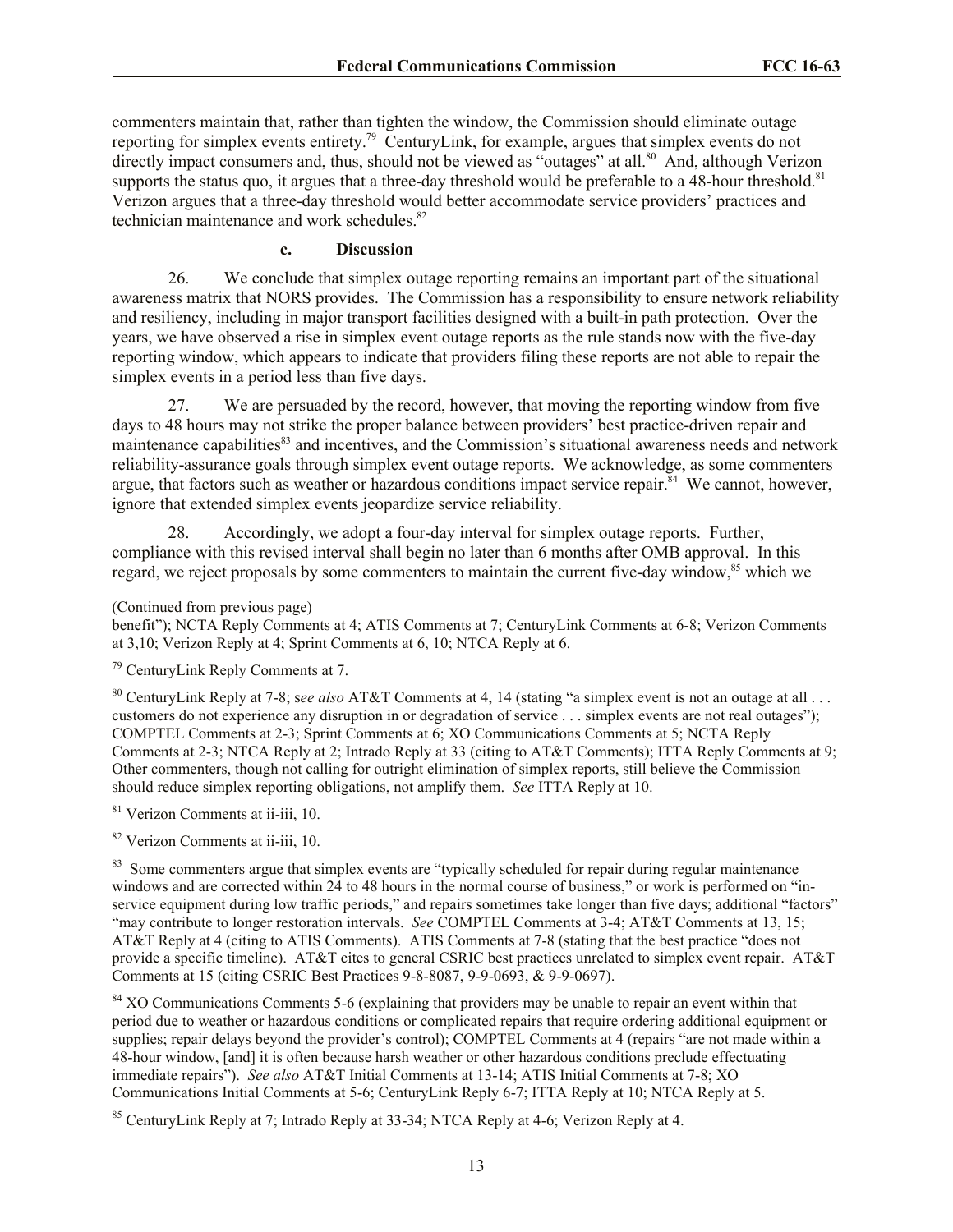view as inadequate to incent timely repair, and we reject those calls for eliminating simplex reporting altogether.<sup>86</sup> The Commission has a responsibility to ensure network reliability and resiliency, including in major transport facilities designed with built-in path protection, $87$  and simplex reporting is a needed and helpful tool used to meet this responsibility.

29. Currently, we require that providers report simplex events lasting longer than 5 days; we have not required reports for events repaired within five days.<sup>88</sup> A provider may experience a short simplex event, conduct necessary repairs within five days and not be obligated to report the event under part 4. We no longer believe that our five-day reporting window for simplex outages is an adequate measurement tool to ensure network reliability and resiliency. The four-day reporting window that we adopt today is designed to alert the Commission to trends that include significant outages, while also accommodating Verizon's suggested need for providing a reasonable amount of time to address the outages before the reporting threshold is met.<sup>89</sup>

#### **B. Wireless Outage Reporting**

## **1. Calculating the Number of Potentially Affected Users in Wireless Outages**

## **a. Background**

30. To determine if a wireless network outage is reportable based on meeting the 900,000 user-minute threshold, a wireless service provider must calculate the number of users "potentially affected" by the outage.<sup>90</sup> Pursuant to sections  $4.7(e)$  and  $4.9(e)$ , providers should perform the calculation "by multiplying the simultaneous call capacity of the affected equipment by a concentration ratio of  $8.^{91}$ This call capacity measurement is typically undertaken at the mobile switching center  $(MSC)^{92}$  As wireless technologies have evolved, however, providers have made different technological and engineering choices, resulting in a variety of methods by which they measure simultaneous call capacity. These developments have led to a lack of methodological consistency among providers in reporting outages. Such inconsistencies compromise the Commission's ability to detect and analyze wireless network outage trends.<sup>93</sup>

31. Accordingly, to facilitate the receipt of accurate, uniform outage information from wireless providers, we proposed in the *Notice* to adopt a more standardized, technologically neutral method for calculating the number of users "potentially affected" by a wireless network outage.<sup>94</sup> We sought comment on two possible approaches.<sup>95</sup> Under the first approach, wireless providers would calculate potentially affected users by multiplying the number of disabled cell sites by the average

 $\overline{a}$ 

 $90$  47 CFR § 4.9(e)(2).

 $91$  47 CFR 88 4.7(e), 4.9(e).

 $92$  When adopting outage reporting rules for wireless services in 2004, the Commission chose this method to avoid "computational difficulties" of directly measuring outages within the more dynamic radiofrequency (RF) portion of the network. *2004 Part 4 Order*, 19 FCC Rcd at 16889, para. 111.

<sup>93</sup> *Notice*, 30 FCC Rcd at 3216-17, para. 31.

<sup>94</sup> *Id.* at 3217, para. 32.

<sup>95</sup> *Id.* at 3217-18, para. 33.

<sup>&</sup>lt;sup>86</sup> CenturyLink Reply at 7.

<sup>87</sup> *2004 Part 4 Order*, 19 FCC Rcd at 16898-99, para. 134.

<sup>88</sup> *2004 Order Granting Partial Stay*, 19 FCC Rcd at 25040-41, para. 3. *See Notice*, 30 FCC Rcd at 3215, paras. 26- 27, notes 41-45.

<sup>89</sup> *2004 Order Granting Partial Stay*, 19 FCC Rcd at 25040-41, para. 3. *See Notice*, 30 FCC Rcd at 3215, paras. 26- 27, notes 41-45.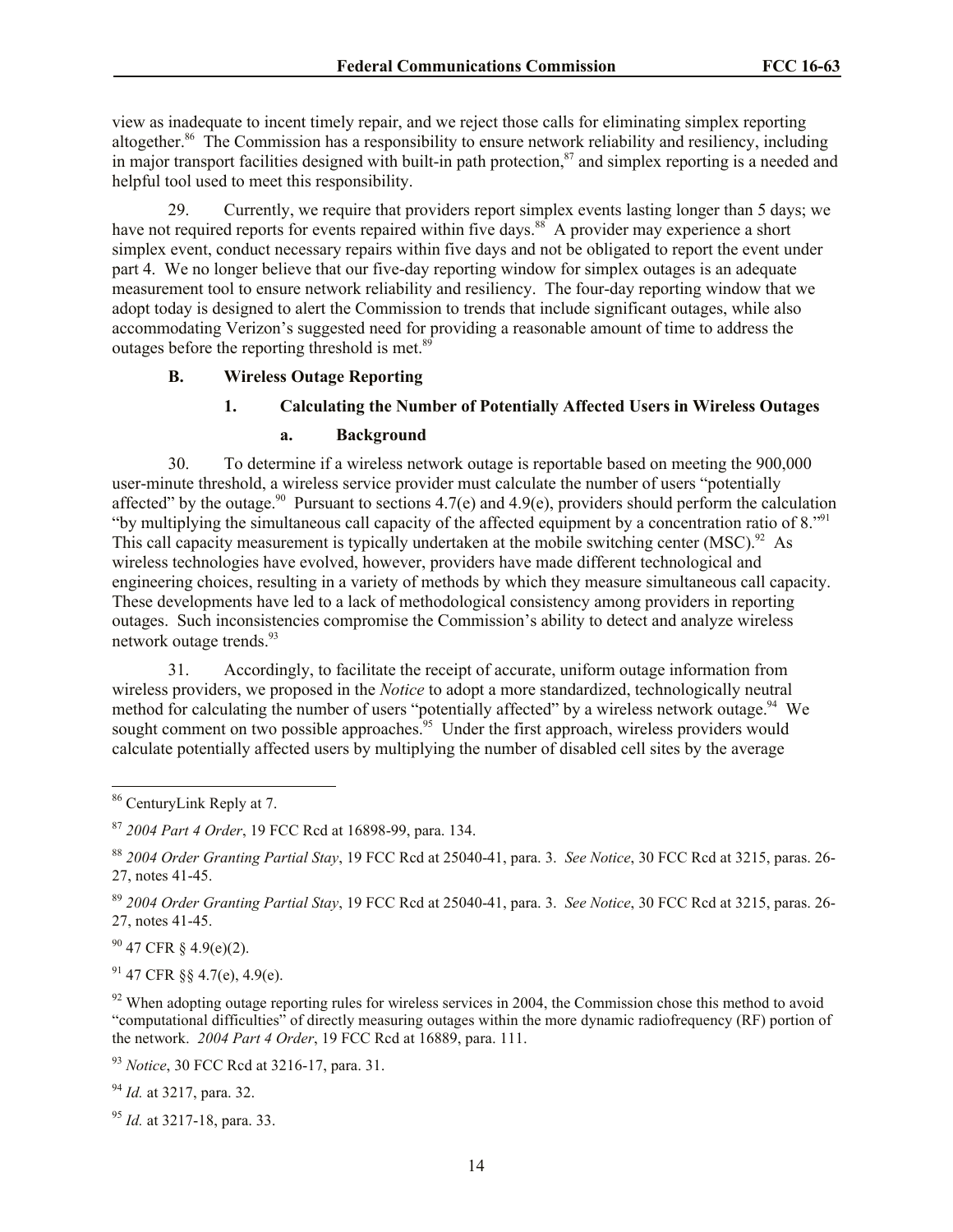number of users the provider serves per site.<sup>96</sup> Under the second approach, providers would use the Visitor Location Register (VLR) to determine the actual number of users that were being served at each affected cell site when the outage commenced.<sup>97</sup>

## **b. Comments**

32. The majority of commenters support our proposal to adopt a more standardized method for wireless providers to calculate the number of users "potentially affected" by an outage.<sup>98</sup> While ATIS appreciates our goal, it does recommend that wireless providers should be allowed to pick the method they want to use.<sup>99</sup> CCA opposes the proposal on the basis that it would create two separate metrics, one for PSAP outages and the other for all other outages, which would complicate outage reporting or impose administrative burdens on carriers, particularly smaller carriers with limited staff support.<sup>100</sup>

33. The majority of commenters also support adopting the first approach to calculating potentially affected users – multiplying the number of disabled sites by the average number of users per site.<sup>101</sup> AT&T states that this revised formula "is simpler than the current measurement and can be implemented across the industry at little to no additional cost."<sup>102</sup> CTIA asserts that this method has the benefit of being "clear, simple, and not overly burdensome for providers to implement."<sup>103</sup> And, although Verizon proposes an alternative method for reporting wireless outages (discussed below), it also supports using average number of users per site over the VLR option.<sup>104</sup>

34. Commenters universally oppose the VLR option for determining the number of potentially affected users in a wireless outage. Several commenters assert the use of the VLR makes the calculation more complex, would potentially be costly to implement, and would likely lead to potentially

 $\overline{a}$ 

<sup>&</sup>lt;sup>96</sup> *Id*. The average number of users that a wireless provider serves per site is the total number of customers served by the provider divided by the total number of cell sites used by the provider. As we noted in the *Notice*, for purposes of calculating this number, a wireless provider would assume that each user is served by a single site and site assignments are distributed evenly throughout the provider's network. *Id*.

 $\frac{97}{10}$ . The VLR holds certain data on subscribers when they roam in the location area of an MSC; this minimizes the number of queries from the MSC to the home location register, where data on subscribers primarily resides. *Id*. at 3217, n.61.

<sup>98</sup> AT&T Comments at 23; CPUC Comments at 9; CTIA Comments at 3; Verizon Comments at 8. Sprint understands the need for consistency, but asserts that attempting to create a "consistent methodology may present challenges. Sprint Comments at 7.

<sup>99</sup> ATIS Comments at 8-9.

<sup>&</sup>lt;sup>100</sup> CCA Comments at 3-4.

<sup>101</sup> AT&T Comments at 23; CTIA Comments at 3; Verizon Comments at 8.

<sup>&</sup>lt;sup>102</sup> AT&T Comments at 23. AT&T adds that this option also has "the virtue of being technolog[ical]y neutral …[and] also should provide the Commission with a better representation of consumer impact because providers will be basing their reports on their average users per site, not a static aggregation factor of 8 that does not change to accommodate changes in the underlying network." AT&T Comments at 23.

<sup>103</sup> CTIA Comments at 3.

<sup>104</sup> Verizon Comments at 8; Verizon Reply at 4-5.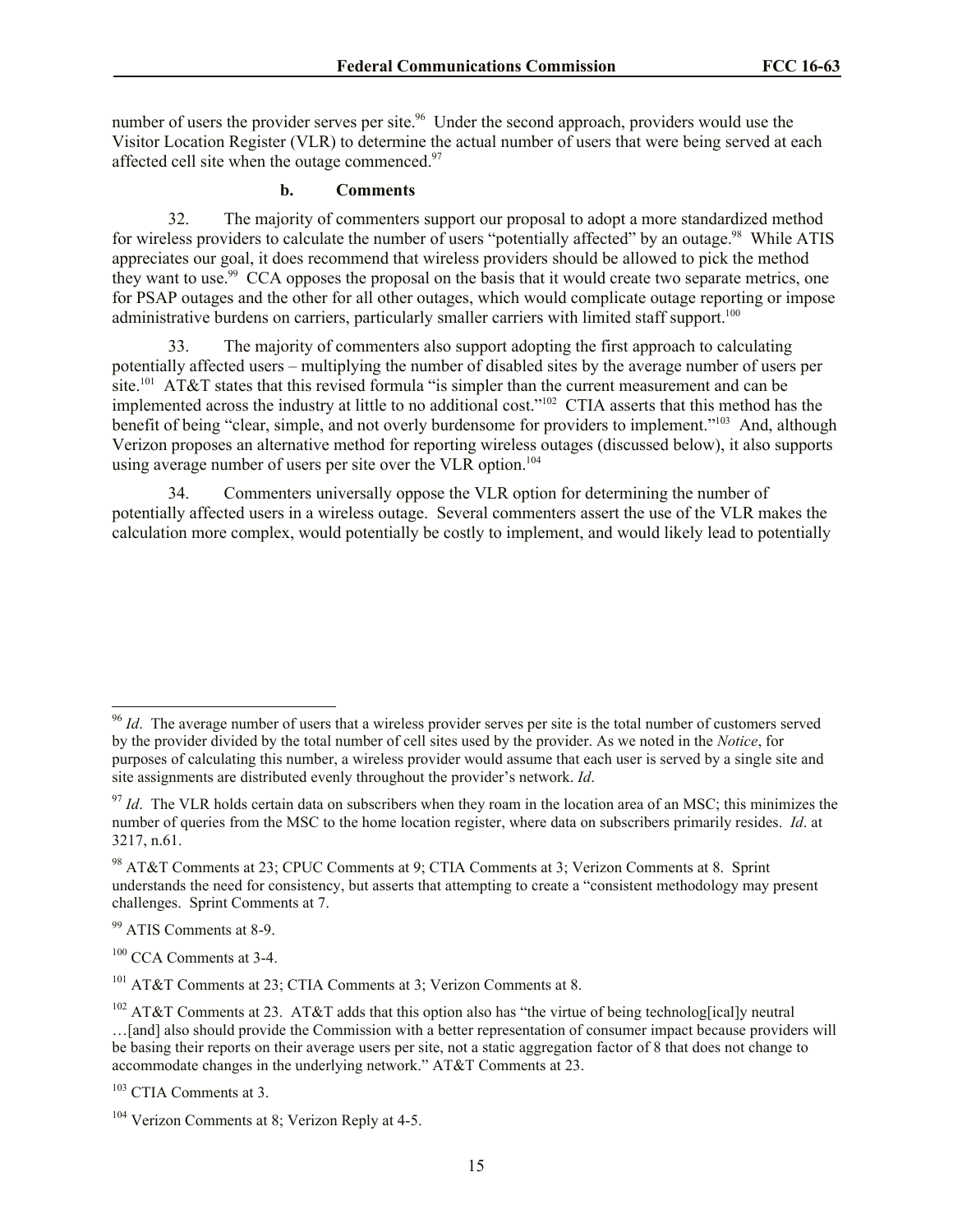inconsistent reporting.<sup>105</sup> Many commenters also point out that the VLR is being phased out, as wireless technology advances.<sup>106</sup>

# **c. Discussion**

35. We believe that a more standardized, technologically neutral method for calculating the number of "potentially affected" users for wireless network outages is critically important to ensure consistency in reporting across providers, regardless of the technological differences in their networks, and that such consistent reporting will enhance our situational awareness through more uniform, accurate, and reliable NORS data. To accomplish these aims, we adopt the first of our proposed approaches: to determine if an outage meets the 900,000 user-minute threshold, a wireless provider must multiply the number of macro cell sites<sup>107</sup> disabled in the outage by the average number of users served per site, which is calculated as the total number of users for the provider divided by the total number of the provider's macro cell sites.<sup>108</sup> For purposes of this calculation, wireless providers should include only traditional cell tower deployments, i.e., macro cell sites, and not small cell sites (e.g., femto-cells, pico-cells, and microcells) or other wireless architecture (e.g., Wi-Fi, Distributed Antenna Systems). Compliance with this revised methodology shall begin no later than nine (9) months after the Effective Date of the rules.

36. We agree with commenters that this approach is simpler than the current measurement and can be implemented at little to no additional cost.<sup>109</sup> This simplicity of measurement and implementation promotes consistent outage reporting that should facilitate accurate analysis of the NORS data we receive. Conversely, as several commenters noted, using data from the VLR (i.e., the second approach) would be costly to implement, less likely to provide consistent data among providers and, in any event, would be less useful over time because the VLR itself is currently being phased out.

37. Given that the method we adopt is relatively straight-forward for carriers to calculate and will result in uniform, consistent reporting, we disagree with ATIS that wireless providers should be allowed to pick the method they want to use.<sup>110</sup> Such an approach would lead to inconsistent data among providers, thwarting the very goal of adopting the new metric. Also, given that we believe, and providers tend to agree, that the new method will be easy to implement, we disagree with CCA that implementing a

 $\overline{a}$ 

 $105$  AT&T Comments at 23-24 (arguing that implementing VLR would require sophisticated and expensive data tools); CTIA Comments at 3 (asserting that VLR would not be consistent with goal of technological neutrality); Sprint Comments at 7 (claiming that VLR does not provide real-time data, only users that may have been in an area within a given timeframe); Verizon Comments at 8 (stating that VLR would "impose significant IT burdens").

<sup>&</sup>lt;sup>106</sup> CTIA Comments at 3 (stating that VLR is associated with older technologies and is being phased out); Sprint Comments at 7 (VLR is expected to sunset with CDMA technology and will not be supported with Voice over LTE technology); Verizon Comments at 8 (stating that VLR is not used in LTE or unlicensed wireless networks).

 $107$  Macro cells are high-powered wireless base stations owned by a wireless carrier intended to provider coverage to a large area of mobile network users (e.g., a county or parish). Macro cells have higher power outputs, typically in the tens of watts, and also have a higher efficiency output in covering large areas. *See Wireless Telecommunications Bureau Seeks Comment on Revising the Historic Preservation Review Process for Small Facility Deployments* in WT Docket No. 15-180, 30 FCC Rcd 8160 (WTB 2015), at 8160 n.4 (Wireless Bureau contrasts "macrocells" – which is a common term that refers to "traditional cell tower deployments" – with "small cells" (*i.e.*, "low-powered wireless base stations that function like cells in a mobile network but provide significantly smaller coverage area than . . . macrocells"), and "DAS networks" (which the Bureau described as "another wireless alternative to macrocells, but differ[ent than] . . . small cells in that, whereas each small-cell deployment includes its own transceiver equipment that generally serves one wireless carrier/operator, a DAS network involves the use of transceiver equipment at a central hub site to support multiple antenna locations throughout the desired coverage area and in 'neutral-host' deployments can serve multiple wireless carriers/operators").

 $108$  As with our current rule, for an outage to be reportable, it must last for at least 30 minutes.

<sup>109</sup> *See, e.g.*, AT&T Comments at 23; CPUC Comments at 9; CTIA Comments at 3.

<sup>110</sup> ATIS Comments at 8-9.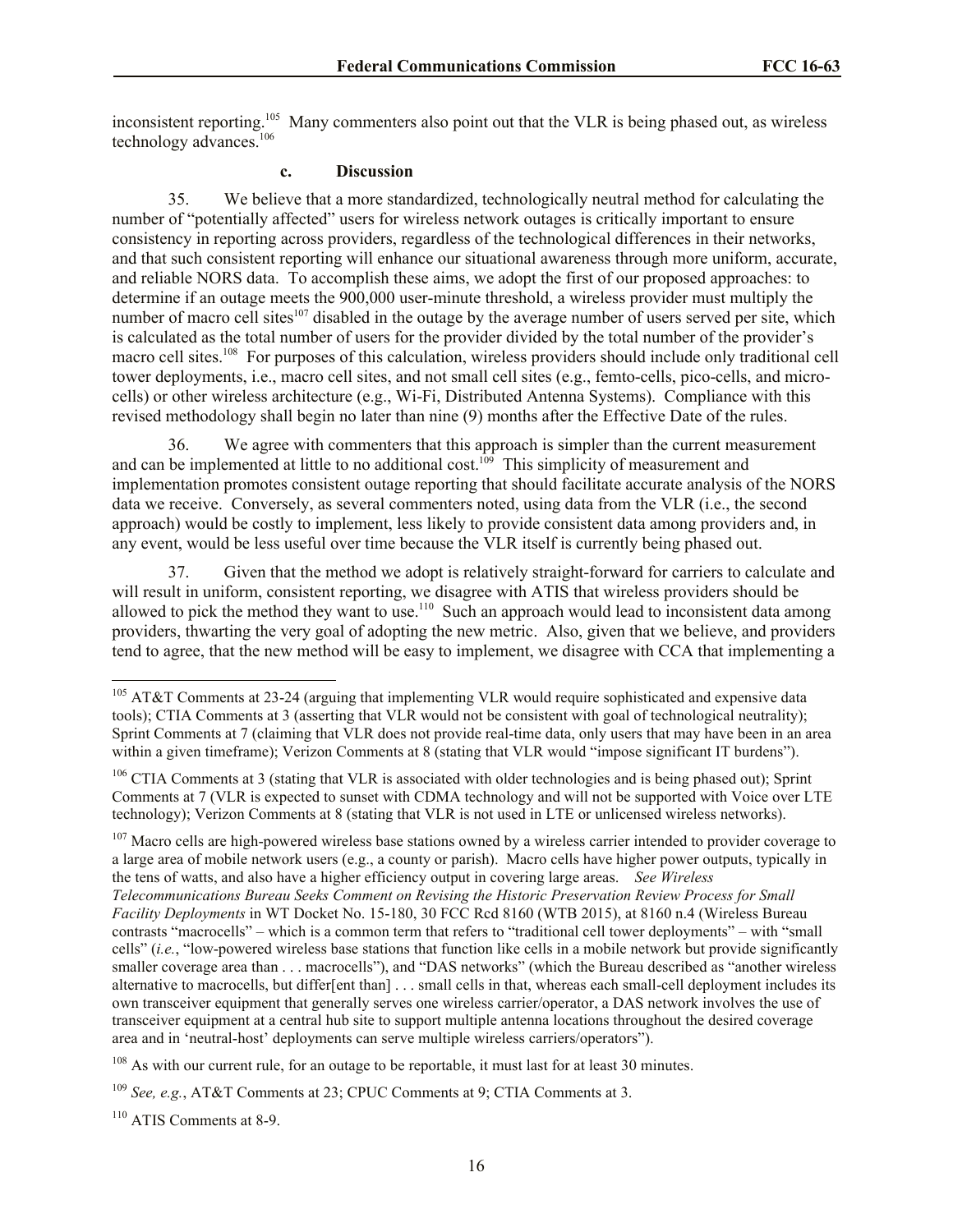new, uniform method for calculating the number of "potentially affected" users with wireless outages would complicate outage reporting or impose administrative burdens on carriers, particularly smaller carriers with limited staff support.<sup>111</sup> Although we are sympathetic to  $CCA$ 's concern that wireless providers will have to use one calculation for wireless outages generally and another for those affecting PSAPs,<sup>112</sup> the scenarios are different and warrant different treatment. One calculation ensures the Commission has situational awareness of network health holistically, while the other provides direct public safety/emergency preparedness awareness through 911-specific outage reporting. We intend to monitor the need to revisit this reporting scheme based on experience, as small cells become capable of covering more capacity.

38. Finally, we note that Verizon and T-Mobile each propose alternatives that depart from using the "user-minutes" standard. Verizon suggests simply notifying the Commission whenever 30 macro cell sites go out in a particular geographic area, such as a Cellular Market Area (CMA) or Partial Economic Area (PEA).<sup>113</sup> We believe the approach we adopt effectively achieves Verizon's simplicity objectives through per-cell site reporting, maintaining the user-minute reporting standard common across various platforms (wireless, wireline, VoIP, satellite, etc.). Moreover, Verizon's threshold of 30 cell sites within a CMA or PEA would not cover many—if not most—rural areas. T-Mobile advocates allowing carriers to measure outages "using real-time data where technically feasible," and when it is not feasible, to use the approach we adopt herein.<sup>114</sup> We are concerned that, too often, such data will not be available, which will result in only a few carriers reporting using this data, resulting in the kind of reporting inconsistency we seek to avoid.

## **2. Estimating the Number of Potentially Affected Wireless Users for Wireless Outages Affecting a PSAP**

### **a. Background**

39. Under our rules, wireless service providers must report any outage of at least 30 minutes duration that "potentially affects" a 911 special facility (i.e., PSAP).<sup>115</sup> An outage potentially affects a 911 special facility whenever, among other things, there is a loss of communications to a PSAP potentially affecting at least 900,000 user minutes.<sup>116</sup> Shortly after the Commission adopted part 4, Sprint asked for clarification of this requirement when a wireless outage affects only some of the subtending PSAPs.<sup>117</sup> Specifically, Sprint proposed that wireless providers be able to allocate the users covered by the MSC equally among the number of subtending PSAPs affected by the outage.<sup>118</sup>

40. Sprint's proposed method of allocation, however, does not take into account the fact that PSAPs vary greatly in the number of users served. Therefore, in the *Notice* we proposed that wireless providers can allocate capacity when only one subtending PSAP is affected, but if they do, they must do

<sup>112</sup> *Id*.

 $\overline{a}$ 

 $114$  T-Mobile Reply at 8-9, n. 32.

 $115$  47 CFR § 4.9(e)(5).

 $116$  47 CFR  $\frac{8}{4}$  4.5(e).

 $117$  Sprint 2005 Petition at 3. A PSAP is considered "subtending" when it could be affected by a failure of any particular network equipment, such as an MSC.

<sup>118</sup> *Id*.

<sup>&</sup>lt;sup>111</sup> CCA Comments at 3-4.

<sup>113</sup> Verizon Comments at 8. *See also* AT&T Reply at 9-10 (supporting Verizon alternative). In the *Incentive Auction Report and Order,* the Commission adopted PEAs as the service area for 600 MHz Band licenses. *Expanding the Economic and Innovation Opportunities of Spectrum Through Incentive Auctions*, Report and Order, 29 FCC Rcd 6567, 6569, para. 71 (2014). *See* 47 CFR § 27.6(l).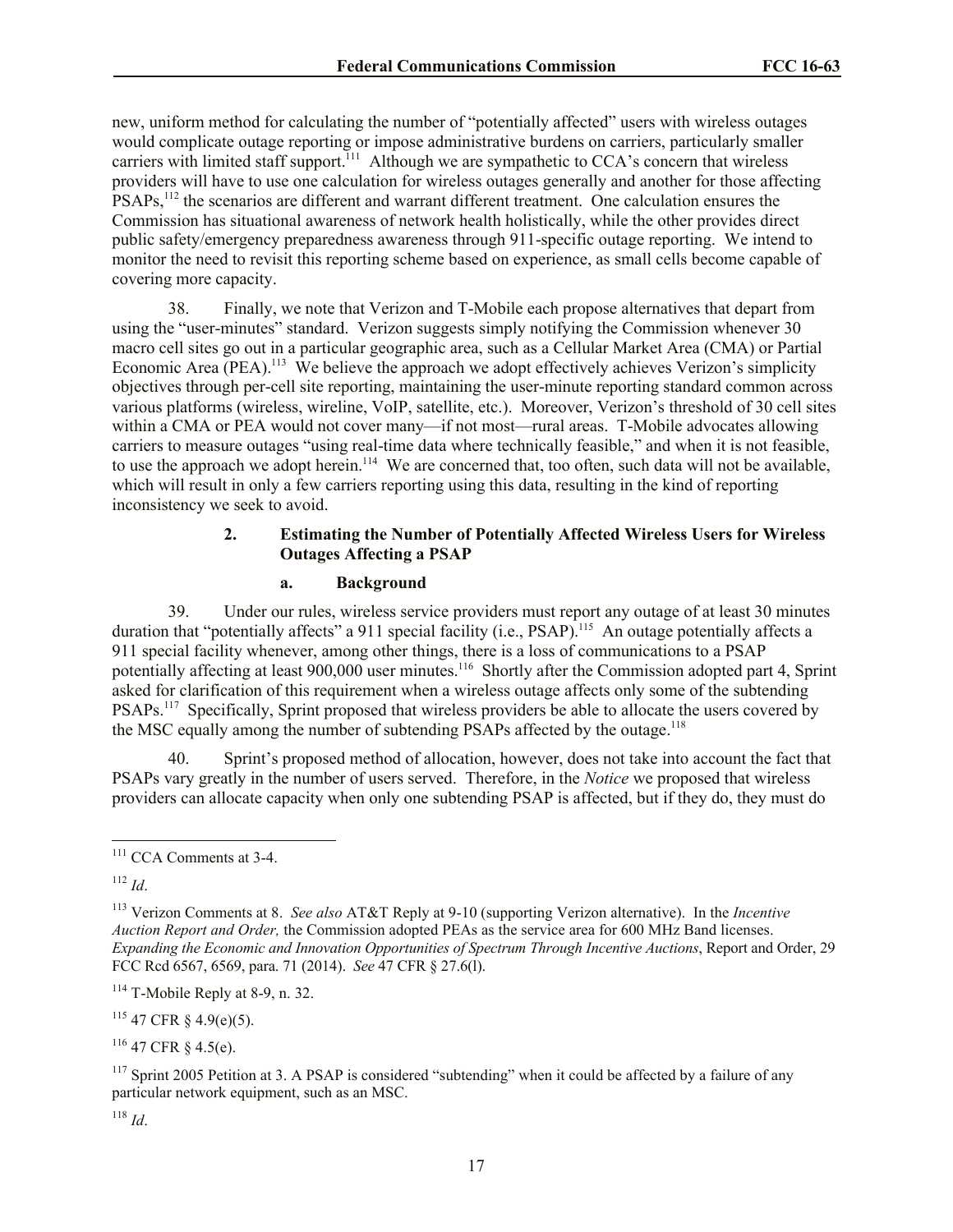so in reasonable proportion to the size of the PSAP in terms of number of users served.<sup>119</sup> As we stated in the *Notice*, this calculation method is consistent with what we observe to be the current reporting practice of most providers.<sup>120</sup>

## **b. Comments**

41. Several commenters support our proposal to allocate capacity to each subtending PSAP in reasonable proportion to its size in terms of number of users served.<sup>121</sup> CPUC notes that PSAPs vary greatly in size, and prefers the approach proposed in the *Notice* "because it considers the impact from the perspective of the served entity, the PSAP."<sup>122</sup> CPUC adds that allocating capacity to subtending PSAPs will "show the particular impact to each PSAP more accurately."<sup>123</sup> On the other hand, Sprint continues to advocate its method of dividing equally by the number of subtending PSAPs, arguing that the Commission's method adds "increased complexity and is unlikely to produce a more accurate picture of the user minutes impacted by the outage."<sup>124</sup> CTIA supports Sprint's position, arguing that PSAP boundaries often change, so wireless providers do not know exactly the number of users served by each PSAP.<sup>125</sup> ATIS argues that it may be difficult for wireless carriers to know the number of users that any particular PSAP serves, and suggests that the Commission "take on responsibility for calculating this metric and for sharing the methodology and results with the PSAP community, service providers and other stakeholders."<sup>126</sup>

#### **c. Discussion**

42. We adopt our proposal and allow wireless providers to allocate capacity when an outage only affects some PSAPs served by an MSC, so long as the allocation is done in reasonable proportion to the size of the subtending PSAP(s) in terms of number of users. As noted by CPUC, PSAPs vary greatly in size nationwide, and allocating capacity to subtending PSAPs will limit reporting to those significant outages that potentially impact public safety and for which the rules are intended.<sup>127</sup> In determining the number of potentially affected users served by a PSAP, providers can use various sources for the data so long as the method they choose provides a reasonable estimate of the relative size of the PSAP and can be occasionally updated.<sup>128</sup> Reasonable estimates could be based on but are not limited to the following sources: the subtending PSAPs' relative size determined by using the number of 911 calls sent to the PSAP on a historical basis; the number of 911 calls to each PSAP during the outage (if available in real time); or the population served by each PSAP determined either through subjective data or extrapolated from census or other objective data sources that would be relied upon by a population statistician. Any of these methods should account for the relative size of the PSAP affected by the outage. Compliance with this revised allocation standard shall begin no later than nine (9) months after the Effective Date of this requirement.

 $\overline{a}$ 

- <sup>124</sup> Sprint Comments at 9.
- $125$  CTIA Comments at 4-5.

<sup>119</sup> *Notice*, 30 FCC Rcd at 3219, para. 37.

<sup>120</sup> *Id*.

<sup>&</sup>lt;sup>121</sup> APCO Comments at 5; CPUC Comments at 10; Intrado Reply at 11-12.

<sup>122</sup> CPUC Comments at 10.

<sup>&</sup>lt;sup>123</sup> CPUC Comments at 10.

<sup>126</sup> ATIS Comments at 9-10.

<sup>127</sup> *Notice*, 30 FCC Rcd at 3219, para. 37.

 $128$  Commission review of the reports will take into account the flexibility provided to entities.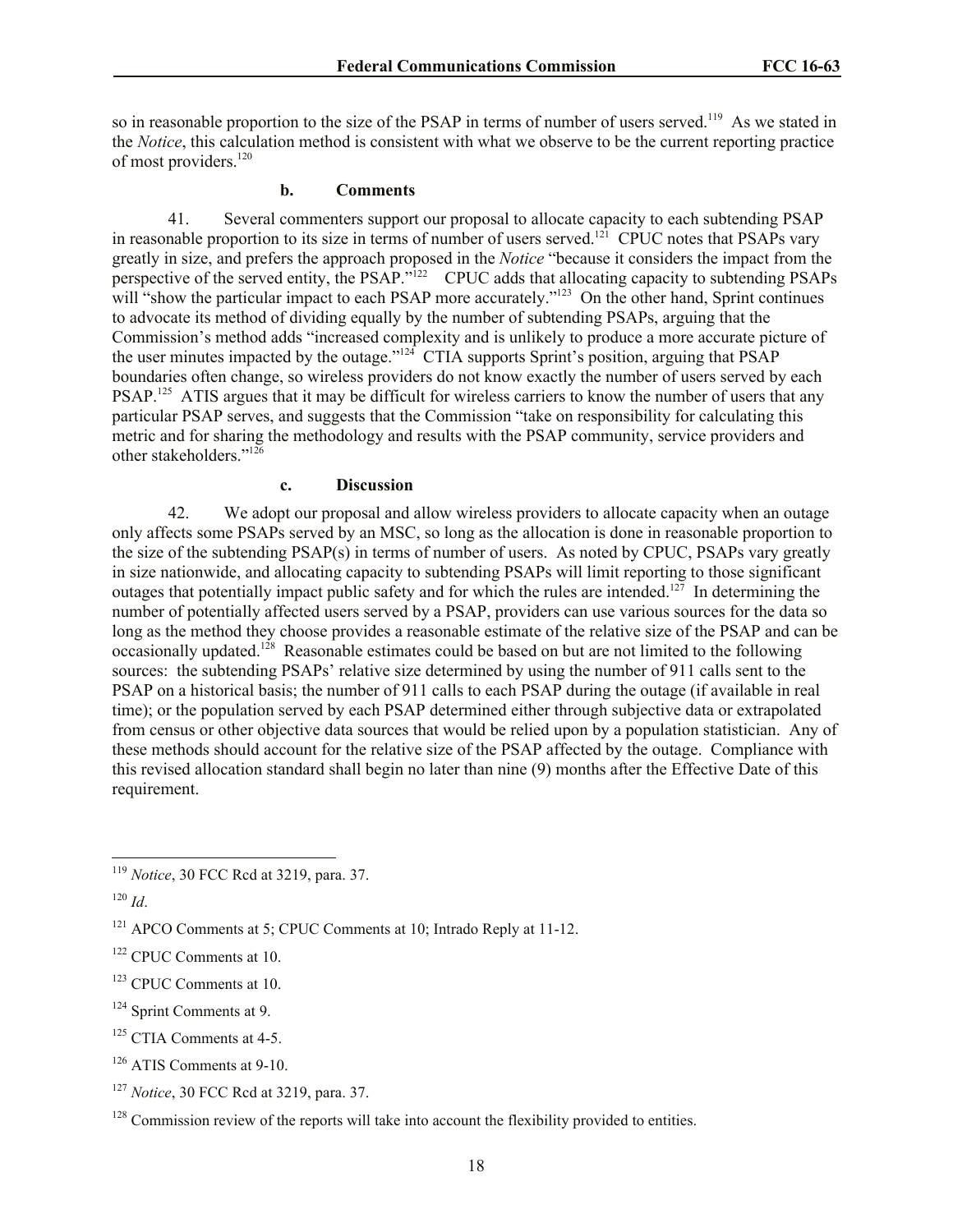43. We decline to adopt an across-the-board allocation standard, such as Sprint apparently suggests; however, providers may use the Sprint allocation approach or an alternate method that provides a reasonable estimate of the relative size of the PSAP. Providers must inform the Commission, in writing, of the approach they are using via the first NORS filing in which they are reporting data based on their approach. While Sprint's approach may be simple to calculate, dividing simply by the number of subtending PSAPs would not capture the significance of the outage. Only by allocating capacity based on the size of the PSAP will the estimate reflect an accurate picture of the size of the outage. We recognize, as ATIS and CTIA note, PSAP boundaries can fluctuate and the number of users allocated to the PSAP may change.<sup>129</sup> Based on our experience dealing with PSAPs on a regular basis, we do not anticipate that these fluctuations will be significant or occur frequently, although the Commission would revisit this issue in the future if necessary.<sup>130</sup> So long as the method reasonably captures the relative size of PSAPs, the method of allocation will be acceptable and, to the extent that it is needed, providers can work with Commission staff informally for further guidance.

# **C. Call Failures – Reporting of Outages that Significantly Degrade Communications to PSAPs**

### **1. Background**

44. On January 26, 2011, a significant snow and ice storm hit the Washington, D.C. metropolitan area, causing widespread problems for all affected counties and cities in a several hundred mile swath from central Virginia through Baltimore, Maryland.<sup>131</sup> These problems included the failure of roughly 10,000 wireless 911 calls carried over a major wireless provider's network to reach PSAPs in Montgomery and Prince George's Counties, Maryland.<sup>132</sup> The provider did not report these outages, nor the problem(s) that caused them, to either the Commission or to affected PSAPs.<sup>133</sup>

http://www.princegeorgescountymd.gov/sites/911/Services/Pages/default.aspx (last visited Apr. 8, 2016); United States Census Bureau, *Quick Facts, Montgomery County, Maryland*,

http://quickfacts.census.gov/qfd/states/24/24031.html (last visited May 25, 2016).

(continued….)

 $\overline{a}$ <sup>129</sup> ATIS Comments at 9-10; CTIA Comments at 4-5.

<sup>&</sup>lt;sup>130</sup> For example, new PSAPs may be opened, or more likely, PSAPs may be consolidated. However, we do not believe that consolidation will happen at such a pace that the rule adopted herein would be rendered obsolete. We also believe that state and local governments will seek to avoid PSAP closure wherever possible.

<sup>131</sup> *See* National Weather Service, *January 26, 2011 Snowfall Report*, (Jan. 26, 2011),

http://www.weather.gov/1wx/20110126snow ("... [c]onditions deteriorated rapidly as heavy precipitation overspread the region at the start of the late afternoon rush hour. Colder air moved into the area during this time, allowing precipitation to change quickly to sleet and then heavy snow. There were many reports of thunder and lightning occurring with the sleet and snow. Heavy snow continued through the evening hours with snowfall rates around 2 to 3 inches per hour during the height of the event. . . . The snowfall coinciding with the afternoon and evening rush hour commute led to hours and hours of gridlocked traffic from treacherous driving conditions. There were countless reports of commuters needed 5 to 10 hours to get home from work while others abandoned their vehicles. The heavy, wet snow brought down many trees and powerlines. The Washington Post reported almost 400,000 people lost power in the D.C. area that evening."); Washington Times, *Snowstorm leaves D.C. area feeling powerless*, (Jan. 27, 2011), http://www.washingtontimes.com/news/2011/jan/27/snowstorm-leaves-dc-area-feelingpowerless/?page=all.

<sup>&</sup>lt;sup>132</sup> The Montgomery County PSAP handles all 911 calls placed in Montgomery County, home to over one million citizens and nearly 115,000 businesses. Similarly, the Prince George's County PSAP serves close to one million citizens and roughly 73,000 businesses. *See* John Kinsley, Montgomery County, Maryland, Fire & Rescue, *Emergency Communications Center*, http://www.montgomerycountymd.gov/mcfrs/about/ecc.html (last visited May 25, 2016); Prince George's County, *911 Emergency Communications*,

<sup>&</sup>lt;sup>133</sup> Though more pronounced in the context of the storm, these outages were not first-time events; to the contrary, similar outages had occurred on other occasions in 2010. *See* Letter from Rear Adm. Jamie Barnett (ret.), Chief,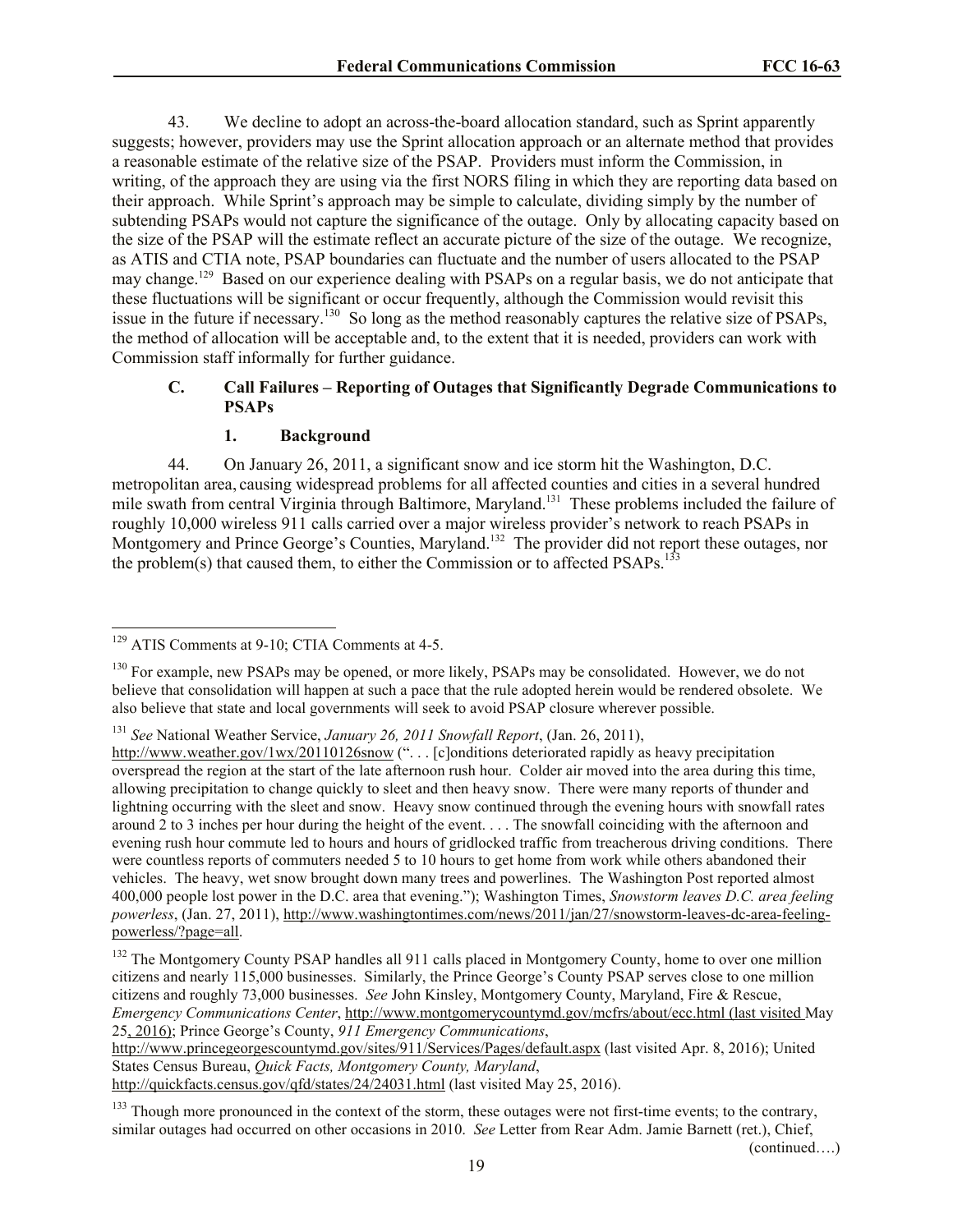45. Inquiry into the outages revealed the root cause: cascading, "wink" failures of the Centralized Automatic Message Accounting (CAMA) trunks<sup>134</sup> used in the provider's 911 network architecture.<sup>135</sup> CAMA trunk arrangements are commonly used in legacy wireline network architecture for 911 call delivery, so the "wink" failures during the January 2011 storm are not specific to the provider's network trunk arrangements.

46. In the *Notice*, the Commission noted its belief that "such a narrow reading of [section  $4.5(e)(1)$  is not consistent with the intent of the Part 4 outage reporting process."<sup>136</sup> In response, the Commission proposed in the *Notice* to codify in part 4 how to address this situation, and asked commenters to discuss specific rules proposed toward that end. Specifically, we sought comment on whether to amend section 4.5(e)(1) to specify when "degradation of communications to a PSAP constitutes a reportable outage" under part  $4.^{137}$  By doing so, we rejected the notion that PSAP-related outages need only be reported "when a PSAP is rendered unable to receive *any* 911 calls for a long enough period to meet the reporting threshold."<sup>138</sup> We proposed revising Section  $4.5(e)(1)$  to provide that "any network malfunction or higher-level issue that significantly degrades or prevents 911 calls from being completed constitutes a 'loss of communications to PSAP(s),' regardless of whether the PSAP is rendered completely unable to receive 911 calls."<sup>139</sup>

Public Safety and Homeland Security, FCC, to Kathleen Grillo, Senior Vice President, Public Affairs, Policy and Communications, Verizon Communications, DA 11-328 (Feb. 17, 2011).

<sup>134</sup> CAMA trunks connect a 911 network's selective routers (routers used specifically to handle emergency call traffic) to PSAPs, transmit a 911 caller's automatic numbering information (ANI) to the PSAPs using special multifrequency digits based upon CAMA-specific signaling standards. The trunks, originally designed to transmit calling party (originating) numbers between a carrier's end office and a toll office, are widely deployed within 9-1-1 wireline communications networks, as well as in non-911 network architecture. *See* ATIS Standard on NRSC 9-1-1 CAMA Trunk Throughput Optimization Analysis (Nov. 2011),

https://www.atis.org/docstore/product.aspx?id=25661.

<sup>135</sup> "Wink" failures occur when a selective router attempts to deliver a 911 call to a PSAP over an idle trunk, but the hand-off protocol between the router and the PSAP (the "wink") ultimately fails. More specifically, this means that the PSAP's customer premises equipment (CPE) fails to communicate to the selective router that it is "off-hook", i.e., open and able to receive ANI and ALI information associated with the 911 call. This can occur when the CPE fails to recognize quickly enough that a 911 caller has disconnected  $-$  i.e., that an "on-hook" condition has become an "off-hook" one – and, thus, that that a new 911 call can be received ("seized"). The result is a miscommunication that that particular trunk is unavailable to receive a call from the 911 selective router (a "no-wink" failure), which then pushes the call to the next best available trunk. If a call is re-presented to the original trunk that had the nowink failure (as is common in heavy call volume periods) and the same problem occurs (a "double wink" failure), the 911 selective router will stop attempting to deliver calls via that trunk. If a heavy call volume event persists, the problem can cascade to all trunks serving a PSAP, leading to reduced, or total loss of, call-handling capacity within the trunk groups serving a particular PSAP. *See id*. at 2.

<sup>136</sup> *Notice*, 30 FCC Rcd at 3209, para. 9 (stating that providers may mistakenly read the provision to "require" reporting only when there is a complete [outage], *i.e*., when a PSAP is rendered unable to receive *any* 911 calls for a long enough period to meet the reporting threshold.").

<sup>137</sup> *Notice*, 30 FCC Rcd at 3209, para. 9.

<sup>138</sup> *Id*. (emphasis in original).

<sup>139</sup> *Notice*, 30 FCC Rcd at 3210, para. 12. *See also* 47 CFR §§ 4.5(a). Section 4.5(a) defines an outage as a "significant degradation in the ability of an end user to establish and maintain a channel of communications as a result of failure or degradation in the performance of a communications provider's network." With respect to "a 911 special facility" – e.g., a PSAP –an "outage" (as defined in 4.5(a)) occurs when four elements are simultaneously present: (i) there is a "loss of communications to PSAP(s) potentially affecting at least 900,000 user minutes" that (ii) lasts for at least 30 minutes, and (iii) the failure does not occur at, or on the premises of, the PSAP and, finally, (iv) re-routing for *all* end users was not available during the loss). Such outages, as defined by section 4.5, must be reported to the Commission.

<sup>(</sup>Continued from previous page)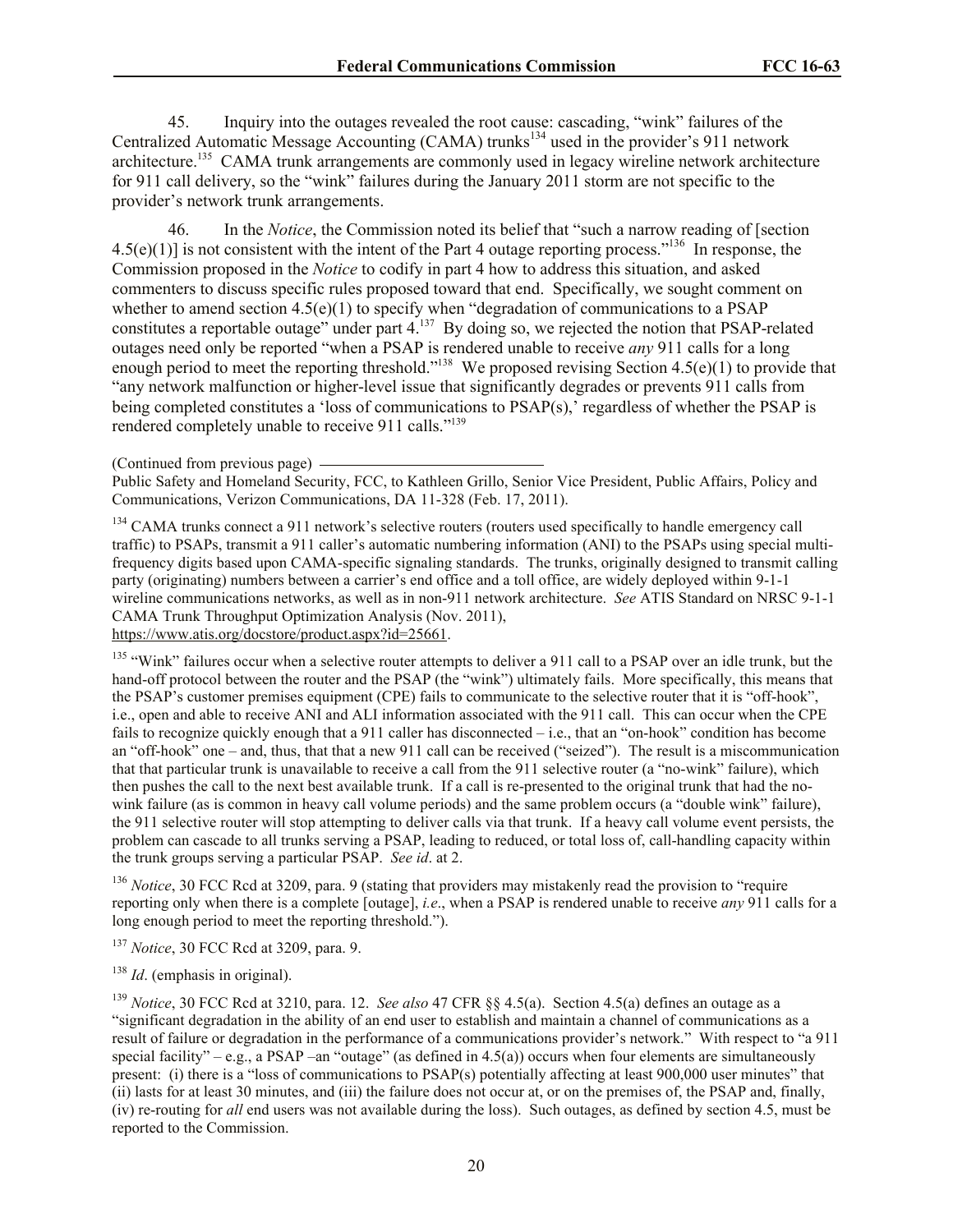## **2. Comments**

47. Many public safety, state, and carrier commenters agree that the Commission should specify the circumstances under which a "loss of communications" to PSAPs rises to the level of "significant degradation" such that it would be reportable under part 4.<sup>140</sup> APCO advises that "knowledge of a significant degradation of service short of a complete failure is of high value to PSAPs and emergency managers," a sentiment echoed by NASNA, which believes that "it should not matter" whether a PSAP has suffered a complete or only a partial loss of ability to receive 911 calls.<sup>141</sup> NYPSC goes even further and submits that a provider's duty to report an outage should arise "whenever a service disruption or significant degradation prevents completion of any 911 call at the PSAP for any period of time, for any customer."<sup>142</sup>

48. Comcast, CenturyLink and XO Communications do not oppose such an approach, so long as the Commission (i) does not require reporting when re-routing is available for all calls to PSAPs,<sup>143</sup> (ii) requires reporting only when an outage that meets the 30 minute/900,000 user minutes threshold "actually" impacts emergency call handling or completion,<sup>144</sup> and (iii) gives providers sufficient lead time to make the necessary adjustments to ensure compliance (e.g., through properly configuring alarms on trunks, etc.). $145$ 

49. On the other hand, wireless providers are largely opposed to the proposal to include "loss of communications" to PSAPs under section 4.5(e). CTIA argues that the Commission's concern is "speculative," and its proposals "unworkable."<sup>146</sup> Sprint opposes the proposed rules on the grounds that "CMRS providers do not have visibility into PSAP facilities on the PSAP side of the point of demarcation, so CMRS providers would not be able to report on whether a PSAP is experiencing an issue that significantly degrades or prevents 9-1-1 calls from being completed."<sup>147</sup> Verizon notes the same difficulties,<sup>148</sup> and submits that the "solution is to ensure that service providers apply the existing rule correctly, not impose new reporting burdens."<sup>149</sup> Several providers maintain that part 4 reports should only be required where a PSAP is completely unable to receive 911 calls.<sup>150</sup>

<sup>141</sup> APCO Comments at 3; NASNA Comments at 1. *See also* CPUC Comments at 8.

<sup>142</sup> NYPSC Comments at 4.

 $\overline{a}$ 

<sup>143</sup> XO Comments at 2; Comcast Comments at 2-3.

<sup>144</sup> Comcast Comments at 2-3.

<sup>145</sup> CenturyLink *Ex Parte* Letter at 1.

<sup>146</sup> CTIA Comments at 8.

<sup>148</sup> Verizon Comments at 4.

<sup>&</sup>lt;sup>140</sup> APCO Comments at 3; NASNA Comments at 1; CPUC Comments at 8; NYPSC Comments at 4; CenturyLink *Ex Parte* Letter, August 21, 2015, at 1. *See also* XO Comments at 2 ("XO does not oppose the Commission amending  $\delta$  4.5(e)(1) to require reporting of a partial loss of communications, provided it retains the exemption from reporting where rerouting is available for all end users calling to a PSAP."); Comcast Comments at 2-3.

<sup>&</sup>lt;sup>147</sup> Sprint Comments at 3 (adding that "CMRS providers do not have real-time call path information associated with PSAP operations. In addition, CMRS providers do not have a methodology that would inform them of partial outage events. While CMRS providers may be alerted of an outage on their networks through their own network monitoring tools or from their vendors, CMRS providers do not have monitoring tools that would signal an issue associated with other networks or PSAP operations.").

<sup>&</sup>lt;sup>149</sup> Verizon Comments at 2. Verizon contends that the Commission "need only reiterate its current policy that a significant degradation of 911 service (like a complete outage) is reportable based on when the provider reasonably becomes aware pursuant to normal business practices that a reportable outage has occurred." *Id*. at 2-3.

<sup>&</sup>lt;sup>150</sup> ATIS Comments at 5; AT&T's Comments at 18; CTIA Comments at 8; Sprint Comments at 3.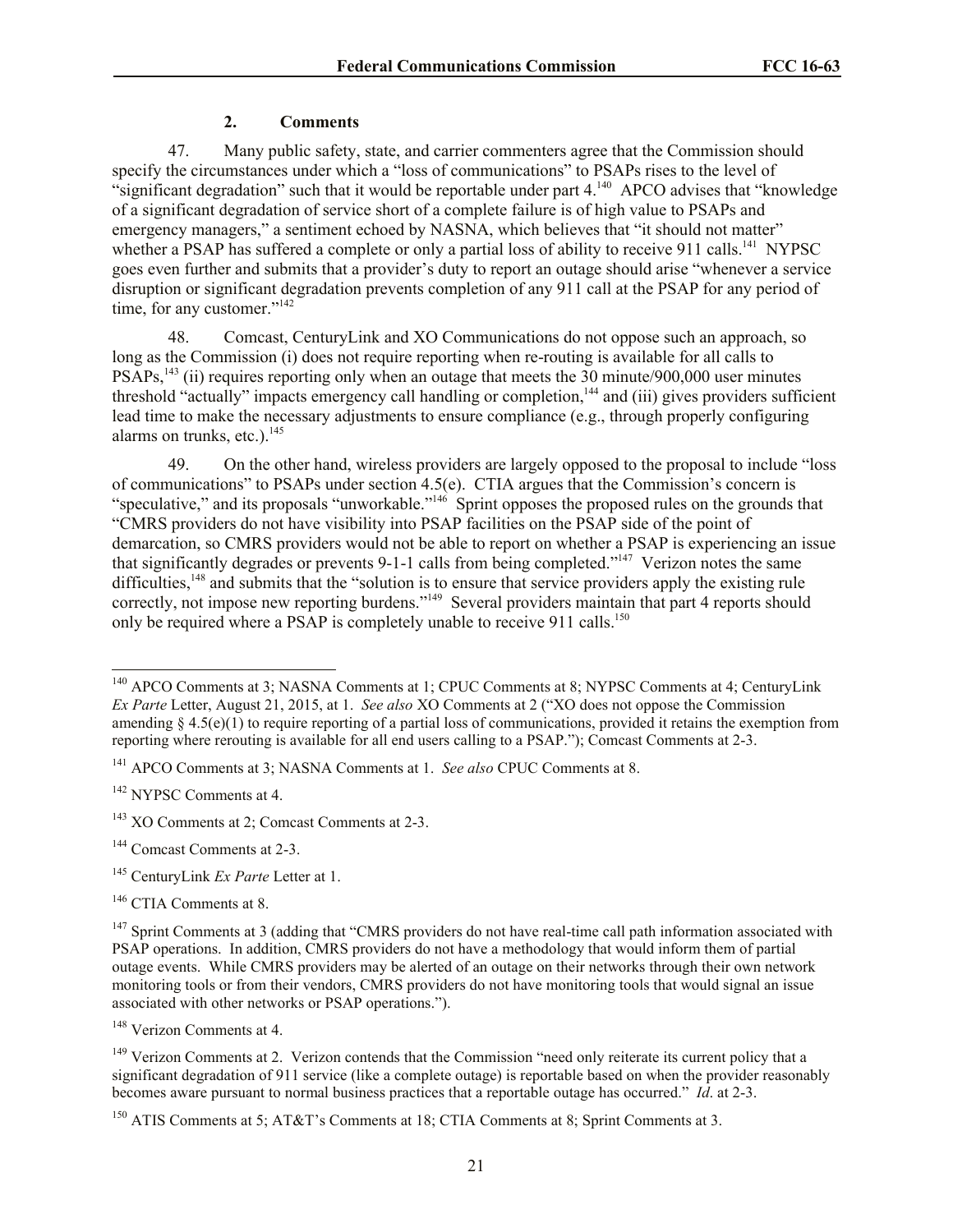## **3. Discussion**

50. Part 4's purpose is to collect information on "service disruptions that could affect homeland security, public health or safety."<sup>151</sup> To meet this goal, the rules must include the kinds of 911 call-impacting trunk failures at issue in the January 2011 D.C. area storm. Indeed, subsequent work done by the Commission (and, eventually, by industry vis-à-vis ATIS) to identify, study and develop solutions to the CAMA trunk failures is a model of what could—and should—have happened under part 4: a "systematic analysis of the conditions that le[d] to [significant communications] degradations [that] help[ed] reveal potential solutions."<sup>152</sup> The ability to analyze, develop solutions, and work with providers to implement those solutions enhances public safety.

51. With respect to 911-related outages, our rules are quantitative and qualitative in scope and application, and define reportable outages both in terms of total connectivity failure and qualitative failures.<sup>153</sup> Consistent with that approach, we adopt the proposal in the *Notice* to specify that a "loss of communications" should trigger part 4 reporting obligations in the same way as a "network malfunction or higher-level issue that significantly degrades or prevents 911 calls from being completed to PSAPs." We provide that a "loss of communications" occurs when at least 80 percent of a 911 service provider's trunks serving a PSAP (i.e., trunks over which the 911 service provider has control) become impaired to the point that they cannot support 911 call delivery in accordance with the Commission's rules, including the information typically delivered with 911 calls.<sup>154</sup> In other words, a 911 service provider would not need to report when 80 percent of its trunks go down if the remaining 20 percent could support delivery of 911 calls, including the number and location information, but it must report if not all 911 traffic can be re-routed, or if the re-routed traffic cannot be delivered without stripping it of number or location information. We disagree with Comcast that the Commission must further define "impairment" of a 911 call for service providers to comply with the reporting rules.<sup>155</sup> Moreover, this approach maintains the thrust of the rule as currently written: if sufficient re-routing is available for all affected 911 calls and no necessary information is stripped from those calls, then providers are not required to report to the Commission, irrespective of the percentage of available trunk capacity.

52. We find this to be a clear, objective metric about which 911 service providers would "become reasonably aware pursuant to normal business practices,"<sup>156</sup> such as the installation and monitoring of trunk alarms.<sup>157</sup> We acknowledge Sprint and Verizon's comments about needing visibility into trunks to know when a "loss in communications" occurs, but we note that this rule applies to 911

 $\overline{\phantom{a}}$ 

<sup>154</sup> See 47 CFR § 20.18(i) (requiring CMRS providers to provide location information on 911 callers to PSAPs); 20.18(j) (requiring CMRS providers to deliver confidence and uncertainty data where requested by a PSAP).

<sup>155</sup> Comcast Comments at 2-3.

<sup>156</sup> Verizon Comments at 3.

<sup>&</sup>lt;sup>151</sup> *Notice*, 30 FCC Rcd at 3210, para. 11 (internal quote citation omitted).

<sup>152</sup> *Id*.

<sup>&</sup>lt;sup>153</sup> For example, a qualitative failure could be when a call is stripped of automatic number or location data or other features that should be delivered with the call as sent by the end user. 47 CFR  $\S$  4.5(e)(1)-(4) (defining "outage that potentially affects a 911 special facility" as a "loss of communications . . . or . . . a loss of 911 call processing capabilities . . . or . . . [isolation of] one or more E-911 tandems/selective routers . . . or . . . loss of ANI/ALI . . . and/or a failure of location determination equipment . . . .")

 $157$  We do not intend to list, define, or otherwise impose particular compliance solutions for providers, consistent with the Commission's long-standing practice of deferring to network service providers in the design and engineering of their networks. Trunk alarms are already ubiquitous as a network reliability "best practice," and would presumably enable providers to determine when the 80 percent threshold is approaching or is reached in a given event. *See* ATIS Standard on NRSC 9-1-1 CAMA Trunk Throughput Optimization Analysis, at p. 8 ("There are several existing Industry Best Practices that support the use of strong alarming to identify 9-1-1 conditions that have the potential to reduce the throughput of 9-1-1 calls to the PSAP").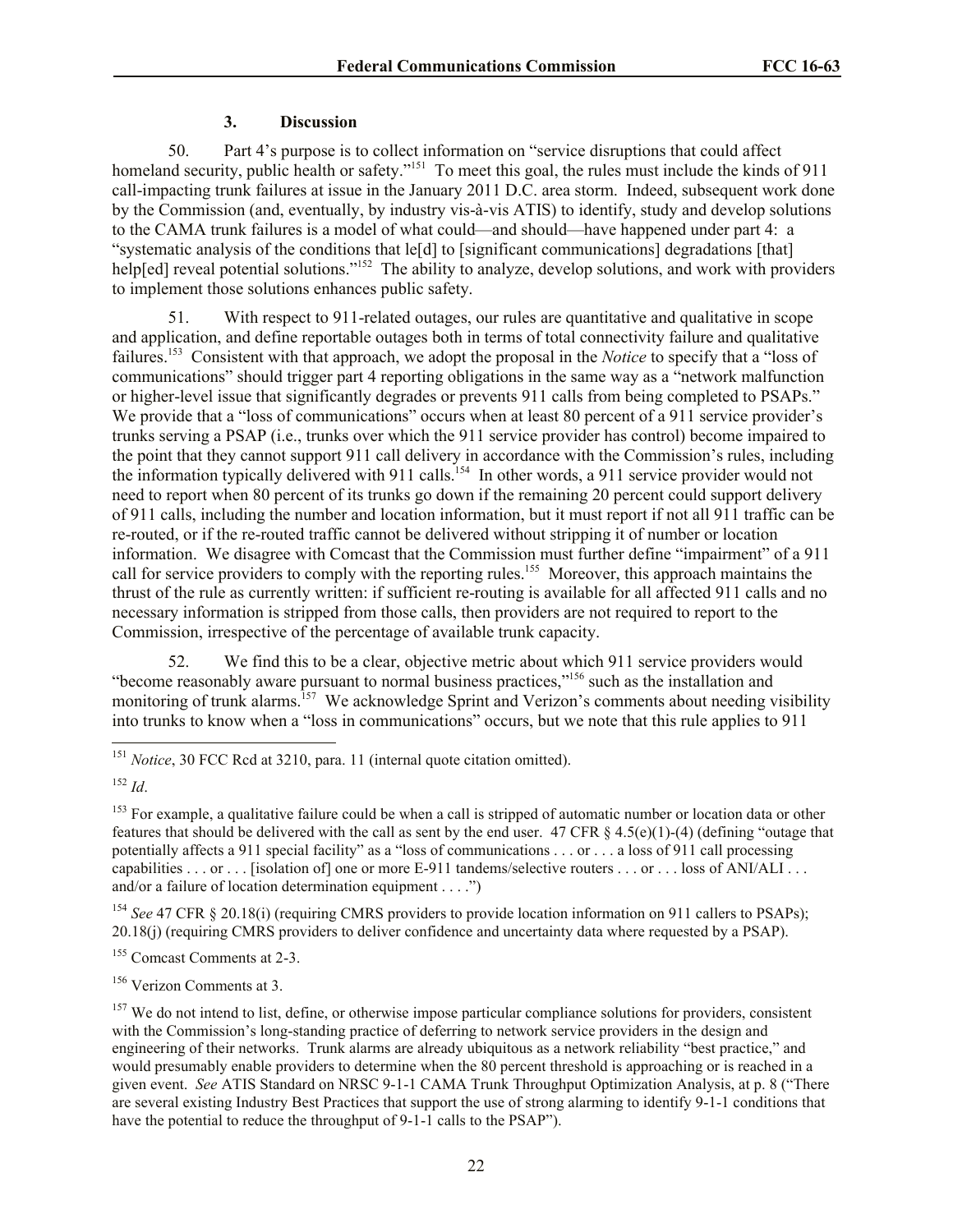service providers, which, by definition, do have visibility into such trunks. We also believe that this metric strikes a fair balance between proposals from the public safety community who believe the bar should be set as low as possible and include even non-critical outages,<sup>158</sup> and 911 service providers who want only to report in instances of complete 911 call failure across all trunks (which would not include the January 2011 incident described above).<sup>159</sup>

53. We also agree with CenturyLink that an 80 percent threshold will not be overly burdensome so long as providers are given the lead time necessary to manage the costs of solution development and implementation needed for their particular networks.<sup>160</sup> To allow time for compliance with other 911-related Commission requirements, CenturyLink initially proposed a one-year implementation deadline for this requirement.<sup>161</sup> We recognize that some providers will be able to move faster and achieve compliance well before one year, given present or scheduled investments in necessary facilities, but others will need more time to comply with the requirements. Further, we note that providers have had ample time to comply with the requirements underlying CenturyLink's concern, but we nevertheless feel a one-year implementation timeframe is appropriate to allow flexibility for smaller carriers. Thus, because it does not interfere with other part 4 reporting requirements, we find that a oneyear implementation timeframe should be sufficient for both small and large providers to achieve compliance, and incorporate that timeframe into our rules. Accordingly, compliance with this revised metric shall begin no later than one year after OMB approval.

54. Finally, we disagree with CTIA's argument that our concerns are "speculative": the 10,000 911 call failures associated with the January 2011 D.C. area storm had a significant real world impact but was nevertheless deemed non-reportable by a licensee. Nor do we believe our proposals are "unworkable": 911 service providers should reasonably be expected to have adequate visibility into PSAP trunk failure.<sup>162</sup>

l

<sup>&</sup>lt;sup>158</sup> APCO Comments at 3 (proposing a 50% threshold); NASNA Comments at 1 (... "it should not matter whether a PSAP has suffered a complete loss of ability to receive 911calls or only a partial loss. It is still an outage that negatively impacts public safety"); NYPSC Comments at 4 (". . . whenever a service disruption or significant degradation prevents completion of any 911 call at the PSAP for any period of time, for any customer", the carrier should file under Part 4).

<sup>159</sup> Verizon Comments at 2-3; AT&T Comments at 18.

<sup>&</sup>lt;sup>160</sup> CenturyLink Ex Parte at 1; NTCA Reply at 2.

<sup>&</sup>lt;sup>161</sup> CenturyLink Ex Parte at 1 ("Due to other 911-related activities such as the upcoming reliability certifications required under Section 12 of the Commission's Rules, CenturyLink proposes that reporting on an 80% partial loss threshold not become effective until at least October 15, 2016 or later.").

 $162$  Our intent here is to address the obligations of entities with direct links (i.e., trunks) to PSAPs, otherwise known as 911 service providers, to report to the Commission. We recognize the concerns raised by some commenters about the collateral effect of modifying the definition of "loss of communications" in this context. *See, e.g*., CenturyLink Comments at 10-11. The obligations adopted here are independent of other rules requiring covered 911 service providers to report the existence of an outage to PSAPs, and we do not apply the definition of "loss of communications" discussed herein to section 4.9(h) at this time. To the extent the *Notice* raised additional questions about 911 call completion that involve other segments or elements of 911 call origination and delivery to providers with those links, those questions are deferred for consideration in other proceedings currently open. *See*, *e.g., 911 Governance and Accountability; Improving 911 Reliability*, Policy Statement and Notice of Proposed Rulemaking, 29 FCC Rcd 14208, 14217, para. 20 (2014) (*911 Governance Notice*).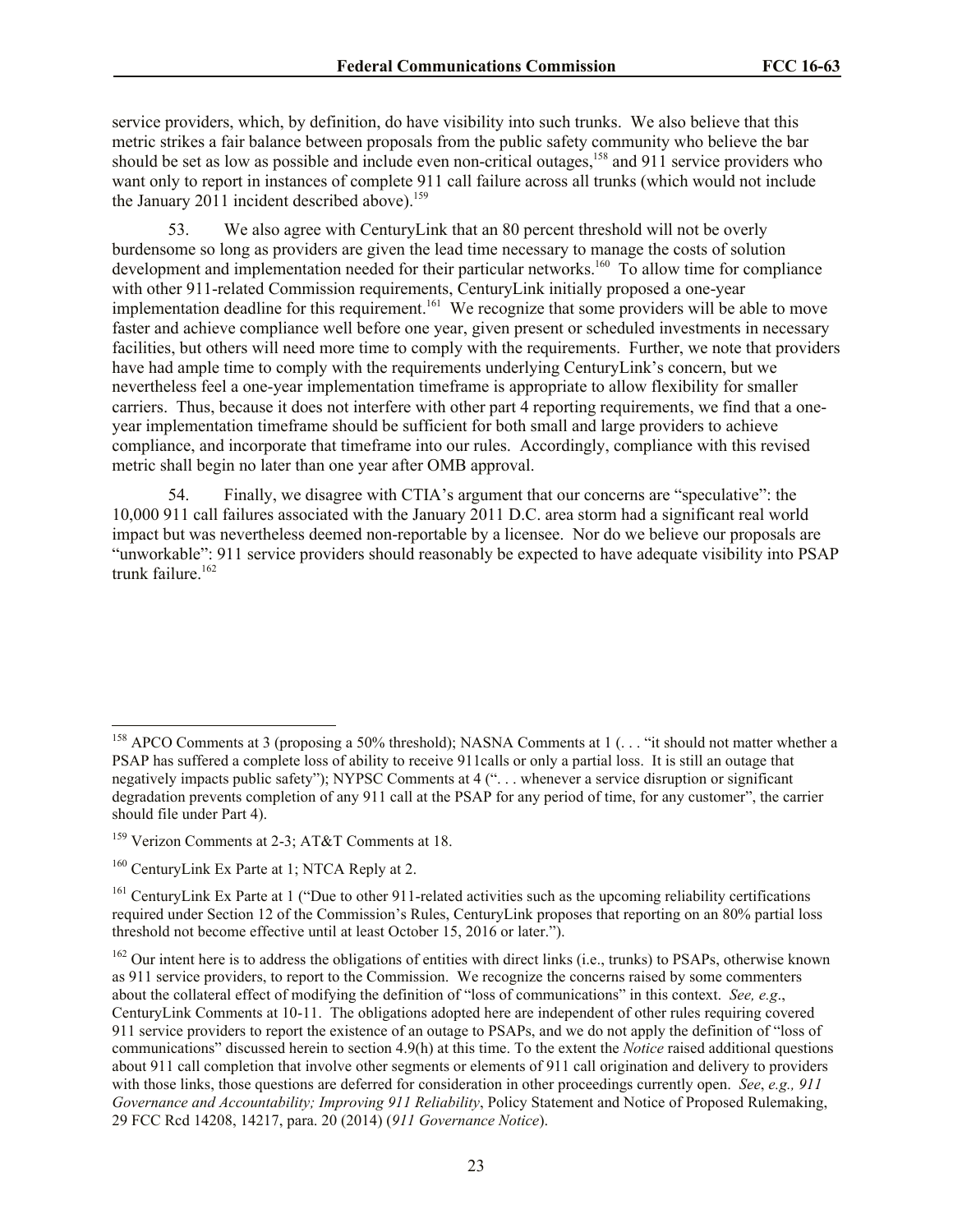# **D. Special Offices and Facilities**

# **1. Identifying Special Offices and Facilities**

#### **a. Background**

55. A major underlying goal of outage reporting generally, and for reporting on "special offices and facilities" in particular, is for the Federal government – including Federal government users to have situational awareness of events that impact homeland security and the nation's economic wellbeing. When the Commission adopted part 4's special office and facilities rules in 2004, the Commission deferred to the National Communications System (NCS)<sup>163</sup> to determine which facilities would be considered major military installations or key government facilities,<sup>164</sup> and would, under certain conditions, report "mission-affecting outages" to the NCS.<sup>165</sup> The NCS would in turn forward reports of those outages to the Commission.<sup>166</sup> However, the NCS was dissolved in 2012.<sup>167</sup> Accordingly, in the *Notice*, the Commission sought comment on how it should thereafter identify "special offices and facilities" for purposes of part 4.<sup>168</sup>

56. We note that reporting requirements applicable to "special offices and facilities" have been an integral part of part 4 since the rules' adoption in 2004.<sup>169</sup> The Commission defined "special offices and facilities" as major military installations, key nuclear power plants, and certain larger airports.<sup>170</sup> As it relates to covered airports, the rules stated that all outages lasting 30 minutes or longer that "potentially affect communications" must be reported, and that "mission-affecting outages" to certain government facilities and military installations (as determined by NCS) also were covered by part 4.<sup>171</sup>

57. We proposed to classify as "special offices and facilities" those facilities enrolled in or eligible for the Telecommunications Service Priority (TSP) Program, which prioritizes the restoration and provisioning of circuits used by entities with National Security/Emergency Preparedness (NS/EP) responsibilities and duties. We invited views on whether this initial proposal was too expansive, and how the proposal could best be modified to satisfy our public safety goals, specifically, whether any new rule should apply only to facilities enrolled in the TSP program, and further, whether facilities only at the

<sup>165</sup> *2004 Part 4 Order*, 19 FCC Rcd at 16928-29 ("[w]hen there is a mission-affecting outage [lasting or expected to last more than 30 minutes], the NCS . . . will either"  $(1)$  forward a report of the outage to the Commission [with relatively detailed information]; (2) forward a report to the Commission [with relatively oblique information]; or (3) hold the report at the NCS due to the critical nature of the application.").

<sup>166</sup> *Id.* 

 $\overline{\phantom{a}}$ 

<sup>168</sup> *Notice*, 30 FCC Rcd at 3220, para. 38.

<sup>169</sup> *2004 Part 4 Order,* 19 FCC Rcd at 16866-67**,** paras 64-66.

 $171$  47 CFR § 4.5(c).

<sup>&</sup>lt;sup>163</sup> The NCS was a consortium of federal agencies charged with managing the nation's emergency communications. *See* Exec. Order No. 12,472, 49 Fed. Reg. 13,471 (Apr. 3, 1984), *amended by* Exec. Order No. 13,286, 68 Fed. Reg. 10,619 (Feb. 28, 2003) and Exec. Order No. 13,407, 71 Fed. Reg. 36,975 (June 26, 2006). The NCS was disbanded in 2012.

<sup>164</sup> *2004 Part 4 Order,* 19 FCC Rcd at 16923 ("[NCS member agencies] will determine which or their locations are 'major military installations' and 'key government facilities.'). *See also* 47 CFR § 4.5(b).

<sup>&</sup>lt;sup>167</sup> Executive Order 13618 (July 6, 2012), https://www.whitehouse.gov/the-press-office/2012/07/06/executive-orderassignment-national-security-and-emergency-preparedness-. The executive order also established the National Security and Emergency Preparedness Communications Executive Committee as a successor forum to NCS for discussion of national security and emergency preparedness issues. *See id.* at Section 3.1.

 $170$  47 CFR § 4.5(b); the Commission gave the member agencies of the National Communications System (NCS) the authority to determine which of their locations were "major military installations" and "key government facilities." *Id.*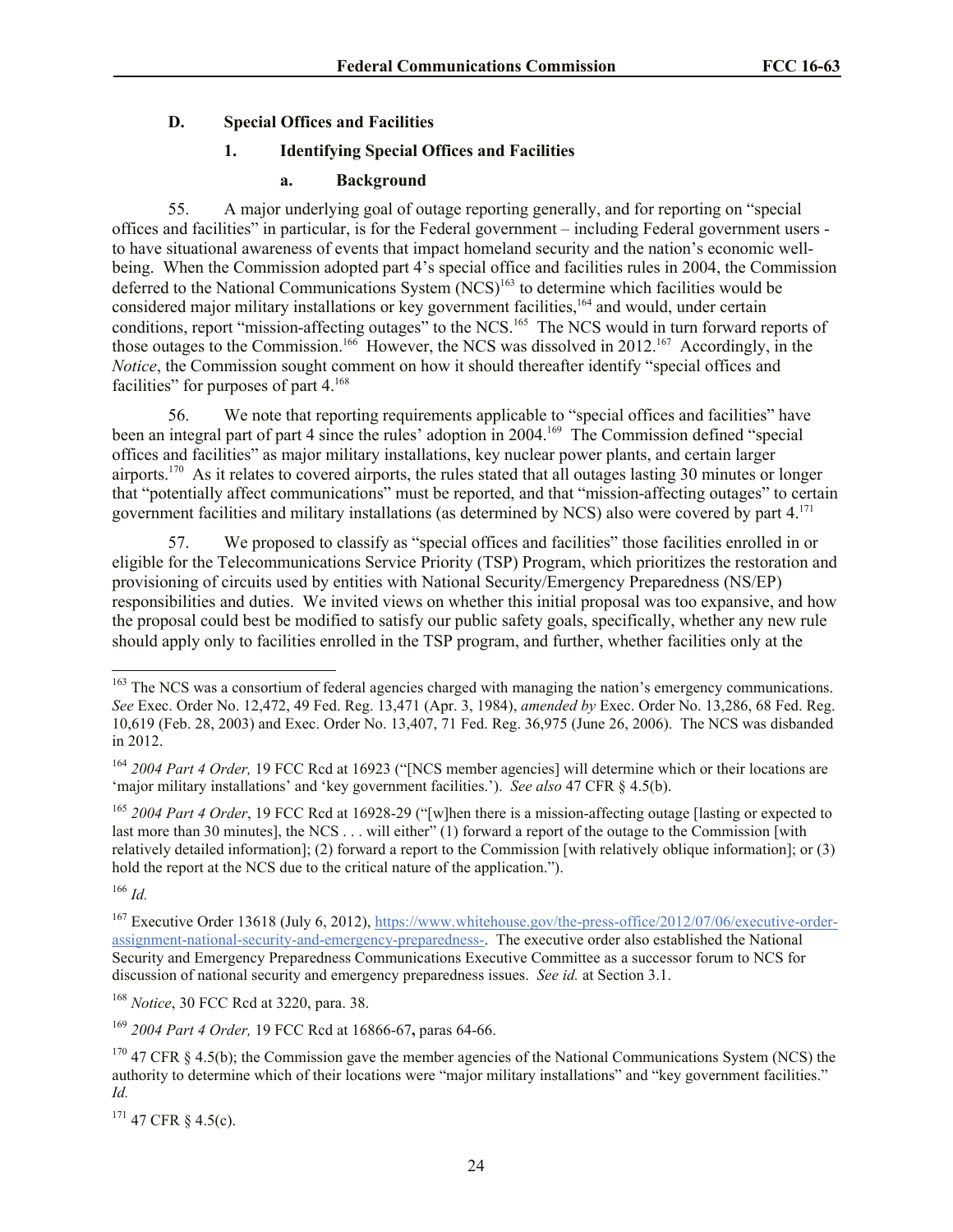highest priority levels be included.<sup>172</sup> We also asked whether there were alternative classification frameworks that would be more suitable, including broadening the scope of the definition of "special offices and facilities" to include those facilities that are guaranteed priority restoration under "TSP-like" provisions in service-level agreements.<sup>173</sup> We concluded by requesting comment on our assumption that redefining the term "special offices and facilities" to include some variant of TSP-enrolled and/or – eligible facilities would not have an appreciable cost impact.<sup>174</sup>

### **b. Comments**

58. Comments on our "special offices and facilities" classification proposal range from a call to eliminate reporting all together, to multiple alternatives for identifying the subject facilities. AT&T, for example, states that

> [i]t is unnecessary for the Commission to rush to fill any perceived void in its outage reporting rules by requiring providers to file special reports for outages [of facilities] enrolled in or eligible for [the TSP program]. The Commission's current rule demonstrates that a 'special offices and facilities' outage reporting rule has little to no practical utility and eliminating these rules simply cannot have any effect on the Commission's ability to obtain information about critical outages *because the current special offices and facilities rules were never implemented by the NCS and its member agencies during the twenty years the rules were in effect*. 175

59. APCO offers strong support for the *Notice*'s proposal that the Commission amend its rules applicable to "special offices and facilities" to all enrolled and enrollment-eligible TSP program participants. APCO conditions its support for the proposal, however, on all PSAPs and other appropriate public safety agencies being eligible for the TSP program.<sup>176</sup> CompTel and XO, also support our proposal, but urge that only enrolled TSP participants be covered,<sup>177</sup> with XO adding that customers must provide a certification of enrollment in the TSP program to providers.<sup>178</sup>

60. Most commenters who oppose the special facilities reporting proposal (to include all TSP enrollees and eligible participants) feel that it would subject too many entities to the rules, without a corresponding increase in public safety or situational awareness; would needlessly divert a provider's resources to tracking down and tagging circuits; and would require providers to identify tens of thousands of new, potentially TSP-eligible parties.<sup>179</sup> In addition to questioning whether rules for "special offices and facilities" are even needed, AT&T notes that the TSP program was not intended to isolate failures for purposes of reporting these outages into NORS, but rather to prioritize restoration and provisioning of circuits used by entities with NS/EP responsibilities and duties.<sup>180</sup> CenturyLink opposes the more expansive rule, noting that the number of facilities eligible for TSP enrollment in its footprint at any level

<sup>173</sup> *Id.*

 $\overline{a}$ 

<sup>174</sup> *Id.*

<sup>175</sup> AT&T Comments at 19 (footnotes omitted, emphasis added). *See also* ITTA Reply at 13; Intrado Reply at 27.

<sup>176</sup> APCO Comments at 5.

<sup>177</sup> CompTel Comments at 5; XO Comments at 6.

<sup>178</sup> XO Comments at 6.

<sup>179</sup> *See, e.g.*, AT&T Reply Comments at 2l Sprint Comments at 9; CompTel Comments at 6; XO Comments at 7; Verizon Comments at 11; Comcast Comments at 8; *See also* ITTA Reply Comments at 12; Reply Comments of NTCA – The Rural Broadband Association at 9 (filed July 31, 2015) (NTCA Reply Comments); Sprint Comments at 9.

<sup>180</sup> AT&T Comments at 21.

<sup>172</sup> *Notice*, 30 FCC Rcd at 3220, para. 40.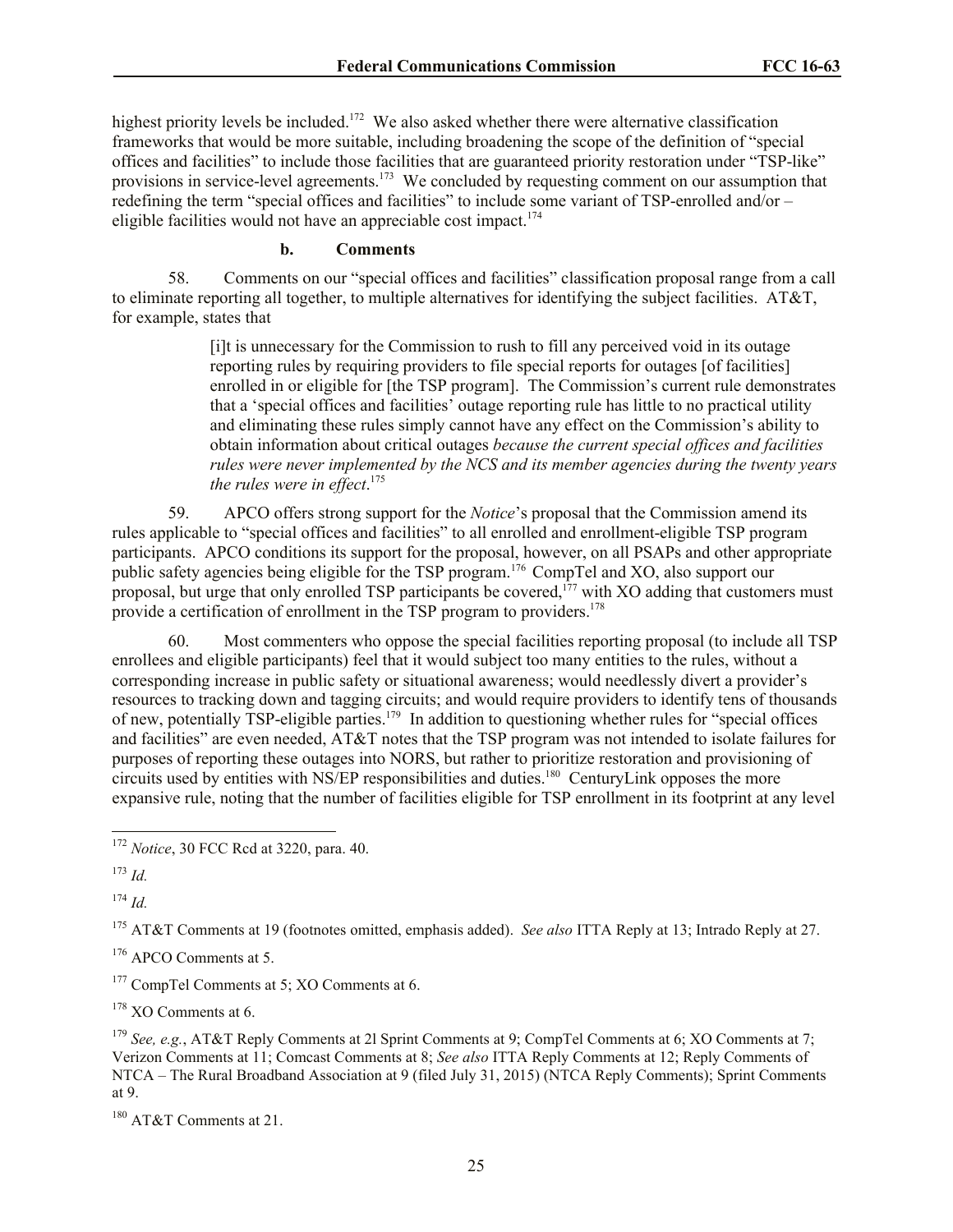reaches the tens of thousands, and that it would be a "significant effort" to tag all of those facilities, as well as integrating them (from a network and alarming perspective) so they could be properly tracked for NORS reporting purposes.<sup>181</sup> Comcast notes that including all TSP-enrolled facilities would increase the number of facilities covered by the thousands*,* and that providers cannot reliably ascertain which entities may be program-eligible. Further, Comcast argues that despite the *Notice*'s assertion that adopting the proposal would not "have an appreciable cost impact," requiring providers to develop complicated new tracking systems to try to identify such entities would impose significant costs,<sup>182</sup> while CCA argues that expansive proposal would result in an increase of the number of outage reports required to be submitted by reporting providers, with little or no corresponding public interest benefit.<sup>183</sup>

61. Many commenters express support for our proposal so long as the Commission limits applicability of the rules to entities that are (1) enrolled in the TSP program, and (2) only those designated at the highest TSP priority levels (i.e., Levels 1 and 2).<sup>184</sup> In its comments, Comcast suggests that the Commission include, in any new or amended rule, only those TSP participants that constitute "major military installations" or "key government facilities" as "special offices and facilities:"

For the most part, such entities will be those enrolled in TSP priority Level 1 or Level 2. Extending the definition to all entities that are enrolled in the TSP program, irrespective of priority level, would flood the Commission with reports related to outages that do not actually impact a "special office or facility." Although such offices and facilities unquestionably are important and should be part of the TSP program, reporting outages that affect such facilities, rather than "major military installations" or "key government facilities," risks obfuscating truly critical outages.<sup>185</sup>

62. Other commenters concur with Comcast. CenturyLink, for example, argues that if the Commission is going to use the TSP framework to define special facilities, it should limit the scope to TSP Level 1 and 2 entities enrolled in the program. Although there are other levels of TSP eligibility, CenturyLink believes expanding "special offices and facilities" beyond Levels 1 and 2 – which are the most critical – would create burdens for carriers with diminishing public safety benefits.<sup>186</sup> Similarly, NCTA also argues that if the Commission decides to use the TSP regime as a basis for defining special offices and facilities, it should limit the definition only to entities enrolled at the Level 1 or Level 2 priority. 187

#### **c. Discussion**

63. As a preliminary matter, we reject comments suggesting the "special offices and facilities" reporting rule itself is outdated and ought to be eliminated altogether. Under the rules that have been in place since 2004, neither the NCS nor its member agencies appear to have followed the applicable portions of sections 4.5 (on self-identification as a "special office or facility") and 4.13 (on member agencies reporting qualifying outages to the NCS, and NCS using its discretion to forward those outage

l

<sup>&</sup>lt;sup>181</sup> CenturyLink Reply Comments at 9-10 (filed July 31, 2015).

<sup>&</sup>lt;sup>182</sup> Comcast Comments at 8.

<sup>&</sup>lt;sup>183</sup> CCA Comments at 4.

 $184$  47 CFR Part 64 app. A  $\S$  12(c).

<sup>&</sup>lt;sup>185</sup> Comcast Comments at 7.

<sup>&</sup>lt;sup>186</sup> CenturyLink Reply Comments at 10.

<sup>187</sup> National Cable & Telecommunications Association Reply Comments at 2-3 (filed July 31, 2015). *See also* Verizon Reply at 7 ("[a]t most, the commission should limit any TSP-based reporting threshold to *actual*, not merely "eligible," TSP Priority Levels 1 and 2 facilities and users – and then only for high capacity facilities – to mitigate the substantial monitoring and other IT-related costs." (Footnote omitted, emphasis in original).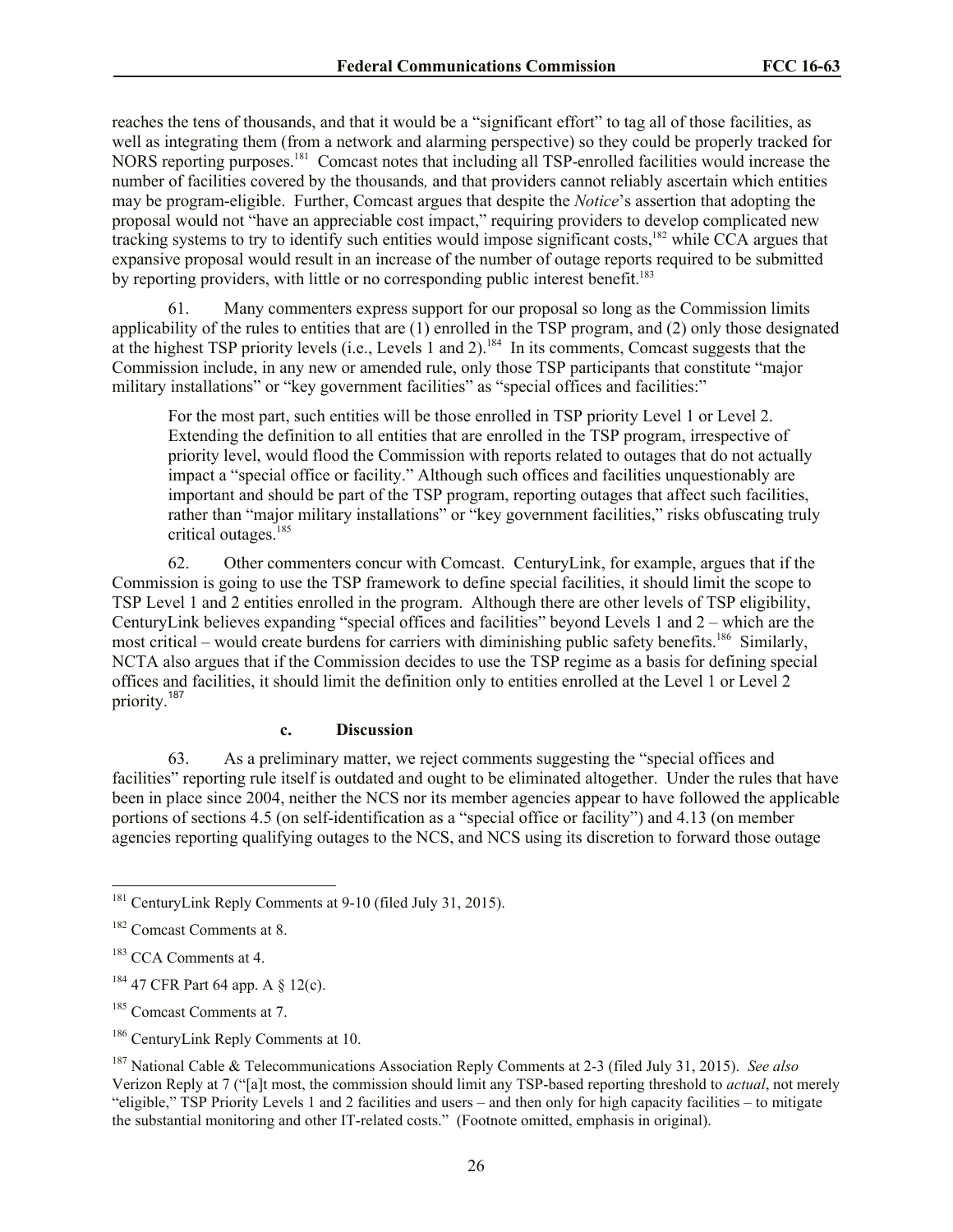reports to the Commission),<sup>188</sup> so that previous "special offices and facilities" formula did not work as the Commission intended. We do not believe, however, that this fact in and of itself signifies that reporting outages at special offices and facilities is not useful. Rather, we should fix the rule, not eliminate it, to facilitate its original goals. Reporting on "special offices and facilities" (as amended) is an important component in our efforts to promote public safety.

64. Today, we characterize "special offices and facilities" as those enrolled in Levels 1 or 2 of the TSP program. To close the significant reporting gap on special offices and facilities, we proposed initially to classify all facilities enrolled in, or eligible for, the TSP program as "special offices and facilities" for part 4 reporting purposes.<sup>189</sup> As we observed in the *Notice*, the TSP program prioritizes the restoration and provisioning of circuits used by entities with NS/EP responsibilities and duties. The TSP framework for restoring critical circuits comprises five priority levels, with Levels 1 and 2 reserved for critical national security and military communications and the remaining levels dedicated to the protection of public safety and health and the continued functioning of the economy.<sup>190</sup> As the Bureau previously has noted, "[v]ery few circuits receive a TSP priority Level 1 or Level 2 assignment."<sup>191</sup> Compliance with this requirement shall begin no later than eighteen (18) months after OMB approval.

65. We believe that outages affecting highest-priority TSP enrollees (i.e., Levels 1 and 2) are the types of outages for which we must have situational awareness; the communication security of TSP enrollees affects our nation's security leadership and posture, its public safety and public health, and our national economic system, and the Commission must be aware of any trends, through NORS analysis, that relate to certain TPS enrollees. As commenters note, were we to adopt a formula to cover all entities that were either enrolled or eligible to be enrolled in the TSP program, the number of reportable events would overwhelm both the covered parties and available Commission resources, with no concomitant increase in public safety or national security. Even to include parties that are enrolled at all priority levels in the program would have posed significant challenges. Thus, we believe limiting coverage to only Levels 1 and 2 strikes an appropriate balance between the untenable position of eliminating any rules applicable to "special offices and facilities," and extending the rules to all entities that are enrolled or eligible to be enrolled in the TSP program at any of the five priority levels, which we concede could incur a significant cost for a minimal benefit. We find that limiting our rule to Levels 1 and 2 will not present widespread technical, administrative, or financial burdens to covered parties.

#### **2. Section 4.13**

66. Section 4.13 directs special offices and facilities to report outages to the now-dissolved NCS, which could then forward the reported information to the Commission at its discretion.<sup>192</sup> Because our rules separately impose requirements on communications providers to report outages that potentially

<sup>192</sup> 47 CFR § 4.13.

l <sup>188</sup> *Notice*, 30 FCC Rcd at 3219-20 paras. 38, 41 ("[n]o such reports were ever forwarded to the FCC from the NCS prior to the latter's dissolution in 2012.")

<sup>189</sup> *Id.* at 3219-20, para. 39; *see also* 47 CFR Part 64 app. A § 12(c). TSP-enrolled facilities include military installations; federal cabinet-level department and agency headquarters; state governors' offices; Federal Reserve Banks; national stock exchanges; federal, state, and local law enforcement facilities; hospitals; airports; major passenger rail terminals; nuclear power plants; oil refineries; and water treatment plants.

 $190$  There are five priority levels in the TSP program, with Levels 1 and 2 reserved for National Security leadership and certain military communications lines. *See* http://www.dhs.gov/tsp-eligibility (Level 1 serves national security leadership, and Level 2 supports the national security posture and U.S. population attack warning systems) (last accessed Aug. 18, 2015).

<sup>191</sup> *See* FCC, Telecommunications Service Priority (TSP), https://transition.fcc.gov/pshs/emergency/telecom.html (emphasis added) (last visited May 25, 2015).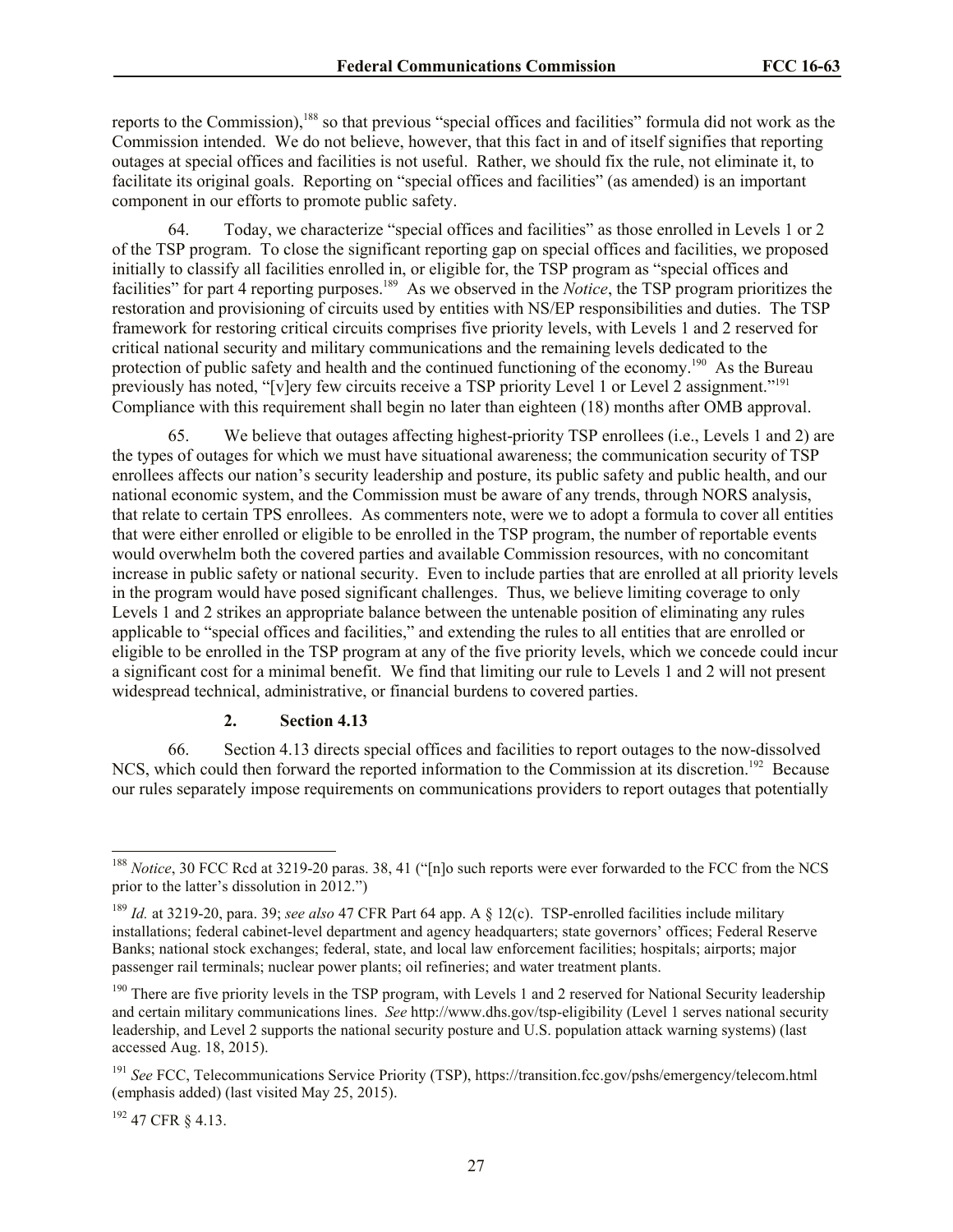affect "special offices and facilities," and in light of the elimination of the NCS,<sup>193</sup> we proposed deleting section 4.13 "as redundant with respect to information that providers are already required to supply, and obsolete with respect to obligations regarding the NCS."<sup>194</sup>

67. We agree with commenters that we should remove section 4.13 from our rules as redundant of other provisions within part 4, and accordingly will delete it.<sup>195</sup> While supporting elimination of section 4.13, AT&T added that we should incorporate elsewhere in the rules a requirement that "affected facilities" initiate contact with the communications provider about the disruption in service.<sup>196</sup> We decline to adopt AT&T's proposal, finding it would unnecessarily preclude alternative methods that providers may use to receive information about outages without corresponding benefit.

# **3. Airport Reporting Requirements**

# **a. Background**

68. Airports included in the Federal Aviation Administration's (FAA) National Plan of Integrated Airports Systems (NPIAS) are designated as falling into one of four categories: primary commercial service (PR), non-primary commercial service (CM), reliever (RL), and general aviation (GA). Currently, airports designated as PR, CM, and RL are defined as "special offices and facilities" for purposes of section  $\frac{1}{4}$ .5(b) of the Commission's rules,<sup>197</sup> and so are subject to outage reporting requirements set forth in sections 4.11 and 4.13 of the Commission's rules<sup>198</sup> that do not apply to outages affecting other kinds of facilities.

69. In the *Notice*, we proposed two significant changes to our reporting requirements for outages that affect airport communications. First, we proposed amending section 4.5(b)'s definition of the types of airports considered as "special offices and facilities," to narrow its focus to airports designated as PR.<sup>199</sup> Second, we proposed to clarify that reportable outages are those that impact "critical communications" at those airports.<sup>200</sup> This latter proposal is based in large part on Sprint's petition that the Commission clarify that not *all* communications affecting an airport need be reported, but rather only critical communications that affect the safety and mission of certain airports.<sup>201</sup> We discuss Sprint's Petition in the *Order on Reconsideration* section of this document.

<sup>196</sup> AT&T Comments at 20-21.

 $197$  47 CFR § 4.5(b).

<sup>198</sup> 47 CFR §§ 4.11, 4.13.

<sup>199</sup> *Notice*, 30 FCC Rcd at 3221, para. 43.

<sup>200</sup> *Notice*, 30 FCC Rcd at 3220-21, para. 42.

(continued….)

l <sup>193</sup> Exec. Order No. 13,618, 77 Fed. Reg. 40,779 (Jul. 11, 2012) (revoking Exec. Order 12,472 (Apr. 3, 1984), which had established the NCS).

<sup>194</sup> *Notice*, 30 FCC Rcd at 3220, para. 41.

<sup>&</sup>lt;sup>195</sup> See CompTel Comments at 7 (footnote omitted); ITTA Reply Comments at 12-13 ("The Commission adopted [Section 4.13] with the expectation that [NCS] would identify "major military installations" and "key government facilities" that would qualify as special offices and facilities which in turn would be required to self-identify to carriers "mission-critical" outages that should be reported to the Commission . . . [B]efore the NCS was eliminated in 2012, none of its member agencies ever identified which of their facilities should be deemed major military installations or key government facilities. Nor, in the twenty years since the rule was adopted, did the NCS ever forward any outage reports to the Commission.") (footnotes omitted); ATIS Comments at 10.

<sup>201</sup> *Petition of Sprint Corporation* at 4-5 (filed Jan. 3, 2005) (Sprint Petition) (in adopting the new Part 4 rules in the *2004 Part 4 Order*, "[t]he Commission did not mention, let alone justify, doing away with the Section 63.100(a)(6) limitation that carriers report only outages affecting the critical communications facilities serving airports. . . . .Sprint urges the Commission to clarify that it had no intention of removing the Section 63.100(a)(6) language from Part 4 that limits reporting of airport outages to disruptions in communications being carried over critical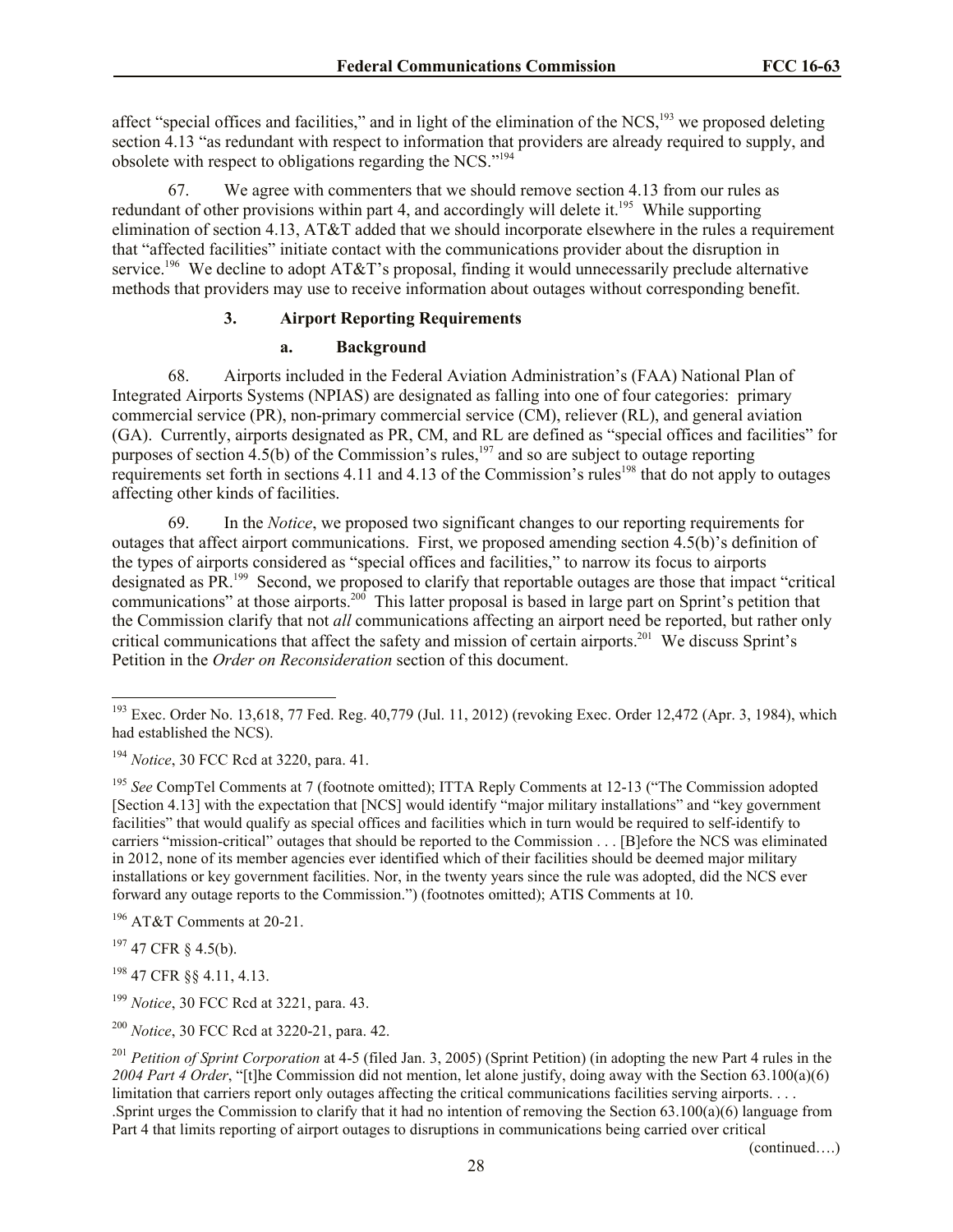70. Regarding narrowing the scope of airports to only those designated "PR," we noted that most reports concerned outages not significant enough to pose a substantial threat to public safety, particularly at smaller regional airports, and thus we sought comment on amending the definition of "special offices and facilities" to exclude all airports other than those designated "primary commercial service" airports (i.e.*,* the nation's most heavily trafficked airports, where even minor degradations in critical communications can pose grave threats to public safety and national security) in the NPIAS.<sup>202</sup>

71. With respect to our proposal to clarify that only outages that potentially affect critical communications at an airport should be reported, we sought comment on defining the phrase "critical communications." From 1994 through 2004, under 47 CFR  $\S$  63.100(a)(6), the Commission defined outages affecting "critical communications" at airports. We also noted that, in 2013, the Commission received 117 reports of airport-related outages, none of which appeared to have implicated critical communications under this prior Part 63 standard. We added that, were we to clarify that our intent was to receive reports only of outages that affected critical communications at airports, then few (if any) outages at an airport would rise to the threshold of being reportable, which in turn would represent an affirmative cost savings to communications providers. $203$ 

72. In 2004, the Commission proposed to incorporate, but ultimately did not adopt, the Part 63 definition of an outage that "potentially affects'' an airport:

> (i) disrupts 50 percent or more of the air traffic control links or other FAA communications links to any airport; or

> (ii) has caused an Air Route Traffic Control Center (ARTCC) or airport to lose its radar; or

(iii) causes a loss of both primary and backup facilities at any ARTCC or airport; or

(iv) affects an ARTCC or airport that is deemed important by the FAA as indicated by FAA inquiry to the provider's management personnel; or

(v) has affected any ARTCC or airport and that has received any media attention of which the communications provider's reporting personnel are aware.<sup>204</sup>

#### **b. Comments**

73. Most commenters agree that we should adopt the proposal in the *Notice* to narrow the scope of airports to only those designated PR in NPIAS.<sup>205</sup> On the issue of the types of communication outages that would be reportable, commenters agree that only outages that potentially affect critical communications at an airport should be considered, but raised some concerns. CenturyLink, for example, notes that while it generally supports the proposal to clarify what constitutes "critical communications," "there is some question on the details of the NPRM's proposal to define what outages potentially affect an airport and would be reportable," believing the *2004 Part 4 NPRM* definition was not sufficiently clear on how providers would be able to assess when 50 percent of an airport's air traffic control links are disrupted, along with vagueness on how providers would be notified of airports "deemed important" by

(Continued from previous page)

infrastructure serving such airports, i.e.*,* air traffic control or other FAA communications links[,] and to restore such language to Section 4.5 of the rules. ") *Id.* at 5.

<sup>202</sup> *Notice*, 30 FCC Rcd at 3221, para. 43.

<sup>203</sup> *Id.* at 3221, para. 44.

<sup>204</sup> *Id.* at 3220-21, para. 42, *citing New Part 4 of the Commission's Rules*, Notice of Proposed Rulemaking, 19 FCC Rcd 3373, 3406, app. A (2004) (*2004 Part 4 NPRM*).

<sup>205</sup> *See, e.g.,* ATIS Comments at 10; AT&T Reply at 3-4; CenturyLink at 5-6; ITTA Reply at 5-6; Sprint Comments at 9-10; Verizon Comments at 11-12; *but see* Comcast Comments at 7 ("'special offices and facilities' should continue to include the nuclear power plants and airports that fall within section 4.5(b) pursuant to existing protocols, which were not affected by the dissolution of NCS.")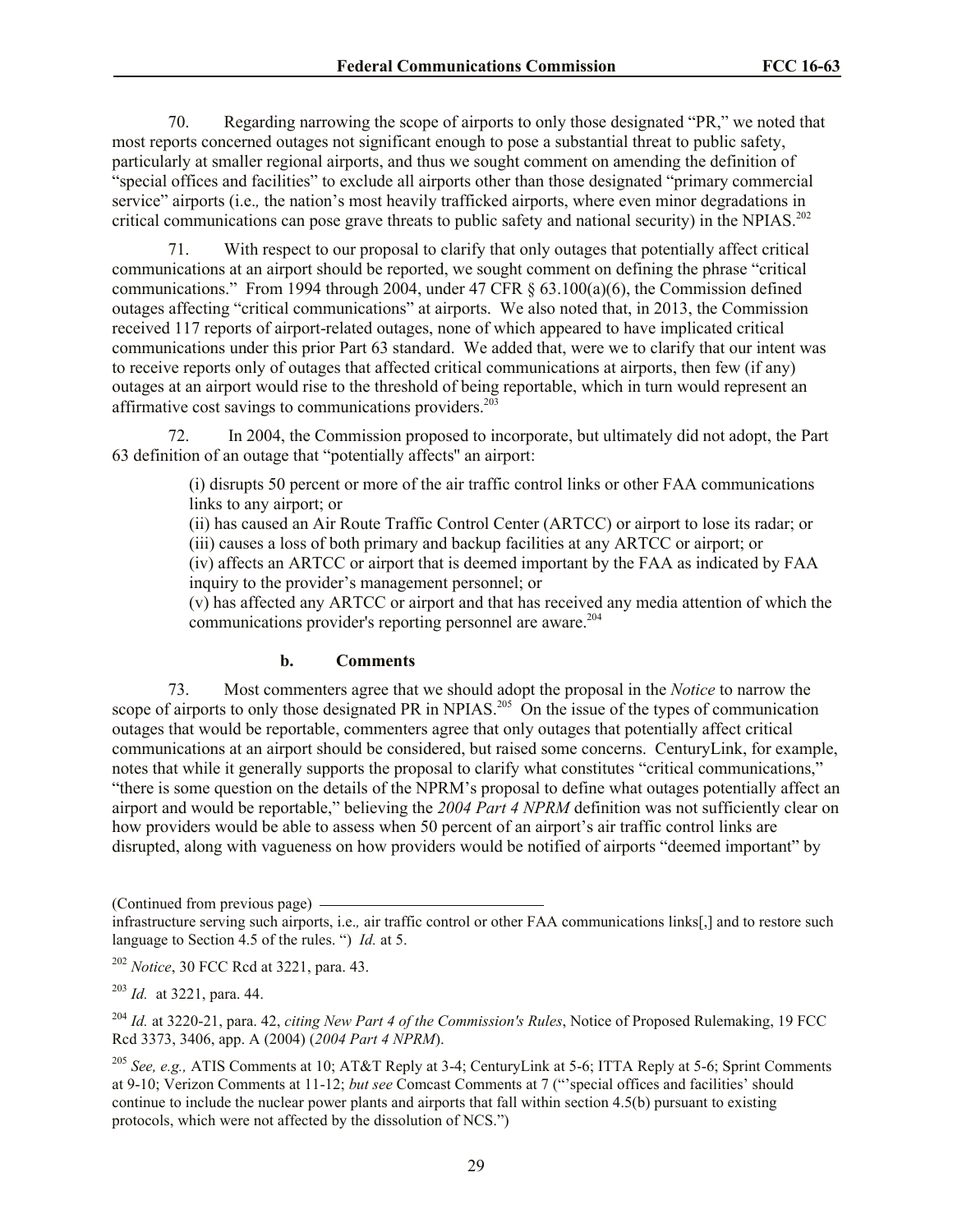the FAA.<sup>206</sup> Similarly, ATIS supports limiting outage reporting that those related to critical communications, but notes that "service providers will need to be able to determine when an outage impacts critical communications (such as primary and secondary backup facilities or 50 percent of the air traffic control links)."<sup>207</sup>

#### **c. Discussion**

74. On whether to narrow the scope of airports covered by our rules, we agree that the rule as currently written is unnecessarily broad. The airport-originating reports received by the Commission in recent years have generally related to outages within the retail sections of an airport. We agree with commenters that requiring providers to report these outages represents a substantial financial and administrative burden on those providers. Moreover, we do not believe that eliminating communications outage reporting from non-primary commercial service and reliever airports will negatively impact the safe operation of our nation's airports and air travel system. We therefore amend section 4.5(b) to limit the requirement of reporting outages that "potentially affect" an airport to only those determined by the FAA to provide primary commercial service.<sup>208</sup>

75. On the issue of limiting the type of communications subject to this rule, we clarify that our concern is only with outages that potentially affect critical communications at covered airports. We note that the Commission first adopted the "five-point" definition in 1994, to provide clarity and thoroughness in reporting, as 47 CFR 63.100(a)(6),<sup>209</sup> although it did not apply this definition in 47 CFR part 4.5(c).<sup>210</sup> In the *Notice*, we posited that, even though the Commission refrained from adopting it in 2004, the definition from former rule 47 CFR § 63.100(a)(6) would be appropriate to make clear that for reporting purposes, only outages that impact critical communications at an airport are of concern.<sup>211</sup> We

l

 $206$  CenturyLink Comments at 5-6 (footnote omitted).

<sup>207</sup> ATIS Comments at 10-11; *see also* AT&T Reply at 3-4 (footnotes omitted) ("AT&T also agrees with CenturyLink and ATIS that it is important for the Commission both to define "critical communications" in such a way that enables providers to readily determine when an outage is reportable under this standard and to ensure that providers could implement this new standard at little to no additional cost").

<sup>&</sup>lt;sup>208</sup> Primary Commercial Service Airports are publicly-owned airports that the Secretary of Transportation deems to have more than 10,000 passenger boardings each calendar year and receives scheduled passenger service. Passenger boardings refer to revenue passenger boardings on an aircraft in service in air commerce whether or not in scheduled service. The definition also includes passengers who continue on an aircraft in international flight that stops at an airport in any of the 50 States for a non-traffic purpose, such as refueling or aircraft maintenance rather than passenger activity. *See* 47 U.S.C. § 47102. *See also* Federal Aviation Administration, Passenger Enplanements at All Commercial Service Airports (By Rank) (Sept. 22, 2015),

http://www.faa.gov/airports/planning\_capacity/passenger\_allcargo\_stats/passenger/media/cy14-commercial-serviceenplanements.pdf.

<sup>209</sup> *Amendment of Part 63 of the Commission's Rules to Provide for Notification by Common Carriers of Service Disruptions*, Second Report and Order, 9 FCC Rcd 3911, 3927-28, para. 39 (1994) ("[u]nder the voluntary system of outage reporting that has been in place since June 1, 1992, the FCC has received reports of outages that affect major airports . . . In addition to outages affecting 50% of the FAA ARTCC circuits, AT&T reported to the FCC: any outage that caused an ARTCC or major airport to lose its radar; any ARTCC or major airport outage that was likely to be publicized; any outage that caused a loss of both primary and backup facilities at any ARTCC or major airport; and any outage to an ARTCC or major airport that is deemed important by the FAA as indicated by FAA inquiry to the carrier management personnel assigned to the FAA region in which the outage occurred.")

<sup>210</sup> Current Part 4 rules (Section 4.5(c)) require "*All* outages that potentially affect communications for at least 30 minutes with any airport that qualifies as a 'special office and facility' . . . shall be reporting in accordance with the provisions of §§4.11 and 4.13." 47 CFR § 4.5(c) (emphasis added). *2004 Part 4 Order*, 19 FCC Rcd at 16863, 16867, 16924, paras. 57, 65, Appendix B.

<sup>211</sup> *Notice*, 30 FCC Rcd at 3220-21 paras. 42, 44 ("The definition of an outage potentially affecting an airport proposed in the original Part 4 rulemaking proceeding . . . would exclude communications such as these not directly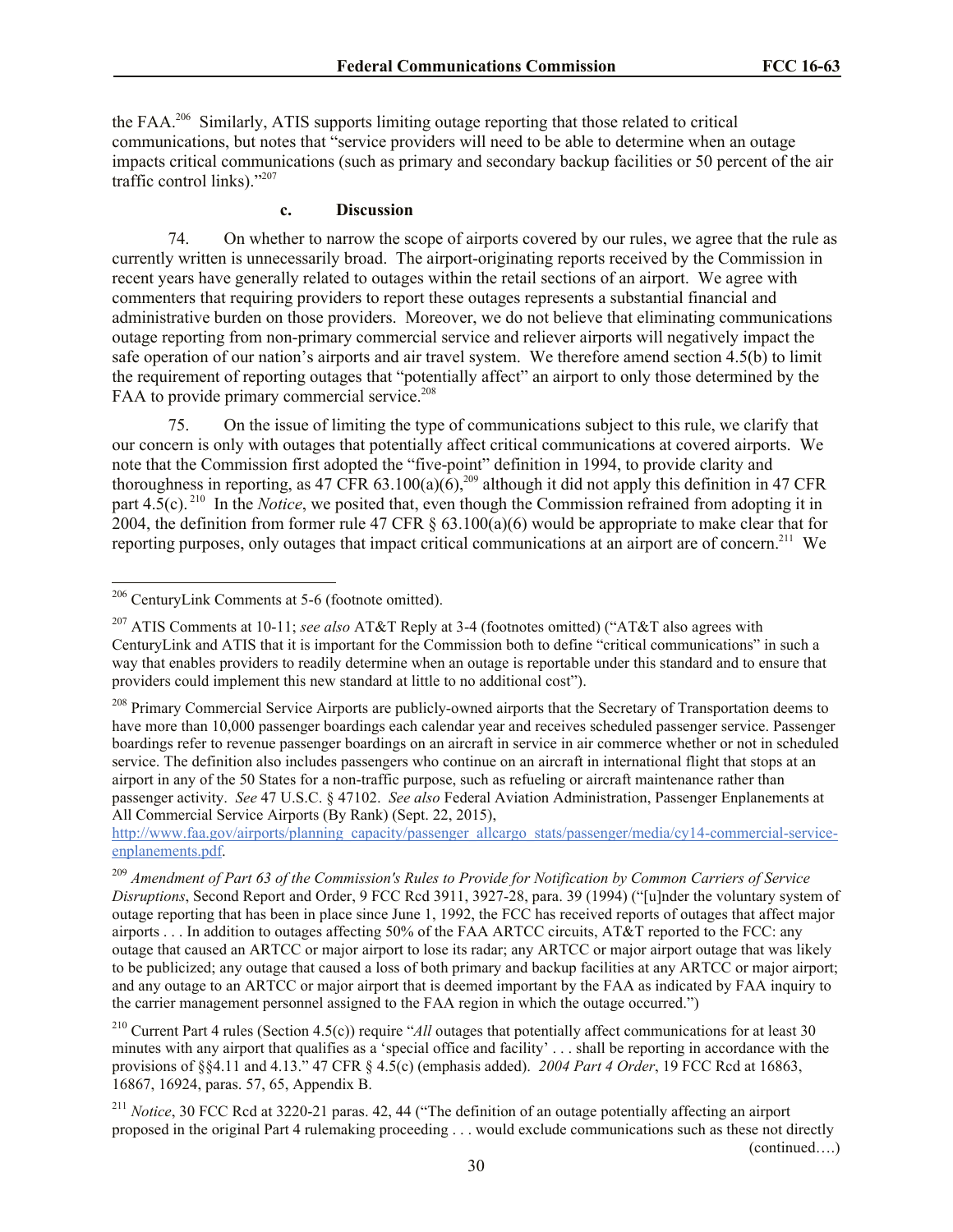find that the concerns raised by CenturyLink about ambiguity in the definition from the *2004 Part 4 Notice* are unfounded.<sup>212</sup> Regarding CenturyLink's concern about a provider's ability to ascertain when 50 percent of an airport's control links are disrupted, we conclude that providers have sufficient ability to quantify outages at this level, which is a rational expectation of a provider's network monitoring practices and capability. Thus, the definition the Commission adopted in 1994 in part 63, used through 2004, and proposed to incorporate into Part 4 in 2004, and does incorporate here, provides necessary and sufficient clarity. We note that section 63.100(a)(6) had long been in force and that carriers should already be familiar with this definition. For example, we note Sprint's 2004 petition for reconsideration requesting that the Commission, *inter alia,* require reporting only in those scenarios defined by the "previous outage reporting rules, *see* 47 CFR § 63.100(a)(6)."<sup>213</sup> Regarding CenturyLink's concern regarding whether an airport has been deemed "important" by the FAA, we believe our narrowing the scope of airports covered by our rules resolves this issue, adding only that providers that serve airports must make themselves aware of the category of those airports (*i.e*., we do not anticipate or expect the airport itself to notify providers as to the airport's FAA classification).

76. We note that commercial aviation is increasingly dependent on information systems that are not collocated with airport facilities and invite comment in the Further Notice as to whether nonairport critical aviation information facilities should be eligible for outage reporting perhaps as enrollees in the previously mentioned TSP Levels  $3$  and  $4^{214}$ .

## **4. Reporting Obligations of Satellite and Terrestrial Wireless Service Providers as to "Special Offices and Facilities"**

#### **a. Background**

77. In 2004, the Commission determined that because the critical communications infrastructure serving airports is landline-based, satellite and terrestrial wireless communications providers were exempt from reporting outages potentially affecting airports.<sup>215</sup> CTIA, Cingular Wireless and Sprint each filed petitions arguing that wireless providers should be exempt from reporting outages pertaining to all other "special offices and facilities,"<sup>216</sup> on the grounds that the rationale for excluding wireless carriers from outage reporting for airports applies equally to all special offices and facilities, that is, that wireless carriers lacked dedicated access lines to all special offices and facilities. In the *Notice*, we asked whether, in spite of the continued growth in the use of wireless networks, we should extend the satellite and terrestrial wireless exemption to all "special offices and facilities."<sup>217</sup>

(Continued from previous page)

<sup>213</sup> *See generally* Sprint Petition. We note here and in the *Order on Reconsideration* section of this document that we grant Sprint's request to clarify that only "critical communications" are subject to our reporting requirements.

<sup>214</sup> *See infra,* section V.F., para. 195. Facilities are eligible for TSP Level 3 or 4 prioritization if they (3) support public health, safety, and maintenance of law and order activities or (4) maintains the public welfare and the national economic system. *See* U.S. Department of Homeland Security, TSP Eligibility, http://www.dhs.gov/tsp-eligibility.

<sup>215</sup> *2004 Part 4 Order*, 19 FCC Rcd at 16867, para. 66; *see also* 47 CFR §§ 4.9(c)(2)(iii), (e)(4).

<sup>217</sup> *Notice*, 30 FCC Rcd at 3222 paras. 46-47.

related the role of airports as critical transportation infrastructure. Should the Commission adopt this proposed [i.e., five-point] definition?").

<sup>&</sup>lt;sup>212</sup> *See* CenturyLink Comments at 5-6, "[i]t is unclear if providers would be able to assess with specificity when 50 percent of an airport's air traffic control links are disrupted and also vagueness around how providers would be notified of airports 'deemed important' by the FAA."

<sup>216</sup> CTIA Petition at 2-3; Cingular Petition at 4; Sprint Petition at 3-4; *see also* Comments of Dobson Communications Corp., ET Docket No. 04-35 at 6-7 (Mar. 2, 2005).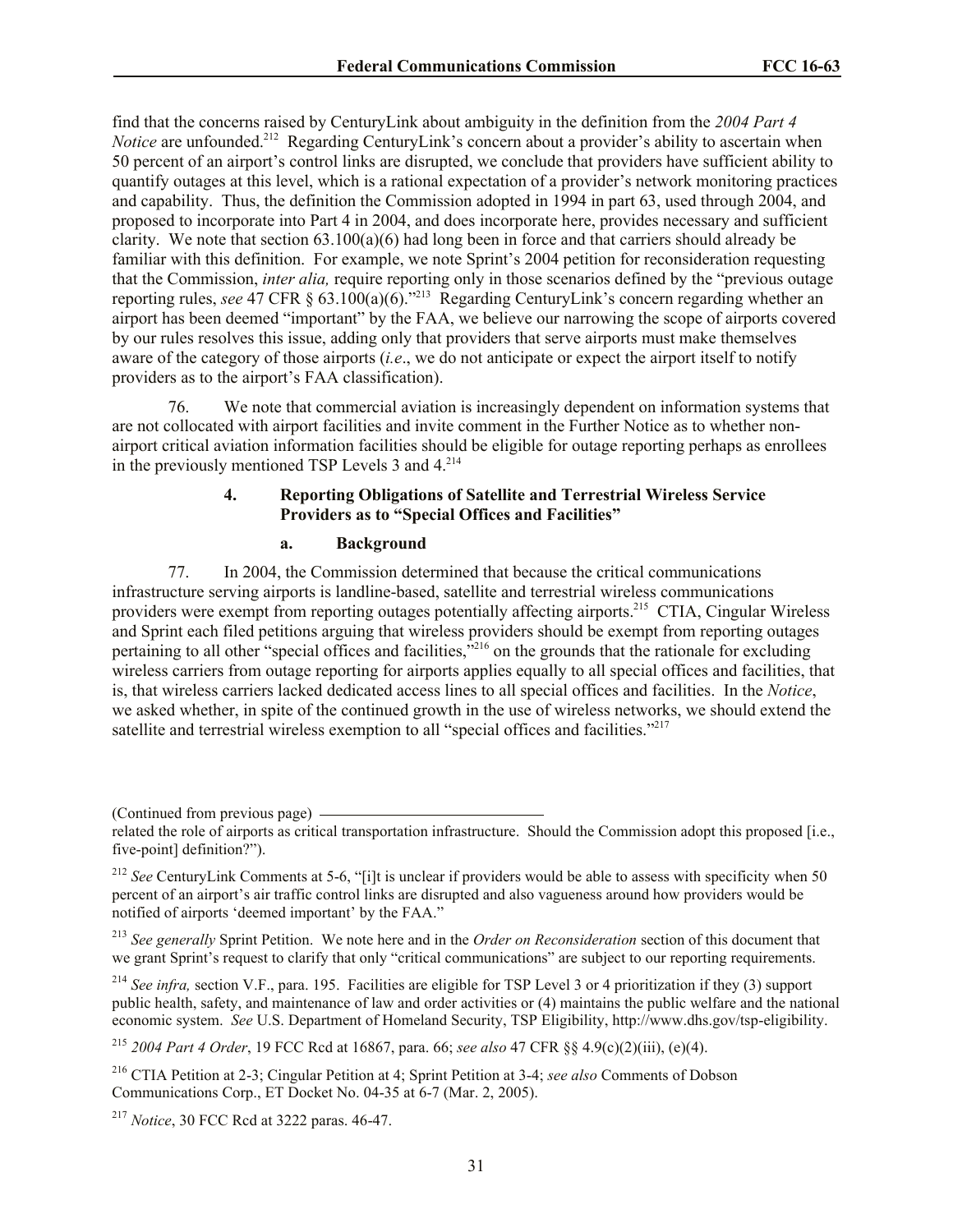### **b. Comments**

78. Commenters on this issue all agree that the current exemption afforded satellite and terrestrial wireless providers with respect to airports ought to be retained, and that such providers further should be exempt from reporting outages potentially affecting all special offices and facilities. CCA notes that because wireless providers generally do not have their own equipment installed at the special office or facility, it is not feasible for the provider to determine whether one of its devices is being used within the special office or facility, making it impossible for the carrier to know whether an office or facility has been impacted by an outage.<sup>218</sup> CTIA states that "[w]ireless networks provide undifferentiated service to all end users. That was true in 2004 and remains true today. Even with the growth of wireless in everyday life, 'wireless providers do not generally assign dedicated access lines to specific end users, and therefore do not have dedicated access lines for the critical portions of any of the special offices and facilities."<sup>219</sup>

79. Sprint supports extending the wireless providers' exemption to all special offices and facilities, arguing that, as with airports, "the communications infrastructure serving other special offices and facilities remain primarily 'landline based,'" and that unless a wireless carrier provides a dedicated access line to a special office or facility, it has no way of knowing whether one of its phones was being used by personnel at such office or facility.<sup>220</sup>

## **c. Discussion**

80. Although wireless service has become ubiquitous in many respects throughout the United States, we have not observed special offices and facilities adopting such service for their critical communications, and otherwise abandoning wireline-based communications. As CTIA points out, for example, the Department of Defense (DoD) commented in our *Technology Transitions* proceeding that DoD and federal executive agencies continue to rely heavily on wireline TDM-based networks and services and would do so for the foreseeable future.<sup>221</sup> We will, therefore, continue to exempt satellite and terrestrial wireless providers from reporting outages potentially affecting airports, and will extend that exemption to all special offices and facilities. To the extent our decision today responds affirmatively to the requests of CTIA, Cingular, and Sprint to exempt wireless carriers from being required to report outages potentially affecting all special offices and facilities, we grant their petitions.

### **E. Part 4 Information Sharing**

### **1. Background**

81. Section 4.2 of our rules provides that reports filed in NORS are presumed confidential, and thus withheld from routine public inspection.<sup>222</sup> This presumption recognizes both the "likelihood of substantial competitive harm from disclosure of information in outage reports" and the Commission's concern that "the national defense and public safety goals that we seek to achieve by requiring these outage reports would be seriously undermined if we were to permit these reports to fall into the hands of

 $\overline{\phantom{a}}$ 

 $222$  47 CFR  $\S$ § 0.457(d)(vi), 4.2.

<sup>218</sup> CCA Comments at 4.

<sup>219</sup> CTIA Comments at 10-11, *citing* CTIA Petition at 2.

<sup>220</sup> Sprint Comments at 10; *see also* Verizon Comments at 11 ("wireline providers remain the principal (if not exclusive) providers of high capacity services and facilities to the Federal Aviation Administration and commercial airport authorities").

<sup>221</sup> CTIA Comments at 11, *citing* Comments of United States Department of Defense and All Other Executive Agencies ("DoD/FEA"), GN Docket No. 13-5 (Technology Transitions), at 1 (filed July 8, 2013). *See also Technology Transitions Order*, 29 FCC Rcd at 1447-48, para. 42.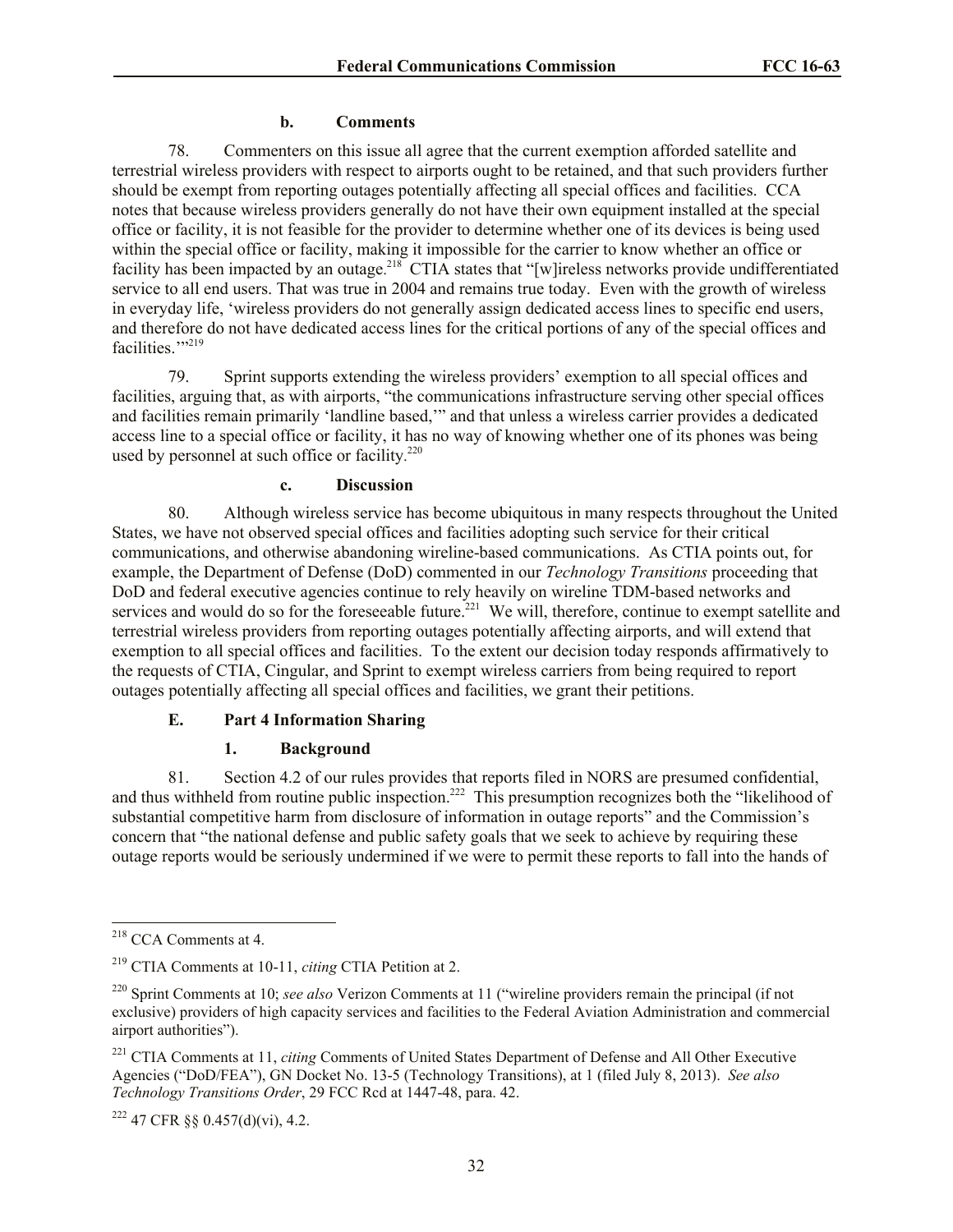terrorists who seek to cripple the nation's communications infrastructure."<sup>223</sup> The Commission routinely shares NORS reports with the Office of Emergency Communications at the Department of Homeland Security (DHS), which may "provide information from those reports to such other governmental authorities as it may deem to be appropriate,"<sup>224</sup> but the Commission does not share NORS information directly with state governments. In 2009, the California Public Utilities Commission (CPUC) filed a petition requesting that the Commission amend its rules to permit state agencies to directly access the NORS database.<sup>225</sup>

82. The *Notice* proposed to grant state governments "read-only access to those portions of the NORS database that pertain to communications outages in their respective states," conditioned on a certification that each state "will keep the data confidential and that it has in place confidentiality protections at least equivalent to those set forth in the federal Freedom of Information Act (FOIA)."226 The Commission sought comment on this proposal, including key details such as how to "ensure that the data is shared with officials most in need of the information while maintaining confidentiality and assurances that the information will be properly safeguarded;" whether there should be limitations on states' use of NORS data; and whether such access should be provided "only on the condition that such access replace any separate outage reporting required under state law."<sup>227</sup> We also sought comment on whether states' use of NORS data should be restricted to activities relating to its "traditional role of protecting public health and safety" and, if so, what activities such a role would encompass.<sup>228</sup>

83. The *Notice* also noted that the Commission has received occasional requests from federal agencies other than DHS for direct access to NORS data and proposed to act on such requests on a caseby-case basis.<sup>229</sup> We sought comment on whether federal partners seeking NORS data should be required to specify how they intend to use the information and with whom they intend to share it, as well as what security and confidentiality protections should be required to ensure that such information is accessed only by necessary parties.<sup>230</sup> In addition, the Commission sough comment on whether information collected under part 4 should be shared directly with the National Coordinating Center for Communications (NCC), a government-industry initiative led by DHS representing 24 federal agencies and more than 50 private-sector communications and information technology companies.<sup>231</sup> Specifically,

 $\overline{\phantom{a}}$ 

(continued….)

<sup>223</sup> *2004 Part 4 Order*, 19 FCC Rcd at 16855, para. 45; *see also id.* at para. 40 (observing that outage reports "will contain data that, though useful for the analysis of past and current outages in order to increase the reliability and security of telecommunications networks in the future, could be used by hostile parties to attack those networks, which are part of our nation's critical information infrastructure").

<sup>&</sup>lt;sup>224</sup> *Id.* at 16856, para. 47 (making NORS reports available to DHS "in encrypted form and immediately upon receipt").

<sup>225</sup> *See* Petition of the California Public Utilities Commission and the People of the State of California, ET Docket No. 04-35 (Nov. 12, 2009) (*CPUC Petition*); Public Safety and Homeland Security Bureau Seeks Comment on Petition for Rulemaking by the California Public Utilities Commission Requesting That State Public Utilities Commissions Be Granted Direct Access to the Commission's Network Outage Reporting Systems, ET Docket No. 04-35, *Public Notice*, DA 10-220 (2010).

<sup>226</sup> *Notice*, 30 FCC Rcd at 3224, para. 51.

<sup>227</sup> *Id.* at 3224, paras. 52-53.

<sup>228</sup> *Id.* at. 3224, para. 53.

<sup>229</sup> *Id.* at 3224-25, para. 54. *See also* 47 CFR § 0.442 (setting forth procedures for disclosure to other federal government agencies of information submitted to the Commission in confidence).

<sup>230</sup> *Notice*, 30 FCC Rcd at 3224-25, para. 54.

<sup>231</sup> *Id.* at 3225, para. 55. *See also* Department of Homeland Security, National Coordinating Center for Communications, http://www.dhs.gov/national-coordinating-center-communications ("As part of DHS' National Cybersecurity and Communications Integration Center, the National Coordinating Center for Communications (NCC) continuously monitors national and international incidents and events that may impact emergency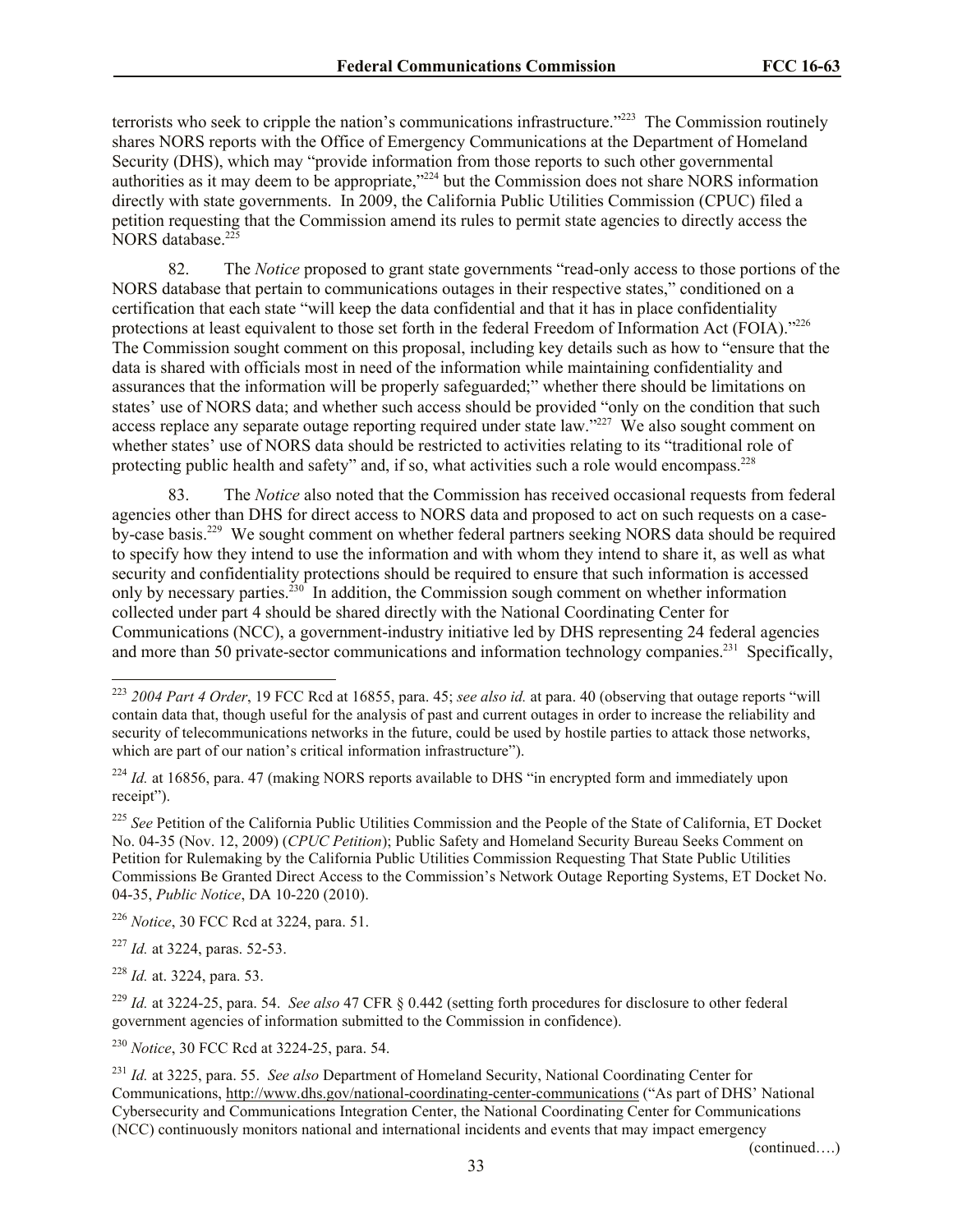we sought comment on whether there is "a subset of data collected under Part 4 that the Commission could share with the NCC while upholding the confidentiality presumption," as well as whether providing such information directly from the Commission would discourage service providers from voluntary participation in the NCC.<sup>232</sup>

#### **2. Comments**

84. Commenters generally support providing state and federal officials with direct access to NORS, as long as there are sufficient security and confidentiality protections to prevent disclosure to competitors or hostile parties. The National Association of Regulatory Utility Commissioners (NARUC) notes that it unanimously adopted a resolution in support of the CPUC Petition, adding that "[w]hile California filed the Petition on its own behalf, and some States do receive certain outage information directly from carriers, *all* States share the need for immediate, secure and confidential access to the service outage detail provided in NORS."<sup>233</sup> ATIS "does not oppose the sharing, with appropriate safeguards, of NORS data with states," but "believes that it should be provided only to those states that agree to abide by the confidentiality and other restrictions established by the Commission."<sup>234</sup> COMPTEL asserts that "[t]here is no question that the public interest would be served if state governments were made and kept aware of communications outages within their borders," but urges similar confidentiality protections.<sup>235</sup>

85. Commenters disagree, however, on many of the details of implementation for sharing information with state entities, including the nature and extent of confidentiality measures and whether the Commission should attach conditions to the use of information obtained from NORS. The CPUC asserts that the Commission should adopt its proposal "without any of the additional requirements or restrictions . . . proposed by industry parties."<sup>236</sup> Service providers, by contrast, support a broad range of conditions such as: limitations on the number and job description of state personnel with access to NORS<sup>237</sup> security training or nondisclosure agreements for such personnel;<sup>238</sup> data breach notifications to

<sup>232</sup> *Id.* at 3225, para. 55.

<sup>233</sup> NARUC Comments at 3 (emphasis in original). *See also* National Association of State 911 Administrators (NASNA) Comments at 2 ("NASNA supports the Commission's proposal to grant states read-only access to those portions of the NORS database concerning outages in their respective states."); New York Public Service Commission (NYPSC) Comments at 2 ("NYPSC agrees with the FCC that allowing states access to NORS data will 'advance compelling state interests in protecting public health and safety in an efficient manner.'"). *Cf.* AT&T Comments at 25 ("States have failed to demonstrate that access to NORS is necessary but if the Commission is going to grant read-only access to state commissions, it must first implement numerous safeguards.").

<sup>234</sup> ATIS Comments at 11.

<sup>235</sup> COMPTEL Comments at 8. *See also* CenturyLink Comments at 4; ITTA Reply at 6; NTCA Reply at 10; T-Mobile Reply at 9-10.

<sup>236</sup> CPUC Reply at 8. *See also* Massachusetts Department of Telecommunications and Cable (MDTC) Comments at 3-4 ("[T]here is no need to place additional restrictions on a State's access to the NORS database, or limit a State's use beyond accessing only state-specific data."); Michigan Public Service Commission (MPSC) Comments at 7 ("Restricting the information that states can access regarding service outages would obscure the true picture of the providers' services; rendering the reporting – and any conclusions drawn thereon – incomplete.")

<sup>237</sup> See AT&T Comments at 27 (recommending that access be limited to three employees in each state); ATIS Comments at 12 (urging limitations on the number of personnel who may access data and exclusion of private contractors); CenturyLink Comments at 4 ("Only state public utility commission officials should be able to access this information, not third parties."); COMPTEL Comments at 10 ("Only those state employees that have a need to review NORS data to protect the health and safety of the state's residents should be given access."); CTIA Comments at 13-14 ("Under no circumstances should a state or federal agency be permitted to make public or share (continued….)

<sup>(</sup>Continued from previous page)

communications. Incidents include not only acts of terrorism, but also natural events such as tornadoes, floods, hurricanes and earthquakes.")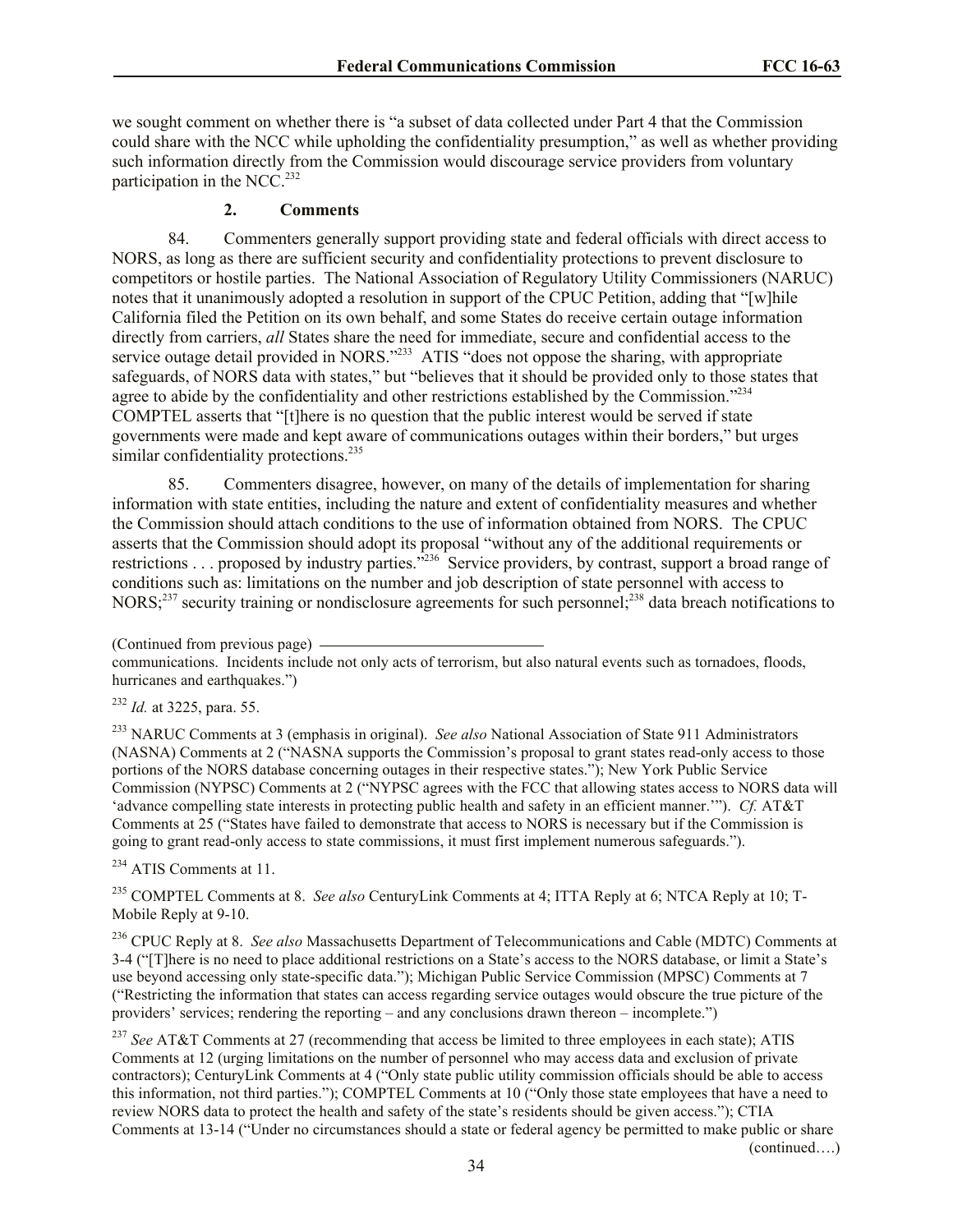the Commission,<sup>239</sup> to affected service providers,<sup>240</sup> or to both;<sup>241</sup> tracking or auditing of states' use of NORS information;<sup>242</sup> and loss of access or other penalties for states that fail to maintain confidentiality.<sup>243</sup> Industry commenters also question whether a certification of confidentiality protections "at least equivalent to FOIA" would be an effective safeguard in light of variations in state open records  $\text{laws}^{244}$  and the tendency of some state courts to construe such laws in favor of disclosure.<sup>245</sup> Consequently, several commenters urge the Commission to explore mechanisms other than FOIA and its state equivalents as a basis for stronger legal protections for NORS data.<sup>246</sup> Some commenters urge the Commission to preempt state open records laws to the extent they could allow disclosure of NORS information,<sup>247</sup> while others suggest "a rule with language similar to the statutory language that Congress enacted to govern a federal agency's sharing of homeland security information with a state government."<sup>248</sup> Commenters point to several other contexts in which the Commission has shared information on a confidential basis with state counterparts, such as the existing processes for sharing state-specific Form 477 data on broadband subscribership and numbering resources from the North American Numbering Plan Administration (NANPA).<sup>249</sup> But the record also reflects concerns that these

<sup>238</sup> AT&T Comments at 27; ITTA Reply at 7; NTCA Reply at 10; Sprint Comments at 12.

<sup>239</sup> AT&T Comments at 27-28; Sprint Comments at 12; T-Mobile Reply at 10.

<sup>240</sup> CenturyLink Comments at 4; ITTA Reply at 6.

<sup>241</sup> ATIS Comments at 12; CTIA Comments at 13-14; NTCA Reply at 10.

<sup>242</sup> AT&T Reply at 11; ATIS Comments at 12; CTIA Comments at 14-15; ITTA Reply at 7. *See also* Verizon Comments at 12 ("The system should also notify individual service providers when an agency has requested authorization to view the NORS reports so that affected service providers can comment on the adequacy of state confidentiality protections.").

<sup>243</sup> ATIS Comments at 12; ITTA Reply at 7; Sprint Comments at 12; T-Mobile Reply at 10.

<sup>244</sup> AT&T Comments at 25 (arguing that "states cannot guarantee that carriers' reports would not be subject to public information requests" because "any current state rule or law is subject to the vagaries of the state legislature, which could easily undo any current exemption outage reports may have under the state's open-record laws"); CTIA Comments at 14 (urging the Commission to "analyze any Sunshine or public access laws that may put confidential reports collected through NORS at risk of disclosure").

 $^{245}$  Intrado Reply at 15 ("Many state public records laws will not adequately protect NORS data... In many states, these laws are liberally construed in favor of disclosure, while exemptions to the laws aimed at shielding records from public disclosure are narrowly construed.").

<sup>246</sup> Sprint Comments at 12 ("The Commission should consider whether FOIA is the appropriate benchmark for this certification or whether other certification language should be used to ensure this data is given the highest level of protection from disclosure.") ITTA Reply at 7 (urging consideration of standards other than FOIA).

<sup>247</sup> AT&T Comments at 27; COMPTEL Comments at 9-10; NTCA Reply at 10.

<sup>248</sup> COMPTEL Comments at 9 (citing 6 U.S.C.  $\frac{1}{2}$  482(e)).

<sup>(</sup>Continued from previous page)

the data with parties outside its direct employ."); Verizon Reply at 8 ("At this time, the Commission should limit access to state regulatory commissions . . . [and] forbid state commissions from forwarding confidential NORS data reports to other state agencies."). *Cf.* Intrado Reply at 18-19 ("Another issue that undermines the confidentiality of NORS data would be the sheer number of state personnel that would have access to NORS data. It would be impossible for the FCC to restrict access to NORS data to a small group of critical state personnel in each state.")

 $^{249}$  CPUC Reply at 6 ("States' access to the NORS database should be modeled after the FCC's successful processes for sharing confidential numbering data and confidential Form 477 data with states."); MDTC Comments at 3-4 ("[A]s experience with the Form 477 and NANPA databases show, there is no need to place additional restrictions on a State's access to the NORS database, or limit a State's use beyond accessing only state-specific data."); MPSC Comments at 4 ("The MPSC suggests that the FCC utilize a process similar to the registration process for states' access to Form 477 data to ensure the integrity of confidential information is not compromised.").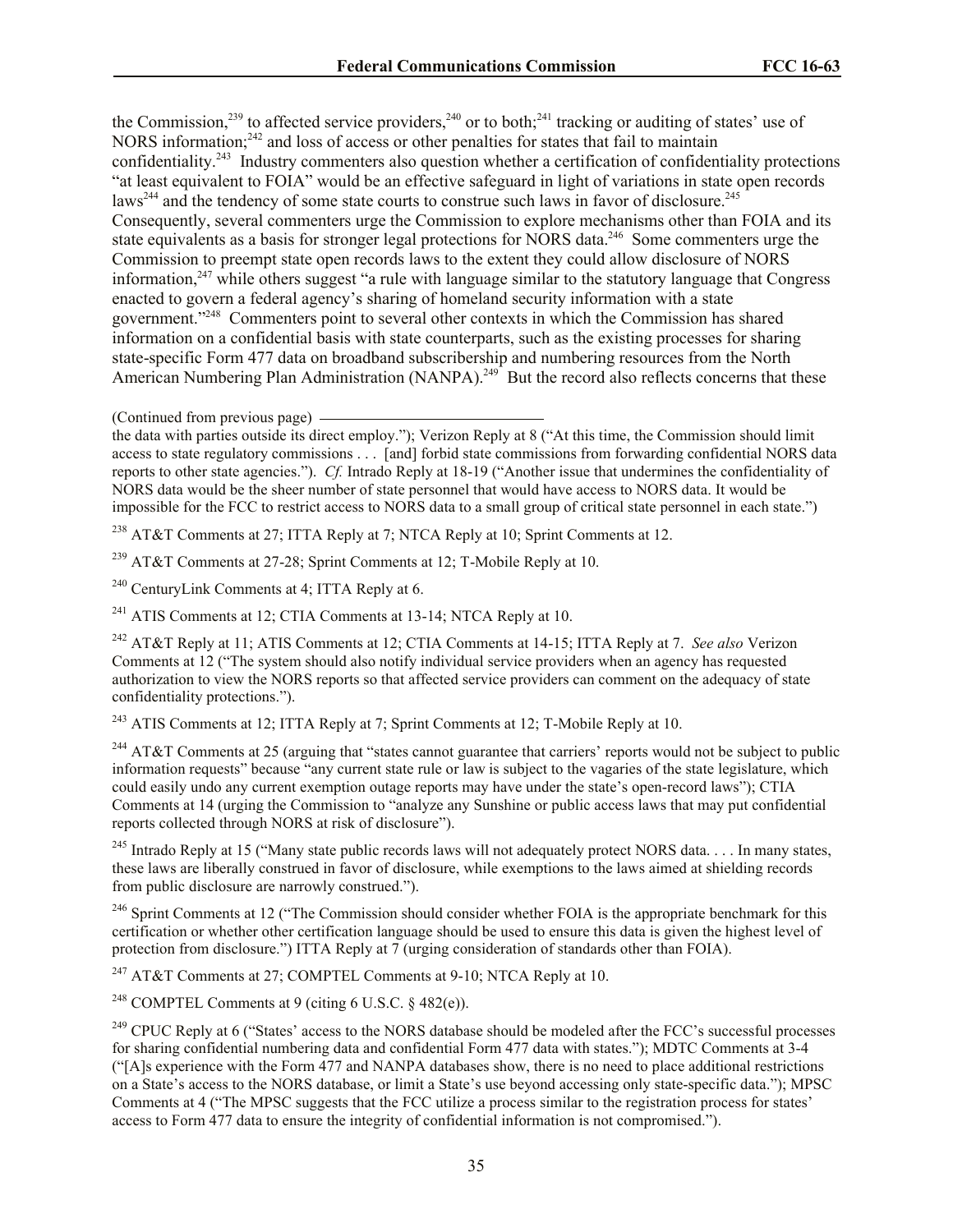models may be inadequate to provide states with real-time access to NORS data<sup>250</sup> or to provide statespecific data on outages affecting multiple states.<sup>251</sup> Intrado further suggests that outage information could not realistically be shared with states on a confidential basis without an extensive redesign of the NORS database and associated form fields.<sup>252</sup>

86. States and service providers also dispute whether use of NORS data should be limited to the states' "traditional role of protecting public health and safety," a phrase that first appeared in the CPUC Petition<sup>253</sup> but here receives support from industry commenters as a condition on states' access to NORS.<sup>254</sup> AT&T, for example, comments that "the Commission should restrict state commissions' use of the NORS data to evaluating the cause of outages to monitor communications network functionality within a state."<sup>255</sup> Sprint "believes states' use of NORS data should be restricted to activities . . . such as using the data to coordinate with federal departments or to assist carriers in prioritizing sites to get back online."<sup>256</sup> Verizon contends that "[a]gencies requesting access should show that their responsibilities relate to a bona fide public safety, national security, emergency preparedness or 911/first responder function," and that "[a]gencies should use the information for their public safety functions, limited to the geographic area subject to the agency's jurisdiction, and not for any public docket or other public proceeding."<sup>257</sup> State governments generally agree that they should only receive information on outages within their geographic boundaries but oppose other limitations on their use of NORS data.<sup>258</sup> Michigan, for example, asserts that "[r]estricting the information that states can access regarding service outages would obscure the true picture of the providers' services . . . rendering the reporting – and any conclusions drawn thereon – incomplete."<sup>259</sup> CPUC argues that "a state's certification – that it will keep NORS data obtained from the FCC confidential and that it has confidentiality protections at least equivalent to FOIA – should be the only condition for a state to obtain direct access to the NORS database."260

87. Commenters also disagree on the extent to which direct access to NORS data should replace state-level outage reporting requirements. Without routine access to NORS data, many states independently require communications providers to file network outage reports with their public utility

 $\overline{\phantom{a}}$ 

<sup>257</sup> Verizon Comments at 12.

 $^{250}$  CPUC Ex Parte, Aug. 21, 2015 at 2 (clarifying that "CPUC seeks real-time direct access to all California-specific outage reports (unlike Form 477 and numbering data, both of which are provided to states well after the FCC receives them), because of the immediate need for states to swiftly address public safety and other concerns that arise during and after outages").

<sup>&</sup>lt;sup>251</sup> Intrado Reply at 25 ("[T]he drop-down menu in the NORS form only contains one field for the state location of an event, and if the event impacts multiple states, the forced list choice is 'multi-state.' Reporting entities are left to try to further refine the location in the 'free form' text field; however, as this field is unrestricted, it would not be useful in sorting data by state.").

 $252$  Intrado Reply at 25.

 $253$  CPUC Petition at 14.

<sup>254</sup> *See, e.g.,* CenturyLink Reply at 4; COMPTEL Comments at 10; T-Mobile Reply at 9-10; XO Comments at 7-8.

<sup>255</sup> AT&T Comments at 28.

<sup>256</sup> Sprint Comments at 12-13.

<sup>&</sup>lt;sup>258</sup> MDTC Comments at 3-4 ("[T]here is no need to place additional restrictions on a State's access to the NORS database, or limit a State's use beyond accessing only state-specific data.").

<sup>259</sup> MPSC Comments at 7.

 $260$  CPUC Reply at 8.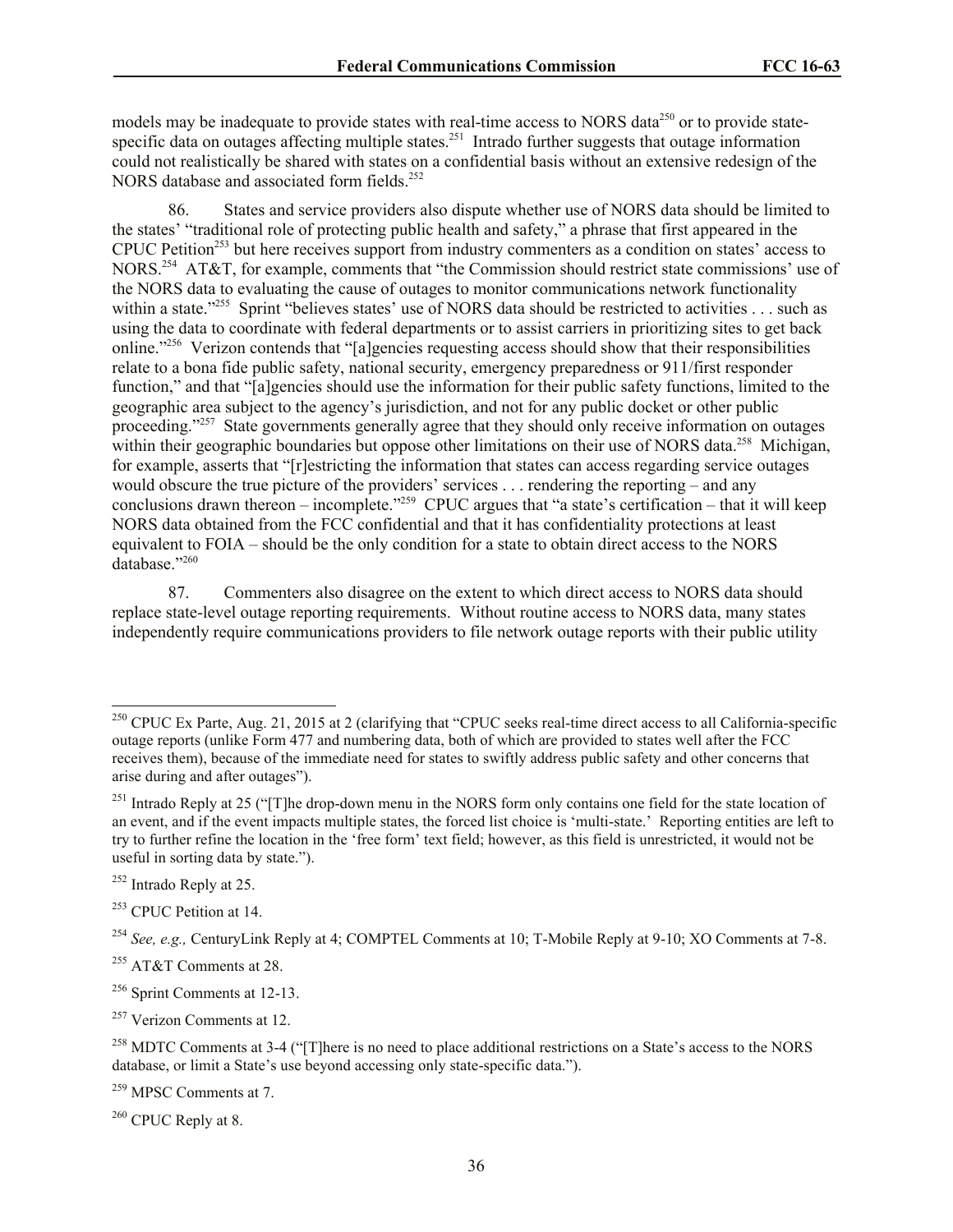commissions or similar agencies.<sup>261</sup> Industry commenters argue that "sharing appropriate data with state agencies could minimize the burden on providers for filing multiple reports given that the content of some state outage reporting overlaps with Part 4 reporting,"<sup>262</sup> but also that "the Commission should condition a state's access to NORS data on the state's waiver or elimination of any independent outage reporting requirement imposed by state law."<sup>263</sup> Intrado further contends that "[d]ual reporting is unnecessary, unduly expensive and inappropriate," and that " $[n]$  ot every state needs access to NORS."<sup>264</sup> State commissions tend to disagree, arguing that states should remain free to adopt their own independent requirements.<sup>265</sup> New York, for example, "anticipate[s] that any information obtained through NORS would be complementary to existing state protocols and resources for ensuring the reliability and resiliency of the state's communications networks and strengthening 911 systems."<sup>266</sup> Massachusetts urges the Commission to "refrain from preemption, and allow state entities the opportunity to assess their reporting requirements and eliminate any redundancies on their own."<sup>267</sup> Michigan, however, eliminated its own outage reporting requirements in 2011 and observes that "[a] single database where providers can submit outage information and authorized stakeholders can access such information is an efficient model for all parties involved."<sup>268</sup>

## **3. Discussion**

88. The record reflects broad agreement that state and federal partners would benefit from more direct access to NORS data, and we conclude that such a process would serve the public interest if implemented with appropriate and sufficient safeguards. But, with competitively sensitive information and critical communications infrastructure at stake, we also conclude that this process requires more careful consideration of details that may determine the long-term success and effectiveness of the NORS program. Accordingly, while we agree that other FCC processes may be helpful models in developing appropriate procedures for sharing NORS data, we are not persuaded that existing processes for information sharing can be replicated in the context of NORS without important refinements.

89. In light of the significant security and confidentiality concerns described above, as well as federalism concerns that may be inherent in any national coordination of outage reporting

<sup>263</sup> COMPTEL Comments at 10. *See also* AT&T Comments at 28 ("[T]he Commission should condition a state's access to the NORS database on that state agreeing not to impose state-specific outage reporting requirements on reporting entities."); ATIS Comments at 11 (supporting NORS access only for states that "agree to permanently sunset or otherwise eliminate any inconsistent state level reporting obligations").

<sup>264</sup> Intrado Reply at 20-21 (citing state-specific outage reporting requirements in Colorado, Ohio, South Carolina, Virginia, Washington, Pennsylvania, and Vermont).

<sup>265</sup> CPUC Comments at 2-3 (noting that "California is currently considering updates or amendments to its service quality rules that may include reporting thresholds that are lower than those the Commission's Part 4 rules currently require").

<sup>266</sup> NYPSC Comments at 3.

 $\overline{\phantom{a}}$ 

<sup>268</sup> MPSC Comments at 2-3.

<sup>261</sup> *See*, *e.g.,* California Public Utilities Commission, Decision Adopting General Order 133-C and Addressing Other Telecommunications Service Quality Reporting Requirements, D.09-07-019 (Jul. 9, 2009), http://docs.cpuc.ca.gov/PUBLISHED/FINAL\_DECISION/104429.htm.

<sup>262</sup> XO Comments at 8. *See also* CenturyLink Reply at 4 (arguing that state access to NORS could "mak[e] outage reporting more consistent and efficient across state and federal authorities" so long as such access replaces any separate outage reporting under state law based on different criteria and timeframes).

<sup>&</sup>lt;sup>267</sup> MDTC Comments at 4-5 ("Once State entities are able to access the NORS database, States should take action to amend or eliminate redundant outage reporting requirements. However, as the FCC is aware, State entities collect different information than is contained in the NORS database, and should not be foreclosed from making their own determinations as to whether data is duplicative.").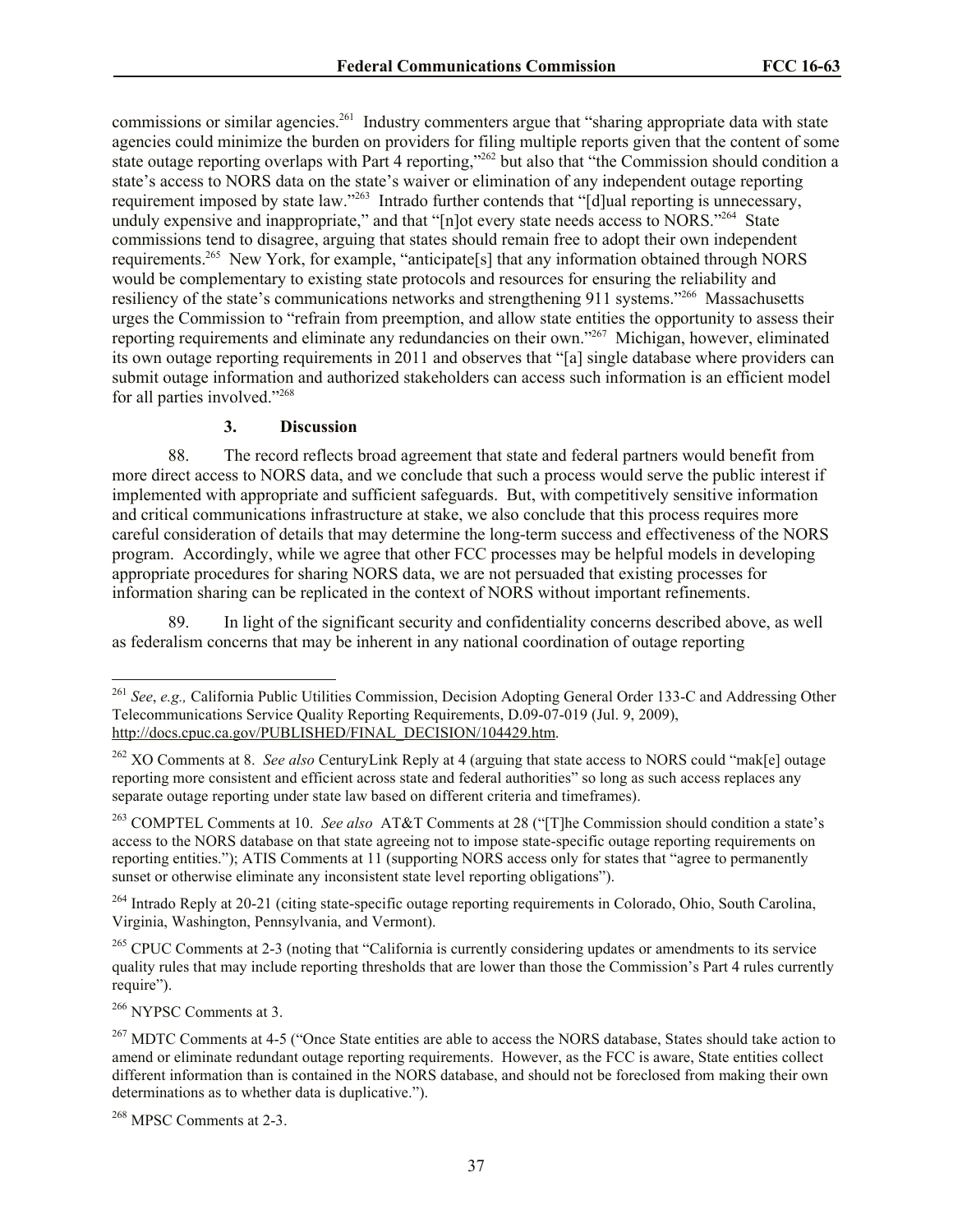requirements, we find that the Commission's part 4 information sharing proposals raise a number of complex issues that warrant further consideration.<sup>269</sup> We seek comment in the Further Notice below with respect to how NORS data from broadband providers could be properly shared with state and federal entities other than DHS, including instances where state law may prohibit information sharing.<sup>270</sup> Furthermore, to assist the Commission in addressing these issues, we direct the Bureau to study these issues, and develop proposals for the Commission consideration regarding how NORS filings and information collected from all part 4 providers could be shared in real time with state commissions, with other federal partners, and with the NCC, keeping in mind current information sharing privileges granted to DHS. $^{271}$ 

### **F. Cost-Benefit Analysis**

90. In the *Notice* we provided estimates of the annual industry-wide cost of adoption of the proposed rules.<sup>272</sup> In total, we estimated that industry-wide reporting costs would fall by \$307,520 due to a net decrease of 1,922 reports per year.<sup>273</sup> While several commenters argued that our per-report cost

<sup>270</sup> *See infra* Section V.B.5.

 $\overline{a}$ <sup>269</sup> While the vast majority of comments in this proceeding focused on sharing NORS reports with states, our proposals to share NORS data with other federal agencies and with the NCC raise similar implementation challenges and are closely intertwined. Without a more developed record regarding any unique aspects of sharing NORS data directly with other federal partners or with the NCC, we conclude that all of these issues should be addressed together through the recommendations developed by the Bureau. We also note that the Commission recently initiated a proceeding regarding outage reporting requirements for submarine cable licensees, and this includes possible interagency coordination. *See Improving Outage Reporting for Submarine Cables and Enhancing Submarine Cable Outage Data,* Notice of Proposed Rulemaking, 30 FCC Rcd 10492, 10509, paras. 45-47 (2015). To the extent that these proceedings raise common issues, we direct the Bureau to consult with the International Bureau, and to consider submarine cable outage reporting in its recommendations for implementation of NORS information sharing.

 $^{271}$  To the extent new outage reporting requirements may constitute additional NORS filings and information collected, we seek further comment below regarding the NORS information sharing of this additional information. *See infra* Section V.B.5.

<sup>272</sup> *Notice*, 30 FCC Rcd at 3209, para. 8.

 $273$  This net cost decrease is due to a revision in the metric and threshold for reporting major facility outages, from DS3 to OC3, and 1,350 DS3 minutes to 667 OC3 minutes, respectively. This reduction in reports more than compensates for the additional reporting requirements pursuant to this Report and Order. All reports are assumed herein to impose the same cost: 2 hours of time, at a rate of \$80 per hour, or a total cost per report of \$160. *See 2015 Part 4 Notice*, 30 FCC Rcd at 3210-11, para. 13, note 19-20. In the *Notice*, we estimated that raising the threshold for reporting major facility outages would result in 2,835 fewer reports. *See Notice*, 30 FCC Rcd at 3214, 23. Multiplying 2,835 times \$160 yields a cost savings of \$453,600. We also estimated that our clarification of outages relating to airports and other "special offices and facilities" would reduce the number of reports filed by 117 reports. *See id*. at 3221, para. 44. Multiplying 117 times \$160 yields a cost savings of \$18,720. The sum of these cost savings is \$472,320 (for a decrease of 2,952 reports at \$160 each.). Outages that "significantly degrade 911 communications" are relatively rare, and no such outage occurred in 2015. Accordingly, we estimate that there would be at most 10 reports per year. The projected cost increases are associated with requirements for reporting outages that significantly degrade 911 communications, estimated at 10 reports at \$160 per report, for a cost of \$1,600; and simplex outages that persist 96 hours or longer, estimated at 510 reports at \$160 per report, for a cost of \$81,600, for simplicity. We estimated that the number of simplex reports would double if our threshold was reduced from 120 hours to 48 hours. *See id*. at 3210-11, 3216, para. 13, 30 and n. 52. Here we assume that there would be at most 50% more simplex reports because we reducing our threshold from 120 hours to 96 hours. The total cost increases, then, are  $$1,600 + $81,600 = $83,200$  (for an increase of 520 reports at \$160 each). As noted above, we are not persuaded by AT&T's unsupported claim that these costs will be six times greater. Yet, even if this cost increase were to double what we are estimating, the increase would be \$329,600 – a minimal amount in light of the potential benefits. The combined estimated impact of this Order will be to raise the number of reports by 520, while (continued….)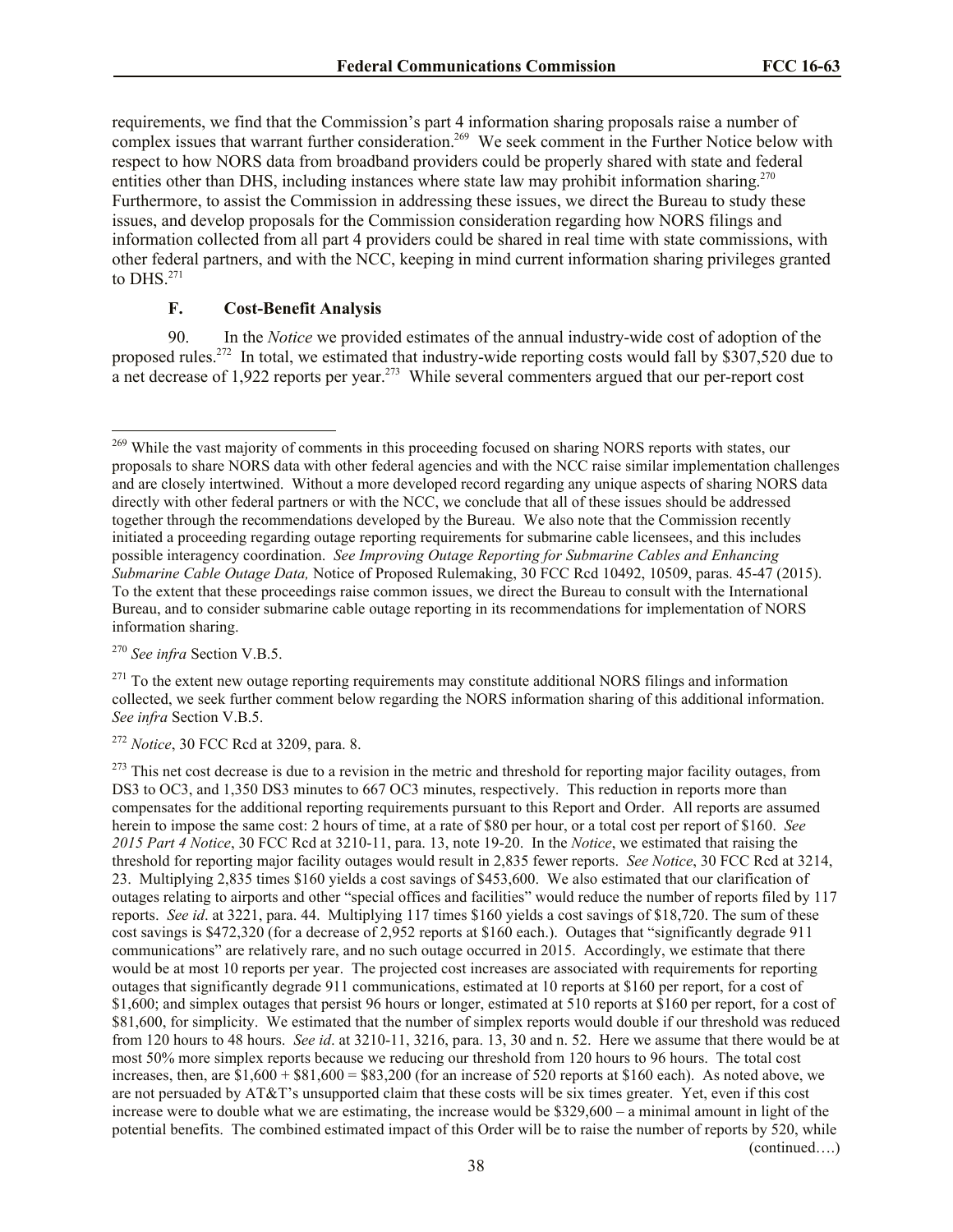estimates were too low, only AT&T provided a revised quantitative estimate. AT&T argued that it spends approximately twelve hours to prepare and file outage reports, in contrast to our estimate of two hours.<sup>274</sup> Although we are not convinced that twelve hours are necessary, we note that using AT&T's figure, the resulting decrease in costs would be six times our estimate, or \$1,845,120. In either case, we conclude that the rule changes adopted in this *Report and Order* will have the overall effect of reducing reporting costs.

91. As to benefits, our part 4 rules enhancements will ensure the Commission receives the appropriate type and quality of outage and operational status information to allow us to continue to fulfill our statutory obligation to promote "safety of life and property" by protecting the nation's communications networks. The current part 4 outage reporting rules played a significant and welldocumented role in the Commission's successful efforts to promote more reliable and resilient communications networks.<sup>275</sup> The Commission's receipt of data on major transport facility outages, wireless outages, outages that significantly degrade communications to PSAPs, and outages affecting special offices and facilities will enable it to adapt this established practice to a wider cross-section of the critical communication infrastructure.

92. We further believe that the benefits of the adopted rules will substantially exceed the minimal costs expected to be imposed by some of these rules, and we expect that the combined effect of all these rules will be to reduce the costs imposed on affected parties.<sup>276</sup> Outage reporting provides the Commission with critical data on communications reliability that it has no means of gathering on a consistent and reliable basis from any other source. Absent these rules, the Commission lacks adequate visibility into the reliability of major transport facilities and wireless communications infrastructure, and has inadequate visibility into degradations of special offices and facilities as well as communications to PSAPs. This lack of visibility hinders the Commission's ability to discharge its public safety responsibilities. The data gathered by these outage reports will permit Commission staff, working closely with providers and industry working groups, to identify and address systemic vulnerabilities. Such collaborative efforts have led to measurable improvements in network reliability and resiliency, and to the formulation of policies to promote more reliable and secure communications.<sup>277</sup> Moreover, outage reports, particularly in the early stages of a communications disruption, provide critical situational awareness to the Commission that enable it to participate effectively in emergency response and service restoration efforts.

## **V. FURTHER NOTICE OF PROPOSED RULEMAKING**

## **A. Background**

93. As service providers transition from legacy network facilities to IP-based networks, the Commission must continue to safeguard the reliability and resiliency of all of these interrelated systems. As we have observed before, broadband networks and services increasingly characterize the environment for the nation's 9-1-1 and NG911 emergency communications and, thus, are central to the nation's emergency preparedness, management of crises, and essential public safety-related communications.<sup>278</sup>

<sup>275</sup> *See, e.g.,* Network Reliability Steering Committee Annual Report (rel. 2005), http://www.atis.org/NRSC/Docs/2004\_Annual\_Report.pdf.

<sup>276</sup> *See supra* note 284.

<sup>277</sup> *See id*.

<sup>278</sup> *See Improving 911 Reliability; Reliability and Continuity of Communications Networks, Including Broadband Technologies*, PS Docket Nos. 13-75, 11-60, Report and Order, 28 FCC Rcd 17476, 17479, para. 9 (2013) ("NG911

(continued….)

<sup>(</sup>Continued from previous page)

simultaneously reducing the number of reports by 2,952, for a net decrease of 2,432 reports per year. The cost savings associated with the net decrease of 2,432 reports at \$160 each, or \$389,120.

<sup>274</sup> AT&T Comments at 3.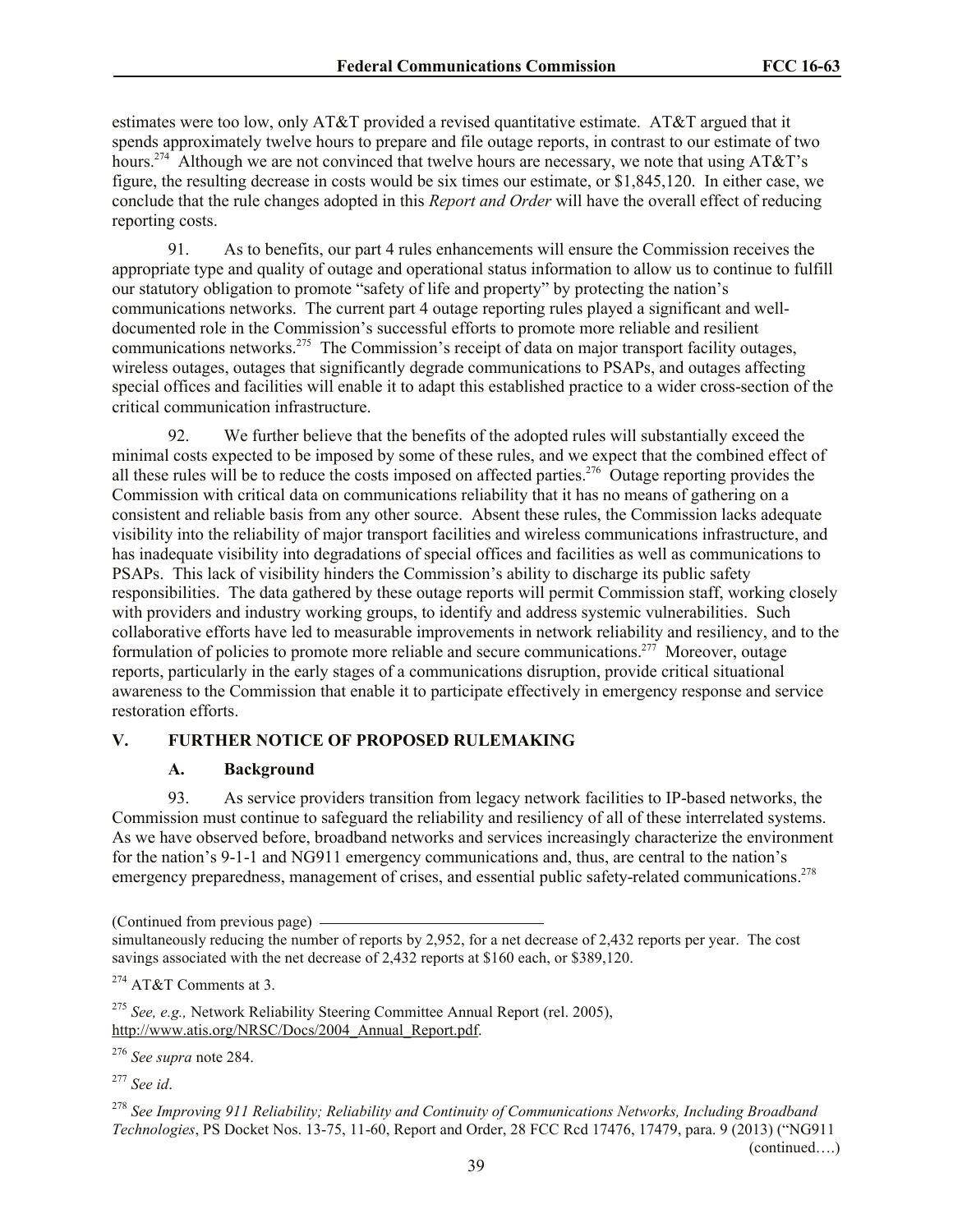To meet the challenge of assuring broadband networks in order to carry out its foundational public safety mission,<sup>279</sup> the Commission must maintain visibility into TDM-based networks while simultaneously ensuring similar visibility into commercial IP and hybrid networks. Our current part 4 rules establish outage reporting requirements that are in many ways centered on "circuit-switched telephony" and circuits that involve a "serving central office."<sup>280</sup> The proposals in this Further Notice, among other things, aim to update the part 4 rules to ensure reliability of broadband networks used to deploy critical communications services, used both for emergency and non-emergency purposes. As discussed below, we believe the part 4 rules can likely provide the Commission with the necessary situational awareness about these broadband networks by updating them to (1) extend their application to broadband Internet access services (BIAS), and (2) revising the manner in which they apply to existing and future dedicated services to ensure a broadband emphasis.<sup>281</sup> These actions, we believe, will ensure that the Commission's ability to monitor communications reliability and resiliency keeps pace with technological change and the broadband-based capabilities and uses of today's evolving networks.

94. More specifically, we: (i) seek comment on proposed reporting requirements, metrics, and narrative elements for both BIAS and dedicated services outages and disruptions, including for network performance degradation; and (ii) propose to amend the Commission's existing outage reporting requirements for interconnected VoIP to reflect disruptions resulting from network performance degradation. In addition, we seek further comment on two proposals raised in the *Notice* and aimed at increasing our awareness of certain outages: (i) reporting call failures in both the wireless and wireline/interconnected VoIP access networks; and (ii) reporting outages that affect large geographic areas but do not trigger the user-minute threshold because of sparse population.<sup>282</sup> We also seek comment on establishing outage reporting triggers for certain airport communications assets ("special offices and facilities") designated as TSP Level 3 and Level 4 facilities. Finally, we seek to determine the most cost-

<sup>279</sup> *See* 47 U.S.C. § 151 (A first principle of the Commission's existence is its duty to ensure communications availability "for the purpose of the national defense", and to "promote] safety of life and property through the use of wire and radio communication. . . .").

<sup>280</sup> *See*, *e.g*., 47 C.F.R. § 4.3(a) and (g).

 $^{281}$  In this Further Notice, we propose to use the term "dedicated service" to refer to those services defined in 2013's *Special Access Data Collection Implementation Order*, i.e., "service that 'transports data between two or more designated points, e.g., between an *End User*'s premises and a point-of-presence, between the central office of a local exchange carrier (LEC) and a point-of-presence, or between two *End User* premises, at a rate of at least 1.5 Mbps in both directions (upstream/downstream) with prescribed performance requirements that include bandwidth, latency, or error-rate guarantees or other parameters that define delivery under a *Tariff* or in a service-level agreement.'"). *Special Access for Price Cap Local Exchange Carriers; AT&T Corporation Petition for Rulemaking to Reform Regulation of Incumbent Local Exchange Carrier Rates for Interstate Special Access Services*, WC Docket No. 05-25, RM-10593, Report and Order, 28 FCC Rcd 13189, 13190, para. 1, n.1 and Appendix B – Definitions (WCB 2013) (*Special Access Data Collection Implementation Order*) (italics in original).Such services include "regulated and unregulated 'special access' service and its functional equivalents." *Special Access Data Collection Implementation Order,* 28 FCC Rcd at 13190, n. 1 and 13303.

<sup>282</sup> *Notice*, 30 FCC Rcd at 3211-12, 3218, paras. 14-18, 34.

<sup>(</sup>Continued from previous page)

networks 'offer[] certain advantages over legacy technologies, including greater redundancy and reliability, the ability to provide more useful information for first responders, wider public accessibility (including to those with disabilities), and enhanced capabilities for sharing data and resources among emergency responders.'") (citation omitted); *The Proposed Extension of Part 4 of the Commission's Rules Regarding Outage Reporting to Interconnected Voice Over Internet Protocol Service Providers and Broadband Internet Service Providers*, PS Docket No. 11-82, Notice of Proposed Rulemaking, 26 FCC Rcd 7166, 7168, para. 4 (2011) ("The resilience of the broadband communications infrastructure directly impacts the emergency preparedness and readiness posture of the United States. [O]utages to broadband networks can have a significant impact on emergency services, consumers, businesses, and governments. The most practical, effective way to maintain emergency preparedness and readiness is to work continuously to minimize the incidence of routine outages.") (citation omitted).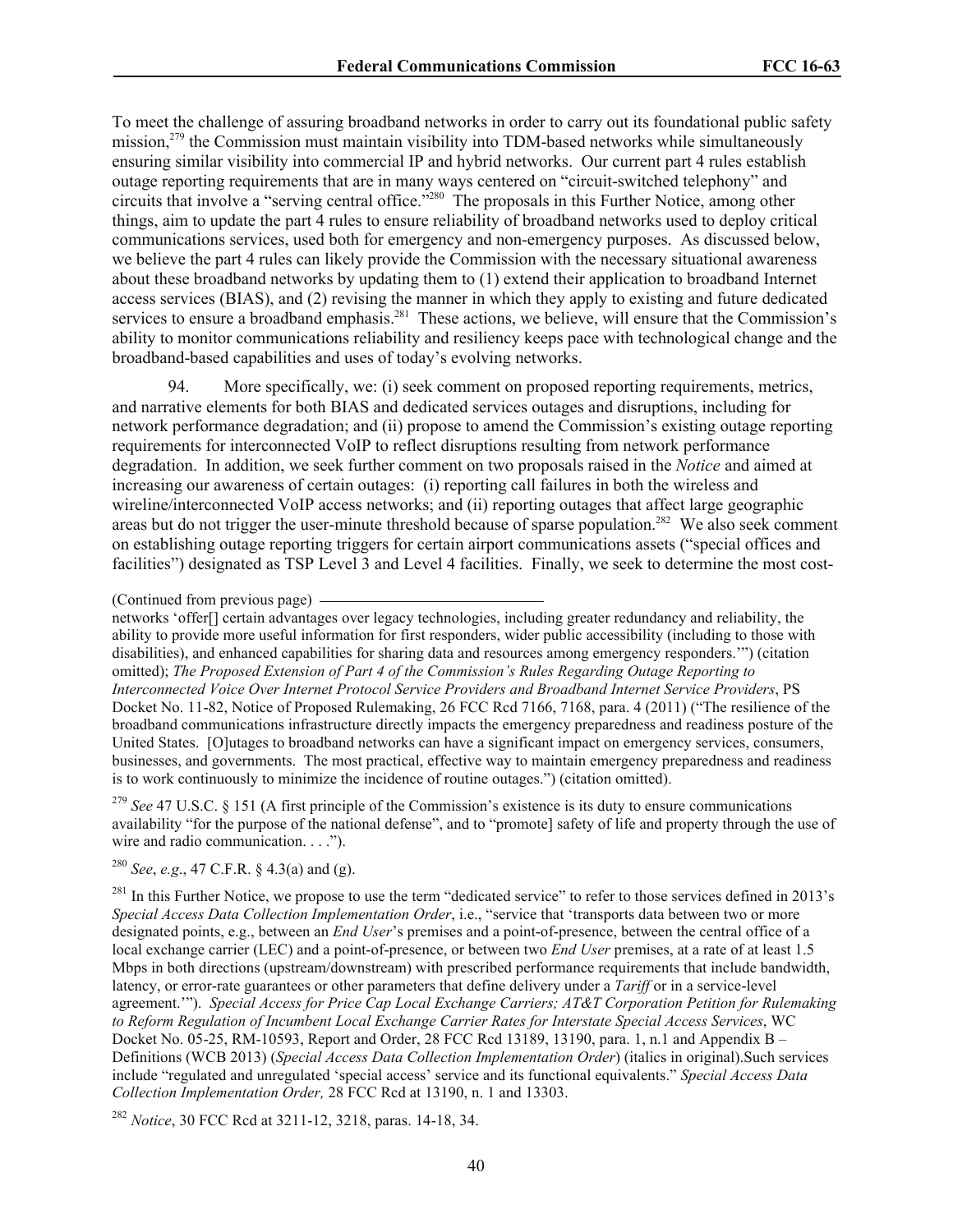effective approaches to accomplish these objectives, and accordingly seek comment on potential costs and benefits associated with each proposal in the Further Notice.<sup>283</sup>

95. The nation's transition from legacy (i.e., TDM-based) communications platforms to IP for communications services has been steadily progressing since the last time the Commission expanded its outage reporting requirements to include "newly emerging forms of communication" in 2004.<sup>284</sup> For one thing, consumers have significantly increased their dependence on broadband networks. A recent report found that 69 percent of Americans indicated that lacking a high-speed internet connection would be a major disadvantage to finding a job or accessing other health and employment-related information, and 40 percent said that lacking broadband is a major disadvantage for learning about, or accessing government services.<sup>285</sup> It is clear that Americans look to broadband for access to vital information, as well as for services that require consistent, reliable broadband connections.<sup>286</sup> Beyond consumer technologies, important sectors are relying increasingly on interconnected VoIP and broadband services.<sup>287</sup> Indeed, in 2016, broadband service is a central part of most Americans' lives.<sup>288</sup>

96. Reliance by enterprise customers on dedicated services also continues to increase, reflecting the rapid transition of the nation's businesses and governmental institutions to broadband powered communications. As we recently observed in the *Special Access* proceedings, such services are "an important building block for creating private or virtual private networks across a wide geographic area and enabling the secure and reliable transfer of data between locations."<sup>289</sup> They can also "provide

 $\overline{a}$ 

<sup>285</sup> John B. Horrigan and Maeve Duggan, Home Broadband 2015: The Share of Americans with Broadband at Home Has Plateaued, and More Rely Only on Their Smartphones for Online Access (Dec. 21, 2015), http://www.pewinternet.org/2015/12/21/home-broadband-2015/.

<sup>286</sup> For instance, attending an online course would require quality audio and video streaming. *See e.g., 2015 Broadband Progress Report*, 30 FCC Rcd at 1438, at para 25. Likewise, 15 percent of American adults rely on broadband or other platforms to stream video content. *See* John B. Horrigan and Maeve Duggan, Home Broadband 2015: The Share of Americans with Broadband at Home Has Plateaued, and More Rely Only on Their Smartphones for Online Access (Dec. 21, 2015), http://www.pewinternet.org/2015/12/21/home-broadband-2015/.

<sup>287</sup> *See, e.g.,* Financial Services Sector Coordinating Council Comments, PS Docket No. 11-82, at 2 (Sept. 23, 2011) (discussing that "recent events … reveal our dependence on telecommunications services and how disruptions can have significant impacts.").

<sup>288</sup> *See generally, 2015 Broadband Progress Report*, Report and Notice of Inquiry, 30 FCC Rcd 1375, 1377, para. 2 (2015) (noting that "[t]oday, Americans turn to broadband Internet access service for every facet of daily life."); John B. Morris, Jr., Associate Administrator, Office of Policy Analysis and Development, National Telecommunications & Information Administration, "First Look: Internet Use in 2015," (March 21, 2016) https://www.ntia.doc.gov/blog/2016/first-look-internet-use-2015 (stating "[s]eventy-five percent of Americans (ages 3 and older) used the Internet from any location in 2015, up from 71 percent in 2013.); U.S. Department of Commerce, National Telecommunications and Information Administration, Exploring the Digital Nation: Embracing the Mobile Internet at i (Oct. 2014),

http://www.ntia.doc.gov/files/ntia/publications/exploring the digital nation embracing the mobile internet 1016 2014.pdf (stating that the "adoption of mobile Internet is proceeding faster than earlier technologies, including the television," and "the use of mobile devices for communications and information access . . . is now deeply ingrained in the American way of life.").

<sup>289</sup> *Business Data Services in an Internet Protocol Environment; Investigation of Certain Price Cap Local Exchange Carrier Business Data Services Tariff Pricing Plans; Special Access for Price Cap Local Exchange Carriers; AT&T Corporation Petition for Rulemaking to Reform Regulation of Incumbent Local Exchange Carrier Rates for Interstate Special Access Services*, WC Docket Nos. 16-143, 15-247, 05-25, RM-10593, Tariff Investigation Order

(continued….)

<sup>&</sup>lt;sup>283</sup> To that end, commenters should provide specific data and information, such as actual or estimated dollar figures, and include any supporting documents and descriptions of how any data was gathered and analyzed. Vague or unsupported assertions regarding costs or benefits, for example, generally will receive less weight and be less persuasive than more specific statements supported by real data.

<sup>284</sup> *2004 Part 4 Order*, 19 FCC Rcd at 16840, para. 17.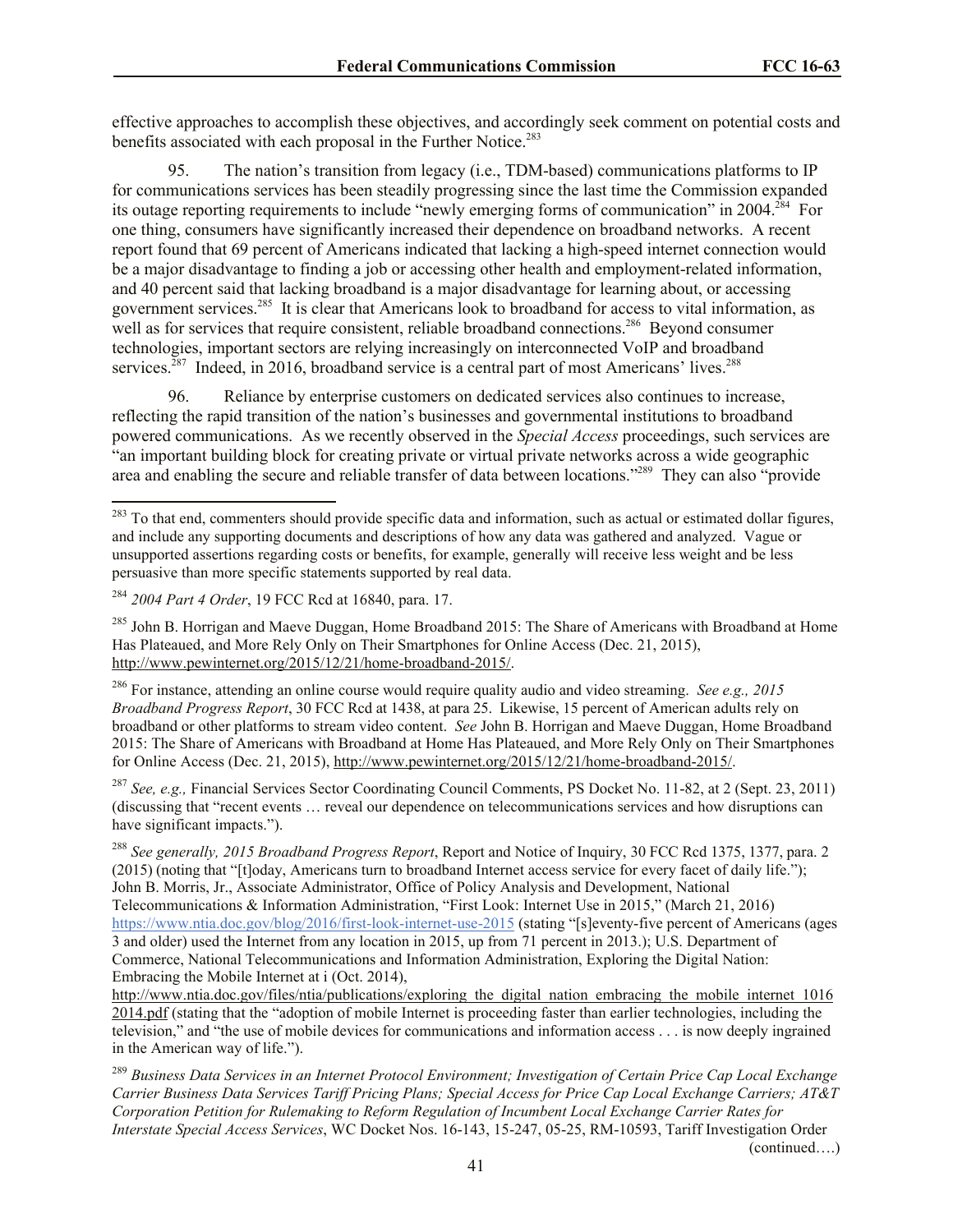dedicated access to the Internet and access to innovative broadband services."<sup>290</sup> They are used by mobile wireless providers to backhaul voice and data traffic from cell sites to their mobile telephone switching offices. Branch banks and gas stations use such connections for ATMs and credit card readers. Businesses, governmental institutions, hospitals and medical offices, and even schools and libraries use them to create their own private networks and to access other services such as Voice over IP (VoIP), Internet access, television, cloud-based hosting services, video conferencing, and secure remote access. Carriers buy them as a critical input for delivering their own customized, advanced service offerings to end users.<sup>291</sup> We believe it is critical that our outage reporting rules, long applicable to communications services such as special access, continue to provide an appropriate measure of network resiliency, reliability and security assurance for today's and tomorrow's broadband network services.

97. The Commission has long recognized the importance of these trends for outage reporting. In 2010, the *National Broadband Plan* called on the Commission to extend part 4 outage reporting rules to broadband Internet service providers and interconnected VoIP service providers, citing a "lack of data [that] limited our understanding of network operations and of how to prevent future outages."<sup>292</sup> The following year, the Commission proposed to safeguard reliable 911 service by extending outage reporting rules to broadband Internet access service (BIAS) and backbone Internet service as well as interconnected VoIP service.<sup>293</sup> In the 2012 Part 4 VoIP Order, the Commission adopted rules to extend reporting requirements to interconnected VoIP service providers for outages resulting in a complete loss of service, but deferred action on the remaining proposals.<sup>294</sup> At the time, the Commission indicated that its proposals to extend outage reporting obligations to broadband providers "deserve[d] further study."<sup>295</sup>

98. Numerous commenters in this and other proceedings have urged the Commission to closely monitor changes in network reliability as 911 networks migrate to IP,<sup>296</sup> and others assert that some communities are increasingly dependent upon robust mobile broadband connectivity to deliver, in

#### (Continued from previous page)

and Further Notice of Proposed Rulemaking, DA 16-46554, para. 12 (rel. May 2, 2016) (*Business Data Services FNPRM*). The market for dedicated services is substantial and continues to grow. In 2013, for example, reported revenues for dedicated services reached \$45 billion. *See id*. at para. 7. As new uses for dedicated services continue to appear (e.g., through IoT growth, wireless evolution to 5G and beyond, PSAP ESINets, etc.), and new entrants, e.g., cable companies, continue to enter the market thereby enhancing dedicated services innovation and increasing competition for America's enterprise communications purchasing dollars, we expect to see continued robust growth in this market.

<sup>290</sup> *Id*. at para. 12.

<sup>291</sup> *Id*. at para. 12.

 $292$  Omnibus Broadband Initiative, Connecting America: The National Broadband Plan at Recommendation 16.6, Mar. 2010). *Proposed Extension of Part 4 of the Commission's Rules Regarding Outage Reporting to Interconnected Voice Over Internet Protocol Service Providers and Broadband Internet Service Providers*, Notice of Proposed Rulemaking, 26 FCC Rcd 7166, 7173, para. 19, note 37 (2011) (*2011 Part 4 Notice*).

<sup>293</sup> *2011 Part 4 Notice*, 26 FCC Rcd at 7167, 7170-71, 7182, paras. 2, 11, 34-35 (observing interconnected VoIP's rapid emergence as a replacement for traditional voice telephony, including for 911 service, and the fact that 911 services were increasingly being delivered over broadband networks).

<sup>294</sup> 2012 Part 4 Order, 27 FCC Rcd at 2656, para. 9 (deferring on the proposal for a call degradation standard and the proposal to extend the obligations to broadband services).

<sup>295</sup> *2012 Part 4 Order*, 27 FCC Rcd at 2656, para. 9.

<sup>296</sup> NENA Comments, PS Docket No. 14-193 at 2 (Mar. 23, 2015) ("NENA has consistently urged the Commission to ensure that the evolving and diversifying nature of 9-1-1 service does not lead to a degradation of service reliability or a lack of public oversight."); Washington Utilities and Transportation Commission Comments, PS Docket No. 14-193 at 2 (Mar. 17, 2015) (supporting "the Commission's objective to preserve the ability of 911 callers to reach public safety resources despite marketplace and technological changes that are impacting the provision of 911 service").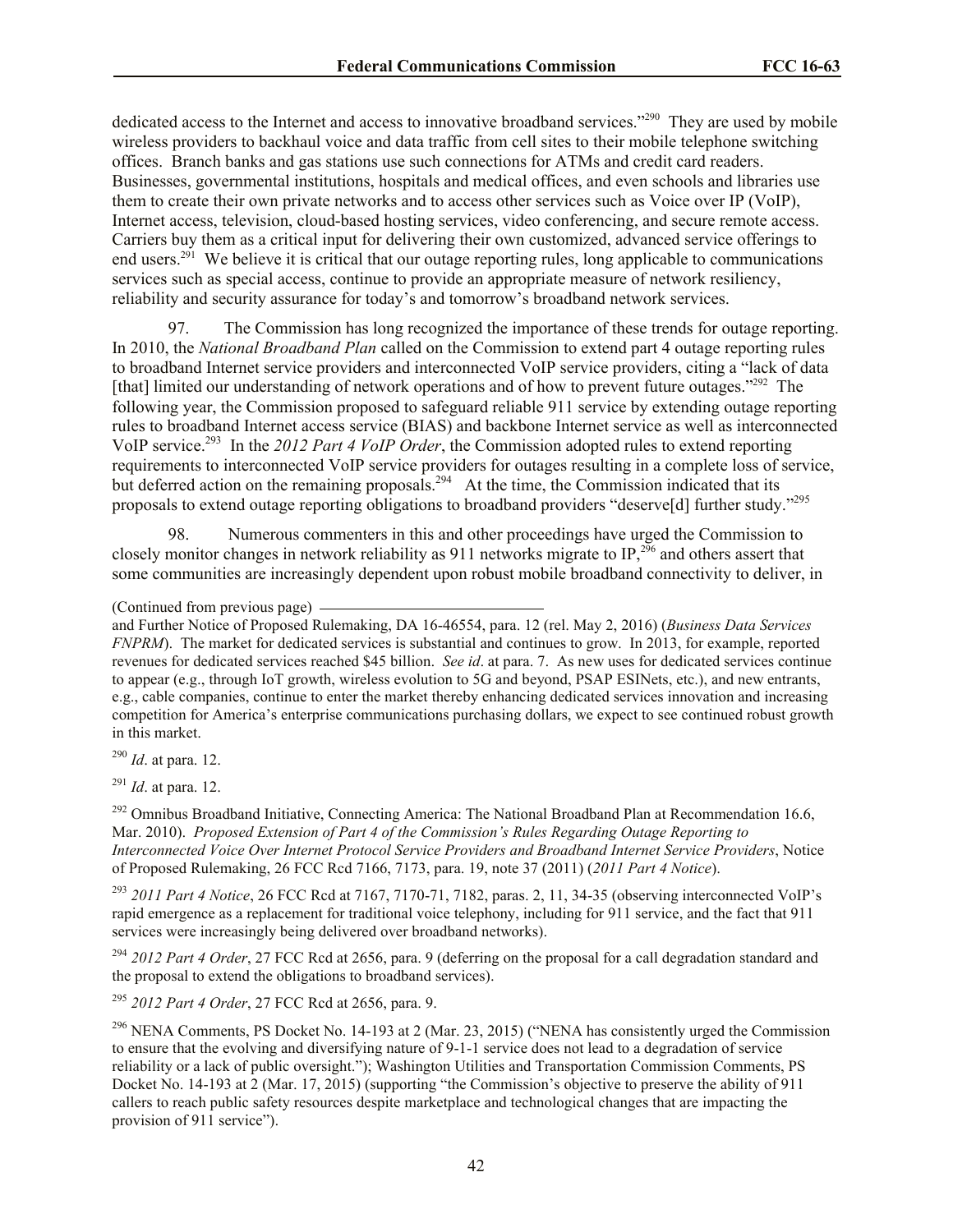part, public safety services necessary for modern life.<sup>297</sup> As federal funds are spent to ensure deployment of broadband, e.g., through programs such as the Connect America Fund,<sup>298</sup> we expect recipients of these funds to build out networks that serve the public interest through reliable access to critical communications, e.g., 911.<sup>299</sup> The U.S. Government Accountability Office (GAO) recognized that "[t]he communications sector is transitioning from legacy networks to an all-Internet Protocol (IP) environment, leading consumer and public safety groups, among others, to question how reliably the nation's communications networks will function during times of crisis."<sup>300</sup> Echoing the Broadband Opportunity Council, in its 2015 report GAO questioned whether the Commission can currently fulfill its information needs through existing efforts to collect comprehensive, nationwide data on technology transitions, and recommended that we develop a strategy and gather information on the "IP transition to assess its potential effects on public safety and consumers."<sup>301</sup> It also noted that this "would help [the Commission] address these areas of uncertainty as it oversees the IP transition," and enable "data-driven decisions."<sup>302</sup> We agree and seek comment below on mechanisms to improve the quantity and quality of data collected on the impact of increased broadband availability and usage.

99. In the fulfillment of its public safety responsibilities, no context is more important for the Commission to research and monitor the technology transition than in the deployment of IP-based Next Generation 911 (NG911) networks. 303 NENA's i3 architecture has become the *de facto* standard for NG911 network design, in which voice, text, and data communications to, from, and between PSAPs

<sup>299</sup> As one commenter observed with respect to rural broadband experiments, "[s]urely the Commission does not want to fund broadband-capable networks over which consumers cannot place 911 calls during bad weather incidents or other emergencies, or on which voice quality is otherwise so lacking that public safety is at risk." Letter from Michael R. Romano, Senior Vice President, NTCA–The Rural Broadband Association, to WC Docket No. 10- 90, at 6-7 (July 23, 2015) (NTCA *Ex Parte*).

<sup>300</sup> Government Accountability Office, Report to Congressional Requesters: Internet Protocol Transition, FCC Should Strengthen Its Data Collection Efforts to Assess the Transition's Effects, GAO-16-167, at 1 (2015), http://www.gao.gov/assets/680/674231.pdf (*GAO 2015 Data Collection Efforts Report*).

<sup>301</sup> *GAO 2015 Data Collection Efforts Report* at 28-29. In response to the GAO report, the Commission highlighted its existing efforts to collect data on the IP transition and its plans to enhance those methods going forward. *GAO 2015 Data Collection Efforts Report* at 40-45, Appendix II: Comments from the Federal Communications Commission.

## <sup>302</sup> *GAO 2015 Data Collection Efforts Report* at 29.

 $\overline{\phantom{a}}$ 

<sup>&</sup>lt;sup>297</sup> Competitive Carriers Association Reply, GN Docket No. 14-126, at 5 (April 6, 2015).

<sup>&</sup>lt;sup>298</sup> The Connect America Fund (CAF) Phase II awarded 10 telecommunications carriers with \$1.5 billion in annual support for rural broadband deployment. Press Release, FCC, Carriers Accept Over \$1.5 Billion in Annual Support from Connect America Fund to Expand and Support Broadband for Nearly 7.3 Million Rural Consumers in 45 States and One Territory (Aug. 27, 2015),

http://transition.fcc.gov/Daily\_Releases/Daily\_Business/2015/db0827/DOC-335082A1.pdf. Carriers receiving Connect America Fund Phase II support must build out broadband to 40 percent of funded locations by the end 2017, 60 percent by the end of 2018, 80 percent by the end of 2019, and 100 percent by the end of 2020. *Id.*

<sup>&</sup>lt;sup>303</sup> NG911 networks will eventually allow users to make not only traditional voice 911 calls but also transmit text, photos, videos, and data to 911 call-centers nationwide. *See* FCC, Legal and Regulatory Framework for Next Generation 911 Services: Report to Congress and Recommendations Pursuant to the Next Generation 911 Advancement Act of 2012, at 3 (2013), https://apps.fcc.gov/edocs\_public/attachmatch/DOC-319165A1.pdf (*NG911 Report to Congress*). NG911 will allow 911 call-takers and emergency first responders to "transfer calls, messages, and data between any PSAPs on any interconnected [NG911] system anywhere in the country (and beyond)," and to "access a wide range of supportive databases and share new and more robust forms of data to facilitate call processing, emergency response and comprehensive incident management." National Emergency Number Association (NENA), *NG9-1-1 Project*, http://www.nena.org/?NG911\_Project (last visited Aug. 31, 2015).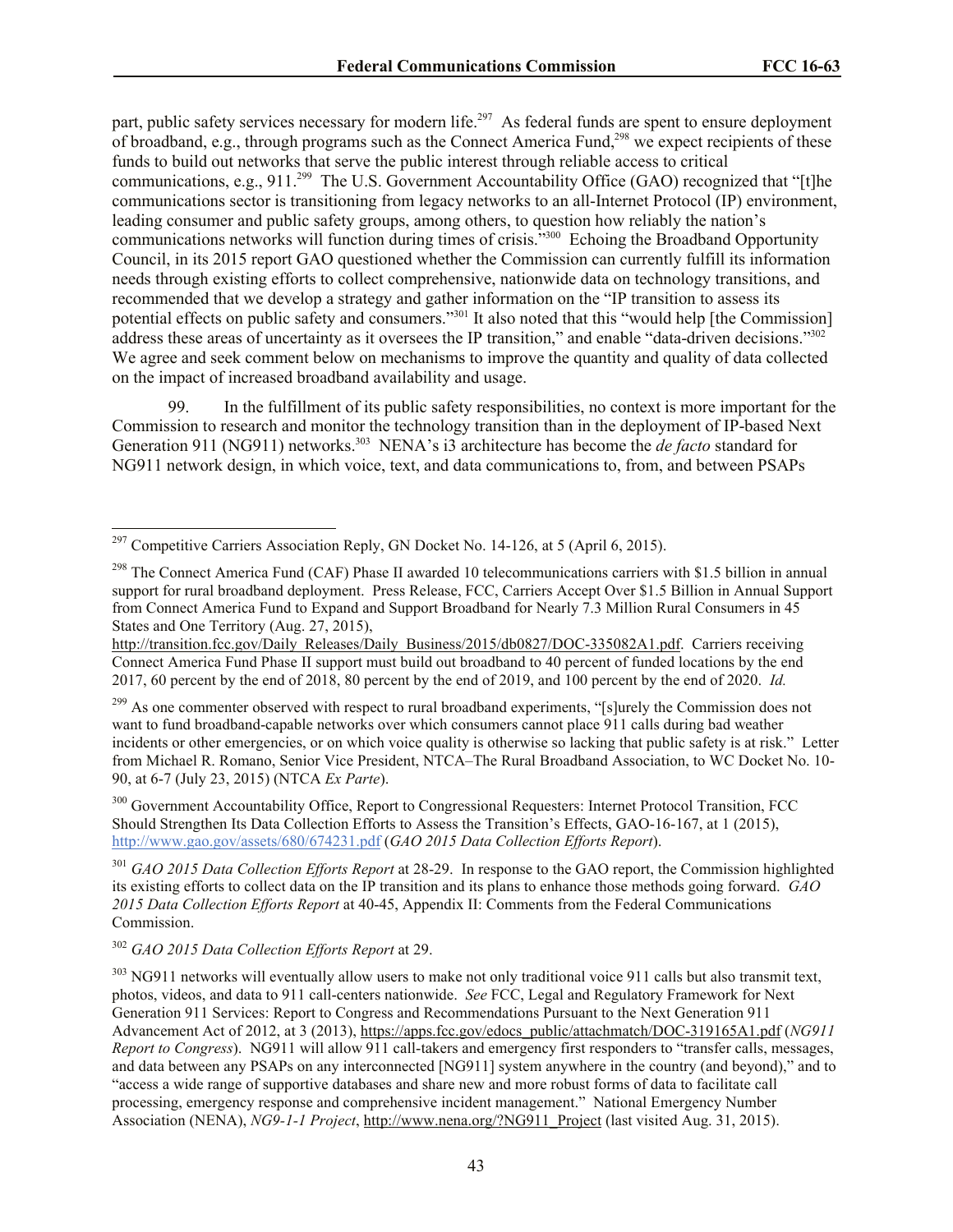operate over an Emergency Services IP network (ESINet).<sup>304</sup> The Commission has observed that "new capabilities will enhance the accessibility of 911 to the public (e.g., by enabling video and text-to-911 for persons with speech and hearing disabilities), and will provide PSAPs with enhanced information that will enable emergency responders to assess and respond to emergencies more quickly."<sup>305</sup> Service providers typically market such improvements to 911 as a way to offer better service at lower cost and an opportunity to phase out obsolete technologies.<sup>306</sup>

100. Nevertheless, we acknowledge that "evolving technology, while providing many benefits to PSAPs and the public, also has introduced new and different risks."<sup>307</sup> For example, 911 service can now be disrupted by software malfunctions, database failures, and errors in conversion from legacy to IPbased network protocols, and such disruptions can occur in unique parts of the IP network that lack analogous counterparts in legacy architecture. Moreover, the consolidation of critical resources in a small number of databases increases the risk of a 911 service failure that affects many PSAPs at once, even across state lines or potentially impacting all of a service provider's customers nationwide.<sup>308</sup> Given the growing deployment of ESINets and the Commission's specific interest in monitoring the reliability and resiliency of PSAP connectivity, we believe that it is critical for the Commission to have visibility into the networks of all providers supporting ESINet service and other critical infrastructure to fully understand reliability and resiliency factors associated with public safety and critical infrastructure communications.

101. For both emergency and non-emergency services, broadband is now (or rapidly is becoming) the communications sector's essential transmission technology and, thus, "an integral component of the U.S. economy, underlying the operations of all businesses, public safety organizations, and government."<sup>309</sup> These communications sector developments, both in NG911 deployment and in the

 $\overline{\phantom{a}}$ 

https://c.ymcdn.com/sites/www.nena.org/resource/resmgr/Standards/NENA-ADM-000.18-2014\_2014072.pdf (defining "ESINet" as "a managed IP network that is used for emergency services communications, and which can be shared by all public safety agencies. It provides the transport infrastructure upon which independent application platforms and core functional processes can be deployed, including, but not restricted to, those necessary for providing NG9-1-1 services. ESInets may be constructed from a mix of dedicated and shared facilities. ESInets may be interconnected at local, regional, state, federal, national and international levels to form an IP-based inter-network (network of networks)").

<sup>305</sup> *NG911 Report to Congress* at 3. *See also* Lupinacci, Jeff, "ESInets Are a Game Changer for Public Safety and the First Step to Next-Gen 911," Emergency Management Magazine (May 6, 2015), http://www.emergencymgmt.com/next-gen-911/ESInets-Are-a-Game-Changer-for-Public-Safety.html.

<sup>306</sup> Intrado, for example, states that NG911 "will significantly expand public safety capabilities and bring enhanced value to an increasing number of stakeholders," and that IP-based call handling "offers PSAPs significant advantages in terms of efficiency within the communication center, redundancy, interoperability and fast, easy call transfer that includes data." Intrado, Inc., Next-Generation 9-1-1: The Essential Guide to Getting Started, Volume One at 3, 27 (2013), https://www.intrado.com/sites/default/files/documents/NextGen%209-1-

1%20The%20Essential%20Guide%20to%20Getting%20Started.pdf. Intrado also notes that "[s]ome PSAPs have begun to transition to an IP-based infrastructure, but the majority are still using the 50-year-old analog CAMA trunk technology." *See id.* at 18, 25.

<sup>307</sup> *911 Governance Notice*, 29 FCC Rcd 14208, 14217, para. 20 (2014).

<sup>308</sup> For example, in April 2014, a software coding error at a Colorado-based SSP's 911 call routing facility led to a loss of 911 service to a population of more than 11 million in seven states –California, Florida, Minnesota, North Carolina, Pennsylvania, South Carolina, and Washington – for up to six hours. *See* FCC, April 2014 Multistate 911 Outage: Cause and Impact, Case File Nos. 14-CCR-0001-0007 (PSHSB 2014), http://www.fcc.gov/document/april-2014-multistate-911-outage-report (*Multistate Report*).

<sup>309</sup> U.S. Department of Homeland Security, "Critical Infrastructure Sectors—Communications Sector," http://www.dhs.gov/communications-sector (last visited May 25, 2016).

<sup>304</sup> *See* NENA Master Glossary of 9-1-1 Terminology (July 29, 2014),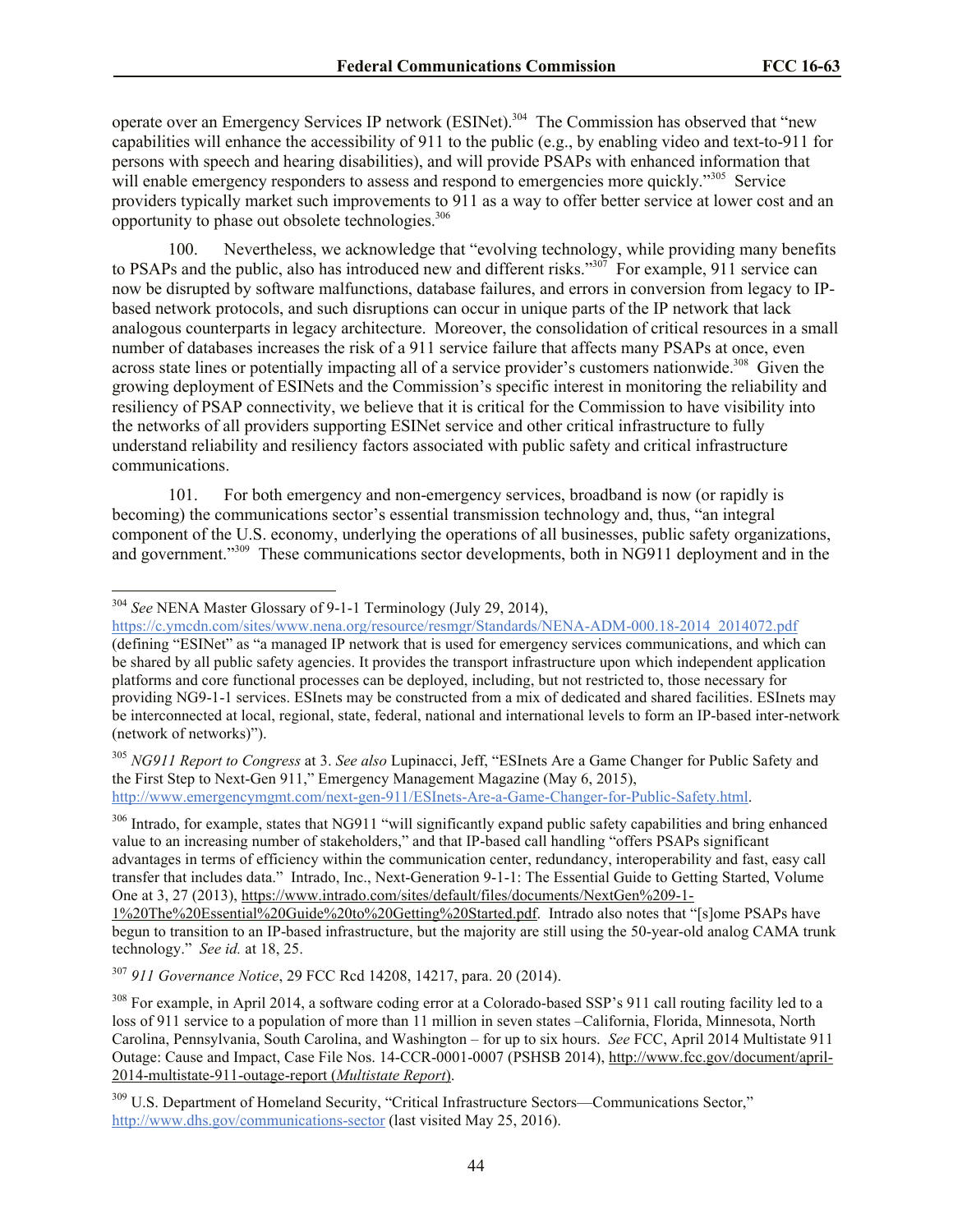nation's communications sector more broadly, illustrate how important it is that the Commission's outage reporting requirements evolve at a similar pace as the communications sector. As 911 services evolve toward NG911 combinations of voice, data, and video, and as voice and data are exchanged over the same infrastructure, it is necessary for the Commission to refocus its lens for outage reporting and re-examine its part 4 reporting metrics to ensure that they collect the necessary data on the reliability of *broadband* networks. Access to such objective information would ensure that the evolution of critical communications services does not pose an obstacle to the Commission's established consumer protection, public safety, and national security statutory missions.

#### **B. Broadband Network Outage Reporting**

 $\overline{\phantom{a}}$ 

## **1. The Need for Updated Broadband Network Disruption and Outage Reporting**

102. Broadband networks now provide an expanding portion of today's emergency and nonemergency communications and have technological flexibility that allows service providers to offer both old and new services over a single architecture. We observe that broadband networks come with their own advantages and challenges; particularly, outages and service disruptions can occur at both at the physical infrastructure and the service levels.<sup>310</sup> Broadband networks are just as vulnerable to physical outages and service disruptions as the public-switched telephone network (PSTN), but are also susceptible to attacks at the application layer, which may not affect the underlying physical infrastructure.<sup>311</sup> We seek comment on these observations as they relate to our proposed broadband outage reporting requirements.

103. We further observe that broadband networks' interrelated architectural makeup renders them more susceptible to large-scale service outages. Growing reliance on remote servers and softwaredefined control has increased the scale of outages, as compared to those in the legacy circuit switchedenvironment. Through news accounts, we have observed recent outage events impacting customers across several states.<sup>312</sup> Moreover, broadband networks' architectural efficiencies can actually magnify the impact of customer service-affecting outages that do occur.<sup>313</sup> For example, "sunny day" outages –

 $310$  We recognize that network outage or service disruptions at the application level in which various services are provided (e.g., streaming video, video teleconferencing) have different performance and network management requirements than those at the physical network infrastructure level. *See* ITU-T Y.1541 Series Y: Global Information Infrastructure, Internet Protocol Aspects and Next-Generation Networks at https://www.itu.int/rec/T-REC-Y.1541-201112-I/en.

<sup>&</sup>lt;sup>311</sup> For example, in August of 2014, Time Warner Cable experienced a network outage, that impacted the Domain Name System (DNS), an application layer protocol, and resulted in customers not being able to reach the Internet. *See* Baumgartner, Jeff, *"*TWC Blames Internet Outage On Backbone 'Issue'", MultiChannel News (Aug. 27, 2014), http://www.multichannel.com/news/broadband/twc-blames-internet-outage-internet-backbone-issue/383404. There was no indication that physical infrastructure was impacted during this event, possibly suggesting that broadband networks may have self-healing aspects that enable providers to isolate disruptions and, in turn, avoid or minimize end user impact. We seek comment on these observations.

<sup>&</sup>lt;sup>312</sup> For example, Time Warner Cable's 2014 outage disrupted service for millions of broadband customers across the United States for several hours. *See, e.g*., Reisinger, Don, "Time Warner Cable suffers massive outage nationwide," CNET (Aug. 27, 2014), http://www.cnet.com/news/time-warner-cable-suffers-massive-outage-nationwide/ ("An outage as widespread as this one underscores the pervasiveness of the Internet and the need for a quick resolution to any disruption in service."). An outage of similar length blocked Internet access for Comcast subscribers in California and Washington on June 2, 2015. *See* Risley, James, "Comcast says outage resulted from overloaded DNS servers, offers credit to those affected," GeekWire (June 2, 2015), http://www.geekwire.com/2015/comcastoutage-resulted-from-overloaded-dns-servers-offers-credit-to-those-affected/.

<sup>&</sup>lt;sup>313</sup> NYPSC 2011 Comments at 5 (noting that staff "has observed numerous outages in IP networks . . . that often [result] in a more severe impact on customers than a similarly caused failure over the legacy circuit PSTN.").NYPSC says that such outages have occurred "due to single points of failure at a centralized call processing or critical signaling facility, or a damaged fiber cable carrying concentrated traffic." *Id*.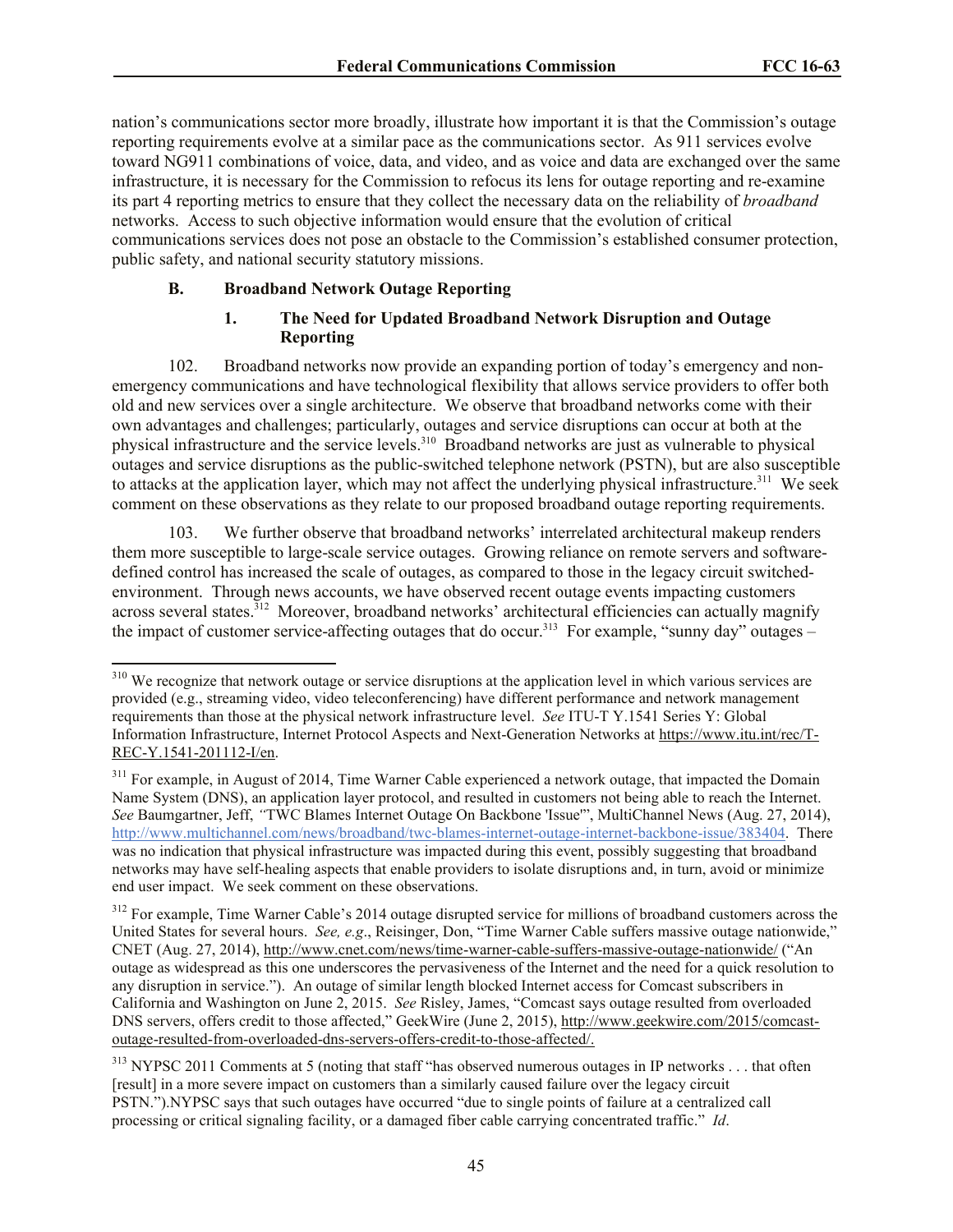caused by technical issues rather than by environmental ones – have been shown to jeopardize 911 communications services, sometimes across several states.<sup>314</sup> Indeed, broadband networks can support centralized services, but, if not engineered well, they can harm resiliency objectives. We believe that these challenges will likely become more pronounced as broadband increasingly comes to define the nation's communication networks. This new paradigm of larger, more impactful outages suggests that there would be significant value in collecting data on outages and disruptions to commercial broadband service providers. We seek comment on this view.

104. Given the potential for broad-scale, highly-disruptive outages in the broadband environment – and particularly those impacting 911 service – the adoption of updated broadband reporting requirements would likely provide the Commission with more consistent and reliable data on critical communications outages and enable it to perform its mission more effectively in light of evolving technologies and service offerings. Over the past decade, review and analysis of outage reports have enabled the Commission to facilitate and promote systemic improvements to reliability, both through industry outreach, the CSRIC, and formal policy initiatives.<sup>315</sup> The analysis of trends identified from our authoritative outage report repository has proven to be a useful tool for the Commission in working with providers to address outages and facilitate sector-wide improvements.<sup>316</sup> As NG911 functionality becomes centralized within broadband networks, network vulnerabilities specific to emergency services will emerge, and the Commission should be well-informed of such vulnerabilities. We seek comment on this position.

## **a. Mandatory vs. Voluntary Reporting**

105. In the *2011 Part 4 Notice*, the Commission asked whether and how outage reporting should to be extended to broadband.<sup>317</sup> At the time numerous commenters challenged the idea, with some suggesting that mandatory outage reporting is not suitable for broadband packet-switched networks given built in redundancies, and the complexity of tracing disruptions to a single cause.<sup>318</sup> CenturyLink, for example, stated that the "notion of a single ISP being responsible for the delivery of an Internet communication from the source of the communication to the destination host is unreasonable and not

<sup>316</sup> For instance, in 2008, there was a marked reduction in wireline outages following a Commission intervention. *See 2011 Part 4 Notice*, 26 FCC Rcd at 7172, para. 16 ("estimated lost 9-1-1 calls due to wireline outages were reduced by more than 50 percent when the Commission worked with the Network Reliability Steering Committee (NRSC) to reduce wireline outages."). ATIS claims the reduction results from collaboration among industry members participating in the ATIS Network Reliability Steering Council (NRSC), but we note that NRSC initiated work on reducing wireline outages only after it saw a Commission analysis of outage data that indicated the nature, scope and severity of the problem. The Commission would not have been in a position to provide this input and guidance to the industry without access to the outage data it receives under Part 4. In this case, the Commission's outage reporting program served as a uniquely effective precipitating force for improving network reliability. *See*, *e*.*g*., *2012 Part 4 Order*, 27 FCC Rcd at 2661-64, paras. 25-31. *See also* NRSC Annual Report 2004 (Oct. 2005), http://www.atis.org/NRSC/Docs/2004\_Annual\_Report.pdf.

<sup>317</sup> *2011 Part 4 Notice*, 26 FCC Rcd at 7181-86, paras. 31-50.

<sup>314</sup> *Multistate Report* at 1; *911 Governance Notice*, 29 FCC Rcd at 14222, para. 32; Engebretson, Joan, "FCC: TDMto-IP Transition Was a Cause of 911 Outage Affecting Seven States," Telecompetitor (Oct. 17, 2014), http://www.telecompetitor.com/fcc-tdm-ip-transition-cause-911-outage-affecting-seven-states/.

<sup>315</sup> *See*, *e*.*g*., *Improving 911 Reliability; Reliability and Continuity of Communications Networks, Including Broadband Technologies*, Report and Order, 28 FCC Rcd 17476, 17496, para. 57 (2013) (observing that "many service providers have realized significant improvements in network reliability through . . . thorough and consistent implementation" of CSRIC best practices); ATIS Network Reliability Steering Committee, 2010-2012 Operational Report at 6-15 (July 2013) https://www.atis.org/docstore/product.aspx?id=28010 (noting that "[t]he continued efforts of [CSRIC] member companies have directly and positively impacted the resiliency and reliability of the nation's networks, which ultimately benefits all users").

<sup>318</sup> NCTA 2011 Comments at 5; US Telecom 2011 Comments at 7; Verizon 2011 Comments at 14.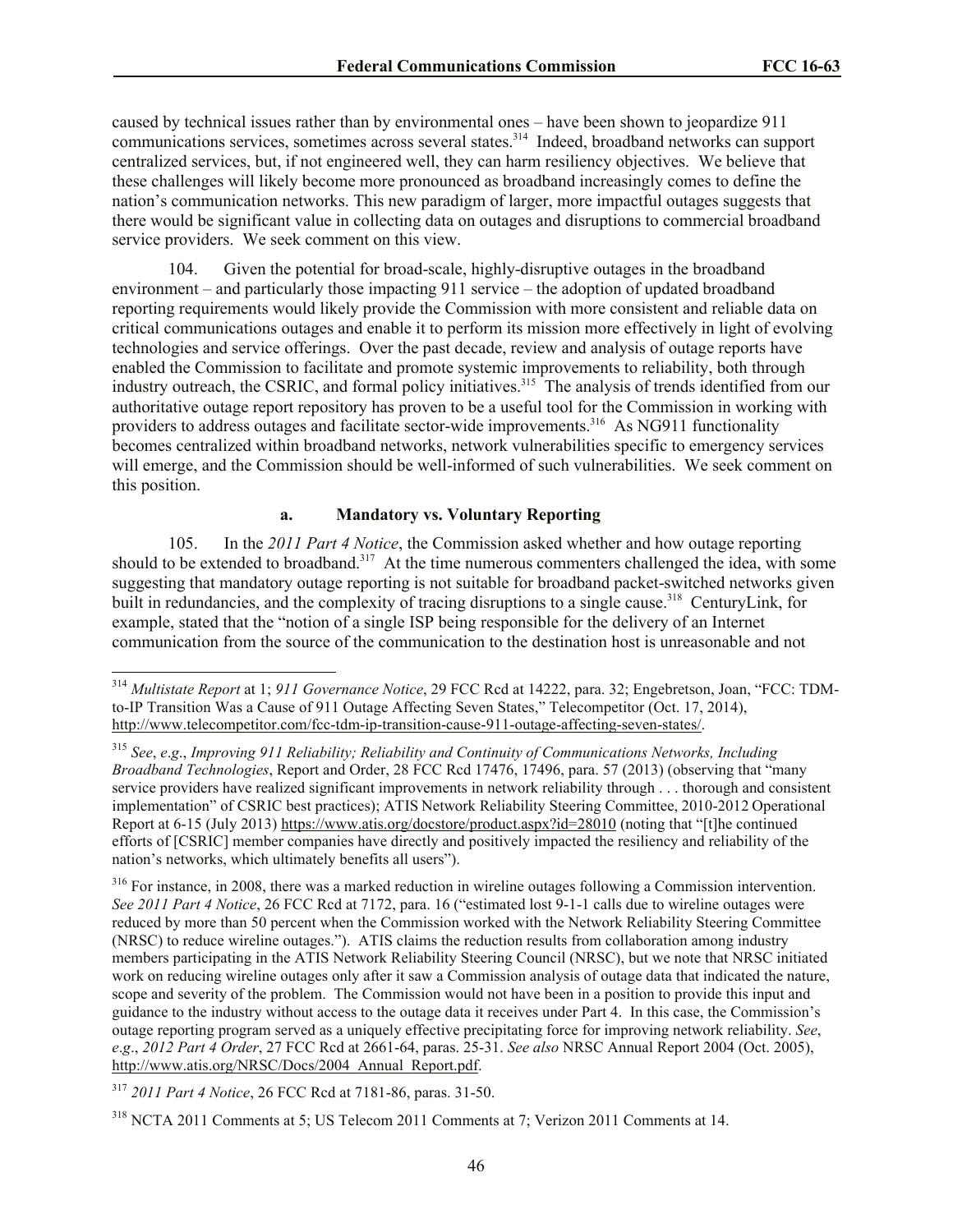technically feasible," and that gathering performance metrics from end-users' broadband access lines is not a useful or scalable way to obtain information about outages.<sup>319</sup> T-Mobile likewise argued against mandatory reporting, and suggested that the Commission's experience with DIRS demonstrates the effectiveness of voluntary system for outages, should the Commission determine that voluntary reporting would be an appropriate course of action. $320$ 

106. Where the Commission has required mandatory reporting of disruptions to IP communications (such as interconnected VoIP communications), $32\hat{i}$  we have found substantial value from that reporting. We believe that the same is true for other IP-based networks and services that have become such a typical feature of our communications networks. Additionally, in the *2012 Part 4 Order*, the Commission observed that "the record . . . reflect[ed] a willingness on the part of broadband Internet service providers to participate in a voluntary process" to improve the Commission's awareness of broadband outages and their impact on public safety.<sup>322</sup> Over the past four years, broadband providers have not come forward with concrete proposals for such a process or even expressed such an interest in voluntary reporting. As with previous attempts at voluntary reporting, we are concerned that any voluntary regime for broadband outages would be unsuccessful in achieving a level of participation necessary to make the program effective.<sup>323</sup> We seek comment on this position, and how to apply the lessons learned from our previous voluntary outage reporting regime. Finally, as the Commission observed in 2011, "even if incentives did motivate individual market participants to optimize their own reliability, they do not necessarily optimize systemic reliability."<sup>324</sup> We believe that mandatory reporting of broadband network outages would motivate such optimization, and, thus, would advance the public interest. We seek comment on this view.

107. For the reasons set out above, we reaffirm our belief that mandatory reporting requirements would have a positive effect on the reliability and resiliency of broadband networks. Therefore, we tentatively conclude that broadband network outage reporting should be mandatory. We seek comment on this tentative conclusion and seek further comment on the issues first raised generally in the *2011 Part 4 Notice*.

## **2. Proposed Coverage of Broadband Outages.**

108. In proposing updated broadband outage reporting rules, we must identify the appropriate set of broadband – and broadband-constituent – services, facilities, and infrastructure that are reasonably

<sup>&</sup>lt;sup>319</sup> CenturyLink 2011 Comments at 10.

<sup>320</sup> T-Mobile 2011 Comments at 2.

<sup>321</sup> 47 CFR §§ 4.3(h), 4.9(g).

<sup>322</sup> *2012 Part 4 Order*, 27 FCC Rcd at 2694, para. 114 (ATIS Comments at 16 (observing that a voluntary reporting program would be flexible and collaborative); AT&T Comments at 17-18 (stating that a voluntary program would better allow the Commission to ascertain what actual reliability issues may exist); CenturyLink Comments at 20-21 (engaging affected broadband ISPs in a collaborative effort to determine relevant metrics and thresholds for defining ISP network outages will yield more productive results); Sprint Comments at 3 (establishing a voluntary pilot program is preferable to mandatory reporting); T-Mobile Comments at 10 (positing that voluntary reporting based on metrics developed by industry groups and standards bodies provides the necessary flexibility to obtain outage information best suited to emerging technologies); TIA Comments at 5 (noting that intra- and inter-industry voluntary efforts are already currently underway that adequately address reliability and resiliency concerns, including best practices, standards, and public-private efforts) (footnote omitted); Verizon Comments at 8 (noting that to the extent the Commission may require additional data on broadband reliability to perform its statutory obligations, the Commission could promote the industry's establishment of a voluntary IP outage reporting program).

<sup>323</sup> *See*, *e*.*g*., *2004 Part 4 Order,* 19 FCC Rcd at 16851, para. 37 (describing the Industry-Led Outage Reporting Initiative).

<sup>324</sup> *2011 Part 4 Notice*, 26 FCC Rcd at 7174, para. 20.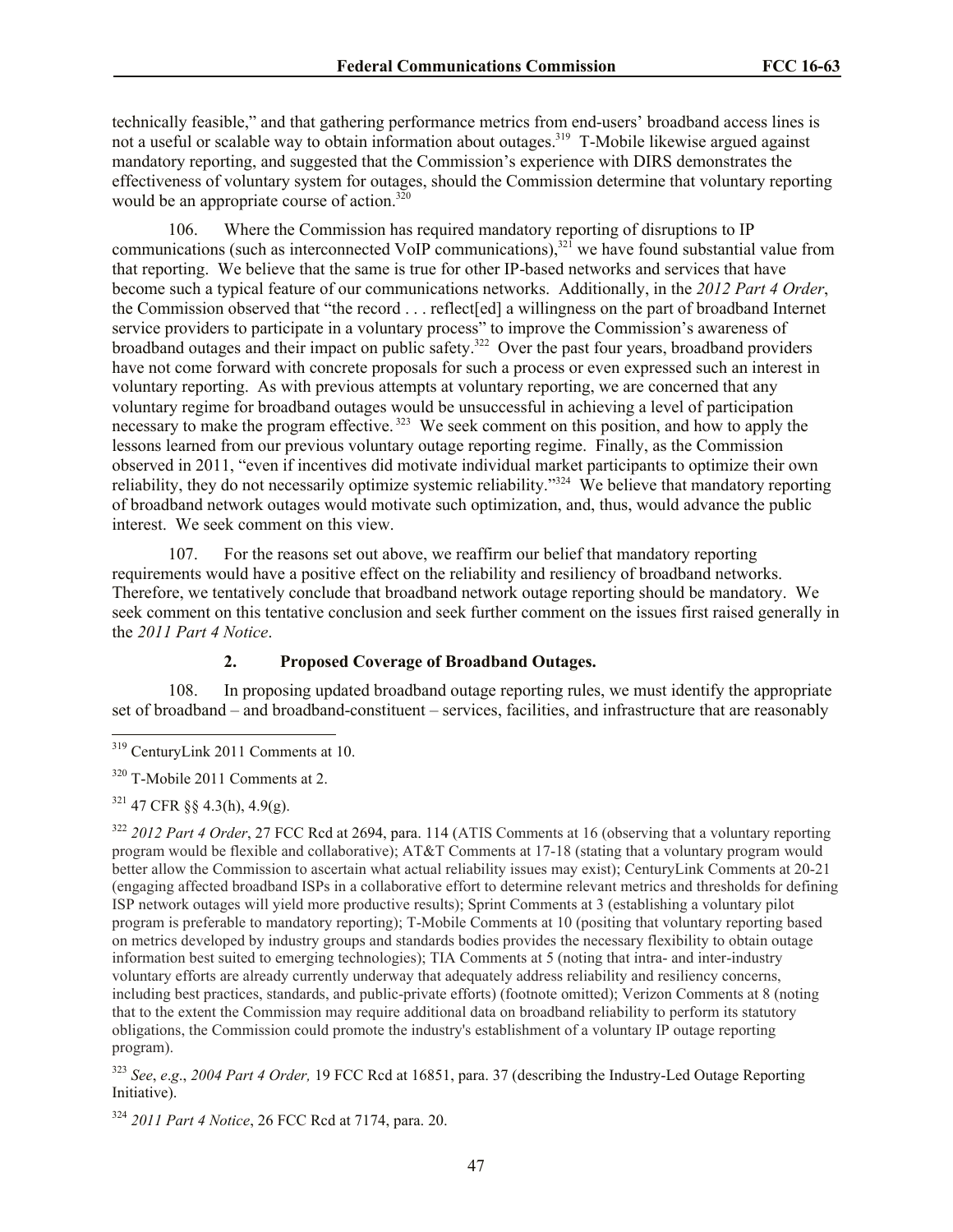appropriate for reporting requirements. In the *2015 Open Internet Order*, we described the broadband communications environment to include a number of different market segments and services, including arrangements underlying those services. Among other things, we drew a distinction between networks and services deploying broadband capabilities provided to consumers, those deploying such capabilities to businesses and other enterprises, and those providing Internet backbone services. And we specifically excluded from broadband Internet access service (BIAS) enterprise service offerings such as "special access services" and their functional equivalents and other non-BIAS services.<sup>325</sup>

109. In the *Business Data Services/Special Access NPRM*, including its adjunct *2015 Data Collection*, we further described the "special access" or "dedicated services" that form critical portions of the broadband ecosystem, i.e., – links that "enabl[e] secure and reliable transfer of data between locations."<sup>326</sup> Although such services are already addressed in part 4 to some extent, which as noted above broadly defines those "communications services" subject to these rules,<sup>327</sup> our part 4 reporting standards do not ensure that outage reporting illuminates broadband issues critical to functionality of these services.<sup>328</sup> We believe that the public safety goals to be accomplished through Part 4 assurance for today's broadband communications world can best be advanced if we extend the scope of our rules to BIAS, for the first time, and update and clarify those requirements for dedicated services so that we receive broadband-specific outage information for those services, and that we ensure our requirements apply equally and neutrally regardless of technology or provider type. We seek comment on this view.

110. For broadband outage reporting purposes, we believe developing reporting metrics that clearly address this functionality to be critical to our continued ability to obtain situational awareness with respect to reliability of the Nation's most important communications services. For the reasons set forth below, we tentatively conclude that the public safety goals to be accomplished through Part 4 assurance for today's broadband communications world can most reasonably be advanced by extending those rules to cover BIAS, and by updating those requirements for measuring the reliability of dedicated services. In our view, these steps are likely to provide us with most if not all of the information reasonably necessary for purposes of our Part 4 mission, while avoiding the need to subject other service providers (such as Internet backbone providers) to these reporting requirements. Our proposal will also ensure that our requirements apply equally and neutrally regardless of technology or provider type. We seek comment on these views. By taking the actions now proposed, we believe we will have the ability to ensure greater broadband network reliability, resiliency, and security. We believe, thus, that this approach would ensure comprehensive outage reporting that, for BIAS and dedicated services, would encompass: (i) all customer market segments to include – mass market, small business, medium size business, specific access services, and enterprise-class (including PSAPs, governmental purchasers, carriers, critical infrastructure industries, large academic institutional users, etc.); (ii) all providers of such services on a

<sup>325</sup> *E.g.,* Internet access, interconnection, backbone service, traffic exchange, non-BIAS data services, *etc. See Protecting and Promoting the Open Internet*, GN Docket No. 14-28, Report and Order on Remand, Declaratory Ruling, and Order, 30 FCC Rcd 5601, 5609-11, 5682-99, paras. 25-35, 186-213 (2015) (*2015 Open Internet Order*). *Preserving the Open Internet*, Report and Order, 25 FCC Rcd 17905, 17932-33, 17935, paras. 44,45, 51 (2010) (*2010 Open Internet Order*), *aff'd in part, vacated and remanded in part sub nom. Verizon v. FCC*, 740 F.3d 623 (D.C. Cir. 2014).

<sup>326</sup> *Business Data Services FNPRM*, FCC 16-54 at para. 12.

<sup>327</sup> *See supra* Section V.A.

<sup>328</sup> *See 2004 Part 4 Order*, 19 FCC Rcd at 16835-36, paras. 7-8, notes 7 and 8. As the Commission observed in its discussion of DS3 (i.e., special access circuit) metrics, "DS3 is a communications highway that has been put in place to carry traffic in a digital format. That traffic can range, for example, from simple alarm and control circuits, to voice circuits, to radio and television programs, to circuits carrying ATM or credit card transactions, to FAA flight control circuits, to Department of Defense circuits, to circuits transferring billions of dollars from one Federal Reserve Bank to another, and to circuits critical to the operation of the stock and bond markets."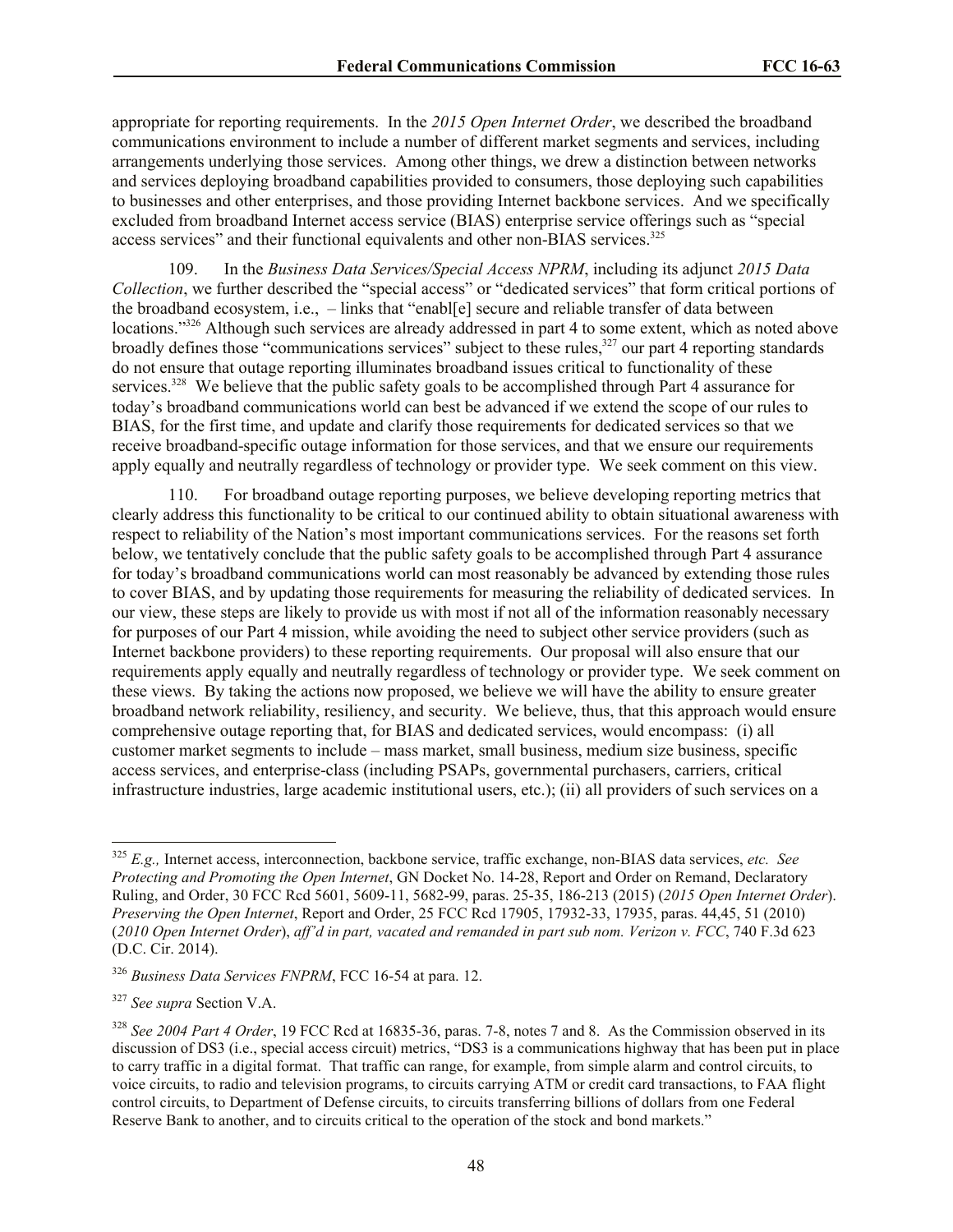technology neutral basis; and (iii) all purchasers (end users) of those services without limitation. We seek comment on this view.

## **a. Broadband Internet Access Service (BIAS)**

## 111. The Commission defines BIAS as:

[a] mass-market retail service by wire or radio that provides the capability to transmit data to and receive data from all or substantially all Internet endpoints, including any capabilities that are incidental to and enable the operation of the communications service, but excluding dial-up Internet access service. This term also encompasses any service that the Commission finds to be providing a functional equivalent of the service described in the previous sentence  $\dots$ <sup>329</sup>

Some NG911 systems use BIAS to support critical functions like transmission of location information, making it of particular interest to the Commission as NG911 is rolled out. BIAS is also increasingly integral for everyday life; according to the Commission's latest broadband subscribership data, over 250,000,000 Americans purchase wireline or wireless (or both, typically) BIAS to meet an everexpanding array of their communications needs.<sup>330</sup> These services are essential for work, family and community activities, social engagements and leisure, and are increasingly vital for emergency services communications whether as voice, texting or other data transmission.<sup>331</sup> Given BIAS' ubiquitous penetration throughout the American landscape and the multiple important emergency and nonemergency uses for which Americans consume BIAS, we recognize the same, if not higher, need for assurance through outage reporting under part 4 as we have long recognized for other communications services. We seek comment on this understanding and approach.

112. Existing part 4 rules define relevant providers to include "affiliated and non-affiliated entities that maintain or provide communications networks or services used by the provider," and require reporting of "all pertinent information on the outage."<sup>332</sup> We seek specific comment on whether BIAS providers could be used as a central reporting point for all broadband network outages, i.e., whether our part 4 assurance goals for broadband outage reporting can be effectuated through, or should be limited to, an approach in which only BIAS providers (as opposed to other entities providing networks or services) would be required to report. We ask commenters to address BIAS providers' services relationships with other providers (i.e., entities that provide IP transport underlying the BIAS offering), and particularly whether, and the extent to which they share information (formally or informally) relevant to outage

<sup>330</sup> FCC, Internet Access Services: Status as of December 31, 2014 at 16 (2016), http://transition.fcc.gov/Daily\_Releases/Daily\_Business/2016/db0330/DOC-338630A1.pdf.

<sup>331</sup> *Inquiry Concerning the Deployment of Advanced Telecommunications Capability to All Americans in a Reasonable and Timely Fashion, and Possible Steps to Accelerate such Deployment Pursuant to Section 706 of the Telecommunications Act of 1996*, GN Docket No. 15-191, 2016 Broadband Progress Report, (rel. Jan. 29, 2016). Based on the current widespread use of mobile broadband for communications, information access, location based services, and social media and business networking, as well as emerging trends and the clear prospect of future innovation, mobile broadband is now an important component of advanced telecommunications services and will play an increasingly important role in the future." *See id.* at para 21**.** Americans, including those who do not have broadband, increasingly view an at-home, high-speed broadband connection as a critical communications tool." *See id.* at para 40.

 $332\,47 \text{ C.F.R. }$  §§ 4.3(a), 4.3(d), 4.3(e), 4.3(f), 4.3(g), 4.3(h), 4.11.

 $\overline{\phantom{a}}$ 

<sup>329</sup> 47 C.F.R. § 8.2(a); *see also 2015 Open Internet Order*, 30 FCC Rcd at 5609-10, 5682-84, paras. 25-26, 187-189. BIAS includes those services offered over facilities leased or owned, wireless or wireline, to residences and individuals, small businesses, certain schools and libraries and rural health entities. *See id.* at 5682-84, paras. 187- 89. BIAS does not include enterprise service offerings, which are typically offered to larger organizations through customized or individually-negotiated arrangements, or special access ("dedicated") services. *See id.* at 5745-46, note 879.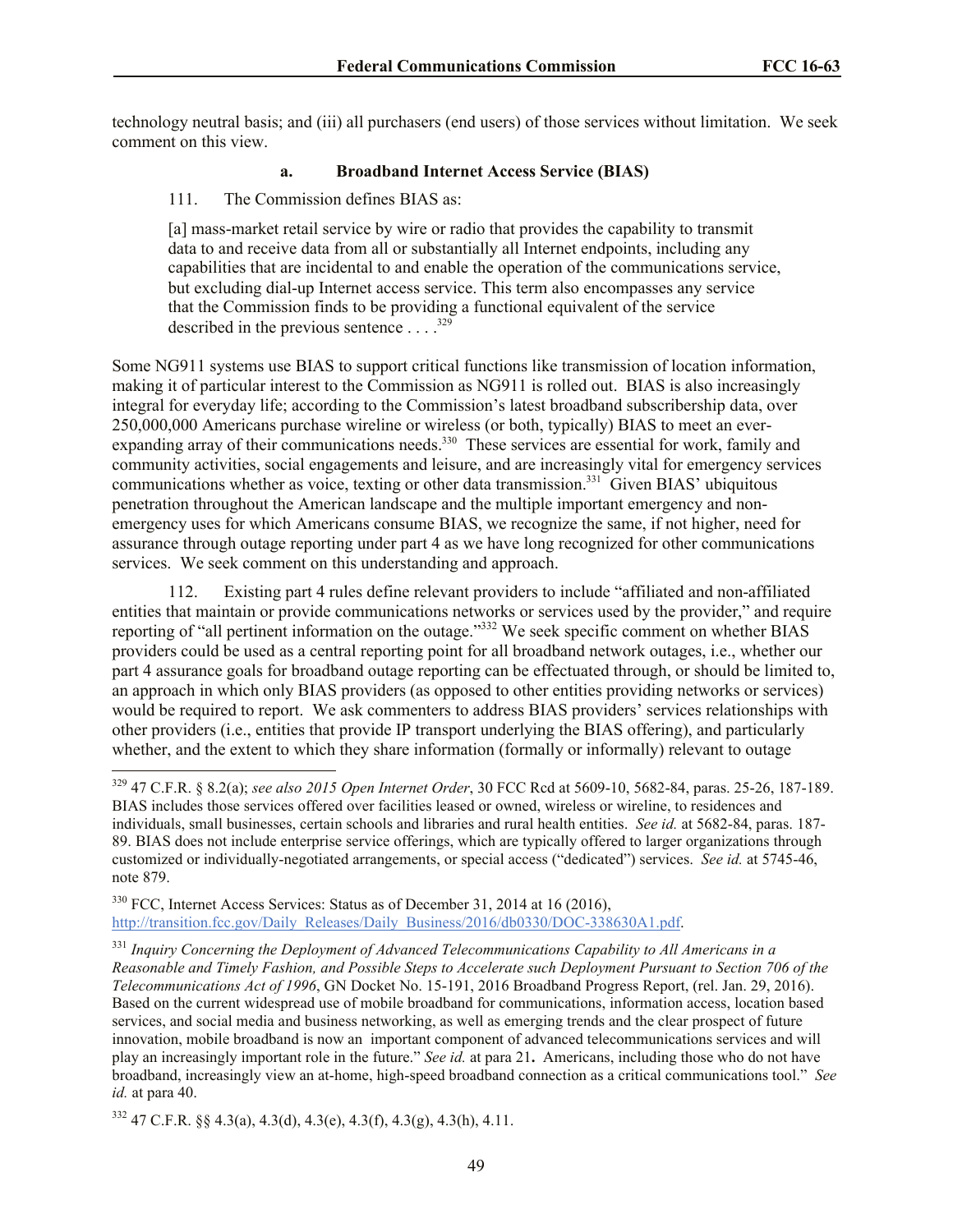reporting. Do providers typically discuss or notify each other in the event of disruptions? Do or can BIAS providers enter into service level or other agreements that contain requirements that enable them to obtain adequate information concerning the source of outages that originate with such other providers? Should our rules impose an obligation on BIAS providers to provide such information in their part 4 reports?

113. In what way is the Commission's experience with entities that "maintain or provide communications networks or services used by the provider" (e.g., for legacy voice communications or interconnected VoIP service) instructive in its consideration of these issues associated with BIAS outage reporting? Or, are there sufficient technical or operational differences between BIAS and entities already covered by part 4 as to warrant a new approach? If so, what are those differences and how should the Commission approach BIAS outage reporting to address those differences in ways that promote effective outage reporting? What actions could the Commission take to ensure that BIAS providers can obtain sufficient information in the event of a service outage about the source and cause of the outage? We also seek comment on whether a BIAS-only approach would sufficiently capture critical communications, i.e., communications involving critical infrastructure, needed for NS/EP, or otherwise associated with public safety or emergency preparedness. If it does not, should the Commission extend its reporting requirements directly to other entities that maintain or provide communications networks or services used by the BIAS provider?

#### **b. Dedicated Services**

114. In our *Dedicated Services/Special Access* proceeding, we have closely examined the evolving (in terms of scope, array and use of services) and expanding (in terms of participants, including new entrants) market for IP- and other data protocol-based packet services to enterprises and other segments and purchasers not included within the mass market level served by BIAS providers. These dedicated services power the fullest range of large data pipe (high capacity) services, e.g., circuit-based TDM facilities like DS3s,<sup>333</sup> or data network transmission (packet-based) facilities such as "Ethernet", and are deployed without geographic restraint (i.e., in use for "last mile", "middle mile", "long haul", etc.). In the past, our rules and reporting emphasis under part 4 have been framed mostly by reference to legacy TDM special access circuits, which is certainly a segment of the services and infrastructure properly classified as "dedicated services." In this Further Notice, we now place clearer emphasis on broadband outages through new proposed metrics, thresholds and triggers, and also take steps to ensure all dedicated services providers – old and new – understand their compliance obligations under our rules.

115. To achieve this clarity and emphasis, we first seek comment on the following definition of "dedicated services" for outage reporting purposes:

Services that transport data between two or more designated points, e.g., between an end user's premises and a point-of-presence, between the central office of a local exchange carrier (LEC) and a point-of-presence, or between two end user premises, at a rate of at least 1.5 Mbps in both directions (upstream/downstream) with prescribed performance requirements that include bandwidth, latency, or error-rate guarantees or other parameters that define delivery under a Tariff or in a service-level agreement.<sup>334</sup>

<sup>&</sup>lt;sup>333</sup> Although DS3s and DS1s, both of which are longstanding dedicated services "warhorses", have always been subject to outage reporting (as have other "two-way voice and/or data communications", 47 C.F.R. § 4.3(b)), our reporting rules may provide insufficient clarity as to *non-TDM* dedicated services such as "Ethernet." We seek to provide both broadband-specific reporting emphasis and scope of covered services clarity in this Further Notice.

<sup>334</sup> *Business Data Services FNPRM*, FCC 16-54 at para. 279; *Special Access Data Collection Implementation Order* FCC Rcd at 13303.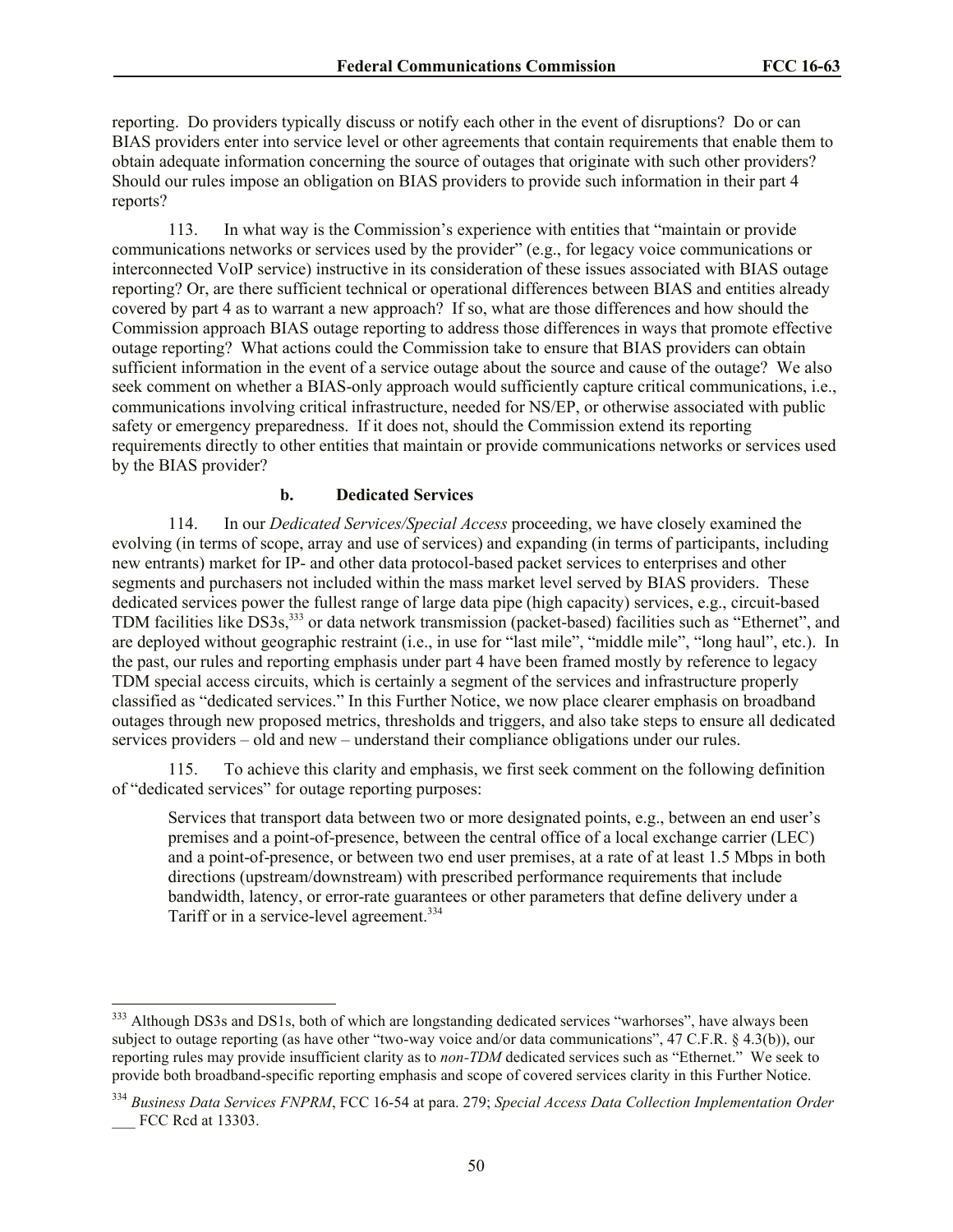In addition to commenting on this proposed definition for part 4's purposes, we ask commenters whether there are any other descriptors needed to ensure both the clarity and breadth of the services that should be included within dedicated services for part 4 reporting assurance purposes.

116. Dedicated services are important components for creating private or virtual private networks across a wide geographic area, and for enabling the secure and reliable transfer of data between locations, including the provision of dedicated Internet access and access to innovative broadband services.<sup>335</sup> Dedicated services, however,

[are] distinctly different from the mass marketed, "best efforts" [BIAS] provided to residential end users, such as AT&T's U-verse or Comcast's XFINITY. Dedicated services typically provide dedicated symmetrical transmission speeds with performance guarantees, such as guarantees for traffic prioritization, guarantees against certain levels of frame latency, loss, and jitter to support real-time IP telephony and video applications, or guarantees on service availability and resolving outages. As such, dedicated services tends to cost substantially more than "best efforts" services and are offered to businesses, non-profits, and government institutions who need to support mission critical applications and have greater demands for symmetrical bandwidth, increased reliability, security, and service to more than one location.<sup>336</sup>

117. As with BIAS, we seek comment on the extent to which those who provide dedicated services are in a position to inform the Commission of the source and cause of reportable outages. We believe that such providers are reasonably likely to be well-informed about these questions. Dedicated services providers also provision service "solutions" for other communications providers; for example, mobile providers use dedicated services to backhaul voice and data traffic.<sup>337</sup>

118. With respect to negotiated terms and conditions for assurance, is it standard industry practice to inform dedicated services customers about the nature of any particular outage or performance issue that triggers assurance guarantees (i.e., credits)? Does this also extend to inform such customers about any non-service impacting outages, regardless of the seriousness of the outages, or to inform customers as to the provider's overall performance using an established set of metrics? For example, are dedicated service customers interested in non-service impacting outages whose notification helps inform resiliency decisions or helps inform predictive risk mitigation actions based on a larger data set of observed failure modes? If so, how are such customer needs addressed through contract negotiations or, post-contract, through course of dealing between parties or by other means (e.g., Industry Data Breach Annual Summaries, academic research, etc.)?

119. We recognize that variation between and among dedicated services providers, the services they provide, their customers' service needs and profiles, and other factors may indicate differences that we should consider with respect to the benefits and burdens of dedicated services outage reporting. Accordingly, we seek comment on such differences, and particularly their impact on relative costs and burdens for outage reporting.

120. In sum, to ensure the Commission can effectively discharge its public safety mandates and mission with respect to the communications networks and services upon which America's citizens, businesses and governmental organizations rely, we propose that BIAS providers be required to report outages pursuant to the Commission's part 4 rules, and we propose to update existing outage reporting metrics to reflect broadband disruptions involving dedicated services and provide clarity as to scope of covered services. We recognize that this approach may not capture the full scope of communications services, but we believe, at this time, that the costs of extending our outage reporting requirements beyond these services may exceed the benefits. We seek comment on this view. To the extent

 $\overline{\phantom{a}}$ 

<sup>335</sup> *Business Data Services FNPRM* at para. 12; *Dedicated Services NPRM* at para. 13.

<sup>336</sup> *Id.*

<sup>337</sup> *Dedicated Services NPRM* at para. 72.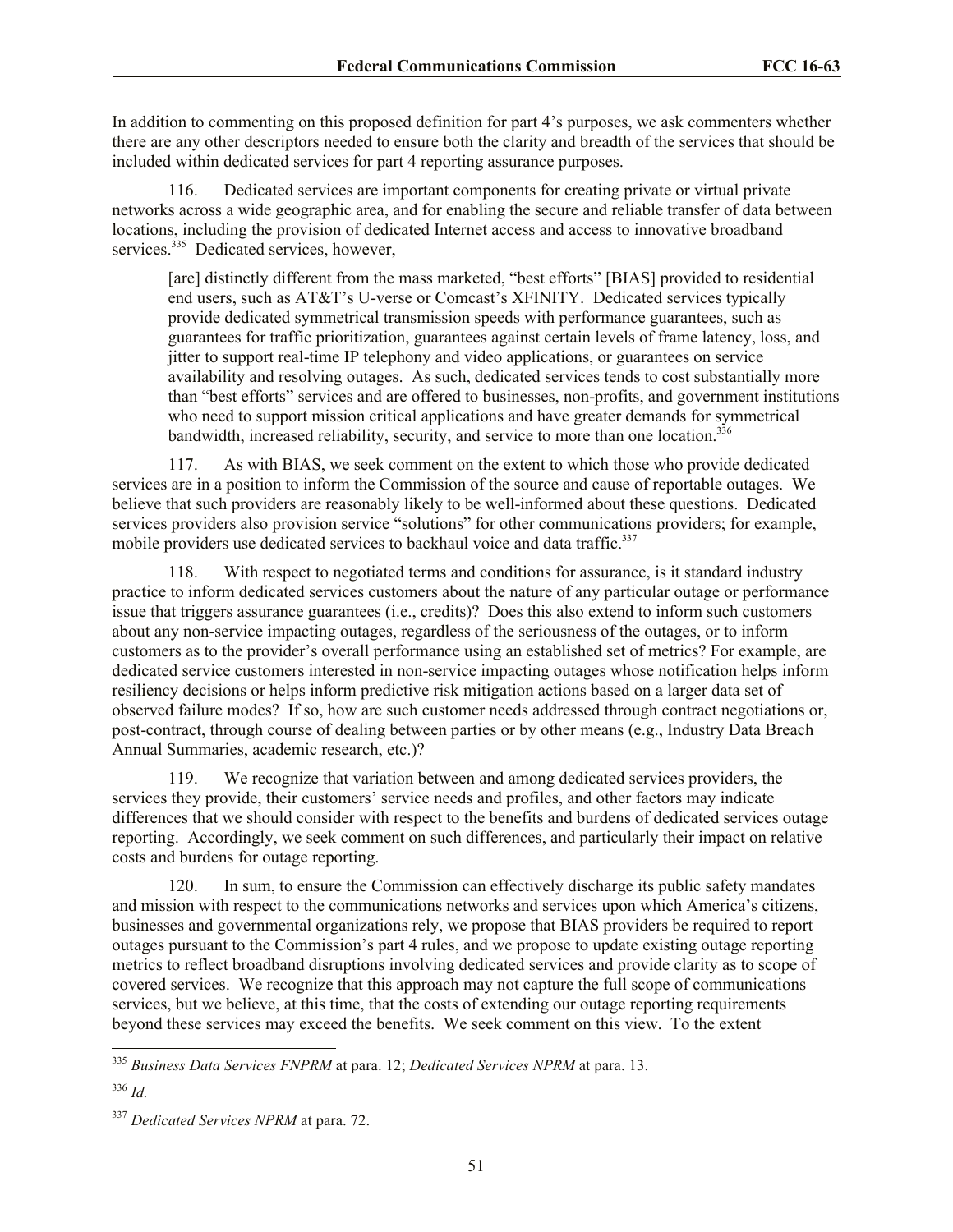commenters believe that there are other communications providers that provide broadband-related services warranting part 4 outage reporting, we invite commenters to elaborate in detail.

## **3. Proposed Reporting Process for Broadband Providers**

121. *Three-part submission process*. We seek comment on whether to apply the three-part structure used by other reporting entities under part 4 to covered broadband service providers. This process would require the provider to file a notification to the Commission within 120 minutes of discovering a reportable outage as further defined herein;<sup>338</sup> an initial report within 72 hours of discovery of the reportable outage; and a final report within 30 days of discovering the outage.<sup>339</sup> Covered providers would submit all reports electronically to the Commission and include all of the information required by section 4.11 of the Commission's rules.<sup>340</sup> A notification would include: the name of the reporting entity; the date and time of the onset of the outage; a brief description of the problem, including root cause information and whether there were any failures of critical network elements, if known; service effects; the geographic area affected by the outage and a contact name and telephone number for the Commission's technical staff.<sup>341</sup> The initial reports would include the same information, and in addition, any other pertinent information then available on the outage, as submitted in good faith. $342$  Further, the provider's final report would include all other pertinent information available on the outage, including root cause information where available and anything that was not contained in or changed from the initial report.<sup>343</sup>

122. *Reporting requirements concerning critical network elements*. Pursuant to the requirements of Section 4.11 of our rules, once an outage triggers a reporting requirement, there is certain information that we expect providers, acting in good faith, to include in their reports to the extent such matters are at issue in a given reportable event and the provider, through the exercise of reasonable due diligence, knows or should know the facts. We believe our concept of reportable outages must evolve as new events threaten the reliability and resiliency of communications in ways that can expose end users to serious risks, to that end we routinely update the NORS data fields to reflect changes in technology and seek to do so here. Specifically, we expect providers to include information in their reports concerning (1) the failure of facilities that might be considered critical network elements, and (2) unintended changes to software or firmware or unintended modifications to a database to the extent relevant to a given outage or service disruption that is otherwise reportable.<sup>344</sup> We seek comment on this approach.

<sup>342</sup> 47 CFR § 4.11.

<sup>343</sup> 47 CFR § 4.11.

(continued….)

l <sup>338</sup> An outage would be deemed "reportable" if it meets any of the criteria discussed *supra* in Section V.B.4.

 $339$  47 CFR § 4.9(a), (c)-(f) (describing the reporting process for cable, satellite, SS7, wireless, and wireline providers).

<sup>&</sup>lt;sup>340</sup> 47 CFR § 4.11. Providers must submit notifications and reports in good faith, where the person submitting the final report is "authorized to legally bind the provider to the *truth, completeness, and accuracy of the information* contained in the report," and attests that "on oath deposes and states that the information contained therein is *true, correct, and accurate to the best of his/her knowledge and belief* and that the *communications provider* on oath deposes and states that this information is *true, complete, and accurate*." 47 C.F.R. § 4.11 (emphasis added).

 $341$  47 CFR § 4.11. We note that this notification requirement is distinct from a covered 911 service provider's obligation to notify PSAPs in the event of an outage impacting 911 service. *See* 47 CFR § 4.9(h). We defer discussion of those notification requirements to PS Docket Nos. 13-75 and 14-193.

<sup>&</sup>lt;sup>344</sup> See supra Section V.B.1. As discussed above, broadband networks are susceptible to attacks at higher layers in the protocol stack than would apply to legacy TDM communications. Such events may not affect the underlying physical infrastructure at all, but nonetheless cause reportable service disruptions as we define them here. We wish to ensure that reporting of broadband outages contains this information as part of presenting the full picture of the reportable disruption nor outage under part 4, as we believe it would be necessary to provide us with the level of data granularity we would need to understand reported outages and to consider appropriate actions (further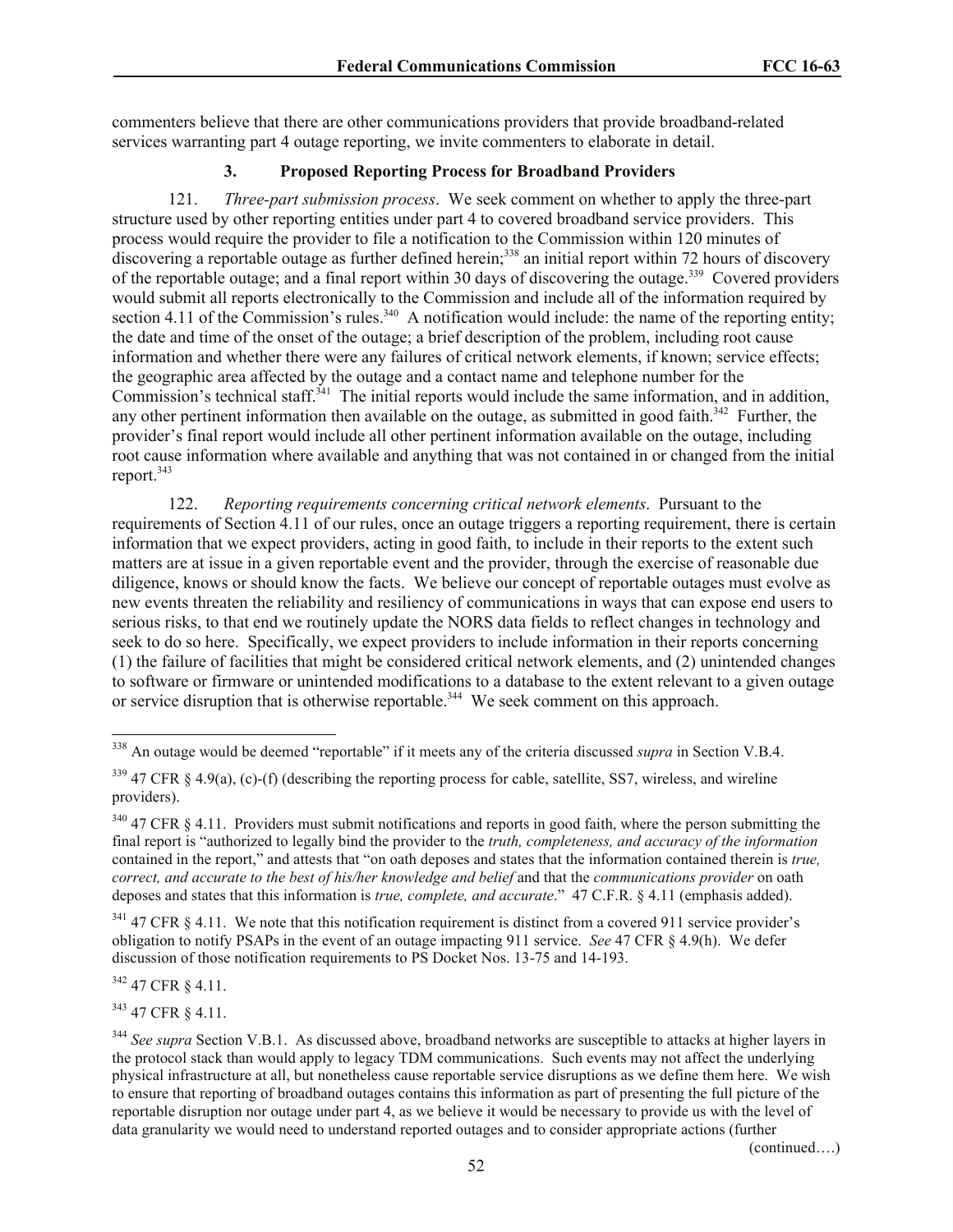123. We propose to consider a network element "critical" if its failure would result in the loss of any user functionality that a covered broadband provider's service provides to its end users.<sup>345</sup> And, we believe that information concerning such failures uniquely provides a sharper network and service vulnerability focus that would further the Commission's public safety and related missions by enhancing the Commission's situational awareness and network operating status awareness. We seek comment on this assessment. We seek comment on these views and on this reporting approach. Additionally, we propose that to the extent unintended changes to software or firmware or unintended modifications to a database are revealed as part of reportable disruptions, we should be apprised of those facts through the outage reports providers submit.<sup>346</sup>

124. As with events involving critical network element failure, we propose to modify the NORS interface to support information regarding outages and disruptions that are associated with unintended changes to software or firmware or unintended modifications to a database. This is consistent with our customary practice of updating NORS information fields as technologies and services evolve. Thus, if unintended changes to software or firmware or unintended modifications to a database played a role in causing an otherwise reportable outage, we would expect providers' reports to include specific detail about the nature of the associated facts. The Commission seeks comment on what information would be useful to understand these exploitations. Would it be helpful for us to use open fields so that outages can be described in terms defined by the provider acknowledging that these may differ from provider to provider? We seek comment on this approach. We recognize that unintended changes to software and firmware and unintended modifications to a database may not always manifest themselves in the form of reportable communications "outages" as traditionally defined by the Commission or as we propose for broadband outage reporting. Are there additional data drop-down menu fields we should consider beyond those proposed above that would provide significant information about broadband outages? Would it be useful to establish pre-defined elements in the reporting metrics that would provide the Commission with more consistent failure information that would improve long-term analysis about unintended changes to software and firmware or unintended modifications to a database that would not otherwise be reported to the Commission? For example should the Commission receive information on distributed denial of service (DDoS) attacks in order to support an improved correlation should multiple outages involve DDoS as a contributing factor?

125. Should we expand our definition of Part 4 outages to include failures that are softwarerelated or firmware-induced, or unintended modifications to a database that otherwise do not trigger harddown outages or performance degradations as described below? For example, should a route hijacking that diverts packets to another country, but still delivers the packets to the consumer be a reportable outage? If so, we seek comment on this position. What process should be followed to make the Commission aware of such disruptions? Would such a requirement be unnecessary were the Commission to adopt proposed data breach reporting requirement proposed in the *Broadband Privacy Notice of Proposed Rulemaking*? 347

<sup>346</sup> *See, e.g.*, WhatIs.com, "Confidentiality, availability and integrity (CIA triad),"

<sup>(</sup>Continued from previous page)

monitoring, potential referral for standards or best practices development, crisis management assistance, emergency response coordination or future preparedness, etc.). We seek comment on this approach.

<sup>&</sup>lt;sup>345</sup> For example, Call Agents, Session Border Controllers, Signaling Gateways, Call Session Control Functions (CSCF), and Home Subscriber Server (HSS) could be considered "critical" network elements.

http://whatis.techtarget.com/definition/Confidentiality-integrity-and-availability-CIA (last visited May 25, 2016); NSTAC, An Assessment of the Risk to the Cybersecurity of the Public Network (Aug. 2009) (noting the importance of providing network security to physical communications network components "which if damaged or manipulated, could degrade the confidentiality, integrity, and availability of data transiting the Internet.").

<sup>347</sup> *Protecting the Privacy of Customers of Broadband and Other Telecommunications Services,* WC Docket No. 16- 106, FCC 16-39 (released Apr. 2016).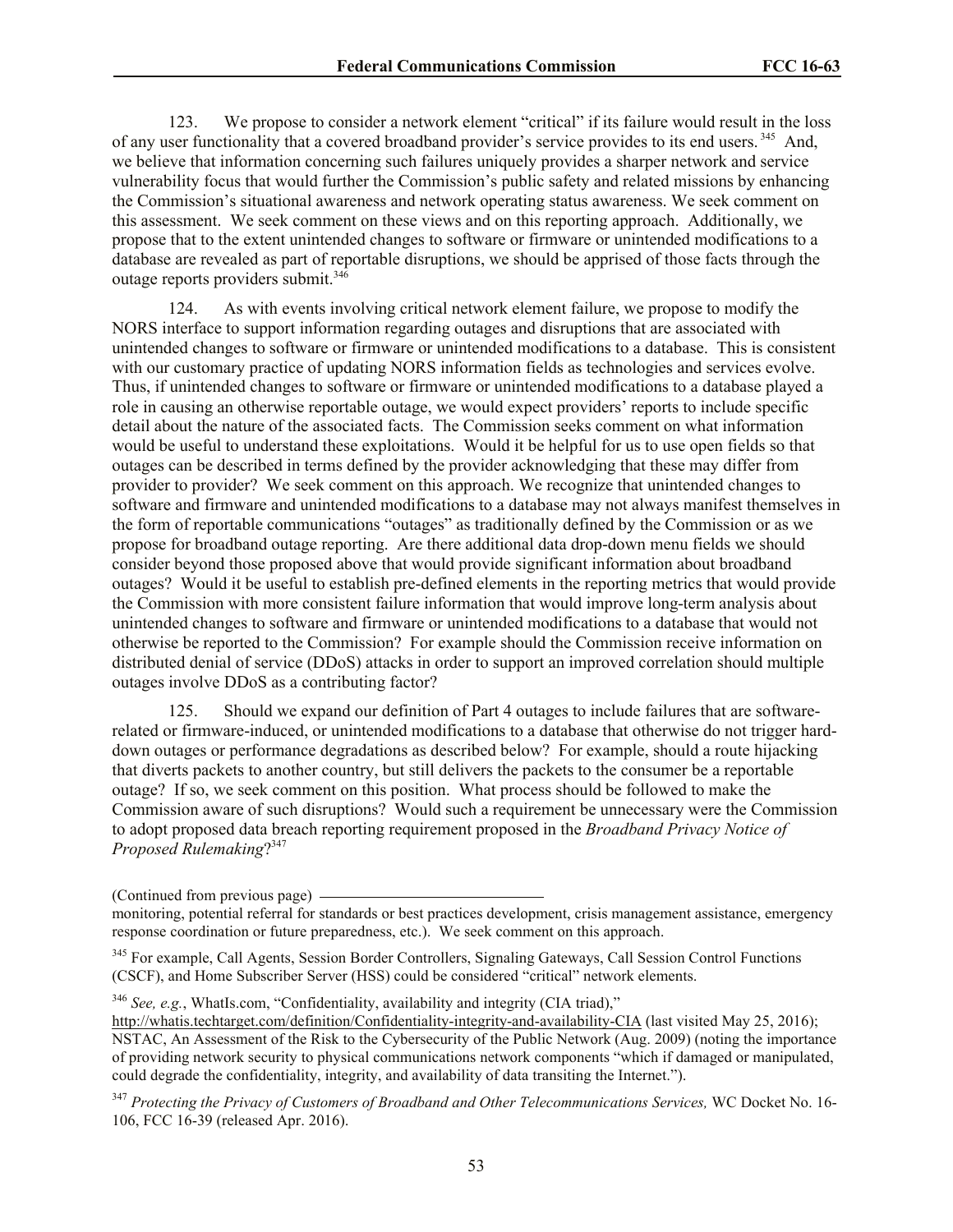126. We seek broad comment on updates to our traditional NORS reporting processes and expectations when reportable broadband outages involving unintended software or firmware changes or unintended modifications to a database occur. We ask commenters to address whether valid public safety, national security, economic security or other reasons support the kind of granular reporting features we now describe for broadband, and whether such reasons justify treating broadband outage reporting differently from non-broadband outage reporting. Do commenters believe that alternative approaches should be explored that could ensure that the Commission receives all useful outage and disruption causation information in a timely and cost-effective manner?

127. Also, as discussed below, we propose to adopt the same reporting approach for interconnected VoIP providers as we have for legacy service providers (i.e., a notification, interim report and final report). We seek comment on this proposal. Alternatively, we seek comment on whether all reporting (i.e., legacy, broadband and interconnected VoIP) should be adjusted to a two-step process.<sup>348</sup> Are there other similar steps that we should consider that would ensure adequate reporting in reasonable, appropriate time intervals across the various technologies at issue for reporting?

128. We seek comment on other steps the Commission can take to make providers' reporting obligations consistent across services or otherwise streamline the process. As with other covered providers in 4.9, we seek comment on whether 9-1-1 special facilities are served by BIAS and dedicated services providers such that a reporting requirement when 9-1-1 special facilities experiences a reportable outage or communications disruption would be warranted. Similarly, each covered provider in part 4 is required to report outages and communications disruptions to special offices and facilities (in accordance to 4.5 (a) through (d)). We seek comment on whether special offices and facilities are served by BIAS and dedicated services providers such that a reporting requirement when these experience a reportable outage or communications disruption would be warranted. One potential benefit of the transition to more advanced communications technologies is the ability to automate processes that historically have required a significant amount of manual processing. We seek comment on whether there are ways of automating the outage reporting process beyond what has been possible or has been attempted in the context of legacy communications services. How could such automated reporting be accomplished? What are the advantages of such a reporting mechanism? What are the disadvantages? What cost savings would result from any such automation?

## **4. Proposed Metrics and Thresholds for Broadband Network Outage Reporting**

### **a. "Hard Down" <sup>349</sup> Outage Events Metrics and Thresholds**

129. In determining the appropriate metrics and thresholds for our broadband outage reporting proposals, we initially sought comment on the method for calculating the "user minutes" potentially affected by a broadband outage. In the *2011 Part 4 Notice*, we proposed using potentially-affected IP addresses as a proxy for the number of potentially affected users.<sup>350</sup> At least one commenter claimed using IP addresses would tend to overstate the impact of an outage, and advocated using subscriber counts instead.<sup>351</sup> More recently, in response to our proposal for major transport facility outage reporting,  $352$ Comcast recommended using a "bandwidth-based standard" as a potential replacement for our user-

<sup>348</sup> *See generally* ATIS Comments at 4; Sprint Comments at 5; CenturyLink Reply at 4; T-Mobile Reply at 3. While these issues were not raised in the *Notice*, we now seek further comment on them.

<sup>&</sup>lt;sup>349</sup> By "hard down" outage events, we refer to outages that result in loss of service, as opposed to performance degradations discussed below.

<sup>350</sup> *2011 Part 4 Notice*, 26 FCC Rcd at 7184, para. 42.

<sup>&</sup>lt;sup>351</sup> Verizon 2011 Comments at 23-24.

<sup>352</sup> *Notice*, 30 FCC Rcd at 3213, para. 21.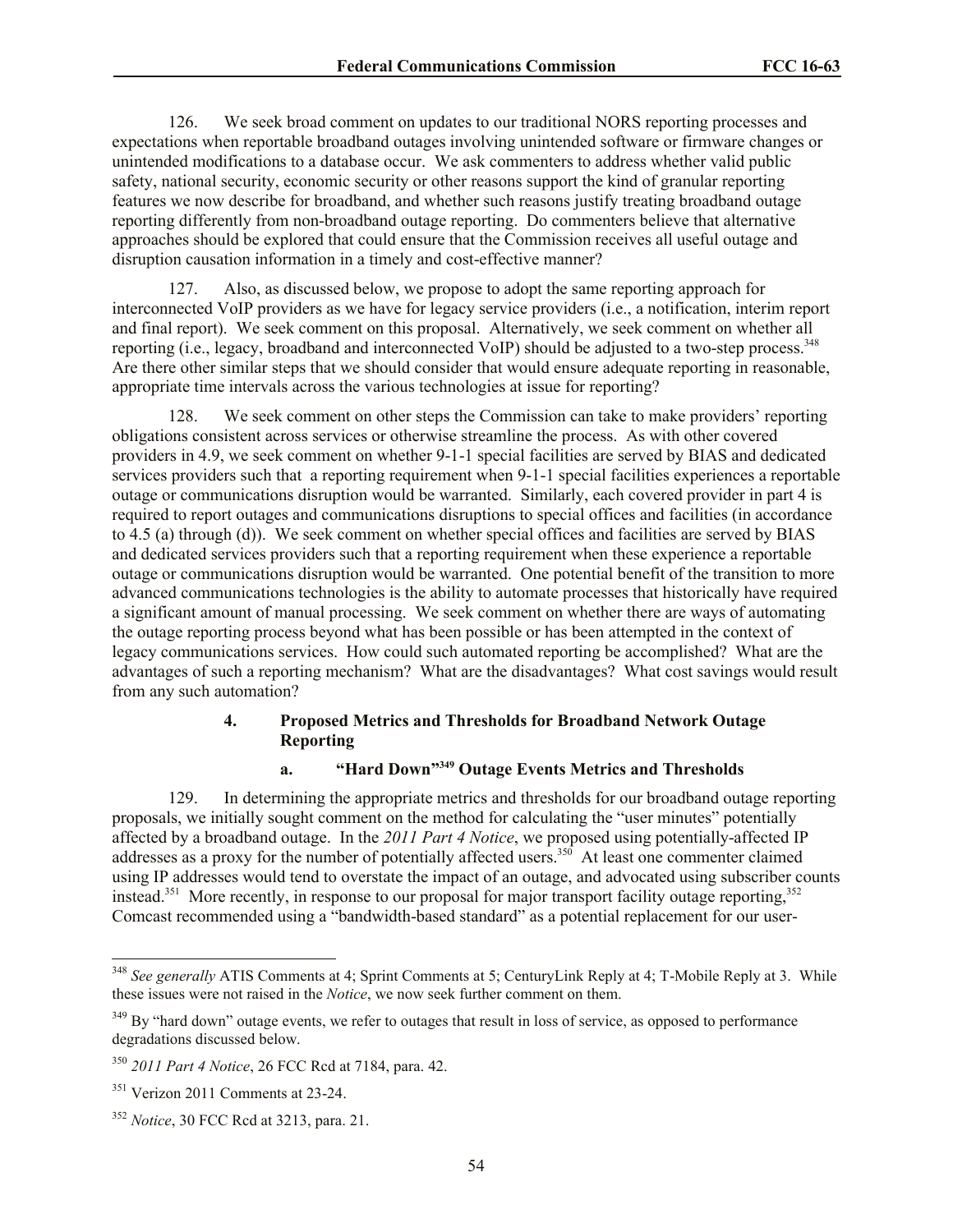minute metric used for major transport facility outage reporting.<sup>353</sup> In light of technological advances, we now seek to revisit this issue.

130. We further propose a throughput-based metric and threshold for "hard down" outage events.<sup>354</sup> In light of significant changes in technology and the characteristics of broadband networks generally, we believe that it is appropriate to tailor our approach with respect to the identification of a threshold event for hard-down outages.<sup>355</sup> Since part 4 was first enacted,<sup>356</sup> the communications network architecture and elements, and the services carried over those networks, have grown more diverse and require increased throughput. The Commission currently uses DS3<sup>357</sup> as the unit of throughput with which to calibrate our reporting threshold for major transport facility outages. Given the accumulating amount of throughput required to deliver today's broadband services, we believe that 1 Gbps would function as a modern-day equivalent of the DS3 (45 Mbps) unit originally adopted in 2004.<sup>358</sup> This can be seen in the increased deployments of residential communications services offering up to 1 Gbps in download speeds.<sup>359</sup> As such, we tentatively conclude that the threshold reporting criterion for outages should be based on the number of Gbps minutes affected by the outage because Gb is a common denominator used throughout the communications industry as a measure of throughput for high bandwidth services.<sup>360</sup> We further propose to introduce a broadband metric calibrated with the current 900,000 user minute threshold. In today's broadband environment, a typical user requesting "'advanced telecommunications capability' requires access to actual download speeds of at least 25 Mbps."<sup>361</sup> Accordingly, we calculate that if a facility with throughput totaling 1 Gbps providing individual users 25 Mbps of broadband capacity each, experienced a disruption to communications resulting in a complete outage, 40 individual users<sup>362</sup> would be impacted. In establishing a gigabit per second user minute threshold, we calculate that 900,000 user minutes divided by the 40 individual users impacted by the outage, results in 22,500 Gbps user minutes.<sup>363</sup> This means that an outage event would become reportable

<sup>356</sup> 47 CFR § 4.7(d); *2004 Part 4 Order*, 19 FCC Rcd at 16895-96, 16898, paras. 128, 132.

<sup>357</sup> The Report and Order above adopts an updated metric, changing the standard from DS3 to OC3. *See supra.* Section IV.A.1.

<sup>358</sup> We now calculate that a gigabit can support nearly 24 DS3s or 16,000 DS0s (64 Kbps voice or data circuits). *2004 Part 4 Order*, 19 FCC Rcd at 16895-96, 16898, paras. 128, 132.

<sup>359</sup> *See* Cox, Gigablast, https://www.cox.com/residential/internet/gigablast.html (last visited May 25, 2016).

<sup>360</sup> *2004 Part 4 Order*, 19 FCC Rcd at 16895, para. 128.

<sup>361</sup> 2015 Broadband Progress Report

l

<sup>362</sup> We calculate that 1Gbps in throughput total, which is converted to 1,000 Mbps, is divided by 25 Mbps as the download speed for each user, would result in a total of 40 individual users impacted by an outage event.

<sup>353</sup> Comcast Comments at 6; Comcast August 27, 2015 *Ex Parte* (suggesting "1 GB outage that lasts for at least 30 minutes"). *See also* Section IV.A.1 *supra*.

<sup>&</sup>lt;sup>354</sup> We propose to define "throughput" as the amount of information transferred within a system in a given amount of time. *See* Appendix D.

<sup>&</sup>lt;sup>355</sup> We recognize that this proposal does not reflect our earlier discussion in the Report and Order that an OC12 threshold, which is approximately 622 million bps, is too high. *See supra.* Section IV.A.1. We believe that while an entire OC3 circuit may be dedicated to voice traffic, it is highly unlikely that an entire large-scale facility would be dedicated to voice traffic only, and therefore we propose rules in this Further Notice assume that facilities support mixed traffic.

<sup>&</sup>lt;sup>363</sup> The 22,750 Gbps user minute figure was derived from the current threshold-reporting criterion of "900,000 user minutes." *2004 Part 4 Order*, 19 FCC Rcd at 16891-2, paras. 55-56. Assuming a 25 Mbps broadband user connection, as stated in the 2015 Broadband Progress America report, being delivered over a 1 Gbps facility, we compute: 1 Gbps divided by 25 Mbps equals 40 broadband user connections. Then, 900,000 user minutes divided by the number of impacted broadband user connections, 40, equals 22,750 Gbps user minutes.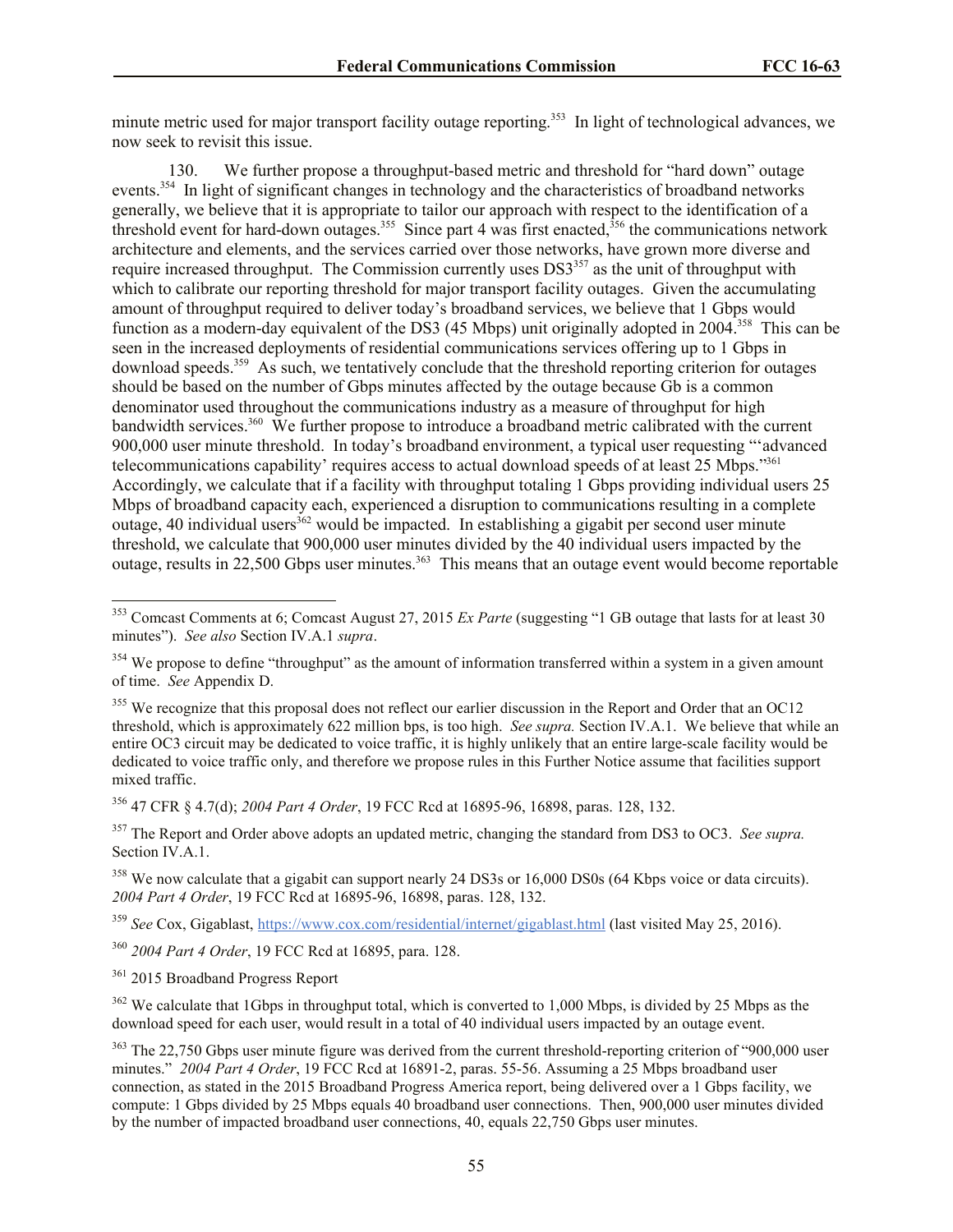when it resulted in 1 Gbps of throughput affected in which the event exceeds 22,500 Gbps user minutes. To determine whether an outage event is reportable using this threshold, we multiply the size of the facility measured in Gbps, by the duration of the event measured in minutes, and this total generates a Gbps user minute number. If this user minute number exceeds 22,500, then the outage event is reportable to the Commission. So for example, if a 1 Tbps (terabits per second) facility experienced a disruption for 45 minutes, we would multiply  $1000^{364}$  by 45 minutes to get 45,000 Gbps user minutes, and since this figure exceeds 22,500 Gbps user minutes, the outage event would be reportable. We seek comment on the analysis presented, which would establish a reporting threshold of an outage of 1 Gbps (gigabit per second) lasting for 30 minutes or more.

131. We seek comment on a throughput-based metric and its advantages or disadvantages over a user-based metric, for example, a 900,000 user-minute metric that treats broadband users for measurement purposes as those broadband end users that have no service. We also seek comment on whether a throughput-based metric would be more appropriate for some networks rather others. For instance, would our proposed 1 Gbps throughput threshold be appropriate for both BIAS and dedicated services? If not, why not? Should we consider a throughput-based metric for BIAS networks set at a lower threshold, such as 25 megabits per second (Mbps)? Would this result in an unacceptably small number of outages reports? How well would a threshold of 1 Gbps or greater lasting for 30 minutes or more reflect the geographic scope and impact of an outage and the number of subscribers impacted by an outage? Would a user-minute based threshold better capture the geographic scope and impact of an outage and the number of subscribers impacted? Does using a throughput metric in lieu of potentiallyaffected IP addresses, or that of subscriber count, as described below, provide better information to the Commission? Would a throughput metric be less or more burdensome for providers than a user-based one? If so, why? How might the increasing availability of Gbps services affect the usefulness of throughput as an outage indicator? Is there a better throughput threshold than 1 Gbps or greater lasting for 30 minutes or more? If so, what would it be?

132. In addition, we revisit the 2011 proposal to use potentially-affected IP addresses as a proxy for the number of potentially affected users.<sup>365</sup> If we were to adopt the 2011 proposal, would the metric overstate the impact of an outage?<sup>366</sup> If so, by how much would the outage impact be overstated? How well could a potentially-affected IP addresses threshold effectively communicate the geographic scope and impact of an outage and the numbers of subscribers impacted? Would the increasing deployment of IPv6 addresses affect the utility or accuracy of this proposed metric, and if so, how?<sup>367</sup> Would using subscriber counts as a proxy for number of users be a more accurate metric to determine the impact of an outage? In what ways do providers measure the number of subscribers now? Do providers measure broadband subscribers apart from other types of subscribers? If so, why? Which new subscribers would be counted under the proposed rules that were not previously counted? Should we consider unique subscriber-based metrics for BIAS and dedicated services provider? In instances of outage events lasting less than 30 minutes, should we consider whether subscriber-based metrics should be more indicative of a network outage impacting a large metropolitan area or geographic region? What benefit would this add to our proposed broadband outage reporting rules? Do current provider subscriber counts measure the total number of subscribers served at any given time? Are provider subscriber counts

 $364$  For this calculation, we convert, and thus calculate that 1 Tbps is equal to 1,000 Gbps.

<sup>365</sup> *2011 Part 4 Notice*, 26 FCC Rcd at 7184, para. 42.

<sup>366</sup> *2011 Part 4 Notice*, 26 FCC Rcd at 7184, para. 42.

 $367$  Internet Protocol version 6 (IPv6) is the new system that will expand the number of available IP addresses to handle the increasing number of devices connecting to the Internet. The current system, IPv4, only allows for 4 billion addresses, whereas IPv6 is estimated to allow the Internet to handle up to 340 trillion addresses. This will allow for more services (e.g., Internet of Things) to be introduced and connect more devices to the Internet. *See*  Sébastien Ziegler, *et.al.*, The Case for IPv6 as an Enabler of the Internet of Things, IEEE Internet of Things (July 14, 2015) http://iot.ieee.org/newsletter/july-2015/the-case-for-ipv6-as-an-enabler-of-the-internet-of-things.html.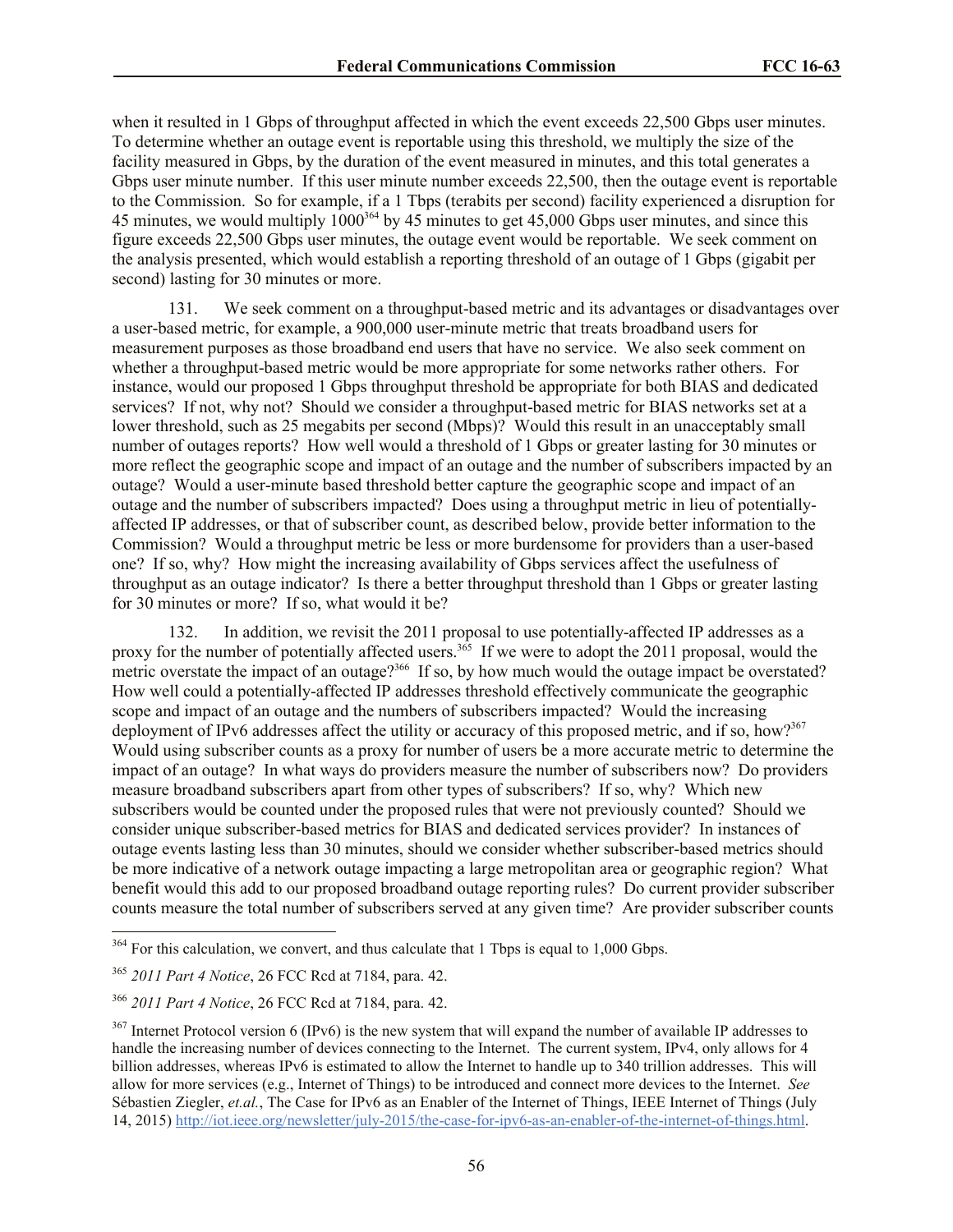verified at the occurrence of an outage or disruption? What difficulties, if any, would covered broadband providers experience in applying a subscriber-based metric?

## **b. Performance Degradation Outage Events Metrics and Thresholds**

133. The following section addresses requirements to report outage events in cases of significant degradation of communication. We tentatively conclude that outage events are reportable when there is a loss of "general useful availability and connectivity," even if not a total loss of connectivity. We propose a series of metrics and thresholds that we believe could identify outage events that significantly degrade communications: (1) a combination of packet loss and latency metrics and thresholds, and (2) a throughput-based metric and threshold. Finally, we seek comment on the appropriate locations for significant degradation of communication measurements.

## **(i) "Generally Useful Availability and Connectivity"**

134. Consistent with the part 4 definition of an "outage," we again seek comment on whether covered broadband providers should be required to report disruptions that significantly degrade communications,<sup>368</sup> including losses of "generally useful availability and connectivity" as measured by specific metrics.<sup>369</sup> We tentatively conclude that outage events experiencing significantly degraded communications include those events with a loss of generally useful availability and connectivity, and seek comment on this tentative conclusion.

135. In 2011, ATIS stated that losses of "generally useful availability and connectivity" not resulting in a complete loss of service should not be reportable under the part 4 rules, arguing that such events are "more akin to static/noise on legacy communications systems or error rates in DS3 lines..."<sup>370</sup> However, the loss of "generally useful availability and connectivity" in the broadband context would appear to be more akin to a legacy voice call during which the users cannot hear or make themselves understood, tantamount to a complete loss of service. This threshold may be even more recognizable in a digital context where effective bandwidth minimums are well understood. Accordingly, we reintroduce the Commission's 2011 proposal to require covered broadband providers to report on losses of 'generallyuseful availability and connectivity' to capture analogous incidents where customers are effectively unable to use their broadband service. We seek comment on this proposal.

136. We also seek comment on possible alternatives or additional metrics of generally-useful availability and connectivity. For instance, should the Commission create a reporting metric based on loss of network capacity? If so, how should the Commission quantify a loss of a network capacity for reporting purposes, and what would be an appropriate reporting threshold? Should we consider a metric measuring the average relative bandwidth, where providers would compare the active bandwidth against the provider's bandwidth advertised or offered? Could such a metric be quantified for reporting purposes? If so, what would be an appropriate reporting threshold? What other metrics should the Commission consider?

## **(ii) Metrics for Performance Degradation**

137. In addition to the metrics for generally-useful availability and connectivity, we seek comment on potential broadband outage reporting metrics to measure significant performance degradation in communications. In this regard, we propose two sets of proposals. We propose a throughput metric and seek comment on the appropriate thresholds; or, propose an alternative metric

<sup>368</sup> *See* 47 CFR § 4.5(a) (defining an "outage" as "a *significant degradation* in the ability of an end user to establish and maintain a channel of communications as a result of failure or degradation in the performance of a communications provider's network) (emphasis added).

<sup>&</sup>lt;sup>369</sup> We propose to define "generally useful availability and connectivity" to include the availability of functions that are part of the service provided (i.e., "service functionality").

<sup>370</sup> ATIS 2011 Comments at 11.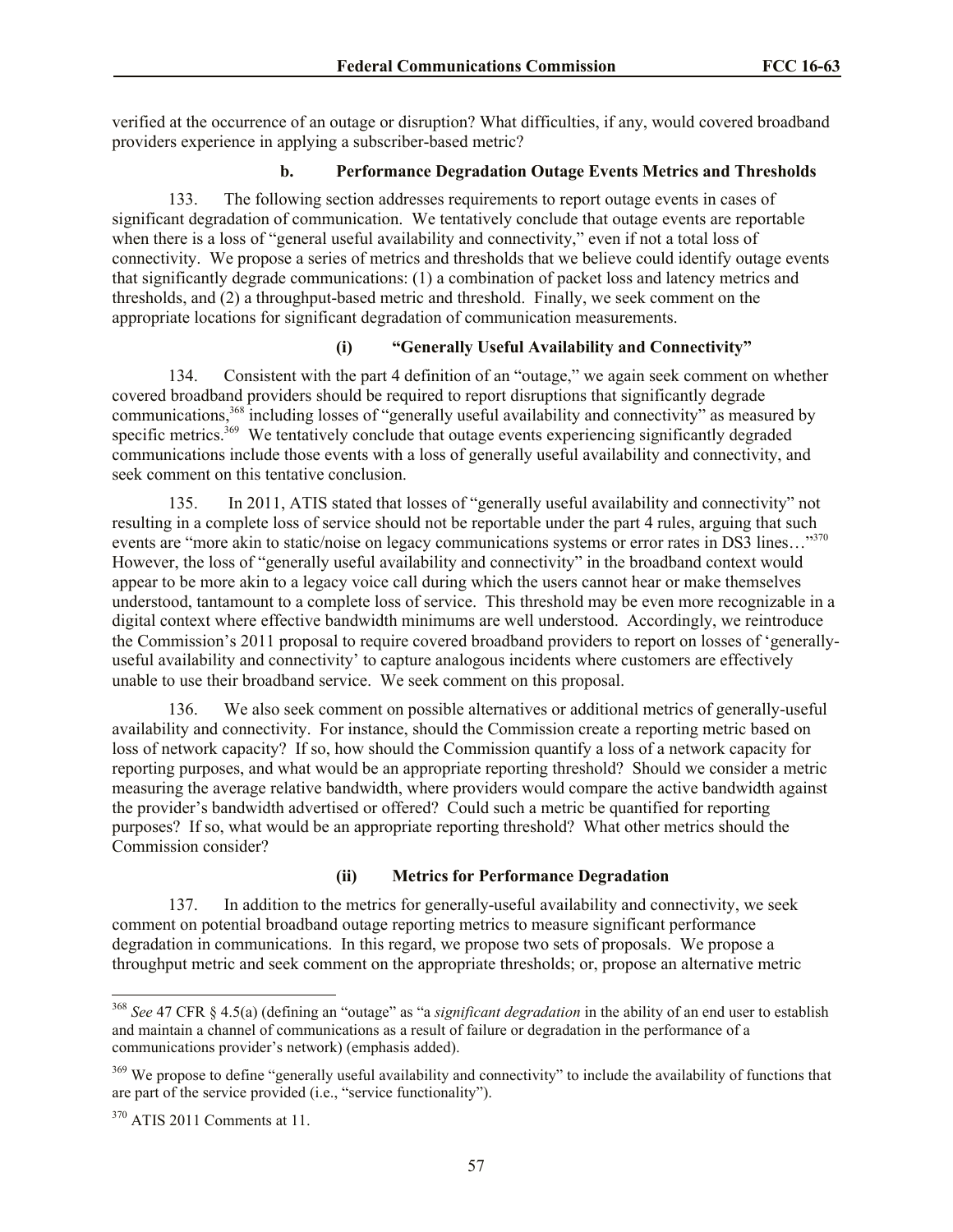based in a combination of three core metrics, throughput, packet loss, and latency, and seek comment on the appropriate thresholds. Moreover, we seek comment on the extent potential metrics for generallyuseful availability and connectivity may overlap with the proposed metrics for significant performance degradation in communications.

138. First, given that throughput is widely recognized as a key metric for measuring network performance, we propose using a throughput metric threshold at 1 Gbps for a network outage or service disruption event lasting 30 minutes or more. In addition to the use of a throughput metric for hard down outages described above, a throughput metric can also determine when a significant degradation occurs in a network, as transmission rates decline as network congestion increases. In addition to throughput, we seek comment on the utility of two other metrics to indicate broadband network performance degradation: packet loss and latency.<sup>371</sup> Can a proposed 1 Gbps event lasting for 30 minutes threshold capture instances in which the network suffers an outage or experience degradation in network performance? Would it be more appropriate to maintain the 900,000 user-minute threshold for throughput? If so, why? How would it be determined and calculated to be equivalent to a throughput-based metric of 1 Gbps threshold? How would maintaining the 900,000 user-minute threshold capture and account for the complexities found in broadband networks and the outages occurring on those networks? We also seek comment on whether a throughput threshold for performance degradation should require a carrier's average throughput to drop a nominal percentage, say 25 percent, below normal levels. How would such a threshold be measured and reported should this threshold be reached? Would this effectively capture the impact to network subscribers and facilities? Is a nominal drop of 25 percent in average throughput thresholds indicative of noticeable network performance degradation? We seek comment on this approach.

139. We seek comment on a second proposal looking at these proposed core metrics — packet loss, latency, and throughput. To what extent do covered broadband providers already collect information on packet loss, latency, and throughput? Are any of the metrics better suited than others at measuring loss of generally-useful availability and connectivity of broadband service? Are there any alternate performance metrics that would more effectively capture network outages or performance degradation? If so, what are they and do these providers already capture these metrics? Are any of the metrics more cost-effective to monitor than others, and if so, which are they and why?

140. We further propose to limit the scope of outage filings to those events that affect customer communications. We seek comment on this approach. In addition to packet loss, latency, and throughput, we seek comment on whether there are other metrics and thresholds that would be indicative of events impacting customer communications, and comment about other appropriate indicators that might better reflect when these communication services are disrupted. Are there existing measurement efforts regarding network performance and assurance conducted by the Commission that would provide better guidance in determining reporting thresholds for broadband network outage reporting?<sup>372</sup> How are these other performance and assurance measurements aligned with our proven public safety and reliability efforts in our current part 4 outage reporting efforts? How does the use of these network performance metrics complement or conflict with other efforts at the Commission? <sup>373</sup>

l

(continued….)

<sup>371</sup> In the recent *Technology Transitions* Further Notice of Proposed Rulemaking, we proposed to adopt metrics for latency, packet loss, and throughput to evaluate successful routing, completion of connections, and quality deterioration. *Technology Transitions*, *et al.*, Report and Order, Order on Reconsideration, and Further Notice of Proposed Rulemaking, 30 FCC Rcd 9372, 9483-84, para. 217 (2015).

<sup>372</sup> *See id*.

<sup>&</sup>lt;sup>373</sup> The Commission is providing guidance across a number of areas regarding network performance metrics and measurements ensuring users receive adequate and expected network performance from their service subscriptions. *See 2015 Open Internet Order*, 30 FCC Rcd at 5673-5674, paras. 165-68; *Applications of AT&T Inc. and DIRECTV*, Memorandum Opinion and Order, 30 FCC Rcd 9131, 9297, Appendix B (V)(2)(b)-(c) (2015); *Deployment of Advanced Telecommunications Capability to All Americans in a Reasonable and Timely Fashion, and Possible*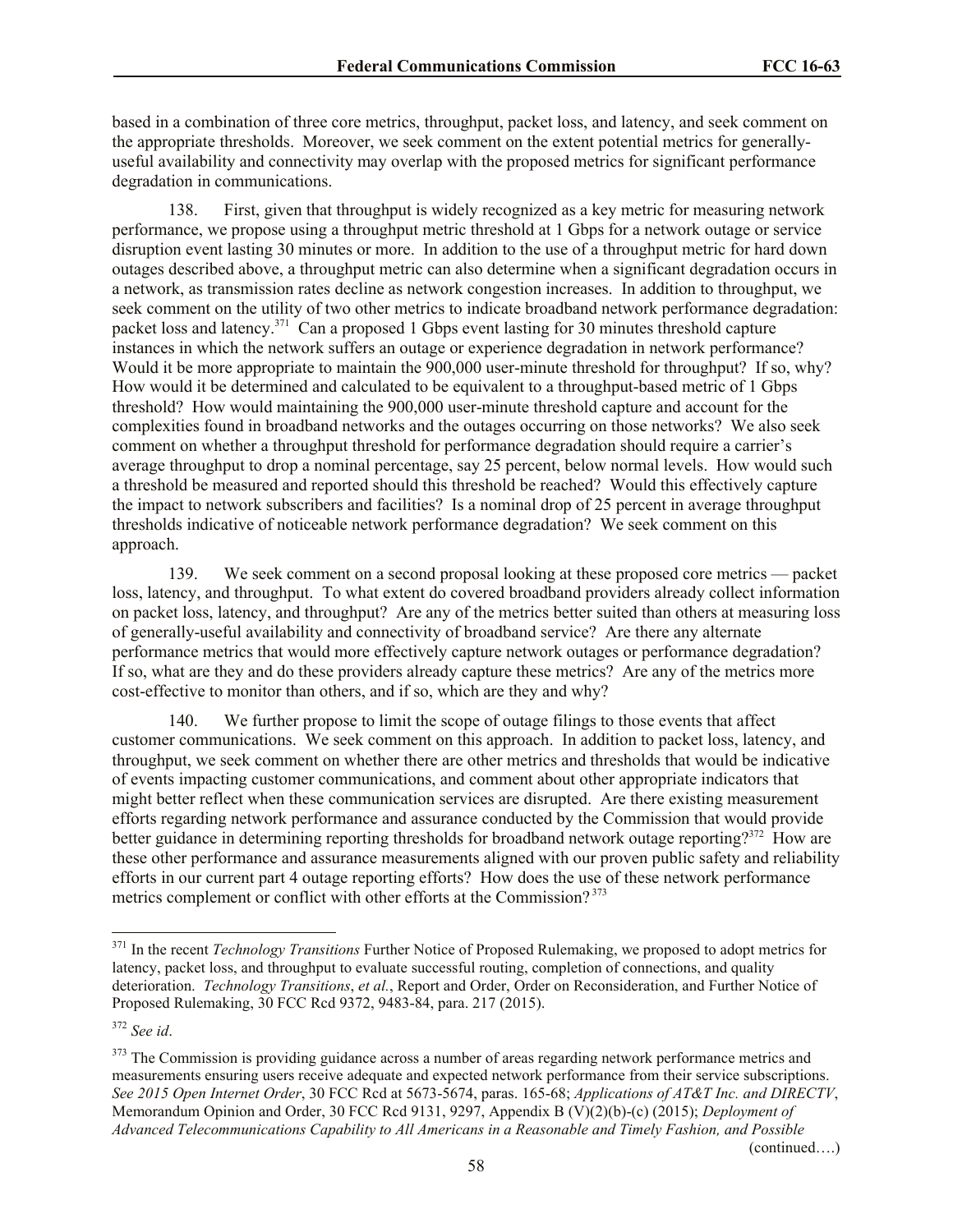141. Alternatively, should we consider adopting more specific, absolute thresholds for packet loss, latency, and throughput to measure significant performance degradation of communications? In 2011, the Commission proposed that service degradation occurs whenever there is a noticeable decline in a network's average packet loss; or average round-trip latency; or average throughput of 1 Gbps, with all packet loss and latency measurements taken in each of at least six consecutive five-minute intervals from source to destination host.<sup>374</sup> If absolute thresholds are preferable, how would these particular thresholds be calculated and determined? Would an absolute threshold still be appropriate with current broadband systems? How could the reporting thresholds for packet loss, latency, and throughput be set at appropriate levels? If any of these thresholds should be adjusted, what is an appropriate threshold? Should the requirement to take performance measurements in six consecutive five-minute intervals be modified? If so, how?

142. We also seek comment on whether these metrics support a consistent reporting standard across all broadband provider groups. The Commission recognizes that there may be different metrics for performance degradation for different services and that a "one size fits all" approach to determining appropriate metrics and thresholds indicating the health and performance of broadband networks and services may not be appropriate depending on underlying quality of service and network performance requirements.<sup>375</sup> Are these metrics (packet loss, latency, and throughput) appropriate to evaluate performance for both BIAS and dedicated services? Alternatively, are these metrics unique to either BIAS or dedicated services, but not appropriate for both? We also seek comment on whether and how the proposed metrics should differentiate mobile broadband from fixed broadband. Are there unique attributes of mobile broadband that we should consider for our outage reporting purposes? For example, will application of these metrics to mobile broadband result in too many instances where, although a threshold is passed, there is no major problem with the network? Why or why not? Are other network performance metrics more suitable for mobile broadband than fixed broadband, and if so, what are they?

#### **(iii) Measurement of Performance Degradation**

143. We also seek comment on the end points from which covered broadband providers would measure whether there is performance degradation. In the case of BIAS providers, we believe that these metrics should be measured from customer premises equipment to the destination host. For dedicated services providers, we believe that the metrics should be measured from the closest network aggregation point in the access network (e.g., DSLAM serving DSL subscribers) to the closest network facility routing communications traffic or exchanging traffic with other networks (e.g., PoP, gateway).

144. We seek comment on these tentative conclusions, and on whether these end-points for measurement are appropriate for their corresponding services, as well as the use of the term "destination

<sup>374</sup> *2011 Part 4 Notice*, 26 FCC Rcd at 7184-86, paras. 42, 48-49.

<sup>375</sup> *See* ITU-T Recommendation Y.1541 Network Performance Objectives for IP-based services at https://www.itu.int/rec/T-REC-Y.1541-201112-I/en. Y.1541 is the recommendation from the International Telecommunications Standardization Sector (ITU-T) specifying the objectives of end-to-end network performance or performance between user network interfaces (UNI) based on Y.1540 parameters.

<sup>(</sup>Continued from previous page)

*Steps to Accelerate Such Deployment Pursuant to Section 706 of the Telecommunications Act of 1996, as Amended by the Broadband Data Improvement Act*, at 23-30, paras. 49-70 (2016) (2016 Broadband Progress Report); Form 477 Resources, Information on Each Section of Form 477 (Sept. 26, 2014) https://www.fcc.gov/reportsresearch/guides/form-477-section-specific-information; Automated Reporting Management Information System (ARMIS), ARMIS Instructions & Data Descriptions (Dec. 22, 2014) https://www.fcc.gov/general/armisinstructions-data-descriptions; Instructions for Completing FCC Form 481, OMB Control No. 3060-0986 (High-Cost), OMB Control No. 3060-0819 (Low-Income), 1, 4 (Feb. 2015) (stating "Sections 54.313(a)(2)-(4) require ETCs annually to file information concerning outages, unfulfilled service requests, and complaints. ETCs must separately file these data for voice and broadband service, *except that, at this time, ETCs are not required* to submit outage information regarding their broadband service.")(internal citations omitted, emphasis added).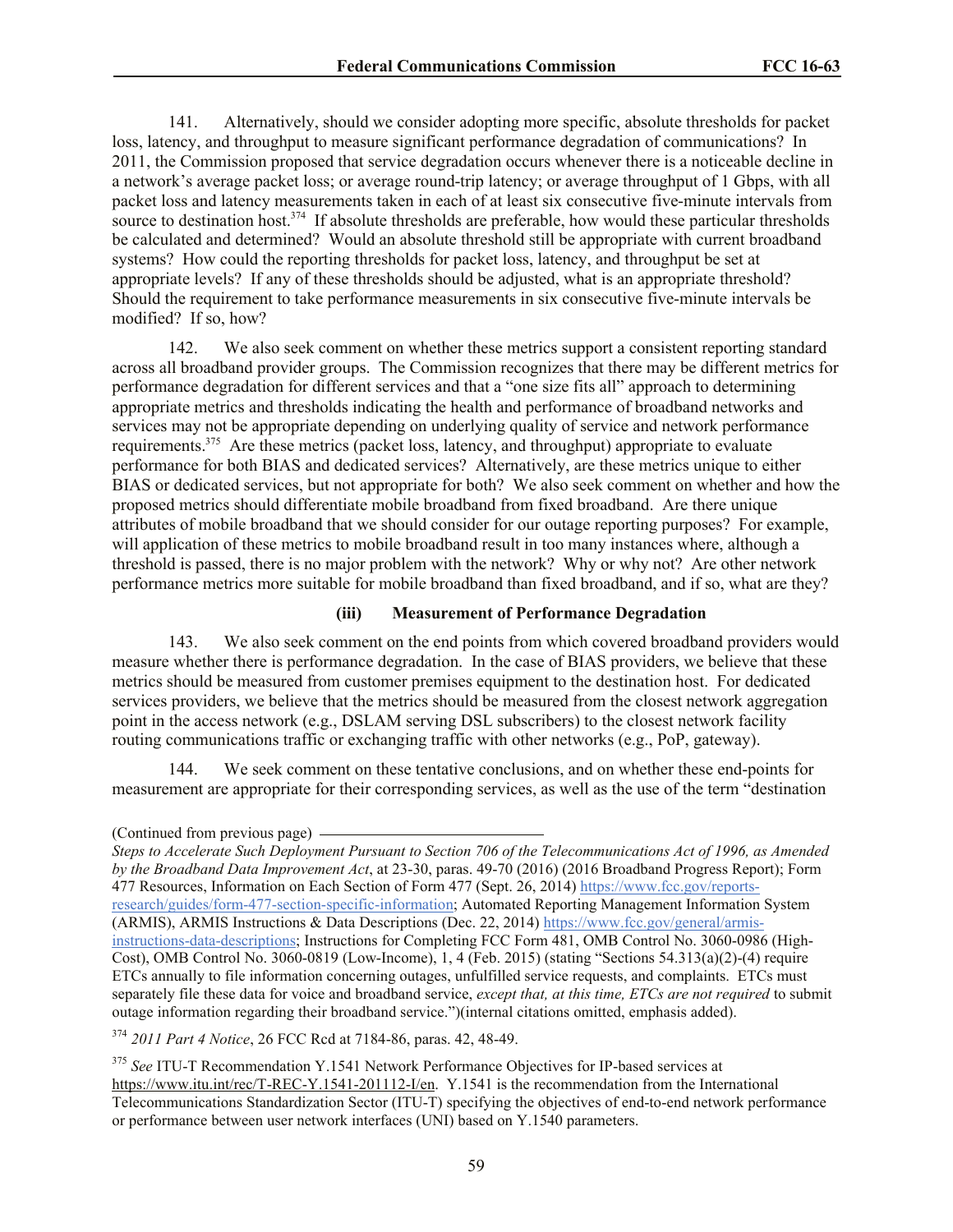host" for all providers. Does "destination host" appropriately cover the various types of network facilities used by covered broadband providers to connect to their customers and/or exchange traffic with other networks? Where in a BIAS network should the measurements take place to record the measurements most accurately? In a dedicated services network? At what level of aggregation should the measurements be taken in the BIAS and dedicated services networks? What is the best way to determine the measurement clients and servers are correctly chosen to accurately measure the proposed metrics? Are there other terms that would better describe the point where network traffic is routed and aggregated from several endpoints (e.g., network aggregation point) for either type of service? For example, should we follow the performance metrics established under the Measuring Broadband America program or other broadband measurement metrics developed by the Commission?<sup>376</sup> We also seek comment on a scenario in which the "destination host" is on another BIAS provider's network. In that case, how would the original BIAS provider detect an outage on its network path?<sup>377</sup> We seek comment on this scenario and anything else the Commission should consider with respect to network end-points.

### **5. Broadband Reporting Confidentiality and Part 4 Information Sharing**

145. Currently, outage reports filed in NORS are withheld from routine public inspection and treated with a presumption of confidentiality.<sup>378</sup> We propose to extend this same presumptive confidential treatment to any reports filed under rules adopted pursuant to this Further Notice, including broadband outage reporting filings. We recognize, however, that this approach of presumed confidentiality may need to evolve as networks, and consumer expectations about transparency, also evolve. Accordingly, we seek comment on the value and risk of increased transparency with respect to information about, or select elements of NORS reports filed under the current part 4 rules and any additional rules adopted pursuant to this Further Notice.

146. As noted in the Report and Order above, we believe that the proposal of sharing NORS information with state and other federal entities requires further investigation, including where state law would need to be preempted to facilitate information sharing.<sup>379</sup> The Commission currently only shares access to the NORS database with DHS.<sup>380</sup> However, we recognize the important roles of other federal and State agencies in promoting the reliability of broadband communications. For instance, the National Coordinating Center for Communications (NCC), a component of the National Cybersecurity and Communications Integration Center (NCCIC), provides a centralized point of coordination between the Federal government and the critical communications infrastructure sector during times of a communications-related crisis.<sup>381</sup> Additionally, several States have their own reporting requirements for

<sup>376</sup> *See*, *e*.*g*., FCC Office of Engineering and Technology and Consumer & Governmental Affairs Bureau, 2015 Measuring Broadband America Fixed Broadband Report: A Report on Consumer Fixed Broadband Performance in the US (Dec. 30, 2015), https://www.fcc.gov/general/measuring-broadband-america; *2015 Open Internet Order*, 30 FCC Rcd at 5674-75, para. 166 (delegating authority to the Commission's Chief Technologist to offer guidance regarding acceptable methodologies for disclosure of network performance for BIAS service).

<sup>&</sup>lt;sup>377</sup> Currently, providers only report outages occurring in facilities that they own, operate, lease, or otherwise utilize. *See* 47 CFR § 4.9.

<sup>378</sup> *2004 Part 4 Order*, 19 FCC Rcd at 16856 47, para. 47 n.143. *See also* 47 CFR § 4.2.

<sup>379</sup> *See supra* Section IV.E.3 para. 89.

<sup>380</sup> *2004 Part 4 Order*, 19 FCC Rcd at 16856, para. 47 (making NORS reports available to DHS "in encrypted form and immediately upon receipt").

 $381$  The National Coordinating Center for Communications (NCC) is a public-private initiative led by DHS representing 24 federal agencies and more than 50 private-sector communications and information technology companies. *See* Department of Homeland Security, National Coordinating Center for Communications (Jan. 29, 2016), http://www.dhs.gov/national-coordinating-center-communications. As a part of DHS's National Cybersecurity and Communications Integration Center, NCC monitors national and international incidents and events that may impact emergency communications. *See id*.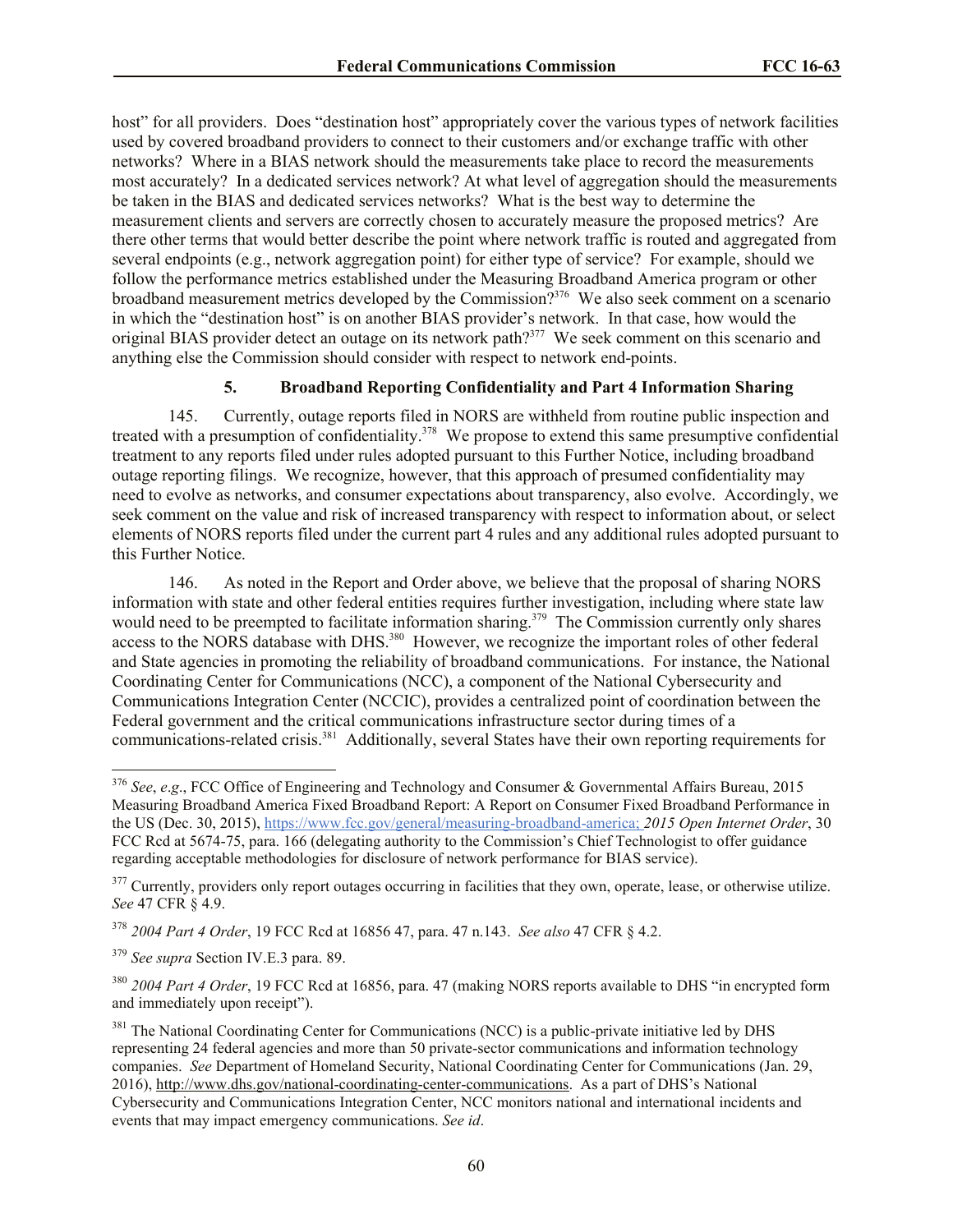network outages and communications reliability<sup>382</sup> or otherwise incorporate the Commission's rules.<sup>383</sup>

147. To assist the Commission, we direct the Bureau to study these issues, and develop proposals for how information could be shared appropriately with state entities and federal entities other than DHS.<sup>384</sup> Accordingly, we seek comment on the current reporting and information sharing practices of broadband and interconnected VoIP providers with state governments and other federal agencies. To which agencies and States do providers already report? To what extent is reporting mandatory? What information on outages or communications disruptions do providers report to other federal and state government bodies? What triggers the reporting process? What are the strengths and weaknesses of any existing reporting and information sharing processes? Could any such processes provide an avenue for the Commission to acquire data that it would otherwise receive under the proposed rules? If so, how? What else should the Commission consider regarding the current reporting and information sharing practices of broadband or interconnected VoIP providers? Commenters should address the impact of any other information sharing activities on the part 4 mandates proposed herein, and how these requirements might be tailored to ensure compliance without undue imposition on those other information sharing activities.

148. We seek comment on how the Commission can strike the right balance between facilitating an optimal information sharing environment and protecting proprietary information. Our goal is to foster reciprocal sharing of information on broadband network outages with federal and state partners, while maintaining confidentiality among those partners and of information contained in the outage reports. To ensure that the Commission benefits from information that providers make available to other federal agencies or state governments, should we encourage covered broadband and interconnected VoIP providers to provide the Commission with copies of any outage reporting that they currently provide to states or other federal agencies, to be treated in the same manner (i.e., confidential or non-confidential) as the entity receiving the original report? Are there alternative methods toward sharing this information? Should we ask our federal and state government partners to provide a preferred path toward sharing this information? We recognize that other federal and state agencies may have different requirements for licensees and FCC regulated entities, and we seek comment on the wider regulatory landscape in which broadband providers may or may not already be reporting outages. Are there special considerations required for the new filings or information collected that the Commission has not previously accommodated for part 4 providers? If so, what adjustments to our original information sharing proposals in the *Notice*<sup>385</sup> should be made for these new NORS filings and information collected?

### **6. Cost-Benefit Analysis for Broadband Network Outage Reporting**

149. In the *2012 Part 4 Order*, the Commission deferred action on several broadband outage proposals because they were "sharply opposed by industry on several bases, but especially based on the expected costs."<sup>386</sup> In this Further Notice, we seek to update the record on the costs of implementing

<sup>382</sup> *See, e.g*., Colo. Rev. Stat. § 723-2-2143(h); Or. Admin. R. 860-023-0055, 860-032-0012, 860-034-0390; 83 Ill. Adm. Code 725 and 730.550; 65-625 Me. Code R. 2 § 6; N.M. Admin. Code § 17.11.24; Conn. Agencies Regs. § 16-247g-2(d).

<sup>383</sup> *See* Wyo. Admin. Code § PSC GEN Ch. 5 s 503; California Public Utilities Commission, Service Quality, http://www.cpuc.ca.gov/General.aspx?id=1011 (last visited Mar. 30, 2016) (requiring "all facilities-based certificated and registered telecommunications carriers submit to the Commission the communication outage reports that affect California service filed with the FCC thru the NORS").

<sup>384</sup> *See supra* Section IV.E.3.

<sup>385</sup> *Notice*, 30 FCC Rcd at 3224-25, paras. 51-55.

<sup>386</sup> *2012 Part 4 Order*, 27 FCC Rcd at 2669, para. 48. Verizon, for instance, claimed that it alone would bear a cost burden in excess of \$100,000,000 to install a probe on every router in its network for the purpose of measuring jitter, latency and packet loss. Verizon 2011 Comments at 22.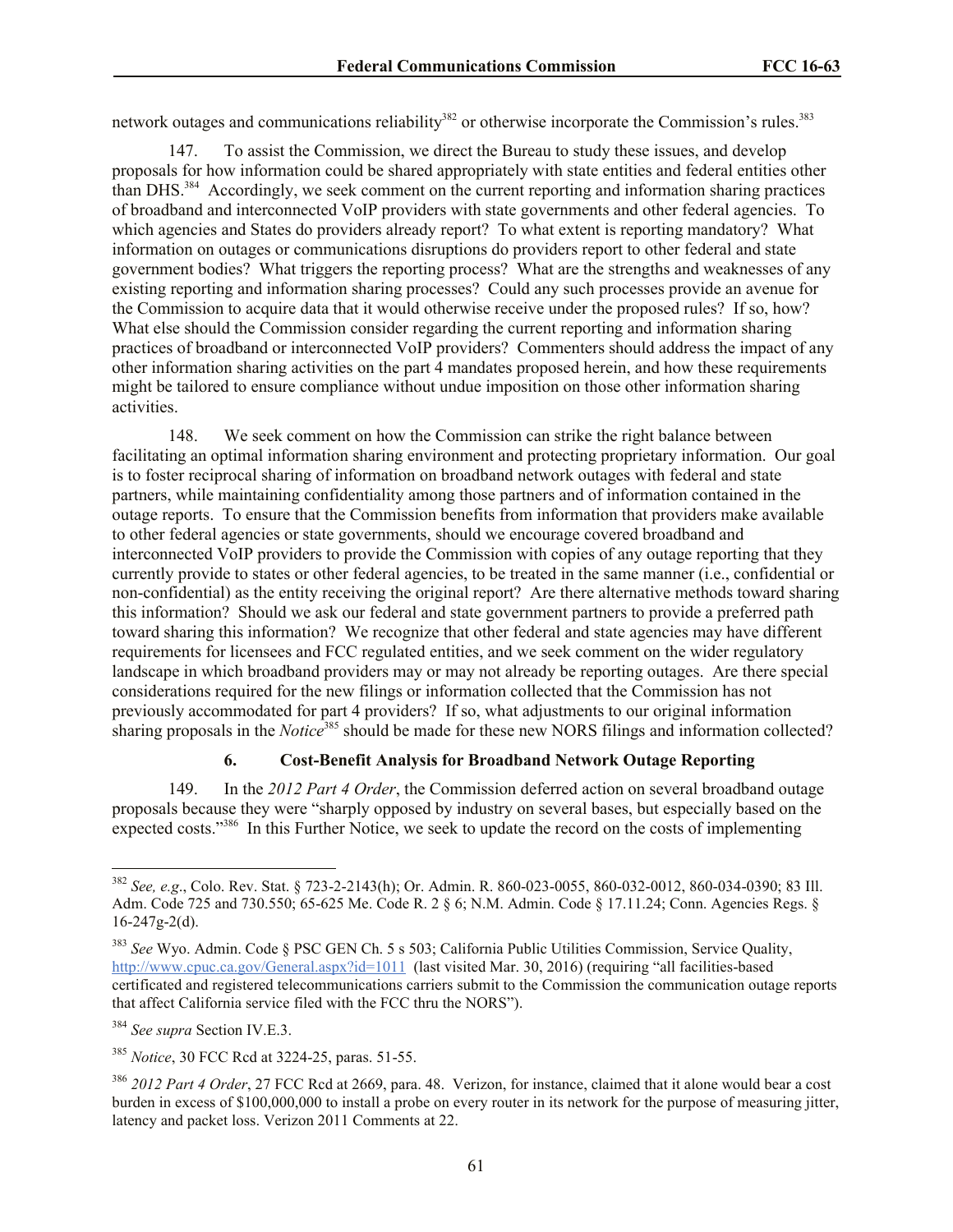broadband outage reporting, and also seek comment on the costs of compliance with any additional reporting requirements considered herein. We also seek comment on the costs associated with any alternative proposals or unintended modifications to proposals set out by commenters. Specifically, we invite comment on the incremental costs of detecting and collecting information on the outage thresholds described above; the costs of filing reports in NORS; and the costs associated with any additional reporting or other requirements the Commission may adopt to promote network reliability and security*.*  Comments in this area should not focus on new equipment but on the cost of modifying existing outage detection systems to detect and notify the Commission on observed outages meeting reporting thresholds proposed in this Further Notice.

## **a. Costs of Detecting and Reporting Outages**

150. We first consider the costs associated with detecting and collecting information on reportable outages under the proposed rules. As a general matter, we agree with the 2011 comments of the National Association of State Utility Consumers Advocates (NASUCA) and the New Jersey Division of Rate Counsel, who observe that VoIP and "broadband [providers] should already be collecting outagerelated data in the normal course of conducting their businesses and operations."<sup>387</sup> We believe this to be as true today as it was in 2011 in light of service providers' public assurances of network performance and reliability.<sup>388</sup> If covered broadband providers already collect internal data to support claims of high network reliability through advertising, we anticipate that they would be able to provide the Commission with similar information at minimal incremental cost. For this reason and others discussed below, we do not believe that requiring covered broadband providers to submit outage data would create an unreasonable burden.

## **(i) Outages Defined by Threshold Events**

151. To begin, we note that nearly all providers already have mechanisms in place for determining when an outage occurs and when it surpasses a certain threshold, and if a provider does not, in today's wired world it would not impose significant cost to install such a mechanism. In fact, the record reflects that providers routinely monitor the operational status of their network as part of the normal course of business. Verizon, for instance, explained in 2011 that it "has significant visibility into its broadband networks."<sup>389</sup> We believe that any provider with "significant visibility" into its network already has the ability to detect network failures or degradations that result in a total loss of service for a large number of customers. Commenters appear to concede this view. Both ATIS and AT&T proposed alternative reporting schemes that would require reporting on total losses of broadband service, and AT&T submits that its proposed scheme would be "unambiguous and easy-to-apply."<sup>390</sup> CenturyLink likewise admits that "reporting by a broadband Internet access service provider where there is a loss of connectivity to the Internet by end-users is reasonable."<sup>391</sup> Comments like these, along with ubiquitous advertising on network reliability and performance generally, suggest that the regime described above to report total losses of broadband service would not impose significant additional burdens on providers. We seek comment on this discussion.

<sup>387</sup> NASUCA and NJ Rate Counsel 2011 Comments at 11.

<sup>388</sup> *See, e.g.*, Verizon Wireless, Better Matters, http://www.verizonwireless.com/landingpages/better-matters/ (last visited May 25, 2016) (stating that "RootMetrics® rates Verizon #1 in speed, data, reliability and overall performance in the U.S.").

<sup>389</sup> Verizon 2011 Comments at 22.

<sup>390</sup> ATIS 2011 Comments at 14-15; AT&T 2011 Comments at 26.

<sup>&</sup>lt;sup>391</sup> CenturyLink 2011 Comments at 13.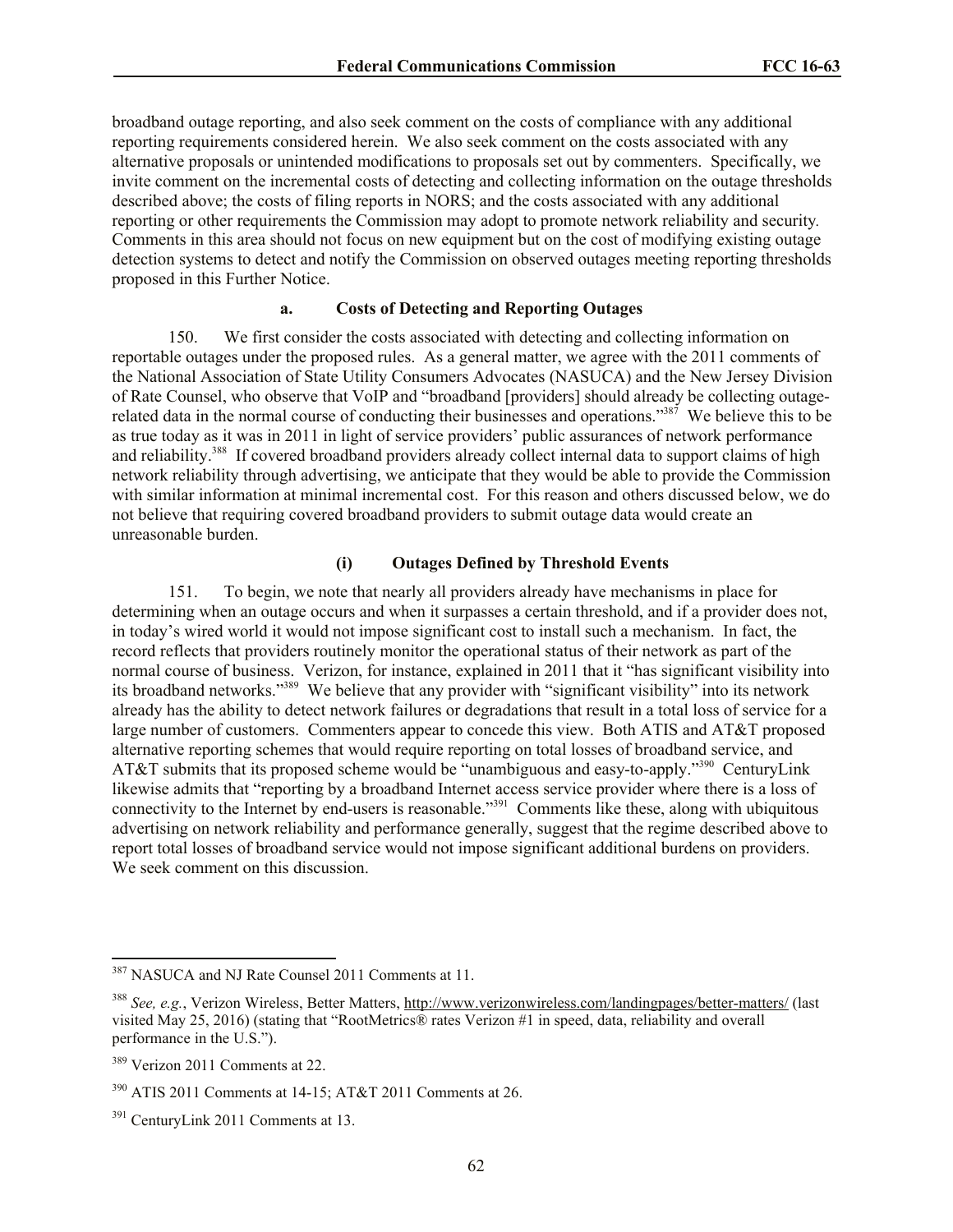## **(ii) Outages of "Generally-Useful Availability and Connectivity"**

152. In 2011, industry commenters identified data collection costs as the most significant cost burden of the proposed rules for performance degradation events.<sup>392</sup> However, we note that the proposed reporting based on loss of "generally-useful availability and connectivity" does not concern every degradation in performance an individual user experiences, but is instead designed to capture incidents in which service is effectively unusable for a large number of users or when critical facilities are affected. We seek further comment on the extent to which providers already collect performance degradation data for internal business purposes. In 2011, covered VoIP and broadband providers were already monitoring QoS metrics, like packet loss, latency and jitter, to assess network performance for certain customers.<sup>393</sup> Today, providers collect network performance information as a necessary part of fulfilling their SLA duties for particular customers,<sup>394</sup> and more generally, providers have significant incentives to track these metrics as part of their network, service, and business risk assurance models. In other words, providers' existing approaches for network data collection for premium customers likely already captures losses of "generally-useful availability and connectivity," and we believe similar techniques could be expanded to monitor network performance on a broader scale. By building on existing provider practices and harnessing technological developments in network monitoring, we believe that the proposals for broadband reporting requirements described herein would not be unduly costly.<sup>395</sup>

153. Because providers already routinely collect much of this data, we believe that the cost of compliance of additional rules would be only the cost of filing additional reports. We seek comment on this discussion. If providers do not collect this data, is there similar or comparable data that providers already collect, or could collect at minimal expense, that would be as cost-effective as data they would report under the proposals outlined above? If so, what data, and would it provide the Commission with adequate visibility into events that cause a loss of generally-useful availability and connectivity for significant numbers of broadband users? What would the cost be of this comparable data?

154. We seek comment on whether we should implement a prototype phase of two years whereby providers would be given significant latitude to determine a qualifying threshold for the "generally useful availability and connectivity" standard. While mandatory reporting would remain, the data collected would positively inform standards in this category that would be broadly applicable to the Commission's needs in this area yet closer to what the reporting companies use for their own operations, thereby reducing potential costs for providers. We seek comment on this analysis.

## **b. Costs of Filing Outage Reports**

155. While we anticipate that the costs of filing reports under the proposed rules—i.e., of reformatting and uploading information in the NORS database—would not impose an unreasonable burden on covered broadband providers, we seek comment on the specific costs. Outage reports are currently filed in the Commission's web-based NORS database using simple and straightforward "fill-inthe-blank" templates. NORS currently accepts reports for legacy service outages (wireline, wireless,

l

<sup>394</sup> See e.g., Sprint, SLA Performance, https://www.sprint.net/sla\_performance.php?network=sl (last visited May 25, 2016); Cogent, Networks Services Service Level Agreement,

<sup>392</sup> *See, e.g.,* Verizon 2011 Comments at 22; ACA 2011 Comments at 6.

<sup>&</sup>lt;sup>393</sup> For example, in 2011 AT&T stated that it collects information on packet loss and latency for "premium managed access enterprise" customers. *See* AT&T 2011 Comments at 28 (describing how AT&T may monitor these characteristics for certain premium customers, pursuant to the terms of an SLA.

http://www.cogentco.com/files/docs/network/performance/global\_sla.pdf (last visited May 25, 2016); Internet2 Network, Internet2 IP Layer RealTime Atlas,

http://atlas.grnoc.iu.edu/atlas.cgi?map\_name=Internet2%20IP%20Layer (last visited May 25, 2016); Verizon, www.verizonenterprise.com/terms/us/products/internet/sla (last visited May 25, 2016); Keynote, Internet Health Report, http://internetpulse.keynote.com/Main.aspx (last visited May 25, 2016).

<sup>&</sup>lt;sup>395</sup> AT&T 2011 Comments at 28 (arguing that reporting QoS information from every internet PoP would be burdensome).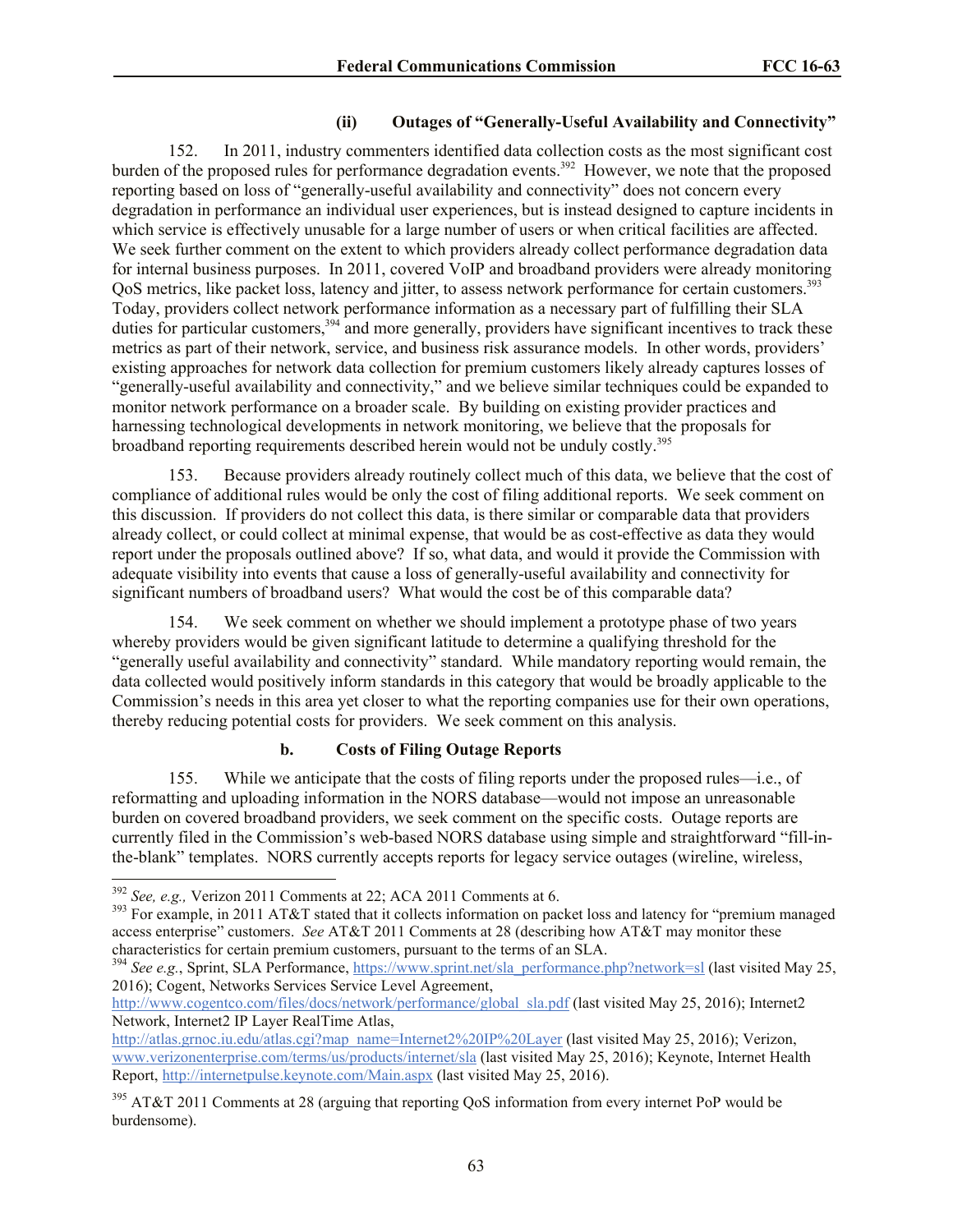etc.), as well as interconnected VoIP "hard down" outages. We expect that any reports from covered broadband providers pursuant to rules ultimately adopted in this proceeding would adhere to the same efficient and streamlined process.

156. In light of growing overlap in corporate ownership of telecommunications network and service offerings, we expect that the inclusion of broadband service under part 4 would largely extend reporting obligations to providers already familiar with reporting via NORS and with internal processes in place for filing reports.<sup>396</sup> We recognize that entities without prior experience reporting in NORS, either themselves or through affiliates, may incur some startup costs, i.e., of establishing a NORS account and training personnel in the use of NORS. We seek comment on this analysis and what specific startup costs would be.

157. Furthermore, we believe the overall cost to providers of filing disruption reports is a function of the number of reports that are filed and the costs of filing each report. Previously, the Commission has estimated that the filing of each three-stage outage report (i.e*.*, notification, initial report, and final report) requires two hours of staff time, compensated at \$80 per hour, amounting to a \$160 total cost for the provider.<sup>397</sup> We believe that this estimate remains valid. Moreover, we estimate that adoption of the proposed rules for covered broadband providers would result in the filing of 1,083 reports per year, based on the likely correlation of broadband Internet access service outages with interconnected VoIP outages, in which there were 750 reports in 2015, and of broadband backbone outages with interoffice blocking outages, in which there were 330 reports in 2015.<sup>398</sup> Accordingly, we estimate that adoption of the rules proposed in this Further Notice would create  $$173,280$  in reporting costs.<sup>399</sup> We seek comment on this cost estimate.

## **c. Benefits of Proposed Broadband Network Outage Reporting**

158. On balance, we believe that the proposals of this Further Notice would ultimately produce substantial benefits for the public. As noted above, the nation is increasingly reliant on broadband communications, and disasters, pandemics, and cyber attacks can lead to sudden disruptions of normal broadband traffic flows. Adopted prior to widespread adoption of broadband, the current part 4 outage reporting rules have played a significant role in the Commission's successful efforts to promote reliable and resilient communications networks. The Commission's receipt of data on broadband service (and expanded interconnected VoIP service) disruptions would enable it to adapt this established practice to a world in which IP-based networks are increasingly relied on for critical communications—including 911 service—as well as for financial transactions, health care delivery and management, and the operation of our nation's critical infrastructure.<sup>400</sup>

159. Given the large and rising volume of communications that occur over broadband networks—and the overall economic value these communications represent<sup>401</sup>—even minor increases in

(continued….)

l <sup>396</sup> This is because of the large overlap between companies providing VoIP services already subject to NORS outage reporting, and those offering BIAS service.

<sup>397</sup> *See, e.g.*, Federal Communications Commission, Part 4 of the Commission's Rules Concerning Disruptions to Communications OMB Control# 3060-0484 Supporting Statement (2012) at 11, http://www.reginfo.gov/public/do/DownloadDocument?documentID=337494&version=1.

<sup>&</sup>lt;sup>398</sup> In other words, based on 2015 figures, we estimate that there would be approximately 750 reportable VoIP outages  $+330$  reportable broadband outages independent of VoIP = 1,083 total reports.

<sup>&</sup>lt;sup>399</sup> This estimate was calculated by adding the number of VoIP and broadband outages in 2015, and multiplying by the expected cost of \$160.

<sup>400</sup> *See*, *e*.*g*., FSSCC 2011 Comments at 2; UTC 2011 Comments at 3; California Telehealth Network Comments in GN Docket. No. 14-28 at 7, 9.

<sup>401</sup> *See*, *e*.*g.*, U.S. Dep't of Commerce, U.S. Census Bureau News (Feb. 17, 2016), https://www.census.gov/retail/mrts/www/data/pdf/ec\_current.pdf (estimating that \$80.3 billion in U.S. retail e-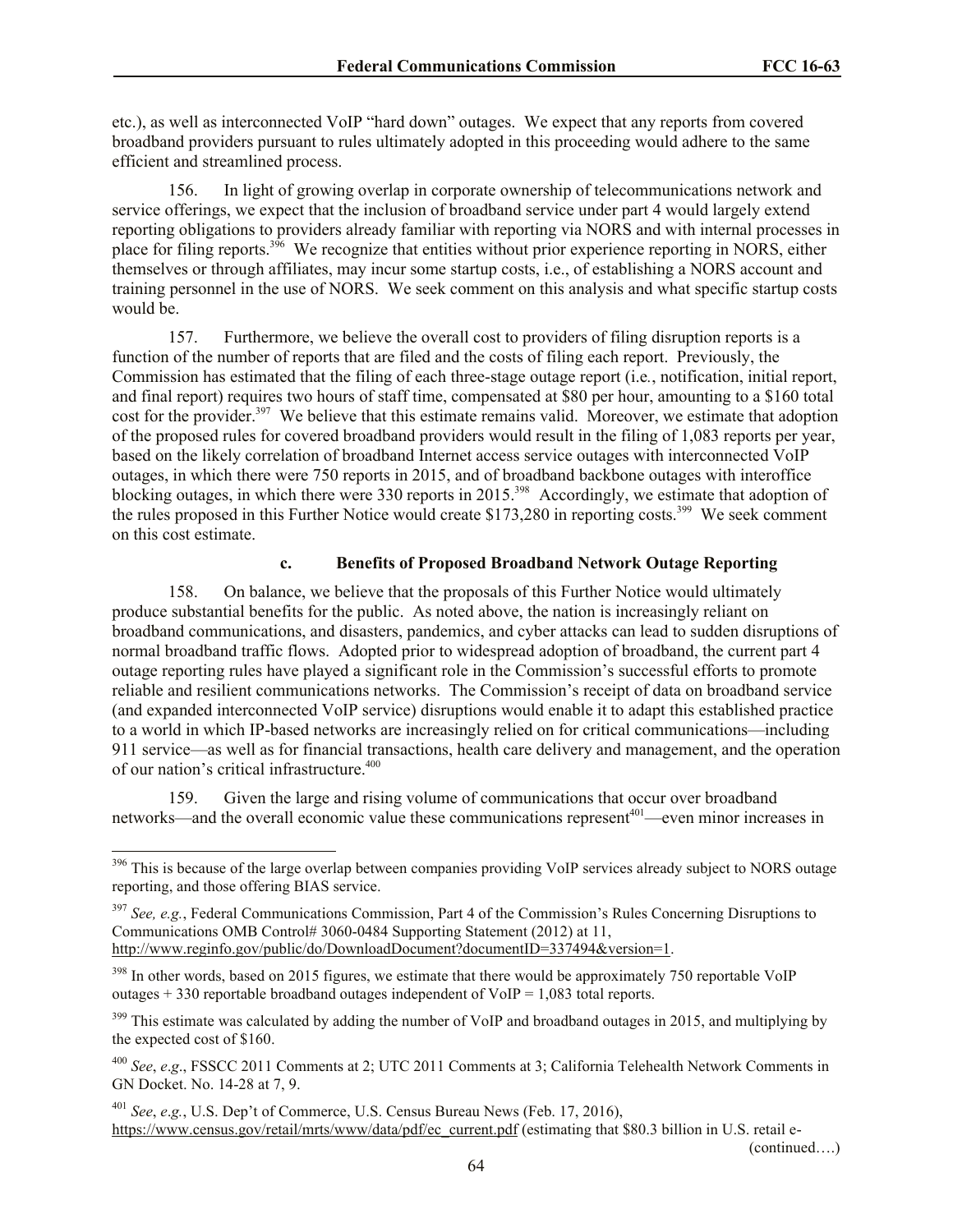network reliability that result from outage reporting could have a significant public benefit. We believe that the benefits of the proposed reporting requirements will be substantial, as increases in network reliability can improve not only business continuity, but also the availability of emergency response, thereby saving many lives.<sup>402</sup> We therefore expect that, even if only a few lives are saved each year, the annual benefit from these proposed changes will far exceed the costs they impose on affected parties. We have noted throughout this Further Notice that the harm from not requiring broadband outage reporting could be substantial, and we believe that the benefits of the proposals would far exceed the costs. We seek comment on other harms that consumers or providers face currently or may face in the future as a result of loss of connectivity that could have been avoided if industry outage trends had been spotted earlier and addressed more constructively through NORS reporting. We seek comment on the total expected benefit of the proposed reporting requirements for broadband providers.

## **C. Interconnected VoIP Outage Reporting**

160. In 2012, the Commission adopted limited outage reporting requirements for interconnected VoIP providers.<sup>403</sup> The rules apply to both facilities-based and non-facilities-based interconnected VoIP services.<sup>404</sup> Since extending outage reporting to interconnected VoIP, however, the Commission has not received consistent, timely, or sufficiently detailed reporting needed to promote greater interconnected VoIP service.<sup>405</sup> This causes us now to raise questions about how to stimulate granular and consistent reporting for interconnected VoIP providers that aids the Commission in its efforts to ensure reliable, resilient, and secure interconnected VoIP service for America's consumers and businesses. Accordingly, we propose to modify the existing reporting process for interconnected VoIP to hew closer to the process for other providers. Lastly, we seek comment on whether there are any differences between interconnected VoIP services and other foregoing broadband services that weigh in favor of establishing different outage reporting rules for the two kinds of service providers.

### **1. Interconnected VoIP Outage Reporting Process**

161. We propose to amend the reporting process for outages involving interconnected VoIP service to harmonize it with the "legacy" services and the proposed reporting process for broadband

<sup>402</sup> The Value of a Statistical Life (VSL) is a measurement of the amount that society is generally willing to pay to avoid the loss of one life. After completing a review of technical literature on the VSL, in 2013 the Department of Transportation valuated the VSL is \$9.1 million. *See* http:/www.dot.gov/office-policy/transportationpolicy/guidance-treatment- economic-value-statistical-life. We continue to project, as described in the *Notice*, that improving the Part 4 reporting process will expedite the implementation of voluntary network improvements that will result in the reduction of outage incidence. It follows that if the number of outages is reduced, then a greater number of 9-1-1 calls would be successfully delivered, and we believe that at least one life would be saved as a result. Using the VSL value set forth by the Department of Transportation, the value of the lives saved would be in excess of the costs associated with the reporting changes described herein.

<sup>403</sup> Interconnected VoIP services allow a wireline or wireless user generally to receive calls from and make calls to the legacy public telephone network, including calls to 911. Section 9.3 defines "Interconnected VoIP service" as "a service that: (1) [e]nables real-time, two-way voice communications; (2) [r]equires a broadband connection from the user's location; (3) [r]equires Internet protocol-compatible customer premises equipment (CPE); and (4) [p]ermits users generally to receive calls that originate on the public switched telephone network." 47 CFR § 9.3.

<sup>405</sup> *2012 Part 4 Order*, 27 FCC Rcd at 2688-90, paras. 95-101.

<sup>(</sup>Continued from previous page)

commerce sales occurred in the first quarter of 2015); Noyes, Katherine, "The cost of a data breach has jumped 23 percent in two years," PC World (May 27, 2015), http://www.pcworld.com/article/2927618/the-cost-of-a-databreach-has-jumped-23-percent-in-two-years.html.

<sup>404</sup> *2012 Part 4 Order*, 27 FCC Rcd at 2680, para. 72. Non-facilities-based VoIP providers—also known as "overthe-top" VoIP providers—offer service directly to customers over the network services of an Internet service provider. These services often take the form of a communications service application offered over IP-based networks.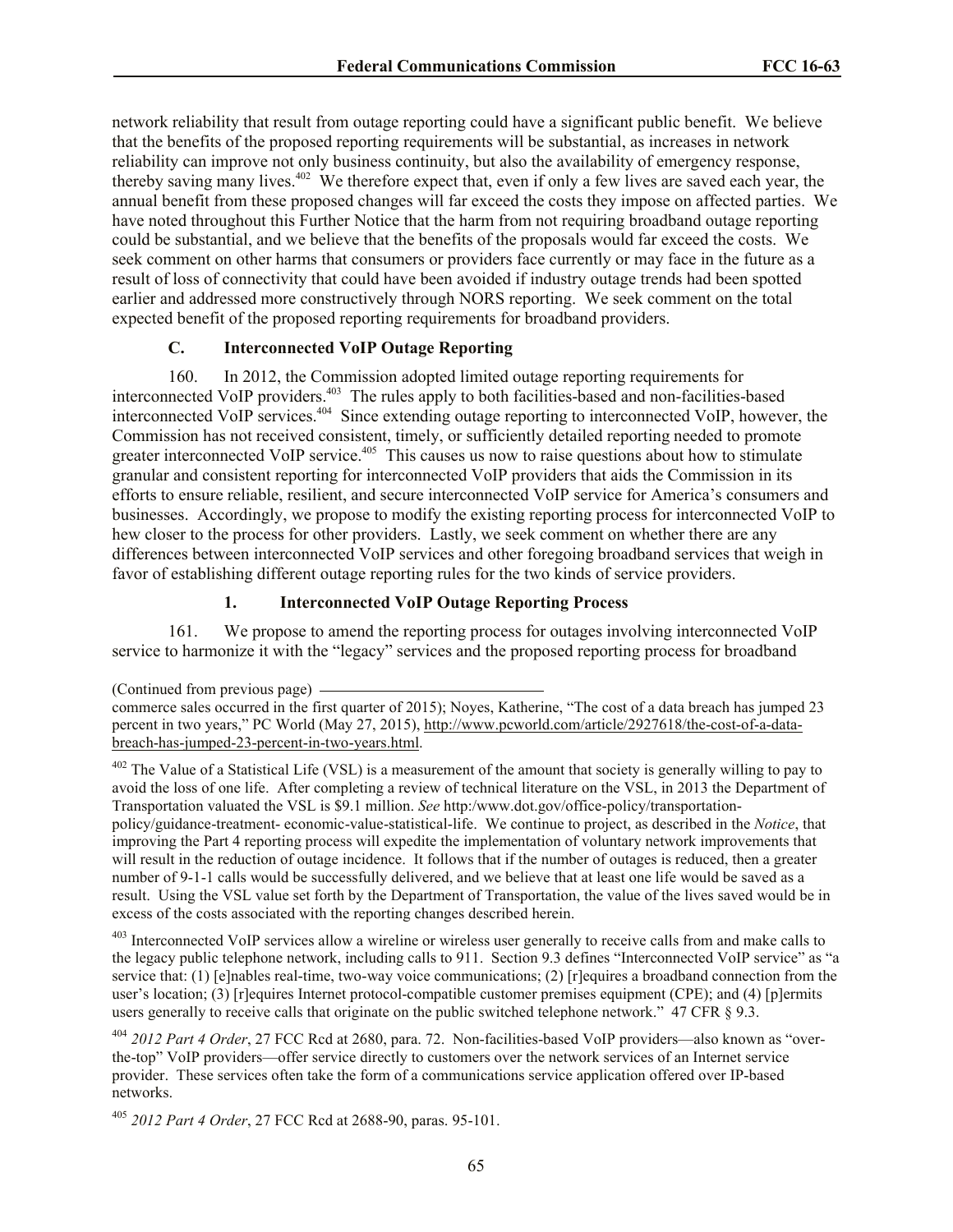outages.<sup>406</sup> With the appropriate metrics, outage reporting provides the Commission with timely situational awareness of the reliability of the commercial communications infrastructure. As stated before, a vital purpose of network outage reporting has always been to enhance the situational awareness of the Commission, so that the agency can direct emergency response efforts appropriately during the course of an incident and in its immediate aftermath.<sup>407</sup> However, because the current outage reporting rules for interconnected VoIP allow a 24-hour notification period and do not require interim reports, the Commission rarely learns of interconnected VoIP network outages in near real time, and often has to wait almost a month until the final report is submitted to get outage event root causes or other useful information. 408

162. Under the part 4 rules for legacy services,<sup>409</sup> initial reports provide the Commission with timely access to more detailed information about an outage than was available to the provider at the time of the notification, in many cases confirming the existence of an outage that was only tentatively reported at the notification stage. However, such initial reports are not required of interconnected VoIP providers, and what's more, the 24-hour notification period has resulted in notifications being filed well after an outage has commenced, in some cases after the outage has concluded. In one recent instance, an interconnected VoIP outage that affected close to 1 million users across nearly a dozen states was first reported to the Commission twenty-three hours after its discovery.<sup>410</sup> Consequently, for certain interconnected VoIP outages, the Commission must wait until a final report is filed – up to thirty days after the notification is filed – to receive any information about the underlying cause of an interconnected VoIP outage, or even to verify that a reportable outage in fact occurred. Providers also do not report information on the duration of the outage in the notification, and are currently only required to give this information 30 days later in the final report.<sup>411</sup> Thus, we believe that the abridged reporting adopted for interconnected VoIP "hard down" outages creates significant gaps in the Commission's visibility into such outages and hinders its ability to take appropriate remedial actions.

163. We recognize that a lack of visibility into underlying broadband networks may pose challenges to interconnected VoIP providers, in providing information as the cause of the outage. As with BIAS and dedicated services providers, we seek comment on whether interconnected VoIP providers can, do, or should take steps contractually or otherwise to address these problems. At a minimum, we believe that providers should make reasonable efforts to learn about the causes of any reportable outages and thus to be in a position to include such information in their reports, irrespective of whether the affected facility is within their control.<sup>412</sup> Moreover, because interconnected VoIP services often rely on networks that

<sup>408</sup> Although the NORS reports themselves are confidential, PSHSB staff confirms this to be true.

 $409$  47 CFR  $8$  4.11.

 $\overline{a}$ 

<sup>411</sup> *See 2012 VoIP Report and Order*, 27 FCC Rcd at 2689-90, paras. 98-101.

<sup>406</sup> For further discussion regarding the reporting process in general, *see supra* section V.B.3, para. 131.

<sup>407</sup> *See, e.g.*, *2011 Part 4 Notice*, 26 FCC Rcd at 7170, para. 9 (discussing the Commission's use of outage data during Hurricane Katrina "to identify specific needs for security, fuel and other support and help guide and prioritize Federal restoration efforts").

<sup>&</sup>lt;sup>410</sup> PSHSB staff confirms that the Commission's awareness of the consequences and circumstances surrounding this incident prior to the arrival of this report was based on publicly available news reports, which the Commission later determined had understated its effects. There have also been outages that affected both interconnected VoIP and other services, and while the Commission was quickly notified of the impact to other services, it was not notified of the interconnected VoIP outages until much later.

<sup>&</sup>lt;sup>412</sup> At the present time, interconnected VoIP providers must submit notifications and final reports in good faith, where the person submitting the final report is "authorized to legally bind the provider to the *truth, completeness, and accuracy of the information* contained in the report," and attests that "on oath deposes and states that the information contained therein is *true, correct, and accurate to the best of his/her knowledge and belief* and that the *communications provider* on oath deposes and states that this information is *true, complete, and accurate*." 47 C.F.R. § 4.11 (emphasis added).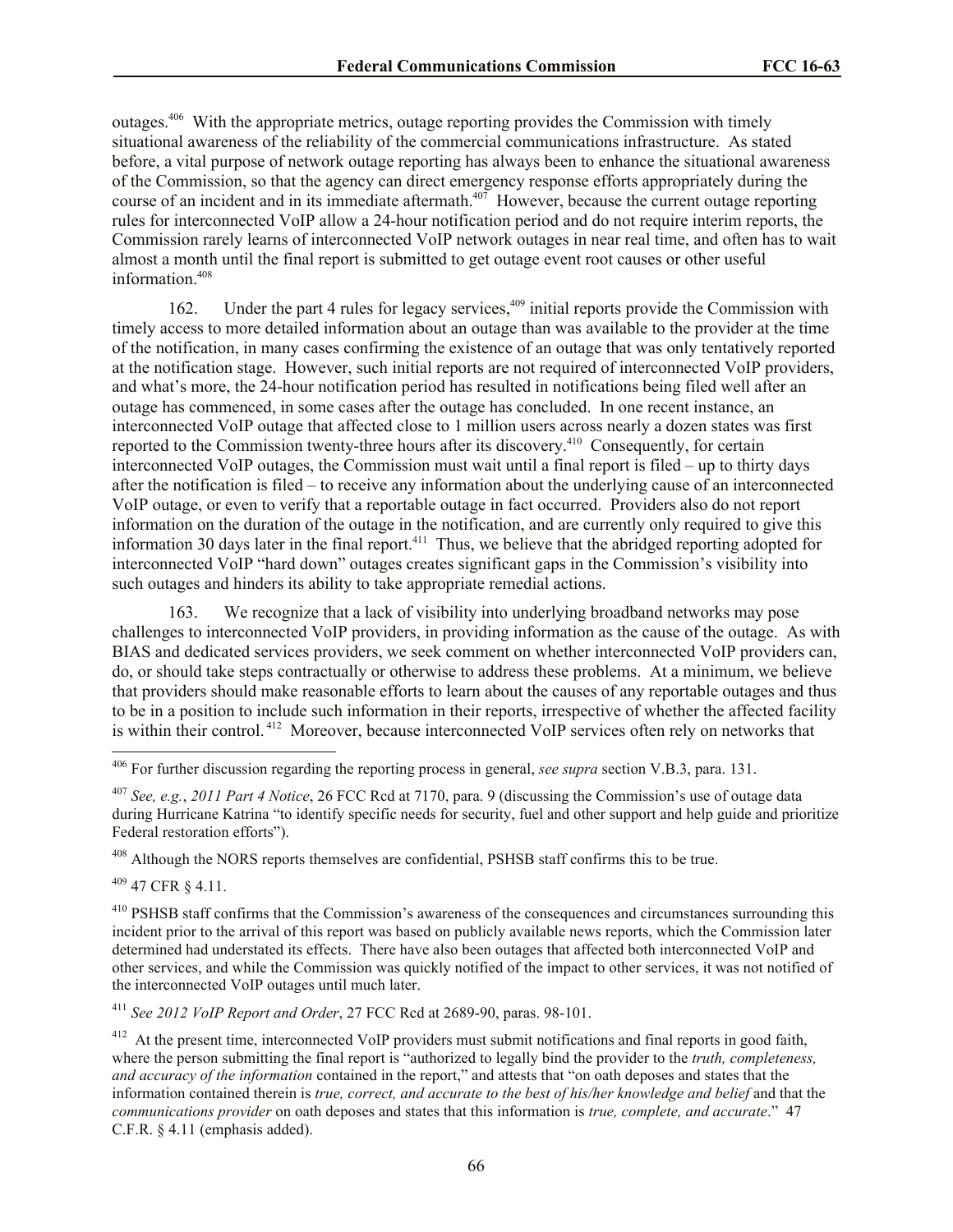provide BIAS services, we believe that the proposed rules for broadband outage reporting discussed *supra* largely eliminate this concern and essentially place interconnected VoIP providers on the equal footing with other part 4 entities. Accordingly, we propose to replace the existing reporting structure for interconnected VoIP with the three-report structure used by all other reporting entities, as originally proposed in the *2011 Part 4 Notice*. 413 Specifically, we propose to tighten the timeframe for interconnected VoIP providers to notify the Commission of an outage from 24 hours to 120 minutes;<sup>414</sup> to require providers to file an initial report with additional information within 72 hours; and to file a final report within 30 days of the outage that includes all pertinent information about the outage, including any information available that was not contained in or changed from the initial report.<sup>415</sup> All reports would be filed electronically with the Commission.

164. Furthermore, although not independent triggers for part 4 reporting, we expect providers to include information in their reports concerning (1) the failure of facilities that might be considered critical network elements,<sup>416</sup> and  $\overline{c}$ ) unintended changes to software or firmware or unintended modifications to a database to the extent relevant to a given outage or service disruption that is otherwise reportable. As described fully in the broadband reporting process above,<sup>417</sup> reports should include specific details.

165. At this time we believe adopting a three-part reporting structure for interconnected VoIP outages is appropriate, however, as raised for broadband outage reporting above, we seek comment on other steps the Commission can take to make providers' reporting obligations consistent across services or otherwise streamline the process. We seek comment on whether there are ways of automating the outage reporting process for interconnected VoIP service providers beyond what has been possible or has been attempted in the context of legacy communications services. How could such automated reporting be accomplished? What are the advantages of such a reporting mechanism? What are the disadvantages? What cost savings would result from any such automation? Alternatively, we seek comment on maintaining the two-step process for interconnected VoIP outages.

## **2. Proposed Interconnected VoIP Outage Metrics and Thresholds**

# **a. Outages Defined by Performance Degradation**

### **(i) Metrics for Performance Degradation**

166. We also propose to require interconnected VoIP providers to report outages that reflect losses of "generally useful availability and connectivity" as defined by specific metrics.<sup>418</sup> Similar to our

<sup>413</sup> *2011 Part 4 Notice*, 26 FCC Rcd at 7190-92, paras. 61-65.

<sup>&</sup>lt;sup>414</sup> 47 CFR § 4.9(g)(ii). This proposal is distinct from and would not impact interconnected VoIP providers' obligation to notify the Commission and any affected PSAPs within 240 minutes of discovering an outage that potentially affects a 9-1-1 facility. *See* 47 CFR § 4.9(g)(i).

<sup>415</sup> *See generally* 47 CFR § 4.11 (required information for notifications and initial and final reports under Part 4).

<sup>&</sup>lt;sup>416</sup> We consider a network element "critical" if the failure of that network element would result in the loss of any user functionality that an interconnected VoIP provider provides to its consumers. For example, Call Agents, Session Border Controllers, Signaling Gateways, Call Session Control Functions (CSCF), and Home Subscriber Server (HSS) could be considered "critical" network elements.

<sup>417</sup> *See supra* Section V.B.3 (discussing the expectation that providers include information in their NORS filings on any relevant failure of facilities that might be considered critical network elements, or any unintended changes to software or firmware or unintended modifications to a database, for outages that are otherwise reportable).

<sup>418</sup> 47 CFR § 4.5(a) (defining an "outage" as "a *significant degradation* in the ability of an end user to establish and maintain a channel of communications as a result of failure or degradation in the performance of a communications provider's network) (emphasis added).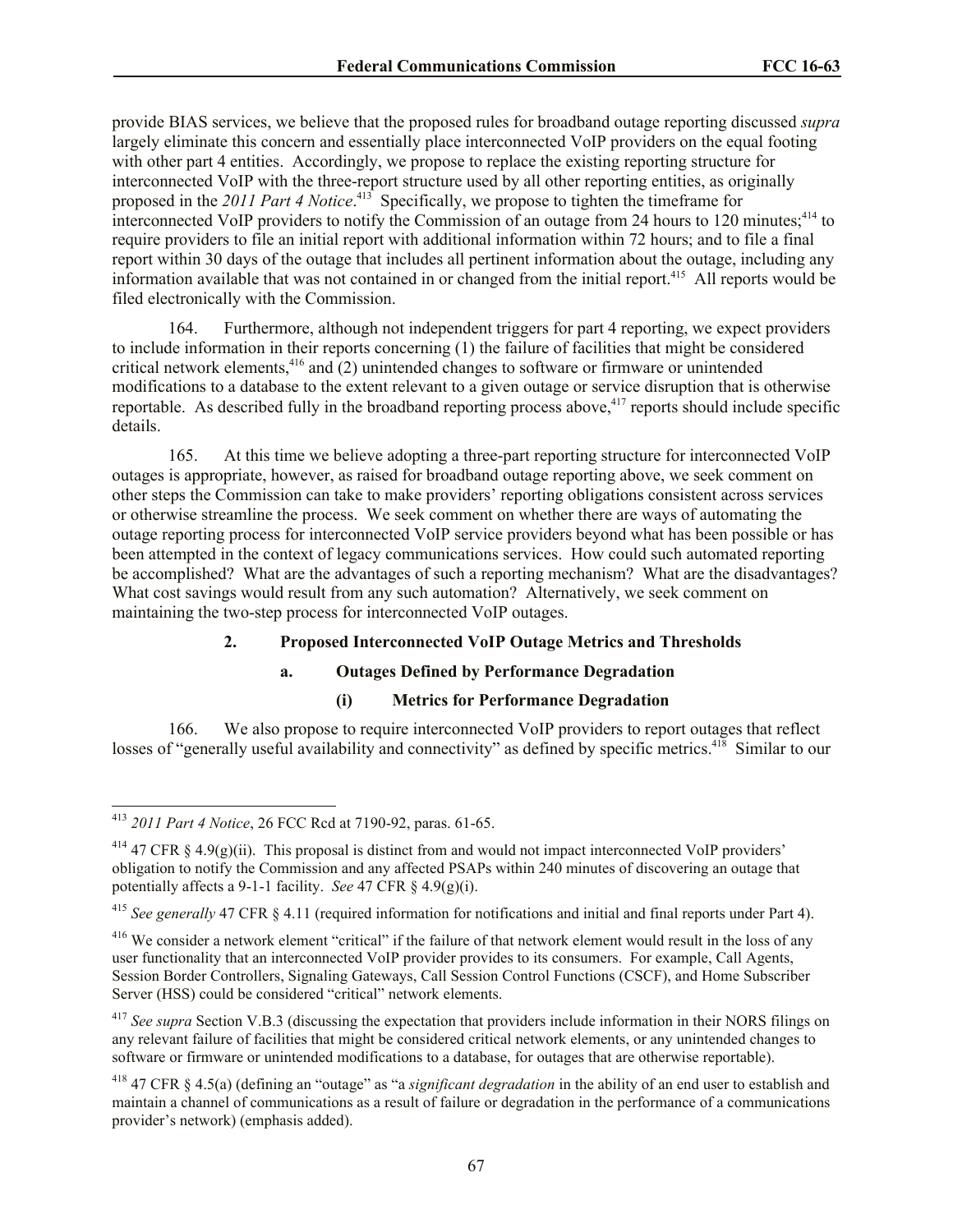proposal for covered broadband providers,<sup>419</sup> we propose to base performance degradation on packet loss and latency for any network facility used to provide interconnected VoIP service. We also seek comment on whether it would be appropriate to adopt a throughput-based outage metric for interconnected VoIP outage reporting in addition to the throughput metric discussed above with respect to broadband providers, i.e., providers would be required to report an outage of 1Gbps or more of interconnected VoIP service for 30 minutes or more. Are the proposed metrics – relating to packet loss, latency and throughput ‒ well-suited for interconnected VoIP? Would this approach provide better methods for detecting and reporting outages on interconnected VoIP networks?

167. We recognize that adopting performance degradation metrics may result in an increased burden on VoIP providers than their legacy voice counterparts. We ask whether interconnected VoIP's unique technology justifies a departure from a pure "hard down" reporting metric currently required for interconnected VoIP providers and that of legacy counterparts, to the adoption of significant performance degradation reporting metrics? Are there throughput-related issues associated with interconnected VoIP calling? For example, where the service might be up and running, yet be degraded to a point that emergency call information exchange is negatively impacted? Or, given interconnected VoIP's dependence on broadband connectivity, are there vulnerabilities associated with that technology that introduce threat scenarios (i.e., attack vectors) that justify the added reporting burden? Are there other considerations we should take into account on the question of adding a performance degradation element to interconnected VoIP providers' obligations under part 4?

168. As with our current "hard down" outage reporting for interconnected VoIP, we propose to apply any new rules to both facilities-based and non-facilities-based interconnected VoIP. Do interconnected VoIP providers have differing standards for network performance? Are non-facilitiesbased interconnected VoIP providers able to measure and/or access packet loss, latency, and/or throughput measurements? If not, why? How are non-facilities-based interconnected VoIP providers able to determine the network performance requirements for their service? Should the Commission instead adopt a single metric beyond which voice service is so degraded that it is no longer functional? If so, what is that metric and how and where is it measured? Would multiple metrics be required? If so, what would those metrics and how and where would they be measured? We seek comment on these proposals. We also seek comment on how the proposed metrics apply to mobile VoIP. Will application of these metrics to mobile VoIP result in too many instances where, although the threshold is passed, there is no major problem with the network? Are there other metrics that are better suited for mobile VoIP service? If so, why? Should the monitoring period and metrics adopted for interconnected VoIP outage reporting be consistent with the monitoring period and metrics adopted for broadband outage reporting, or are there differences between the two types of services that warrant different monitoring period and metrics?

169. Alternatively, as with our proposed broadband outage reporting, we could adopt more specific, absolute thresholds for performance degradation, like those proposed in the *2011 Part 4 Notice* for broadband providers, e.g*.*, service degradation occurs whenever there is: (i) an average packet loss of 0.5 percent or greater; or (ii) average round-trip latency of 100 ms or greater, with all measurements taken in each of at least six consecutive five-minute intervals from source to destination host.<sup>420</sup> If absolute

l

(continued….)

<sup>419</sup> *See supra* Section V.B.4.b. (i) and (ii).

<sup>420</sup> *See 2011 Part 4 Notice* 26 FCC Rcd at 7184, para. 42. In 2011, some commenters supported performance degradation metrics to guarantee the FCC receives sufficient information regarding new communications platforms. *See,* UTC 2011 Reply at 2 (arguing outage reporting will promote the reliability of the networks); National Association of State Utility Consumer Advocates 2011 *Ex Parte* Comments at 3 (stating the FCC should receive sufficient information for quality assurance purposes). Others opposed the performance degradation metrics for interconnected VoIP and broadband. *See* Century Link 2011 Comments at 6-7 (stating definition of an interconnected VoIP outage must be limited to "complete loss of service"); T-Mobile 2011 Comment at 10-11 ; US Telecom 2011 Comment at 7-8; ATIS 2011 Reply at 11-12; XO Communications 2011 Reply at 3. A few commenters stated that the proposals were akin to burdensome quality of service metrics, and that they are more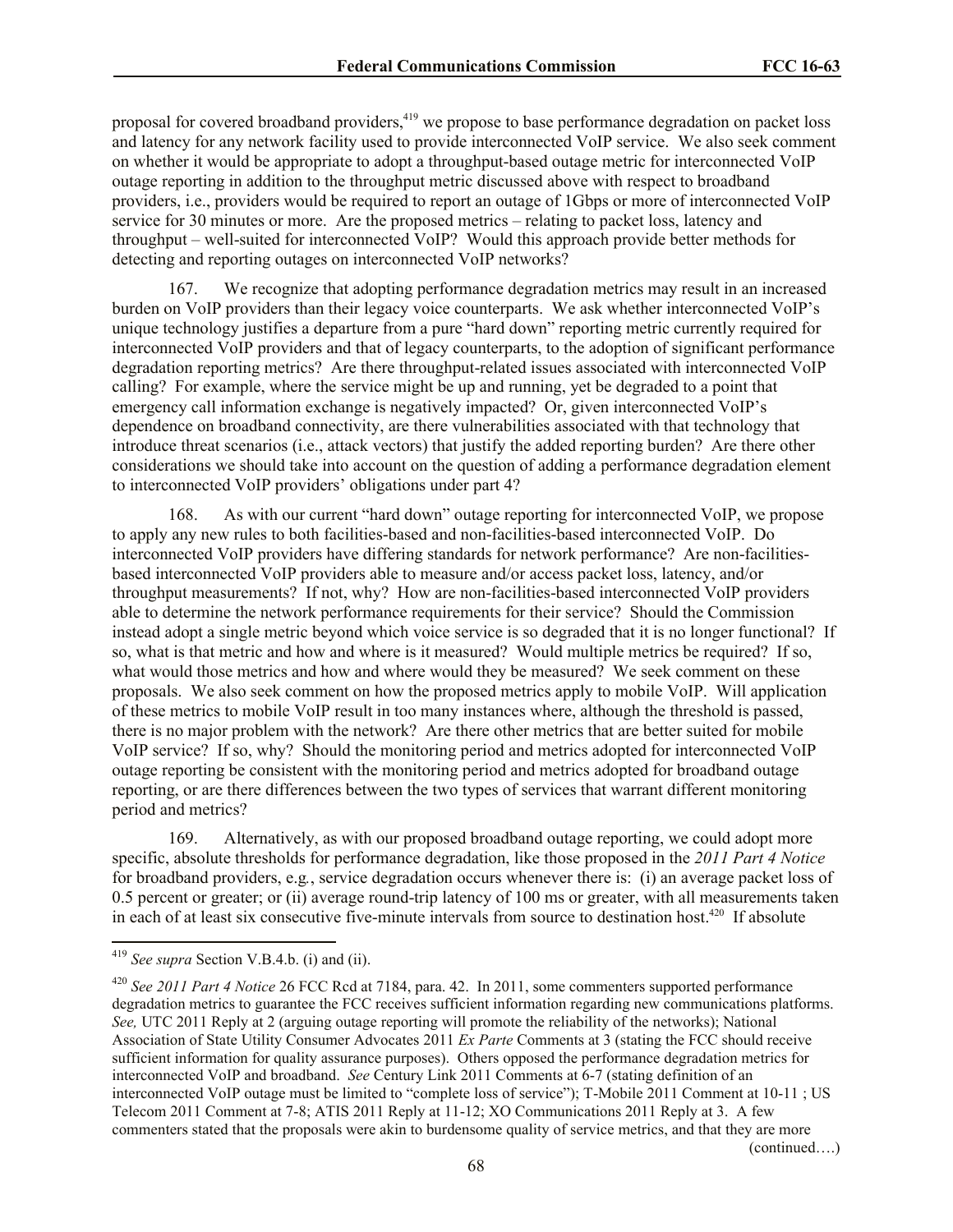thresholds are preferable, are these reporting thresholds for packet loss and latency set at appropriate levels for interconnected VoIP service? Should the Commission adjust any of these thresholds and, if so, what is an appropriate threshold? Should the Commission modify the requirement to take performance measurements in six consecutive five-minute intervals? If so, how?

## **(ii) Measurement of Performance Degradation**

170. Moreover, we seek comment on the end-points from which interconnected VoIP providers will need to measure these metrics. We recognize that it is important to consider the methods used to measure the proposed metrics and account for the location of the network elements within the interconnected VoIP networks. This will help to ensure accurate and reliable measurements of the proposed metrics to indicate network performance. We propose that these metrics be measured from "source to the destination host." The term "source" would refer to the network elements responsible for the setting up the VoIP call (e.g., call manager, user agent, client) while the term "destination" would refer to the endpoints routing and executing the call (e.g., VoIP router, softphone). We seek comment on the use of the terms "source" and "destination host" and ask if these terms appropriately cover the various types of network facilities (e.g., CSCF, HSS, AAA servers, SIP servers, Session Border Controllers, Media Gateway Controllers) used by interconnected VoIP providers to connect to their customers and/or exchange network traffic with other interconnected VoIP networks? Are there other terms that would better convey the network elements from which interconnected VoIP providers will need to measure the proposed reporting metrics?

## **b. Benefits and Costs of Proposed Reporting**

171. We seek comment on whether the benefits of this additional reporting would outweigh the incremental burden on providers. We estimate that the three-part reporting of an outage—including the filing of a notification, initial report, and final report—imposes only a \$300 cost burden on the provider.<sup>421</sup> We therefore do not believe that expanding the reporting process from two reporting stages to three would significantly increase burdens for providers. We seek comment on this tentative conclusion. To the extent that commenters disagree, we seek comment on alternative, least costly methods. Is there similar or comparable data that providers already collect, or could collect at minimal expense given current data collection practices, that would be more cost-effective to report than the data they would report under the proposed rules? If so, what data, and would it provide the Commission with adequate visibility into events that cause a loss of generally-useful availability and connectivity for significant numbers of interconnected VoIP users? What would the cost be of this comparable data?

172. We believe that the benefits of the proposed rules would exceed the costs. Absent the rules proposed in this Further Notice, the Commission lacks sufficient visibility into the reliability and security of interconnected VoIP networks. We believe that relevant data is already routinely collected by interconnected VoIP providers (in real time), so the cost of compliance would be only the cost of filing additional reports where necessary.<sup>422</sup> Moreover, we believe that many of the proposed outage reporting triggers for interconnected VoIP, including those based on performance degradation, are likely to be covered by outages to the underlying broadband networks. Therefore, we do not believe the number of additional reports filed annually pursuant to the proposed rules for interconnected VoIP to be significant. We seek comment on this discussion.

<sup>(</sup>Continued from previous page)

appropriate for enterprise-level customers and not mass market offerings. AT&T 2011 Reply at 8; Verizon 2011 Comments at 21-2.

<sup>&</sup>lt;sup>421</sup> In 2015, the Commission reviewed 750 interconnected VoIP outages. We expect to review an additional 750 filings for the same number of outages received in 2015, and an additional 75 filings as a result of our performance degradation proposal discussed above. Therefore,  $(750 + 75)$  initial reports x 0.75 hours it takes to complete an initial report x cost of \$80 employee hourly rate = \$49,500 added cost.

<sup>422</sup> *See id*.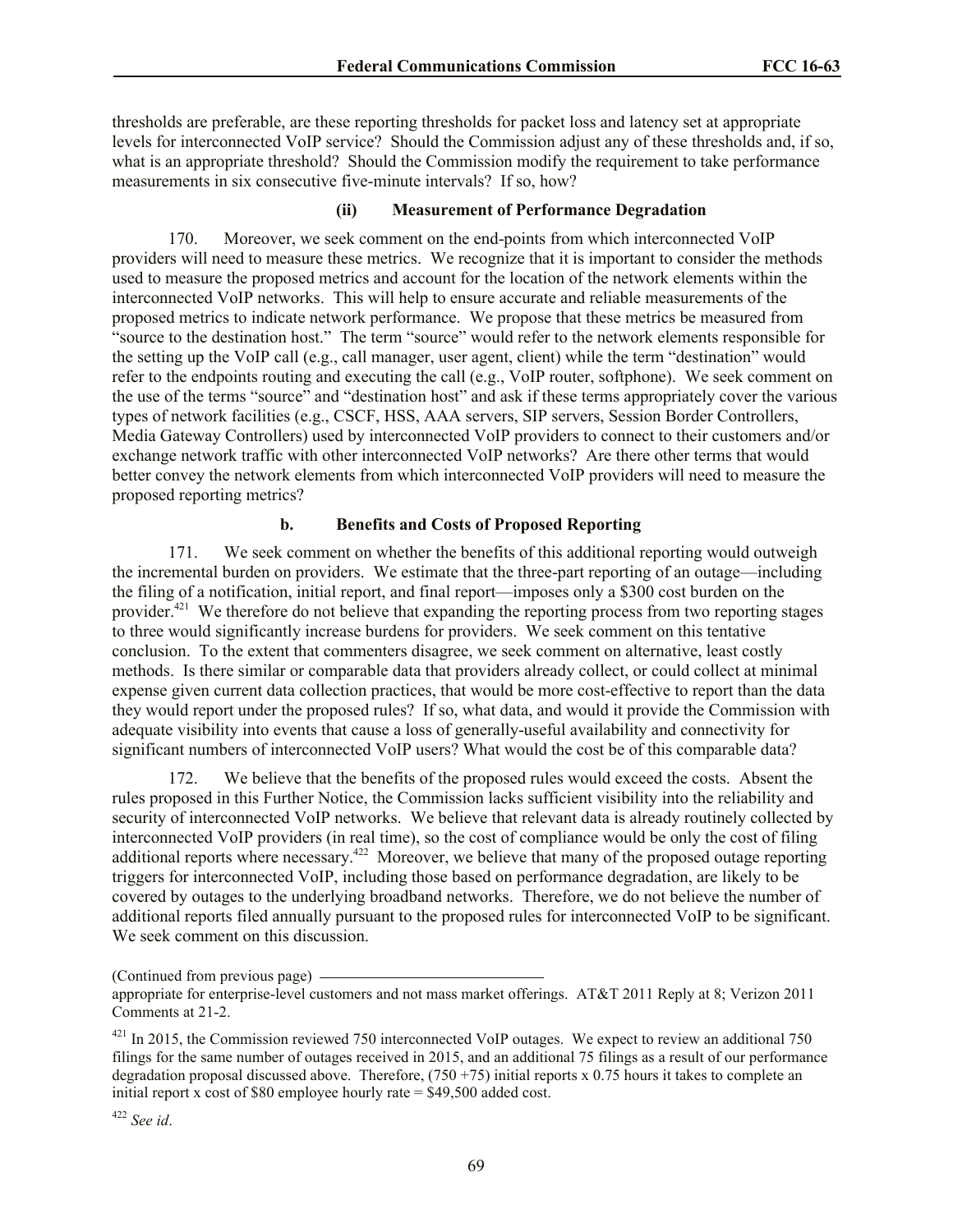## **D. Call Failures in the Radio and Local Access Networks**

## **1. Background**

173. In the *2015 Part 4 Notice*, we sought comment on the reporting of call failures that result from congestion in wireless radio access networks (RAN), and in non-wireless (i.e., wireline and VoIP) local access networks.<sup>423</sup> We noted that the inability of the access network to support excess demand may not be considered reportable as a "failure or degradation" under our current rules, but the inability of consumers to make calls still undermines the reliability of networks.<sup>424</sup> Nevertheless, we are concerned about the impact of such events on the reliability of 911 service. Because this appears to be predominantly an issue with wireless networks, we proposed to amend our part 4 rules to require reporting of systemic wireless call failures that results from overloading in the RAN.<sup>425</sup>

174. While commenters oppose reporting such call failures for a variety of reasons, they primarily argue that networks should not have to be designed to accommodate high-volume calling events.<sup>426</sup> Commenters assert that networks that could manage every call during a high-volume calling event would be cost-prohibitive, and at the very least, not cost-effective.<sup>427</sup>

175. Requiring reporting of overloading in the access network (wireless radio or non-wireless local access) should not be interpreted to mean that providers must engineer their networks to account for sporadic spikes in calls. Instead, the reports would provide the Commission with data to identify any trends in network overloading. This could include identifying, for example, a particular network equipment that may be more susceptible to failure in mass calling events. Moreover, analysis of this data allows the Commission to work with industry to address situations where the network consistently fails to address "bursty" call patterns similar to those generated after disaster and wide-scale emergencies. While we recognize the point made by several commenters that networks should not be engineered to be able to transmit every single call if everyone in an area attempted to use the network at once, we believe that it would be in the interest of the public for the Commission to receive information on those situations, so that we can determine if, when, and where, blocking is consistently happening.

176. Verizon argues that such reporting that would be collecting information "for the sake of it,"<sup>428</sup> but that point ignores the premise behind our outage reporting rules. Although situational awareness is one goal of outage reporting, another key objective is to provide data to the Commission so that it can detect adverse outage trends and facilitate industry-wide network improvements. Moreover, even though we continue to believe that outage reporting encourages providers to fix problems in their networks, we note that many outage reports do not always result in permanent fixes to the network, as the outage may be a "one-off" event. However, as Public Knowledge observes,<sup>429</sup> we will not know that such events are indeed "one-off," if the Commission is not aware of them in the first place.

177. Commenters also note that mass calling events are often unpredictable and typically short-lived, so they question the value of reporting on such events.<sup>430</sup> However, because a mass calling

<sup>423</sup> *Notice*, 30 FCC Rcd at 3211-12, paras. 14-18.

<sup>424</sup> *Id*.

<sup>425</sup> *Notice,* 30 FCC Rcd at 3211, para. 14.

<sup>426</sup> ATIS Comments at 6; AT&T Reply at 9; CTIA Comments at 6; NTCA Reply at 8-9; Sprint Comments at 3-4; T-Mobile Reply at 5; Verizon Comments at 5; Verizon Reply at 5-6.

<sup>427</sup> ATIS Comments at 6; AT&T Reply at 9; CTIA Comments at 6.

<sup>428</sup> Verizon Comments at 5.

<sup>429</sup> Public Knowledge August 17, 2015 Ex Parte.

<sup>430</sup> *See*, *e*.*g*., Sprint Comments at 3-4.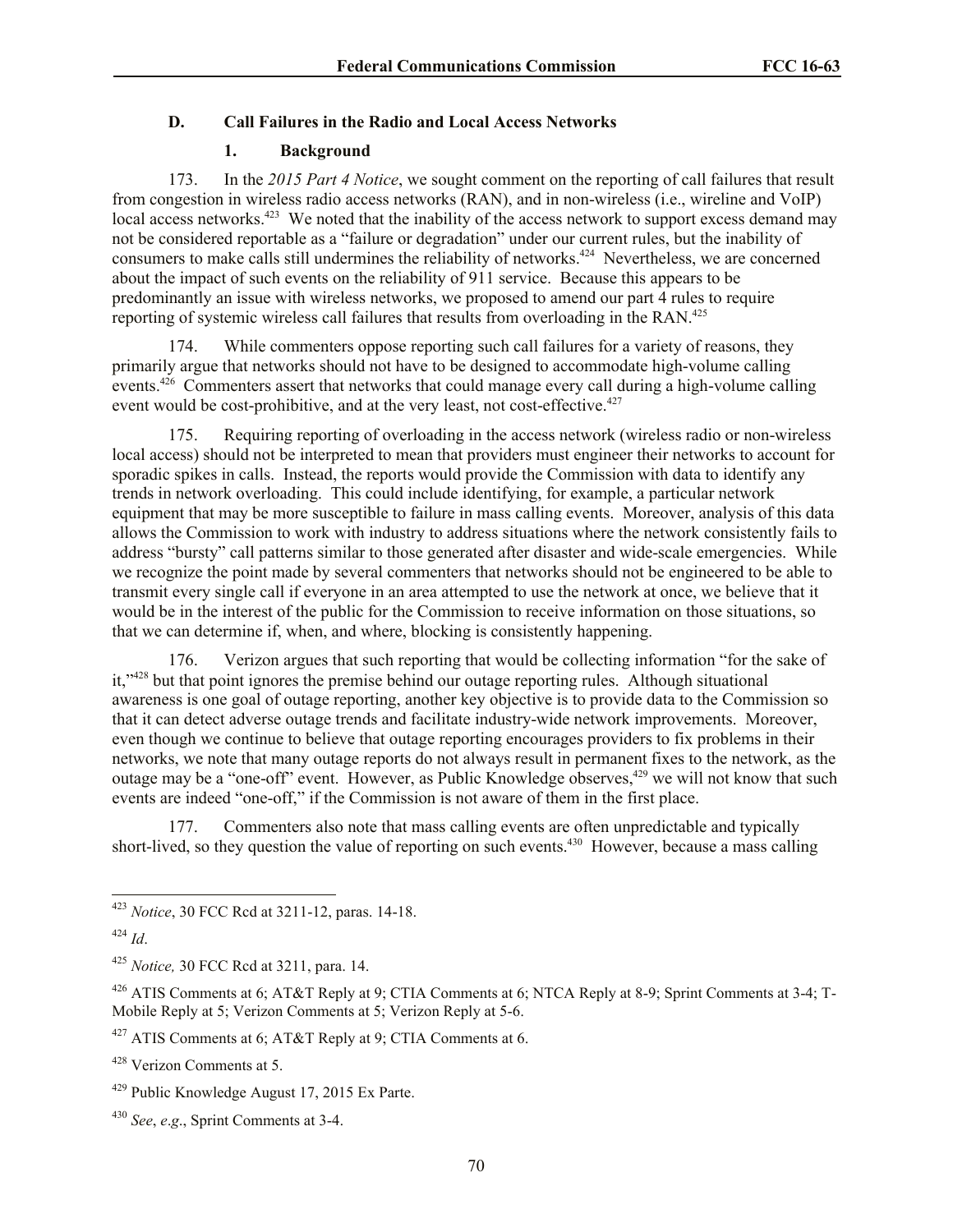event can be the consequence of a widespread disaster,<sup>431</sup> we see significant value in collecting information on such events, as these are the incidents where reliable, resilient communications are most needed. Indeed, understanding failure patterns in moments of network saturation can help identify best practices for network management, as well as help certain communities realize a need for greater detail in emergency management plans. We recognize that reporting on mass calling events will not prevent them from occurring in the future, but we believe there is substantial value in analyzing such events in hindsight, as individual providers are unlikely to be able to see how such an event fits into broader industry practices and performance levels. With such data, the Commission would be in a better position to work with providers to address industry-wide problems and share industry-wide mitigation solutions.

## **2. Proposed Rule**

178. With respect to wireless RANs, we propose to consider a cell site to be "out" whenever a cell tower operates at full capacity (i.e., is unable to process any additional calls) for 75 percent of the time during a period of at least 30 minutes. If the number of potentially-affected wireless user-minutes exceeds 900,000 for the cell sites considered "out," the outage would be reportable. Similarly, for nonwireless local access networks, we propose to amend our outage reporting rules to consider a loop carrier system or remote switch to be "out" whenever a remote terminal or the group of channels connecting a remote switch to a host operates at full capacity (i.e., is unable to process any additional calls) for 75 percent of the time during a period of at least 30 minutes. If the number of user-minutes exceeds 900,000 for the loop carrier systems and remote switches that are considered "out," the outage would be reportable.

179. We seek comment on these proposals. Is 30 minutes an appropriate time period to measure call blockages? If not 30 minutes, what should be the appropriate interval of measurement for averaging purposes? Is 75 percent of that time at full capacity the right percentage of time? Alternatively, what percentage of calls blocked during that period constitutes congestion of the access network? To the extent that commenters oppose our proposal, we encourage them to propose an alternative, workable metric that addresses our concern. Is there a better way to measure persistent, widespread call failures in the RAN or local access network?

180. With respect to wireless RANs, we seek comment on how providers currently measure call failures. Would providers know of, and therefore have a way to measure, call attempts when a cell site is fully congested and not accepting call origination information? Also, given that wireless calls are constantly initiated and terminated within any given cell site, could some percentage below full capacity constitute congestive RAN failure for purposes of reporting? For congested cell sites, should the usual methods for calculating the total number of customers affected be used, or should some account be taken of the fact that more than the usual number are trying to use the towers during these periods?

## **3. Costs of Reporting of Call Failures**

181. In the *Notice*, we estimated that under our proposal for reporting of widespread call failures in wireless RANs, providers would need to file approximately 420 reports per year, thus increasing their annual reporting costs by \$67,200.<sup>432</sup> We based this estimate on the assumption that wireless networks and interoffice networks are engineered to achieve comparably low rates of call failure and would have a comparable rate of calls blocked.<sup>433</sup>

182. We seek further comment on the specific costs to implement some type of reporting on call failures in both the RAN and the local access network. With regard to the RAN, CCA disagrees with

<sup>431</sup> *Notice,* 30 FCC Rcd at 3211, para. 14-15; n. 21 (noting that mass calling events were observed in the aftermath of the derecho storm of 2012 and the Boston Marathon bombings in 2013).

<sup>432</sup> *Notice*, 30 FCC Rcd at 3212, para. 17.

<sup>433</sup> *Id*.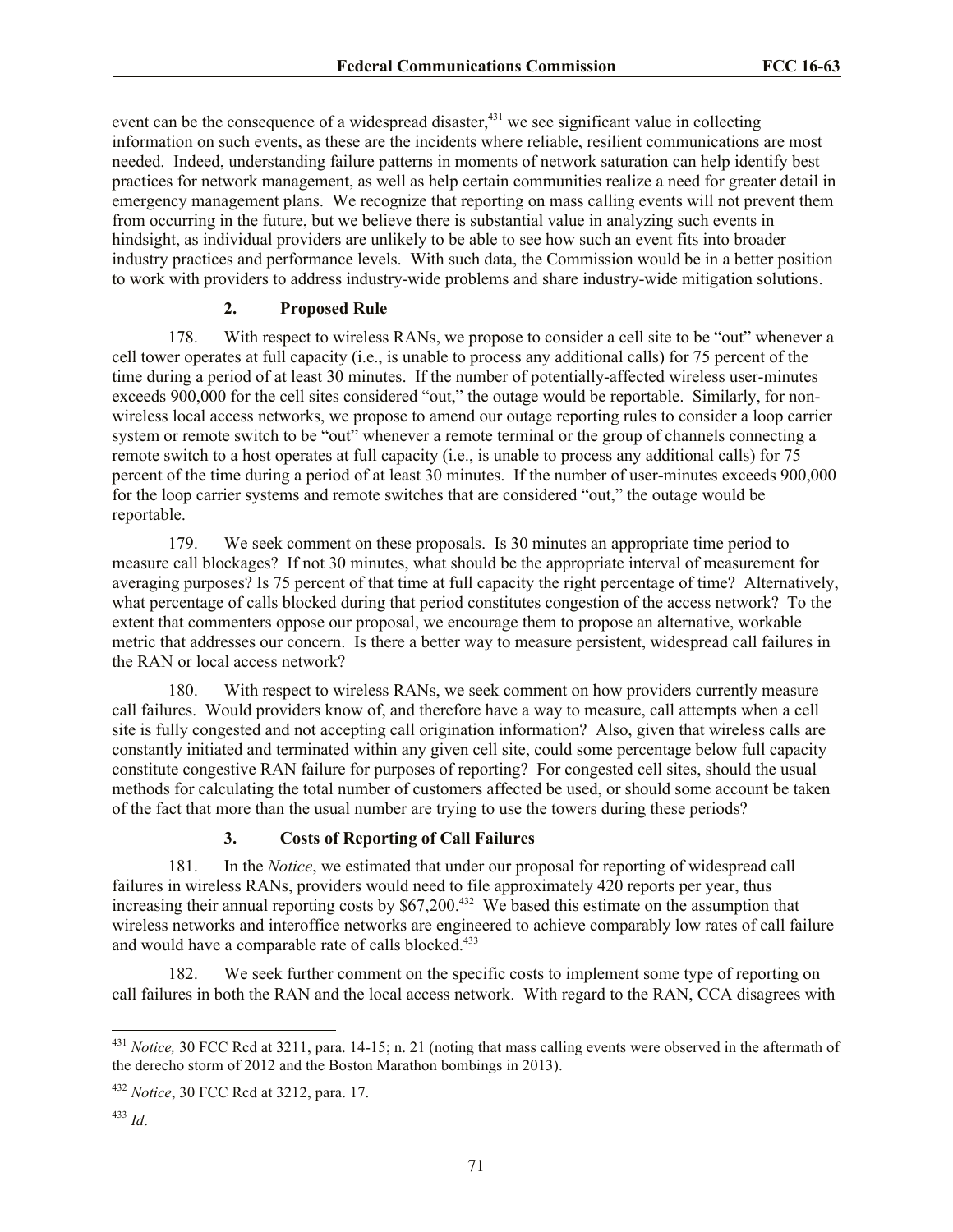an assumption in the *Notice* that providers are already technically capable of tracking call failures at each cell site, asserting that some of its members "do not currently collect and preserve this information in an ongoing manner."<sup>434</sup> We seek more specific information about the data that providers already have about call failures and the costs of adding equipment to track call failures at cell sites. To what extent do providers already track call failures in the RAN and the local access network?<sup>435</sup> What other parameters do operators use to determine when new towers or equipment must be installed to meet increasing demand? Commenters should be specific as to the information that their networks can track. Commenters should be specific and realistic in their costs estimates as well.

183. Moreover, we ask if some type of delayed implementation or exemption for smaller and/or rural providers would be helpful, particularly given that we expect network overloading is less likely to be an issue in rural areas. If we were to delay implementation of this type of reporting for a certain subset of providers, what would be a reasonable amount of time? What definition of smaller and/or rural carrier would be most appropriate?

### **E. Geography-based Wireless Outage Reporting**

#### **1. Background**

184. In the *2015 Part 4 Notice*, we sought comment on a separate and additional wireless outage reporting requirement based on the geographical scope of an outage, irrespective of the number of users potentially affected.<sup>436</sup> Wireless outages that may not meet our 900,000 user-minute threshold but cover large geographic areas may be important because wireless service may be the only option in many areas, particularly as the percentage of calls to 911 from wireless devices continues to increase. It may be possible that large geographic areas are regularly losing service, but we are not aware of them (other than by press reports) because they do not meet the 900,000 user-minute threshold. Nonetheless, these outages are especially important to areas where service (wireless or otherwise) is minimal, and when an outage occurs, those in an emergency would have to travel far to make a 911 call.

185. Comments on this issue following the *Notice* were mixed. On one hand, APCO and CPUC see value in this type of outage reporting. $437$  NACo acknowledges that it would be helpful to have data on wireless outages in rural areas, but expresses concern that additional geographic outage reporting may discourage carriers from adding wireless service in sparsely populated areas and that the costs of such reporting may be passed on to consumers.<sup>438</sup> On the other hand, several providers and trade associations oppose an additional wireless outage reporting requirement based on the geographical scope of an outage.<sup>439</sup> Some misunderstand the rationale behind our proposal. For example, some commenters note that NORS (and DIRS) already contain a geographic component.<sup>440</sup> While this is true, it does not account for situations where an outage affects a large geographic area but the reporting threshold is not met. ATIS argues that our proposal would likely increase duplicative reports since many of the outages

<sup>&</sup>lt;sup>434</sup> CCA Comments at 2.

<sup>435</sup> Some commenters suggest that the Commission is already receiving this information in the *Rural Call Completion* proceeding. *See, e.g.,* XO Comments at 3 (citing *Rural Call Completion*, Report and Order and Notice of Proposed Rulemaking, XX FCC Rcd 3764 (2013); *Rural Call Completion*, Order on Reconsideration, 29 FCC Rcd 14096 (2014)); CenturyLink Reply at 11. We note, however, that data from that proceeding involve the terminating access end of the network; here, we address the originating access end of the network.

<sup>436</sup> *2015 Part 4 Notice* at 3218, paras. 34-35.

<sup>437</sup> APCO Comments at 4; CPUC Reply at 10; CPUC August 21, 2015, Ex Parte.

 $438$  NACo August 7, 2015, Ex Parte.

<sup>439</sup> ATIS Comments at 9; AT&T Reply at 10; NTCA Reply at 8; Sprint Comments at 8; Verizon Comments at 9.

<sup>440</sup> Sprint Comments at 8; Verizon Comments at 9.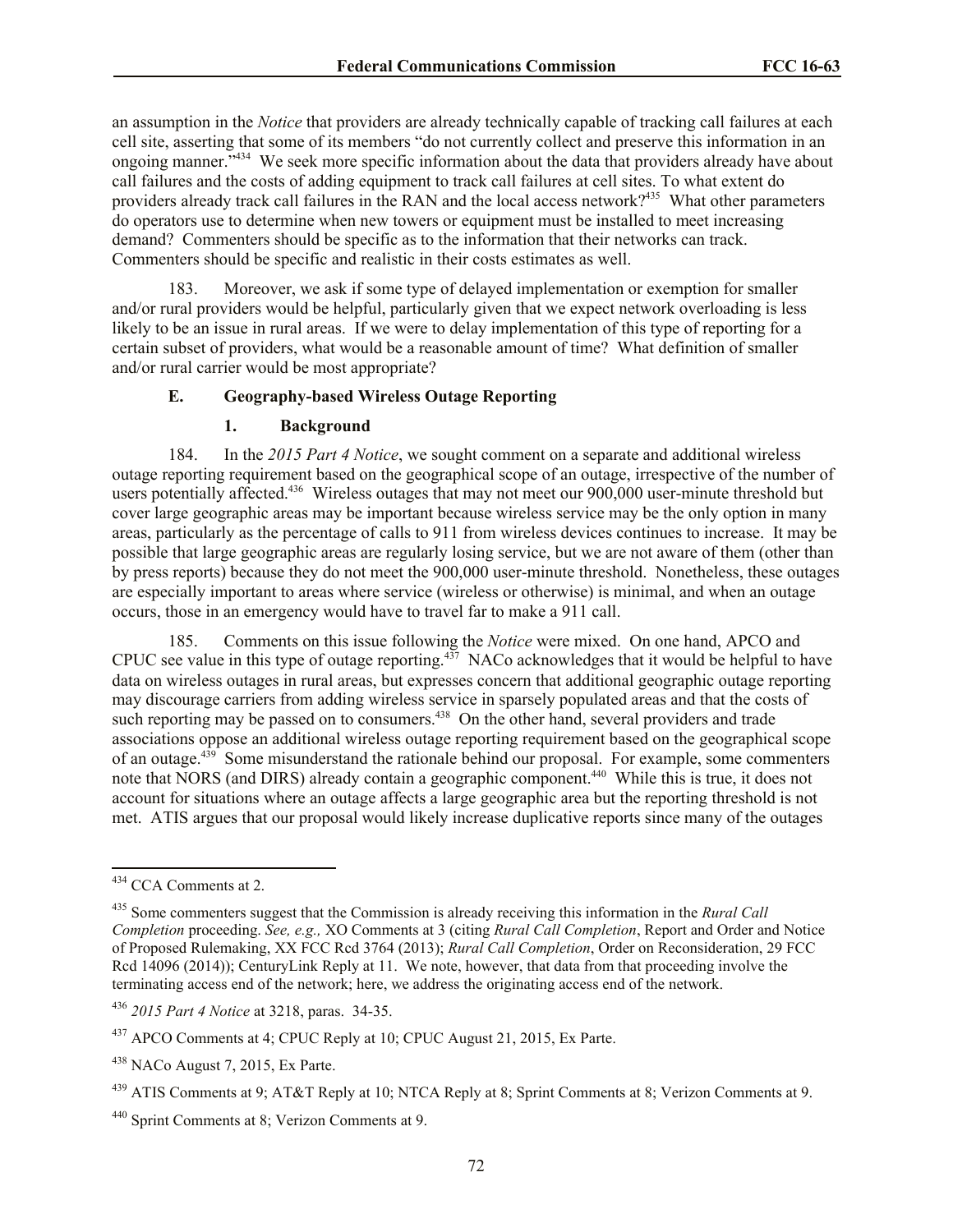would already meet the 900,000 user-minute threshold.<sup>441</sup> Sprint asserts that this type of reporting would not provide meaningful data on outages that impact a significant amount of people.<sup>442</sup> These arguments, however, miss the point that certain rural or otherwise low population areas may be experiencing persistent wireless outages that affect large geographic areas but are never reported because they fail to reach the 900,000 user-minute threshold.APCO suggests that any outage covering 1/3 of a county or PSAP service area should be reported, regardless of the number of users potentially affected.<sup>443</sup> CPUC likewise believes that any requirement based on the geographic scope of an outage should not be contingent on the number of users affected.<sup>444</sup> AT&T argues that using county boundaries would be administratively burdensome because providers would have to map serving areas, something that is particularly difficult with wireless networks where coverage can be changed to accommodate outages. Verizon opposes using percentage of service area.<sup>445</sup>

#### **2. Proposed Rule**

186. We propose to amend the part 4 reporting requirements to include wireless outages significantly affecting rural areas. We seek comment on this proposal. Specifically, we propose to require a wireless provider serving a rural area to file outage reports whenever one-third or more of its macro cell sites<sup>446</sup> serving that area are disabled such that communications services cannot be handled through those sites, or are substantially impaired due to the outage(s) or other disruptions affecting those sites. We seek comment on, alternatively, requiring such reporting upon the disabling of one-half of the macro cell sites in the rural area. In regard to the definition of "rural area," while the Communications Act does not include a statutory definition of what constitutes a rural area,<sup>447</sup> the Commission has used a "baseline" definition of rural as a county with a population density of 100 persons or fewer per square mile.<sup>448</sup> We propose to use this same definition for purposes of determining wireless outages affecting

 $\overline{\phantom{a}}$ 

<sup>443</sup> APCO Comments at 4.

<sup>444</sup> CPUC Reply at 11.

<sup>445</sup> Verizon Comments at 9.

<sup>446</sup> *See supra* para. 34, n. 108.

<sup>447</sup> The federal government has multiple ways of defining rural, reflecting the multiple purposes for which the definitions are used. *See Eighth Report*, 18 FCC Rcd at 14834; Facilitating the Provision of Spectrum-Based Service to Rural Areas and Promoting Opportunities for Rural Telephone Companies to Provide Spectrum-Based Services, *See also Notice of Proposed Rulemaking*, 18 FCC Rcd 20802, 20808-11 (2003). The Commission has used Rural Services Areas (RSAs) as a proxy for rural areas for certain purposes, such as the former cellular cross-interest rule and the former CMRS spectrum cap, stating that "other market designations used by the Commission for CMRS, such as [EAs], combine urbanized and rural areas, while MSAs and RSAs are defined expressly to distinguish between rural and urban areas." *See* 1998 Biennial Regulatory Review, Spectrum Aggregation Limits for Wireless Telecommunications Carriers, *Report and Order*, 15 FCC Rcd 9219, 9256, para. 84, n.203 (1999).

<sup>448</sup> Facilitating the Provision of Spectrum-Based Services to Rural Areas and Promoting Opportunities for Rural Telephone Companies To Provide Spectrum-Based Services, *Report and Order*, 19 FCC Rcd 19078, 19087-88 (2004) ("We recognize, however, that the application of a single, comprehensive definition for 'rural area' may not be appropriate for all purposes. . . . Rather than establish the 100 persons per square mile or less designation as a uniform definition to be applied in all cases, we instead believe that it is more appropriate to treat this definition as a presumption that will apply for current or future Commission wireless radio service rules, policies and analyses for which the term 'rural area' has not been expressly defined. By doing so, we maintain continuity with respect to existing definitions of 'rural' that have been tailored to apply to specific policies, while also providing a practical guideline"). *See also* Updating Part 1 Competitive Bidding Rules, Expanding the Economic and Innovation Opportunities of Spectrum Through Incentive Auctions, Petition of DIRECTV Group, Inc. and EchoStar LLC for Expedited Rulemaking to Amend Section 1.2105(a)(2)(xi) and 1.2106(a) of the Commission's Rules and/or for Interim Conditional Waiver, Implementation of the Commercial Spectrum Enhancement Act and Modernization of the

(continued….)

<sup>&</sup>lt;sup>441</sup> ATIS Comments at 9.

<sup>442</sup> Sprint Comments at 8.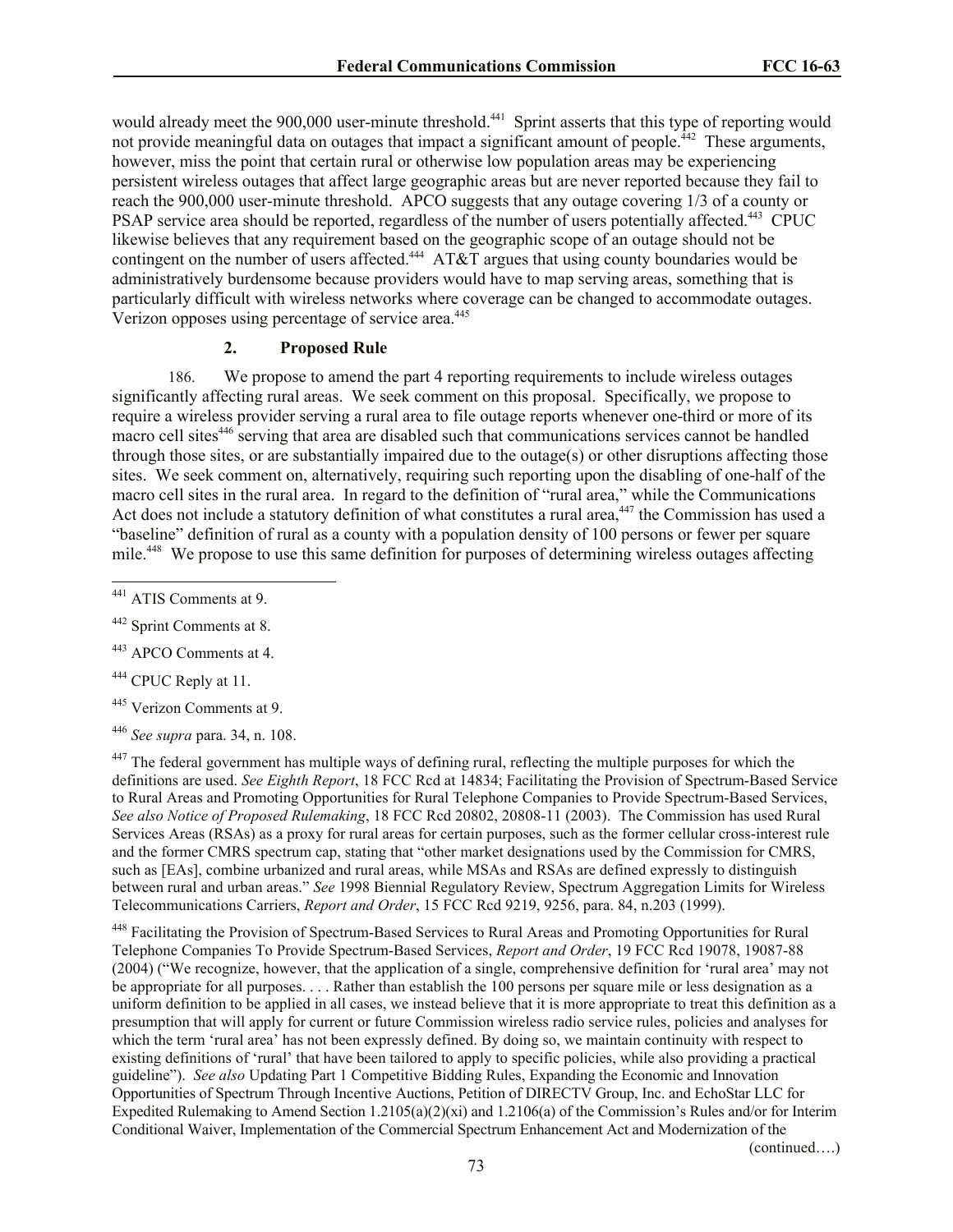predominantly rural areas. We ask, however, whether other alternative definitions might be of better use in aiding our visibility into rural-specific outages. For example, should we focus on areas designated for the Universal Service Mobility Fund support?<sup>449</sup> Are there other rural area designation tools or proxies that should be considered (e.g., defining areas by rural exchange operating carrier designations – OCNs)? We seek comment on these questions and proposals.

187. Is there a geographic area designation other than "rural area," as defined above, that aligns better with the way wireless providers measure their own service? For example, is there a subset of any licensed service area (e.g., Cellular Market Area) that wireless carriers could more easily use to identify outages in predominantly rural areas? Or, would the use of zip codes, such as when one hundred percent of a zip code is impacted be an appropriate measurement? Also, we seek comment on whether an outage of at least one-third, or one-half, of cell sites within the rural area would indicate an outage that would be of a nature that it substantially affects wireless coverage for a large geographic area.

188. We recognize that this issue may become less critical as wireless providers begin to comply with the new standardized method, adopted in the above Report and Order, for calculating the number of potentially affected users during a wireless outage. By using a national average to determine the potentially affected users per site, will adoption and implementation of this new formula for the number of potentially-affected users increase the reporting of outages in low population areas? We also seek comment on alternative measurements for outages in rural areas. For example, could we adopt a lower user-minute threshold for rural areas to increase the reporting of events affecting rural communities? For example, would a threshold of 300,000 user-minutes in rural areas increase our chances of receiving information on outages that affect rural communities? Conversely, for example, would clear geographic criteria, such as a county-based threshold, for wireless outage reporting simplify the M2M rules for automated outage reporting and eliminate the need for manual interpretations of thresholds?

## **3. Costs of Reporting of Geography-based Wireless Outages**

189. In the *Notice*, we estimated that adoption of a geography-based outage reporting requirement would result in the filing of an additional 1,841 reports per year, thereby increasing reporting costs by \$294,560 (i.e., 1,841 reports x \$160 staff costs per report).<sup>450</sup> To reach this estimate, we subtracted the number of additional outage reports that would be generated by geography-based reporting from the number of reports that would be submitted for outages that meet the current 900,000 user-minute threshold $451$ 

<sup>449</sup> FCC, Mobility Fund Phase 1 Eligible Areas, https://www.fcc.gov/reports-research/maps/mobility-fund-phase-1 eligible-areas (last visited Apr. 28, 2016).

<sup>451</sup> *Id.* We estimated that geography-based reporting would generate additional reports in counties where a wireless provider has fifteen or fewer cell sites. The number of counties with fifteen or fewer cell sites represents 2.7 percent of the total number of cell sites nationwide, based on analysis of data collected from companies given to the Commission during activations from the Disaster Information Reporting System (DIRS) in 2012. Using as a guide counties with fifteen or fewer cell sites, we calculated that a disruption to communications would be reportable under a geographic coverage standard if one or two cell sites in the county are down. Based on historical NORS data, we then estimated that each cell site has a 22.6 percent chance of experiencing an outage within a given year, and using CTIA's estimate that 301,779 cell sites were in operation nationwide as of the end of 2012, we tentatively conclude that adoption of a geography-based reporting requirement would likely result in the filing of 1,841 additional reports per year  $(301,779 \times 0.226 \times 0.027 \approx 1,841)$ , creating an estimate of \$294,560 cost burden. *Id*.

<sup>(</sup>Continued from previous page)

Commission's Competitive Bidding Rules and Procedures, *Report and Order*, *Order on Reconsideration of the First Report and Order*, *Third Order on Reconsideration of the Second Report and Order*, *Third Report and Order*, 30 FCC Rcd 7493, 7536-37, para. 104 (2015).

<sup>450</sup> *Notice*, 30 FCC Rcd at 3218, para. 35.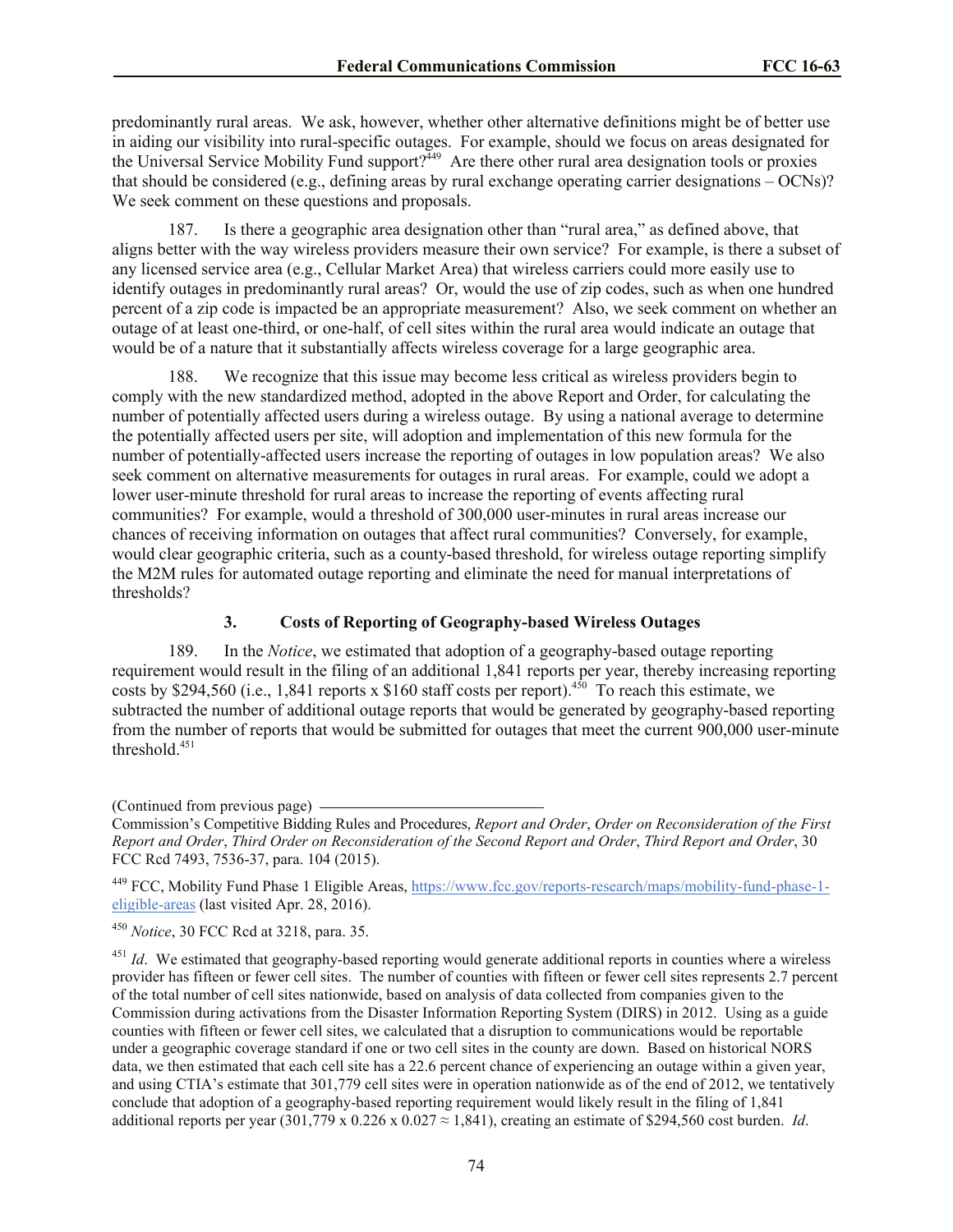190. We seek further comment on the costs of implementing a new geography-based outage reporting requirement for wireless carriers. Sprint and Verizon argue that carriers would need to develop and deploy additional automation tools and monitoring mechanisms.<sup>452</sup> We estimate that, based on our proposal here, our estimate of 1,841 additional reports per year from the *Notice* will be the same. We seek further comment on a way in which we could capture outages affecting large geographic areas without being overly burdensome for providers. If, for example, we were to adopt an outage reporting requirement when 33 percent of cell sites become disabled within a county, would such a calculation require additional tools or monitoring mechanisms? We assume carriers would already know when (and why) their cell sites become disabled, and would know the number of cell sites per county. Therefore, we believe it would be a relatively easy and inexpensive calculation for providers to determine if a certain threshold of cell sites in a county have become disabled. Is one-third (33 percent) the appropriate threshold?

191. NTCA comments that the burden would be greater on smaller carriers, where the failure of one tower may trigger a reporting obligation.<sup>453</sup> While we could consider some type of exemption for smaller carriers, we believe smaller and rural carriers cover precisely the areas targeted by this proposal. Therefore, we do not propose to exempt any carriers. We seek comment on this approach.

## **F. Refining the Definition of 'Critical Communications' at Airports**

192. Commercial aviation increasingly depends on information systems that are not collocated with airport facilities, and that may carry critical information. We seek comment on requiring reporting of outages affecting critical aviation information facilities that are not airport-based, either as a function of their status as TSP Level 3 or 4 facilities,<sup>454</sup> or upon some other basis. In particular, we seek comment on whether it is correct to assume that some information systems critical to safe commercial aviation are not located within an airport's facility. If the assumption is accurate, we invite discussion of the architecture of such external systems, including the safeguards currently established for those systems. Were the Commission to explore outage reporting requirements for these systems and facilities, what reporting criteria should it establish? For outage reporting purposes, should the Commission distinguish between facilities enrolled in the TSP program and those facilities that are not? If so, on what basis should the different treatment be premised? What, if any, additional costs might be associated with expanding the reporting obligation to such facilities, whether or not enrolled in TSP?

## **G. Legal Authority**

193. The Commission's authority to establish outage reporting requirements from a wide range of communications providers is well-established under a wide range of statutory provisions.<sup>455</sup> We seek comment on the application of these specific authorities to our proposals, as further outlined and discussed below.

 $\overline{a}$ 

 $452$  Sprint Comments at 8; Verizon Comments at 9 (specifically stating considerable IT costs if providers had to determine outages based on a percentage of advertised coverage area).

<sup>453</sup> NTCA Reply at 8.

 $454$  Facilities are eligible for TSP Level 3 or 4 prioritization if they (3) support public health, safety, and maintenance of law and order activities or (4) maintains the public welfare and the national economic system. *See* U.S. Department of Homeland Security, TSP Eligibility, http://www.dhs.gov/tsp-eligibility (last visited May 2, 2016).

<sup>455</sup> *See, e.g., 2012 Part 4 Order*, 27 FCC Rcd at 2673-79, paras. 58-67; *2004 Part 4 Order*, 19 FCC Rcd at 16837- 38, 16848-49, 16855, paras. 12, 32, 45, nn. 13-16, 102, 138; *911 Reliability Order,* 28 FCC Rcd at \_\_\_\_ ; *Amendment of Part 64 of the Commission's Rules to Provide for a New Priority System for the Restoration of Common Carrier Provided Intercity Private Line Service*, Final Order, 81 FCC 2d 441, para. 7 (1980).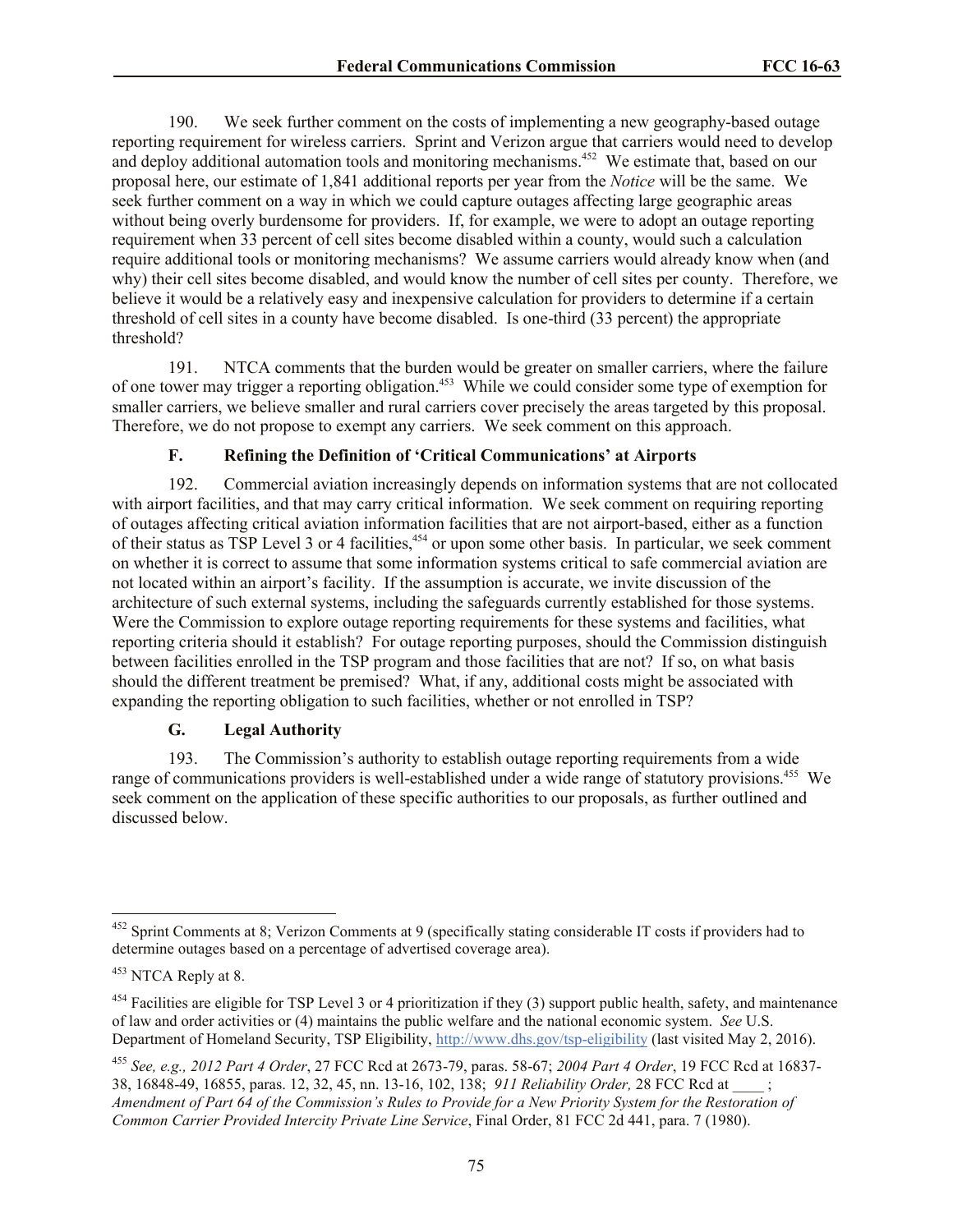# **1. 911 and Emergency Communications**

## **a. Transition to Next Generation 911**

194. Following the evolution in the country's commercial communications networks, the nation's emergency communications systems are in the process of a critical transition from legacy systems using time-division multiplex (TDM)-based technologies to Next Generation 911 (NG911) systems that utilize IP-based technologies. NG911 will serve as a platform for enabling more effective communications between the public and public safety, including both 911 call-takers and first responders. It has the potential to reduce costs for public safety agencies, offer more dynamic and accurate call routing, provide improved resiliency and accessibility, and allow PSAPs to receive a much wider variety of data such as video, text, and medical information. Eventually, NG911 systems will replace legacy 911 systems, and are already doing so, but some jurisdictions are able to implement NG911 systems and applications at a much faster pace than others. As noted by NENA in a recent filing in the Commission's *911 Governance* proceeding, "it is critically important that the reliability of 911 systems and services be ensuring during this transitional period and beyond."<sup>456</sup>

195. As a result of this transition, the nation's 911 system will increasingly include the BIAS and dedicated services,<sup>457</sup> which will support a new generation of 911 call services that may be vulnerable to a similarly new generation of disruptions that may not have existed on legacy 911 networks. For example, services may come in from BIAS consumer endpoints, but PSAP or ESINet access to and communications between regional and national 911 databases is supported by dedicated services. If an ESINet rides over a commercial broadband network and there is an outage, the outage will impact not only access to the centralized services on the ESINet, but also each PSAP's ability to transfer calls and otherwise communicate with other PSAPs on the ESINet. Indeed, as NG911 services are increasingly provisioned through broadband network elements, disruptions to broadband could impact the provision and reliability of local 911 voice and other shared services essential to emergency response.<sup>458</sup> Although ESINet implementation is far from consistent across the United States, it is clear that these network configurations are growing in number and will continue to do so as jurisdictions migrate to NG911.<sup>459</sup>

l <sup>456</sup> NENA *Ex Parte* in PS Docket Nos. 13-75 and 14-193 (Jan. 29, 2016) at 3.

<sup>457</sup> *See, e.g.,* L.R. Kimball as prepared for Ohio Department of Administrative Services, Report for ESInet Technical Requirements at 7, (Nov. 2013)

http://911.ohio.gov/Portals/0/ESINet%20Steering%20Committee/RPT131125%20skw%20Ohio%20ESInet%20Tec hnical%20and%20Operational%20Requirements%20FINAL.pdf (describing how a state ESInet would be using its own backbone network to support emergency communications for and between all PSAPs on the ESInet).

<sup>458</sup> *See* FCC, Task Force on Optimal PSAP Architecture Final Report at 216 (2015), https://www.fcc.gov/aboutfcc/advisory-committees/general/task-force-optimal-public-safety-answering-point. The policy routing function is defined as "that functional component of an Emergency Services Routing Proxy that determines the next hop in the SIP signaling path using the policy of the nominal next element determined by querying the ECRF with the location of the caller; a database function that analyzes and applies ESInet or PSAP state elements to route calls, based on policy information associated with the next hop." *See also* Intrado, "Next Gen 9-1-1: The Essential Guide to Getting Started," https://www.intrado.com/sites/default/files/documents/NextGen%209-1-

<sup>1%20</sup>The%20Essential%20Guide%20to%20Getting%20Started.pdf (last visited May 25, 2016). Intrado notes that the "innate and remote redundancy of a cloud-based system offers simplified and improved operational continuity when an emergency event threatens the physical structure of a PSAP." This increases the need for a reliable and secure infrastructure providing end-to-end communications.

<sup>459</sup> *See* FCC, Seventh Annual Report to Congress on State Collection and Distribution of 911 and Enhanced 911 Fees and Charges at 77-78 and Table 20 (2015),

https://transition.fcc.gov/pshs/911/Net%20911/NET911\_Act\_7thReport\_to\_Congress\_123115.pdf (noting eleven states with statewide ESInets, eleven states with regional ESInets, and seven states with local ESInets). *See also* AT&T Product Brief, "AT&T ESInet: Next Generation 9-1-1 Call Routing,"

http://www.corp.att.com/stateandlocal/docs/Next\_Gen\_911\_Call\_Routing-022916.pdf (last visited May 25, 2016).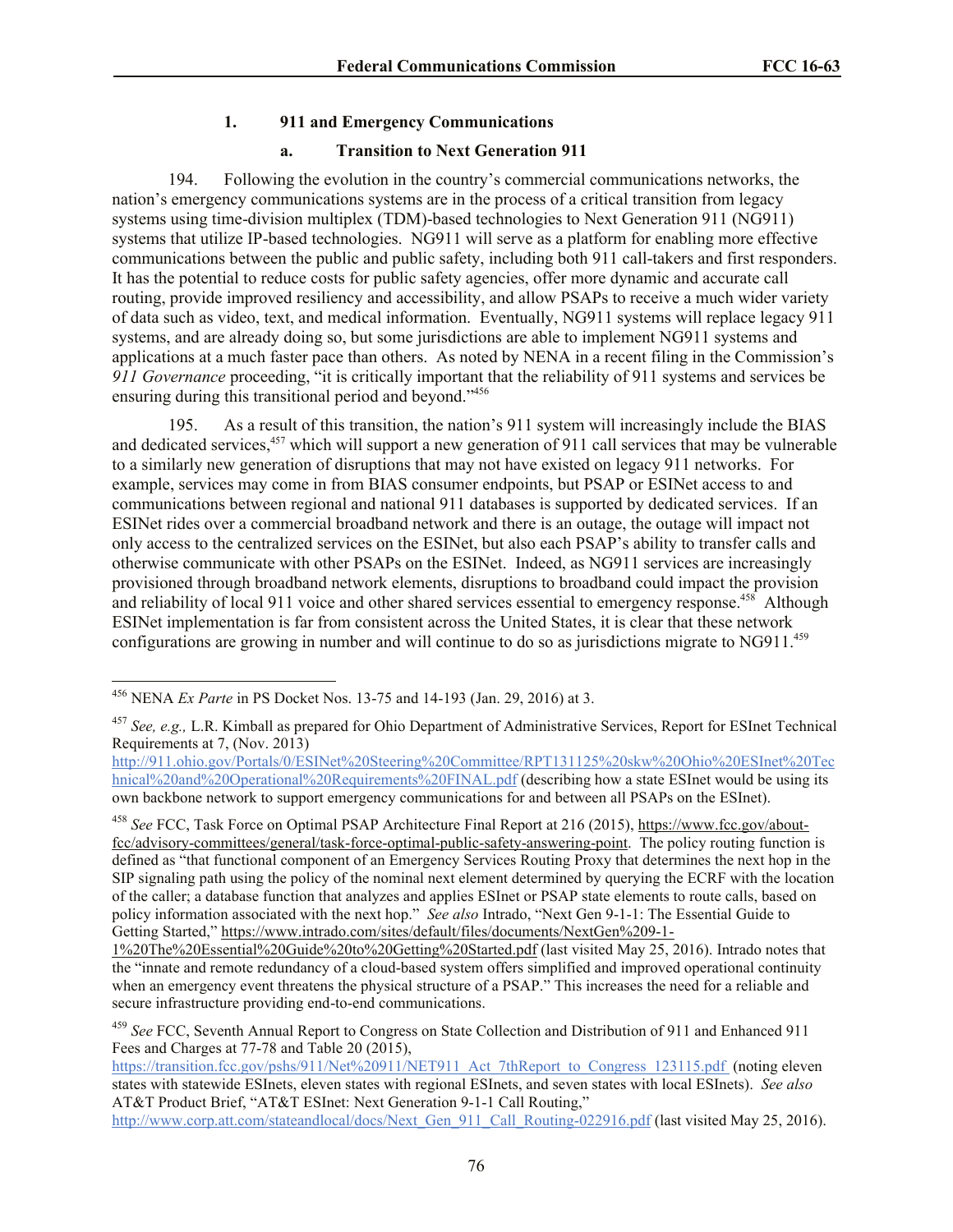Accordingly, we believe that monitoring the resiliency of broadband networks supporting that communication is vital to ensure the reliable availability and functionality of 911 services.<sup>460</sup>

196. Regarding our proposal to update the outage reporting rules for interconnected VoIP service providers, section 615a-1<sup>461</sup> instructs the Commission to "take into account any technical, network security, or information privacy requirements that are specific to IP-enabled voice services" and to update regulations "as necessitated by changes in the market or technology, to ensure the ability of an IP-enabled voice service provider to comply with its obligations."<sup>462</sup> The proposed reporting process seeks to modernize the outage reporting system in light of technology advances and greater consumer adoption of interconnected VoIP service, considering the potential for degradations of service to impact 911 call completion. We seek comment on how section 615a-1 provides authority to adopt such proposals with respect to interconnected VoIP. 463

197. We also believe that our proposals to extend outage reporting to the classes of broadband providers and services described in this Further Notice are authorized by or reasonably ancillary to our statutorily mandated responsibility under section 615a-1 to ensure that "IP-enabled voice service provider[s] provide 9-1-1 service and enhanced 9-1-1 service."<sup>464</sup> As noted above, broadband services are now and will continue to be key for delivery of 911 call information (including not only voice but also data and video) from the end-user to a PSAP. Therefore, to ensure broadband-enabled voice service providers comply with their 911 obligations,<sup>465</sup> we seek comment on how our proposals better equip the Commission to meet its section 615a-1 mandates. Moreover, in light of our obligation to identify capabilities necessary to support 911 and E911 service for interconnected VoIP,<sup>466</sup> how would our proposals here enable us to determine if there are capabilities currently not captured by our rules? We seek comment on whether networks, facilities, databases or other components to the extent these are elements that support a "seamless transmission, delivery, and completion of 911 and E-911 calls and associated E-911 information"<sup>467</sup> have changed sufficiently to warrant further consideration, or because "critical components of the 911 infrastructure may reside with an incumbent carrier, a PSAP, or some other entity."<sup>468</sup> How should the Commission analyze these considerations in our section 615a-1 analysis? In addition, we seek comment as to whether these proposals are authorized by or reasonably ancillary to our statutory mandates to develop best practices that promote consistency and appropriate procedures for defining network diversity requirements for IP-enabled 911 and E911 call delivery.<sup>469</sup>

# **b. Ensuring Reliable Access to 911 by the Disabled**

198. Additionally, under the Twenty-First Century Communications and Video Accessibility Act of 2010 (CVAA),<sup>470</sup> the Commission may "promulgate regulations to implement the

<sup>462</sup> 47 U.S.C. § 615a-1(c)(3).

 $463$  47 U.S.C. § 615a-1(a).

 $464$  47 U.S.C. § 615a-1(a).

 $^{465}$  *See id.* § 615a-1(c)(3).

 $466$  47 U.S.C. § 615a-1(6)(c).

<sup>467</sup> H. Rep. 110-442, 14 (2008).

<sup>468</sup> H. Rep. 110-442, 14 (2008).

 $469$  47 U.S.C. § 615a-1(h).

<sup>470</sup> Twenty-First Century Communications and Video Accessibility Act of 2010, Pub. L. No. 111-260, 124 Stat. 2751 (2010) (codified in various sections of Title 47 of the United States Code)("CVAA") (providing that "[t]he

(continued….)

 460 *See Multistate Report* at para. 12 (describing how consolidation of services resulted in overdependence on certain network elements, which ultimately led to the multi-state outage).

<sup>461</sup> *NET 911 Improvement Act* at § 6(b) (codified at 47 U.S.C. § 615a-1).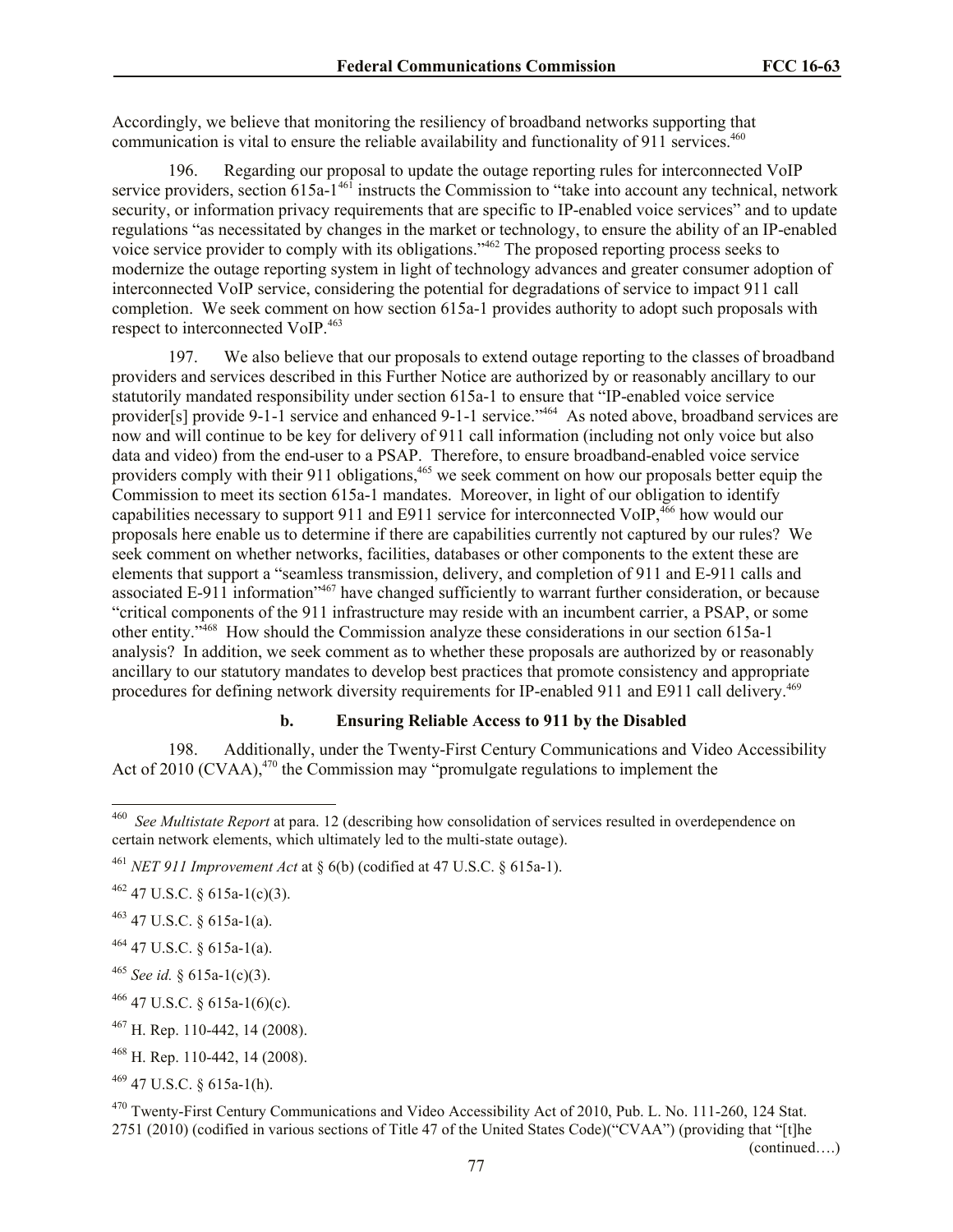recommendations proposed by the [Emergency Access Advisory Committee (EAAC)], as well as any other regulations, technical standards, protocols, and procedures as are necessary to achieve reliable, interoperable communication that ensures access by individuals with disabilities to an Internet protocolenabled emergency network, where achievable and technically feasible."<sup>471</sup> The CVAA has served as the basis for Commission actions with respect to text-to-911<sup>472</sup> and 911 relay services,<sup>473</sup> and we now seek comment on the application of the CVAA to our proposed disruption reporting rules for broadband.

199. In this vein, the EAAC has recommended that the Commission "issue regulations as necessary to require that target entities, in the development and deployment of NG9-1-1 systems, take appropriate steps to support features, functions and capabilities to enable individuals with disabilities to make multimedia NG9-1-1 emergency calls."<sup>474</sup> The EAAC enumerated a list of goals for the Commission related to 911 accessibility, including enabling consumers to call 911 using different forms of data, text, video, voice, and/or captioned telephony individually or any combination thereof; ensuring direct access to 911 using IP-based text communications (including real-time text, IM, and email); and facilitating the use of video multimedia calls into a PSAP.<sup>475</sup> The EAAC also recommended that users have the option to call 911 via voice or text service, as well as video and any other emerging technology; that is, callers should be able to access 911 using both old and new communications services – something that a single broadband network can support. $476$  We note that these technologies are commonly supported by broadband networks, and to ensure access to 911 for individuals with disabilities, the Commission must be able to assess how those technologies are performing. The EAAC also made clear that its recommendations should evolve with the technology.<sup>477</sup> Perhaps most importantly, the EAAC recommended that the Commission "adopt requirements that ensure that the quality of video, text and voice communications is sufficient to provide usability and accessibility to individuals with disabilities based on industry standards for the environment."<sup>478</sup>

Commission shall have the authority to promulgate regulations to implement the recommendations proposed by the Advisory Committee, as well as any other regulations, technical standards, protocols, and procedures as are necessary to achieve reliable, interoperable communication that ensures access by individuals with disabilities to an Internet protocol-enabled emergency network, where achievable and technically feasible.").

<sup>471</sup> The Emergency Access Advisory Committee (EAAC) is an advisory committee created by the CVAA, to determine the most effective and efficient technologies and methods to enable access to Next Generation 911 emergency services by individuals with disabilities. *See* 47 U.S.C. § 615c; *see also generally* EAAC, Report on Emergency Calling for Persons with Disabilities Survey Review and Analysis 2011 (2011), http:// transition.fcc.gov/cgb/dro/EAAC/EAAC-REPORT.pdf (EAAC Final Report).

<sup>472</sup>See Facilitating the Deployment of Text-to-911 & Other Next Generation 911 Applications, Report and Order, 28 FCC Rcd 7556, 7592-600 at paras. 100-27 (2013); *Facilitating the Deployment of Text-to-911 & Other Next Generation 911 Applications*, Second Report and Order, 29 FCC Rcd 9846, 9878-80 at paras. 71-78 (2014).

<sup>473</sup>*See, e.g., Contributions to the Telecommunications Relay Service Fund, Report and Order*, 26 FCC Rcd 14532 (2011) (requiring interconnected VoIP providers contribute to the TRS fund); *Implementation of the Twenty-First Century Commc'ns & Video Accessibility Act of 2010, Section 105, Relay Servs. for Deaf-Blind Individuals*, Report and Order, 26 FCC Rcd 5640, 5641 (2011) (establishing a National Deaf-Blind Equipment Distribution Program).

<sup>474</sup> EAAC Final Report at Recommendation P1.1.

<sup>475</sup> EAAC Final Report at Recommendation P2.2.

<sup>476</sup> EAAC Final Report at Recommendation P2.2 (11), (16), and (18). *See also supra* Section V.B.

<sup>477</sup> EAAC Report at 18 ("The EAAC intends that these recommendations ensure access to emergency communications services for individuals with disabilities consistent with access to such services for all citizens. Since the NG9-1-1 regulatory and operational framework continues to develop, these recommendations are intended to apply prospectively to equipment or services consistent with future NG9-1-1 obligations, subject to the FCC's notice and comment rulemaking procedures.").

<sup>478</sup> EAAC Final Report at Recommendation P2.3.

<sup>(</sup>Continued from previous page)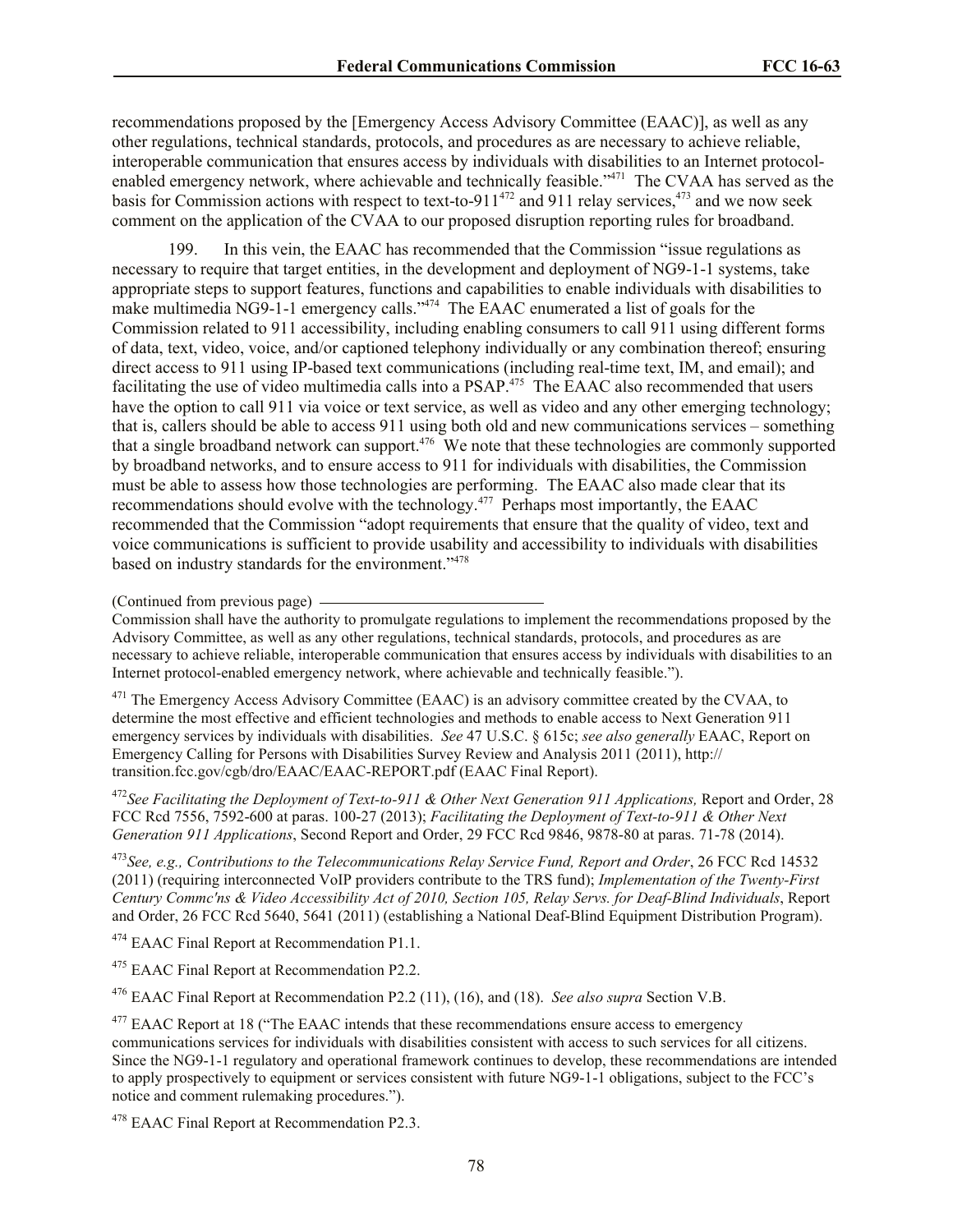200. Given that video, text, and voice communications to 911 already traverse broadband networks and will continue to do so as the deployment of Real-Time Text<sup>479</sup> and other NG911 multimedia applications grows, we believe that the CVAA's mandate for ensuring equal access to 911 provides an additional legal basis for the broadband reporting rules proposed herein. We seek comment on this tentative conclusion. Is disruption reporting the optimal mechanism for the Commission to the quality of video, text and voice communications is sufficient to provide usability and accessibility to individuals with disabilities? Are there alternative measures the Commission could take to ensure broadband network availability for non-traditional 911 calls (i.e., 911 text messages or relay calls)? We believe the proposed reporting requirements are an "achievable and technically feasible" way to ensure access to 911 for the deaf and hard of hearing, as required under the CVAA, and we seek comment on this approach.

#### **2. Title II**

201. The Commission has classified BIAS and dedicated services as telecommunications services under Title II of the Act.<sup>480</sup> As such, we tentatively conclude that the Commission has ample authority under Title II to support the outage reporting requirements proposed in this Further Notice.<sup>481</sup> We seek comment on this tentative conclusion, and on the relevance of sections 201, 202, 214, 218, and any other provisions of Title II for supporting the outage reporting requirements proposed here for BIAS and dedicated services.

As we observed in the *2015 Open Internet Order*, section 201 imposes a duty "on common carriers to furnish communications services subject to Title II 'upon reasonable request,'" and to ensure that their practices are "just and reasonable."<sup>482</sup> We also noted that the general conduct standard "represents our interpretation of sections 201 and 202 in the broadband Internet access context."<sup>483</sup> We seek comment on the interplay between the *2015 Open Internet Order* and the Commission's authority under section 201 to "prescribe rules and regulations as may be necessary in the public interest to carry out the provisions of this chapter", as such authority relates to BIAS.<sup>484</sup> We also seek comment generally on other provisions of Title II and legal

<sup>484</sup> 47 U.S.C. § 201(b).

l

 $479$  Real-Time Text (RTT) transmits text instantly, allowing each text character to appear on the receiving device at roughly the same time it is typed on the sending device. Emergency Access Advisory Committee (EAAC), Report on TTY Transition at 6 (2013), http://hraunfoss.fcc.gov/edocs\_public/attachmatch/DOC-319386A1.doc. The Commission recently granted waivers to both AT&T and Verizon, permitting them to move forward on RTT pilot projects that, in some instances, would violate the Commission's legacy TTY rules in 47 CFR § 20.18(c). *See Petition for Waiver of Rules Requiring Support of TTY Technology*, Order, 30 FCC Rcd 10855 (CGB PSHSB WTB WCB 2015); *Petition for Waiver of Rules Requiring Support of TTY Technology*, Order, 30 FCC Rcd 12755 (CGB PSHSB WTB WCB 2015).

<sup>480</sup> *See 2015 Open Internet Order*, 30 FCC Rcd at 5724-25, para. 283-84 ("BIAS is a telecommunications service"); *Business Data Services FNPRM*, FCC 16-54 at para. 257, n.672 ("BDS providers . . . meet[] the definition of a 'telecommunications service'. . . and subject to Title II".) (*citing NARUC I*, 525 F.2d 630, 641 (D.C. Cir. 1976) ("It is not necessary that a carrier be required to serve all indiscriminately; it is enough that its practice is, in fact, to do so.")); 47 U.S.C. § 153(53).

<sup>481</sup> *See* 47 U.S.C. §§ 201(a), 214, 218; *2015 Open Internet Orde*r, 30 FCC Rcd at 5724-25 paras. 283-84. Dedicated services, which transmit, data from user to user without change in the form or content of the information sent or received, is thus a "telecommunications service" under Section 3 of the Act's definition. *See* 47 U.S.C. § 153(46); *see also 2004 Part 4 Order*, 19 FCC Rcd at 16894-5, 16899, paras. 127, 136 (discussing "special services" and "communication highway" for DS3s and DS0s) and at 16837-41, paras. 12-18 (discussing statutory framework for legacy reporting).

<sup>482</sup> *2015 Open Internet Order*, 30 FCC Rcd at 5724-25, para. 284 (quoting 47 U.S.C. § 201(a) and 201(b)).

<sup>483</sup> *Id*. At 5660, para. 137; *see id*. at 5729, para. 295.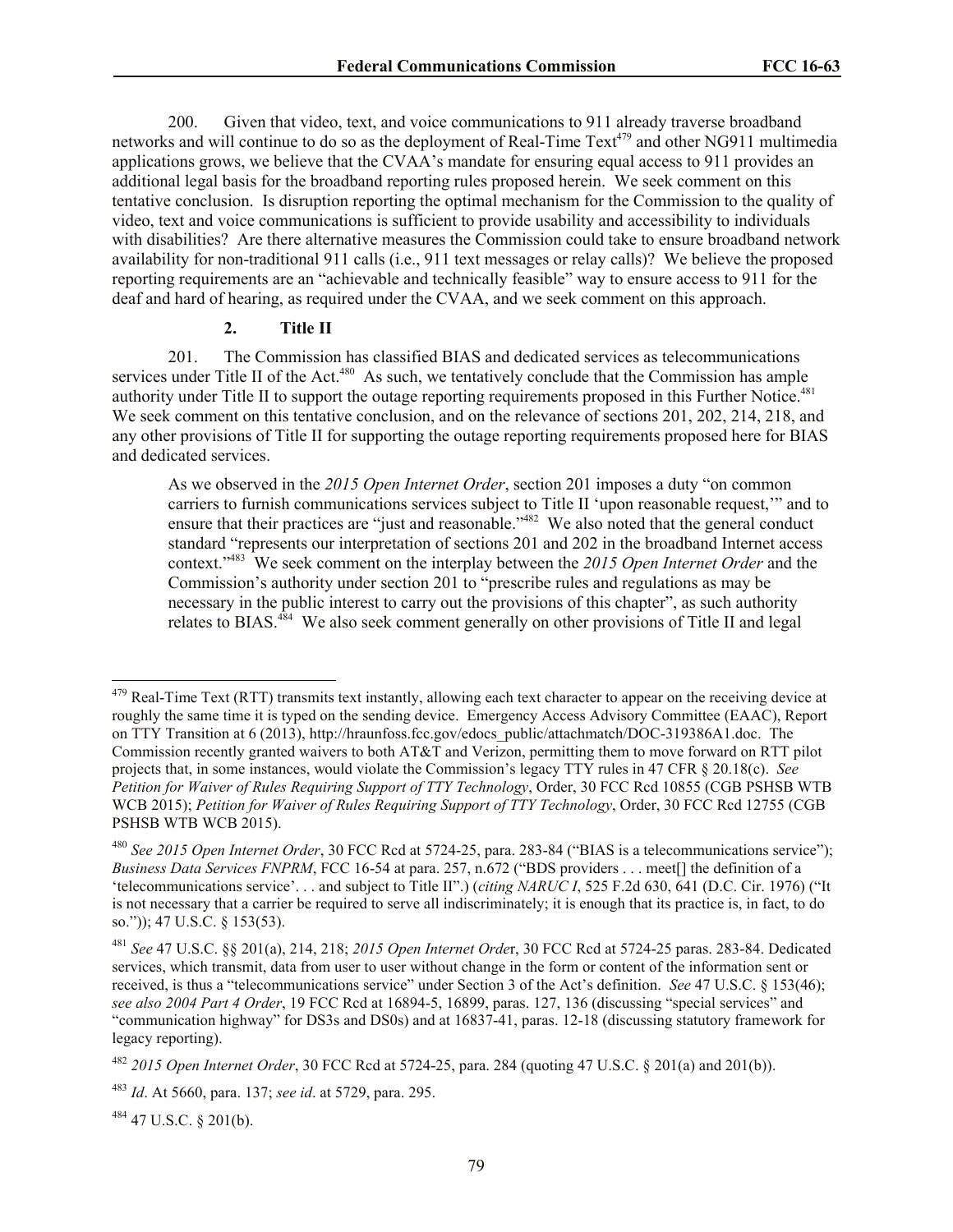theories under those provisions to support outage reporting in the dedicated services and BIAS contexts.<sup>485</sup>

# **3. Title III**

202. With respect to the rules proposed herein for wireless voice and broadband providers, we believe the Commission has further legal authority to support the rules proposed herein under Title III of the Communications Act.<sup>486</sup> The Supreme Court has long recognized that Title III grants the Commission "expansive powers" and a "comprehensive mandate" to regulate the use of spectrum in the public interest.<sup>487</sup>

203. We believe that sections 303(b) and  $(r)^{488}$  and 316<sup>489</sup> provide the Commission with authority to apply outage reporting requirements to mobile BIAS and dedicated services providers and to CMRS providers in instances of call failures in the radio access network.<sup>490</sup> We seek comment on this view.

204. For example, section 303(b) authorizes the Commission to "[p]rescribe the nature of the service to be rendered by each class of licensed stations and each station within any class."<sup>491</sup> Addressing the scope of this provision in *Cellco*, <sup>492</sup> the D.C. Circuit recognized that section 303(b) authorizes the Commission to "lay[] down a rule about 'the nature of the service to be rendered' by entities licensed" by the Commission.<sup>493</sup> The court further explained that, while a provider may choose not to offer a wireless service, section 303(b) authorizes the Commission to "define[] the form" that the "service must take for those who seek a license to offer it."<sup>494</sup>

205. We also believe section 316 authorizes the Commission to impose new conditions on

l

 $488$  47 U.S.C. § 303(b) (authorizing the Commission to "[p]rescribe the nature of the service to be rendered by each class of licensed stations and each station within any class"); 47 U.S.C. § 303(r) (the Commission may "prescribe such restrictions and conditions, not inconsistent with law, as may be necessary to carry out the provisions of this  $[Act]$ ").

 $^{489}$  47 U.S.C. § 316(a) (authorizing the Commission to modify existing licenses to impose new license conditions if, in the judgment of the Commission, such action will promote the public interest, convenience and necessity).

<sup>490</sup> *See supra* Sections B (Broadband Network Outage Reporting), D (Call Failures in Radio and Local Access Networks), and E (Geography-based Wireless Outage Reporting). , .

<sup>491</sup> 47 U.S.C. § 303(b); *see also Schurz Communications, Inc. v. FCC*, 982 F.2d 1043, 1048 (7th Cir. 1992) (stating that the Communications Act invests Commission with "enormous discretion" in promulgating licensee obligations that the agency determines will serve the public interest).

<sup>492</sup>*Cellco*, 700 F.3d at 541-44.

 $^{493}$  *Id.* (quoting 47 U.S.C. § 303(b)). In reaching this conclusion, the court referenced the definition of the word "prescribe," which the court stated means, among other things, "'to lay down a rule.'" *Cellco*, 700 F.3d at 542 (quoting Webster's Third New International Dictionary 1792 (1993)).

<sup>494</sup> *Cellco*, 700 F.3d at 543.

<sup>485</sup> Although the Commission ordered, *sua sponte*, forbearance with respect to a wide variety of regulations in *2015 Open Internet Order*, Part 4 requirements did not fall within the scope of forborne Title II regulations. *2015 Open Internet Order*, 30 FCC Rcd. at 5616-18.

<sup>486</sup> *See* 47 U.S.C. § 301 *et seq*.

<sup>487</sup> *Nat'l Broad. Co. v. United States*, 319 U.S. 190, 219 (1943) (recognizing the FCC's "expansive powers" and "comprehensive mandate"); *see also* Reexamination of Roaming Obligations of Commercial Mobile Radio Service Providers and Other Providers of Mobile Data Services, *Second Report and Order*, 26 FCC Rcd 5411, 5439-5443 (¶¶ 61-64) (2011) (discussing the scope of the Commission's Title III authority) ("*Data Roaming Order*"), *petition for review denied Cellco Partnership v. FCC*, 700 F.3d 534 (D.C. Cir. 2012) (upholding the FCC's authority to rely on Title III provisions to impose the data roaming rule).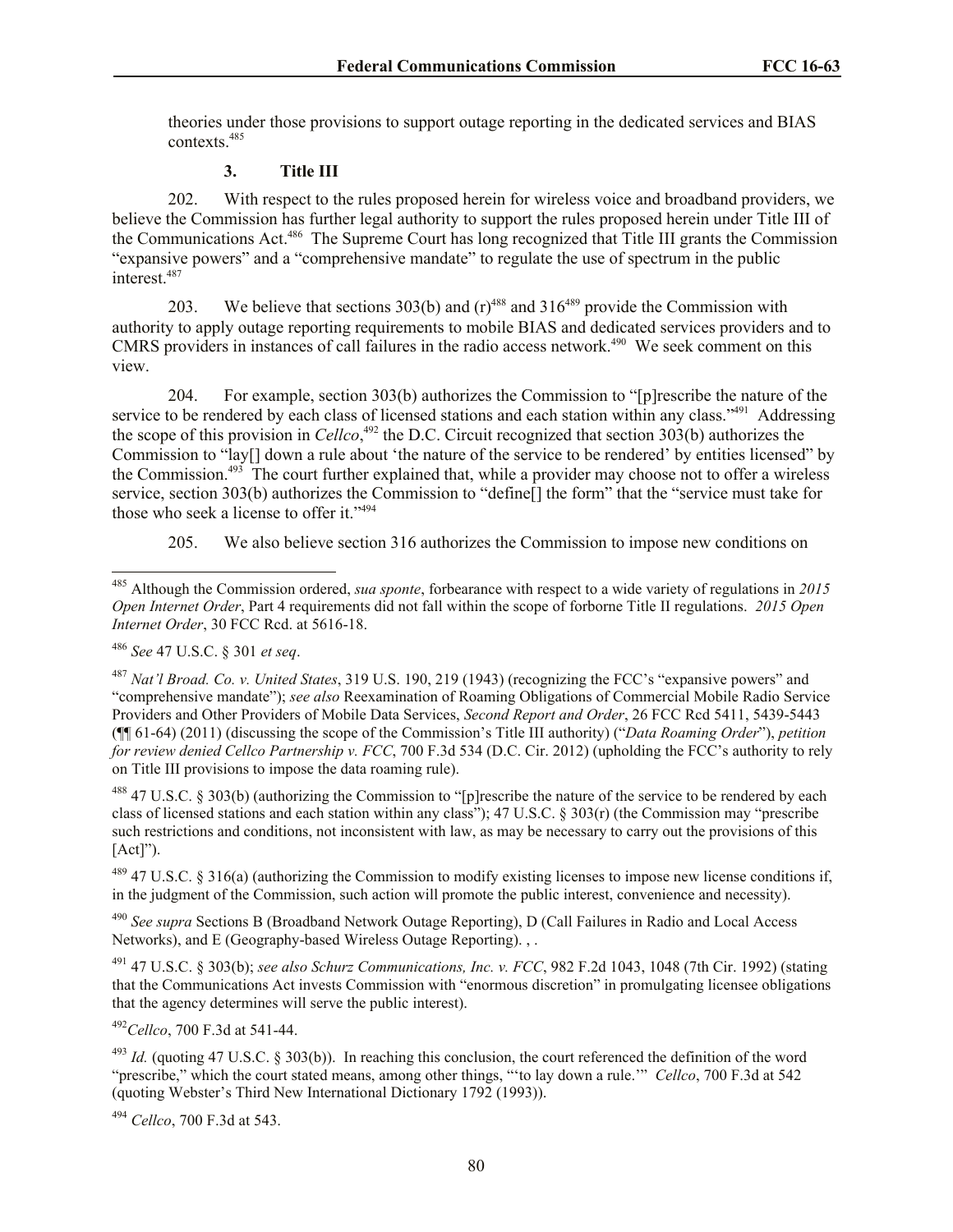existing licenses if we think such action "will promote the public interest, convenience, and necessity."<sup>495</sup> The D.C. Circuit has recognized as "undisputed that the Commission always retain[s] the power to alter the term of existing licenses by rulemaking."<sup>496</sup> Accordingly, we believe that the outage reporting requirements proposed here for mobile service providers of BIAS or dedicated services, as conditions imposed on existing licenses, fall within the Commission's section 316 authority, and we seek comment on this view.

## **4. Section 706 of the Telecommunications Act**

206. It is the established policy of the United Stated to "promote the continued development of the Internet and other interactive computer services and other interactive media . . . [and] to encourage the development of technologies which maximize user control over what information is received by individuals, families, and schools who use the Internet and other interactive computer services."<sup>497</sup> Furthering this policy, in 1996 Congress adopted section 706 of the Telecommunications Act of 1996, which instructs the Commission to "encourage the deployment on a reasonable and timely basis of advanced telecommunications capability to all Americans," and further provides if the Commission finds advanced telecommunications capability is not being deployed on a reasonable and timely basis, it must "take immediate action to accelerate deployment of such capability."<sup>498</sup> Advanced telecommunications capability, as defined in the statute, includes a subset of broadband Internet access.<sup>499</sup> Thus, under section 706(b), the Commission conducts an annual inquiry as to whether advanced telecommunications capability is being deployed to all Americans on a reasonable and timely basis.

207. We seek comment on the contours of section 706 as the basis for broadband-related outage reporting under part 4. We believe broadband network reliability, resiliency, and security are germane to the Commission's effort to achieve section 706's policy objectives. Mandatory outage reporting could provide the Commission with a dependable stream of objective data to further inform its annual inquiry under section 706. We seek comment on the value of the proposed broadband outage reporting to our annual section 706 inquiry, and on our more general view that such disruption and outage data may aid the Commission's efforts to ensure the deployment of advanced telecommunications capabilities to all Americans.

208. Further, the *2016 Broadband Progress Report* found that advanced telecommunications capability is not being deployed to all Americans in a reasonable and timely fashion,<sup>500</sup> requiring the Commission to take immediate action to accelerate broadband deployment by removing barriers to

<sup>497</sup> 47 U.S.C. § 230(b).

l

 $498$  47 U.S.C. § 1302(a), (b).

<sup>495</sup> 47 U.S.C. § 316; *see also Cellco*, 700 F.3d at 543-44 (identifying Section 316 as another Title III provision that supported the FCC's exercise of authority); *see also Celtronix Telemetry, Inc. v. FCC*, 272 F.3d 585 (D.C. Cir. 2001).

<sup>496</sup> *Celtronix*, 272 F.3d at 589 (citing, *e.g., United States v. Storer Broadcasting Co*., 351 U.S. 192, 205 (1956)).

 $499$  47 U.S.C. § 1302(d)(1) (defining "advanced telecommunications capability" as "high-speed, switched, broadband telecommunications capability that enables users to originate and receive high-quality voice, data, graphics, and video telecommunications using any technology"). *Cf. 2015 Broadband Progress Report*, 30 FCC Rcd at 1376 para. 1 n.1 ("For simplicity . . . we sometimes refer to 'advanced telecommunications capability' as 'broadband,' but we note that "advanced telecommunications capability" has a unique definition in section 706 that differs from the term "broadband" in other contexts."); *National Broadband Plan for Our Future*, Notice of Inquiry, 24 FCC Rcd 4342, 4309, App. para. 13 (2009) ("advanced telecommunications capability" includes broadband Internet access).

<sup>500</sup> Federal Communications Commission, 2016 Broadband Progress Report, 31 FCC Rcd 699, 700, para. 1 (2016) http://transition.fcc.gov/Daily\_Releases/Daily\_Business/2016/db0129/FCC-16-6A1.pdf (*2016 Broadband Progress Report*).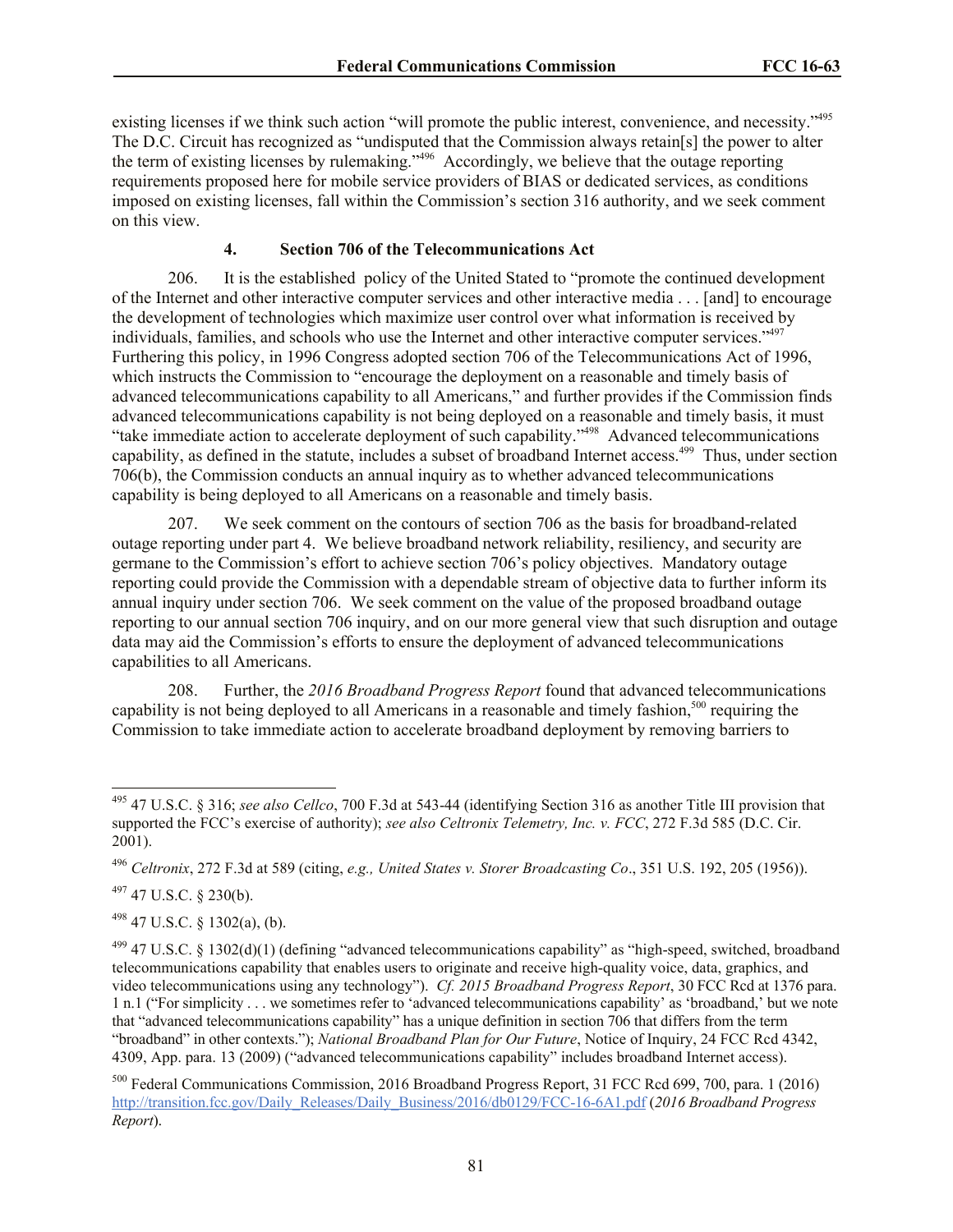infrastructure investment and promoting competition.<sup>501</sup> We seek comment on whether broadband outage reporting would aid the Commission in its efforts to identify where infrastructure investment and effective competition may be lacking and thus enable the Commission to take steps to remove any barriers to infrastructure investment that may prevail or otherwise to promote competition in affected areas. For instance, we observed in the *2016 Broadband Progress Report* that there are indications of a "correlation between non-adoption of broadband and security and privacy concerns."<sup>502</sup> We also have stated that "privacy and network security are among the factors that can affect the quality and reliability of broadband services," and that "[c]ommunications security, integrity, and reliability must be maintained as providers transition to IP-supported networks."<sup>503</sup> Does the proposed disruption reporting facilitate the 706(b) mandate to take immediate action to accelerate broadband deployment by providing valuable information on broadband infrastructure and service vulnerabilities, risks and disruptions that dampen consumer adoption and, thus, dis-incent broadband investment and deployment? Would the proposed reporting guide us to remove barriers to infrastructure investment and promote competition? Would broadband reporting promote section 706's goals by enabling us to view sustained availability over time, providing a comprehensive view of performance-related metrics data? Of long-term advanced capability deployment? Could the Commission use the proposed outage reporting to spot areas of decreased investment or barriers to competition that we might need to stimulate or remove?<sup>504</sup> We seek comment on whether the reliability of broadband service and its underlying network infrastructure can advance section 706 availability goals as well as bring a real-time measure of the services that are available in a given area. 505

## **5. Universal Service Fund Mandates under Section 254**

209. In addition, we believe that the Commission's universal service funding mandates, underlying principles and goals, as set forth in section 254 of the Act,  $^{506}$  authorize us to require

<sup>503</sup> *2015 Broadband Progress Report*, 30 FCC Rcd at 1438, para. 105.

<sup>504</sup> *See, e.g*., *2016 Broadband Progress Report*, 31 FCC Rcd at 700 para. 1 (Upon a data-supported finding, as it has made recently, that "advanced telecommunications capability is not being deployed to all Americans in a reasonable and timely fashion", the Commission must "'take immediate action to accelerate deployment of such capability by removing barriers to infrastructure investment and by promoting competition in the telecommunications market.'" The Commission has a range of options in this regard, and recently observed that it "will continue working to remove barriers to infrastructure investment, in part by direct subsidies, and in part by identifying and helping to reduce potential obstacles to deployment, competition, and adoption – concepts that we continue to recognize are tightly linked.").

<sup>505</sup> For example, Form 477 supports section 706 goals through non-outage data submitted by providers on a semiannual basis. Although those collections facilitate section 706 availability driven considerations, we ask whether more granular data submitted in Part 4's time intervals may be of additional value to the Commission in the execution of section 706's mandates. We think that these insights can be added to our Broadband Progress Report analyses without compromising the objectives now achieved through Part 4's confidentiality treatment (as further discussed below), and we seek comment on this view.

<sup>506</sup> 47 U.S.C. § 254. *See also* 47 U.S.C. § 151 (Sections 254 and 1 operate dynamically to ensure an appropriately broad scope of Commission authority to promote and safeguard universal service. Thus, section 1, as a policy statement, "illuminates" section 254 which, in turn, "builds upon" Section 1. *Comcast*, 600 F.3d at 654. *See also Connect America Fund, et al.*, Report and Order and Further Notice of Proposed Rulemaking, 26 FCC Rcd 17663, 17684, para. 61 (2011) ("In the 1996 Act, Congress *built upon* that longstanding principle [of section 1] by enacting section 254.") (emphasis added)).

l  $501$  47 U.S.C. § 1302(b).

<sup>502</sup> *2016 Broadband Progress Report*, 31 FCC Rcd at 752, para. 126, n.351; *see also 2015 Broadband Progress Report*, 30 FCC Rcd at 1438, para. 104; *Inquiry Concerning the Deployment of Advanced Telecommunications Capability to All Americans in a Reasonable and Timely Fashion, and Possible Steps to Accelerate Such Deployment Pursuant to Section 706 of the Telecommunications Act of 1996, as Amended by the Broadband Data Improvement Act*, Tenth Broadband Progress Notice of Inquiry, 29 FCC Rcd 9747, 9769, para. 47, n. 108 (2014).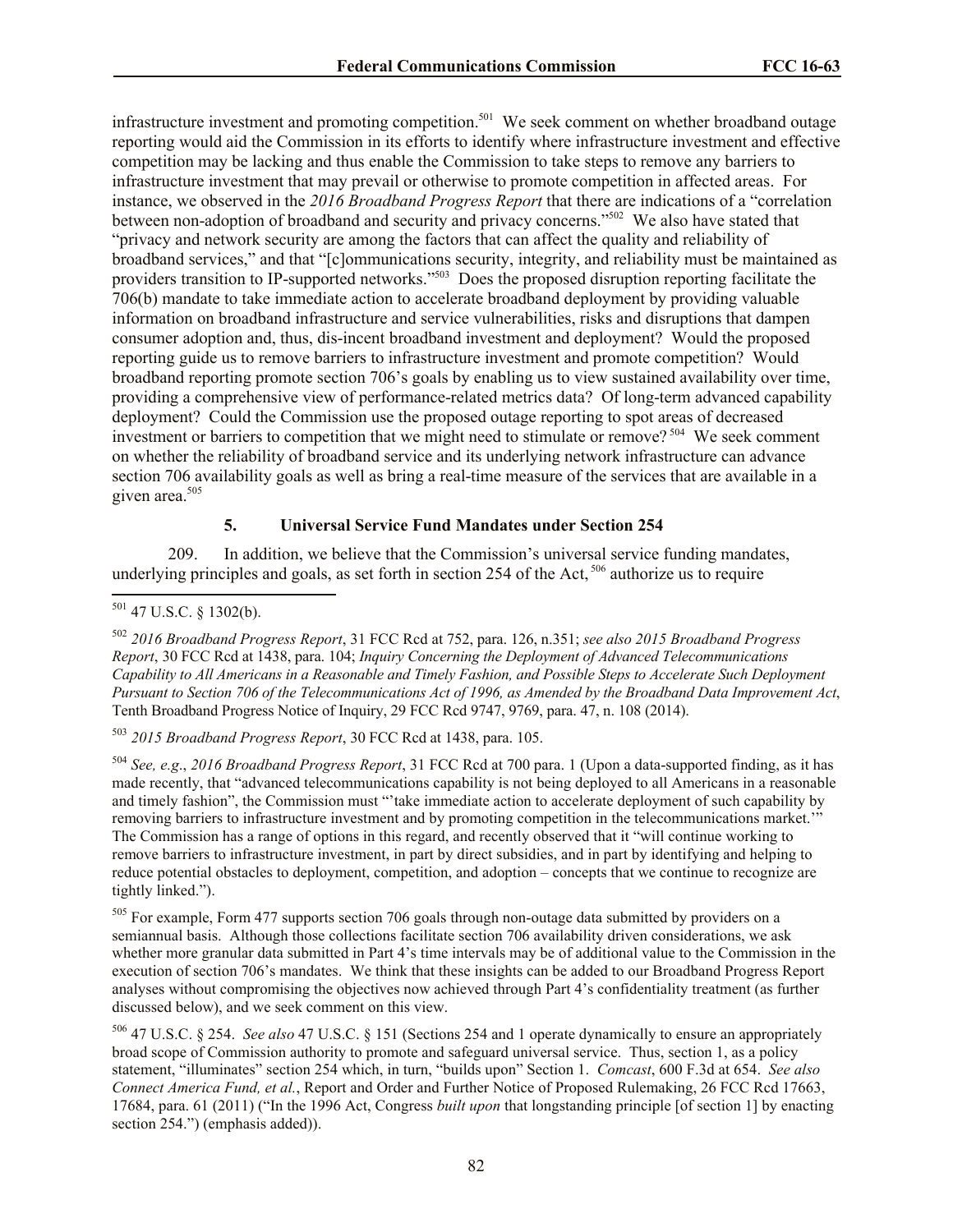broadband disruption and outage reporting, as proposed, where the data from such reports could promote, or provide assurance (e.g., of "maximum value") to, the Commission's universal service funding efforts under section 254. We seek comment on this observation and analysis.

210. Certain broadband providers receive significant federal universal service high-cost broadband funding support through the USF's Connect America Fund (CAF) program.<sup>507</sup> To the extent that covered broadband providers receive (or have received) such funding, it is logical to require a certain level of assurance in behalf of the end users who fund it.<sup>508</sup> Accordingly, we tentatively conclude that such part 4 reporting is an appropriate assurance expectation from CAF recipients, and we seek comment on this tentative conclusion.

211. On that basis, we now ask how part 4 disruption reporting concerning the broadband services funded through CAF support can best be used to assure these services and infrastructure?<sup>509</sup> Specifically, should such assurance measurements be sought through our part 4 disruption reporting, or through some other mechanism? How might the collection and analysis of CAF recipient outage information help inform our section 254-related considerations and assist us in achieving our universal service goals? Should the Commission adopt standards for network health to be made part of CAF funding considerations? If so, what mechanisms should be used by the Commission to effectuate that approach? Should the Commission, for example, condition CAF support on standards that take into account a provider's network health as revealed through outage reporting?

212. *Section 4(o)*. As noted above, Section 4(o) states that "[f]or the purpose of obtaining maximum effectiveness from the use of radio and wire communications in connection with safety of life and property, the Commission shall investigate and study all phases of the problem and the best methods of obtaining the cooperation and coordination of these systems."<sup>510</sup> We believe that in order for the Commission to fulfill this mandate in today's transitioning world and beyond, it must be able to obtain relevant data – including BIAS and dedicated services outage reporting – to investigate and study all aspects of broadband communications. We also believe section 4(o) authorizes the Commission to gather broadband network outage data to help ensure NS/EP communications continue to obtain maximum effectiveness, e.g., to receive appropriate levels of priority, be delivered over robust and resilient infrastructure, and function as required. Indeed, we believe that the ability to collect information on major disruptions to broadband communications supporting NS/EP priority services is essential to the Commission in fulfilling its national security/defense assurance role under the Act.<sup>511</sup> We seek comment on these views.

 $510$  47 U.S.C.  $\delta$  154(o).

l

 $507$  A common carrier designated as an eligible telecommunications carrier pursuant to section 214 of the Act is eligible to receive federal high-cost universal service support in accordance with section 254. 47 U.S.C. §§ 214(e), 254(e). *See also* 47 CFR §§ 54.308 (Broadband public interest obligations for recipients of high-cost support), 54.309 (Connect America Fund Phase II Public Interest Obligations).

<sup>508</sup> *See, e.g., Lifeline and Link Up Reform and Modernization et al.*, Second Further Notice of Proposed Rulemaking, *et al*., 30 FCC Rcd at 7827 paras. 14-16.

<sup>509</sup> *See In re FCC 11-161*, 753 F.3d 1015, 1046 (10th Cir. 2014) (observing that "it is reasonable to conclude that Congress left a gap . . . for the FCC to determine and specify precisely how USF funds may or must be used" and concurring with the Commission's argument that "carriers 'that benefit from public investment in their networks must be subject to clearly defined obligations associated with the use of such funding.'").

<sup>511</sup> *See, e.g., Technology Transitions Order*, 29 FCC Rcd 1433, 1446-50 (recognizing need to preserve essential NS/EP priority services, as well as the need to advance new IP-enabled NS/EP priority services to serve the emergency response community's needs).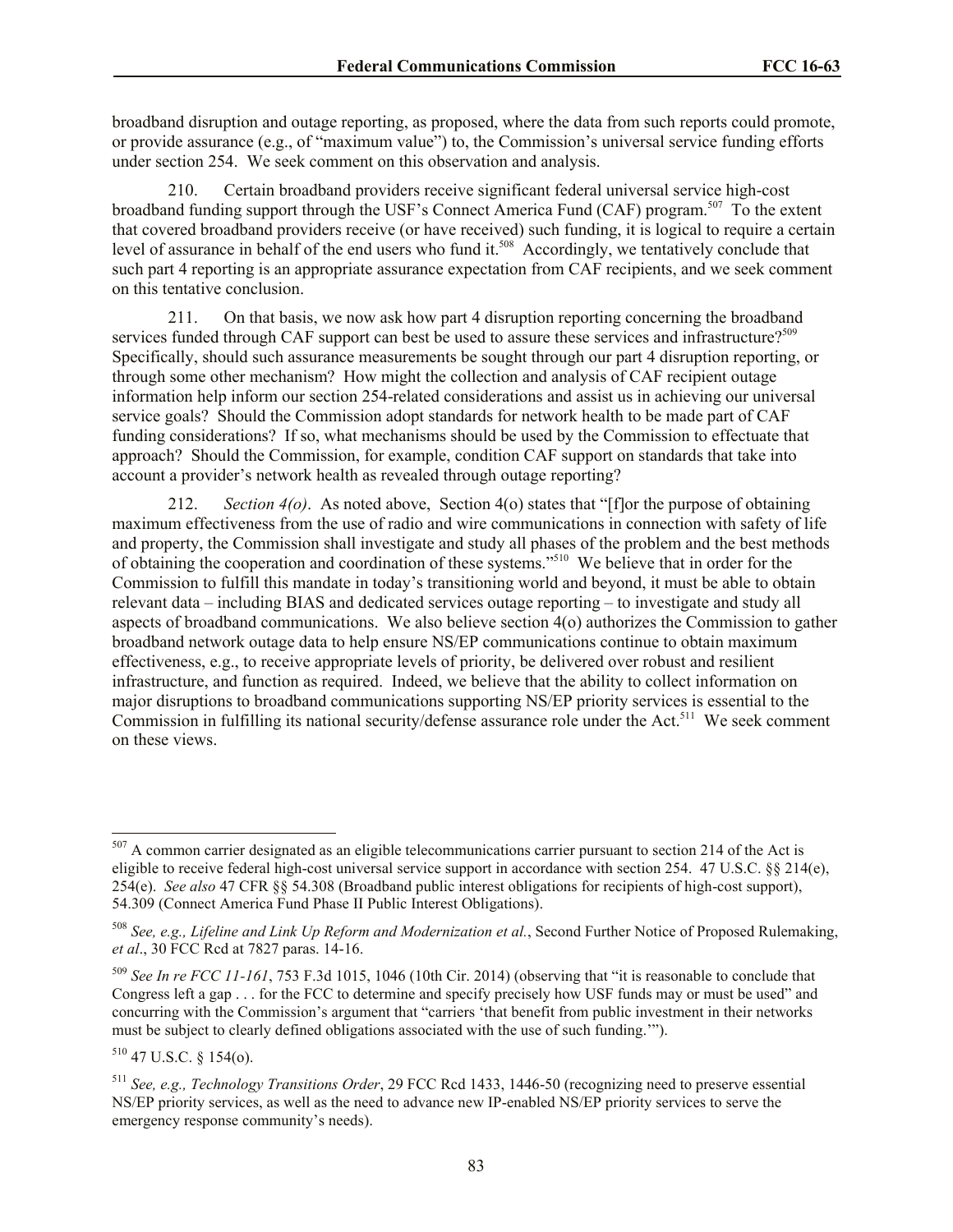## **VI. ORDER ON RECONSIDERATION**

#### **A. Airport Reporting Requirements**

213. In January 2005, in response to the *2004 Part 4 Order*, Sprint filed a petition requesting that, among other issues, the Commission "clarify that wireline carriers are only required to report outages affecting airports when such outages 'disrupt[] 50% or more of the air traffic control lines or other FAA communications links' as was the case under the previous outage reporting rules, *see* 47 CFR §63.100(a)(6)."<sup>512</sup> Sprint argues that in adopting the new part 4 rules, "[t]he Commission did not mention, let alone justify, doing away with the section 63.100(a)(6) limitation that *carriers report only outages affecting the critical communications facilities serving airports"* and urges the Commission "to clarify that it had no intention of removing the section  $63.100(a)(6)$  language from Part 4 that limits reporting of airport outages to disruptions in communications being carried over critical infrastructure serving such airports, i.e.*,* air traffic control or other FAA communications links[,] and to restore such language to section 4.5 of the rules."<sup>513</sup>

214. As noted above,  $514$  reports in this category generally have involved communications outages within the retail sections of an airport. A strict interpretation of current section  $4.5(c) - i.e.$  that "[a]ll outages that potentially affect communications for at least 30 minutes with any airport that qualifies as a 'special office and facility'  $\dots$  shall be reported,"<sup>515</sup> – would have required providers to report outages that were not mission-critical, and which could represent a financial and administrative burden on those providers, with virtually no public safety benefit or public policy goal. Therefore, we shall amend section 4.5(c) to clarify that carriers need only report disruptions of critical communications, which impact the airports covered by our rules. To the extent our decision today responds affirmatively to Sprint's request, we grant its request for clarification, which will be reflected in our ordering clause.<sup>516</sup>

# **B. Reporting Obligations of Satellite and Terrestrial Wireless Service Providers**

215. In 2004, the Commission exempted satellite and terrestrial wireless communications providers from reporting outages potentially affecting airports, on the grounds that the critical communications infrastructure serving those airports was landline-based.<sup>517</sup> CTIA, Cingular Wireless, and Sprint filed petitions urging the Commission to exempt wireless providers from reporting outages pertaining to all other special offices and facilities,<sup>518</sup> positing that the rationale for excluding wireless carriers from outage reporting for airports, i.e.*,* that critical communications were landline-based, applied as well to all special offices and facilities. In the *2015 Part 4 Notice*, we asked whether, in spite of the continued growth in the use of wireless networks, we should extend the satellite and terrestrial wireless exemption to all "special offices and facilities."<sup>519</sup> CTIA and Sprint again urged that the exemption be extended. CTIA notes that, today as in 2004, wireless networks provide undifferentiated service to all end users, even with the growth of wireless telephone in the past decade. As a matter of practice, wireless providers do not assign dedicated access lines to specific end users, and therefore do not have dedicated

 $\overline{\phantom{a}}$ 

<sup>512</sup> *Petition of Sprint Corporation* at 4-5 (filed Jan. 3, 2005) (Sprint Petition).

<sup>513</sup> Sprint Petition at 5 (emphasis added).

<sup>514</sup> *See supra,* Section IV.D.3, para. 73*.*

<sup>515</sup> 47 CFR §4.5(c).

<sup>516</sup> *See infra,* para. 228*.*

<sup>517</sup> *2004 Part 4 Order*, 19 FCC Rcd at 16867, para. 66; *see also* 47 CFR §§ 4.9(c)(2)(iii), (e)(4).

<sup>518</sup> CTIA Petition at 2-3; Cingular Petition at 4; Sprint Petition at 3-4; *see also* Comments of Dobson Communications Corp., ET Docket No. 04-35 at 6-7 (Mar. 2, 2005).

<sup>519</sup> *See Notice*, 30 FCC Rcd at 3222, paras. 46-47.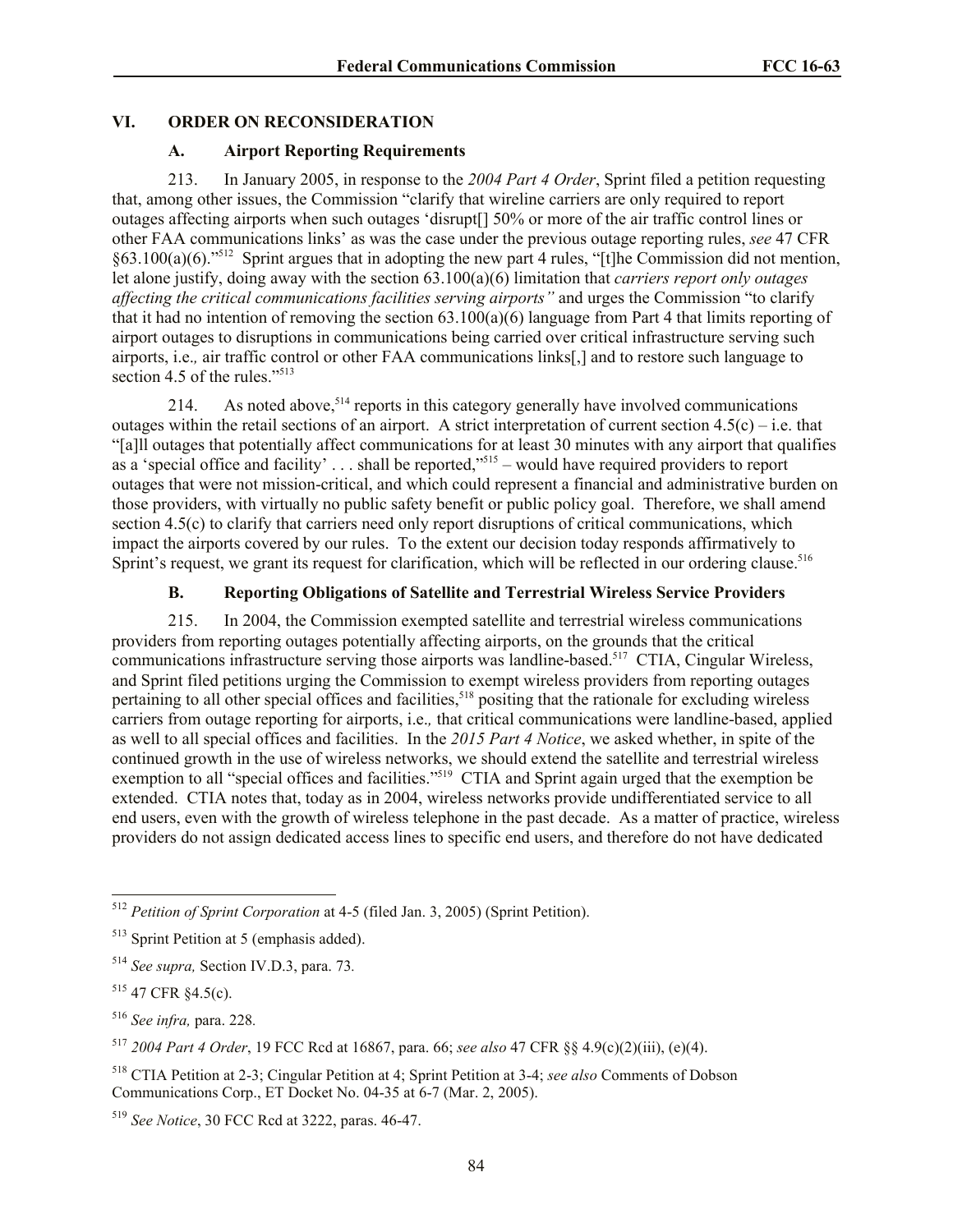access lines for the critical portions of any of the special offices and facilities.<sup>520</sup> Sprint argues that, as with airports, the communications infrastructure serving all special offices and facilities remains primarily landline-based, and that unless a wireless carrier provides a dedicated access line to a special office or facility, it has no way of knowing whether one of its phones is being used by personnel at such an office or facility. 521

216. As previously noted, we will extend the wireless exemption for satellite and terrestrial wireless carriers to all special offices and facilities. To the extent our decision today responds affirmatively to the requests of CTIA, Cingular, and Sprint to exempt wireless carriers from being required to report outages potentially affecting all special offices and facilities, we grant their requests, which will be reflected in our ordering clause. $522$ 

# **VII. PROCEDURAL MATTERS**

## **A. Regulatory Flexibility Act**

217. As required by the Regulatory Flexibility Act of 1980 (RFA),<sup>523</sup> the Commission has prepared a Final Regulatory Flexibility Analysis (FRFA) for the Report and Order and Order on Reconsideration. The FRFA is set forth in Appendix D. Also required by the RFA, the Commission has prepared an Initial Regulatory Flexibility Analysis (IRFA) of the possible significant economic impact on small entities of the proposals addressed in the Further Notice. The IRFA is set forth as Appendix E. Written public comments are requested on the IRFA. Comments must be identified as responses to the IRFA and must be filed by the deadlines for comments indicated on the first page of this Further Notice. The Commission's Consumer and Governmental Affairs Bureau, Reference Information Center, will send a copy of this Further Notice, including the IRFA, as well as the Report and Order and Order on Reconsideration and their FRFA, to the Chief Counsel for Advocacy of the Small Business Administration (SBA).<sup>524</sup> In addition, the Further Notice and its IRFA, and the Report and Order and Order on Reconsideration and their FRFA (or summaries thereof) will be published in the Federal Register.

## **B. Paperwork Reduction Act of 1995**

218. This Report and Order and Order on Reconsideration contain [new or modified] information collection requirements subject to the Paperwork Reduction Act of 1995 (PRA), Public Law 104-13. It [has been] submitted to the Office of Management and Budget (OMB) for review under section 3507(d) of the PRA. OMB, the general public, and other Federal agencies are invited to comment on the new or modified information collection requirements contained in this proceeding. In addition, we note that pursuant to the Small Business Paperwork Relief Act of 2002, Public Law 107-198, see 44 U.S.C.  $3506(c)(4)$ , we previously sought specific comment on how the Commission might further reduce the information collection burden for small business concerns with fewer than 25 employees. In this Report and Order and Order on Reconsideration, we have assessed the effects of updates to the part 4 outage reporting rules, and find that these updates does not have significant effects on business with fewer than 25 employees.

219. The Further Notice in this document contains proposed new information collection requirements. The Commission, as part of its continuing effort to reduce paperwork burdens, invites the

<sup>523</sup> *See* 5 U.S.C. § 603.

l <sup>520</sup> CTIA Comments at 10-11, *citing* CTIA Petition at 2.

<sup>521</sup> Sprint Comments at 10; *see also* Verizon Comments at 11 ("wireline providers remain the principal (if not exclusive) providers of high capacity services and facilities to the Federal Aviation Administration and commercial airport authorities.")

<sup>522</sup> *See infra, para. 228.*

<sup>524</sup> *See* 5 U.S.C. § 603(a).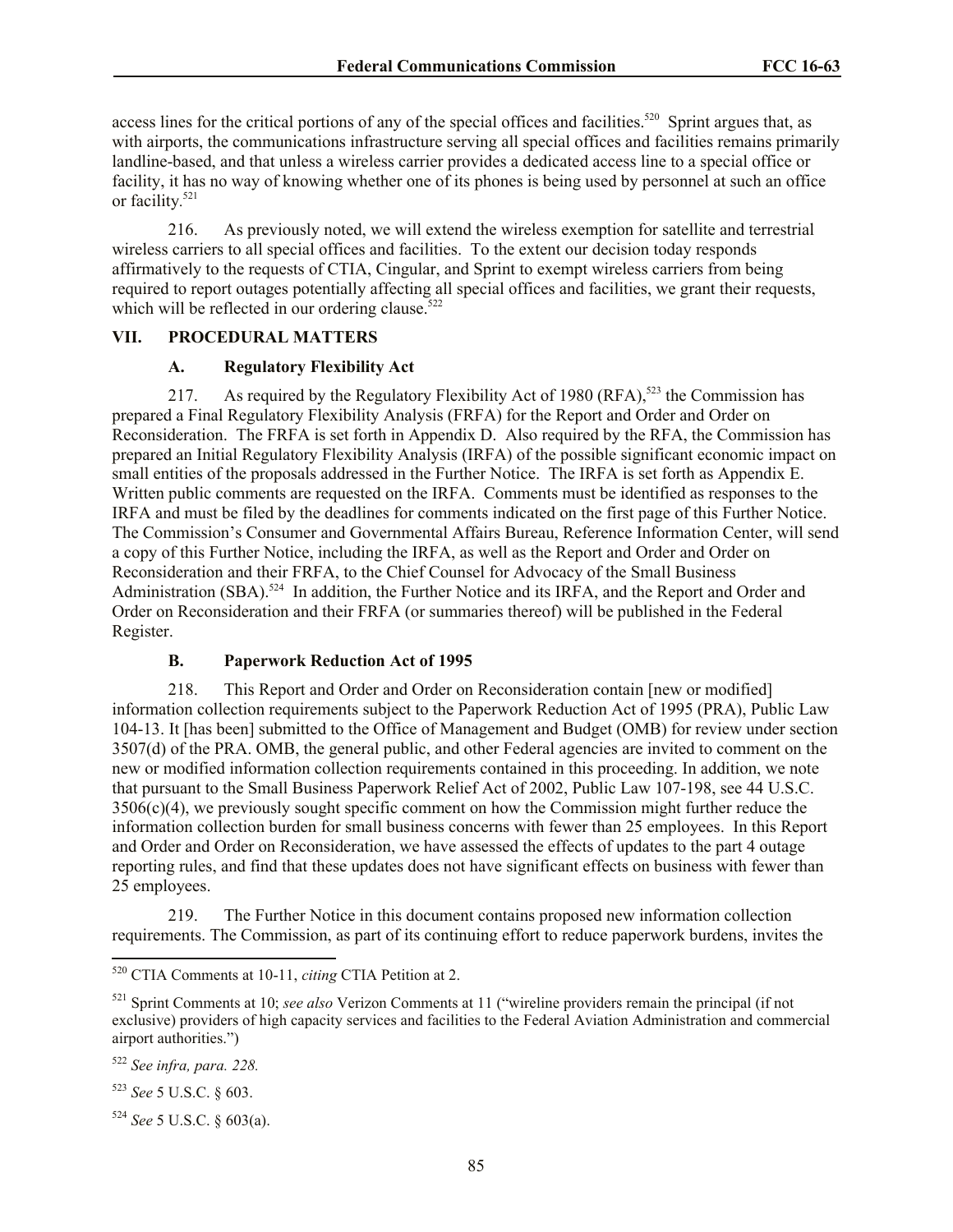general public and the Office of Management and Budget (OMB) to comment on the information collection requirements contained in this document, as required by the Paperwork Reduction Act of 1995, Public Law 104-13. In addition, pursuant to the Small Business Paperwork Relief Act of 2002, Public Law 107-198, see 44 U.S.C. 3506(c)(4), we seek specific comment on how we might further reduce the information collection burden for small business concerns with fewer than 25 employees.

## **C. Congressional Review Act**

220. The Commission will send a copy of this Report  $\&$  Order and Order on Reconsideration to Congress and the Government Accountability Office pursuant to the Congressional Review Act, see 5 U.S.C.  $801(a)(1)(A)$ .

## **D. Ex Parte Rules**

221. The proceeding this Notice initiates shall be treated as a "permit-but-disclose" proceeding in accordance with the Commission's *ex parte* rules.<sup>525</sup> Persons making *ex parte* presentations must file a copy of any written presentation or a memorandum summarizing any oral presentation within two business days after the presentation (unless a different deadline applicable to the Sunshine period applies). Persons making oral *ex parte* presentations are reminded that memoranda summarizing the presentation must (1) list all persons attending or otherwise participating in the meeting at which the *ex parte*  presentation was made, and (2) summarize all data presented and arguments made during the presentation. If the presentation consisted in whole or in part of the presentation of data or arguments already reflected in the presenter's written comments, memoranda or other filings in the proceeding, the presenter may provide citations to such data or arguments in his or her prior comments, memoranda, or other filings (specifying the relevant page and/or paragraph numbers where such data or arguments can be found) in lieu of summarizing them in the memorandum. Documents shown or given to Commission staff during *ex parte* meetings are deemed to be written *ex parte* presentations and must be filed consistent with rule 1.1206(b). In proceedings governed by rule 1.49(f) or for which the Commission has made available a method of electronic filing, written *ex parte* presentations and memoranda summarizing oral *ex parte* presentations, and all attachments thereto, must be filed through the electronic comment filing system available for that proceeding, and must be filed in their native format (e.g., .doc, .xml, .ppt, searchable .pdf). Participants in this proceeding should familiarize themselves with the Commission's *ex parte* rules.

## **E. Comment Filing Procedures**

222. Pursuant to sections 1.415 and 1.419 of the Commission's rules, 47 CFR §§ 1.415, 1.419, interested parties may file comments and reply comments on or before the dates indicated on the first page of this document. Comments should be filed in PS Dockets 15-80 and 11-82. Comments may be filed using the Commission's Electronic Comment Filing System (ECFS). *See Electronic Filing of Documents in Rulemaking Proceedings*, 63 FR 24121 (1998).

- Electronic Filers: Comments may be filed electronically using the Internet by accessing the ECFS: http://fjallfoss.fcc.gov/ecfs2/.
- Paper Filers: Parties who choose to file by paper must file an original and one copy of each filing. If more than one docket or rulemaking number appears in the caption of this proceeding, filers must submit two additional copies for each additional docket or rulemaking number.

Filings can be sent by hand or messenger delivery, by commercial overnight courier, or by first-class or overnight U.S. Postal Service mail. All filings must be addressed to the Commission's Secretary, Office of the Secretary, Federal Communications Commission.

l

<sup>525</sup> 47 CFR § 1.1200 *et seq*.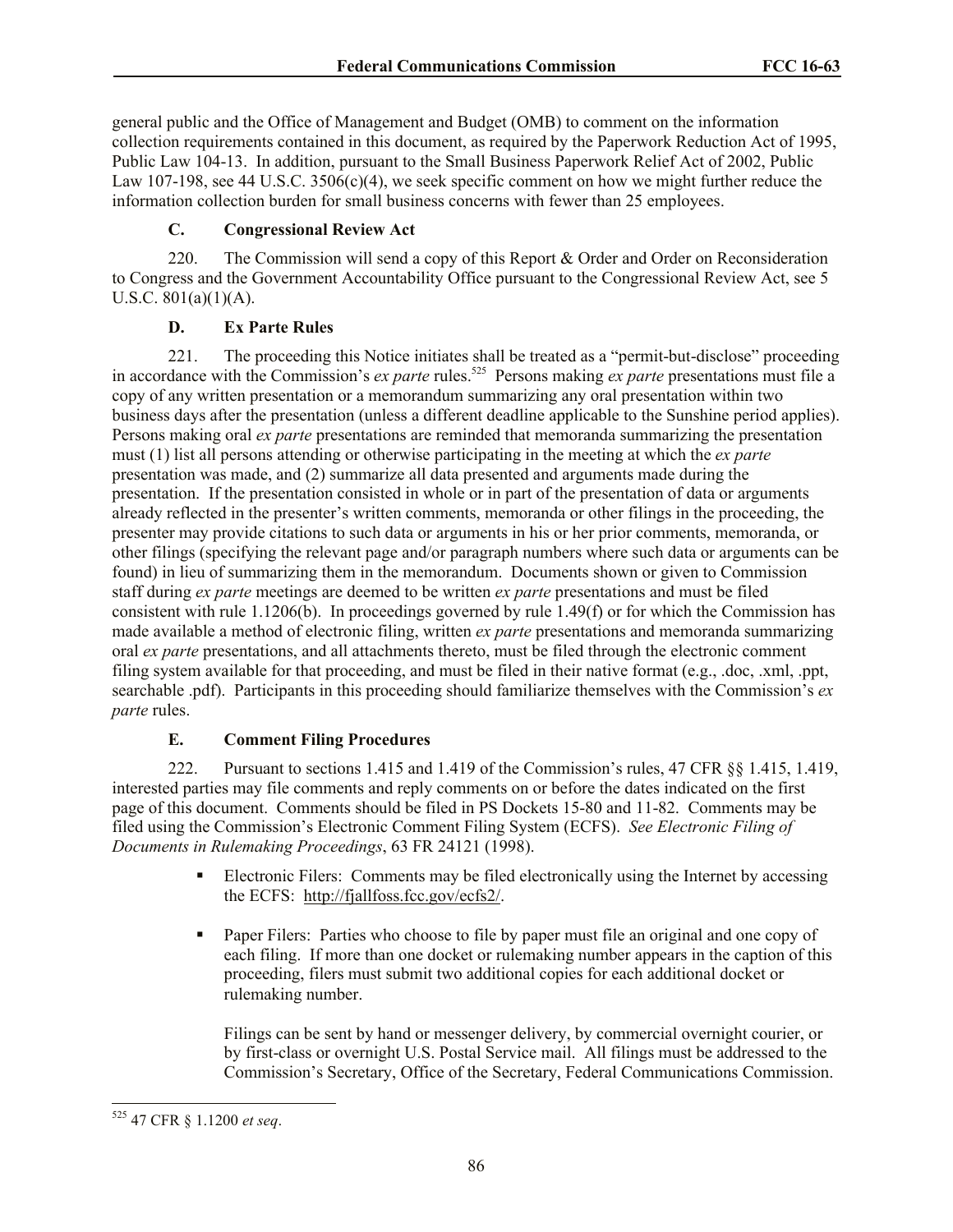- All hand-delivered or messenger-delivered paper filings for the Commission's Secretary must be delivered to FCC Headquarters at  $445 \frac{12^{\text{th}}}{\text{St.}}$  SW, Room TW-A325, Washington, DC 20554. The filing hours are 8:00 a.m. to 7:00 p.m. All hand deliveries must be held together with rubber bands or fasteners. Any envelopes and boxes must be disposed of before entering the building.
- Commercial overnight mail (other than U.S. Postal Service Express Mail and Priority Mail) must be sent to 9300 East Hampton Drive, Capitol Heights, MD 20743.
- U.S. Postal Service first-class, Express, and Priority mail must be addressed to 445 12<sup>th</sup> Street, SW, Washington DC 20554.
- People with Disabilities: To request materials in accessible formats for people with disabilities (braille, large print, electronic files, audio format), send an e-mail to fcc504@fcc.gov or call the Consumer & Governmental Affairs Bureau at 202-418-0530 (voice), 202-418-0432 (TTY).

## **VIII. ORDERING CLAUSES**

223. ACCORDINGLY IT IS ORDERED that, pursuant to the authority contained in sections 1, 4(i), 4(j), 4(o), 251(e)(3), 254, 301, 303(b), 303(g), 303(r), 307, 309(a), 309(j), 316, 332, 403, 615a-1, and 615c of the Communications Act of 1934, as amended, and section 706 of the Communications Act of 1996, 47 U.S.C. §§ 151, 154(i)-(j) & (o), 251(e)(3), 254, 301, 303(b), 303(g), 303(r), 307, 309(a), 309(j), 316, 332, 403, 615a-1, 615c, and 1302, this Report and Order in PS Docket 15-80 and 11-82 is ADOPTED.

224. IT IS FURTHER ORDERED that, pursuant to the authority contained in sections 1, 4(i), 4(j), 4(o), 251(e)(3), 254, 301, 303(b), 303(g), 303(r), 307, 309(a), 309(j), 316, 332, 403, 615a-1, and 615c of the Communications Act of 1934, as amended, and section 706 of the Communications Act of 1996, 47 U.S.C. §§ 151, 154(i)-(j) & (o), 251(e)(3), 254, 301, 303(b), 303(g), 303(r), 307, 309(a), 309(j), 316, 332, 403, 615a-1, 615c, and 1302, this Further Notice of Proposed Rulemaking in PS Docket 15-80 and 11-82 is ADOPTED.

225. IT IS FURTHER ORDERED that, pursuant to sections  $4(i)$ ,  $302$ ,  $303(e)$ ,  $303(f)$ ,  $303(g)$ , 303(r), and 405 of the Communications Act of 1934, as amended, 47 U.S.C. §§ 154(i), 302a, 303(e), 303(f), 303(g), 303(r), and 405, the Petition for Partial Reconsideration and Motion For Partial Stay filed by CTIA-The Wireless Association on December 23, 2004, the Petition of Sprint Corporation filed on January 3, 2005, and the Petition For Reconsideration filed by Cingular Wireless LLC, on January 3, 2005, in ET Docket No. 04-35, ARE GRANTED to the extent indicated herein.

226. IT IS FURTHER ORDERED that Part 4 of the Commission's Rules, 47 C.F.R. Part 4, IS AMENDED as specified in Appendix B, effective on a date ("Effective Date") that is 30 days after publication in the Federal Register, except that those amendments which contain new or modified information collection requirements that require approval by the Office of Management and Budget under the Paperwork Reduction Act WILL BECOME EFFECTIVE after the Commission publishes a notice in the Federal Register announcing such approval and the relevant effective date.

227. IT IS FURTHER ORDERED that the Commission's Public Safety and Homeland Security Bureau SHALL DEVELOP AND RECOMMEND to the Commission proposed rules for NORS information sharing in accordance with its delegated authority and this Report and Order.

228. IT IS FURTHER ORDERED that the Commission's Consumer and Governmental Affairs Bureau, Reference Information Center, SHALL SEND a copy of the Report and Order, Order on Reconsideration and Further Notice of Proposed Rule Making*,* including the Final Regulatory Flexibility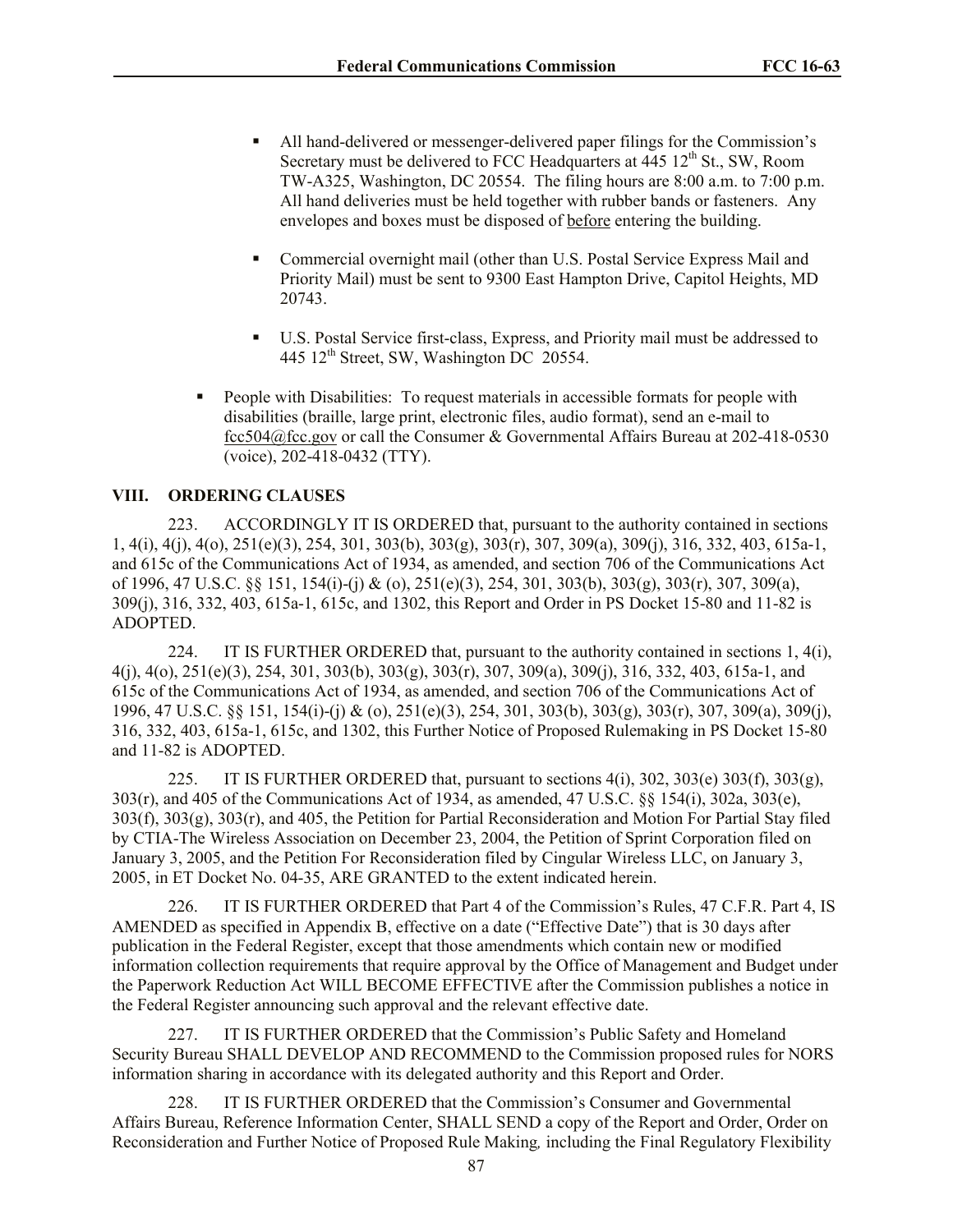Analysis and the Initial Regulatory Flexibility Analysis, to the Chief Counsel for Advocacy of the U.S. Small Business Administration.

# FEDERAL COMMUNICATIONS COMMISSION

Marlene H. Dortch Secretary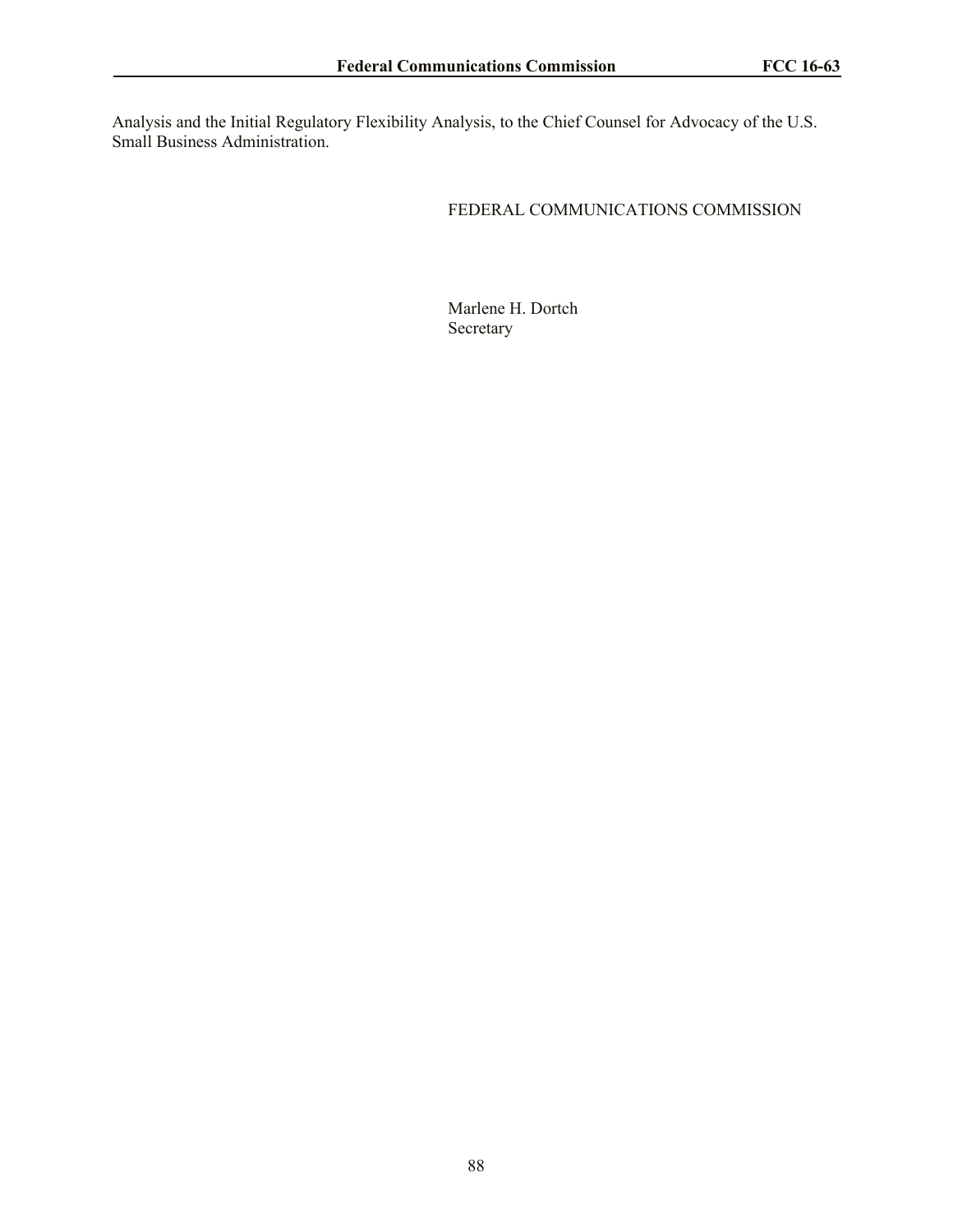## **APPENDIX A List of Parties Filing Comments or** *Ex Parte* **Notices**

# **PS Docket No. 15-80**

# *Commenters and Reply Commenters*

Alliance for Telecommunications Industry Solutions (ATIS) Association of Public-Safety Communications Officials-International, Inc. (APCO) AT&T California Public Utilities Commission (CPUC) CenturyLink Comcast Corporation Competitive Carriers Association (CCA) CTIA – The Wireless Association (CTIA) INCOMPAS (or COMPTEL) Intrado ITTA - The Voice of Mid-Size Communications Companies (ITTA) Massachusetts Department of Telecommunications and Cable (MDTC) Michigan Public Service Commission (MPSC) National Association of Regulatory Utility Commissioners (NARUC) National Association of State 911 Administrators (NASNA) National Cable and Telecommunications Association (NCTA) New York Public Service Commission (NYPSC) NTCA-The Rural Broadband Association (NTCA) Sprint Corporation T-Mobile USA, Inc. (T-Mobile) Verizon XO Communications

# *Ex Parte Filers*

Alliance for Telecommunications Industry Solutions (ATIS) AT&T California Public Utilities Commission (CPUC) CenturyLink Comcast INCOMPAS (or COMPTEL) National Association of Counties Public Knowledge Verizon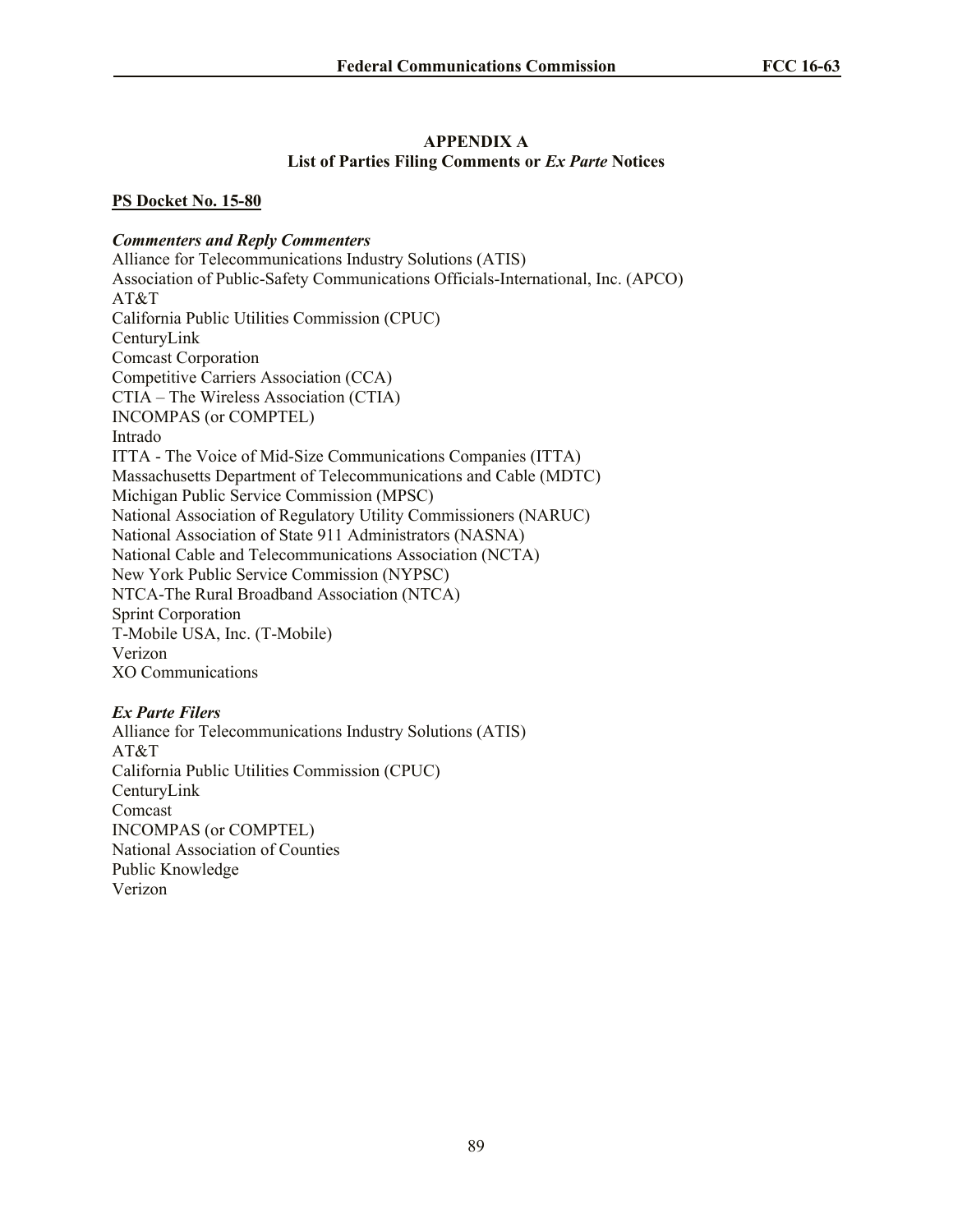#### **PS Docket No. 11-82**

#### *Commenters and Reply Commenters*

Adrienne Abbott-Gutierrez Alliance for Telecommunications Industry Solutions American Cable Association AT&T Inc. CenturyLink Colin G. Gallagher Comcast Corporation CTIA - The Wireless Association (CTIA) Financial Services Sector Coordinating Council Fixed Wireless Internet Service Providers Laurence Brett Glass, d/b/a LARIAT Level 3 Communications, LLC Maria Palacio Massachusetts Department of Telecommunications and Cable MegaPath Inc. MetroPCS Communications, Inc. Michigan Public Service Commission National Association of State Utility Consumer Advocates (NASUCA) and New Jersey Division of Rate Counsel National Association of Manufacturers (NAM) National Cable & Telecommunications Association (NCTA) National Rural Electric Cooperative Association National Association of Telecommunications Officers and Advisors (NATOA), the National League of Cities (NLC), and the National Association of Counties (NACo) National Emergency Number Association (NENA): The 9-1-1 Association New York State Public Service Commission Paypal Public Knowledge and Open Technology Initiative Public Service Commission of the District of Columbia Rita Marie Kepner, PhD SANS Institute Sprint Nextel Corporation T Mobile USA, Inc. TechAmerica Telecommunications Industry Association Telecommunications Law Professionals PLLC Time Warner Cable Inc. T-Mobile USA, Inc. U.S. Internet Service Provider Association United States Telecom Association Utilities Telecom Council Verizon and Verizon Wireless Voice on the Net Coalition Vonage Holdings Corp. WCS Coalition Wireless Communications Association International, Inc. Wireless Internet Service Providers Association XO Communications, LLC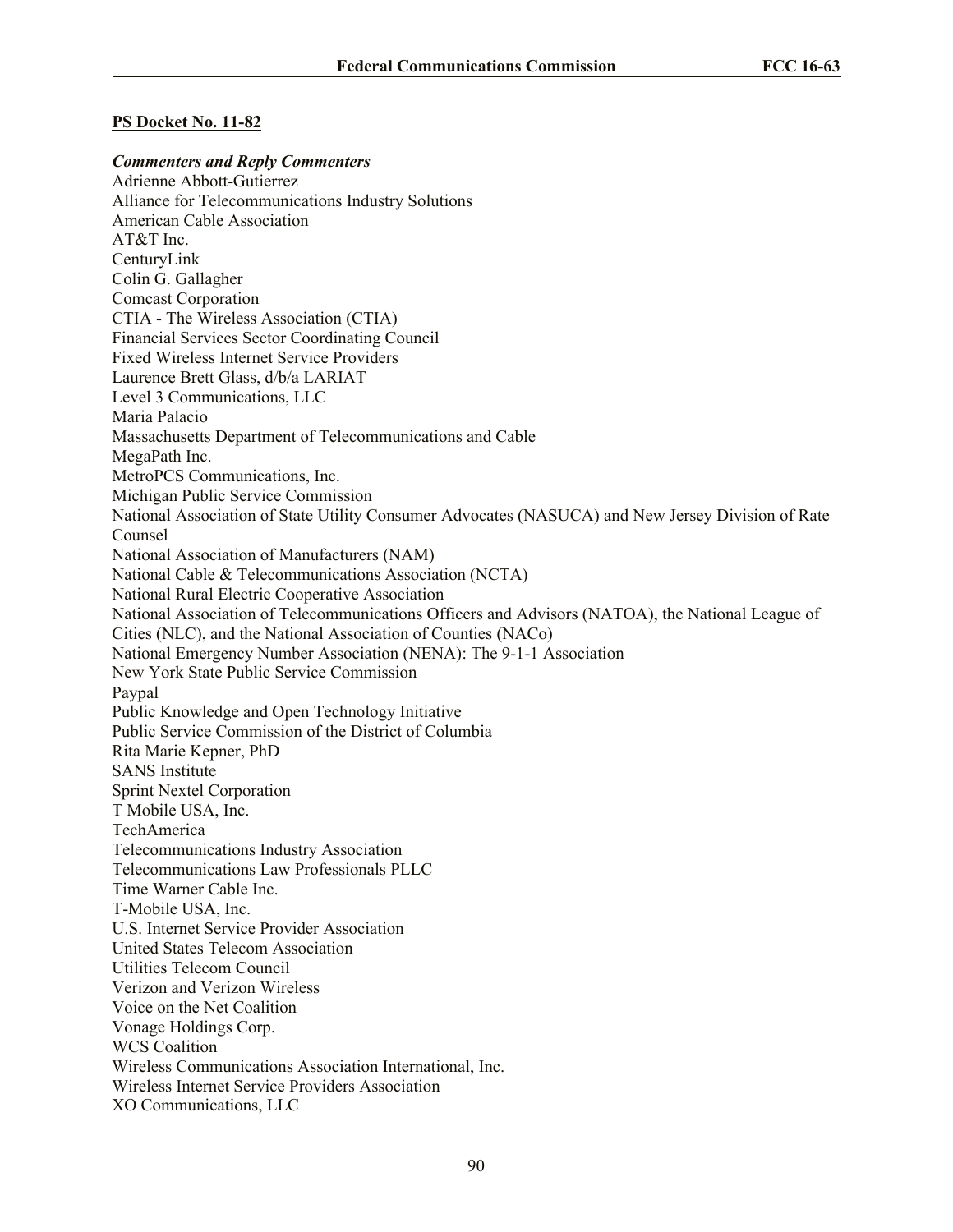*Ex Parte Filers* ACA, AT&T, Centurylink, Comcast, COMPTEL, CTIA-The Wireless Association, Comptel American Cable Association APCO AT&T Services Inc. AT&T, CenturyLink, Comcast, Verizon, Vonage, NENA AT&T, Comcast and Verizon Blooston Rural Carriers Comcast Corporation Critical Infrastructure Communications Coalition CTIA-The Wireless Association eBay Inc. Edison Electric Institute Intrado Inc. MetroPCS Communications Inc. and Ericsson Inc. MetroPCS Communications, Inc. National Association of Manufacturers (NAM) National Association of Regulatory Utility Commissioners (NARUC) National Cable & Telecommunications Association (NCTA) National Rural Electric Cooperative Association National Telecommunications Cooperative Association (NTCA) National Association of Telecommunications Officers and Advisors (NATOA) National Emergency Number Association (NENA): The 9-1-1 Association National Telecommunications Cooperative Association (NTCA) and the Organization for the Promotion and Advancement of Small Telecommunications Companies (OPASTCO) Organization for the Promotion and Advancement of Small Telecommunications Companies (OPASTCO) SANS Institute Telecommunications Industry Association Telecommunications Law Professionals PLLC The National Association of State Utility Consumer Advocates (NASUCA)/New Jersey T-Mobile USA, Inc. United States Telecom Association Utilities Telecom Council Verizon Voice on the Net Coalition Vonage Holdings Corp. Wireless Communications Association International, Inc. XO Communications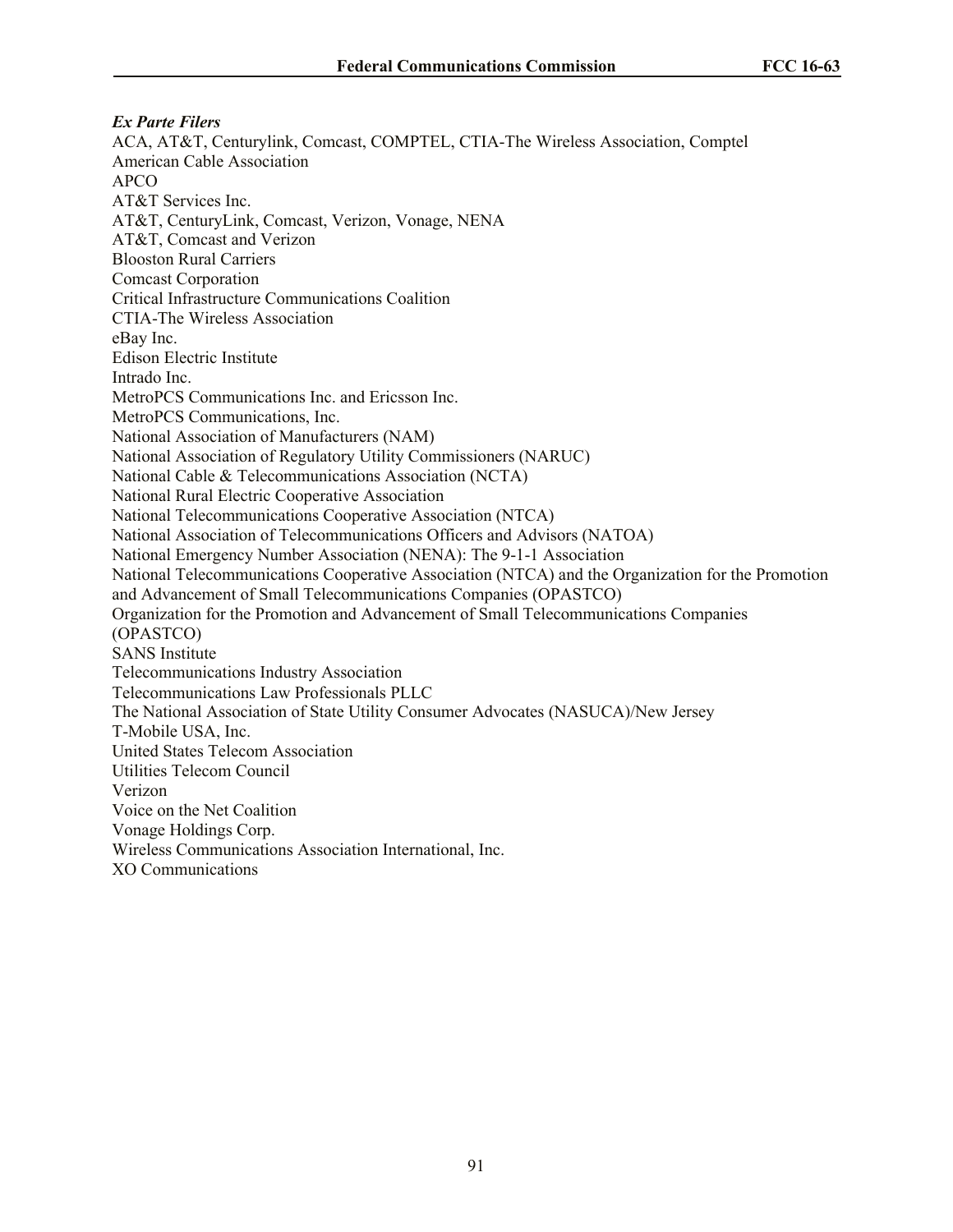## **APPENDIX B**

#### **Final Rules**

For the reasons discussed in the preamble, the Federal Communications Commission amends Part 4 of Title 47 of the Code of Federal Regulations as follows:

## **PART 4 – DISRUPTIONS TO COMMUNICATIONS**

1. The authority citation for Part 4 is revised to read as follows:

Authority: Sections 1, 4(i), 4(j), 4(o), 251(e)(3), 254, 301, 303(b), 303(g), 303(r), 307, 309(a), 309(j), 316, 332, 403, 615a-1, and 615c of the Communications Act of 1934, as amended, and section 706 of the Communications Act of 1996, 47 U.S.C. §§ 151, 154(i)-(j) & (o), 251(e)(3), 254, 301, 303(b), 303(g), 303(r), 307, 309(a), 309(j), 316, 332, 403, 615a-1, 615c, and 1302, unless otherwise noted.

2. Section 4.5 is amended by revising paragraphs (b) and (c) as follows and deleting and reserving paragraph (d):

## **§ 4.5 Definitions of outage, special offices and facilities, and 911 special facilities.**

\* \* \*

(b) *Special offices and facilities* are defined as entities enrolled in the Telecommunications Service Priority (TSP) Program at priority Levels 1 and 2, which may include, but are not limited to, major military installations, key government facilities, nuclear power plants, and those airports that are listed as current primary (PR) airports in the FAA's National Plan of Integrated Airports Systems (NPIAS) (as issued at least one calendar year prior to the outage).

(c) A critical communications outage that potentially affects an airport is defined as an outage that: (i) disrupts 50 percent or more of the air traffic control links or other FAA communications links to any airport; (ii) has caused an Air Route Traffic Control Center (ARTCC) or airport to lose its radar; (iii) causes a loss of both primary and backup facilities at any ARTCC or airport; (iv) affects an ARTCC or airport that is deemed important by the FAA as indicated by FAA inquiry to the provider's management personnel; or (v) has affected any ARTCC or airport and that has received any media attention of which the communications provider's reporting personnel are aware.

#### \* \* \* \* \*

3. Section 4.7 is amended by revising paragraphs (d) and (e) to read as follows:

## **§ 4.7 Definition of metrics used to determine the general outage-reporting threshold criteria.**

\* \* \*

(d) *Optical Carrier 3 (OC3) minutes* are defined as the mathematical result of multiplying the duration of an outage, expressed in minutes, by the number of previously operating OC3 circuits or their equivalents that were affected by the outage.

(e) \* \* \*

<sup>(</sup>d) (Reserved)  $***$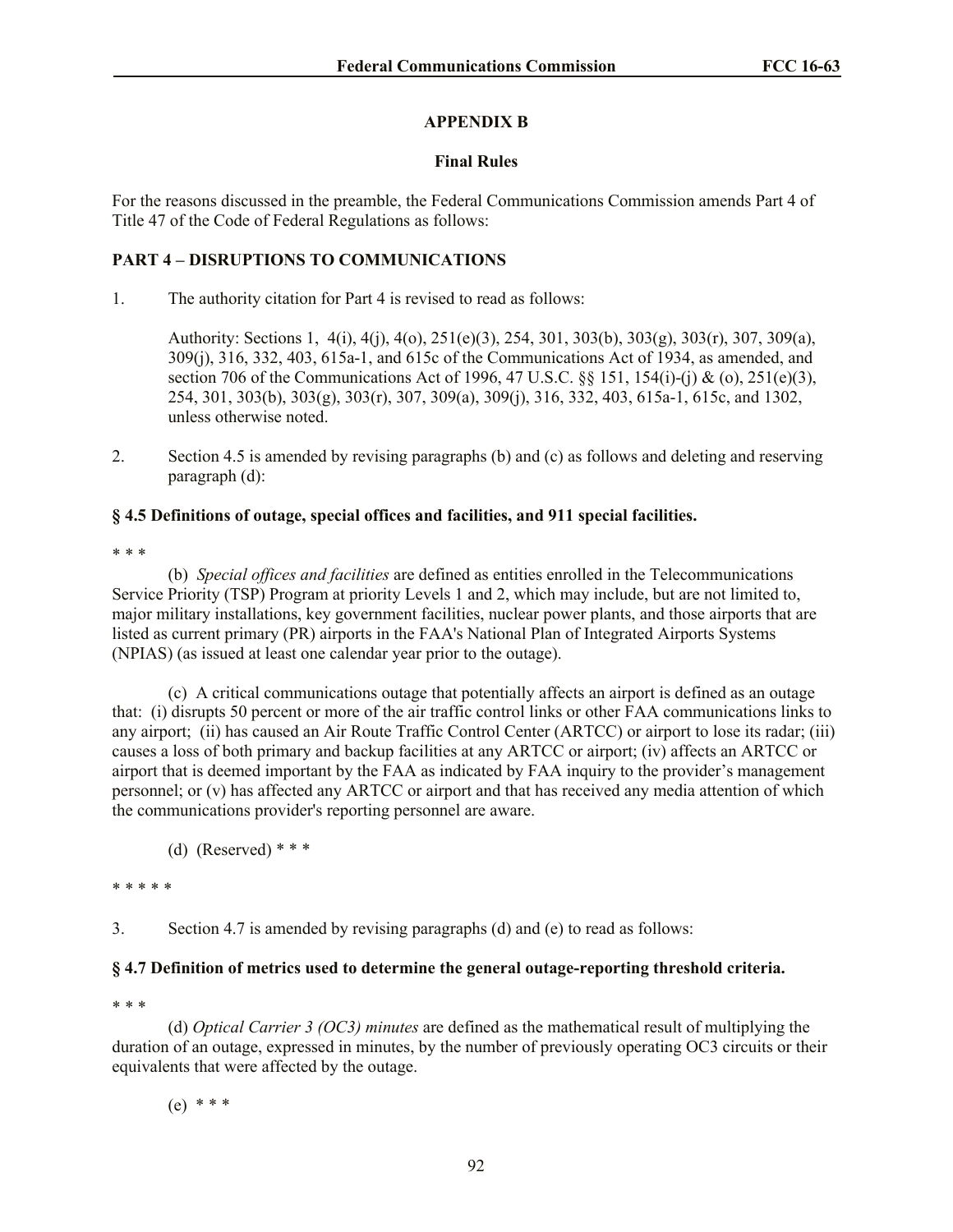(2) The mathematical result of multiplying the duration of an outage, expressed in minutes, by the number of end users potentially affected by the outage, for all other forms of communications. For interconnected VoIP service providers to mobile users, the number of potentially affected users should be determined by multiplying the simultaneous call capacity of the affected equipment by a concentration ratio of 8.

\* \* \* \* \*

4. Section 4.9 is amended by replacing "DS3" with "OC3" in paragraphs (a)(2), (a)(4), (b), (f)(2) and (f)(4), and replacing "1,350" with "667" in paragraphs (a)(2), (b), and (f)(2).

5. Section 4.9(e) is also revised to read as follows:

(e)(1) All wireless service providers shall submit electronically a Notification to the Commission within 120 minutes of discovering that they have experienced on any facilities that they own, operate, lease, or otherwise utilize, an outage of at least 30 minutes duration:

(i) Of a Mobile Switching Center (MSC);

(ii) That potentially affects at least 900,000 user minutes of either telephony and associated data (2nd generation or lower) service or paging service;

(iii) That affects at least  $667 \text{ OC}$ 3 minutes (as defined in  $\S$  4.7);

(iv) That potentially affects any special offices and facilities (in accordance with paragraphs (a) through (d) of § 4.5) other than airports through direct service facility agreements; or

(v) That potentially affects a 911 special facility (as defined in paragraph (e) of  $\S$  4.5), in which case they also shall notify, as soon as possible by telephone or other electronic means, any official who has been designated by the management of the affected 911 facility as the provider's contact person for communications outages at that facility, and they shall convey to that person all available information that may be useful to the management of the affected facility in mitigating the effects of the outage on callers to that facility.

(2) In determining the number of users potentially affected by a failure of a switch, a wireless provider must multiply the number of macro cell sites disabled in the outage by the average number of users served per site, which is calculated as the total number of users for the provider divided by the total number of the provider's macro cell sites.

(3) For providers of paging service only, a notification must be submitted if the failure of a switch for at least 30 minutes duration potentially affects at least 900,000 user-minutes.

(4) Not later than 72 hours after discovering the outage, the provider shall submit electronically an Initial Communications Outage Report to the Commission. Not later than 30 days after discovering the outage, the provider shall submit electronically a Final Communications Outage Report to the Commission.

(5) The Notification and Initial and Final reports shall comply with the requirements of § 4.11.

5. Section 4.13 is deleted and reserved.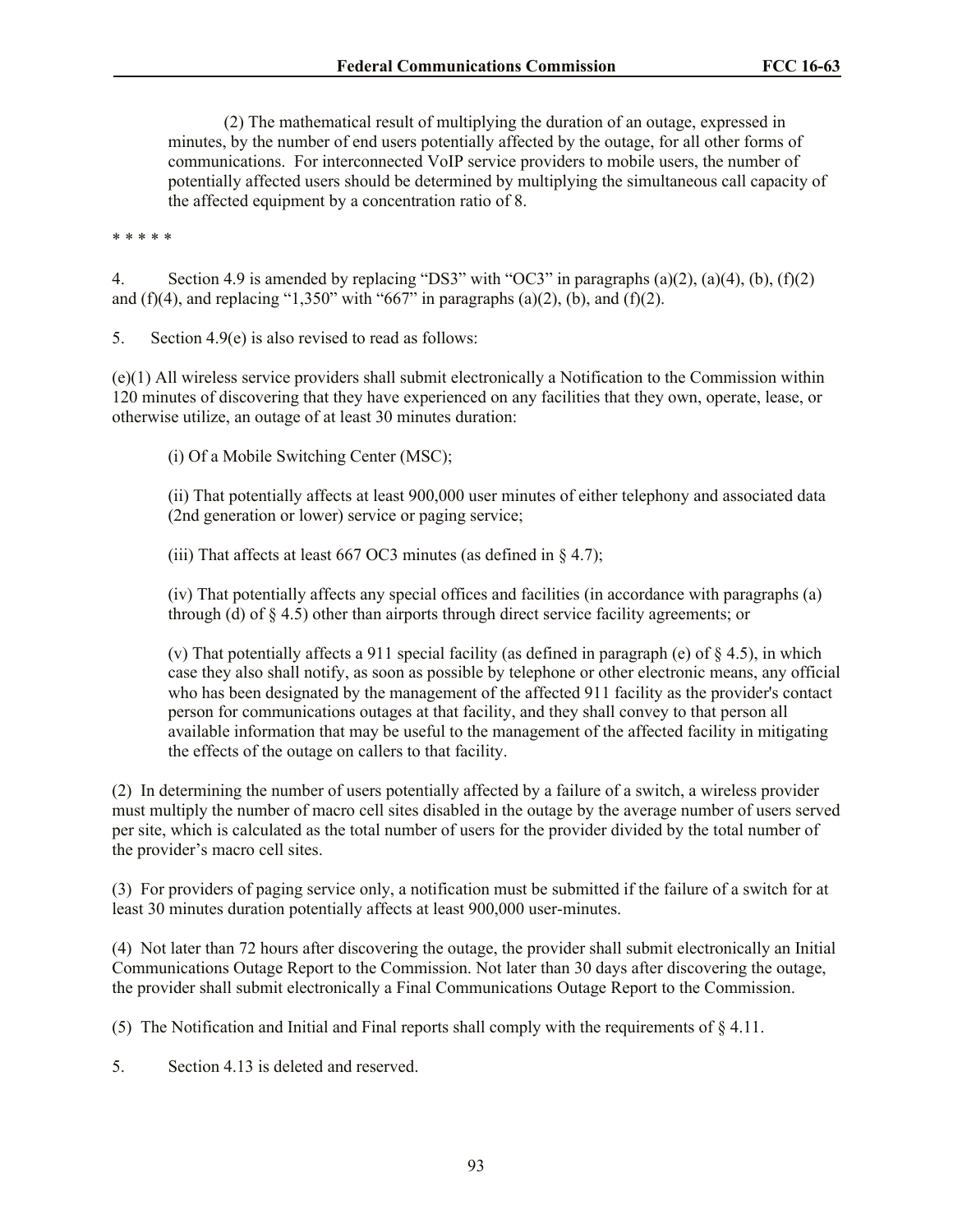# **APPENDIX C**

## **Proposed Rules**

For the reasons discussed in the preamble, the Federal Communications Commission proposes to amend Part 4 of Title 47 of the Code of Federal Regulations (CFR) as follows:

# **PART 4 – DISRUPTIONS TO COMMUNICATIONS**

## **GENERAL**

1. The authority citation for Part 4 is revised to read as follows:

Authority: Sections 1, 4(i), 4(j), 4(o), 251(e)(3), 254, 301, 303(b), 303(g), 303(r), 307, 309(a), 309(j), 316, 332, 403, 615a-1, and 615c of the Communications Act of 1934, as amended, and section 706 of the Communications Act of 1996, 47 U.S.C.  $\S$  151, 154(i)-(j) & (o), 251(e)(3), 254, 301, 303(b), 303(g), 303(r), 307, 309(a), 309(j), 316, 332, 403, 615a-1, 615c, and 1302, unless otherwise noted.

2. Section 4.3 is amended by renumbering paragraph (i) as paragraph (l) and adding new paragraphs (i) and (j) to read as follows:

# **§ 4.3 Communications providers covered by the requirements of this part.**

#### \* \* \*

(i) *Broadband Internet access service providers (BIAS)* are providers of broadband Internet access service, as defined in § 8.2 of this chapter.

(j) *Dedicated Service providers* are providers of service that transports data between two or more designated points, e.g., between an end user's premises and a point-of-presence, between the central office of a local exchange carrier (LEC) and a point-of-presence, or between two end user premises, at a rate of at least 1.5 Mbps in both directions (upstream/downstream) with prescribed performance requirements that include bandwidth, latency, or error-rate guarantees or other parameters that define delivery under a tariff or in a service-level agreement.

3. Section  $4.7(e)(2)$  is amended to read as follows:

## **§ 4.7 Definitions of metrics used to determine reporting of outages and disruptions to communications.**

\* \* \*

(e)(2) The mathematical result of multiplying the duration of an outage, expressed in minutes, by the number of end-users potentially affected by the outage, for all other forms of communications.

4. Section 4.7 is amended by revising the title and adding paragraphs (g)-(i) to read as follows:

# **§ 4.7 Definitions of metrics used to determine reporting of outages and disruptions to communications.**

\* \* \*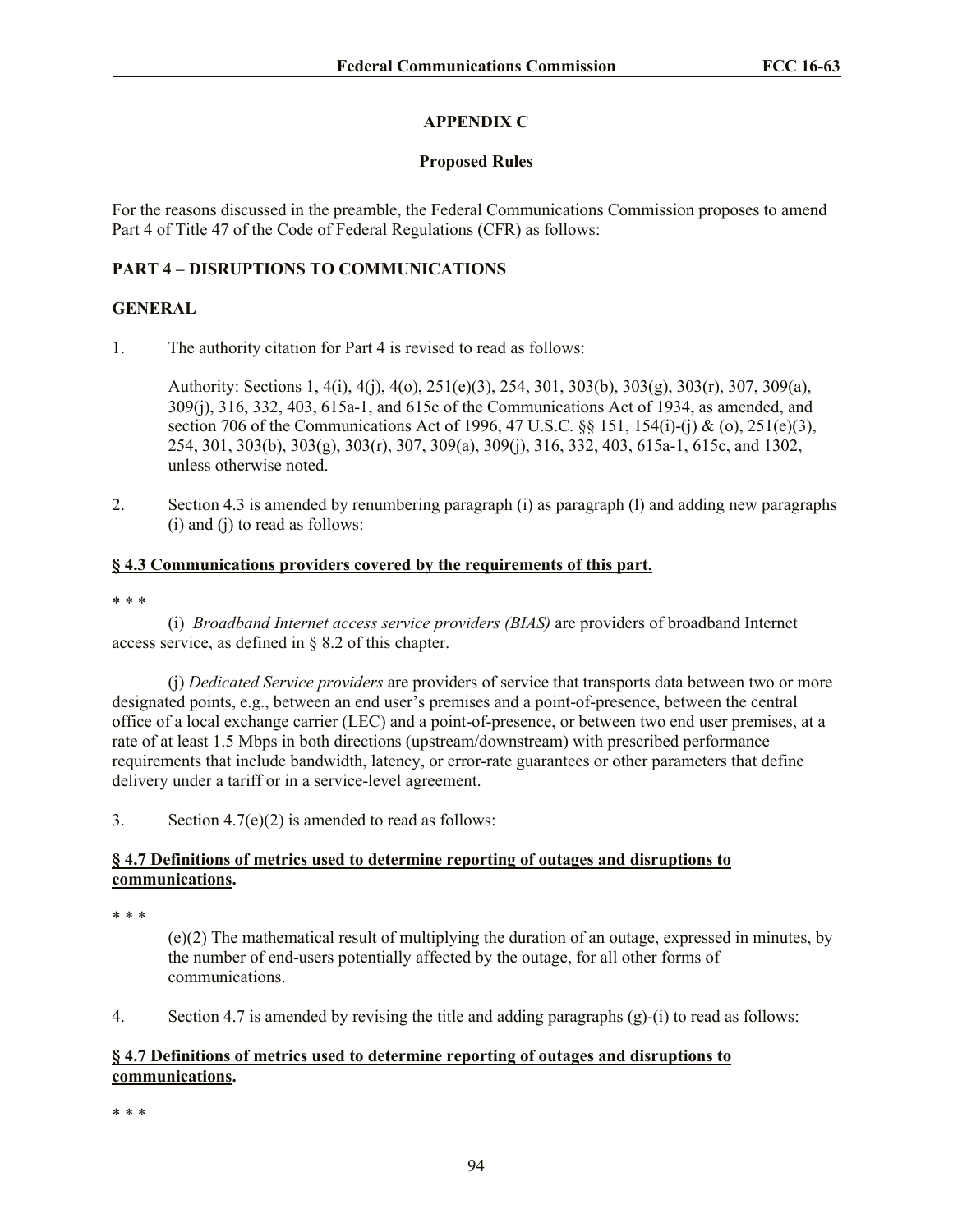(g) *Packet loss* is defined as the loss of one or more packets of data traveling across a network, which after being transmitted from a source, fail(s) to reach the destination point designated in the transmitting message.

(h) *Latency* is defined as the average time delay for a packet to travel from a source to a destination.

(i) *Throughput* is the amount of information transferred within a system in a given amount of time.

\* \* \* \* \*

5. Section 4.9 is amended by amending paragraph (g) and adding paragraphs (i) through (j) to read as follows:

#### **§ 4.9 Outage reporting requirements – threshold criteria.**

\* \* \*

(g) *Interconnected VoIP Service*.

(1)(ii) Within 120 minutes of discovering that they have experienced on any facilities that they own, operate, lease, or otherwise utilize, an outage of at least 30 minutes duration that:

(A) Potentially affects at least 900,000 user minutes of Interconnected VoIP service and results in complete loss of service;

(B) Potentially affects 22,500 Gbps user minutes; or

(C) Potentially affects any special offices and facilities (in accordance with paragraphs (a)-(d) of  $\S$  4.5).

(2) Not later than 72 hours after discovering the outage, the provider shall submit electronically an Initial Communications Outage Report to the Commission. Not later than 30 days after discovering the outage, the provider shall submit electronically a Final Communications Outage Report to the Commission. The Notification and the Initial and Final reports shall comply with the requirements of  $\S$  4.11.

\* \* \*

(i) *BIAS or Dedicated Service Providers*.

(1) All BIAS providers and Dedicated Service providers, as defined in section 4.3 shall submit electronically a Notification to the Commission within 120 minutes of discovering that they have experienced on any facilities that they own, operate, lease, or otherwise utilize, an outage of at least 30 minutes duration that:

(i) Potentially affects at least 22,500 Gbps user minutes;

(ii) Potentially affects any special offices and facilities (in accordance with paragraphs (a)-(d) of § 4.5); or

(iii) Potentially affects a 911 special facility (as defined in (e) of  $\S$  4.5).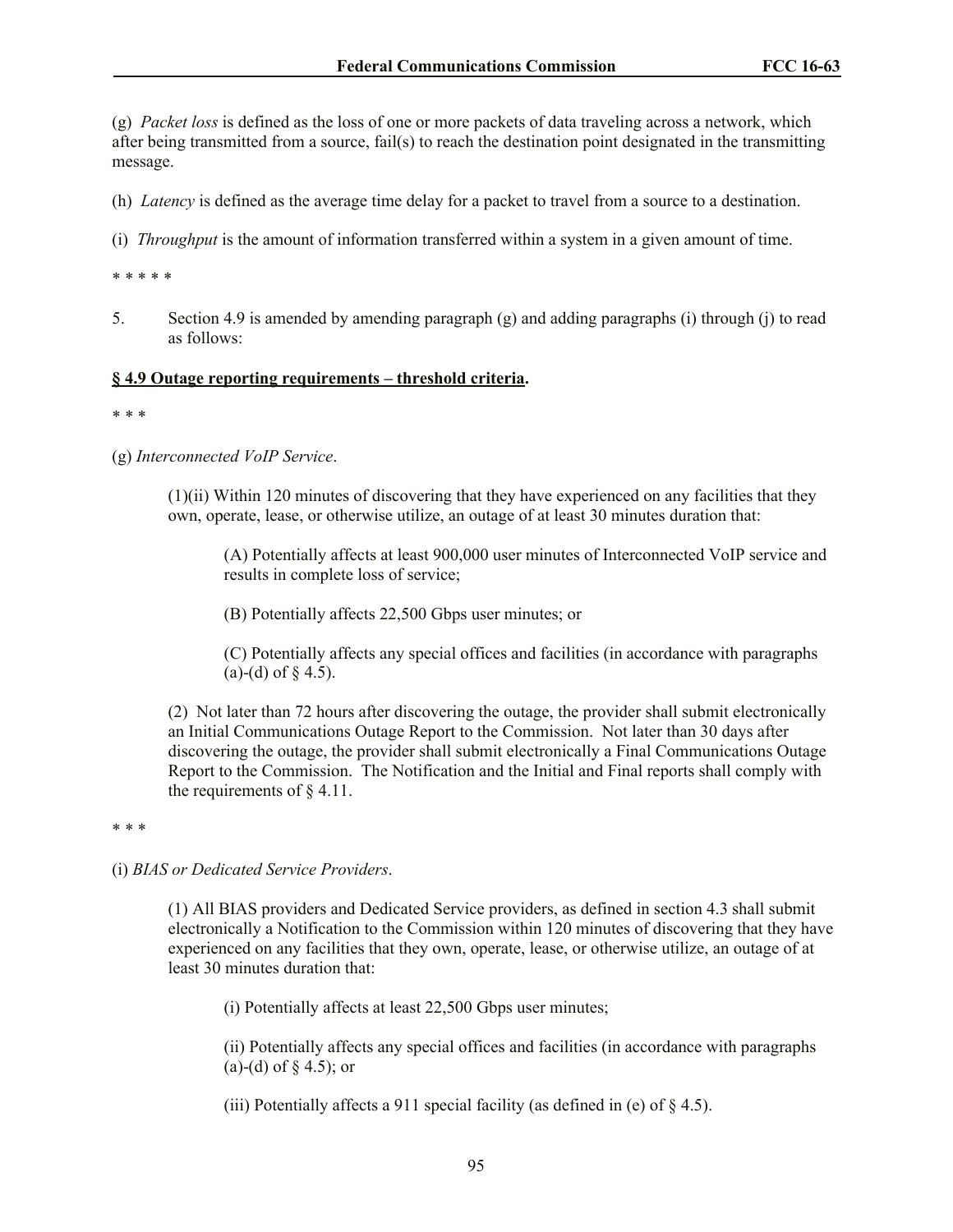(2) Not later than 72 hours after discovering the outage, BIAS providers and Dedicated Service providers, as defined in section 4.3, shall submit electronically an Initial Communications Outage Report to the Commission. Not later than 30 days after discovering the outage, the broadband Internet access service provider shall submit electronically a Final Communications Outage Report to the Commission. The Notification and the Initial and Final reports shall comply with the requirements of § 4.11.

**\* \* \* \* \***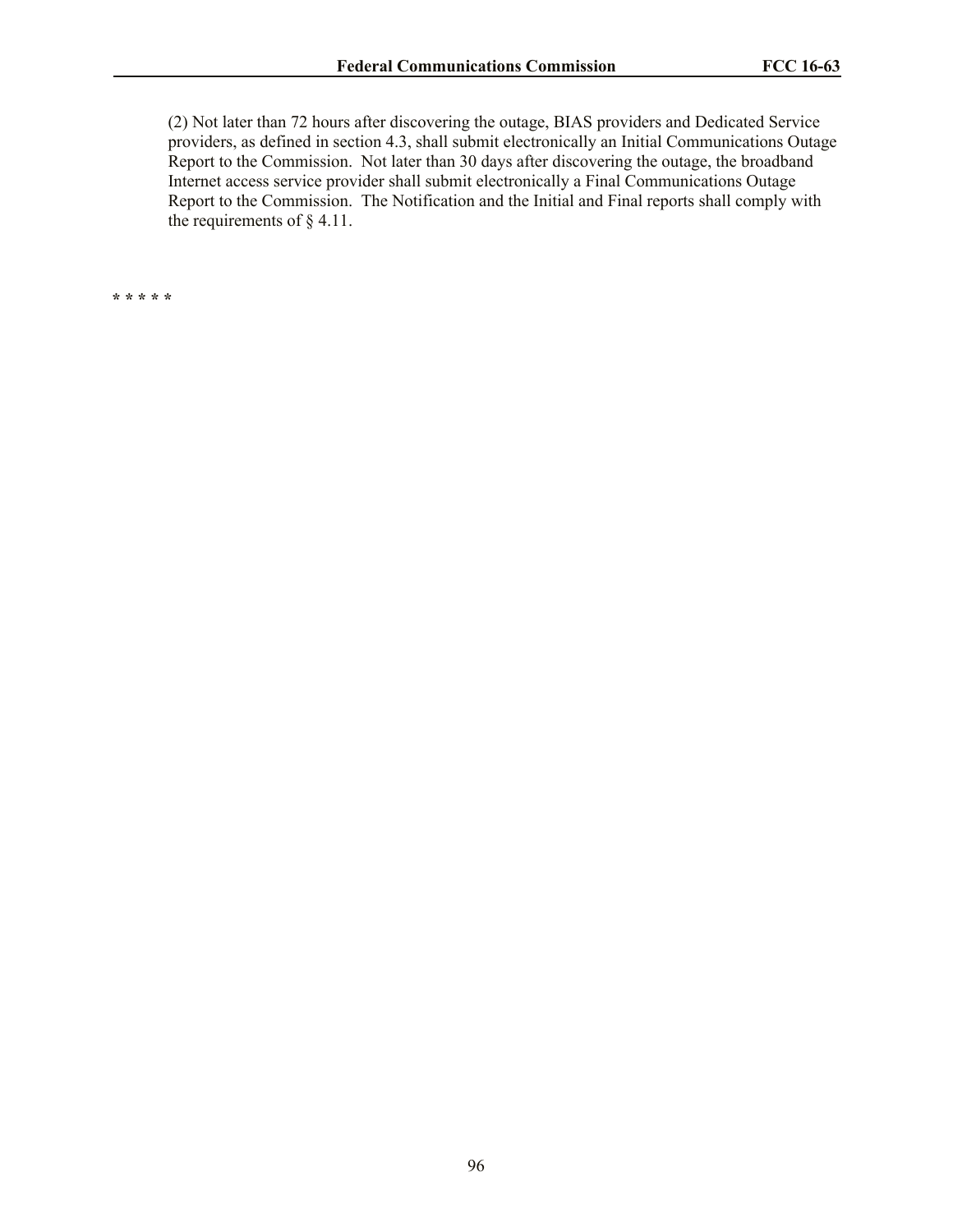# **APPENDIX D**

# **Final Regulatory Flexibility Analysis for the Report and Order and Order on Reconsideration**

1. As required by the Regulatory Flexibility Act of 1980, as amended  $(RFA)$ ,<sup>1</sup> an Initial Regulatory Flexibility Analysis (IRFA) was incorporated in the Amendments to Part 4 of the Commission's Rules Concerning Disruptions to Communications; New Part 4 of the Commission's Rules Concerning Disruptions to Communications, *Notice of Proposed Rulemaking*, *Second Report and Order*, and *Order on Reconsideration*. 2 The Commission sought written public comment on the proposals in the *Notice*, including comment on the IRFA. The comments received are discussed below. This present Final Regulatory Flexibility Analysis (FRFA) conforms to the RFA.<sup>3</sup>

# **A. Need for, and Objectives of, the Report and Order and Order on Reconsideration**

2. In the Report and Order, we take specific steps to improve our current part 4 rules by adopting various proposals made in a Notice of Proposed Rulemaking (*Notice*) adopted earlier this year.<sup>4</sup> These specific amendments stem from our experience with outage reporting over the past ten years, and will enhance the information we receive on outages for services already covered in part 4. In this Report and Order, we adopt the following changes to our part 4 outage reporting rules:

- update the reporting metric and threshold for communication disruptions impacting major transport facilities from a DS3-based to OC3-based standard, and reduce the reporting window for simplex events (transmission line disruptions) from five days to four days:
- update the reporting of wireless outages by adopting a standardized method to calculate the number of users "potentially affected" in an outage, and clarify that, when an outage affects only some 911 calling centers, or public safety answering points (PSAPs), served by a mobile switching center, wireless providers may utilize their own identifiable scheme to allocate the number of potentially affected users so long as the allocation reflects the relative size of the affected PSAP(s);
- find that a "loss of communications" to a PSAP occurs when there is a network malfunction or higher-level issue that significantly degrades or prevents 911 calls from being completed to PSAPs, including when 80 percent or more of a provider's trunks serving a PSAP become disabled;
- update the rules regarding reporting of outages affecting "special offices and facilities" by (i) extending the reporting obligation to high-level enrollees in the Telecommunications Service Priority program, (ii) eliminating outdated and non-applicable rules, (iii) narrowing the types of airports that are considered "special offices and facilities," and (iv) limiting outage reporting from airports to critical communications only; and

l

<sup>&</sup>lt;sup>1</sup> 5 U.S.C. § 603. The RFA, see 5 U.S.C. § 601 – 612, has been amended by the Small Business Regulatory Enforcement Fairness Act of 1996 (SBREFA), Pub. L. No. 104-121, Title II, 110 Stat. 857 (1996).

<sup>2</sup> *Amendments to Part 4 of the Commission's Rules Concerning Disruptions to Communications; New Part 4 of the Commission's Rules Concerning Disruptions to Communications*, Notice of Proposed Rulemaking, Second Report and Order, and Order on Reconsideration, 30 FCC Rcd 3206, 3237-43 (2015) (Appendix D, Initial Regulatory Flexibility Analysis).

 $3$  5 U.S.C. § 604.

<sup>4</sup> *Amendments to Part 4 of the Commission's Rules Concerning Disruptions to Communications; New Part 4 of the Commission's Rules Concerning Disruptions to Communications*, Notice of Proposed Rulemaking, Second Report and Order, and Order on Reconsideration, 30 FCC Rcd 3206 (2015) (*2015 Part 4 Notice* or *Notice*).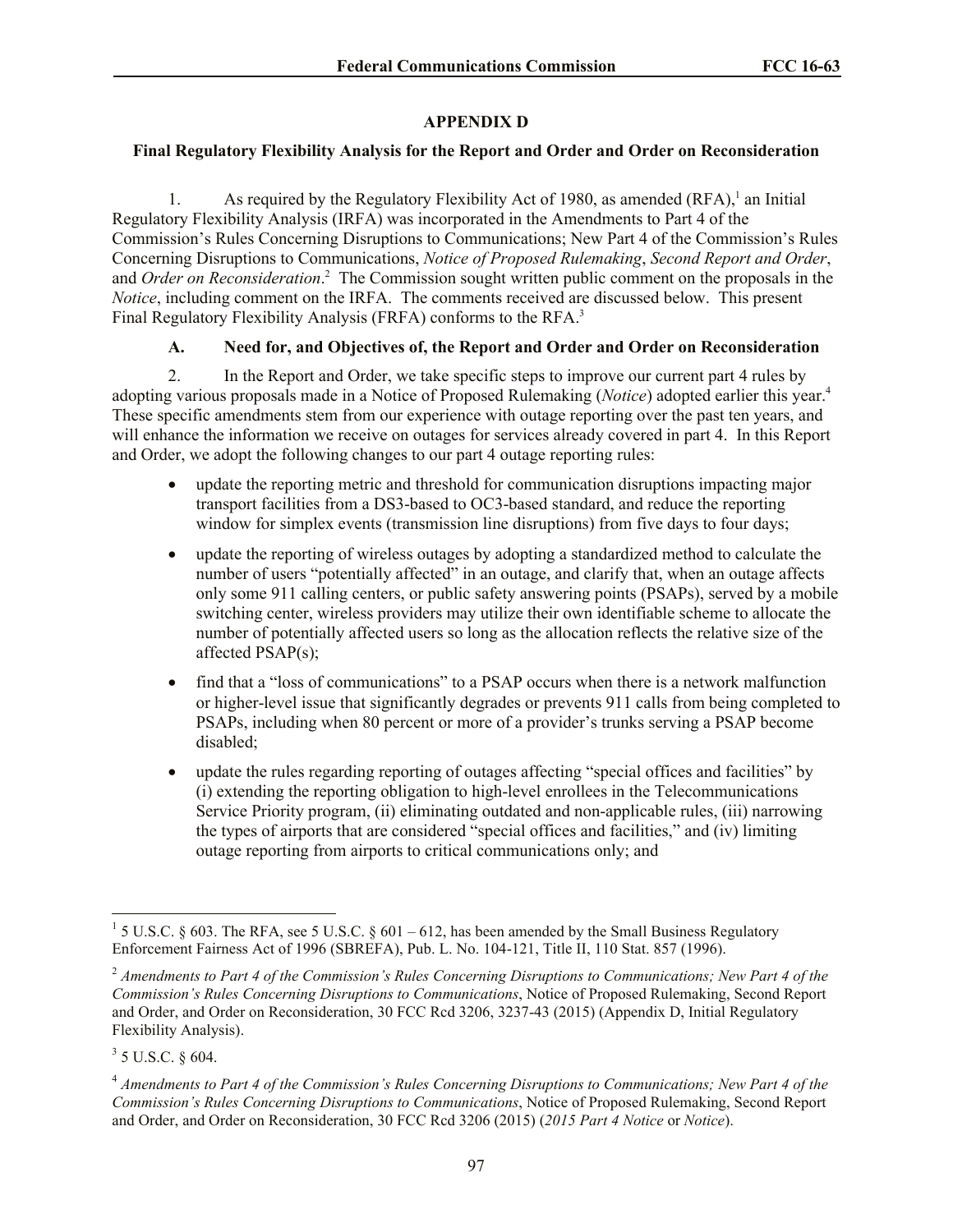conclude that direct access to NORS by our state and federal partners is in the public interest, but determine that further consideration is warranted to ensure that the process includes adequate safeguards to maintain the security and confidentiality of sensitive information, and accordingly direct the Public Safety and Homeland Security Bureau (Bureau) to study these issues and develop recommendations for the successful implementation of our informationsharing proposals.

3. The Order on Reconsideration limits outage reporting for events affecting airports to those outages that impact airport critical communications, and exempts satellite and terrestrial wireless carriers from reporting outages affecting all "special offices and facilities," extending the exemption previously limited to airports.

## **B. Summary of Significant Issues Raised by Public Comments in Response to the IRFA**

4. The IRFA solicited comment on the impact of the proposed rules to small businesses, as required by the RFA. While no comments were submitted specifically in response to the IRFA, a few commenters express concerns about the estimated costs for reporting. NTCA urges the Commission to consider small rural service providers and their unique circumstances.<sup>5</sup> Other commenters argue that we underestimate the time burdens associated with filing NORS reports. We maintain that the reports cost an estimated \$160 to file, and that other costs associated with "setting up and implementing a monitoring regime" are routine business costs independent of our reporting requirements.<sup>6</sup>

# **C. Description and Estimate of the Number of Small Entities to Which Rules Will Apply**

5. The RFA directs agencies to provide a description of, and, where feasible, an estimate of, the number of small entities that may be affected by rules such as those adopted herein.<sup>7</sup> The RFA generally defines the term "small entity" the same as the terms "small business," "small organization," and "small governmental jurisdiction."<sup>8</sup> In addition, the term "small business" has the same meaning as the term "small business concern" under the Small Business Act.<sup>9</sup> A "small business concern" is one which: (1) is independently owned and operated; (2) is not dominant in its field of operation; and (3) satisfies any additional criteria established by the Small Business Administration (SBA).<sup>10</sup>

# **1. Total Small Entities**

6. Our action may, over time, affect small entities that are not easily categorized at present. We therefore describe here, at the outset, three comprehensive, statutory small entity size standards.<sup>11</sup> First, nationwide, there are a total of approximately 28.2 million small businesses, according to the

 $8$  5 U.S.C. § 601(6).

 $10$  15 U.S.C. § 632.

<sup>11</sup> *See* 5 U.S.C. §§ 601(3)–(6).

 $\overline{a}$ <sup>5</sup> NTCA Reply at 2

<sup>6</sup> *See* NCTA Reply at 4; *see also* ATIS Comments at 3-4; AT&T Comments at 3, 5-9; Sprint Comments at 13-14; T-Mobile Reply at 7.

 $^7$  5 U.S.C. § 604(a)(3).

 $9^9$  5 U.S.C. § 601(3) (incorporating by reference the definition of "small-business concern" in the Small Business Act, 15 U.S.C. § 632). Pursuant to 5 U.S.C. § 601(3), the statutory definition of a small business applies "unless an agency, after consultation with the Office of Advocacy of the Small Business Administration and after opportunity for public comment, establishes one or more definitions of such term which are appropriate to the activities of the agency and publishes such definition(s) in the Federal Register."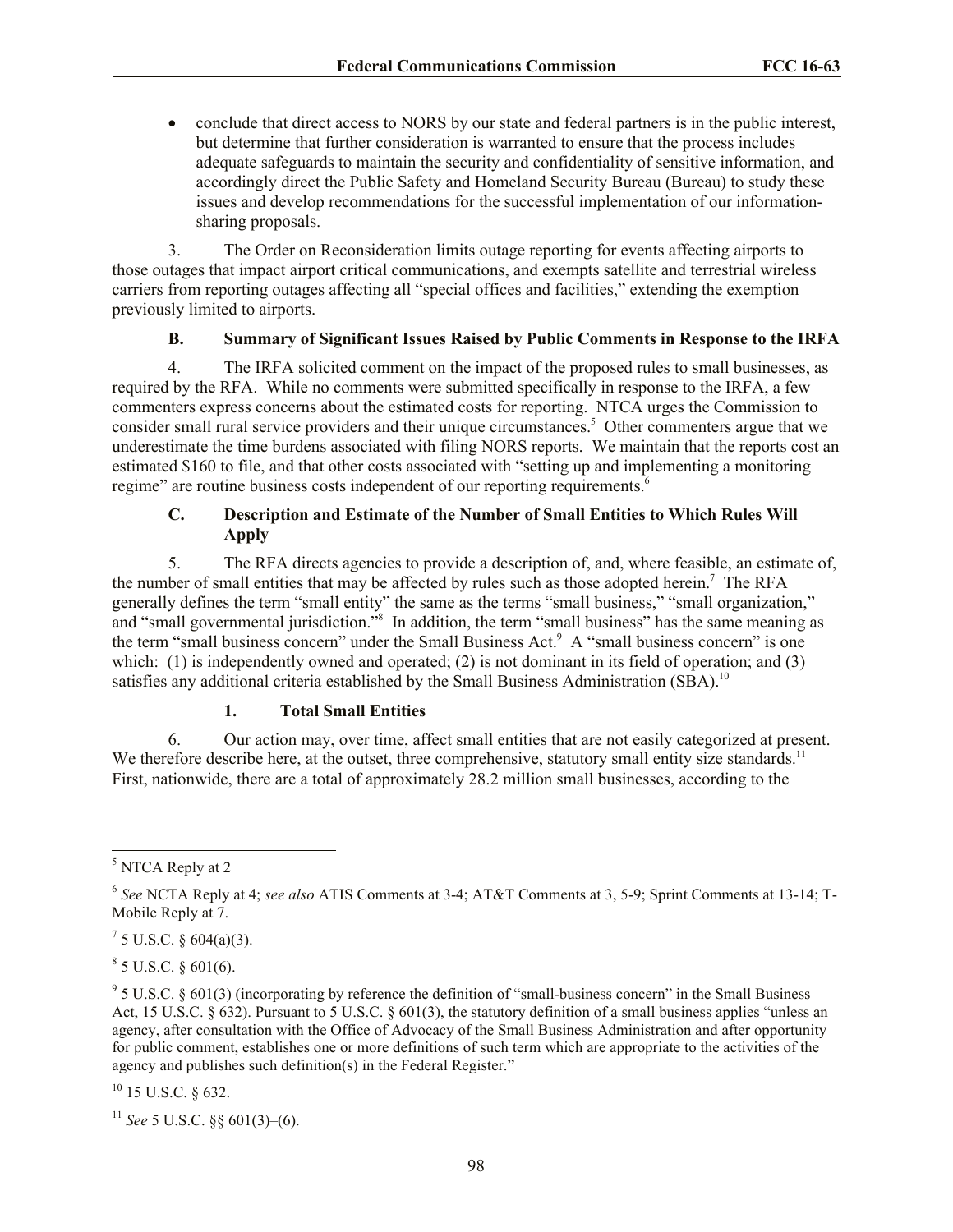SBA.<sup>12</sup> In addition, a "small organization" is generally "any not-for-profit enterprise which is independently owned and operated and is not dominant in its field."<sup>13</sup> Nationwide, as of 2007, there were approximately 1, 621,315 small organizations.<sup>14</sup> Finally, the term "small governmental jurisdiction" is defined generally as "governments of cities, towns, townships, villages, school districts, or special districts, with a population of less than fifty thousand."<sup>15</sup> Census Bureau data for 2011 indicate that there were 89,476 local governmental jurisdictions in the United States.<sup>16</sup> We estimate that, of this total, as many as 88,506 entities may qualify as "small governmental jurisdictions."<sup>17</sup> Thus, we estimate that most governmental jurisdictions are small.

## **2. Wireline Providers**

7. *Incumbent Local Exchange Carriers* (*Incumbent LECs*). Neither the Commission nor the SBA has developed a small business size standard specifically for incumbent local exchange services. The appropriate size standard under SBA rules is for the category Wired Telecommunications Carriers, which are establishments primarily engaged in operating or providing access to transmission facilities and infrastructure that they own or lease for the transmission of voice, data, text, sound, and video using wired telecommunications networks.<sup>18</sup> Under that size standard, such a business is small if it has 1,500 or fewer employees.<sup>19</sup> Census Bureau data for 2007 show that there were 3,188 firms in this category that operated for the entire year. Of this total, 3,144 had employment of 999 or fewer, and 44 firms had employment of 1,000 employees or more.<sup>20</sup> Thus, under this category and the associated small business size standard, the majority of these incumbent local exchange service providers can be considered small.

 $13$  5 U.S.C. § 601(4).

<sup>14</sup> INDEPENDENT SECTOR, THE NEW NONPROFIT ALMANAC & DESK REFERENCE (2010).

 $15$  5 U.S.C. § 601(5).

<sup>16</sup> U.S. CENSUS BUREAU, STATISTICAL ABSTRACT OF THE UNITED STATES: 2012, Table 428, http://www.census.gov/compendia/statab/2012/tables/12s0429.pdf (Data cited therein from 2007) (last visited May 25, 2016).

<sup>17</sup> The 2007 U.S Census data for small governmental organizations are not presented based on the size of the population in each such organization. There were 89,476 small governmental organizations in 2007. If we assume that county, municipal, township and school district organizations are more likely than larger governmental organizations to have populations of 50,000 or less, the total of these organizations is 52,125. If we make the same assumption about special districts, and also assume that special districts are different from county, municipal, township, and school districts, in 2007 there were 37,381 special districts. Therefore, of the 89,476 small governmental organizations documented in 2007, as many as 89,506 may be considered small under the applicable standard. This data may overestimate the number of such organizations that has a population of 50,000 or less. U.S. CENSUS BUREAU, STATISTICAL ABSTRACT OF THE UNITED STATES: 2012, Tables 428, 429, http://www.census.gov/compendia/statab/2012/tables/12s0429.pdf (Data cited therein are from 2007)*.*

<sup>18</sup> *2012 NAICS Definition 517110 Wired Telecommunications Carriers*, U.S. CENSUS BUREAU, http://www.census.gov/eos/www/naics/index.html (search "2012 NAICS Search" for "517110") (last visited May 25, 2016) .

<sup>19</sup> 13 CFR § 121.201, NAICS code 517110.

 $\overline{\phantom{a}}$ <sup>12</sup> *See* SBA, Office of Advocacy, "Frequently Asked Questions,"

https://www.sba.gov/sites/default/files/advocacy/FAQ\_March\_2014\_0.pdf (last visited May 25, 2016), figures are from 2011.

<sup>20</sup> *EC0751SSSZ5, Information: Subject Series – Establishment and Firm Size: Employment Size of Firms for the United States: 2007 Economic Census*, U.S. CENSUS BUREAU,

http://factfinder.census.gov/faces/tableservices/jsf/pages/productview.xhtml?pid=ECN\_2007\_US\_51SSSZ5&prodT ype=table (last visited May 25, 2016).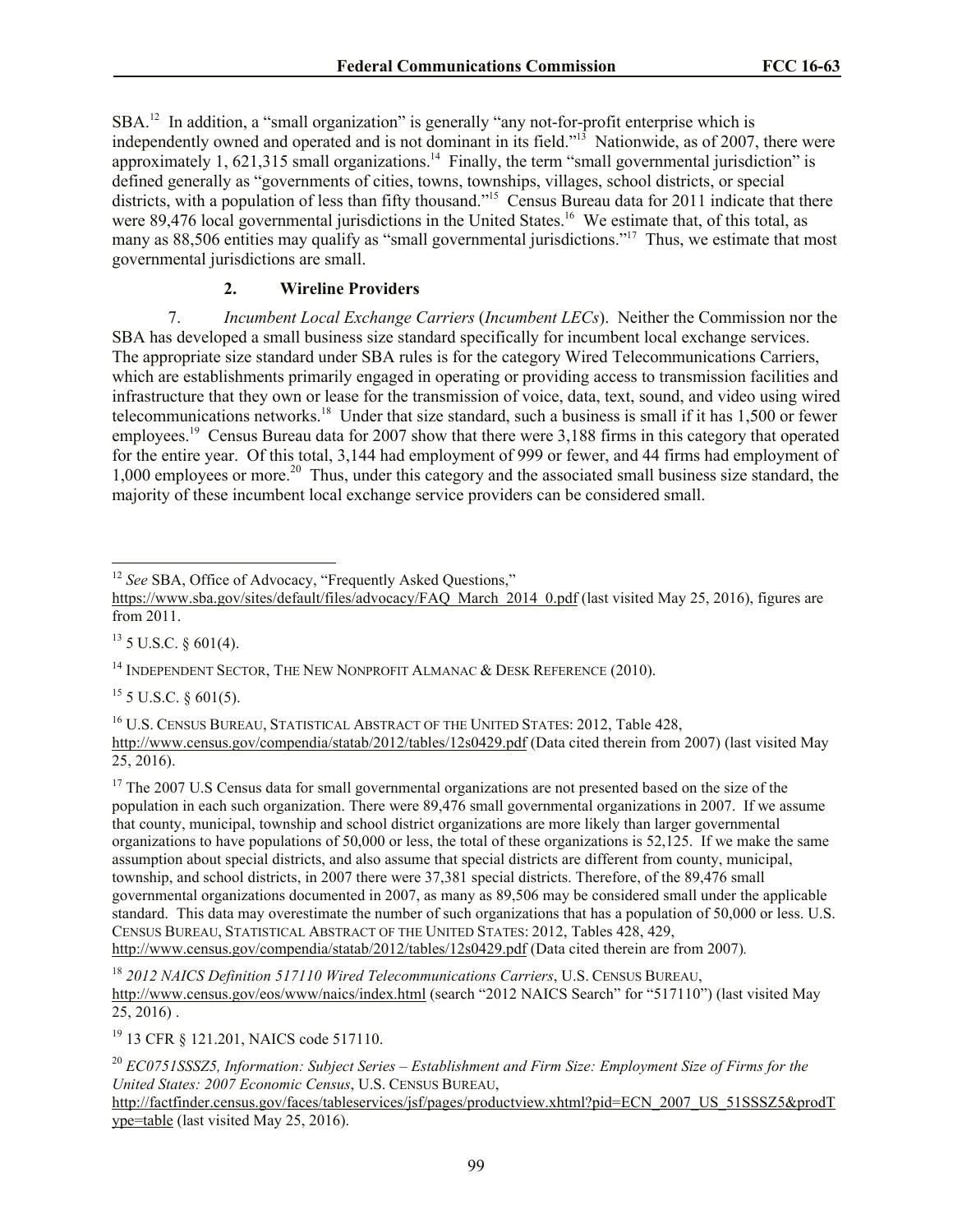8. The Commission has included small incumbent LECs in this present RFA analysis. As noted above, a "small business" under the RFA is one that, *inter alia*, meets the pertinent small business size standard (e.g., a telephone communications business having 1,500 or fewer employees), and "is not dominant in its field of operation."<sup>21</sup> The SBA's Office of Advocacy contends that, for RFA purposes, small incumbent LECs are not dominant in their field of operation because any such dominance is not "national" in scope.<sup>22</sup> The Commission has therefore included small incumbent LECs in this RFA analysis, although the Commission emphasizes that this RFA action has no effect on Commission analyses and determinations in other, non-RFA contexts.

9. *Interexchange Carriers*. Neither the Commission nor the SBA has developed a small business size standard specifically for providers of interexchange services. The appropriate size standard under SBA rules is for the category Wired Telecommunications Carriers, which are establishments primarily engaged in operating or providing access to transmission facilities and infrastructure that they own or lease for the transmission of voice, data, text, sound, and video using wired telecommunications networks.<sup>23</sup> Under that size standard, such a business is small if it has  $1,500$  or fewer employees.<sup>24</sup> Census Bureau data for 2007 show that there were 3,188 firms in this category that operated for the entire year. Of this total, 3,144 had employment of 999 or fewer, and 44 firms had employment of 1,000 employees or more.<sup>25</sup> Thus, under this category and the associated small business size standard, the Commission estimates that the majority of interexchange carriers are small entities that may be affected by our proposed action.

## **3. Wireless Providers – Fixed and Mobile**

10. *Wireless Telecommunications Carriers (except Satellite)*. Since 2007, the Census Bureau has placed wireless firms within this new, broad, economic census category.<sup>26</sup> This category is composed of establishments that operate and maintain switching and transmission facilities to provide communications *via* the airwaves. As holders of spectrum licenses, these establishments use the licensed spectrum to provide services, such as cellular phone services, paging services, wireless Internet access, and wireless video services.<sup>27</sup> The SBA has deemed a wireless business to be small if it has 1,500 or

l

<sup>23</sup> *2012 NAICS Definition 517110 Wired Telecommunications Carriers*, U.S. CENSUS BUREAU, http://www.census.gov/eos/www/naics/index.html (search "2012 NAICS Search" for "517110") (last visited May 25, 2016).

<sup>24</sup> 13 CFR § 121.201, NAICS code 517110*.*

<sup>25</sup> *EC0751SSSZ5, Information: Subject Series – Establishment and Firm Size: Employment Size of Firms for the United States: 2007 Economic Census*, U.S. CENSUS BUREAU,

http://factfinder.census.gov/faces/tableservices/jsf/pages/productview.xhtml?pid=ECN\_2007\_US\_51SSSZ5&prodT ype=table (last visited May 25, 2016).

<sup>26</sup> *2012 NAICS Definition 517210 Wireless Telecommunications Carriers (Except Satellite*), U.S. CENSUS BUREAU, http://www.census.gov/eos/www/naics/index.html (search "2012 NAICS Search" for "517210") (last visited May 25, 2016).

 $21$  Small Business Act, 15 U.S.C. § 632.

 $22$  The Small Business Act contains a definition of "small business concern," which the RFA incorporates into its own definition of "small business." *See* 15 U.S.C. § 632(a)(1); *see also* 5 U.S.C. § 601(3) (stating that the term "small business" has the same meaning as the term "small business concern" as defined in the Small Business Act). SBA regulations interpret "small business concern" to include the concept of dominance on a national basis. *See* 13 CFR § 121.102(b).

<sup>27</sup> *2012 NAICS Definition 517210 Wireless Telecommunications Carriers (Except Satellite)*, U.S. CENSUS BUREAU, http://www.census.gov/eos/www/naics/index.html (search "2012 NAICS Search" for "517210") (last visited May 25, 2016).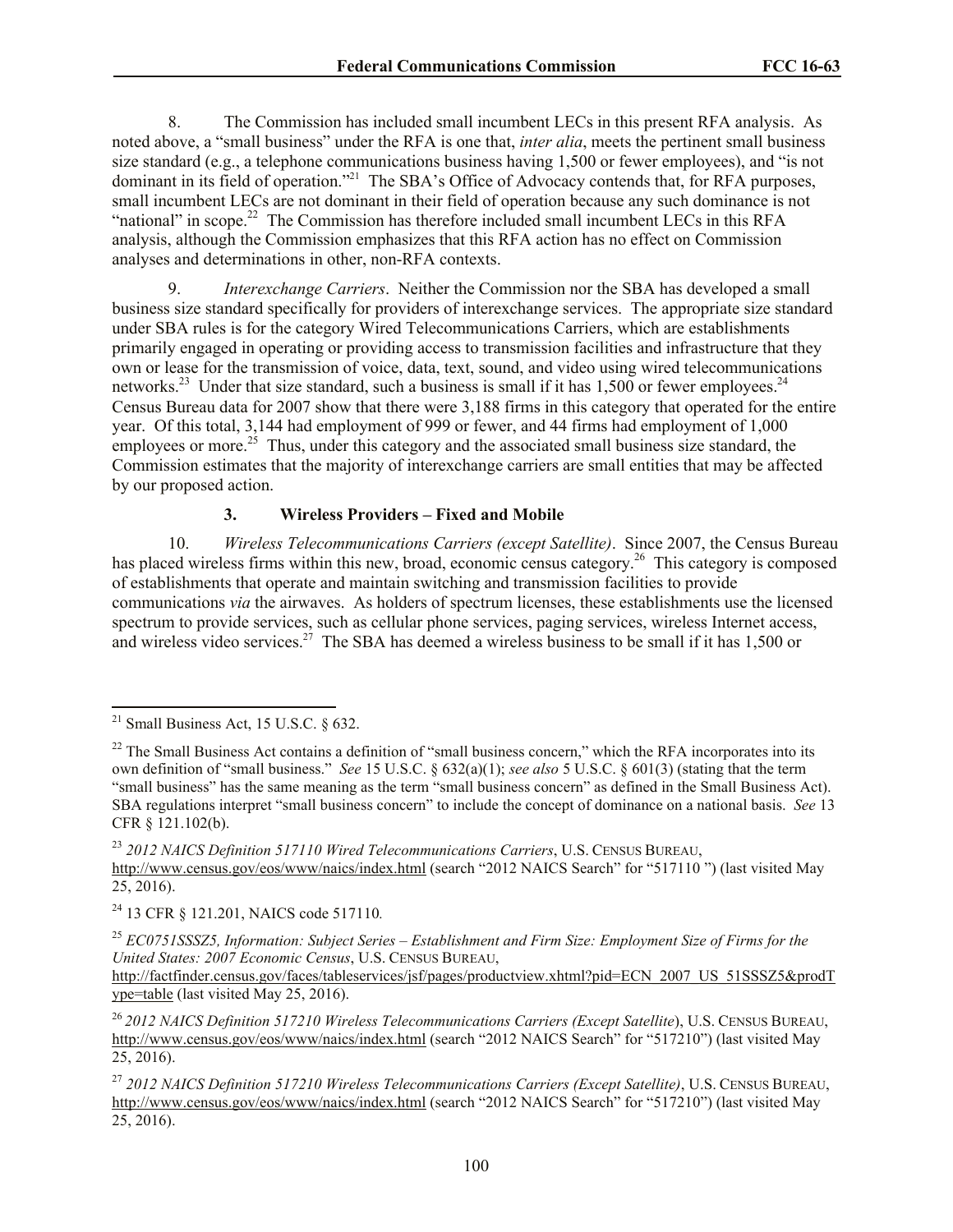fewer employees.<sup>28</sup> For the category of Wireless Telecommunications Carriers (except Satellite), Census data for 2007, which supersede data contained in the 2002 Census, show that there were 1,383 firms that operated that year.<sup>29</sup> Of those, 1,368 had fewer than 100 employees, and 15 firms had more than 100 employees. Thus, under this category and the associated small business size standard, the majority of firms can be considered small. Similarly, according to Commission data, 413 carriers reported that they were engaged in the provision of wireless telephony, including cellular service, Personal Communications Service (PCS), and Specialized Mobile Radio (SMR) Telephony services.<sup>30</sup> Of these, an estimated 261 have 1,500 or fewer employees and 152 have more than  $1,500$  employees.<sup>31</sup> Consequently, the Commission estimates that approximately half or more of these firms can be considered small. Thus, using available data, we estimate that the majority of wireless firms can be considered small.

#### **4. Satellite Service Providers**

11. *Satellite Telecommunications Providers.* Two economic census categories address the satellite industry. The first category, Satellite Telecommunications, has a small business size standard of \$15 million or less in average annual receipts, under SBA rules.<sup>32</sup> The second category is "All Telecommunications Providers," which is discussed in a separate section.

12. The category of *Satellite Telecommunications* "comprises establishments primarily engaged in providing telecommunications services to other establishments in the telecommunications and broadcasting industries by forwarding and receiving communications signals *via* a system of satellites or reselling satellite telecommunications."<sup>33</sup> Census Bureau data for 2007 show that 512 Satellite Telecommunications firms operated for that entire year.<sup>34</sup> Of this total, 464 firms had annual receipts of under \$10 million, and 18 firms had receipts of \$10 million to \$24,999,999.<sup>35</sup> Consequently, the Commission estimates that the majority of Satellite Telecommunications firms are small entities that might be affected by our action.

#### **5. Cable Service Providers**

13. *Cable Companies and Systems.* The Commission has developed its own small business size standards for the purpose of cable rate regulation. Under the Commission's rules, a "small cable

<sup>31</sup> *Id.*

 $\overline{\phantom{a}}$ 

<sup>35</sup> *See id.*

<sup>&</sup>lt;sup>28</sup> 13 CFR § 121.201(listing wireless telecommunications carriers under NAICS code 517210 and identifying 1,500 employees as the maximum size standard for the business to be considered small). The now-superseded, pre-2007 CFR citations were 13 CFR § 121.201, NAICS codes 517211 and 517212 (referring to the 2002 NAICS).

<sup>29</sup> *EC0751SSSZ5, Information: Subject Series – Establishment and Firm Size: Employment Size of Firms for the United States: 2007 Economic Census*, U.S. CENSUS BUREAU,

http://factfinder.census.gov/faces/tableservices/jsf/pages/productview.xhtml?pid=ECN\_2007\_US\_51SSSZ5&prodT ype=table (last visited May 25, 2016).

 $30$  FCC, TRENDS IN TELEPHONE SERVICE 5-5 (2010).

<sup>32</sup> 13 CFR § 121.201, NAICS code 517410.

<sup>33</sup> *2012 NAICS Definition 517410 Satellite Telecommunications*, U.S. CENSUS BUREAU,

http://www.census.gov/eos/www/naics/index.html (search "2012 NAICS Search" for "517410") (last visited May  $25, 2016$ ).

<sup>34</sup> *EC0751SSSZ4, Information: Subject Series – Establishment and Firm Size: Receipts Size of Firms for the United States: 2007 Economic Census*, U.S. CENSUS BUREAU,

http://factfinder.census.gov/faces/tableservices/jsf/pages/productview.xhtml?pid=ECN\_2007\_US\_51SSSZ4&prodT ype=table (last visited May 25, 2016).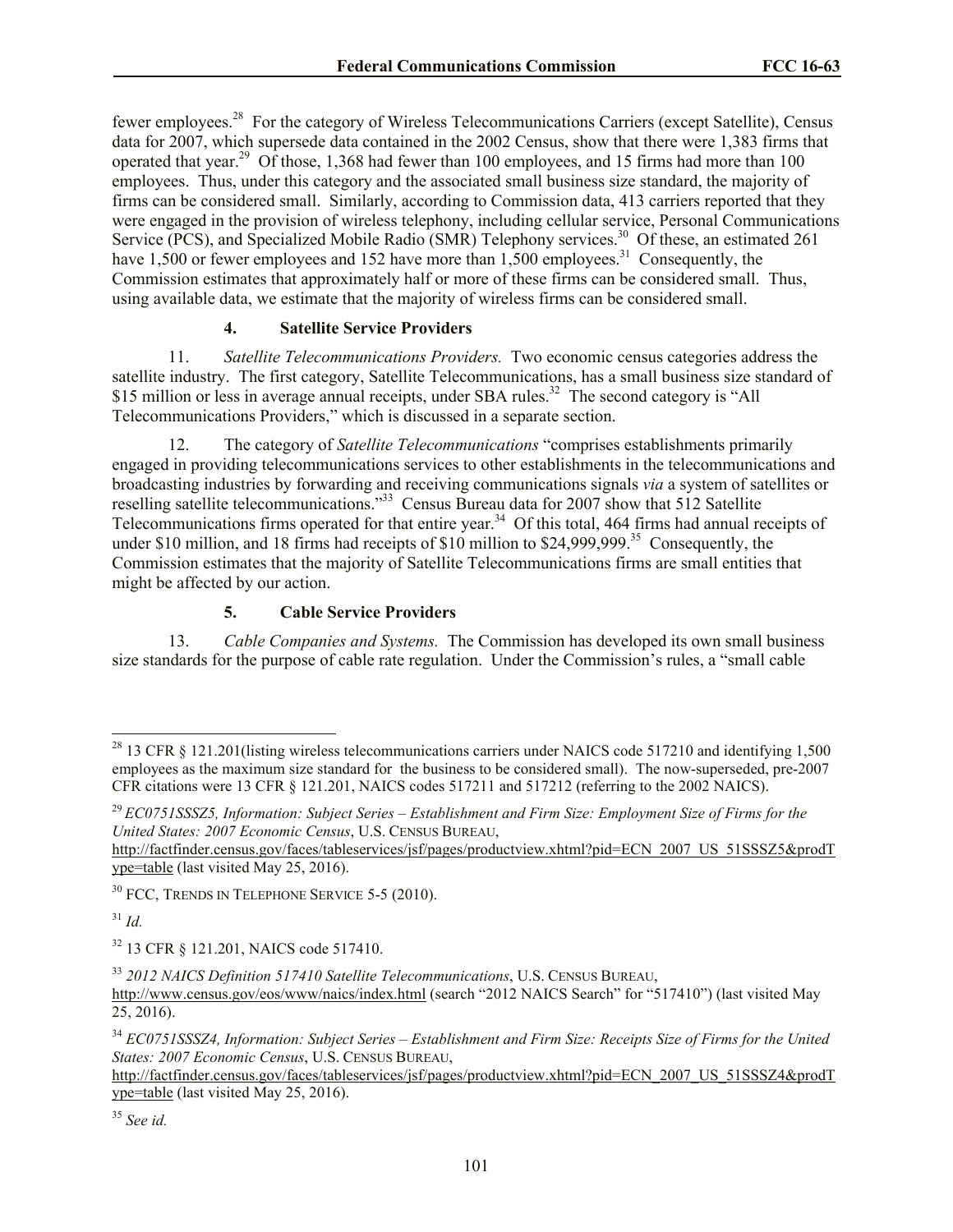company" is one serving a total of 400,000 or fewer subscribers over one or more cable systems.<sup>36</sup> Industry data indicate that all but ten cable operators nationwide are small under this size standard.<sup>37</sup> In addition, under the Commission's rules, a "small system" is a cable system serving 15,000 or fewer subscribers.<sup>38</sup> Industry data indicate that, of the 6,101 systems nationwide, 4,410 systems have less than 10,000 subscribers, and an additional 258 systems have between 10,000-19,999 subscribers.<sup>39</sup> Thus, under this standard, most cable systems are small.

14. *Cable System Operators*. The Communications Act of 1934, as amended, also contains a size standard for small cable system operators, which is "a cable operator that, directly or through an affiliate, serves in the aggregate fewer than 1 percent of all subscribers in the United States and is not affiliated with any entity or entities whose gross annual revenues in the aggregate exceed \$250,000,000."<sup>40</sup> The Commission has determined that an operator serving fewer than 677,000 subscribers shall be deemed a small operator, if its annual revenues, when combined with the total annual revenues of all its affiliates, do not exceed \$250 million in the aggregate.<sup>41</sup> Industry data indicate that, of 1,076 cable operators nationwide, all but ten are small under this size standard.<sup>42</sup> We note that the Commission neither requests nor collects information on whether cable system operators are affiliated with entities whose gross annual revenues exceed \$250 million, $43$  and therefore, we are unable to estimate more accurately the number of cable system operators that would qualify as small under this size standard.

## **6. All Other Telecommunications**

l

15. The 2007 NAICS defines "All Other Telecommunications" as follows: "This U.S. industry comprises establishments primarily engaged in providing specialized telecommunications services, such as satellite tracking, communications telemetry, and radar station operation. This industry also includes establishments primarily engaged in providing satellite terminal stations and associated facilities connected with one or more terrestrial systems and capable of transmitting telecommunications to, and receiving telecommunications from satellite systems. Establishments providing Internet services

 $36$  47 CFR § 76.901(e). The Commission determined that this size standard equates approximately to a size standard of \$100 million or less in annual revenues. *Implementation of Sections of the Cable Television Consumer Protection and Competition Act of 1992: Rate Regulation*, Sixth Report and Order and Eleventh Order on Reconsideration, 10 FCC Rcd 7393, 7408 ¶ 28 (1995).

<sup>37</sup> *See* ProQuest, Broadcasting & Cable Yearbook 2010 C-2 (2009) (data current as of Dec. 2009).

<sup>&</sup>lt;sup>38</sup> 47 CFR § 76.901(c) (providing that "[t]he service area of a small system shall be determined by the number of subscribers that are served by the system's principal headend, including any other headends or microwave receive sites that are technically integrated to the principal headend").

<sup>&</sup>lt;sup>39</sup> Television & Cable Factbook 2009 F-2 (Albert Warren, ed., 2008) (data current as of Oct. 2008). The data do not include 957 systems for which classifying data were not available.

<sup>40</sup> 47 U.S.C. § 543(m)(2); *see also* 47 CFR § 76.901(f) ("A small cable operator is an operator that, directly or through an affiliate, serves in the aggregate fewer than 1 percent of all subscribers in the United States and is not affiliated with any entity or entities whose gross annual revenues in the aggregate exceed \$250,000,000."); 47 CFR § 76.901(f) at nn.1–3 (discussing how the Commission calculates subscriber counts and affiliation percentages for the purposes of determining whether an entity qualifies as a small cable operator).

<sup>41</sup> FCC Announces New Subscriber Count for the Definition of Small Cable Operator, *Public Notice*, DA 01-158, 16 FCC Rcd 2225 (2001).

<sup>42</sup> BROADCASTING & CABLE YEARBOOK 2006 A-8, C-2 (Harry A. Jessell ed., 2005) (data current as of June 30, 2005); TELEVISION & CABLE FACTBOOK 2006 D-805 to D-1857 (Albert Warren ed., 2005).

<sup>&</sup>lt;sup>43</sup> The Commission does receive such information on a case-by-case basis if a cable operator appeals a local franchise authority's finding that the operator does not qualify as a small cable operator pursuant to § 76.901(f) of the Commission's rules.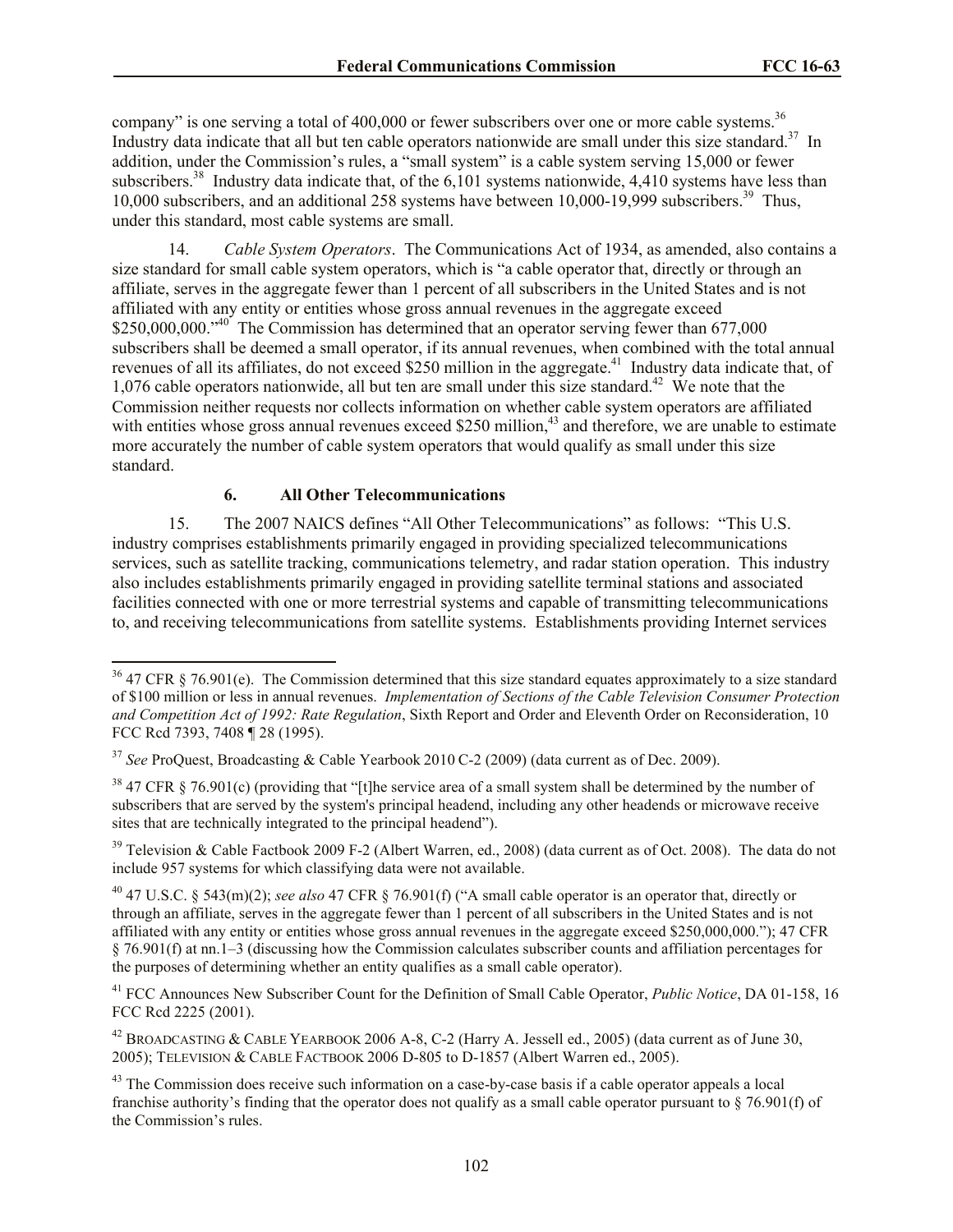or voice over Internet protocol (VoIP) services *via* client-supplied telecommunications connections are also included in this industry."<sup>44</sup> This category has a size standard of \$25 million or less in annual receipts.<sup>45</sup> Census Bureau data for 2007 show that there were a total of 2,383 firms that operated for the entire year.<sup>46</sup> Of this total, 2,305 firms had annual receipts of under \$10 million and 41 firms had annual receipts of \$10 million to \$24,999,999.<sup>47</sup> Consequently, we estimate that the majority of All Other Telecommunications firms are small entities that might be affected by our action.

### **D. Description of Projected Reporting, Recordkeeping, and Other Compliance Requirements for Small Entities**

16. The rules adopted in the Report and Order and Order on Reconsideration require telecommunications providers to report those outages that meet specified NORS outage reporting threshold criteria,<sup>48</sup> largely determined by the number of end users potentially affected by the outage and the duration of the outage. In the Commission's experience administering NORS, small companies only rarely experience outages that meet the NORS outage reporting threshold criteria.<sup>49</sup> Accordingly, the rules adopted today, in some cases increase, in others, decrease the number of outage reports annually filed with the Commission. We expect that small companies will only be slightly impacted by our rule changes adopted today. However, we expect that telecommunications providers will continue to track, investigate, and correct all of their service disruptions as an ordinary course of business operations and maintenance—including addressing service disruptions that do not trigger outage reporting requirements. Telecommunications providers, through internal network operation center personnel, already file required Notifications and Reports,<sup>50</sup> which typically involves an online form less than three pages in length and is based on data routinely collected and monitored by this same personnel. The form is designed to allow small entities to input information without the need for specialized professionals; however, telecommunications providers may choose to hire consultants or engineers to address technical aspects of reporting, or legal counsel review compliance with applicable rules. On balance, we believe the only burden associated with the reporting requirements contained here will be the time required to complete any additional Notifications and Reports following the proposed changes.

#### **E. Steps Taken to Minimize the Significant Economic Impact on Small Entities, and Significant Alternatives Considered**

17. The RFA requires an agency to describe any significant alternatives that it has considered in developing its approach, which may include the following four alternatives (among others): "(1) the establishment of differing compliance or reporting requirements or timetables that take into account the resources available to small entities; (2) the clarification, consolidation, or simplification of compliance and reporting requirements under the rule for such small entities; (3) the use of performance rather than design standards; and (4) an exemption from coverage of the rule, or any part thereof, for such small entities."<sup>51</sup>

<sup>47</sup> *Id.* The remaining 14 firms had annual receipts of \$25 million or more. *Id.*

 $48$  47 CFR pt. 4.

 $49$  47 CFR  $8$  4.9.

 $50$  47 CFR § 4.11.

<sup>51</sup> 5 U.S.C. § 603(c)(1) – (c)(4).

l <sup>44</sup> 13 CFR § 121.201, NAICS code 517919.

<sup>45</sup> *Id*.

<sup>46</sup> *EC0751SSSZ4, Information: Subject Series – Establishment and Firm Size: Receipts Size of Firms for the United States: 2007 Economic Census*, U.S. CENSUS BUREAU,

http://factfinder.census.gov/faces/tableservices/jsf/pages/productview.xhtml?pid=ECN\_2007\_US\_51SSSZ4&prodT ype=table (last visited May 25, 2016).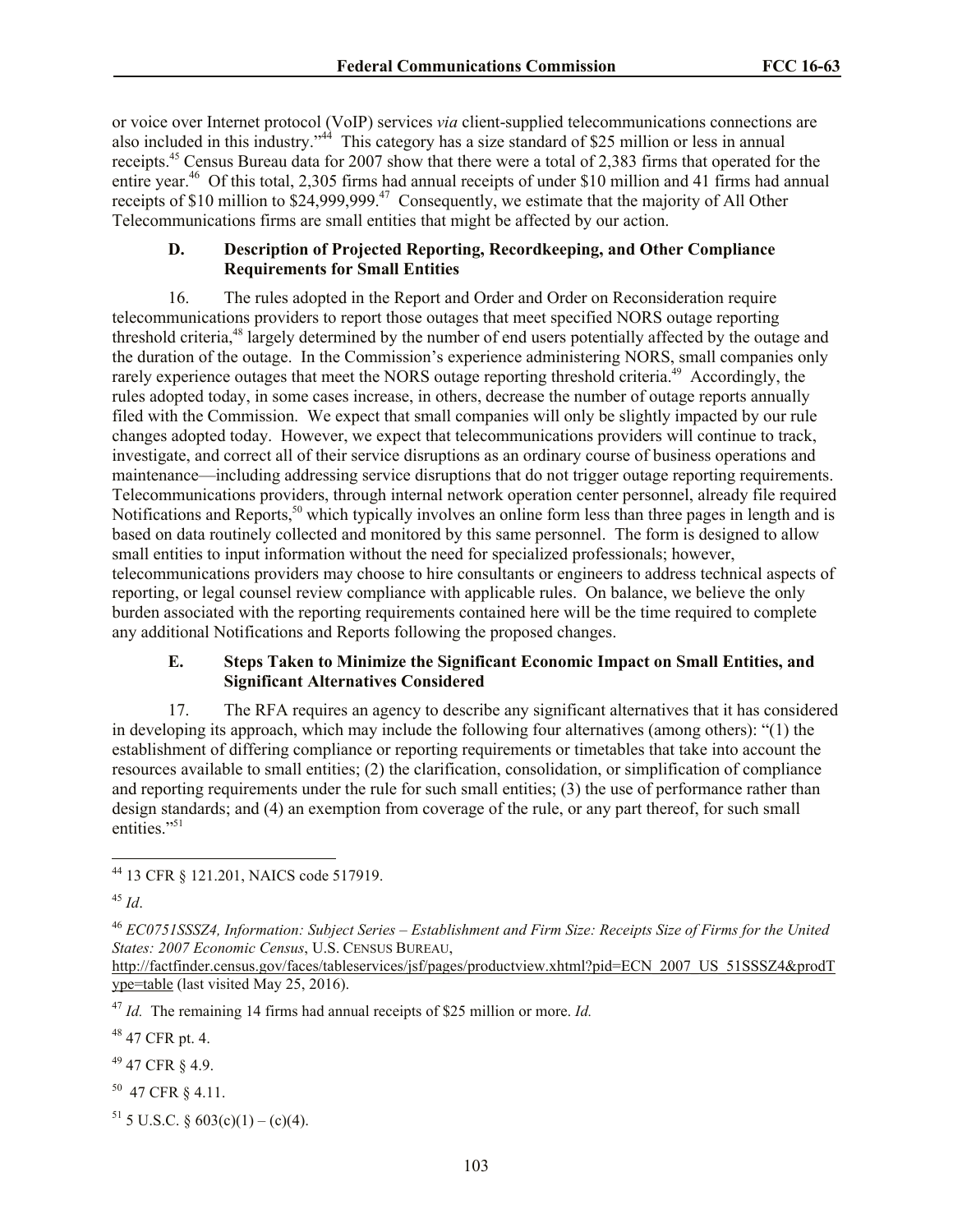18. The new and updated reporting requirements are minimally necessary to assure that we receive adequate information to perform our statutory responsibilities with respect to the reliability of telecommunications and their infrastructures. Also, we believe that outage reporting triggers are set sufficiently high as to make it unlikely that small businesses would be impacted significantly by the final rules. In fact, we anticipate that in many instances, small businesses will find their burden decreased by the new reporting thresholds. The Commission considered other possible proposals and sought comment on the reporting thresholds and the analysis presented.

#### **F. Federal Rules that Might Duplicate, Overlap, or Conflict with the Rules**

19. None.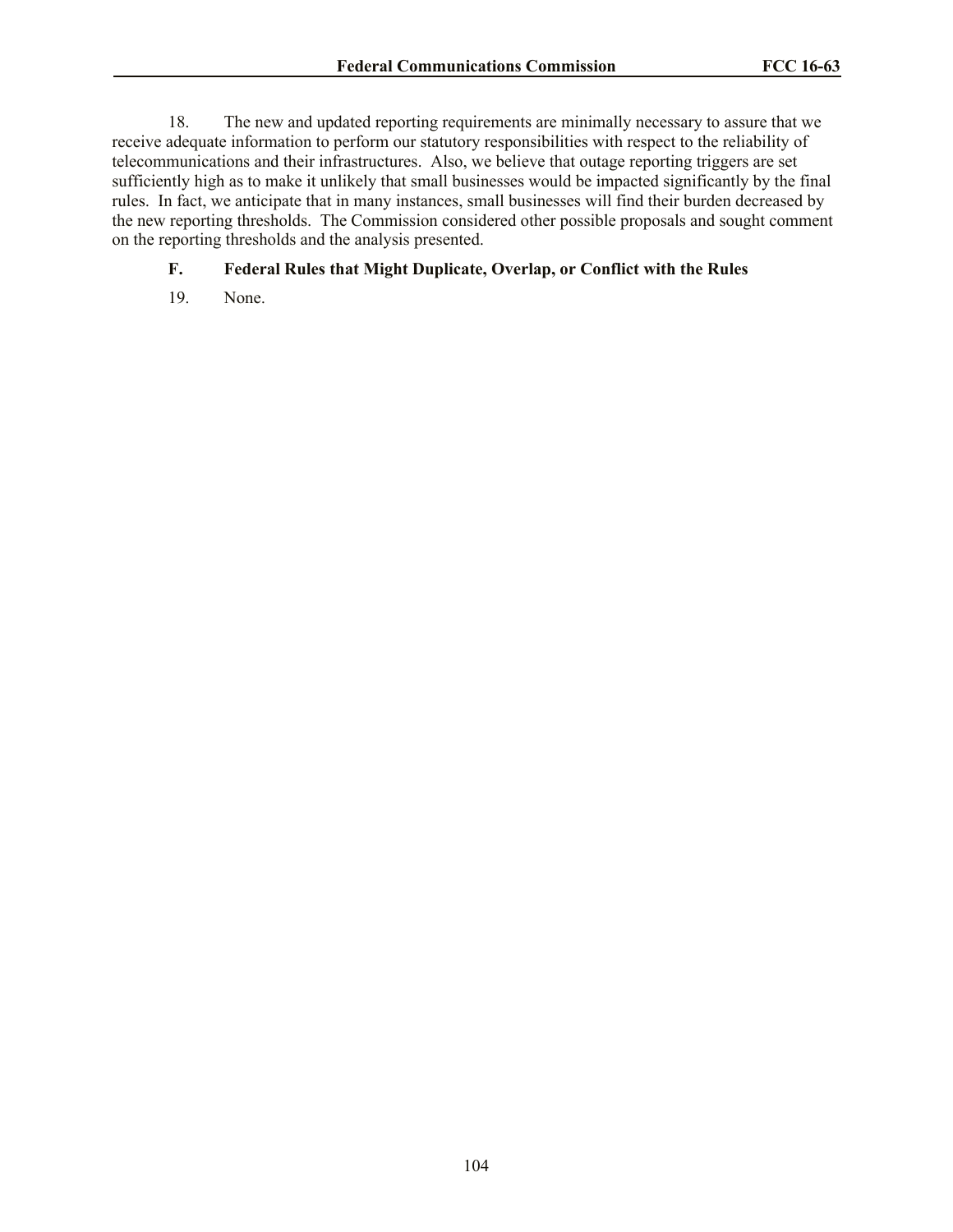# **APPENDIX E**

## **Initial Regulatory Flexibility Analysis for the Further Notice of Proposed Rulemaking**

1. As required by the Regulatory Flexibility Act of 1980, as amended  $(RFA)$ , the Commission has prepared this present Initial Regulatory Flexibility Analysis (IRFA) of the possible significant economic impact on a substantial number of small entities by the policies and rules proposed in this Further Notice of Proposed Rule Making (Further Notice). Written public comments are requested on this IRFA. Comments must be identified as responses to the IRFA and must be filed by the deadlines for comments provided in "Comment Period and Procedures" of this Further Notice. The Commission will send a copy of this Further Notice*,* including this IRFA, to the Chief Counsel for Advocacy of the Small Business Administration (SBA).<sup>2</sup> In addition, the Further Notice and IRFA (or summaries thereof) will be published in the Federal Register.<sup>3</sup>

## **A. Need for, and Objectives of, the Proposed Rules**

2. The Further Notice seeks additional comment on various proposals first issued in a *Notice of Proposed Rulemaking* in PS Docket 11-80, adopted in 2011<sup>4</sup> and in a *Notice of Proposed Rulemaking* in PS Docket No. 15-80, adopted in 2015.<sup>5</sup> The proposals in the Further Notice will enhance the information received concerning networks currently covered under part 4 (including wireline, wireless, interconnected VoIP, and limited reporting from certain dedicated service providers) and extend the Commission's communications disruption visibility into other IP-based networks. The proposals build upon our extensive outage reporting experience administering the part 4 rules for legacy networks and services.

3. As explained in the IRFA prepared for the *2011 Notice*, broadband communications are increasingly utilized for the provision of 911 service.<sup>6</sup> The outage reporting rules in place in 2011 covered legacy circuit-switched voice and/or paging communications over wireline, wireless, cable and satellite communications facilities and platforms, but did not cover interconnected VoIP service providers or broadband Internet Service Providers (ISPs) on whose networks interconnected VoIP services are carried. As a result, the Commission did not receive reports on VoIP, broadband, or all dedicated service outages, and thus lacked a reliable means of monitoring the reliability and availability of 911 and E911 communications that depend on these systems. The *2011 Notice* thus proposed to extend the Commission's mandatory outage reporting rules to cover interconnected VoIP service<sup>7</sup> providers,

<sup>1</sup> 5 U.S.C. § 603. The RFA, *see* 5 U.S.C. § 601-12., has been amended by the Small Business Regulatory Enforcement Fairness Act of 1996 (SBREFA), Pub. L. No. 104-121. Title II, 110 Stat. 857 (1996).

 $2^2$  5 U.S.C. § 603(a).

3 *See id.*

 $\overline{a}$ 

<sup>4</sup> *Proposed Extension of Part 4 of the Commission's Rules Regarding Outage Reporting to Interconnected Voice Over Internet Protocol Service Providers and Broadband Internet Service Providers*, Notice of Proposed Rulemaking, 26 FCC Rcd 7166 (2011) (*2011 Part 4 Notice*)

<sup>5</sup> *Amendments to Part 4 of the Commission's Rules Concerning Disruptions to Communications; New Part 4 of the Commission's Rules Concerning Disruptions to Communications*, Notice of Proposed Rulemaking, Second Report and Order, and Order on Reconsideration, 30 FCC Rcd 3206 (2015) (*Notice*).

6 *2011 Part 4 Notice*, 26 FCC Rcd at 7202-7222.

<sup>7</sup> 47 CFR § 9.3 defines an interconnected Voice over Internet Protocol (VoIP) service as a service that: (1) enables real-time, two-way voice communications; (2) requires a broadband connection from the user's location; (3) requires Internet protocol-compatible customer premises equipment (CPE); and (4) permits users generally to receive calls that originate on the public switched telephone network and to terminate calls to the public switched telephone network.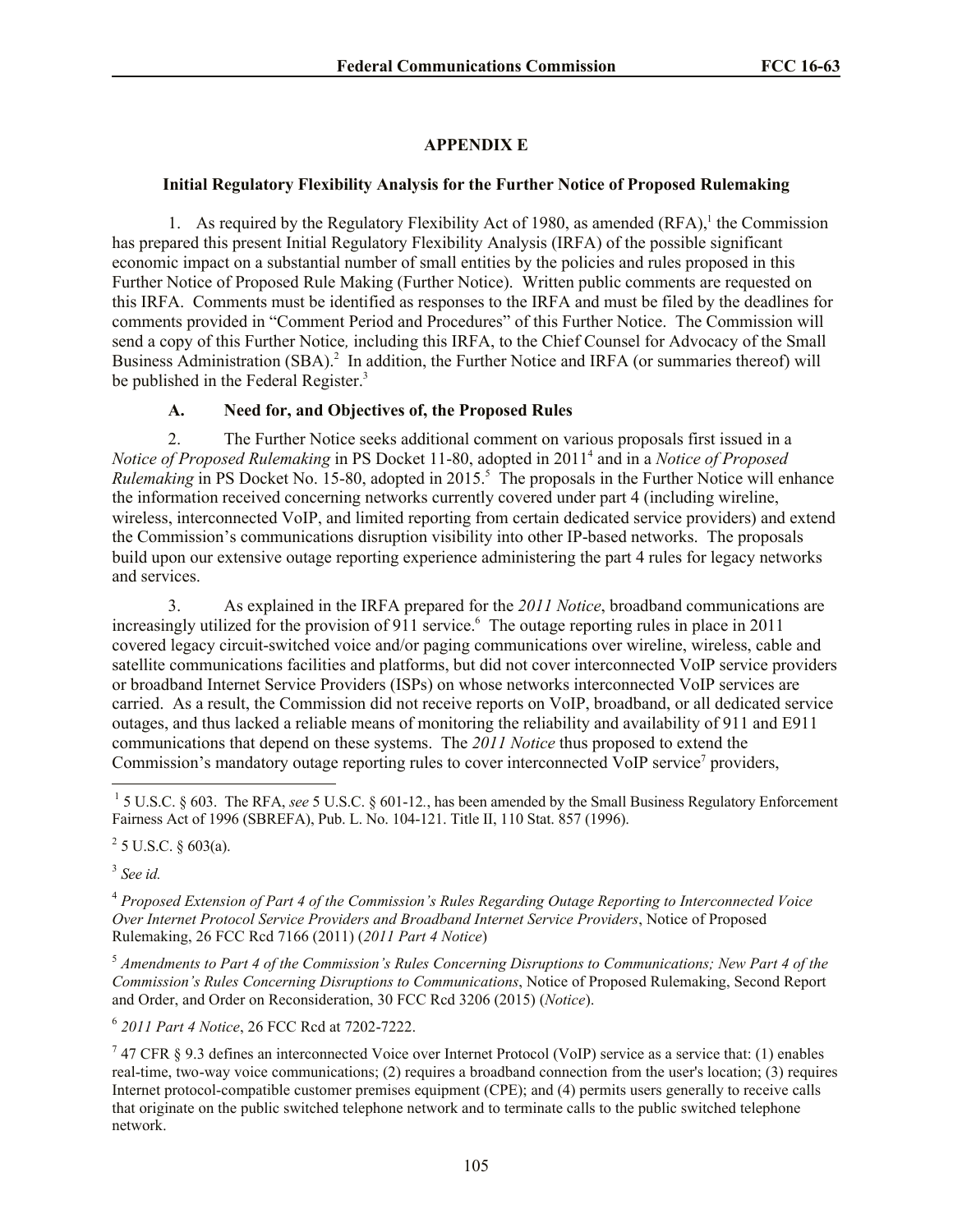broadband Internet access service providers and broadband backbone Internet service providers. In 2012, the Commission adopted limited reporting obligations for interconnected VoIP providers only, and deferred action on all broadband outage reporting.

4. The role of IP-based services in the nation's communications infrastructure has now reached a point where the Commission's visibility into the operational status of broadband networks is critical to its public safety mission. Additionally, we wish to further enhance and modernize the part 4 outage rules as they relate to legacy networks, which themselves are transitioning and evolving to more modern facilities and platforms. Therefore, in the Further Notice, we seek comment on:

- a proposal to require the filing of outage reports for broadband network disruptions (BIAS and dedicated service), including disruptions based on network performance degradation;
- proposed updates to the rules governing interconnected VoIP outage reporting to (i) include disruptions based on network performance degradation, and (ii) modify the VoIP outage reporting process to make it consistent with other services;
- reporting of call failures in wireless radio access networks and wireline local access networks, and on geography-based reporting of wireless outages in rural areas;
- refining the definition of "critical communications" at airports.

5. The Commission traditionally has addressed network resiliency and reliability issues by working with communications service providers to develop and promote best practices that address network vulnerabilities, and by measuring the effectiveness of best practices through outage reporting. Under the Commission's current rules, the outage reporting process has been effective in improving the reliability, resiliency and security of legacy networks and the services delivered over them. Commission staff collaborate with individual providers and industry organizations to review outage results and address areas of concern. These efforts have resulted in significant reductions in outages affecting legacy services, including interconnected VoIP. The aim of extending outage reporting to cover broadband providers is to achieve a similar result: enhance the reliability, resiliency and security of their services utilizing an approach -- tailored as appropriate to account for broadband's unique aspects -- that has produced significant benefits with respect to legacy networks and services.

# **B. Legal Basis**

6. The legal bases for the rule changes proposed in this Further Notice are contained in Sections 1, 4(i), 4(j), 4(o), 201(b), 214(d), 218, 222, 251(e)(3), 254, 301, 303(b), 303(g), 303(r), 307, 309(a), 309(j), 316, 332, 403, 615a-1, and 615c, 706 of the Communications Act of 1934, as amended, 47 U.S.C. §§ 151, 154(i)-(j) & (o), 201(b), 214(d), 218, 222, 251(e)(3), 254, 301, 303(b), 303(g), 303(r), 307, 309(a), 309(j), 316, 332, 403, 615a-1, and 615c, 1302(a) and 1302(b).

# **C. Description and Estimate of the Number of Small Entities to Which Rules Will Apply**

7. The RFA directs agencies to provide a description of, and, where feasible, an estimate of, the number of small entities that may be affected by the proposed rules adopted herein.<sup>8</sup> The RFA generally defines the term "small entity" the same as the terms "small business," "small organization," and "small governmental jurisdiction."<sup>9</sup> In addition, the term "small business" has the same meaning as the term "small business concern" under the Small Business Act.<sup>10</sup> A small business concern is one which:

 $8\,$  5 U.S.C. § 603(b)(3).

 $9^9$  5 U.S.C. § 601(6).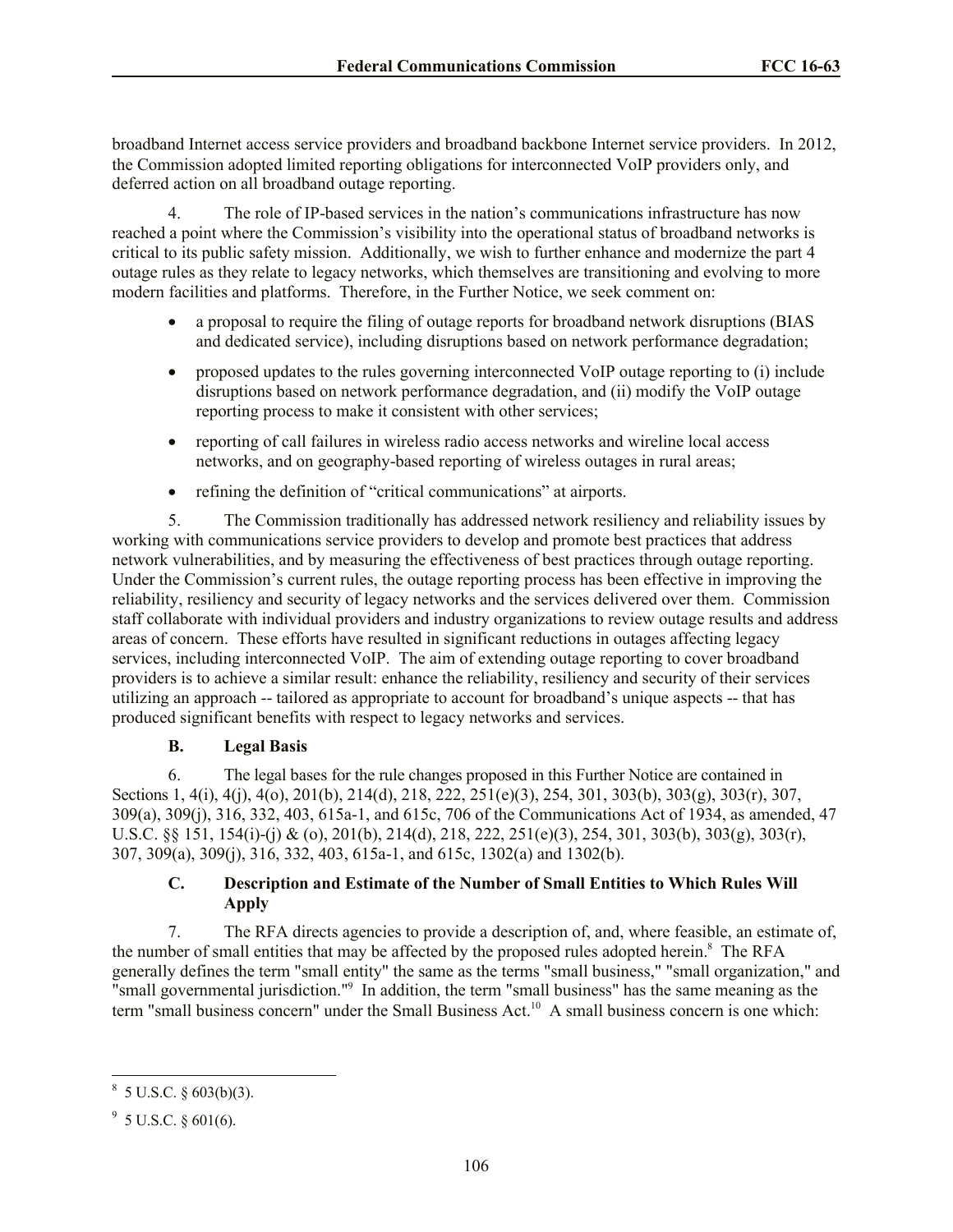(1) is independently owned and operated; (2) is not dominant in its field of operation; and (3) satisfies any additional criteria established by the Small Business Administration (SBA).<sup>11</sup>

## **1. Total Small Entities**

8. Our action may, over time, affect small entities that are not easily categorized at present. We therefore describe here, at the outset, three comprehensive, statutory small entity size standards.<sup>12</sup> First, nationwide, there are a total of approximately 28.2 million small businesses, according to the SBA.<sup>13</sup> In addition, a "small organization" is generally "any not-for-profit enterprise which is independently owned and operated and is not dominant in its field."<sup>14</sup> Nationwide, as of 2007, there were approximately  $1, 621, 315$  small organizations.<sup>15</sup> Finally, the term "small governmental jurisdiction" is defined generally as "governments of cities, towns, townships, villages, school districts, or special districts, with a population of less than fifty thousand."<sup>16</sup> Census Bureau data for 2011 indicate that there were 89,476 local governmental jurisdictions in the United States.<sup>17</sup> We estimate that, of this total, as many as 88,506 entities may qualify as "small governmental jurisdictions."<sup>18</sup> Thus, we estimate that most governmental jurisdictions are small.

# **2. Interconnected VoIP and Broadband ISPs services**

9. *Internet Service Providers.*The 2007 Economic Census places these firms, the services of which might include Voice over Internet protocol (VoIP), in either of two categories, depending on whether the service is provided over the provider's own telecommunications facilities (e.g., cable and DSL ISPs), which are considered within the Wired Telecommunications Carriers category. Or, depending on whether the VoIP service is provided over client-supplied telecommunications connections (e.g., dial-up ISPs), which are considered within the All Other Telecommunications category. To ensure that this IRFA describes the universe of small entities that our action might affect, we discuss below, in

 $11$  Small Business Act, 15 U.S.C.  $\delta$  632.

 $12$  5 U.S.C. §§ 601(3)–(6).

<sup>13</sup> SBA, Office of Advocacy, "Frequently Asked Questions," (March 2014), https://www.sba.gov/sites/default/files/FAQ\_March\_2014\_0.pdf (figures from 2011).

 $^{14}$  5 U.S.C.  $\delta$  601(4).

<sup>15</sup> Independent Sector, The New Nonprofit Almanac & Desk Reference (2010).

 $16$  5 U.S.C. § 601(5).

<sup>17</sup> U.S. Census Bureau, Statistical Abstract of the United States: 2011, Table 427 (Data cited therein from 2007).

<sup>18</sup> The 2007 U.S Census data for small governmental organizations are not presented based on the size of the population in each such organization. There were 89,476 small governmental organizations in 2007. If we assume that county, municipal, township and school district organizations are more likely than larger governmental organizations to have populations of 50,000 or less, the total of these organizations is 52,125. If we make the same assumption about special districts, and also assume that special districts are different from county, municipal, township, and school districts, in 2007 there were 37,381 special districts. Therefore, of the 89,476 small governmental organizations documented in 2007, as many as 89,506 may be considered small under the applicable standard. This data may overestimate the number of such organizations that has a population of 50,000 or less. U.S. Census Bureau, Statistical Abstract of the United States: 2011, Tables 426, 427 (Data cited therein are from 2007)*.*

<sup>(</sup>Continued from previous page)<br> $^{10}$  5 U S G  $^{8}$  601(2) (incorporative

 <sup>5</sup> U.S.C. § 601(3) (incorporating by reference the definition of "small business concern" in the Small Business Act, 15 U.S.C. § 632). Pursuant to 5 U.S.C. § 601(3), the statutory definition of a small business applies "unless an agency, after consultation with the Office of Advocacy of the Small Business Administration and after opportunity for public comment, establishes one or more definitions of such term which are appropriate to the activities of the agency and publishes such definition(s) in the Federal Register."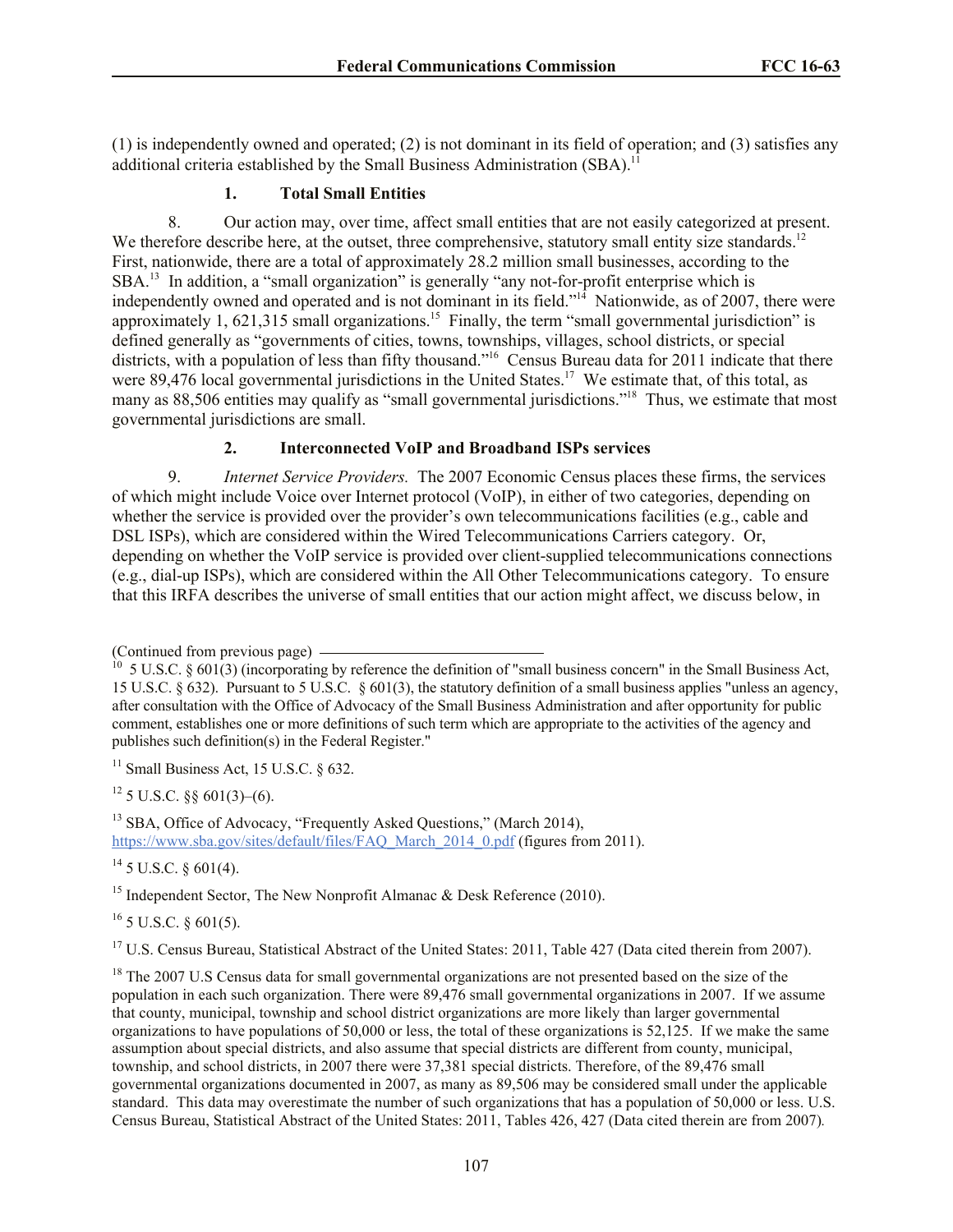turn, several different types of entities that might be currently providing interconnected VoIP service, broadband Internet access service, or business data services.

10. *VoIP service provided over the provider's own telecommunications facilities*. Neither the Commission nor the SBA has defined a small business size standard specifically for VoIP service provided over the provider's own telecommunications facilities (e.g., cable and DSL ISPs). The appropriate size standard under SBA rules is for the category Wired Telecommunications Carriers.<sup>19</sup> This industry comprises establishments primarily engaged in operating and/or providing access to transmission facilities and infrastructure that they own and/or lease for the transmission of voice, data, text, sound, and video using wired telecommunications networks. Transmission facilities may be based on a single technology or a combination of technologies. Establishments in this industry use the wired telecommunications network facilities that they operate to provide a variety of services, such as wired telephony services, including VoIP services; wired (cable) audio and video programming distribution; and wired broadband Internet services. By exception, establishments providing satellite television distribution services using facilities and infrastructure that they operate are included in this industry."<sup>20</sup> In this category, the SBA deems a wired telecommunications carrier to be small if it has 1,500 or fewer employees.<sup>21</sup> Census data for 2007 shows 3,188 firms in this category.<sup>22</sup> Of these, 3,144 had fewer than 1,000 employees. On this basis, the Commission estimates that a substantial majority of the providers of wired telecommunications carriers are small.<sup>23</sup>

11. *VoIP service provided over client-supplied telecommunications connections*. In addition, neither the Commission nor the SBA has defined a small business size standard specifically for VoIP service provided over client-supplied telecommunications connections (e.g., dial-up ISPs). The appropriate size standard under SBA rules is for the category All Other Telecommunications.<sup>24</sup> This industry "comprises establishments primarily engaged in providing specialized telecommunications services, such as satellite tracking, communications telemetry, and radar station operation. This industry also includes establishments primarily engaged in providing satellite terminal stations and associated facilities connected with one or more terrestrial systems and capable of transmitting telecommunications to, and receiving telecommunications from, satellite systems. Establishments providing Internet services or voice over Internet protocol (VoIP) services via client-supplied telecommunications connections are also included in this industry.<sup> $25$ </sup> The SBA has developed a small business size standard for All Other

l

<sup>&</sup>lt;sup>19</sup> U.S. Census Bureau, 2007 NAICS Definitions, "517110 Wired Telecommunications Carriers," http://www.census.gov/naics/2007/def/ND517110.HTM#N517110 (last visited May 25, 2016).

 $^{20}$  *Id.* 

<sup>21</sup> 13 CFR § 121.201, NAICS Code 517110.

<sup>22</sup> U.S. Census Bureau, *2007 Economic Census of the United States*, Table EC0751SSSZ5, Information: Subject Series - Establishment and Firm Size: Receipts Size of Firms for the United States: 2007 NAICS Code 517110, "Firms operated for the entire year,"

http://factfinder.census.gov/faces/tableservices/jsf/pages/productview.xhtml?pid=ECN\_2007\_US\_51SSSZ5&prodT ype=table (last visited May 25, 2016).

<sup>23</sup> U.S. Census Bureau, *2007 Economic Census of the United States*, Table EC0751SSSZ5, Information: Subject Series - Establishment and Firm Size: Receipts Size of Firms for the United States: 2007 NAICS Code 517110, http://factfinder.census.gov/faces/tableservices/jsf/pages/productview.xhtml?pid=ECN\_2007\_US\_51SSSZ5&prodT ype=table (last visited May 25, 2016).

<sup>24</sup> 13 CFR § 121.201, NAICS code 517919.

<sup>&</sup>lt;sup>25</sup> U.S. Census Bureau, North American Industry Classification System, Definition of "All Other Telecommunications," NAICS code 517919, http://www.census.gov/cgi-bin/sssd/naics/naicsrch (last visited May 25, 2016).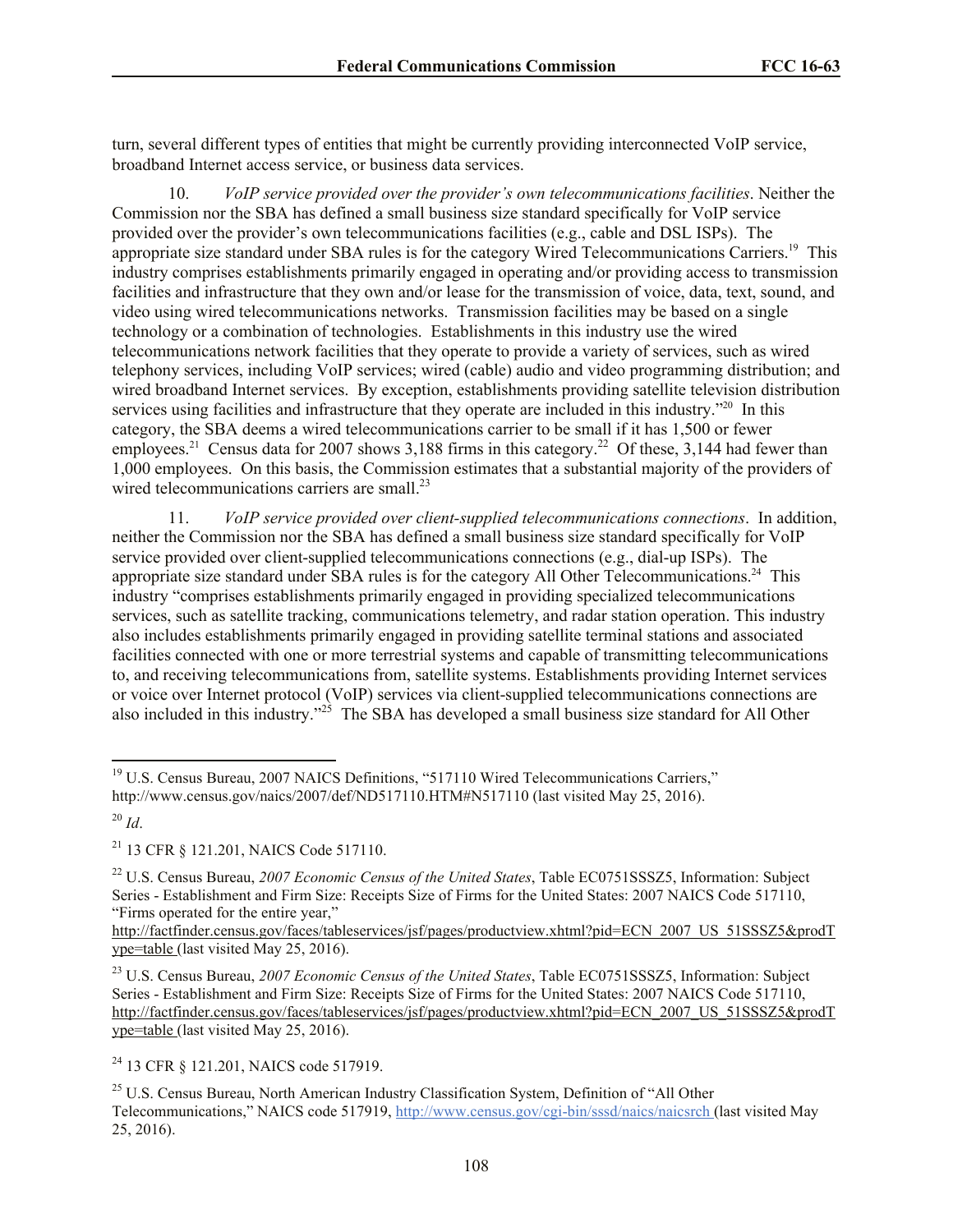Telecommunications, which consists of all such firms with annual receipts of \$32.5 million or less.<sup>26</sup> For this category, Census Bureau data for 2007 show that there were 2,383 firms that operated for the entire year.<sup>27</sup> Of those firms, a total of 2,346 had annual receipts less than \$25 million.<sup>28</sup> Consequently, we conclude that the majority of All Other Telecommunications firms can be considered small.

# **3. Wireline Providers**

12. *Incumbent Local Exchange Carriers* (*Incumbent LECs*). Neither the Commission nor the SBA has developed a small business size standard specifically for incumbent local exchange services. The appropriate size standard under SBA rules is for the category Wired Telecommunications Carriers. This industry comprises establishments primarily engaged in operating and/or providing access to transmission facilities and infrastructure that they own and/or lease for the transmission of voice, data, text, sound, and video using wired telecommunications networks. Transmission facilities may be based on a single technology or a combination of technologies. Establishments in this industry use the wired telecommunications network facilities that they operate to provide a variety of services, such as wired telephony services, including VoIP services; wired (cable) audio and video programming distribution; and wired broadband Internet services. By exception, establishments providing satellite television distribution services using facilities and infrastructure that they operate are included in this industry."<sup>29</sup> In this category, the SBA deems a wired telecommunications carrier to be small if it has 1,500 or fewer employees.<sup>30</sup> Census data for 2007 shows 3,188 firms in this category.<sup>31</sup> Of these, 3,144 had fewer than 1,000 employees. On this basis, the Commission estimates that a substantial majority of the providers of wired telecommunications carriers are small.<sup>32</sup>

13. The Commission has included small incumbent LECs in this present RFA analysis. As noted above, a "small business" under the RFA is one that, *inter alia*, meets the pertinent small business size standard (e.g., a telephone communications business having 1,500 or fewer employees), and "is not dominant in its field of operation."<sup>33</sup> The SBA's Office of Advocacy contends that, for RFA purposes,

l  $26$  13 CFR § 121.201, NAICS code 517919.

<sup>27</sup> U.S. Census Bureau, *2007 Economic Census of the United States*, Table EC0751SSSZ4, Information: Subject Series - Establishment and Firm Size: Receipts Size of Firms for the United States: 2007 NAICS Code 517919, "Firms operated for the entire year,"

http://factfinder.census.gov/faces/tableservices/jsf/pages/productview.xhtml?pid=ECN\_2007\_US\_51SSSZ4&prodT ype=table# (last visited May 25, 2016).

<sup>28</sup> U.S. Census Bureau, *2007 Economic Census of the United States*, Table EC0751SSSZ4, Information: Subject Series - Establishment and Firm Size: Receipts Size of Firms for the United States: 2007 NAICS Code 517919, http://factfinder.census.gov/faces/tableservices/jsf/pages/productview.xhtml?pid=ECN\_2007\_US\_51SSSZ4&prodT ype=table# (last visited May 25, 2016).

 $29$  U.S. Census Bureau, 2007 NAICS Definitions, 517110 Wired Telecommunications Carriers, http://www.census.gov/cgi-bin/sssd/naics/naicsrch (last visited May 25, 2016).

<sup>30</sup> 13 CFR § 121.201, NAICS Code 517110.

<sup>31</sup> U.S. Census Bureau, *2007 Economic Census of the United States*, Table EC0751SSSZ5, Information: Subject Series - Establishment and Firm Size: Receipts Size of Firms for the United States: 2007 NAICS Code 517110, "Firms operated for the entire year,"

http://factfinder.census.gov/faces/tableservices/jsf/pages/productview.xhtml?pid=ECN\_2007\_US\_51SSSZ5&prodT ype=table (last visited May 25, 2016).

<sup>32</sup> U.S. Census Bureau, *2007 Economic Census of the United States*, Table EC0751SSSZ5, Information: Subject Series - Establishment and Firm Size: Receipts Size of Firms for the United States: 2007 NAICS Code 517110, http://factfinder.census.gov/faces/tableservices/jsf/pages/productview.xhtml?pid=ECN\_2007\_US\_51SSSZ5&prodT ype=table (last visited May 25, 2016).

 $33$  5 U.S.C. § 601(3).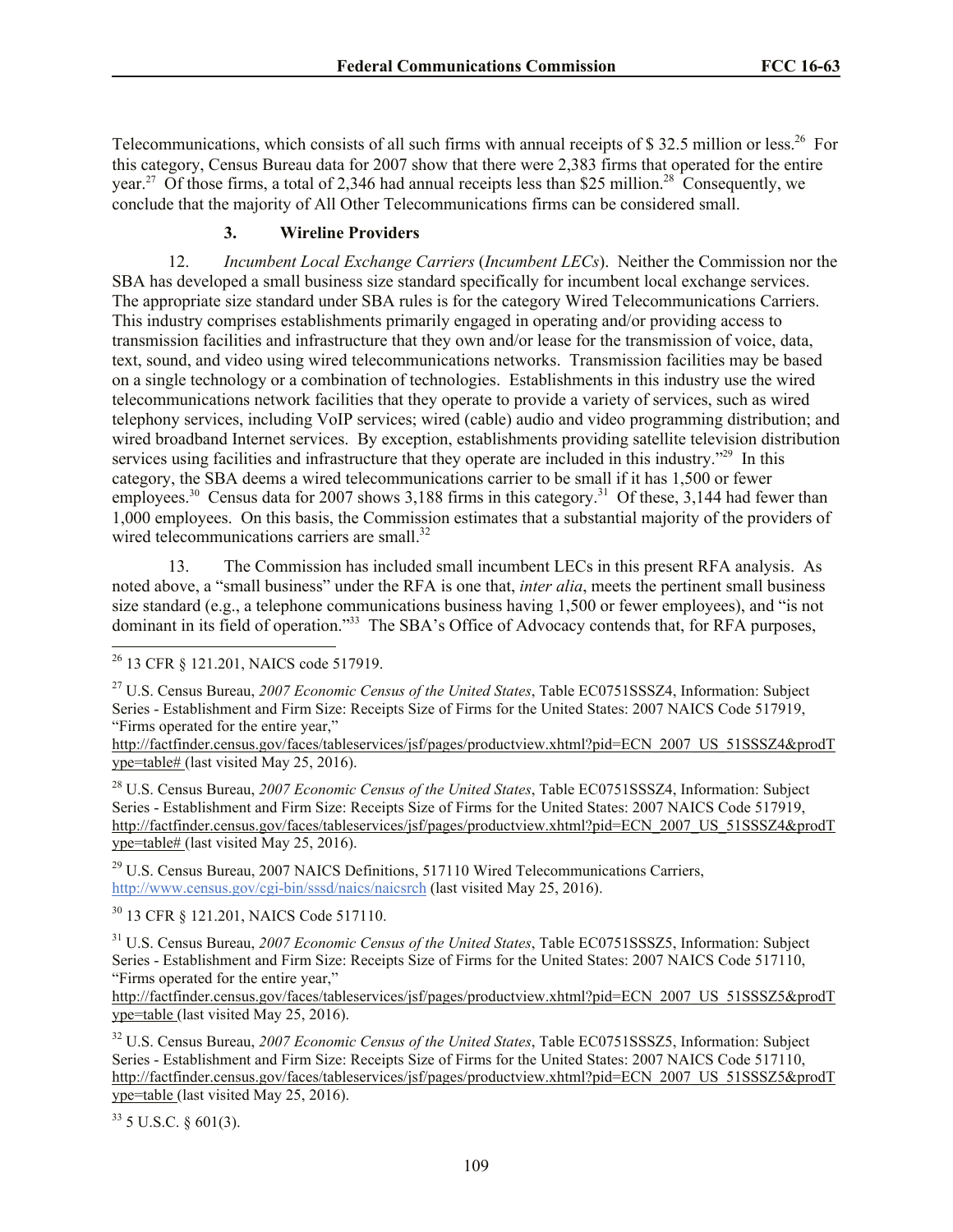small incumbent LECs are not dominant in their field of operation because any such dominance is not "national" in scope.<sup>34</sup> The Commission has therefore included small incumbent LECs in this RFA analysis, although the Commission emphasizes that this RFA action has no effect on Commission analyses and determinations in other, non-RFA contexts.

14. *Interexchange Carriers*. Neither the Commission nor the SBA has developed a small business size standard specifically for providers of interexchange services. The appropriate size standard under SBA rules is for the category Wired Telecommunications Carriers. This industry comprises establishments primarily engaged in operating and/or providing access to transmission facilities and infrastructure that they own and/or lease for the transmission of voice, data, text, sound, and video using wired telecommunications networks. Transmission facilities may be based on a single technology or a combination of technologies. Establishments in this industry use the wired telecommunications network facilities that they operate to provide a variety of services, such as wired telephony services, including VoIP services; wired (cable) audio and video programming distribution; and wired broadband Internet services. By exception, establishments providing satellite television distribution services using facilities and infrastructure that they operate are included in this industry."<sup>35</sup> In this category, the SBA deems a wired telecommunications carrier to be small if it has  $1,500$  or fewer employees.<sup>36</sup> Census data for 2007 shows 3,188 firms in this category.<sup>37</sup> Of these, 3,144 had fewer than  $1,000$  employees. On this basis, the Commission estimates that a substantial majority of the providers of wired telecommunications carriers are small.<sup>38</sup> Thus, under this category and the associated small business size standard, the Commission estimates that the majority of interexchange carriers are small entities that may be affected by our proposed action.<sup>39</sup>

15. Neither the Commission nor the SBA has developed a small business size standard specifically for operator service providers. The appropriate size standard under SBA rules is for the category Wired Telecommunications Carriers. Under that size standard, such a business is small if it has 1,500 or fewer employees.<sup>40</sup> According to Commission data, 33 carriers have reported that they are engaged in the provision of operator services. Of these, an estimated 31 have 1,500 or fewer employees

<sup>&</sup>lt;sup>34</sup> Letter from Jere W. Glover, Chief Counsel for Advocacy, SBA, to William E. Kennard, Chairman, FCC (filed May 27, 1999). The Small Business Act contains a definition of "small business concern," which the RFA incorporates into its own definition of "small business." 15 U.S.C. § 632(a); 5 U.S.C. § 601(3). SBA regulations interpret "small business concern" to include the concept of dominance on a national basis. 13 CFR § 121.102(b).

<sup>&</sup>lt;sup>35</sup> U.S. Census Bureau, 2007 NAICS Definitions, 517110 Wired Telecommunications Carriers, http://www.census.gov/cgi-bin/sssd/naics/naicsrch (last visited May 25, 2016).

<sup>36</sup> 13 CFR § 121.201, NAICS Code 517110.

<sup>37</sup> U.S. Census Bureau, *2007 Economic Census of the United States*, Table EC0751SSSZ5, Information: Subject Series - Establishment and Firm Size: Receipts Size of Firms for the United States: 2007 NAICS Code 517110, "Firms operated for the entire year,"

http://factfinder.census.gov/faces/tableservices/jsf/pages/productview.xhtml?pid=ECN\_2007\_US\_51SSSZ5&prodT ype=table (last visited May 25, 2016).

<sup>38</sup> U.S. Census Bureau, *2007 Economic Census of the United States*, Table EC0751SSSZ5, Information: Subject Series - Establishment and Firm Size: Receipts Size of Firms for the United States: 2007 NAICS Code 517110, http://factfinder.census.gov/faces/tableservices/jsf/pages/productview.xhtml?pid=ECN\_2007\_US\_51SSSZ5&prodT ype=table (last visited May 25, 2016).

<sup>&</sup>lt;sup>39</sup> See http://factfinder.census.gov/servlet/IBQTable? bm=y&-geo\_id=&-\_skip=600&-ds\_name=EC0751SSSZ5&- $\frac{\text{lang}}{\text{eng}}$  (last visited May 25, 2016).

<sup>40</sup> 13 CFR § 121.201, NAICS code 517110.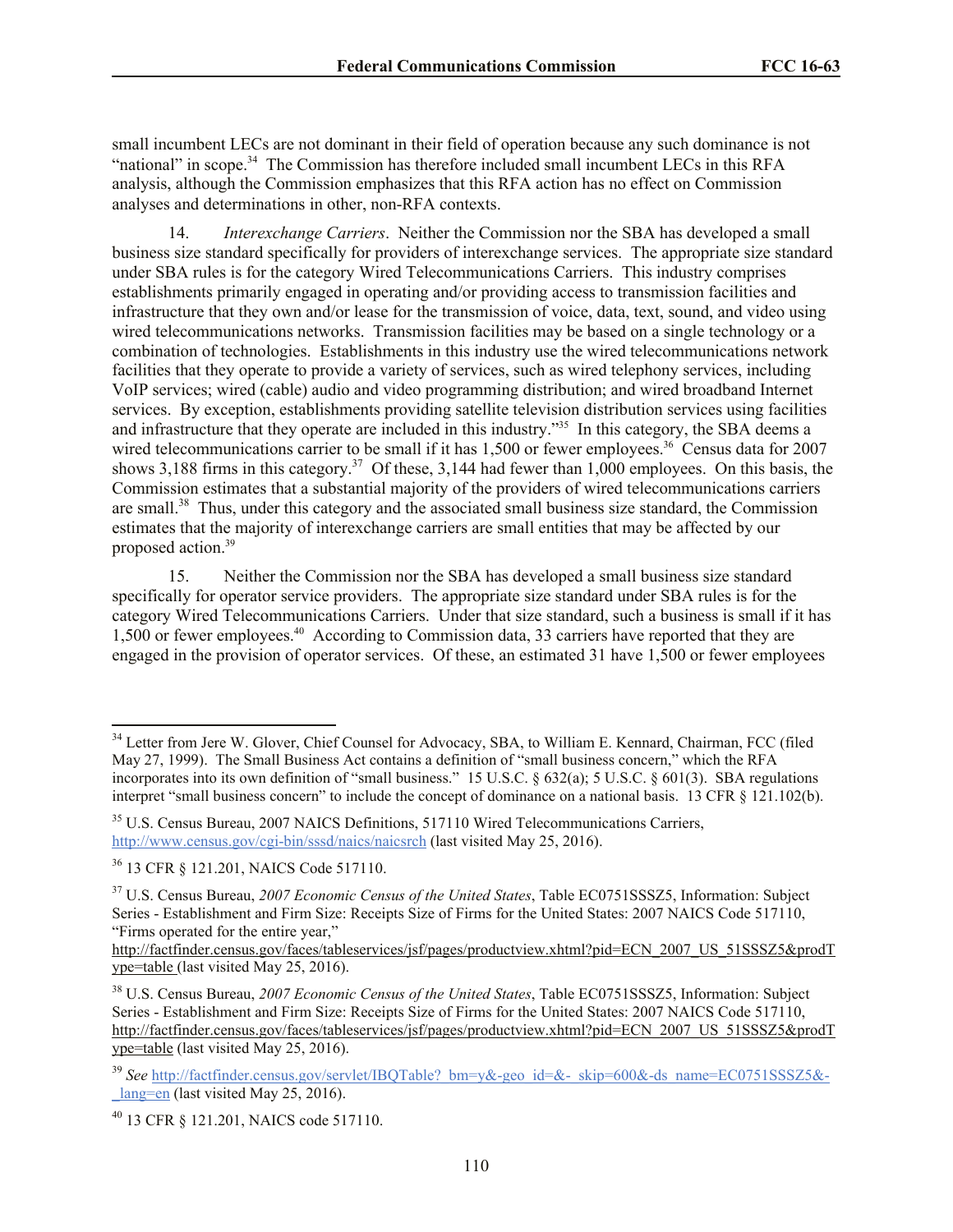and 2 has more than  $1,500$  employees.<sup>41</sup> Consequently, the Commission estimates that the majority of operator service providers are small entities that may be affected by our proposed action.

#### **4. Wireless Providers – Fixed and Mobile**

16. To the extent the wireless services listed below are used by wireless firms for fixed and mobile broadband Internet access services, the *NPRM's* proposed rules may have an impact on those small businesses as set forth above and further below. Accordingly, for those services subject to auctions, we note that, as a general matter, the number of winning bidders that claim to qualify as small businesses at the close of an auction does not necessarily represent the number of small businesses currently in service. Also, the Commission does not generally track subsequent business size unless, in the context of assignments and transfers or reportable eligibility events, unjust enrichment issues are implicated.

17. *Wireless Telecommunications Carriers (except Satellite)*. Since 2007, the Census Bureau has placed wireless firms within this new, broad, economic census category.<sup>42</sup> Prior to that time, such firms were within the now-superseded categories of "Paging" and "Cellular and Other Wireless Telecommunications."<sup>43</sup> Under the present and prior categories, the SBA has deemed a wireless business to be small if it has 1,500 or fewer employees.<sup>44</sup> For the category of Wireless Telecommunications Carriers (except Satellite), Census data for 2007, which supersede data contained in the 2002 Census, show that there were 1,383 firms that operated that year.<sup>45</sup> Of those 1,383, 1,368 had fewer than 100 employees, and 15 firms had more than 100 employees. Thus, under this category and the associated small business size standard, the majority of firms can be considered small. Similarly, according to Commission data, 413 carriers reported that they were engaged in the provision of wireless telephony, including cellular service, Personal Communications Service (PCS), and Specialized Mobile Radio (SMR) Telephony services.<sup>46</sup> Of these, an estimated 261 have 1,500 or fewer employees and 152 have more than 1,500 employees.<sup>47</sup> Consequently, the Commission estimates that approximately half or more of these firms can be considered small. Thus, using available data, we estimate that the majority of wireless firms can be considered small.

18. *Wireless Communications Services*. This service can be used for fixed, mobile, radiolocation, and digital audio broadcasting satellite uses. The Commission defined "small business" for the wireless communications services (WCS) auction as an entity with average gross revenues of \$40 million for each of the three preceding years, and a "very small business" as an entity with average gross revenues of \$15 million for each of the three preceding years.<sup>48</sup> The SBA has approved these

<sup>42</sup> U.S. Census Bureau, 2007 NAICS Definitions, "Wireless Communications Carriers (Except Satellite), NAICS code 517210," http://www.census.gov/naics/2007/def/ND517210.HTM#N517210 (last visited May 25, 2016).

<sup>43</sup> U.S. Census Bureau, 2002 NAICS Definitions, "517211 Paging,"

http://www.census.gov/epcd/naics02/def/NDEF517.HTM (last visited May 25, 2016); and also U.S. Census Bureau, 2002 NAICS Definitions, "517212 Cellular and Other Wireless Telecommunications," http://www.census.gov/epcd/naics02/def/NDEF517.HTM (last visited May 25, 2016).

<sup>44</sup> 13 CFR § 121.201, NAICS code 517210 (2007 NAICS). The now-superseded, pre-2007 CFR citations were 13 CFR § 121.201, NAICS codes 517211 and 517212 (referring to the 2002 NAICS).

<sup>45</sup> U.S. Census Bureau, 2007 Economic Census, Sector 51, 2007 NAICS code 517210 (rel. Oct. 20, 2009), http://factfinder.census.gov/servlet/IBQTable?—bm=y&-geo—id=&-fds—name=EC0700A1&-—skip=700&-ds name=EC0751SSSZ5&-----lang=en (last visited May 25, 2016).

<sup>46</sup> Trends in Telephone Service at Table 5.3.

<sup>47</sup> *See id.*

<sup>&</sup>lt;sup>41</sup> Trends in Telephone Service, tbl. 5.3.

<sup>48</sup> *Amendment of the Commission's Rules to Establish Part 27, the Wireless Communications Service (WCS)*, Report and Order, 12 FCC Rcd 10785, 10879, para. 194 (1997).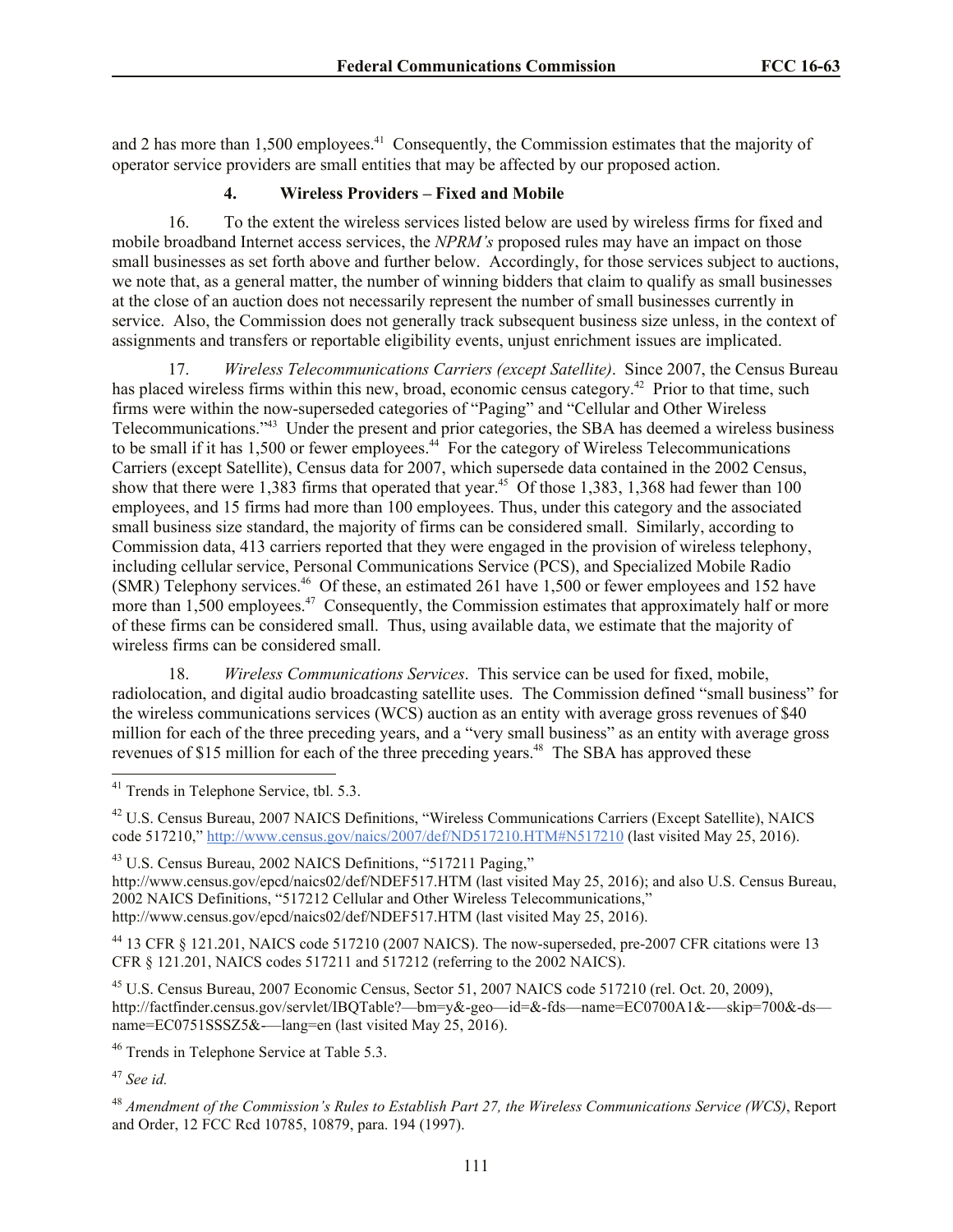definitions.<sup>49</sup> The Commission auctioned geographic area licenses in the WCS service. In the auction, which commenced on April 15, 1997 and closed on April 25, 1997, seven bidders won 31 licenses that qualified as very small business entities, and one bidder won one license that qualified as a small business entity.

19. *1670–1675 MHz Services*. This service can be used for fixed and mobile uses, except aeronautical mobile.<sup>50</sup> An auction for one license in the  $1670-1675$  MHz band commenced on April 30, 2003 and closed the same day. One license was awarded. The winning bidder was not a small entity.

20. *Wireless Telephony*. Wireless telephony includes cellular, personal communications services, and specialized mobile radio telephony carriers. As noted, the SBA has developed a small business size standard for Wireless Telecommunications Carriers (except Satellite).<sup>51</sup> Under the SBA small business size standard, a business is small if it has  $1,500$  or fewer employees.<sup>52</sup> According to *Trends in Telephone Service* data, 413 carriers reported that they were engaged in wireless telephony.<sup>53</sup> Of these, an estimated 261 have 1,500 or fewer employees and 152 have more than 1,500 employees.<sup>54</sup> Therefore, more than half of these entities can be considered small.

21. *Broadband Personal Communications Service.* The broadband personal communications services (PCS) spectrum is divided into six frequency blocks designated A through F, and the Commission has held auctions for each block. The Commission initially defined a "small business" for C- and F-Block licenses as an entity that has average gross revenues of \$40 million or less in the three previous calendar years.<sup>55</sup> For F-Block licenses, an additional small business size standard for "very small business" was added and is defined as an entity that, together with its affiliates, has average gross revenues of not more than \$15 million for the preceding three calendar years.<sup>56</sup> These small business size standards, in the context of broadband PCS auctions, have been approved by the SBA.<sup>57</sup> No small businesses within the SBA-approved small business size standards bid successfully for licenses in Blocks A and B. There were 90 winning bidders that claimed small business status in the first two C-Block auctions. A total of 93 bidders that claimed small business status won approximately 40 percent of the 1,479 licenses in the first auction for the D, E, and F Blocks.<sup>58</sup> On April 15, 1999, the Commission completed the re-auction of 347 C-, D-, E-, and F-Block licenses in Auction No. 22.<sup>59</sup> Of the 57 winning bidders in that auction, 48 claimed small business status and won 277 licenses.

<sup>52</sup> *Id*.

l

<sup>57</sup> *See Alvarez Letter 1998*.

(continued….)

<sup>&</sup>lt;sup>49</sup> Letter from Aida Alvarez, Administrator, SBA, to Amy Zoslov, Chief, Auctions and Industry Analysis Division, Wireless Telecommunications Bureau, FCC (filed Dec. 2, 1998) (*Alvarez Letter 1998*).

<sup>50</sup> 47 CFR § 2.106; *see generally* 47 CFR §§ 27.1–.70.

<sup>51</sup> 13 CFR § 121.201, NAICS code 517210.

<sup>53</sup> Trends in Telephone Service, tbl. 5.3.

<sup>54</sup> *Id.*

<sup>55</sup> *Amendment of Parts 20 and 24 of the Commission's Rules – Broadband PCS Competitive Bidding and the Commercial Mobile Radio Service Spectrum Cap et al.*, Report and Order, 11 FCC Rcd 7824, 7850–52, paras. 57– 60 (1996) ("*PCS Report and Order*"); *see also* 47 CFR § 24.720(b).

<sup>56</sup> *PCS Report and Order*, 11 FCC Rcd at 7852, para. 60.

<sup>58</sup> *See Broadband PCS, D, E and F Block Auction Closes*, Public Notice, Doc. No. 89838 (rel. Jan. 14, 1997).

<sup>59</sup> *See C, D, E, and F Block Broadband PCS Auction Closes*, Public Notice, 14 FCC Rcd 6688 (WTB 1999). Before Auction No. 22, the Commission established a very small standard for the C Block to match the standard used for F Block. *Amendment of the Commission's Rules Regarding Installment Payment Financing for Personal*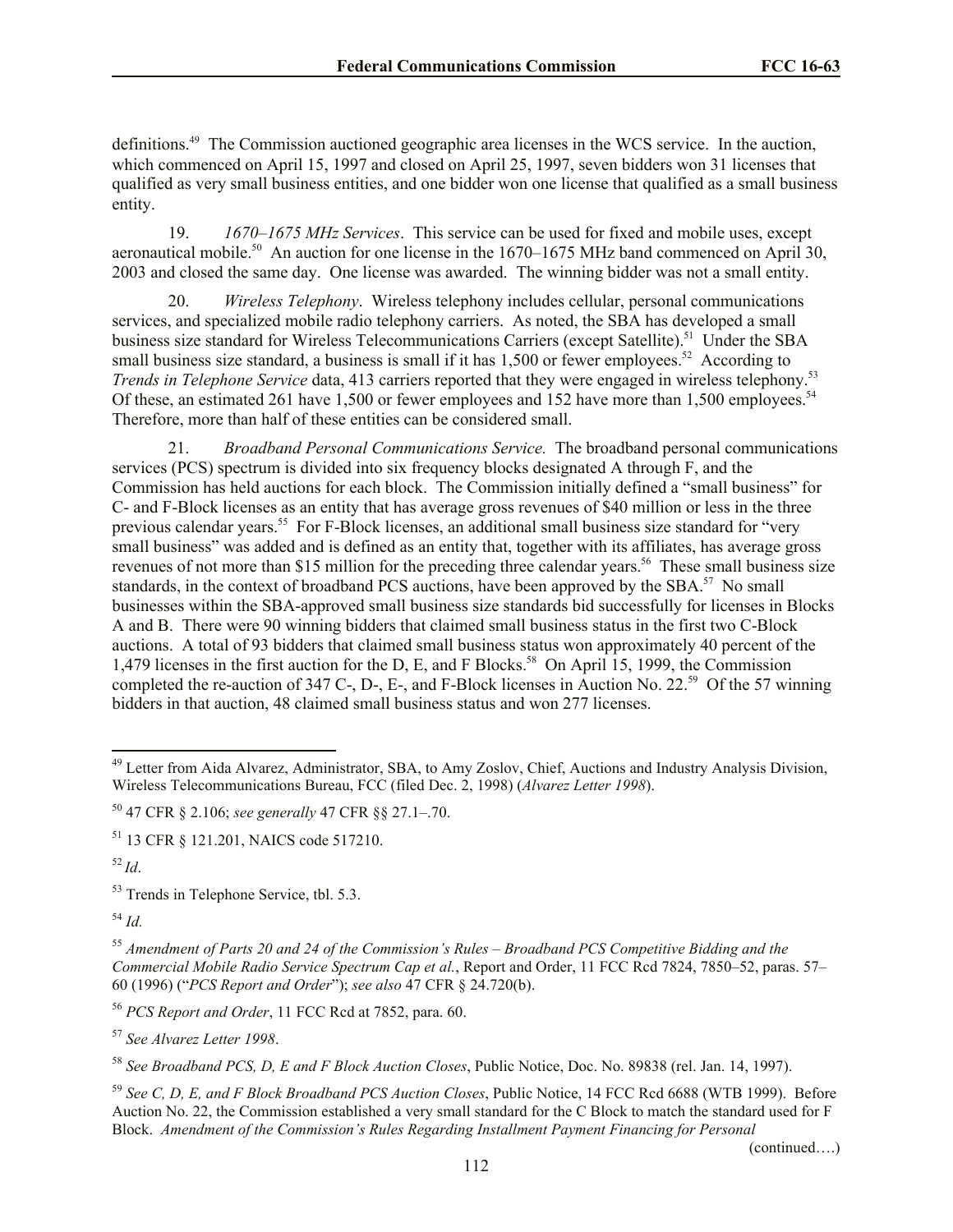22. On January 26, 2001, the Commission completed the auction of 422 C and F Block Broadband PCS licenses in Auction No. 35. Of the 35 winning bidders in that auction, 29 claimed small business status.<sup>60</sup> Subsequent events concerning Auction 35, including judicial and agency determinations, resulted in a total of 163 C and F Block licenses being available for grant. On February 15, 2005, the Commission completed an auction of 242 C-, D-, E-, and F-Block licenses in Auction No. 58. Of the 24 winning bidders in that auction, 16 claimed small business status and won 156 licenses.<sup>61</sup> On May 21, 2007, the Commission completed an auction of 33 licenses in the A, C, and F Blocks in Auction No.  $71<sup>62</sup>$  Of the 12 winning bidders in that auction, five claimed small business status and won 18 licenses.<sup>63</sup> On August 20, 2008, the Commission completed the auction of 20 C-, D-, E-, and F-Block Broadband PCS licenses in Auction No. 78.<sup>64</sup> Of the eight winning bidders for Broadband PCS licenses in that auction, six claimed small business status and won 14 licenses.<sup>65</sup>

23. *Specialized Mobile Radio Licenses.* The Commission awards "small entity" bidding credits in auctions for Specialized Mobile Radio (SMR) geographic area licenses in the 800 MHz and 900 MHz bands to firms that had revenues of no more than \$15 million in each of the three previous calendar years.<sup>66</sup> The Commission awards "very small entity" bidding credits to firms that had revenues of no more than \$3 million in each of the three previous calendar years.<sup>67</sup> The SBA has approved these small business size standards for the 900 MHz Service. 68 The Commission has held auctions for geographic area licenses in the 800 MHz and 900 MHz bands. The 900 MHz SMR auction began on December 5, 1995, and closed on April 15, 1996. Sixty bidders claiming that they qualified as small businesses under the \$15 million size standard won 263 geographic area licenses in the 900 MHz SMR band. The 800 MHz SMR auction for the upper 200 channels began on October 28, 1997, and was completed on December 8, 1997. Ten bidders claiming that they qualified as small businesses under the \$15 million size standard won 38 geographic area licenses for the upper 200 channels in the 800 MHz SMR band.<sup>69</sup> A second auction for the 800 MHz band was held on January 10, 2002 and closed on January 17, 2002 and included 23 BEA licenses. One bidder claiming small business status won five licenses.<sup>70</sup>

(Continued from previous page)

<sup>60</sup> *C and F Block Broadband PCS Auction Closes; Winning Bidders Announced*, Public Notice, 16 FCC Rcd 2339 (2001).

<sup>61</sup> *Broadband PCS Spectrum Auction Closes; Winning Bidders Announced for Auction No. 58*, Public Notice, 20 FCC Rcd 3703 (2005).

<sup>62</sup> *Auction of Broadband PCS Spectrum Licenses Closes; Winning Bidders Announced for Auction No. 71*, Public Notice, 22 FCC Rcd 9247 (2007).

<sup>63</sup> *Id*.

<sup>64</sup> *Auction of AWS-1 and Broadband PCS Licenses Closes; Winning Bidders Announced for Auction 78*, Public Notice, 23 FCC Rcd 12749 (WTB 2008).

<sup>65</sup> *Id.*

<sup>66</sup> 47 CFR § 90.814(b)(1).

<sup>67</sup> *Id.*

<sup>68</sup> Letter from Aida Alvarez, Administrator, SBA, to Thomas Sugrue, Chief, Wireless Telecommunications Bureau, FCC (filed Aug. 10, 1999) (*Alvarez Letter 1999*).

<sup>69</sup> *Correction to Public Notice DA 96-586 "FCC Announces Winning Bidders in the Auction of 1020 Licenses to Provide 900 MHz SMR in Major Trading Areas,*" Public Notice, 18 FCC Rcd 18367 (WTB 1996).

<sup>70</sup> *Multi-Radio Service Auction Closes*, Public Notice, 17 FCC Rcd 1446 (WTB 2002).

*Communications Services (PCS) Licensees*, WT Docket No. 97-82, Fourth Report and Order, 13 FCC Rcd 15743, 15768, para. 46 (1998).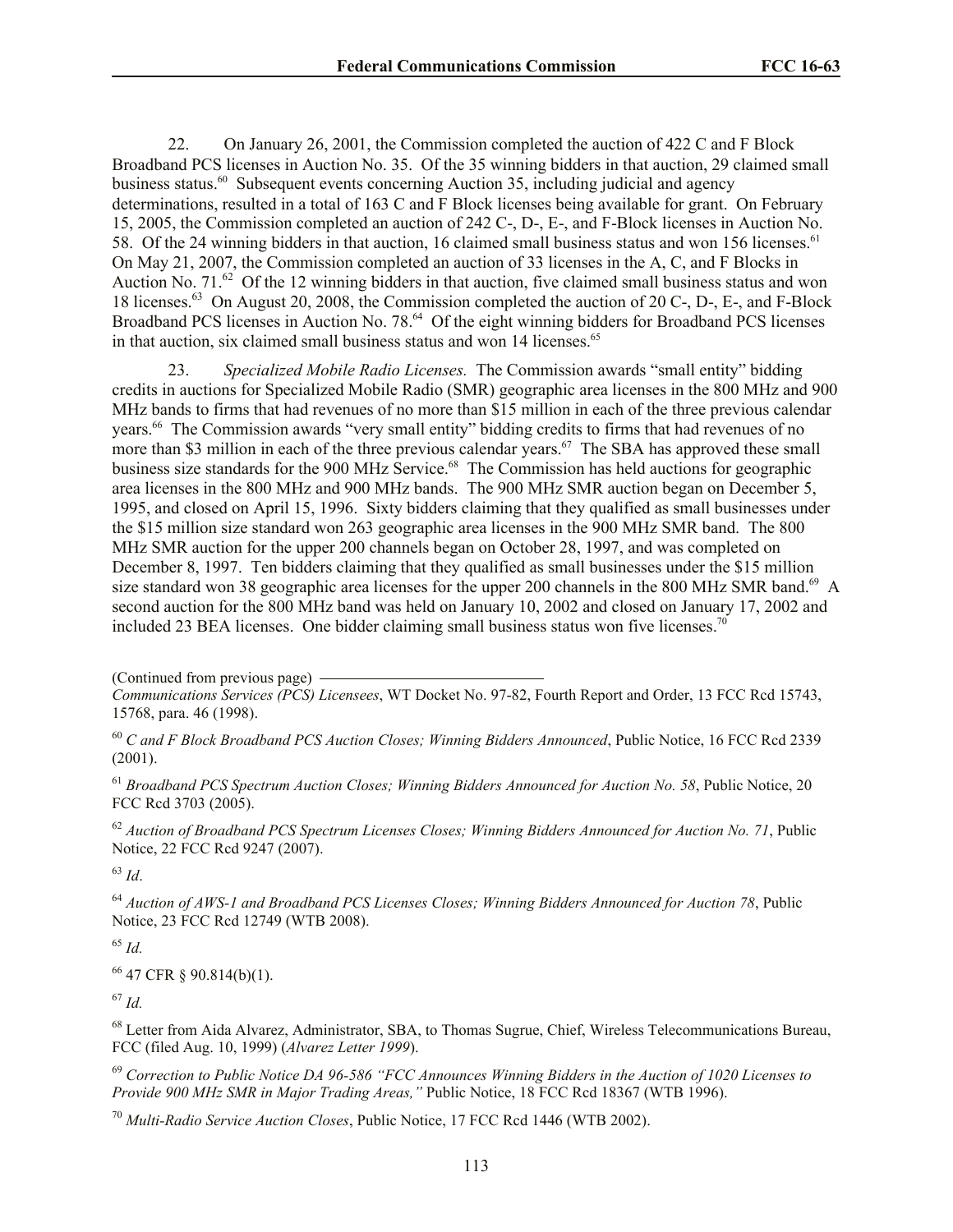24. The auction of the 1,053 800 MHz SMR geographic area licenses for the General Category channels began on August 16, 2000, and was completed on September 1, 2000. Eleven bidders won 108 geographic area licenses for the General Category channels in the 800 MHz SMR band and qualified as small businesses under the \$15 million size standard.<sup>71</sup> In an auction completed on December 5, 2000, a total of 2,800 Economic Area licenses in the lower 80 channels of the 800 MHz SMR service were awarded.<sup>72</sup> Of the 22 winning bidders, 19 claimed small business status and won 129 licenses. Thus, combining all four auctions, 41 winning bidders for geographic licenses in the 800 MHz SMR band claimed status as small businesses.

25. In addition, there are numerous incumbent site-by-site SMR licenses and licensees with extended implementation authorizations in the 800 and 900 MHz bands. We do not know how many firms provide 800 MHz or 900 MHz geographic area SMR service pursuant to extended implementation authorizations, nor how many of these providers have annual revenues of no more than \$15 million. In addition, we do not know how many of these firms have 1,500 or fewer employees, which is the SBAdetermined size standard.<sup>73</sup> We assume, for purposes of this analysis, that all of the remaining extended implementation authorizations are held by small entities, as defined by the SBA.

26. *Lower 700 MHz Band Licenses*. The Commission previously adopted criteria for defining three groups of small businesses for purposes of determining their eligibility for special provisions such as bidding credits.<sup>74</sup> The Commission defined a "small business" as an entity that, together with its affiliates and controlling principals, has average gross revenues not exceeding \$40 million for the preceding three years.<sup>75</sup> A "very small business" is defined as an entity that, together with its affiliates and controlling principals, has average gross revenues that are not more than \$15 million for the preceding three years.<sup>76</sup> Additionally, the lower 700 MHz Service had a third category of small business status for Metropolitan/Rural Service Area (MSA/RSA) licenses—"entrepreneur"—which is defined as an entity that, together with its affiliates and controlling principals, has average gross revenues that are not more than \$3 million for the preceding three years.<sup>77</sup> The SBA approved these small size standards.<sup>78</sup> An auction of 740 licenses (one license in each of the 734 MSAs/RSAs and one license in each of the six Economic Area Groupings (EAGs)) commenced on August 27, 2002, and closed on September 18, 2002. Of the 740 licenses available for auction, 484 licenses were won by 102 winning bidders. Seventy-two of the winning bidders claimed small business, very small business or entrepreneur status and won a total of 329 licenses.<sup>79</sup> A second auction commenced on May 28, 2003, closed on June 13, 2003, and included 256 licenses: 5 EAG licenses and 476 Cellular Market Area licenses.<sup>80</sup> Seventeen winning bidders claimed small or very small business status and won 60 licenses, and nine winning

<sup>75</sup> *Channels 52–59 Report and Order*, 17 FCC Rcd at 1087-88, ¶ 172.

<sup>76</sup> *See id*.

l

<sup>78</sup> *Alvarez Letter 1999*.

<sup>71</sup> *800 MHz Specialized Mobile Radio (SMR) Service General Category (851–854 MHz) and Upper Band (861–865 MHz) Auction Closes; Winning Bidders Announced*, Public Notice, 15 FCC Rcd 17162 (2000).

<sup>72</sup> *800 MHz SMR Service Lower 80 Channels Auction Closes; Winning Bidders Announced*, Public Notice, 16 FCC Rcd 1736 (2000).

<sup>73</sup> *See generally* 13 CFR § 121.201, NAICS code 517210.

<sup>74</sup> *See Reallocation and Service Rules for the 698*–*746 MHz Spectrum Band (Television Channels 52*–*59)*, Report and Order, 17 FCC Rcd 1022 (2002) (*Channels 52*–*59 Report and Order*).

<sup>77</sup> *See id.*, 17 FCC Rcd at 1088, ¶. 173.

<sup>79</sup> *Lower 700 MHz Band Auction Closes*, Public Notice, 17 FCC Rcd 17272 (WTB 2002).

<sup>80</sup> *Lower 700 MHz Band Auction Closes*, Public Notice, 18 FCC Rcd 11873 (WTB 2003).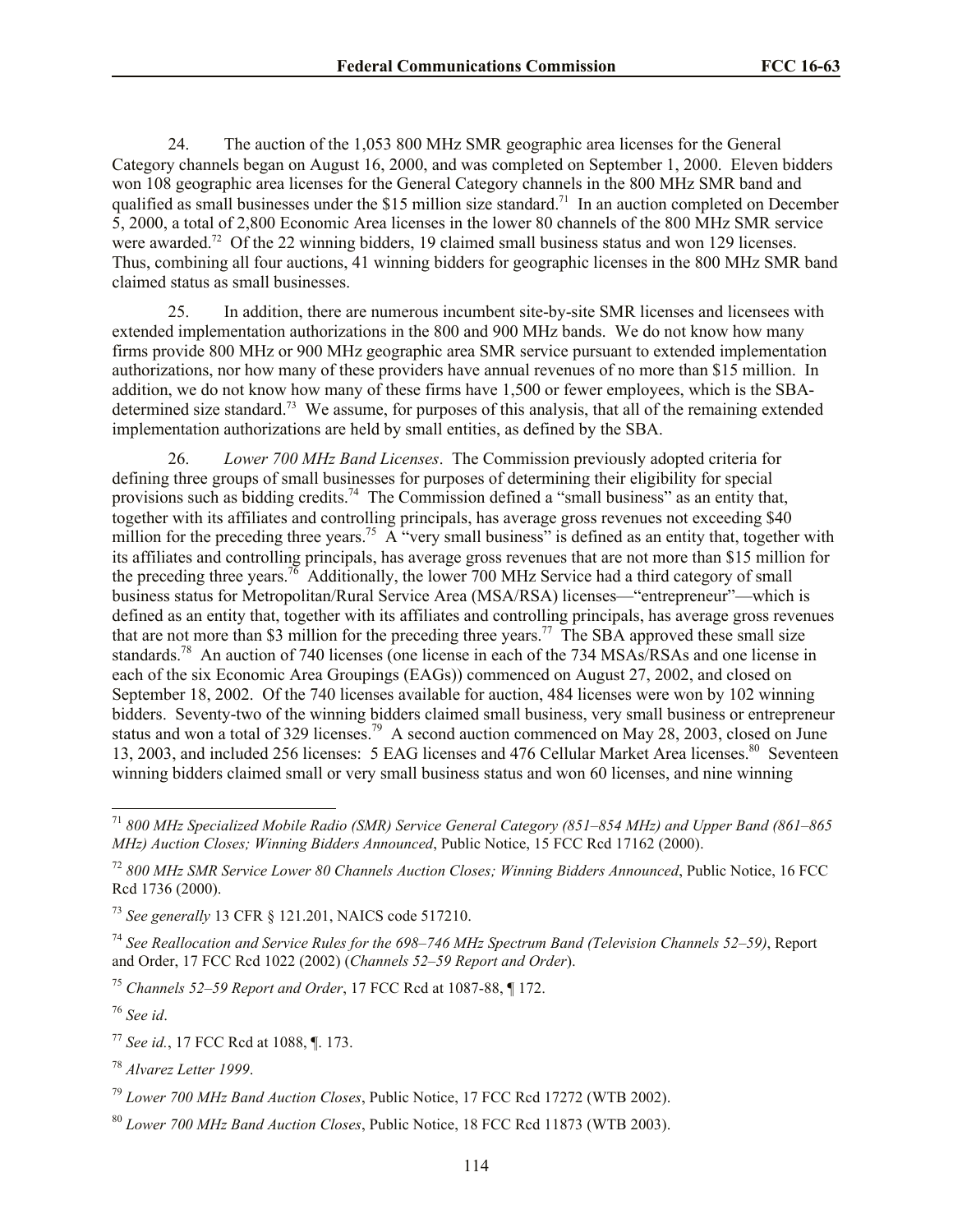bidders claimed entrepreneur status and won 154 licenses.<sup>81</sup> On July 26, 2005, the Commission completed an auction of 5 licenses in the Lower 700 MHz band (Auction No. 60). There were three winning bidders for five licenses. All three winning bidders claimed small business status.

27. In 2007, the Commission reexamined its rules governing the 700 MHz band in the *700*  MHz Second Report and Order.<sup>82</sup> An auction of 700 MHz licenses commenced January 24, 2008 and closed on March 18, 2008, which included, 176 Economic Area licenses in the A Block, 734 Cellular Market Area licenses in the B Block, and 176 EA licenses in the E Block.<sup>83</sup> Twenty winning bidders, claiming small business status (those with attributable average annual gross revenues that exceed \$15 million and do not exceed \$40 million for the preceding three years) won 49 licenses. Thirty three winning bidders claiming very small business status (those with attributable average annual gross revenues that do not exceed \$15 million for the preceding three years) won 325 licenses.

28. *Upper 700 MHz Band Licenses*. In the *700 MHz Second Report and Order*, the Commission revised its rules regarding Upper 700 MHz licenses.<sup>84</sup> On January 24, 2008, the Commission commenced Auction 73 in which several licenses in the Upper 700 MHz band were available for licensing: 12 Regional Economic Area Grouping licenses in the C Block, and one nationwide license in the D Block.<sup>85</sup> The auction concluded on March 18, 2008, with 3 winning bidders claiming very small business status (those with attributable average annual gross revenues that do not exceed \$15 million for the preceding three years) and winning five licenses.

29. *700 MHz Guard Band Licensees*. In 2000, in the 700 MHz Guard Band Order, the Commission adopted size standards for "small businesses" and "very small businesses" for purposes of determining their eligibility for special provisions such as bidding credits and installment payments.<sup>86</sup> A small business in this service is an entity that, together with its affiliates and controlling principals, has average gross revenues not exceeding \$40 million for the preceding three years.<sup>87</sup> Additionally, a very small business is an entity that, together with its affiliates and controlling principals, has average gross revenues that are not more than \$15 million for the preceding three years.<sup>88</sup> SBA approval of these definitions is not required.<sup>89</sup> An auction of 52 Major Economic Area licenses commenced on September  $6, 2000$ , and closed on September 21, 2000.<sup>90</sup> Of the 104 licenses auctioned, 96 licenses were sold to nine bidders. Five of these bidders were small businesses that won a total of 26 licenses. A second auction of 700 MHz Guard Band licenses commenced on February 13, 2001, and closed on February 21, 2001. All

<sup>88</sup> *See id.*

 $\overline{a}$ <sup>81</sup> *See id.*

<sup>82</sup> *700 MHz Second Report and Order*, Second Report and Order, 22 FCC Rcd 15289, 15359 n. 434 (2007).

<sup>83</sup> *Auction of 700 MHz Band Licenses Closes*, Public Notice, 23 FCC Rcd 4572 (WTB 2008).

<sup>84</sup> *700 MHz Second Report and Order*, 22 FCC Rcd 15289.

<sup>85</sup> *Auction of 700 MHz Band Licenses Closes*, Public Notice, 23 FCC Rcd 4572 (WTB 2008).

<sup>86</sup> *Service Rules for the 746–764 MHz Bands, and Revisions to Part 27 of the Commission's Rules*, Second Report and Order, 15 FCC Rcd 5299 (2000) (*746–764 MHz Band Second Report and Order*).

<sup>87</sup> *746–764 MHz Band Second Report and Order*, 15 FCC Rcd at 5343, para. 108.

<sup>89</sup> *See id.* at 5343, para. 108 n.246 (for the 746–764 MHz and 776–794 MHz bands, the Commission is exempt from 15 U.S.C. § 632, which requires Federal agencies to obtain SBA approval before adopting small business size standards).

<sup>90</sup> *700 MHz Guard Bands Auction Closes: Winning Bidders Announced*, Public Notice, 15 FCC Rcd 18026 (WTB 2000).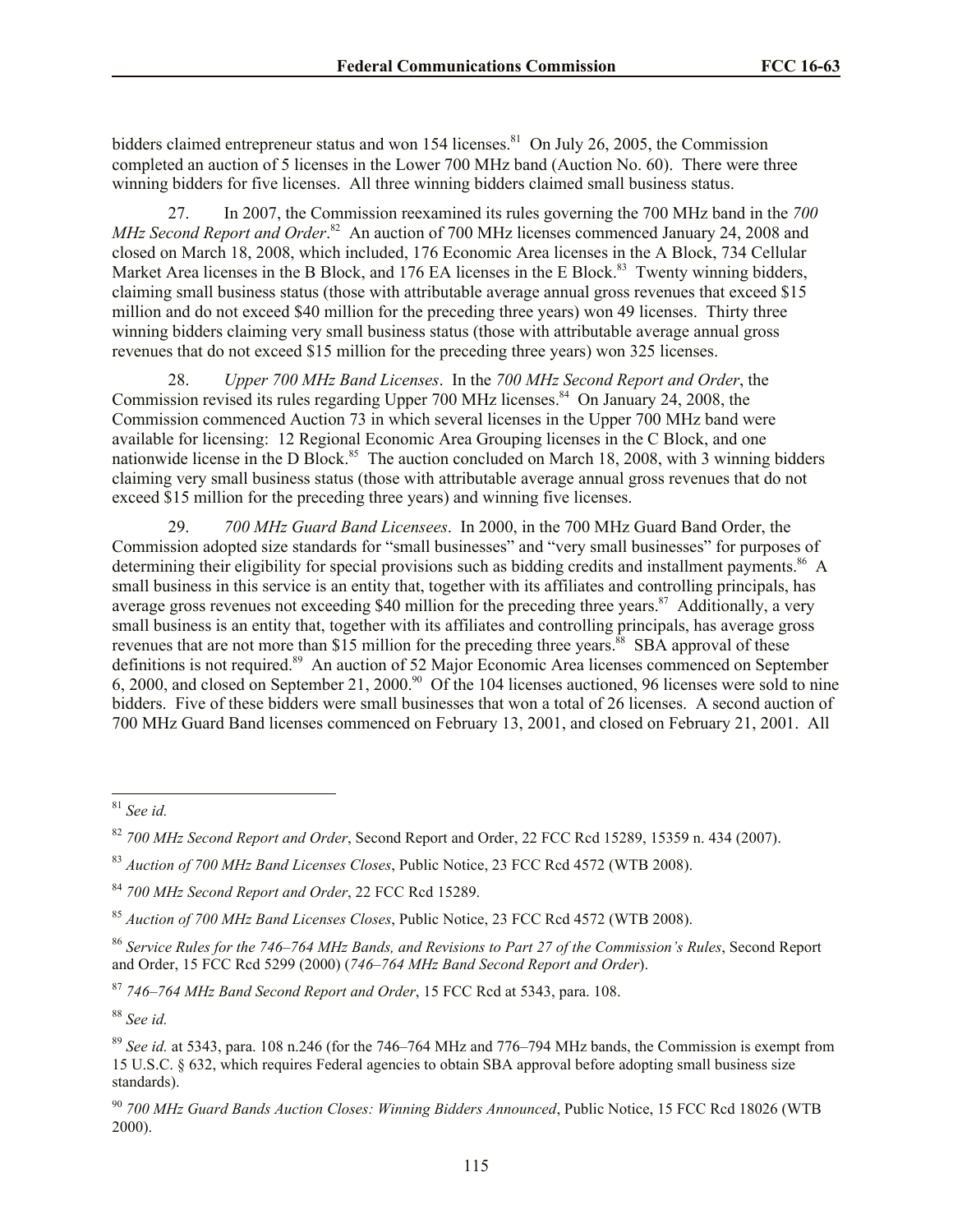eight of the licenses auctioned were sold to three bidders. One of these bidders was a small business that won a total of two licenses. $91$ 

30. *Air-Ground Radiotelephone Service*. The Commission has previously used the SBA's small business size standard applicable to Wireless Telecommunications Carriers (except Satellite), i.e., an entity employing no more than  $1,500$  persons.<sup>92</sup> There are fewer than 10 licensees in the Air-Ground Radiotelephone Service, and under that definition, we estimate that almost all of them qualify as small entities under the SBA definition. For purposes of assigning Air-Ground Radiotelephone Service licenses through competitive bidding, the Commission has defined "small business" as an entity that, together with controlling interests and affiliates, has average annual gross revenues for the preceding three years not exceeding \$40 million.<sup>93</sup> A "very small business" is defined as an entity that, together with controlling interests and affiliates, has average annual gross revenues for the preceding three years not exceeding \$15 million.<sup>94</sup> These definitions were approved by the SBA.<sup>95</sup> In May 2006, the Commission completed an auction of nationwide commercial Air-Ground Radiotelephone Service licenses in the 800 MHz band (Auction No. 65). On June 2, 2006, the auction closed with two winning bidders winning two Air-Ground Radiotelephone Services licenses. Neither of the winning bidders claimed small business status.

31. *AWS Services (1710–1755 MHz and 2110–2155 MHz bands (AWS-1); 1915–1920 MHz, 1995–2000 MHz, 2020–2025 MHz and 2175–2180 MHz bands (AWS-2); 2155–2175 MHz band (AWS-3)).* For the AWS-1 bands, the Commission has defined a "small business" as an entity with average annual gross revenues for the preceding three years not exceeding \$40 million, and a "very small business" as an entity with average annual gross revenues for the preceding three years not exceeding \$15 million.<sup>96</sup> In 2006, the Commission conducted its first auction of AWS-1 licenses.<sup>97</sup> In that initial AWS-1 auction, 31 winning bidders identified themselves as very small businesses.<sup>98</sup> Twenty-six of the winning bidders identified themselves as small businesses.<sup>99</sup> In a subsequent 2008 auction, the Commission offered 35 AWS-1 licenses.<sup>100</sup> Four winning bidders identified themselves as very small

<sup>92</sup> 13 CFR § 121.201, NAICS codes 517210.

<sup>93</sup> *Amendment of Part 22 of the Commission's Rules to Benefit the Consumers of Air-Ground Telecommunications Services et al.*, Order on Reconsideration and Report and Order, 20 FCC Rcd 19663, paras. 28*–*42 (2005).

<sup>94</sup> *Id.*

l

<sup>95</sup> Letter from Hector V. Barreto, Administrator, SBA, to Gary D. Michaels, Deputy Chief, Auctions and Spectrum Access Division, Wireless Telecommunications Bureau, FCC (filed Sept. 19, 2005).

<sup>96</sup> *Service Rules for Advanced Wireless Services in the 1.7 GHz and 2.1 GHz Bands*, Report and Order, 18 FCC Rcd 25,162, App. B (2003), *modified by Service Rules for Advanced Wireless Services In the 1.7 GHz and 2.1 GHz Bands*, Order on Reconsideration, 20 FCC Rcd 14,058, App. C (2005).

<sup>97</sup> *Auction of Advanced Wireless Services Licenses Scheduled for June 29, 2006; Notice and Filing Requirements, Minimum Opening Bids, Upfront Payments and Other Procedures for Auction No. 66*, AU Docket No. 06-30, Public Notice, 21 FCC Rcd 4562 (2006) ("*Auction 66 Procedures Public Notice*").

<sup>98</sup> *Auction of Advanced Wireless Services Licenses Closes; Winning Bidders Announced for Auction No. 66*, Public Notice, 21 FCC Rcd 10,521 (2006) ("*Auction 66 Closing Public Notice*").

<sup>99</sup> *See id.*

<sup>91</sup> *700 MHz Guard Bands Auction Closes: Winning Bidders Announced*, Public Notice, 16 FCC Rcd 4590 (WTB 2001).

<sup>100</sup> *AWS-1 and Broadband PCS Procedures Public Notice*, 23 FCC Rcd at 7499. Auction 78 also included an auction of broadband PCS licenses.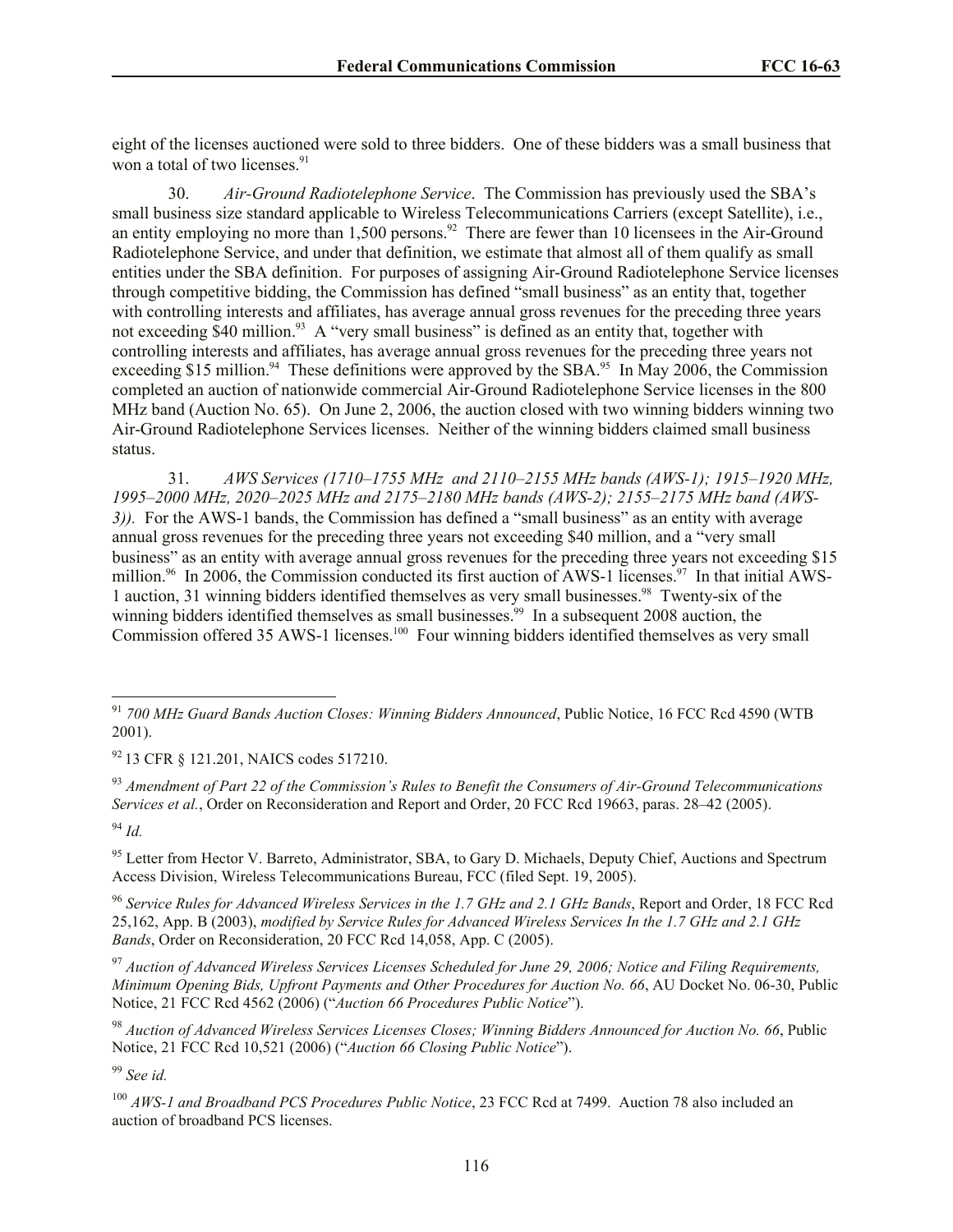businesses, and three of the winning bidders identified themselves as a small business.<sup>101</sup>For AWS-2 and AWS-3, although we do not know for certain which entities are likely to apply for these frequencies, we note that the AWS-1 bands are comparable to those used for cellular service and personal communications service. The Commission has not yet adopted size standards for the AWS-2 or AWS-3 bands but has proposed to treat both AWS-2 and AWS-3 similarly to broadband PCS service and AWS-1 service due to the comparable capital requirements and other factors, such as issues involved in relocating incumbents and developing markets, technologies, and services.<sup>102</sup>

32. *3650–3700 MHz band*. In March 2005, the Commission released a *Report and Order and Memorandum Opinion and Order* that provides for nationwide, non-exclusive licensing of terrestrial operations, utilizing contention-based technologies, in the 3650 MHz band (i.e., 3650–3700 MHz).<sup>103</sup> As of April 2010, more than 1270 licenses have been granted and more than 7433 sites have been registered. The Commission has not developed a definition of small entities applicable to 3650–3700 MHz band nationwide, non-exclusive licensees. However, we estimate that the majority of these licensees are Internet Access Service Providers (ISPs) and that most of those licensees are small businesses.

33. *Fixed Microwave Services*. Microwave services include common carrier,<sup>104</sup> privateoperational fixed,<sup>105</sup> and broadcast auxiliary radio services.<sup>106</sup> They also include the Local Multipoint Distribution Service (LMDS),<sup>107</sup> the Digital Electronic Message Service (DEMS),<sup>108</sup> and the 24 GHz Service,<sup>109</sup> where licensees can choose between common carrier and non-common carrier status.<sup>110</sup> The Commission has not yet defined a small business with respect to microwave services. For purposes of the IRFA, the Commission will use the SBA's definition applicable to Wireless Telecommunications Carriers (except satellite)—i.e., an entity with no more than  $1,500$  persons is considered small.<sup>111</sup> For the category of Wireless Telecommunications Carriers (except Satellite), Census data for 2007, which supersede data contained in the 2002 Census, show that there were 1,383 firms that operated that year.<sup>112</sup> Of these, 1,368

l

(continued….)

<sup>101</sup> *Auction of AWS-1 and Broadband PCS Licenses Closes, Winning Bidders Announced for Auction 78, Down Payments Due September 9, 2008, FCC Forms 601 and 602 Due September 9, 2008, Final Payments Due September 23, 2008, Ten-Day Petition to Deny Period*, Public Notice, 23 FCC Rcd 12,749 (2008).

<sup>102</sup> *Service Rules for Advanced Wireless Services in the 1915–1920 MHz, 1995–2000 MHz, 2020–2025 MHz and 2175–2180 MHz Bands et al.*, Notice of Proposed Rulemaking, 19 FCC Rcd 19,263, App. B (2005); *Service Rules for Advanced Wireless Services in the 2155–2175 MHz Band*, Notice of Proposed Rulemaking, 22 FCC Rcd 17,035, App. (2007); *Service Rules for Advanced Wireless Services in the 2155-2175 MHz Band*, Further Notice of Proposed Rulemaking, 23 FCC Rcd 9859, App. B (2008).

<sup>103</sup> The service is defined in section 90.1301 *et seq*. of the Commission's Rules, 47 CFR § 90.1301 *et seq*.

<sup>&</sup>lt;sup>104</sup> 47 CFR Part 101, Subparts C and I.

 $105$  47 CFR Part 101, Subparts C and H.

<sup>106</sup> Auxiliary Microwave Service is governed by Part 74 of Title 47 of the Commission's Rules. *See* 47 CFR Part 74. Available to licensees of broadcast stations and to broadcast and cable network entities, broadcast auxiliary microwave stations are used for relaying broadcast television signals from the studio to the transmitter, or between two points such as a main studio and an auxiliary studio. The service also includes mobile TV pickups, which relay signals from a remote location back to the studio.

<sup>107</sup> 47 CFR Part 101, Subpart L.

<sup>108</sup> 47 CFR Part 101, Subpart G.

<sup>109</sup> *See id.*

<sup>110</sup> 47 CFR §§ 101.533, 101.1017.

<sup>111</sup> 13 CFR § 121.201, NAICS code 517210.

<sup>112</sup> U.S. Census Bureau, 2007 Economic Census, Sector 51, 2007 NAICS code 517210 (rel. Oct. 20, 2009),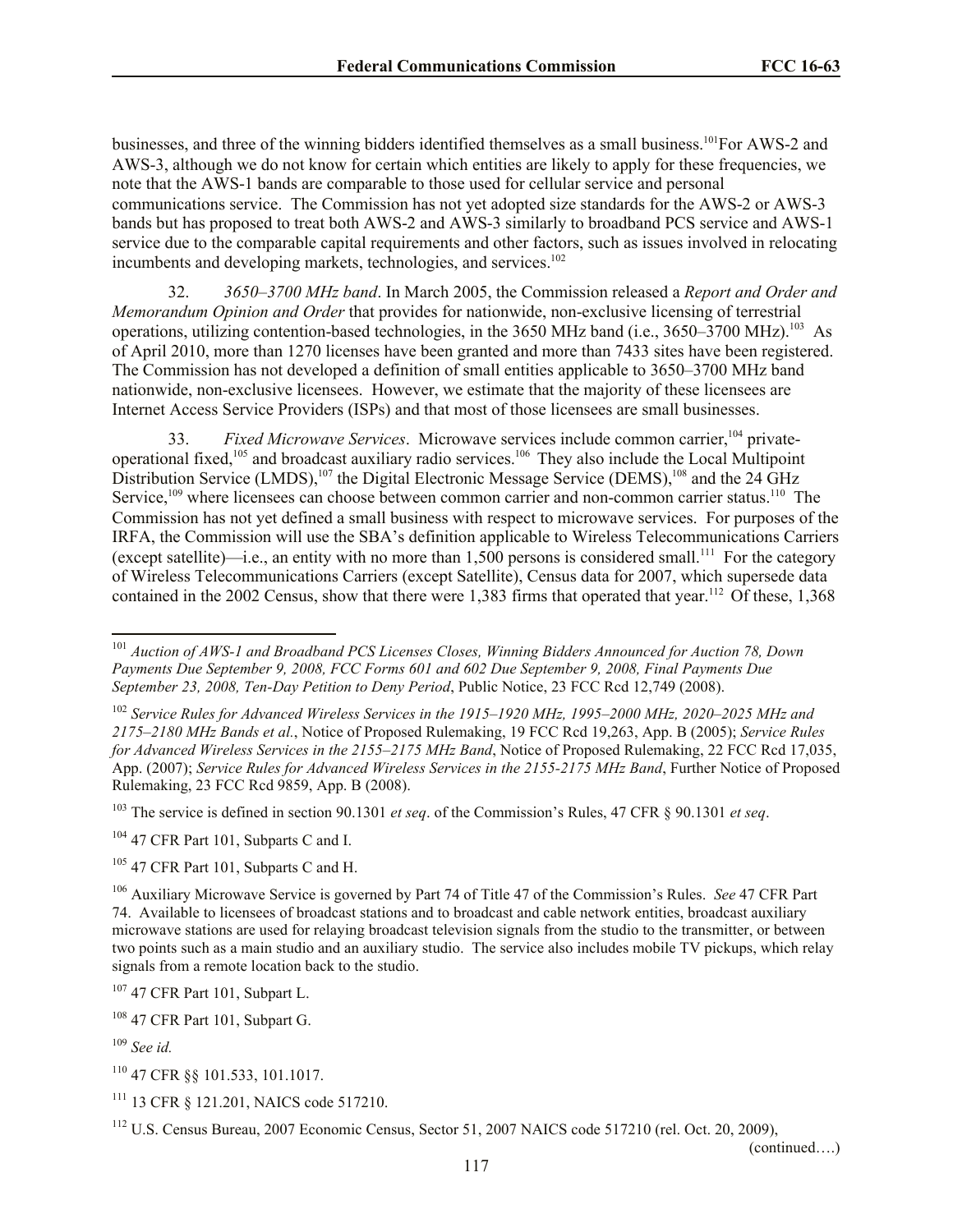had fewer than 100 employees, and 15 firms had more than 100 employees. Thus, under this category and the associated small business size standard, the majority of firms can be considered small. The Commission notes that the number of firms does not necessarily track the number of licensees. The Commission estimates that virtually all of the Fixed Microwave licensees (excluding broadcast auxiliary licensees) would qualify as small entities under the SBA definition.

34. *Local Multipoint Distribution Service.* Local Multipoint Distribution Service (LMDS) is a fixed broadband point-to-multipoint microwave service that provides for two-way video telecommunications.<sup>113</sup> In the 1998 and 1999 LMDS auctions,<sup>114</sup> the Commission defined a small business as an entity that has annual average gross revenues of less than \$40 million in the previous three calendar years.<sup>115</sup> Moreover, the Commission added an additional classification for a "very small business," which was defined as an entity that had annual average gross revenues of less than \$15 million in the previous three calendar years.<sup>116</sup> These definitions of "small business" and "very small business" in the context of the LMDS auctions have been approved by the SBA.<sup>117</sup> In the first LMDS auction, 104 bidders won 864 licenses. Of the 104 auction winners, 93 claimed status as small or very small businesses. In the LMDS re-auction, 40 bidders won 161 licenses. Based on this information, the Commission believes that the number of small LMDS licenses will include the 93 winning bidders in the first auction and the 40 winning bidders in the re-auction, for a total of 133 small entity LMDS providers as defined by the SBA and the Commission's auction rules.

35. *Broadband Radio Service and Educational Broadband Service.* Broadband Radio Service systems, previously referred to as Multipoint Distribution Service (MDS) and Multichannel Multipoint Distribution Service (MMDS) systems, and "wireless cable," transmit video programming to subscribers and provide two-way high speed data operations using the microwave frequencies of the Broadband Radio Service (BRS) and Educational Broadband Service (EBS) (previously referred to as the Instructional Television Fixed Service (ITFS)).<sup>118</sup> In connection with the 1996 BRS auction, the Commission established a small business size standard as an entity that had annual average gross revenues of no more than \$40 million in the previous three calendar years.<sup>119</sup> The BRS auctions resulted in 67 successful bidders obtaining licensing opportunities for 493 Basic Trading Areas (BTAs). Of the 67 auction winners, 61 met the definition of a small business. BRS also includes licensees of stations authorized prior to the auction. At this time, we estimate that of the 61 small business BRS auction winners, 48 remain small business licensees. In addition to the 48 small businesses that hold BTA

(Continued from previous page)

<sup>114</sup> The Commission has held two LMDS auctions: Auction 17 and Auction 23. Auction No. 17, the first LMDS auction, began on February 18, 1998, and closed on March 25, 1998. (104 bidders won 864 licenses.) Auction No. 23, the LMDS re-auction, began on April 27, 1999, and closed on May 12, 1999. (40 bidders won 161 licenses.)

115 *LMDS Order,* 12 FCC Rcd at 12545.

<sup>116</sup> *Id.*

<sup>117</sup> *See* Letter to Daniel Phythyon, Chief, Wireless Telecommunications Bureau (FCC) from A. Alvarez, Administrator, SBA (Jan. 6, 1998).

<sup>118</sup> *Amendment of Parts 21 and 74 of the Commission's Rules with Regard to Filing Procedures in the Multipoint Distribution Service and in the Instructional Television Fixed Service and Implementation of Section 309(j) of the Communications Act—Competitive Bidding*, MM Docket No. 94-131, PP Docket No. 93-253, Report and Order, 10 FCC Rcd 9589, 9593, para. 7 (1995).

 $119$  47 CFR § 21.961(b)(1).

http://factfinder.census.gov/servlet/IBQTable? bm=y&-geo\_id=&-fds\_name=EC0700A1&-\_skip=700&ds\_name=EC0751SSSZ5&-\_lang=en (last visited May 25, 2016).

<sup>113</sup> Local Multipoint Distribution Service, *Second Report and Order*, 12 FCC Rcd 12545 (1997).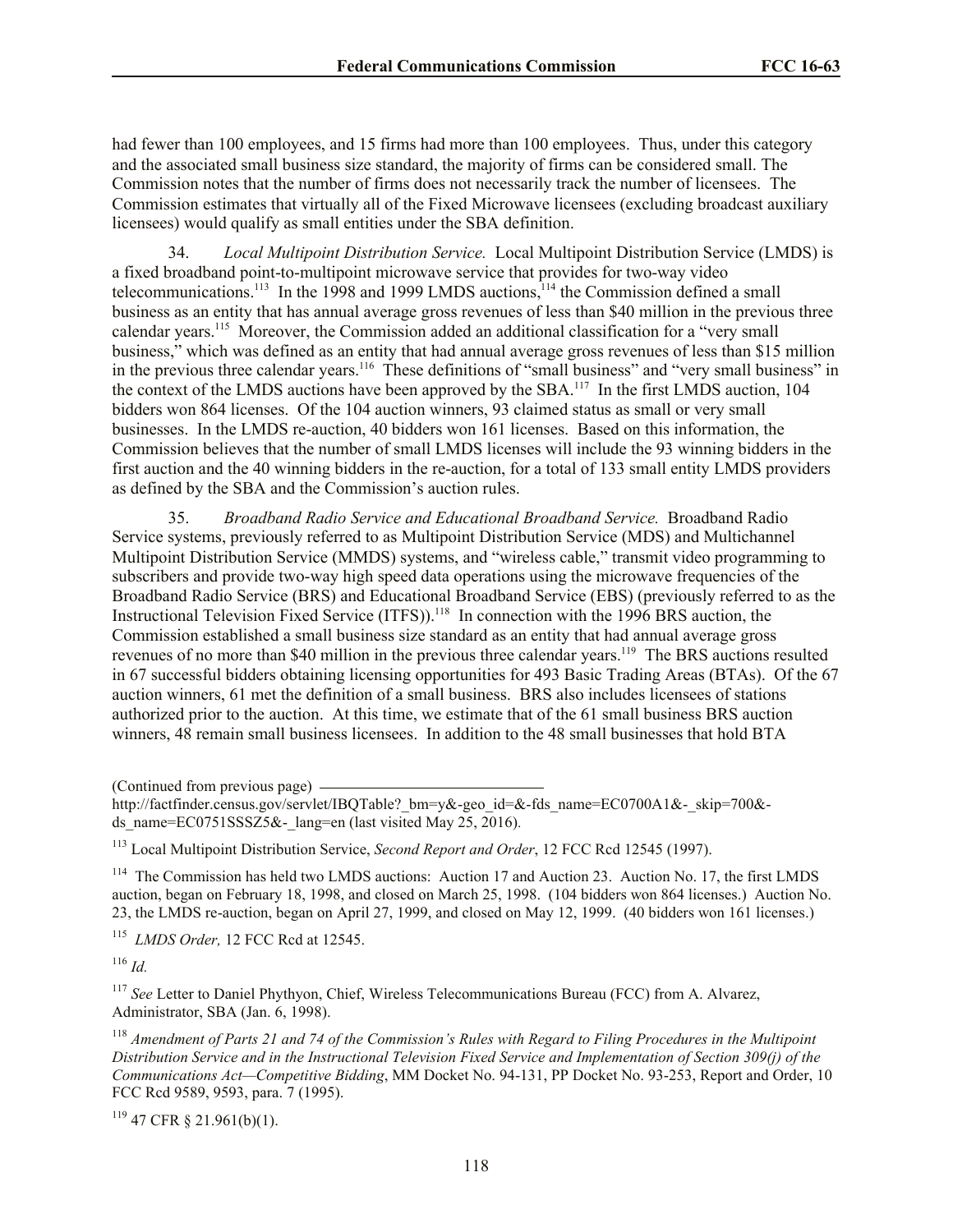authorizations, there are approximately 392 incumbent BRS licensees that are considered small entities.<sup>120</sup> After adding the number of small business auction licensees to the number of incumbent licensees not already counted, we find that there are currently approximately 440 BRS licensees that are defined as small businesses under either the SBA or the Commission's rules. In 2009, the Commission conducted Auction 86, the sale of 78 licenses in the BRS areas.<sup>121</sup> The Commission offered three levels of bidding credits: (i) a bidder with attributed average annual gross revenues that exceed \$15 million and do not exceed \$40 million for the preceding three years (small business) will receive a 15 percent discount on its winning bid; (ii) a bidder with attributed average annual gross revenues that exceed \$3 million and do not exceed \$15 million for the preceding three years (very small business) will receive a 25 percent discount on its winning bid; and (iii) a bidder with attributed average annual gross revenues that do not exceed \$3 million for the preceding three years (entrepreneur) will receive a 35 percent discount on its winning bid.<sup>122</sup> Auction 86 concluded in 2009 with the sale of 61 licenses.<sup>123</sup> Of the ten winning bidders, two bidders that claimed small business status won 4 licenses; one bidder that claimed very small business status won three licenses; and two bidders that claimed entrepreneur status won six licenses.

36. In addition, the SBA's Cable Television Distribution Services small business size standard is applicable to EBS. There are presently 2,032 EBS licensees. All but 100 of these licenses are held by educational institutions. Educational institutions are included in this analysis as small entities.<sup>124</sup> Thus, we estimate that at least 1,932 licensees are small businesses. Since 2007, Cable Television Distribution Services have been defined within the broad economic census category of Wired Telecommunications Carriers; that category is defined as follows: "This industry comprises establishments primarily engaged in operating and/or providing access to transmission facilities and infrastructure that they own and/or lease for the transmission of voice, data, text, sound, and video using wired telecommunications networks. Transmission facilities may be based on a single technology or a combination of technologies."<sup>125</sup> The SBA has developed a small business size standard for this category, which is: all such firms having 1,500 or fewer employees.

# **5. Satellite Service Providers**

37. *Satellite Telecommunications Providers.* Two economic census categories address the satellite industry. The first category has a small business size standard of \$32.5 million or less in average

 $120$  47 U.S.C. § 309(j). Hundreds of stations were licensed to incumbent MDS licensees prior to implementation of Section 309(j) of the Communications Act of 1934, 47 U.S.C. § 309(j). For these pre-auction licenses, the applicable standard is SBA's small business size standard of 1500 or fewer employees.

<sup>121</sup> *Auction of Broadband Radio Service (BRS) Licenses, Scheduled for October 27, 2009, Notice and Filing Requirements, Minimum Opening Bids, Upfront Payments, and Other Procedures for Auction 86*, Public Notice, 24 FCC Rcd 8277 (2009).

<sup>122</sup> *Id.* at 8296.

<sup>123</sup> *Auction of Broadband Radio Service Licenses Closes, Winning Bidders Announced for Auction 86, Down Payments Due November 23, 2009, Final Payments Due December 8, 2009, Ten-Day Petition to Deny Period*, Public Notice, 24 FCC Rcd 13572 (2009).

<sup>&</sup>lt;sup>124</sup> The term "small entity" within SBREFA applies to small organizations (nonprofits) and to small governmental jurisdictions (cities, counties, towns, townships, villages, school districts, and special districts with populations of less than 50,000). 5 U.S.C. §§ 601(4)–(6). We do not collect annual revenue data on EBS licensees.

<sup>&</sup>lt;sup>125</sup> U.S. Census Bureau, 2007 NAICS Definitions, "517110 Wired Telecommunications Carriers," (partial definition), www.census.gov/naics/2007/def/ND517110.HTM#N517110 (last visited May 25, 2016).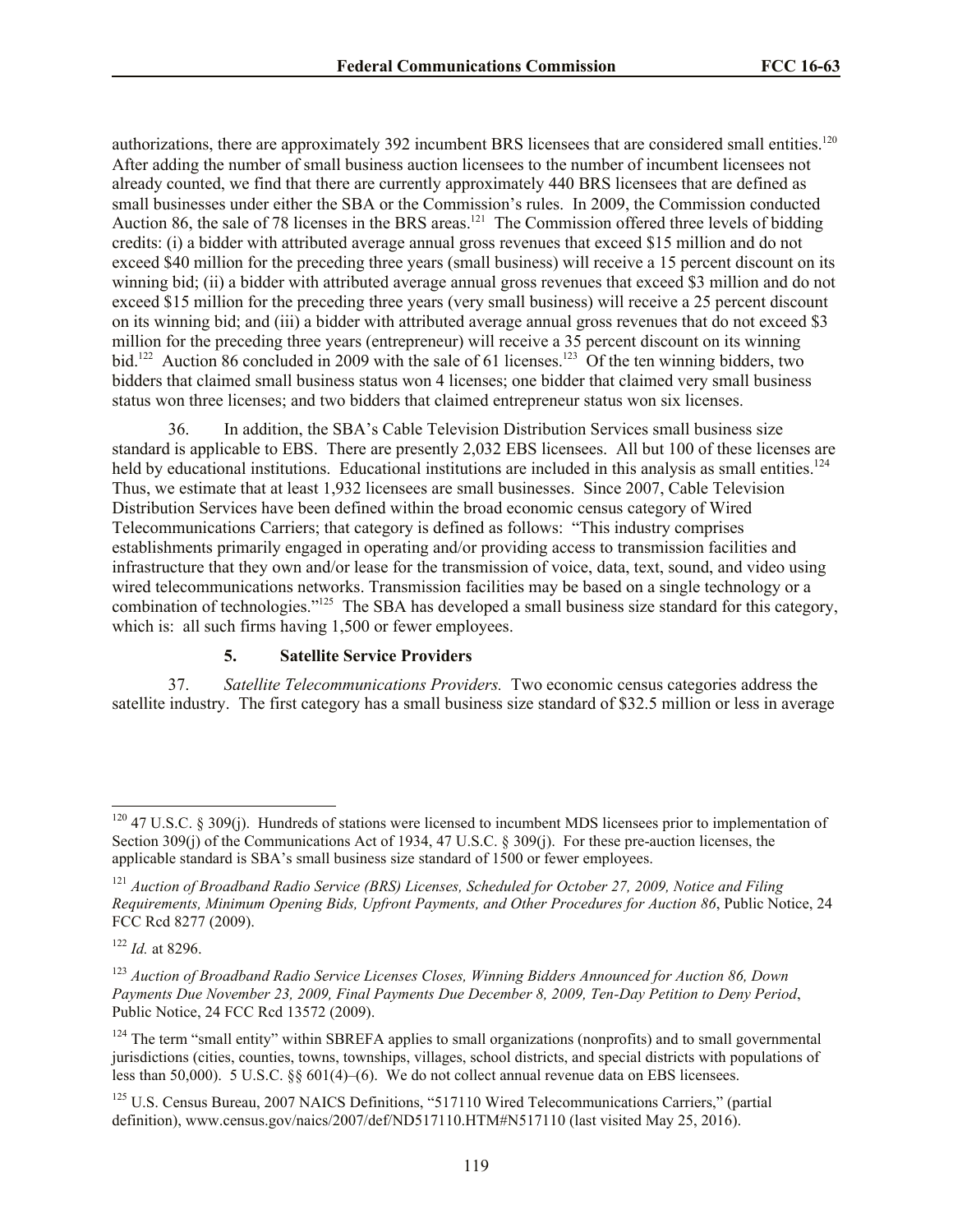annual receipts, under SBA rules.<sup>126</sup> The second has a size standard of \$32.5 million or less in annual receipts.<sup>127</sup>

38. The category of Satellite Telecommunications comprises firms "primarily engaged in providing telecommunications services to other establishments in the telecommunications and broadcasting industries by forwarding and receiving communications signals via a system of satellites or reselling satellite telecommunications."<sup>128</sup> The category has a small business size standard of \$32.5 million or less in average annual receipts, under SBA rules.<sup>129</sup> For this category, Census Bureau data for 2007 show that there were a total of 512 firms that operated for the entire year.<sup>130</sup> Of this total, 482 firms had annual receipts of less than \$25 million.<sup>131</sup> Consequently, we estimate that the majority of satellite telecommunications providers are small entities.

39. The second category, i.e., "All Other Telecommunications" "comprises establishments primarily engaged in providing specialized telecommunications services, such as satellite tracking, communications telemetry, and radar station operation. This industry also includes establishments primarily engaged in providing satellite terminal stations and associated facilities connected with one or more terrestrial systems and capable of transmitting telecommunications to, and receiving telecommunications from, satellite systems. Establishments providing Internet services or voice over Internet protocol (VoIP) services via client-supplied telecommunications connections are also included in this industry."<sup>132</sup> The SBA has developed a small business size standard for All Other Telecommunications, which consists of all such firms with annual receipts of  $\$$  32.5 million or less.<sup>133</sup> For this category, Census Bureau data for 2007 show that there were 2,383 firms that operated for the entire year.<sup>134</sup> Of those firms, a total of 2,346 had annual receipts less than \$25 million.<sup>135</sup> Consequently, we conclude that the majority of All Other Telecommunications firms can be considered small.

<sup>128</sup> U.S. Census Bureau, 2007 NAICS Definitions, "517410 Satellite Telecommunications"; http://www.census.gov/naics/2007/def/ND517410.htm (last visited May 25, 2016).

<sup>129</sup> 13 CFR § 121.201, NAICS code 517410.

<sup>130</sup> U.S. Census Bureau, 2007 Economic Census of the United States, Table EC0751SSSZ4, Information: Subject Series - Estab and Firm Size: Receipts Size of Firms for the United States: 2007, NAICS code 517410 http://factfinder.census.gov/faces/tableservices/jsf/pages/productview.xhtml?pid=ECN\_2007\_US\_51SSSZ4&prodT ype=table (last visited May 25, 2016).

131 *Id*.

l

<sup>132</sup> U.S. Census Bureau, North American Industry Classification System, Definition of "All Other Telecommunications," NAICS code 517919, http://www.census.gov/cgi-bin/sssd/naics/naicsrch.htm (last visited May 25, 2016).

<sup>133</sup> 13 CFR § 121.201, NAICS code 517919.

<sup>134</sup> U.S. Census Bureau, *2007 Economic Census of the United States*, Table EC0751SSSZ4, Information: Subject Series - Establishment and Firm Size: Receipts Size of Firms for the United States: 2007 NAICS Code 517919, "Firms operated for the entire year,"

http://factfinder.census.gov/faces/tableservices/jsf/pages/productview.xhtml?pid=ECN\_2007\_US\_51SSSZ4&prodT ype=table# (last visited May 25, 2016).

<sup>135</sup> U.S. Census Bureau, *2007 Economic Census of the United States*, Table EC0751SSSZ4, Information: Subject Series - Establishment and Firm Size: Receipts Size of Firms for the United States: 2007 NAICS Code 517919, http://factfinder.census.gov/faces/tableservices/jsf/pages/productview.xhtml?pid=ECN\_2007\_US\_51SSSZ4&prodT ype=table# (last visited May 25, 2016).

<sup>&</sup>lt;sup>126</sup> 13 CFR § 121.201, NAICS code 517410.

<sup>127</sup> 13 CFR § 121.201, NAICS code 517919.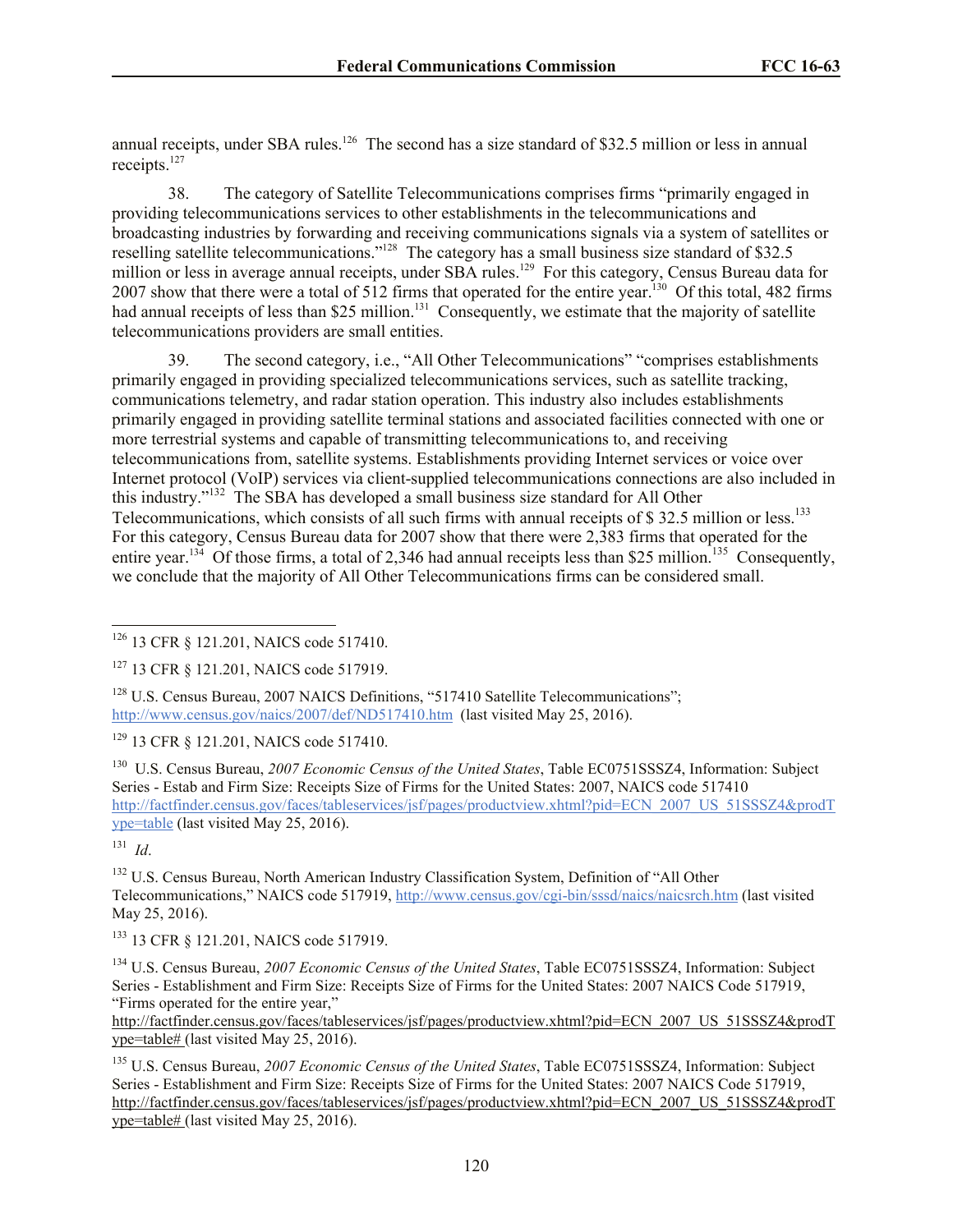# **6. Cable Service Providers**

40. Because Section 706 requires us to monitor the deployment of broadband regardless of technology or transmission media employed, we know that some broadband service providers do not provide voice telephony service. Accordingly, we describe below other types of firms that may provide broadband services, including cable companies, MDS providers, and utilities, among others.

41. *Wired Telecommunications Carriers*. This industry comprises establishments primarily engaged in operating and/or providing access to transmission facilities and infrastructure that they own and/or lease for the transmission of voice, data, text, sound, and video using wired telecommunications networks. Transmission facilities may be based on a single technology or a combination of technologies. Establishments in this industry use the wired telecommunications network facilities that they operate to provide a variety of services, such as wired telephony services, including VoIP services; wired (cable) audio and video programming distribution; and wired broadband Internet services. By exception, establishments providing satellite television distribution services using facilities and infrastructure that they operate are included in this industry."<sup>136</sup> In this category, the SBA deems a wired telecommunications carrier to be small if it has  $1,500$  or fewer employees.<sup>137</sup> Census data for 2007 shows 3,188 firms in this category.<sup>138</sup> Of these, 3,144 had fewer than  $1,000$  employees. On this basis, the Commission estimates that a substantial majority of the providers of wired telecommunications carriers are small.<sup>139</sup>

42. *Cable Companies and Systems.* The Commission has also developed its own small business size standards, for the purpose of cable rate regulation. Under the Commission's rules, a "small cable company" is one serving 400,000 or fewer subscribers nationwide.<sup>140</sup> Industry data indicate that all but ten cable operators nationwide are small under this size standard.<sup>141</sup> In addition, under the Commission's rules, a "small system" is a cable system serving 15,000 or fewer subscribers.<sup>142</sup> Industry data indicate that, of 6,101 systems nationwide, 4,410 systems have under 10,000 subscribers, and an additional 258 systems have  $10,000$ -19,999 subscribers.<sup>143</sup> Thus, under this standard, most cable systems are small.

<sup>138</sup> U.S. Census Bureau, *2007 Economic Census of the United States*, Table EC0751SSSZ5, Information: Subject Series - Establishment and Firm Size: Receipts Size of Firms for the United States: 2007 NAICS Code 517110, "Firms operated for the entire year,"

http://factfinder.census.gov/faces/tableservices/jsf/pages/productview.xhtml?pid=ECN\_2007\_US\_51SSSZ5&prodT ype=table (last visited May 25, 2016).

<sup>139</sup> U.S. Census Bureau, *2007 Economic Census of the United States*, Table EC0751SSSZ5, Information: Subject Series - Establishment and Firm Size: Receipts Size of Firms for the United States: 2007 NAICS Code 517110, http://factfinder.census.gov/faces/tableservices/jsf/pages/productview.xhtml?pid=ECN\_2007\_US\_51SSSZ5&prodT ype=table (last visited May 25, 2016).

 $140$  47 CFR § 76.901(e). The Commission determined that this size standard equates approximately to a size standard of \$100 million or less in annual revenues. *Implementation of Sections of the 1992 Cable Act: Rate Regulation,* Sixth Report and Order and Eleventh Order on Reconsideration, 10 FCC Rcd 7393, 7408 (1995).

<sup>141</sup> Broadcasting & Cable Yearbook 2010 at C-2 (2009) (data current as of Dec. 2008).

 $142$  47 CFR  $\frac{142}{16}$  76.901(c).

<sup>143</sup> Television & Cable Factbook 2009 at F-2 (2009) (data current as of Oct. 2008). The data do not include 957 systems for which classifying data were not available.

l <sup>136</sup> U.S. Census Bureau, 2007 NAICS Definitions, 517110 Wired Telecommunications Carriers, http://www.census.gov/cgi-bin/sssd/naics/naicsrch.htm (last visited May 25, 2016).

<sup>137</sup> 13 CFR § 121.201, NAICS Code 517110.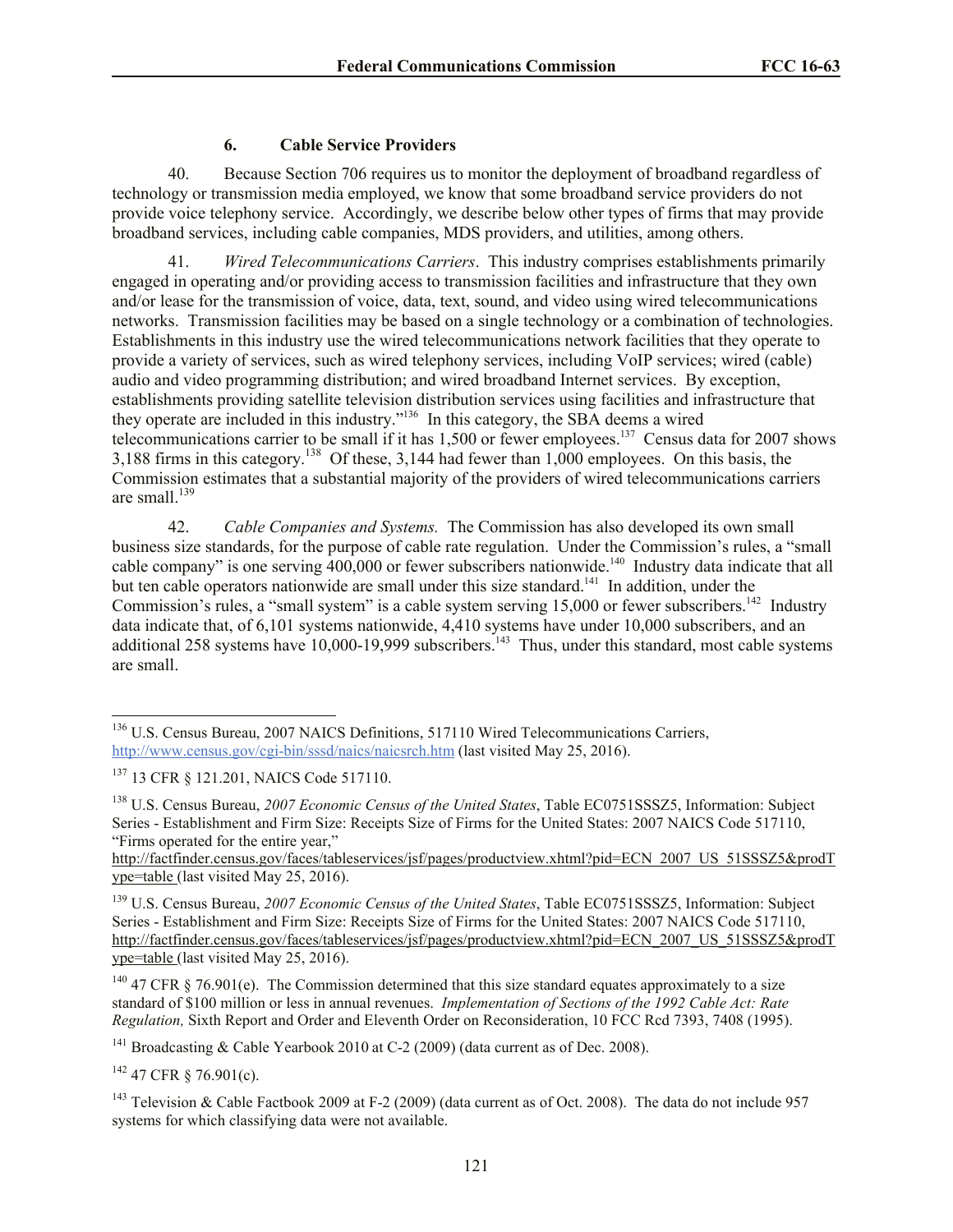43. *Cable System Operators*. The Communications Act of 1934, as amended, also contains a size standard for small cable system operators, which is "a cable operator that, directly or through an affiliate, serves in the aggregate fewer than 1 percent of all subscribers in the United States and is not affiliated with any entity or entities whose gross annual revenues in the aggregate exceed \$250,000,000."<sup>144</sup> The Commission has determined that an operator serving fewer than 677,000 subscribers shall be deemed a small operator, if its annual revenues, when combined with the total annual revenues of all its affiliates, do not exceed \$250 million in the aggregate.<sup>145</sup> Industry data indicate that, of 1,076 cable operators nationwide, all but ten are small under this size standard.<sup>146</sup> We note that the Commission neither requests nor collects information on whether cable system operators are affiliated with entities whose gross annual revenues exceed \$250 million,<sup>147</sup> and therefore we are unable to estimate more accurately the number of cable system operators that would qualify as small under this size standard.

# **D. Description of Projected Reporting, Recordkeeping, and Other Compliance Requirements**

44. The rules proposed in the Further Notice would require broadband Internet access providers and dedicated service providers as well as interconnected VoIP providers, to report outages or disruptions to communications according to specified metrics and thresholds, of at least 30 minutes. These providers as proposed, would need to specify when the outage is related unintended changes to or failures of software or firmware, unintended modifications to databases, or attributed to a critical network element. Reporting requirements would align the reporting process and timing with that of legacy reporting currently required in the part 4 rules.

45. Further, the rules proposed in the Further Notice would require interconnected VoIP service providers to submit Initial Reports, in addition to the Notifications and Final Reports currently required. These reporting requirements would align the reporting process and timing with that of legacy reporting currently required in the part 4 rules.

46. Moreover, the rules proposed in the Further Notice would require wireless and wireline providers to report outages that exceed proposed specified technical thresholds in the wireless radio access network and the wireline local access network respectively. The rules proposed in the Further Notice would also require wireless providers serving rural areas to file outage reports whenever one-third or more of its macro cell sites serving that area are disabled such that communications services cannot be handled through those sites, or are substantially impaired due to the outage(s) or other disruptions affecting those sites.

47. Under the Commission's current outage reporting rules, which apply only to legacy circuit-switched voice and/or paging communications over wireline, wireless, cable, and satellite communications services and interconnected VoIP,<sup>148</sup> about 11,000 outage reports per year from all reporting sources combined are filed with the Commission. As a result of the rules proposed, we anticipate that fewer than 2,000 additional outage reports will be filed annually. Hence, we estimate that

 $148$  47 CFR  $8$  4.3.

<sup>144</sup> 47 U.S.C. § 543(m)(2); *see* 47 CFR § 76.901(f) & nn. 1–3.

<sup>145</sup> 47 CFR § 76.901(f); *see FCC Announces New Subscriber Count for the Definition of Small Cable Operator*, Public Notice, 16 FCC Rcd 2225 (Cable Services Bureau 2001).

<sup>&</sup>lt;sup>146</sup> Broadcasting & Cable Yearbook 2006, at A-8, C-2 (Harry A. Jessell ed., 2005) (data current as of June 30, 2005); Television & Cable Factbook 2006, at D-805 to D-1857 (Albert Warren ed., 2005).

<sup>&</sup>lt;sup>147</sup> The Commission does receive such information on a case-by-case basis if a cable operator appeals a local franchise authority's finding that the operator does not qualify as a small cable operator pursuant to  $\S$  76.901(f) of the Commission's rules. *See* 47 CFR § 76.909(b).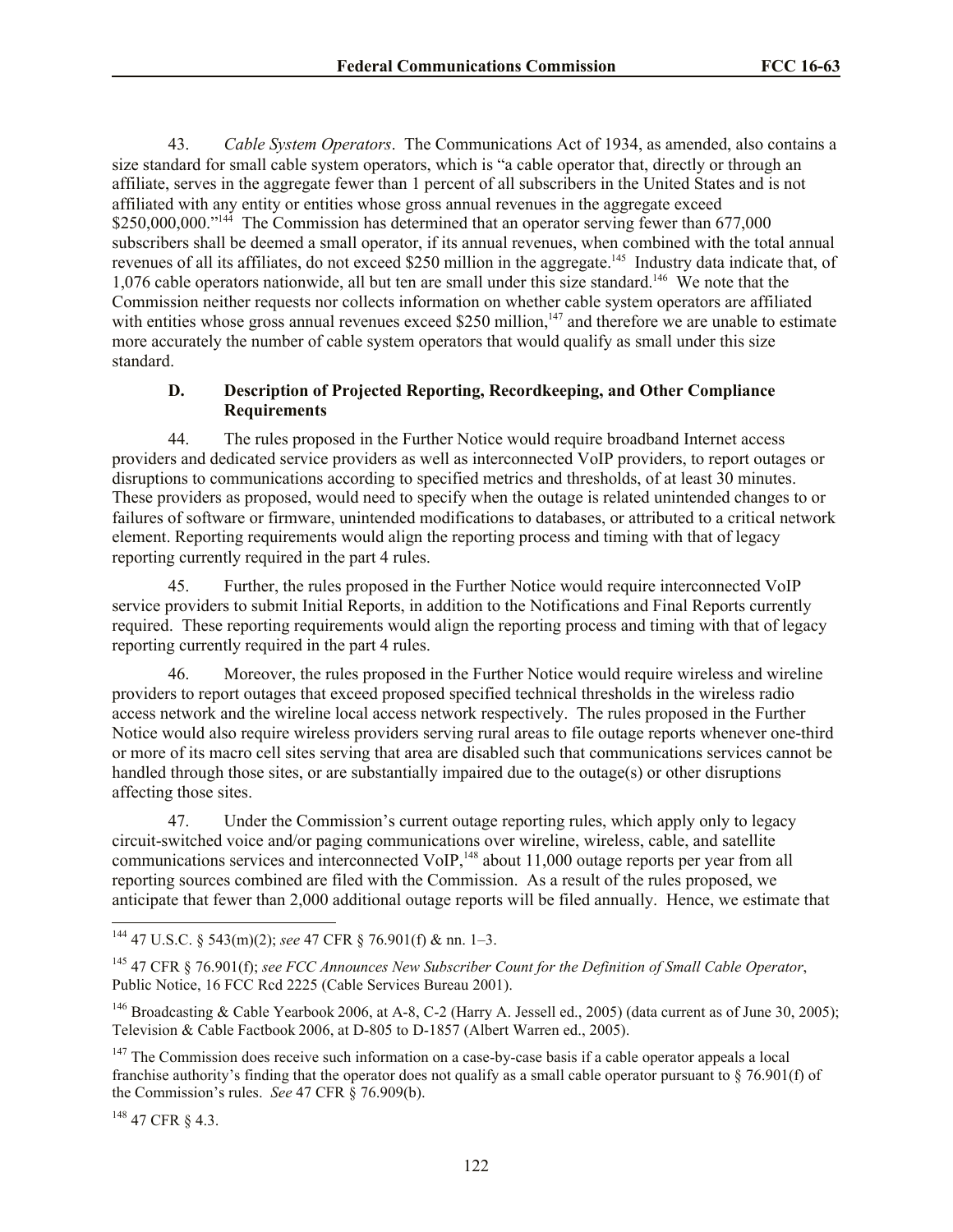if the proposed rules are adopted, the total number of reports from all outage reporting sources filed, pursuant to the current and proposed rules, combined would be fewer than 13,000 annually. We note that, occasionally, the proposed outage reporting requirements could require the use of professional skills, including legal and engineering expertise. As a consequence, we believe that in the usual case, the only burden associated with the proposed reporting requirements contained in this Further Notice would be the time required to complete the initial and final reports. We anticipate that electronic filing, through the type of template that we are proposing (similar to the type that other service providers currently subject to outage reporting requirements are employing) should minimize the amount of time and effort that will be required to comply with the rules that we propose in this proceeding.

48. The Further Notice's proposal to require outage reporting would be useful in refining voluntary best practices and in developing new ones. In each case for the reporting thresholds proposed, we have chosen specific circumstances, applicable to the specific service that, in our view, warrant reporting as a significant outage, leading to FCC analysis and, possibly, the application of existing best practices or the development and refinement of best practices in the future. There may be additional thresholds that should also be included to improve the process of developing and improving best practices. We encourage interested parties to address these issues in the context of the applicable technologies and to develop their comments in the context of ways in which the proposed information collection would facilitate best practices development and increased communications security, reliability and resiliency throughout the United States and its Territories.

# **E. Steps Taken to Minimize Significant Economic Impact on Small Entities, and Significant Alternatives Considered**

49. The RFA requires an agency to describe any significant alternatives that it has considered in reaching its proposed approach, which may include (among others) the following four alternatives: (1) the establishment of differing compliance or reporting requirements or timetables that take into account the resources available to small entities; (2) the clarification, consolidation, or simplification of compliance or reporting requirements under the rule for small entities; (3) the use of performance, rather than design, standards; and (4) an exemption from coverage of the rule, or any part thereof, for small entities.<sup>149</sup>

50. Over the past decade, the proportion of communications services provided over a broadband platform has increased dramatically, and the U.S. increasingly relies on broadband-based services not only for day-to-day consumer use but also for Homeland Defense and National Security. Over the past three years, the number of outages reported each year has remained relatively steady at about 11,000. We believe that the proposed outage reporting requirements are the minimum necessary to assure that we receive adequate information to perform our statutory responsibilities with respect to 911 services and ensure the reliability of communications and critical infrastructures. Also, we believe that the magnitude of the outages needed to trigger the proposed reporting requirements (e.g.*,* outages of at least 30 minutes duration that potentially affect at least 900,000 user minutes) is set sufficiently high as to make it unlikely that small businesses would be impacted significantly by the proposed rules. We also believe the choice of performance-based, as opposed to design-based, degradation characteristics (e.g., packet loss and round-trip latency) and the corresponding thresholds chosen to trigger the outage reporting will not unduly burden smaller entities because of their objective, readily ascertainable nature. We have also carefully considered the notion of a waiver for small entities from coverage of the proposed rules, but declined to propose one, as a waiver of this type would unduly frustrate the purpose of the proposed requirements and run counter to the objectives of the Further Notice. Further, we believe that the proposed requirement that outage reports be filed electronically would significantly reduce the burdens and costs currently associated with manual filing processes.

 $149$  5 U.S.C. § 603(c).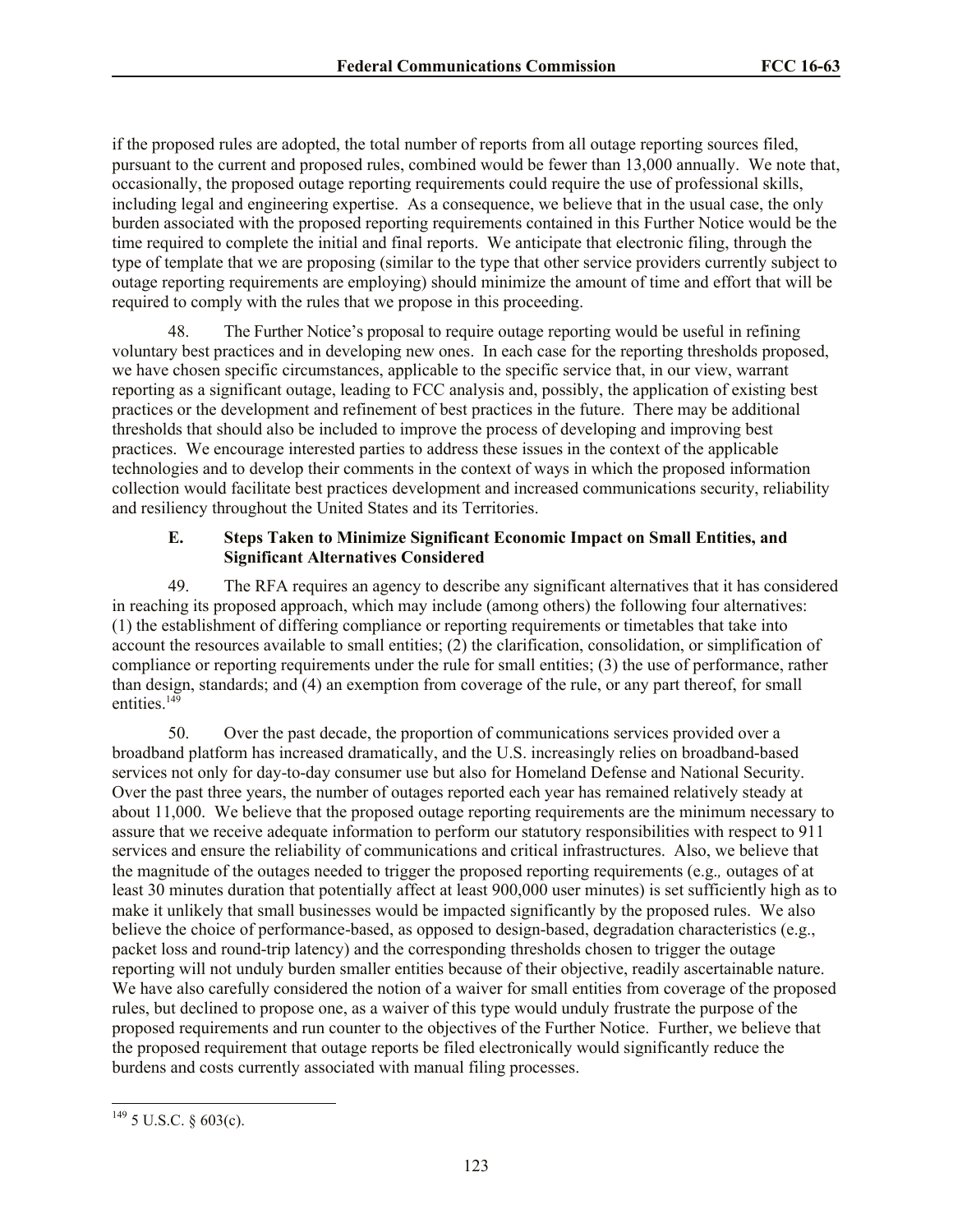51. The proposed rules in the Further Notice are generally consistent with current industry practices, so the costs of compliance should be small. For a number of reasons, we believe that the costs of the reporting rules that we propose in the Further Notice are outweighed by the expected benefits (i.e., ensuring communications reliability through outage reporting, trend analysis and network best practice development and implementation). We have excluded from the proposed requirements any type of competitively sensitive information, information that would compromise network security, and information that would undermine the efficacy of reasonable network management practices. We anticipate that the record will suggest alternative ways in which the Commission could increase the overall benefits for, and lessen the overall burdens on, small entities.

52. We ask parties to include comments on possible alternatives that could satisfy the aims of the proceeding in cost-effective ways that do not overly burden providers, and we also seek comment on appropriate legal authority(ies) for the proposals under consideration. Moreover, we also seek comments on the relative costs and benefits associated with the proposed rules. We ask commenters to address particularly the following concerns: What are the costs, burdens, and benefits associated with any proposed rule? Entities, especially small businesses and small entities, more generally, are encouraged to quantify the costs and benefits of the proposed reporting requirements. How could any proposed rule be tailored to impose the least cost and the least amount of burden on those affected? What potential regulatory approaches would maximize the potential benefits to society? To the extent feasible, what explicit performance objectives should the Commission specify? How can the Commission best identify alternatives to regulation, including fees, permits, or other non-regulatory approaches?

53. Further, comments are sought on all aspects of this proposal, including the proposed extension of such requirements, the definitions and proposed reporting thresholds, and the proposed reporting process that would follow essentially the same approach that currently applies to outage reporting on legacy networks and services. We ask that commenters address whether the proposed rules would satisfy the Commission's intended aims, described herein, and would promote the reliability, resiliency and security of interconnected VoIP, broadband Internet access, and dedicated services. We also ask for comments on our tentative conclusions that: expanding part 4 outage reporting requirements currently applicable to interconnected VoIP service providers, and extending part 4 reporting to BIAS providers and dedicated service providers, (i) would allow the Commission to analyze outage trends related to those services; (ii) would provide an important tool for network operators to use in preventing future outages; and (iii) would help to enhance and ensure the resiliency and reliability of critical communications networks and services.

54. In sum, we welcome comments on: the proposed rules themselves; whether they would achieve their intended objectives; whether there are performance objectives not mentioned that we should address; whether better alternatives exist that would accomplish the proceeding's objectives; the legal premises for the actions contemplated; and the costs, burdens and benefits of our proposal.

# **F. Federal Rules that May Duplicate, Overlap, or Conflict with the Proposed Rule**

55. None.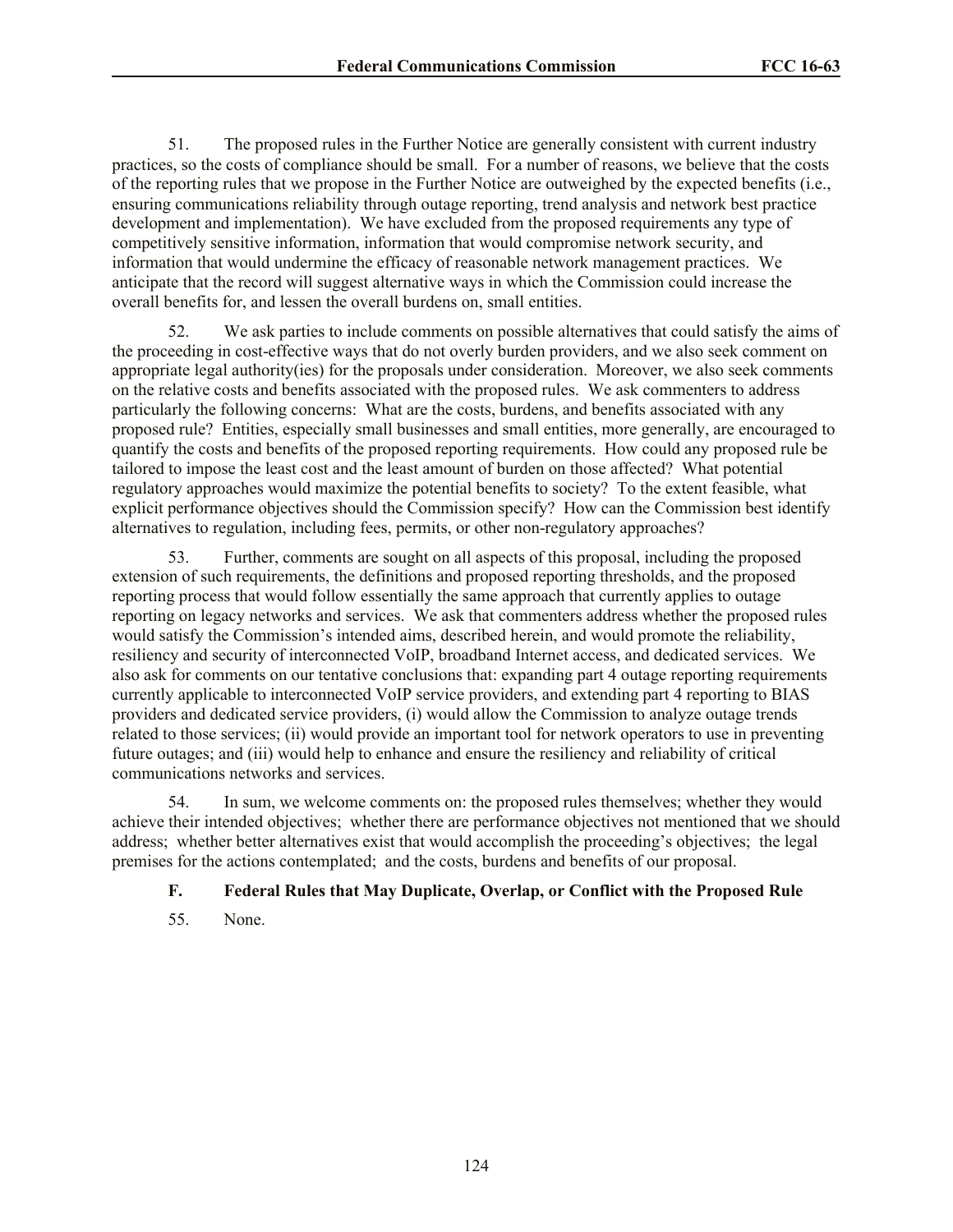### **STATEMENT OF CHAIRMAN TOM WHEELER**

Re: *Amendments to Part 4 of the Commission's Rules Concerning Disruptions to Communications*, PS Docket No. 15-80, ET Docket No. 04-35, PS Docket No. 11-82, *Report and Order, Further Notice of Proposed Rulemaking, and Order on Reconsideration*.

Albert Einstein once said, "The only source of knowledge is experience." By Einstein's logic, the only way to know how best to ensure the reliability of our communications networks is to understand what happens when these networks fail. That is why the Commission is moving today to update our network outage reporting requirements.

Public safety is one of the enduring values that has always guided the Commission's policymaking, going back to our founding statute's call to promote "the safety of life and property." To that end, the Commission has worked to promote resilient, reliable, and secure communications networks across America. A key part of this effort has been our network outage reporting rules and the associated Network Outage Reporting System, or NORS.

For more than a decade, communications providers have kept the FCC apprised of major disruptions in their networks through these reporting requirements. The data have allowed staff to detect adverse outage trends, support providers' service restoration efforts, and coordinate with public safety officials during times of crisis. Information on so-called "sunny day" communications disruptions can also signal potentially deeper communications network problems. On the whole, these reports provide the FCC with a unique industry-wide view into communications outages that enables us to help make networks more reliable. This becomes even more important as critical infrastructure services rely increasingly on interconnected communications networks.

As technology evolves, our network outage reporting program must keep pace. In 2012, the Commission updated our rules to include outage reporting from interconnected VoIP providers. Still, the reporting requirements were adopted in an analog era and remain tailored primarily to legacy networks. This leaves us with two tasks: to bring legacy network reporting into today's digital era and to lay the groundwork for the broadband world. For example, 911 services are already increasingly reliant on IPnetworks and transitioning to broadband-enabled Next Generation 911. Unless we update our rules, we risk losing critical visibility into the status of emergency communications in America. That is why in March 2015, the Commission approved a Notice of Proposed Rulemaking to explore additional updates to reflect new technologies.

Today's item adopts many of the proposals in the 2015 NPRM, refining our network outage reporting requirements to reflect the digital nature of today's networks and proposing common-sense updates in light of the transition to IP-based networks. The Further Notice of Proposed Rulemaking initiates a dialogue and seeks comment on ways to keep our reporting requirements current, whether for outages to emergency or non-emergency communications, so that we can continue to collectively safeguard the networks that American consumers and businesses rely upon.

Reviewing and, where appropriate, updating out rules to make sure they are keeping pace with technological advances and changing consumer preferences has been an agency-wide priority for the past several years. When the stakes are potentially life and death, as they are with public safety, it's imperative that we do so with our outage reporting rules. By helping us to learn from the experience of network disruptions, today's Order will help us know better how to make sure our networks are secure and reliable.

Thank you to the Public Safety and Homeland Security Bureau for their work on this item.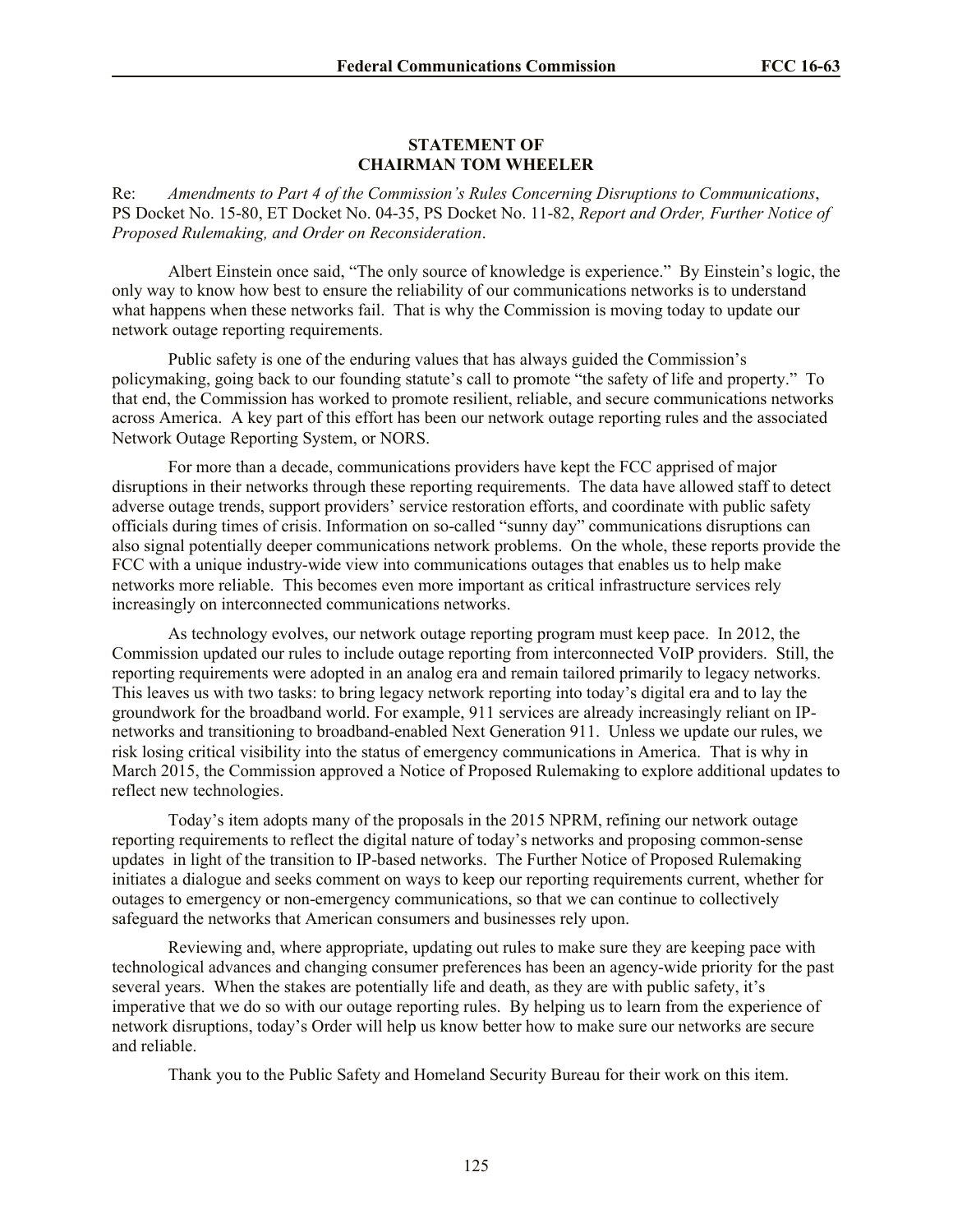### **STATEMENT OF COMMISSIONER MIGNON L. CLYBURN**

Re: *Amendments to Part 4 of the Commission's Rules Concerning Disruptions to Communications*, PS Docket No. 15-80, ET Docket No. 04-35, PS Docket No. 11-82, *Report and Order, Further Notice of Proposed Rulemaking, and Order on Reconsideration*.

Last week, as part of my #ConnectingCommunities tour, I had the privilege of visiting the Charleston County Consolidated 9-1-1 Center in North Charleston, South Carolina. I learned about their current implementation of text-to-911 – Charleston County has the distinction of being among the approximately eight percent of PSAPs nationwide with this capability – as well as their strategic plans for implementing Next Generation 9-1-1 service.

Like many other PSAPs in the country, Charleston County is considering implementing an Emergency Services IP Network or ESINet, as the foundation for the provisioning of Next Generation 9- 1-1 service to its community. These broadband enabled networks support the transmission of very large data files, such as pictures and videos, the sharing of data between PSAPs, the transfer of operations to other 9-1-1 centers, and many other notable benefits.

Broadband networks and services, are the future of Next Generation 9-1-1, and accordingly, are critical to the nation's emergency preparedness and crises management. But our nation's reliance on broadband networks extends far beyond emergency services, with broadband being an essential tool for anyone who wants to fully engage in our connected society. Broadband is, as I often say, a connector to opportunities.

And as the nation's demand for broadband services increases, and providers continue to modify and improve their networks, it is imperative that the Commission's network outage reporting rules keep pace. The Report and Order and Further Notice aim to do just that. It is important to keep in mind, that the fundamental purpose of these rules is to collect and analyze data that could affect the nation's security, public health and economic well-being – information that the Commission has no means of gathering on a consistent and reliable basis from any other source. The data gathered by these reports helps providers, industry working groups, and Commission staff identify and address systemic vulnerabilities in order to improve network reliability and resiliency, and ideally, prevent future outages.

I applaud the providers' commitment to assist the Commission in the fulfillment of its fundamental statutory mandate to promote safety of life and property, by protecting the nation's communications networks. I also recognize that executing new reporting requirements takes time, planning and resources, which is why I asked for sensible timelines for implementation of the reporting obligations in the Report and Order, and clarity on acceptable methodologies for allocating capacity when an outage only affects some PSAPs served by a mobile switching center.

Many thanks are due to the staff of the Public Safety and Homeland Security Bureau for their hard work and continued dedication to ensuring that the nation's communications infrastructure is reliable, resilient and secure.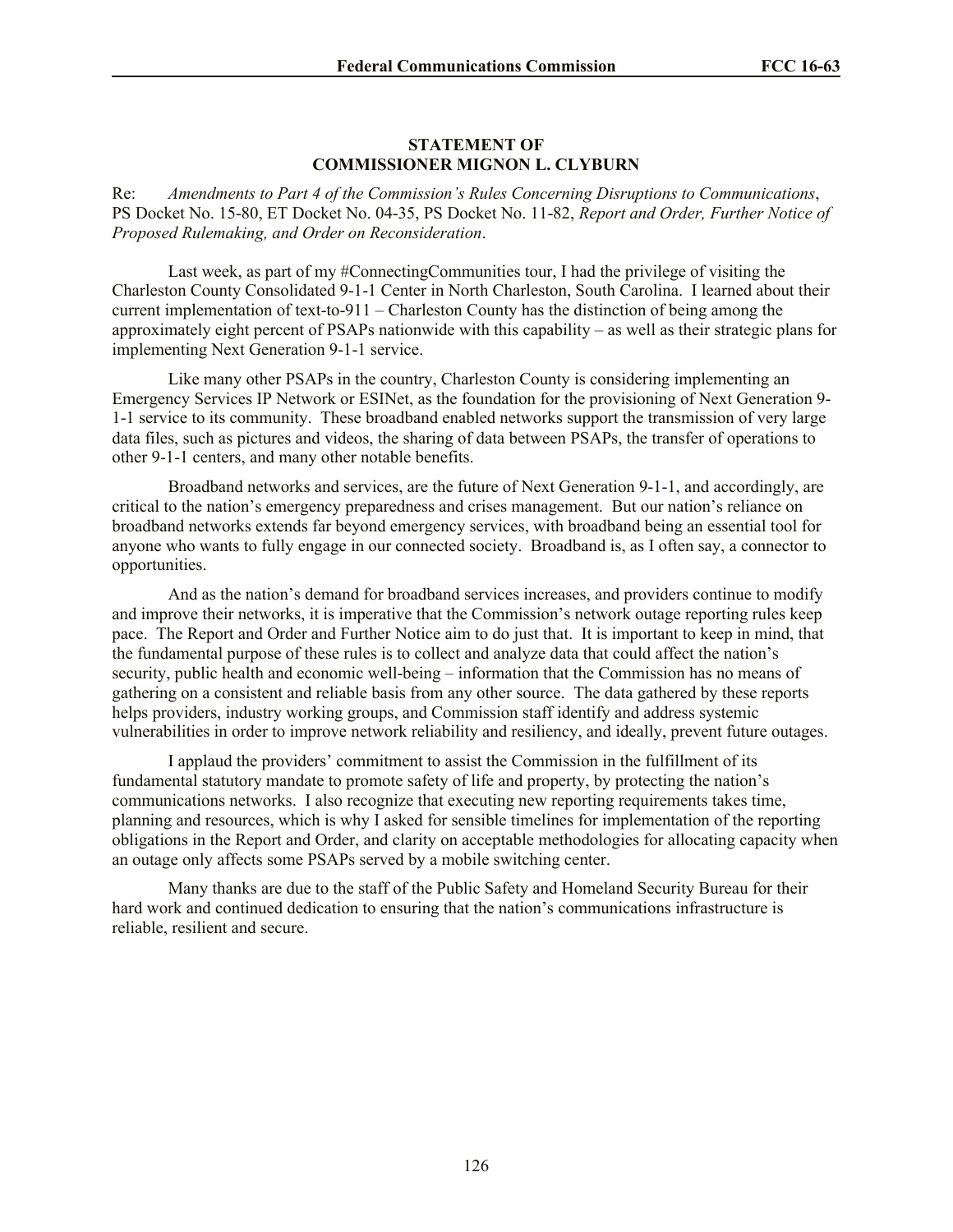### **STATEMENT OF COMMISSIONER JESSICA ROSENWORCEL**

Re: *Amendments to Part 4 of the Commission's Rules Concerning Disruptions to Communications*, PS Docket No. 15-80, ET Docket No. 04-35, PS Docket No. 11-82, *Report and Order, Further Notice of Proposed Rulemaking, and Order on Reconsideration*.

Two weeks ago, households and businesses across New York, Connecticut, Massachusetts, and Rhode Island were jolted into the pre-digital past when without any warning they lost access to Internet and phone service. The culprit was an accidental fiber cut, a mistake by a third-party contractor. It was hours before this situation was fixed. In the interim, it was hard to connect with family and friends. Binge watching was out. Routine activities that require access to the Internet were impossible. Businesses lost untold access to customers. But worse, public safety was affected—as an unknown number of customers were simply unable to dial 911.

What happened in the Northeast earlier this month is hardly unique. Last year, vandals in California destroyed fiber facilities, disrupting Internet access in San Francisco and Sacramento. Across the country in Florida, a construction error led to 14,000 broadband customers in Miami losing Internet service for hours. In Arizona, when an underground bundle of fiber-optic cables was maliciously cut in Flagstaff, cash machines went down, stores couldn't process credit cards, and emergency dispatch services were lost.

No matter where you live, when communications service shuts off, modern life grinds to a halt. This is not just inconvenient. It's a dangerous new vulnerability. It's a problem. But we cannot manage problems that we do not measure. That is why our action here is so important. We refine our existing rules for outage reporting in order to ensure that the data we receive is timely and accurate. Then we seek comment on outage reporting for consumer broadband service, because we need to understand communications vulnerabilities in order to address them. This public safety effort has my full and unequivocal support.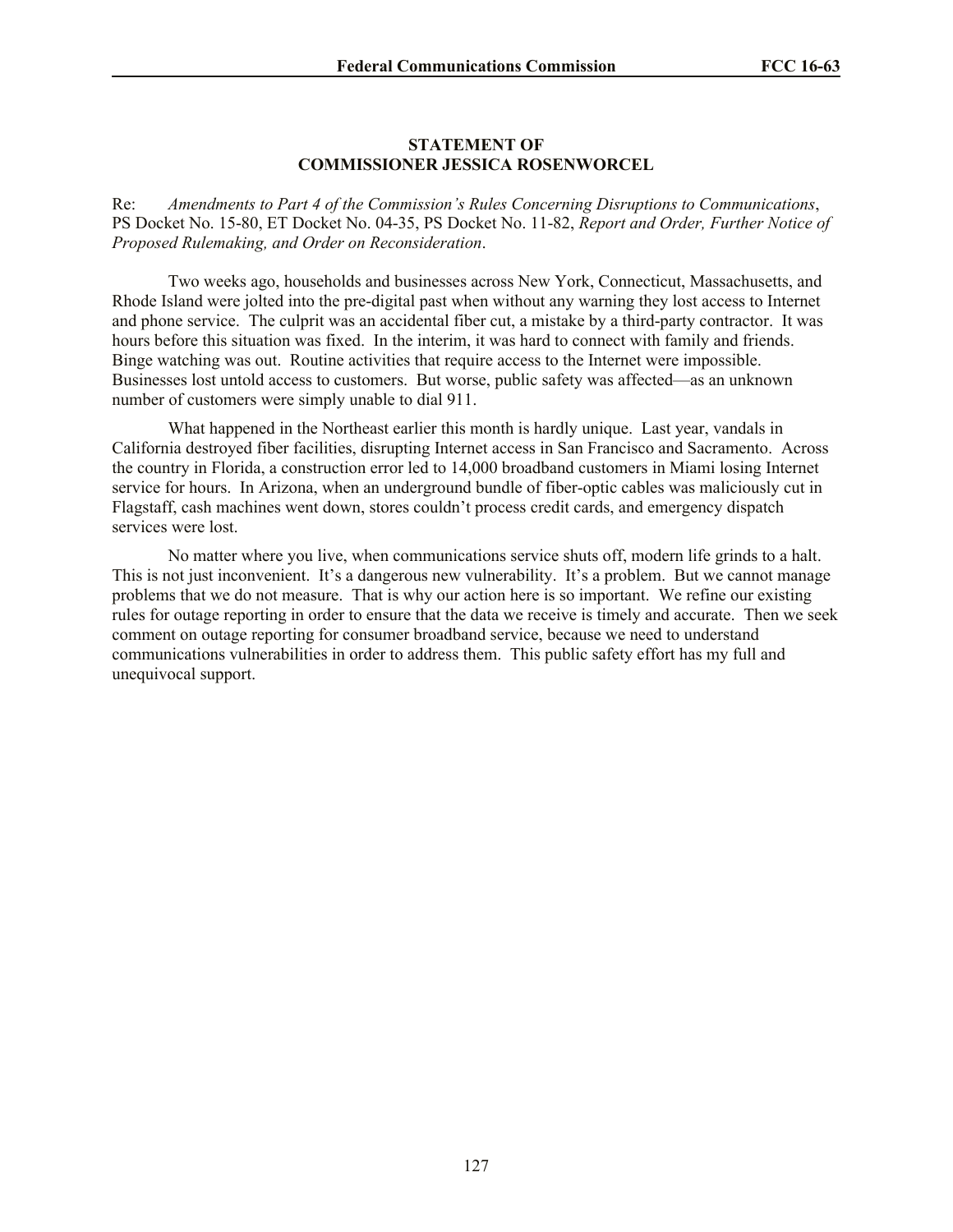## **STATEMENT OF COMMISSIONER AJIT PAI, CONCURRING IN PART AND DISSENTING IN PART**

Re: *Amendments to Part 4 of the Commission's Rules Concerning Disruptions to Communications*, PS Docket No. 15-80, ET Docket No. 04-35, PS Docket No. 11-82, *Report and Order, Further Notice of Proposed Rulemaking, and Order on Reconsideration*.

A year ago, the Commission unanimously adopted a Notice of Proposed Rulemaking that sought to modernize and streamline our outage reporting rules. We sought comment on targeted reforms that would eliminate unnecessary reporting obligations while requiring companies—including broadband providers—to submit useful information about actual outages that impact consumers. I supported the Notice because updating these rules would advance the Commission's core public safety mission and would focus the private sector's attention on getting consumers back online rather than filing unnecessary paperwork.

But somewhere between the Notice's good intentions and the document before us, this proceeding got way off track. Rather than focusing on outages that actually impact consumers, the Commission mandates that companies file reports even when their networks are fully functioning and no consumer is affected. Rather than requesting targeted outage information that would make it easier for the FCC to identify trends and threats, it requires a flood of new reports that will only make this task more difficult. Rather than promoting public safety and lowering costs for consumers, the item simply asserts that we're improving public safety and in fact raises costs.

Examples abound. Take what the Order refers to as a "simplex event." For those lucky enough not to be steeped in the arcane world of wireline, a simplex event occurs when a circuit loses one of its many redundant pathways. Given the circuit's design, a simplex event has no impact on the consumer. The traffic carried by that circuit is automatically re-routed. And, as the redacted record evidence shows, a simplex event isn't a signal of things to come; it doesn't herald additional or cascading network failures that would impact a consumer. Moreover, in the 911 context, the FCC doesn't require any outage report when re-routing is available. But rather than harmonize our rules and eliminate the unnecessary simplex reporting obligation, the FCC doubles down on it. It expands the number of simplex events that trigger reporting obligations—a step that even the Order concedes will result in hundreds upon hundreds of new reports each year. This is paperwork with no purpose.

The Further Notice of Proposed Rulemaking dives down similar rabbit holes. On the wireless side, the Commission does not limit its proposal to cell towers that are down. Instead, it tentatively concludes that providers must file outage reports when their towers are fully functional and operating at capacity. It does not matter if there are no call failures. It does not matter if excess demand never materializes. And it certainly does not matter if the report diverts resources that could be used to identify and repair actual outages. The Commission proposes that providers must nonetheless report that these towers are "out." Tellingly, it places the word "out" in quotation marks throughout this section, which just highlights its refusal to focus on actual outages.

The Further Notice's approach to broadband is another prime example. Instead of focusing on actual outages, it concludes that broadband providers should track and report on numerous metrics selected by the FCC—packet loss, latency, and throughput, among potentially many others—metrics that may have nothing to do with an outage or consumers' ability to use their broadband service. The Further Notice even suggests that broadband providers will be responsible for providing reports about facilities that they do not own, operate, lease, or use. This is a marked departure, and a bizarre distraction, from the goals of our outage reporting regime.

Indeed, in 2012, under then-Chairman Genachowski, the Commission unanimously rejected going down this road. It declined to require reports on packet loss, latency, and other metrics that don't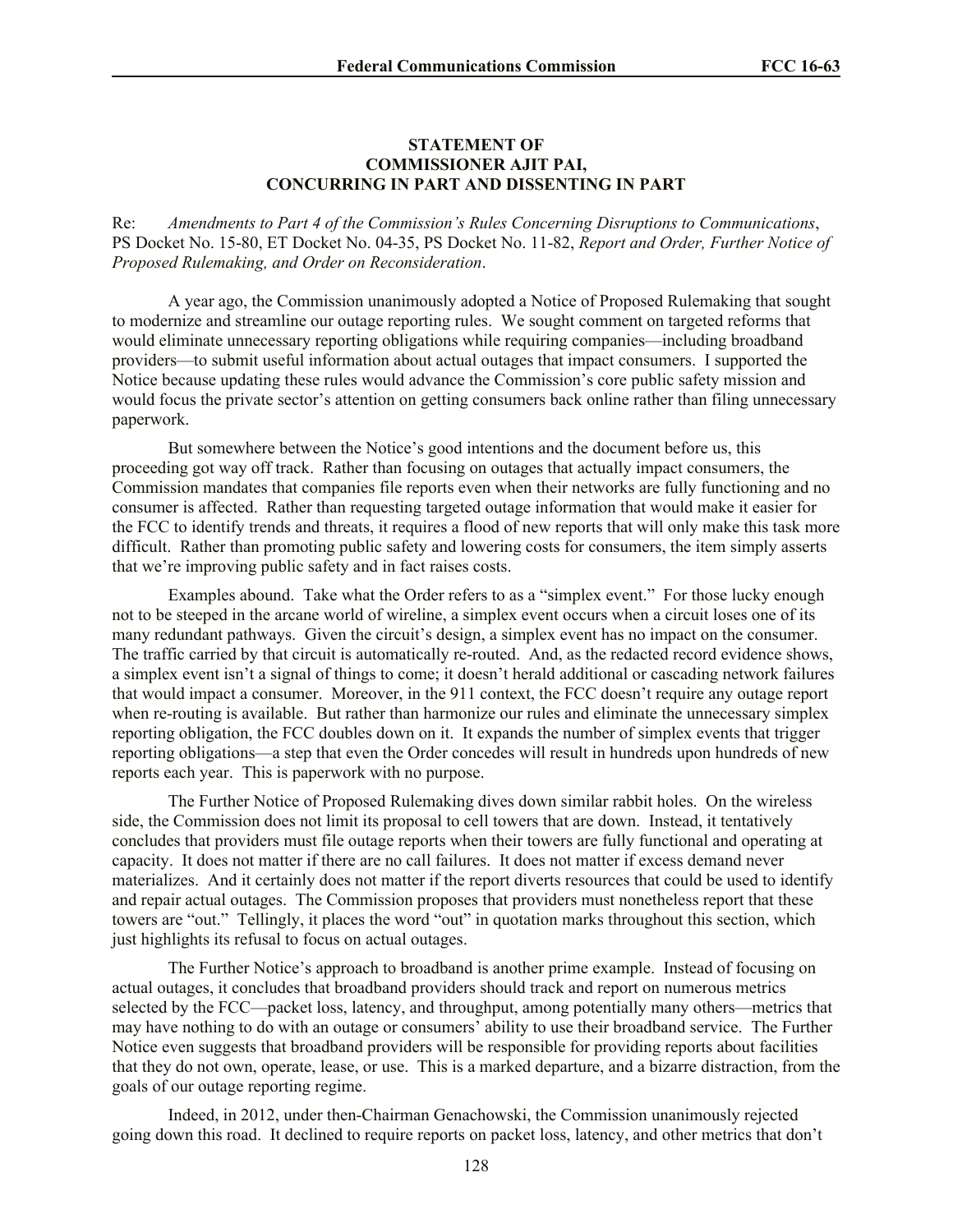necessarily affect consumers.<sup>1</sup> Instead, it concluded that the agency would focus on outages that result in a "complete loss of service or connectivity."<sup>2</sup> The Commission unanimously found that doing so would be "simpler," more consistent with our outage reporting regime, and balance the agency's need for outage reports with the burdens that our rules impose on providers and, in turn, consumers.<sup>3</sup> I asked my colleagues to recommit to this bipartisan approach—an approach calibrated to the consumer experience and one far more likely to give us useful, targeted information. Unfortunately, the majority refused to support that request, if they bothered to respond at all.

Another major deficiency in this document is its cost-benefit analysis—or rather, the lack thereof. A meaningful discussion of costs and benefits is nowhere to be found in today's decision. Indeed, the FCC focuses almost exclusively on the nation's largest broadband providers—AT&T, Comcast, and Verizon, for instance—and suggests that those corporations are large enough to bear the costs imposed by our rules, however steep they may be. That might be true, and perhaps this reflects the market structure the majority would like to see—fewer providers and far more regulation. But there is virtually no consideration given to the thousands of small and mid-size providers who are critical to competition in these markets. Small cable operators, cellular companies, fixed wireless competitors, and others lack the army of lawyers and regulatory compliance departments that their larger competitors employ. Many of them have told the FCC that this top-heavy approach to outage reporting will siphon resources away from broadband deployment, slow genuine outage repair, and provide no benefit to consumers.<sup>4</sup>

And there is reason to believe that the regulatory costs will be quite high. At least one provider submitted a detailed, quantitative analysis of the costs associated with our reporting regime. While the FCC requires three separate reports for every outage or event, the analysis shows that it takes about a dozen hours to prepare and file just a single one of those reports. That's nearly six times the number of hours the FCC includes in its cost estimate. So how does the agency respond to this data? How does it modify its cost-benefit analysis? It doesn't. It simply asserts "we are not convinced that twelve hours are necessary." Why is that exactly? What is the basis for this assertion? The agency offers no insight.

In the end, of course, none of this matters. This proceeding is not about actual outages that impact actual consumers. Nor is it about gathering targeted and useful information. It is about regulation for its own sake.

That's a shame. There are concrete steps that we can and should be taking in this proceeding and in others, like the contraband cellphone docket, to promote public safety. Because we do not focus here on actual outages that impact consumers, I dissent from the bulk of today's decision.

2 *Id.* 

3 *Id.* 

 1 *See Proposed Extension of Part 4 of the Commission's Rules Regarding Outage Reporting to Interconnected Voice Over Internet Protocol Service Providers and Broadband Internet Service Providers*, Report and Order, 27 FCC Rcd 2650, 2686, para. 90 (2012).

<sup>4</sup> *See, e.g.,* Letter from Jill Canfield, Vice President of Legal & Industry, NTCA—The Rural Broadband Association, to Marlene H. Dortch, Secretary, FCC, at 1 (May 16, 2016) (stating that the FCC's proposals "would significantly increase the reporting burden on small carriers and consequently have a corresponding negative affect on their rural consumers"), http://go.usa.gov/cJsNB; Reply Comments of ITTA – The Voice of Mid-Size Communications Companies at 12 (July 31, 2015) (urging the FCC to "refrain from adopting unnecessary proposals that would increase burdens on providers without producing any tangible public safety benefit"), http://go.usa.gov/cJsNY; Letter from Rebecca Murphy Thompson, General Counsel, Competitive Carrier Association, to Marlene H. Dortch, Secretary, FCC, at 2 (July 16, 2015) (stating that the "benefits associated with the proposed rules will not 'outweigh the costs of crippling carrier resources available to actually repair and restore communications facilities—especially if less onerous means of obtaining this information are available'"), http://go.usa.gov/cJsNe.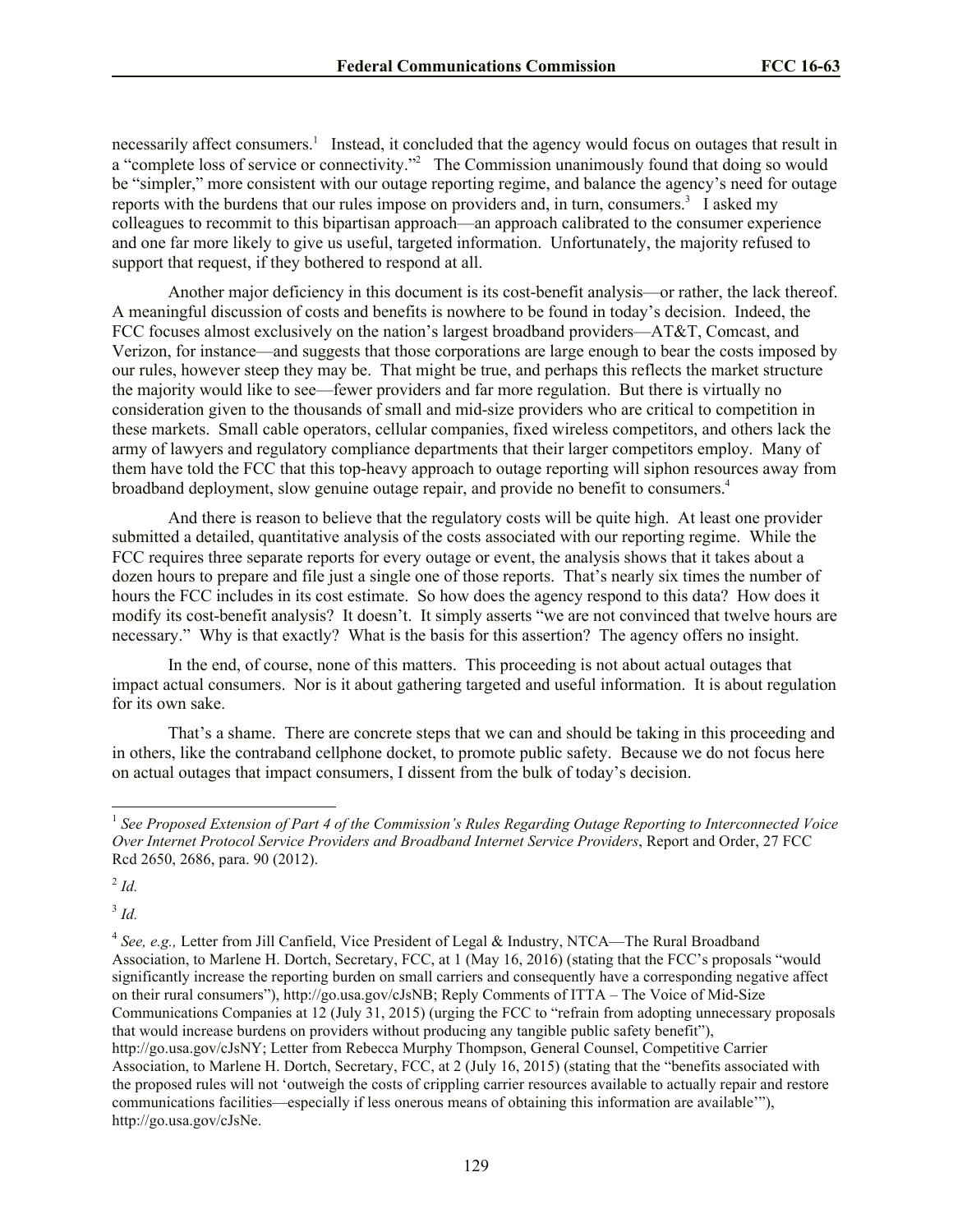I concur, however, with two parts of the Order. First, I agree that we should eliminate the obsolete DS3-based reporting metric. And second, the Order now provides a more reasonable transition period for providers to comply with the new reporting requirements—a change that both Commissioner O'Rielly and I urged our colleagues to make. I only wish that we could have found more common ground, for common ground there was to be found.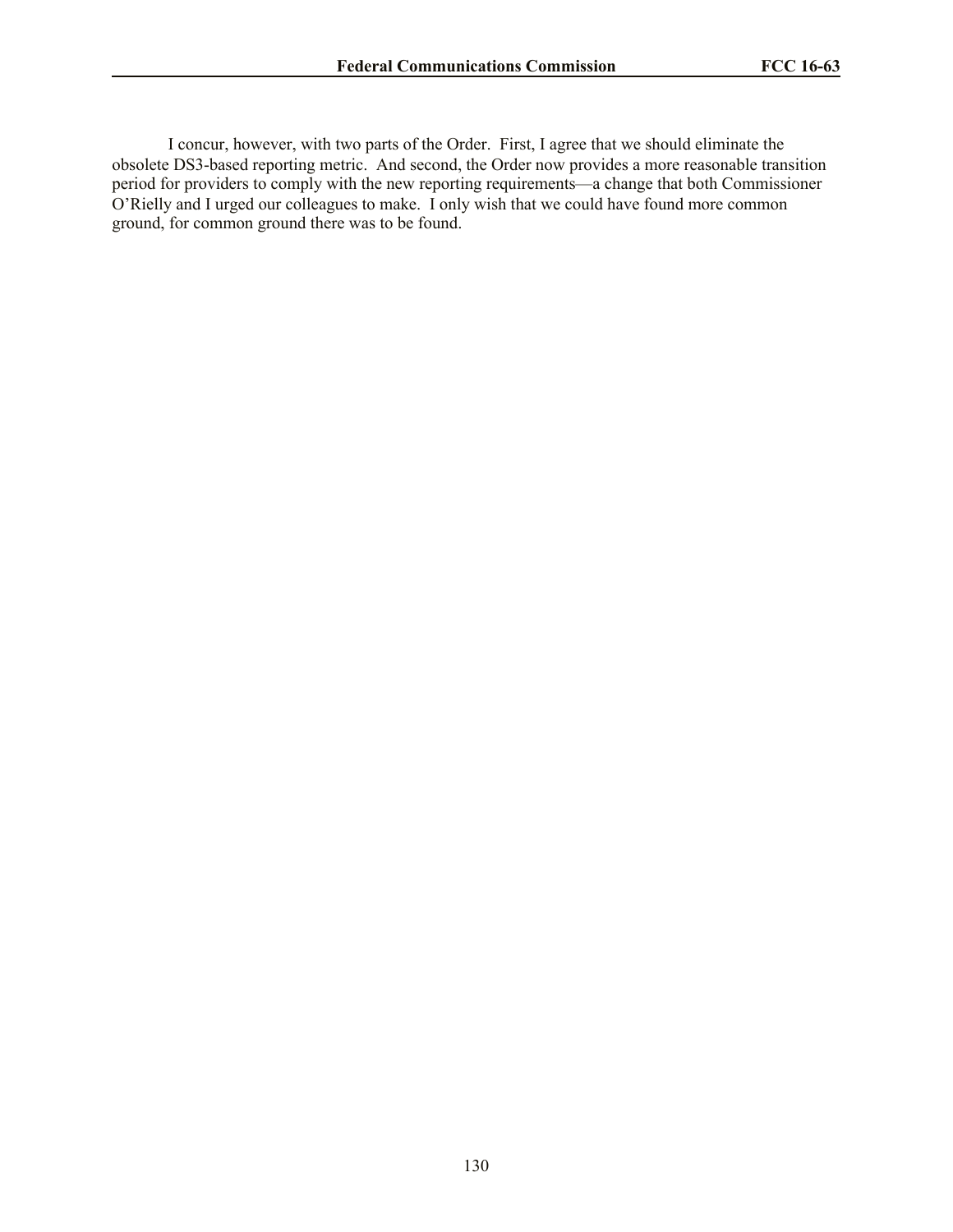# **STATEMENT OF COMMISSIONER MICHAEL O'RIELLY CONCURRING IN PART, DISSENTING IN PART**

Re*: Amendments to Part 4 of the Commission's Rules Concerning Disruptions to Communications,* PS Docket No. 15-80, ET Docket No. 04-35, PS Docket No. 11-82, *Report and Order, Further Notice of Proposed Rulemaking, and Order on Reconsideration*.

I have expressed concerns, in the past, about the Commission's reporting requirements,<sup>1</sup> because such reports tend to be gateways to even more costly regulations, even if industry ultimately "agrees" to the requirements. And while I remain skeptical of our Part 4 information collections, and any other efforts that place burdens on industry for the sake of just having information on hand or for such amorphous concepts as "network visibility" and "situational awareness," I am able to concur to today's order portion, because it does help clarify current rules and provides some relief for entities that fall under this reporting regime.

Further, edits that I proposed, along with Commissioners Pai and Clyburn, to ensure that industry has a reasonable time to implement the revised rules were accepted. And, the Chairman's office agreed to require that simplex outages would have to be reported within four days as opposed to three, which will reduce costs for all entities, but especially for small businesses. Additionally, edits were made at my request to those sections of the order and notice regarding the synchronization of the Part 4 reporting structure across all services. While the revised language does not go as far as I had hoped, the notice does seek comment on whether all services should have a two-step reporting requirement, as opposed to just proposing a three-step process.

Regrettably, this is about the only positive thing I can say about the substance of the Further Notice, which I strongly oppose. Yet again, the Commission predictably continues its power grab over the Internet by extending the outage reporting to so-called "Broadband Internet Access Services" (BIAS). From a statutory authority perspective this item represents quite an epic work of fiction. Over eight pages, the Commission uses the kitchen sink approach, invoking the CVAA; Title II, including section 254 implementing the Universal Service Fund; section 706; Title III and others to justify this proposal. Even section  $4(0)$  is bandied about as a rationale for this travesty.<sup>2</sup> If only the Commission used the same level of effort to provide more thoughtful cost-benefit analyses.

Regardless of my well-known disagreement regarding our statutory authority over the Internet, some of the ideas teed up in this notice are just preposterous. For instance, BIAS providers may have to act as a "central reporting point" for outages occurring in Internet services, such as IP transport, that are outside of their control.<sup>3</sup> It even goes so far as to make the outrageous suggestion that BIAS providers should enter into agreements that would enable them to acquire outage information that originates with other providers,<sup>4</sup> who may, in some cases, be their competitor. What is the validity of the Commission "suggesting" revisions to privately negotiated agreements? And how would BIAS providers be compensated for these additional duties?

Generally, it is unclear what the Commission will do with all of this collected information about broadband networks. It seems likely that the Commission plans even more future regulation on the resiliency and reliability of the Internet, as the language in the notice is quite telling. In the section

<sup>&</sup>lt;sup>1</sup><br><sup>1</sup> See Improving Outage Reporting for Submarine Cables and Enhancing Submarine Cable Outage Data, GN Docket No. 15-206, Notice of Proposed Rulemaking, 30 FCC Rcd 10492, 10526 (2015).

<sup>2</sup> *See supra ¶¶* 193-212.

<sup>3</sup> *See id*. *¶* 112.

<sup>4</sup> *See id*.